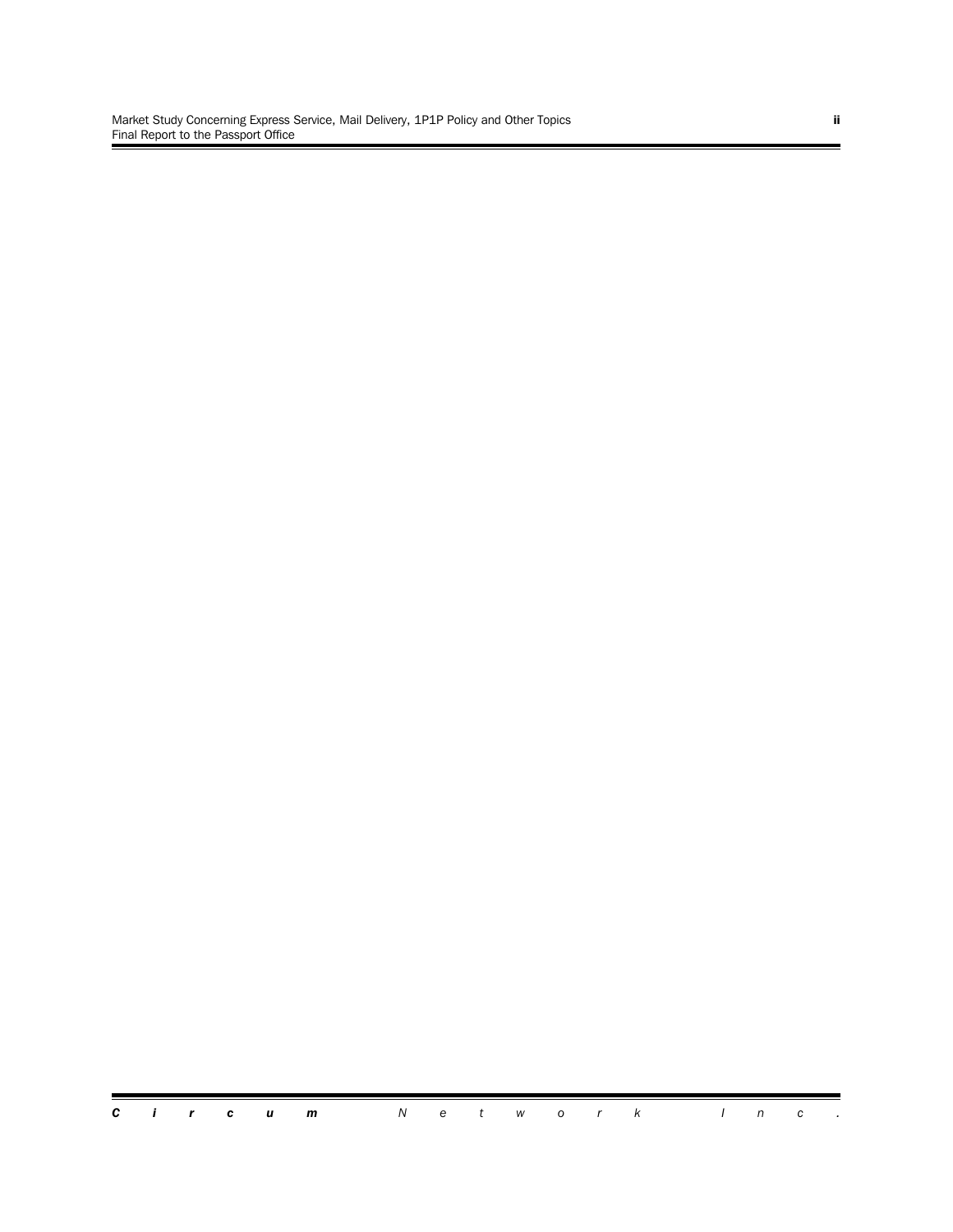# *TABLE OF CONTENTS*

| Chapter 2        |                                 |
|------------------|---------------------------------|
|                  |                                 |
| 2.1              | Questionnaire Design 3          |
| 2.2              |                                 |
| 2.3<br>2.4       |                                 |
|                  |                                 |
| Chapter $3$      |                                 |
|                  |                                 |
| 3.1              |                                 |
| 3.2 <sub>2</sub> |                                 |
| 3.3              |                                 |
| 3.4              |                                 |
| Chapter 4        |                                 |
|                  |                                 |
| 4.1              |                                 |
| $4.2^{\circ}$    | Expected Delay for Delivery  17 |
| 4.3              |                                 |
| 4.4              |                                 |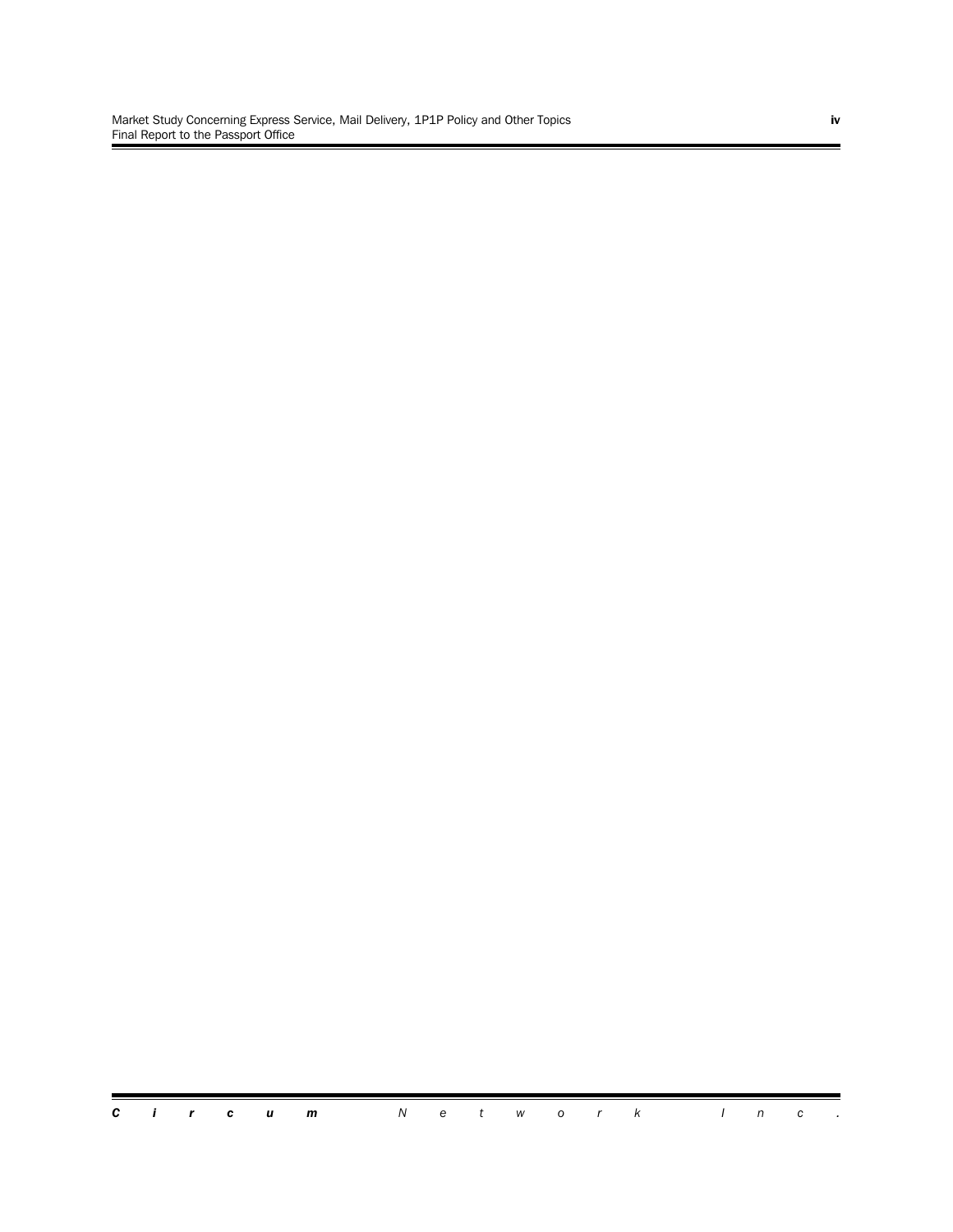# *Chapter 1*

# *INTRODUCTION*

The Passport Office is considering the feasibility of modifying its product offering on three fronts:

- the adoption of the "one person one passport" (1p1p) principle whereby children could not be listed as an annex to their parent's passport but would possess their own passport;
- billing to the client of the postal return of the passport;
- express service within 24 or 48 hours.

In each case, the product change associates a benefit with a cost: more security from applying the 1p1p principle versus the cost of the additional passport; fewer formalities and a smaller time investment from the postal return versus the monetary cost of the return; fast turn around from the express service versus incremental costs. The full analysis of the market reaction to each product change involves more than the simple analysis of price sensitivity however. It must also include the reaction of clients as citizens and tax payers, in view of the monopoly enjoyed by the Passport Office.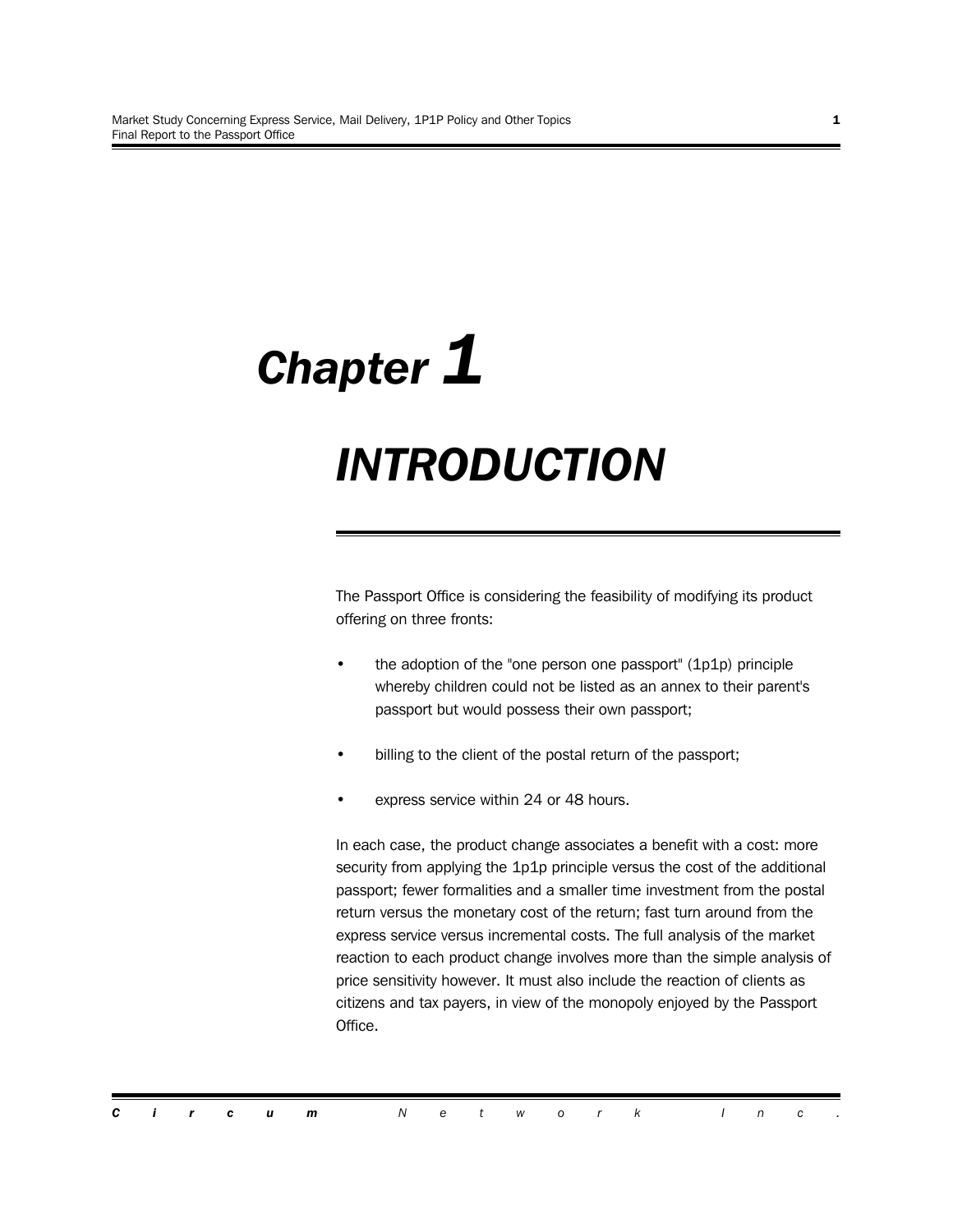This market study was designed to be used both as a product development tool and as a policy analysis tool. It is based on a solid telephone survey methodology presented in Chapter 2. The main results are provided in Chapter 3 for each new product of policy direction, in addition to information on the idea of a passport card. Additional results, presented in Chapter 4, deal with feedback on service and service expectations.

This report focuses on product-specific results. Another report will present the results of multivariate analyses which provide valuable insights into the structure of client preferences with regard to a variety of product and service features.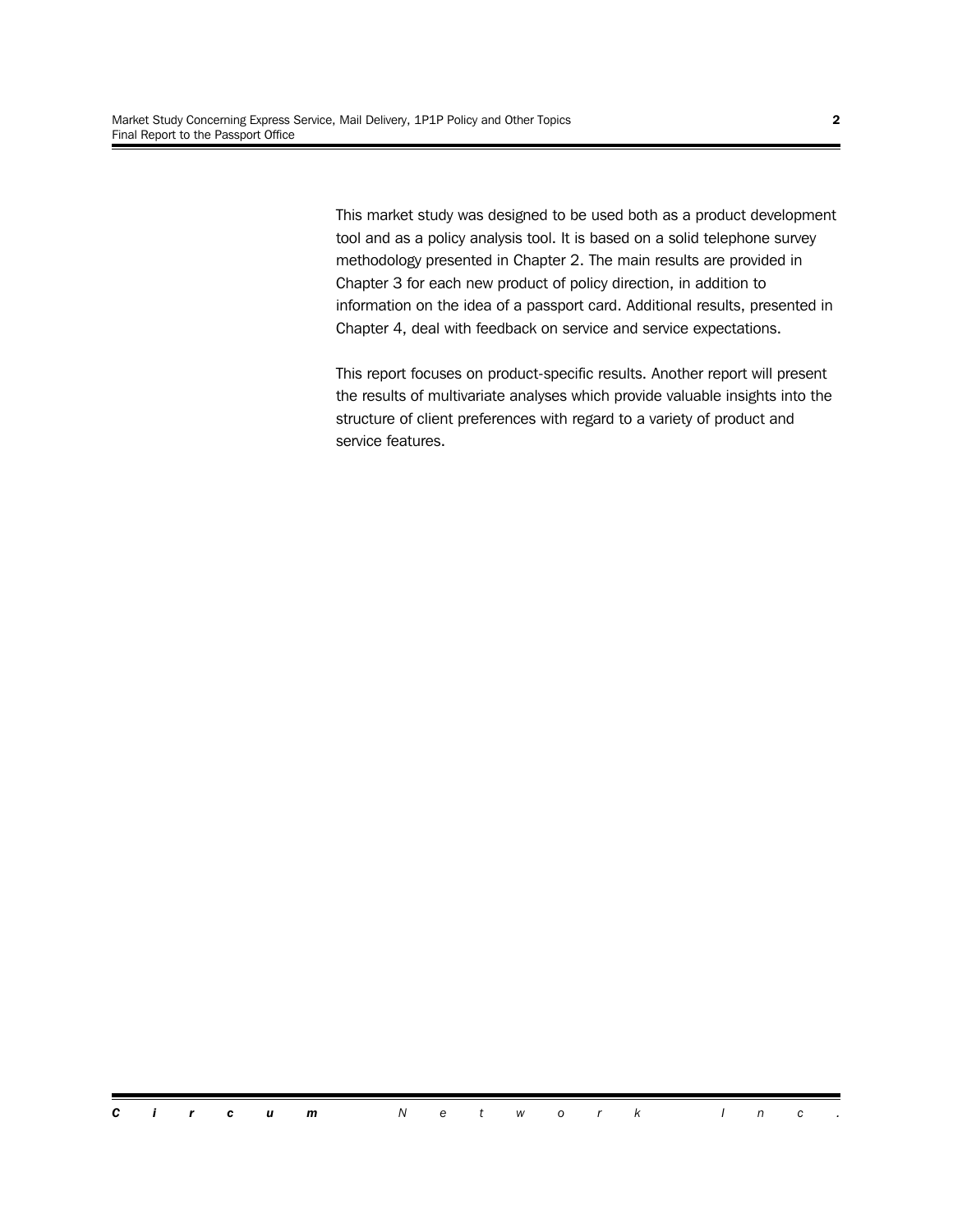# *Chapter 2*

# *METHODOLOGY*

# *2.1 Questionnaire Design*

The questionnaire pursued two objectives: first, to measure the reaction of Passport Office clients to three new products or policy decisions and, second, to provide a general analysis of the product characteristics most valued by clients. This report deals with the first objective.

The questionnaire was designed based on past research, information requirements expressed by Passport Office officials and market research literature. It is presented in Appendix 1.

The questionnaire is structured as follows:

- questions 1 to 3 investigate the clients' general reaction to the characteristics of the product and service;
- question 4 queries the respondents on their reactions, as tax payers, to various possibilities of changes to the Passport Office products and services;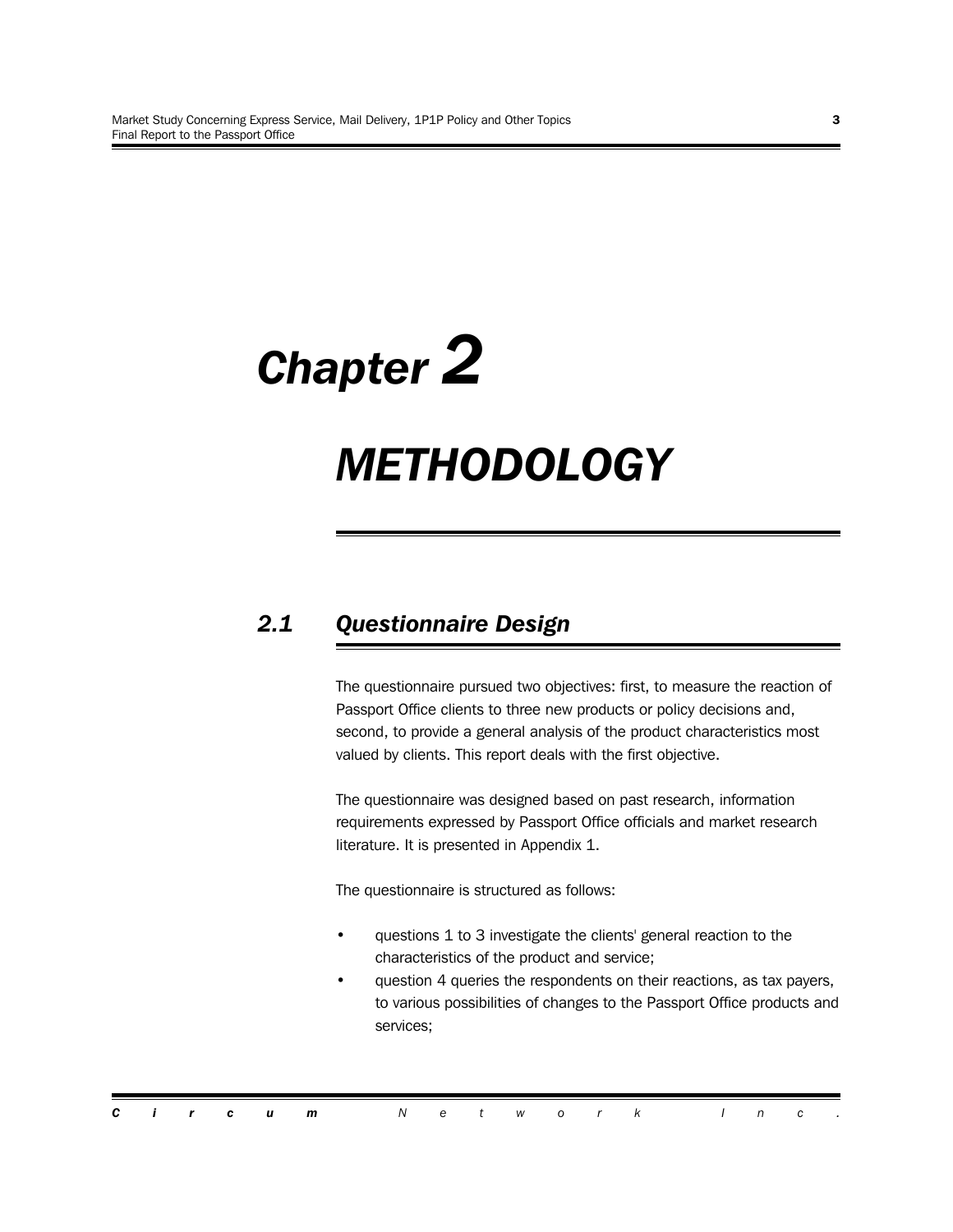- questions 5 to 7 constitute the mail delivery questions block, along with question 4b;
- express service is analysed in questions 8 and 9 (general sample of clients) and 10 to 13 (sample of express service clients), in addition to question 4c;
- the 1P1P policy option is dealt with through questions 14 to 17 and question 4a;
- questions 18 to 21, and question 4g, investigate the interest in a passport card;
- finally, questions 22 to 29 collect general information on the client's socio-demographic characteristics.

The questionnaire was submitted to 10 pre-test interviews in each official language. Minor adjustments were made to ease the interviewer's work and to improve participants understanding of the questions.

## *2.2 Sampling*

Four independent samples were drawn randomly from client files dated January to March 1999:

- a general sample of all clients with no particular emphasis;
- a sample of clients having used express services;
- a sample of clients having requested mail delivery of their passport;
- a sample of clients having listed at least one child in their passport.

Some 3,000 clients were selected into the samples with the objective of completing 1,400 interviews, or 350 interviews per independent sample. Only the names and telephone numbers of the selected clients were sent to the consultant.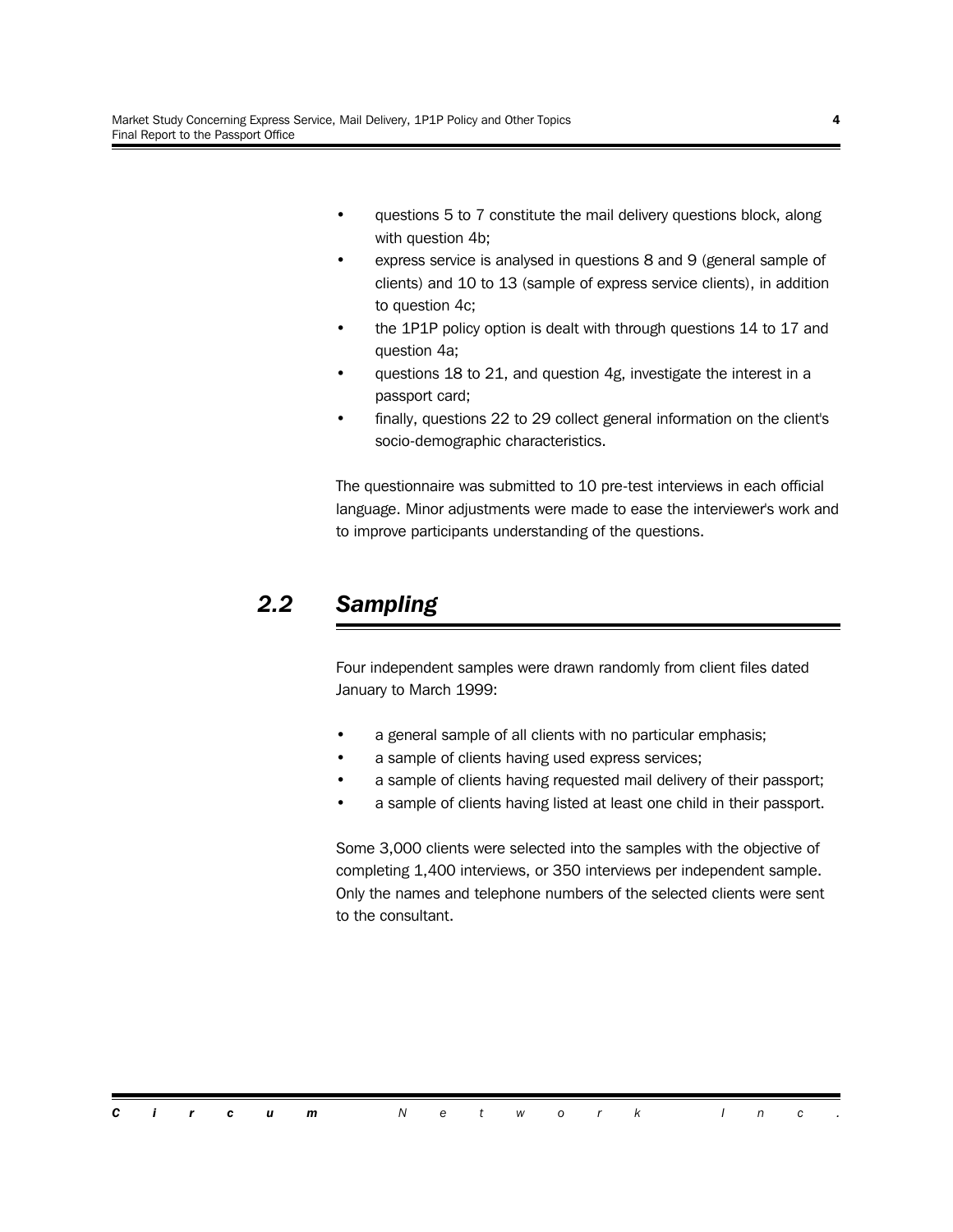## *2.3 Fieldwork*

Telephone interviews were completed between May 13 and May 27, 1999, for the three targeted samples and from June 8 to June 15, 1999, for the general sample. The following table provides a breakdown of fieldwork results, as per industry standards on data collection reporting.

| States after the last call                                                                                 | <b>Number of</b><br>telephone numbers |  |  |  |  |
|------------------------------------------------------------------------------------------------------------|---------------------------------------|--|--|--|--|
| Numbers used (a)                                                                                           | 3,073                                 |  |  |  |  |
| Our of service numbers (b)                                                                                 | 238                                   |  |  |  |  |
| Valid numbers $(c = a - b)$                                                                                | 2,835                                 |  |  |  |  |
| Non eligible, incapacitated (d)                                                                            | 204                                   |  |  |  |  |
| Eligible clients ( $e = c - d$ )                                                                           | 2,631                                 |  |  |  |  |
| Refusals (f)                                                                                               | 251                                   |  |  |  |  |
| No answer, busy, appointments                                                                              | 984                                   |  |  |  |  |
| Completed (g)                                                                                              | 1,396                                 |  |  |  |  |
| Response rate $(g / e)$                                                                                    | 53%                                   |  |  |  |  |
| Refusal rate $(f / e)$                                                                                     | 10%                                   |  |  |  |  |
| Error margin for the entire sample for a proportion of 50%, at a<br>95% confidence level                   | $\pm 2.6$ points                      |  |  |  |  |
| Error margin for each targeted sample of 350 clients for a<br>proportion of 50%, at a 95% confidence level | $\pm$ 5,2 points                      |  |  |  |  |

#### **Fieldwork Results**

Cases which were still in the call queue at the completion of the fieldwork had been attempted eight times on average.

The response rate achieved rivals best industry practices considering the short time frame available for the field work and the constrained calling hours. The refusal rate is much better than that achieved in the average client survey; this is probably as much a reflection of the quality of the relationship between the Passport Office and its clients as it indicates the care taken during the fieldwork.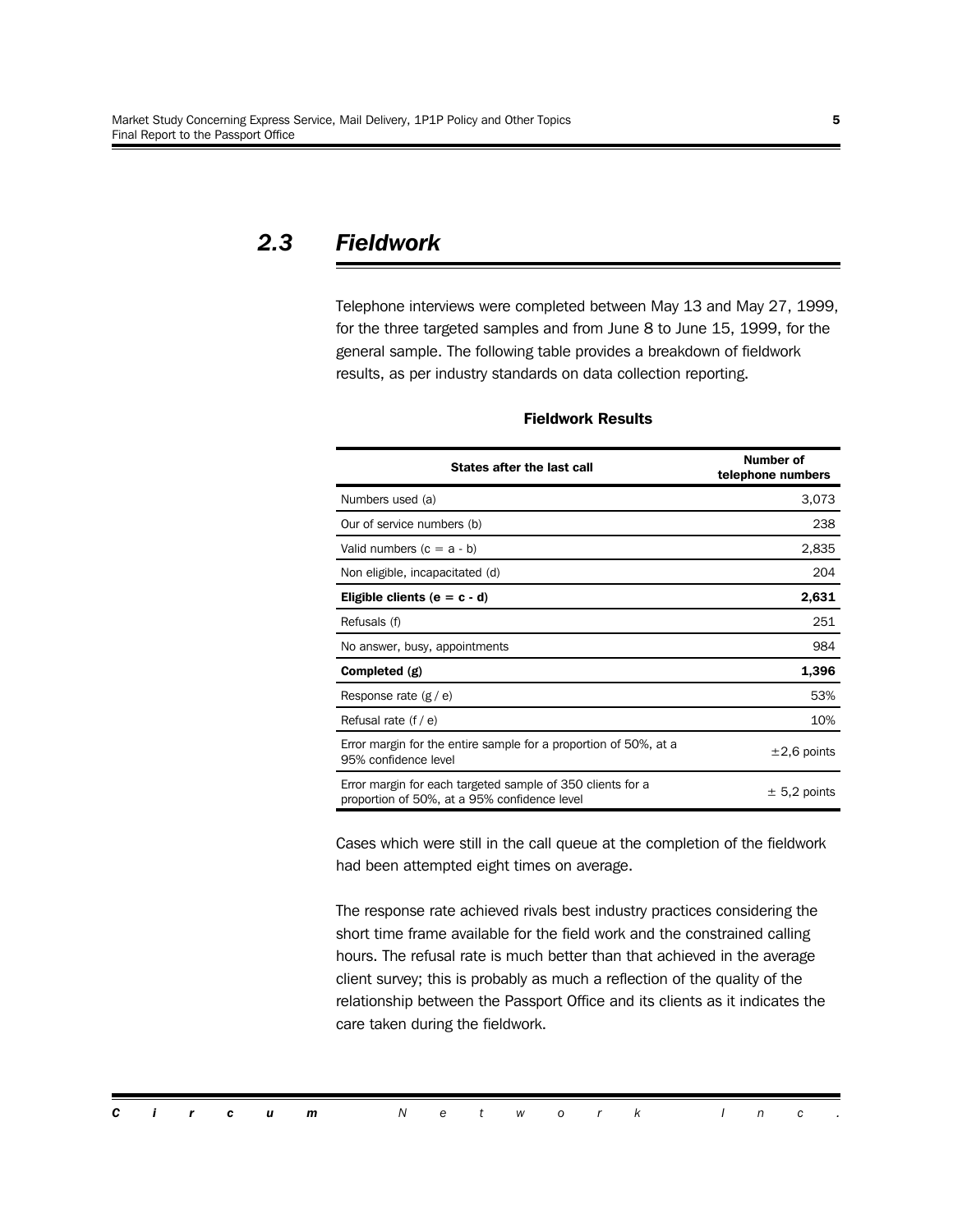# *2.4 Data Processing*

Survey data were managed using Info Zéro Un's StatXP software. Data were edited to ensure conformity to the established response categories and to limit the distributions of unbound variables within reasonable values. Filtering logic instructions were developed to ensure that the reported data conforms to the skip logic of the questionnaire.

No weighting was applied to the data since the aggregation of responses from the product-specific samples would be highly artificial. Results and detailed data tables are broken down by product sample and by sociodemographics for the general sample only. Where questions targeted a specific product sample, the socio-demographic breakdown reflects that product sample.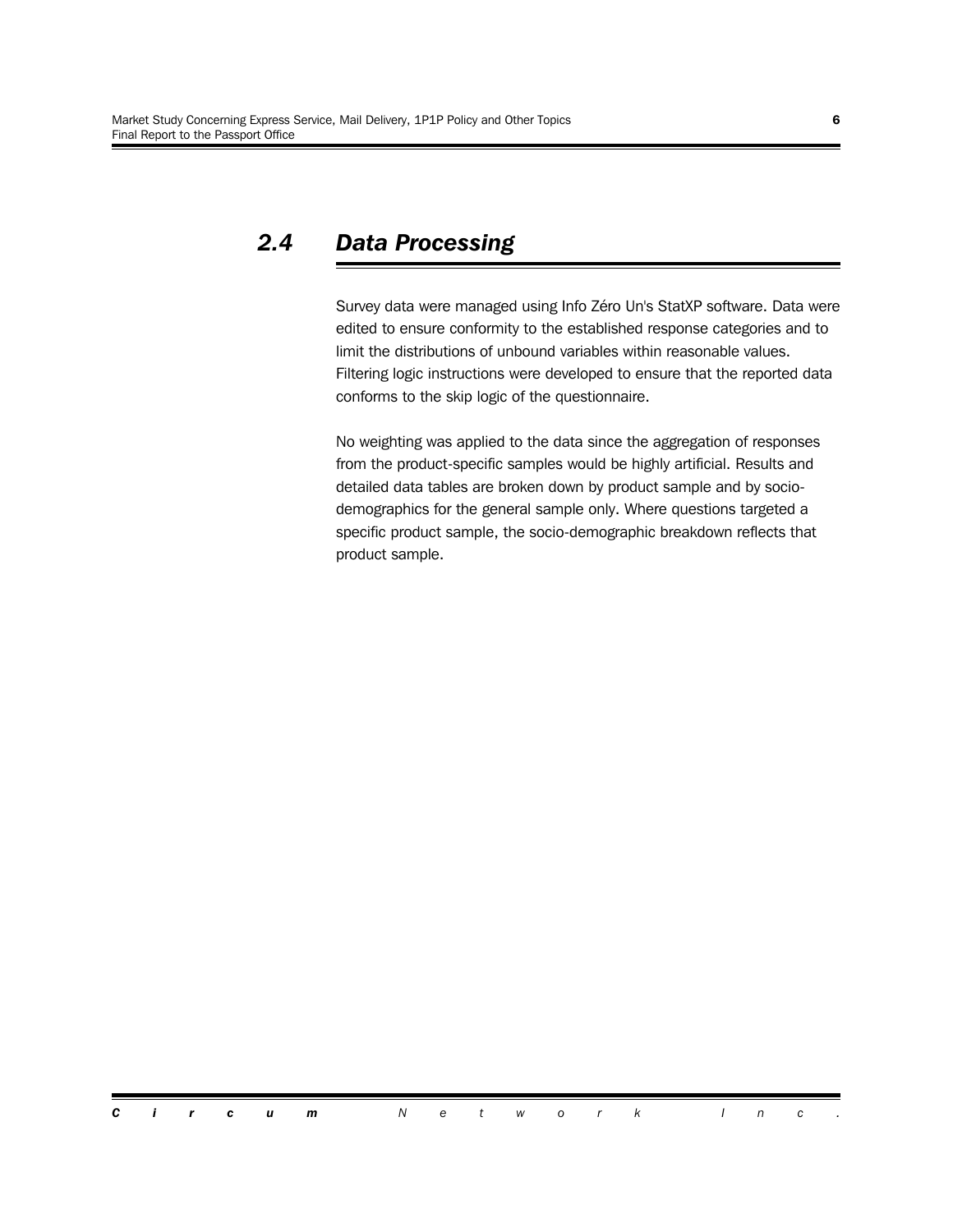# *Chapter 3*

# *RESULTS ON PROJECTS*

# *3.1 Express Service*

Speed of delivery, while an important consideration, is not at the top of clients' priorities. However, those who value it are willing to pay an additional \$140 on average to receive their passport over the counter.

The Passport Office has developed test points for express service where clients can obtain their passport within 24 or 48 hours of completing the formalities, compared to the usual 5-day service standard. This study tested the response to that project and to the idea of over-the-counter delivery of the passport documents.

First, *the importance* of offering 24-hour or 48-hour delivery of passports was tested as part of a battery of 23 product characteristics. Among the sample representative of average Passport Office clients, express delivery options rank as low priorities with about half of respondents rating them 8, 9 or 10 on a 10-point scale (see detailed table Q3). In comparison, the highest priority — the acceptance of passports by the authorities of other countries — received 94% of high scores. Among express service clients, express service ranks in the top third priorities, with about 75% of high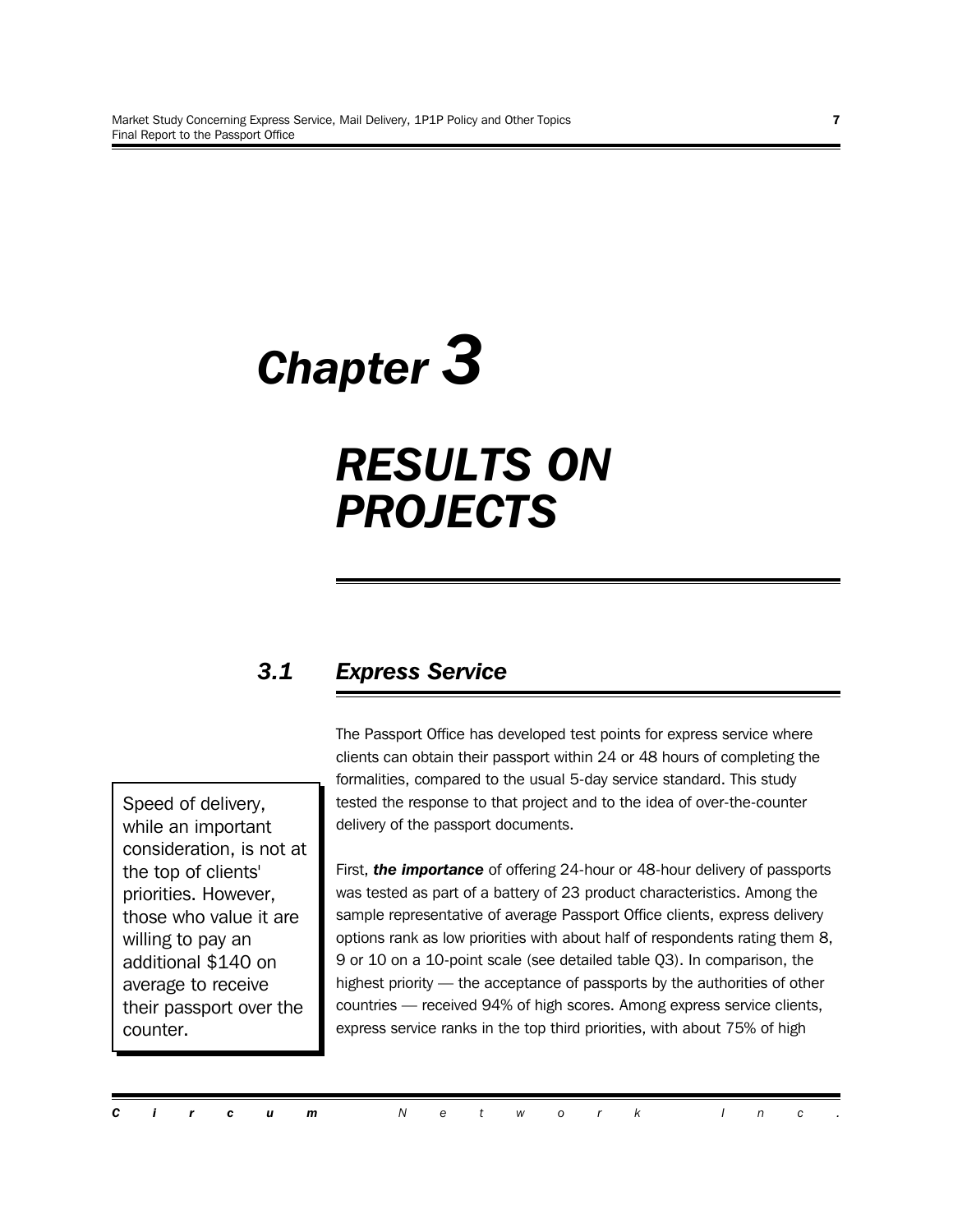scores; even in this group, however, it is distanced from the top priority by 20 points.

*As a policy position*, express service also falls in the middle of the eight hypotheses tested here. As tax payers, 59% of general clients find "offering an express service where the passport can be issued within two working days $^1$  with an additional charge covering all Passport Office costs" reasonable (8, 9 and 10 on a 10-point scale, see detailed table Q4); 70% of express service clients shared that position. In comparison, the top rated hypothesis — offering a reduction on the next passport if the application was delivered with all required document and no additional work was required from the passport officials — obtained 79% of support and the bottom rated position — increasing the price of the passport to put in place a simpler renewal process instead of having to go through all the procedures at the expiration of the passport — 41%.

The speed of the express delivery affects its fate as a policy option: an over-the-counter service gets 63% of high scores from the average client while 24-hour service gets 58% and 48-hour service enjoys 55% (respectively 77%, 71% and 62% from express service clients)

Among general passport clients, *interest for an express service* is highly dependent on the speed of delivery (see detailed table Q8): 69% of average clients would have been interested in over-the-counter delivery of the passport; the interest level drops to 47% for 24-hour delivery and 43% for 48-hour delivery. These numbers suggest that clients are most interested in speedy delivery if it can avoid them an additional formality. The groups most interested are frequent travellers (about 60%, all speed scenarios confounded) and Anglophones (59%).

1 Two other time frames were tested: "immediately" and "within one working day".

|  |  |  |  |  |  |  | <b>Circum</b> Network Inc. |  |  |  |  |  |  |  |  |  |  |  |
|--|--|--|--|--|--|--|----------------------------|--|--|--|--|--|--|--|--|--|--|--|
|--|--|--|--|--|--|--|----------------------------|--|--|--|--|--|--|--|--|--|--|--|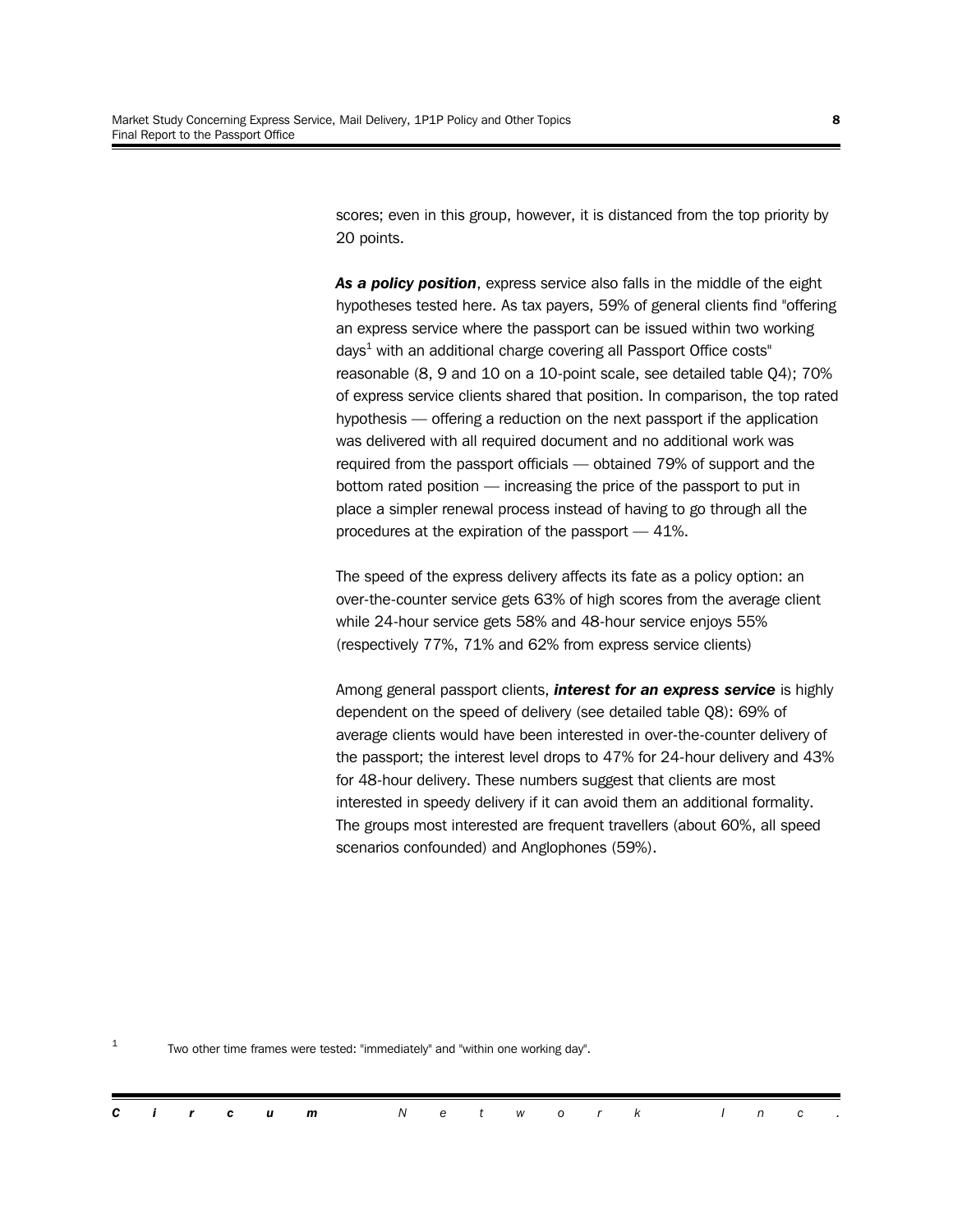

Even if they are interested, passport clients do not attach a very high value to express delivery. In addition to regular charges, on average, clients are *willing to pay* \$14 for over-thecounter delivery,  $$16^1$  for 24-hour delivery and \$5 for 48-hour delivery. The price elasticity chart indicates that demand for express service drops rapidly to 20% of general clients at a price located between \$10 and \$15. The level of market interest is approximately 1% for immediate service at \$140, 6% for 24-hour service at \$70 and close to nil for 48 hour service at \$30. These estimates are based on small sample sizes.

Of course, express service clients belong to the target group for this service. Notwithstanding the fact that respondents may have been influenced by the amount they were actually charged for the service, they are willing to pay \$72 on average for a 24-hour delivery and \$44 for 48-hour delivery (see detailed tables Q11A and Q11B). These services are presently charged \$70 and \$30 respectively. Moreover, clients of the 24-hour express service would have paid an additional \$70 to obtain their passport over the counter instead of having to wait one working day (see detailed table Q13). The price elasticity chart suggests that about

#### 1 Not statistically different from the figure for over-the-counter delivery.

 $\mathbf{I}$ 

20 25 30 40 50

 $\mathbf{I}$ 

J.

Price levels (\$)

 $\mathbf{I}$  $\overline{\phantom{a}}$ 

 $0 -$ 

0

5 10 15

 $\overline{\phantom{a}}$ 

75 100 125 150 200 200+

 $\overline{\phantom{a}}$ 

 $\overline{\gamma}$ 

 $\mathbf{I}$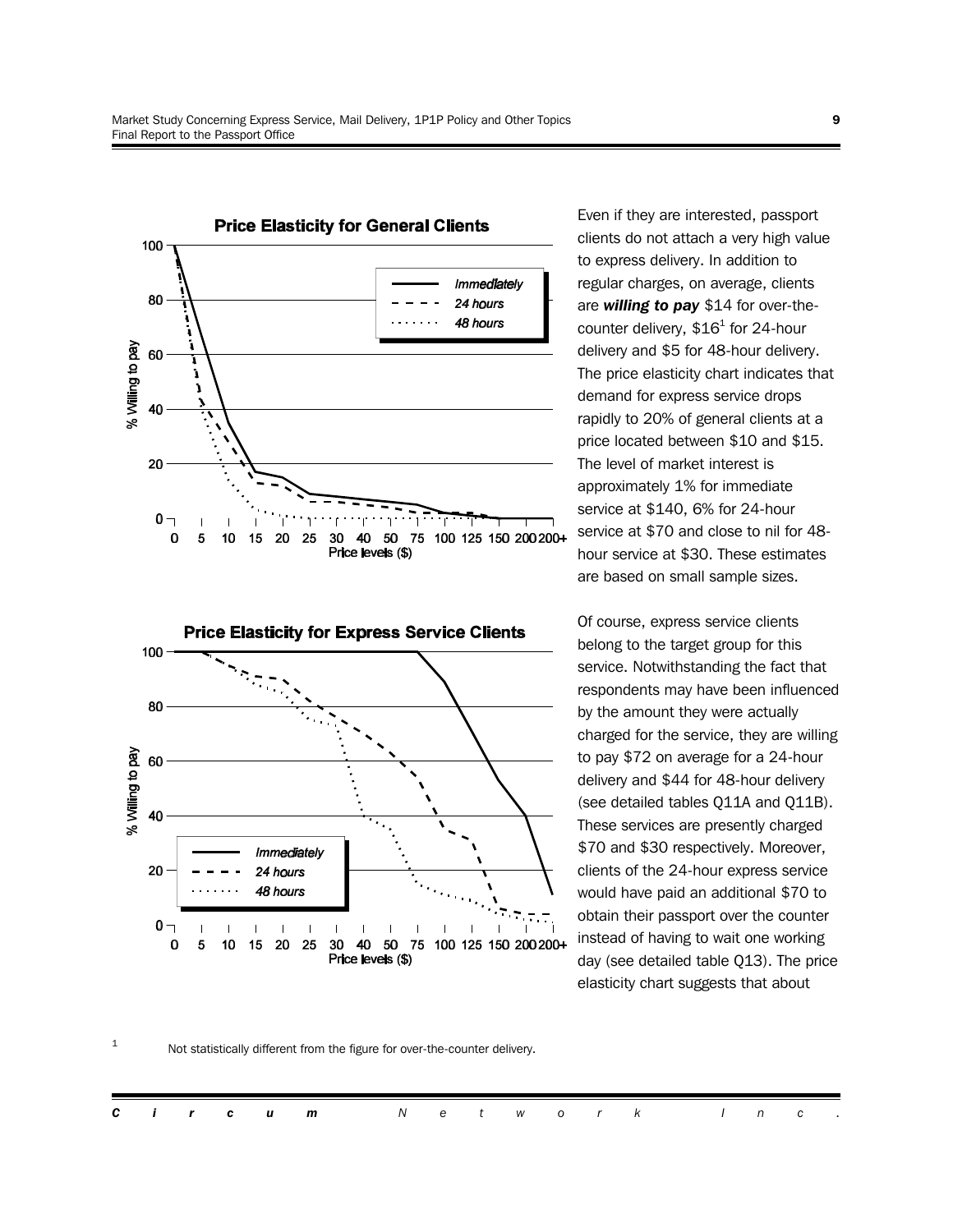25% of 48-hour express service would have paid less than the required \$30 normally; circumstances did not given them that latitude. The same is true of about 40% of 24-hour express service clients.

Although these responses from express service clients indicate a substantial willingness to pay for improved speed of service, price sensitivity is still an issue: close to two-thirds (63%) of 48-hour express service clients indicated that cost was a factor in their decision to not request 24-hour service (see detailed table Q12).

# *3.2 Mail Delivery*

In order to reduce its costs, the Passport Office is considering using mail delivery as a normal return mode instead of requesting that clients pick up their passport at the office.

Clients consider that mail delivery, accompanied with a \$2 charge, is an acceptable albeit non exciting option.

The data indicate that the possibility to "pick up your passport at the office counter, instead of receiving it through express post service, your proof of citizenship being in your possession" is rated high (8, 9 and 10 on a 10-point scale) by 67% of respondents in the sample representative of all clients (see detailed table Q3); this score makes *pick-up a bottom-third priority*.

As a policy option, the mail delivery policy, expressed as "making express post service the normal way of returning the passport to clients and charging \$2 for this delivery", obtains 53% of high reasonableness scores from the general sample (see detailed table Q4), placing mail delivery as the *second last of eight change hypotheses* tested from a tax payer's perspective.

From a client perspective, 53% of average clients also support this direction (see detailed table Q6). Another group of 21% of clients expressed strong negative views (0 to 4 on a 10-point scale) on this issue. Whether or not they support the change, 61% of clients give high scores to the reasonableness of the \$2 charge for mail delivery.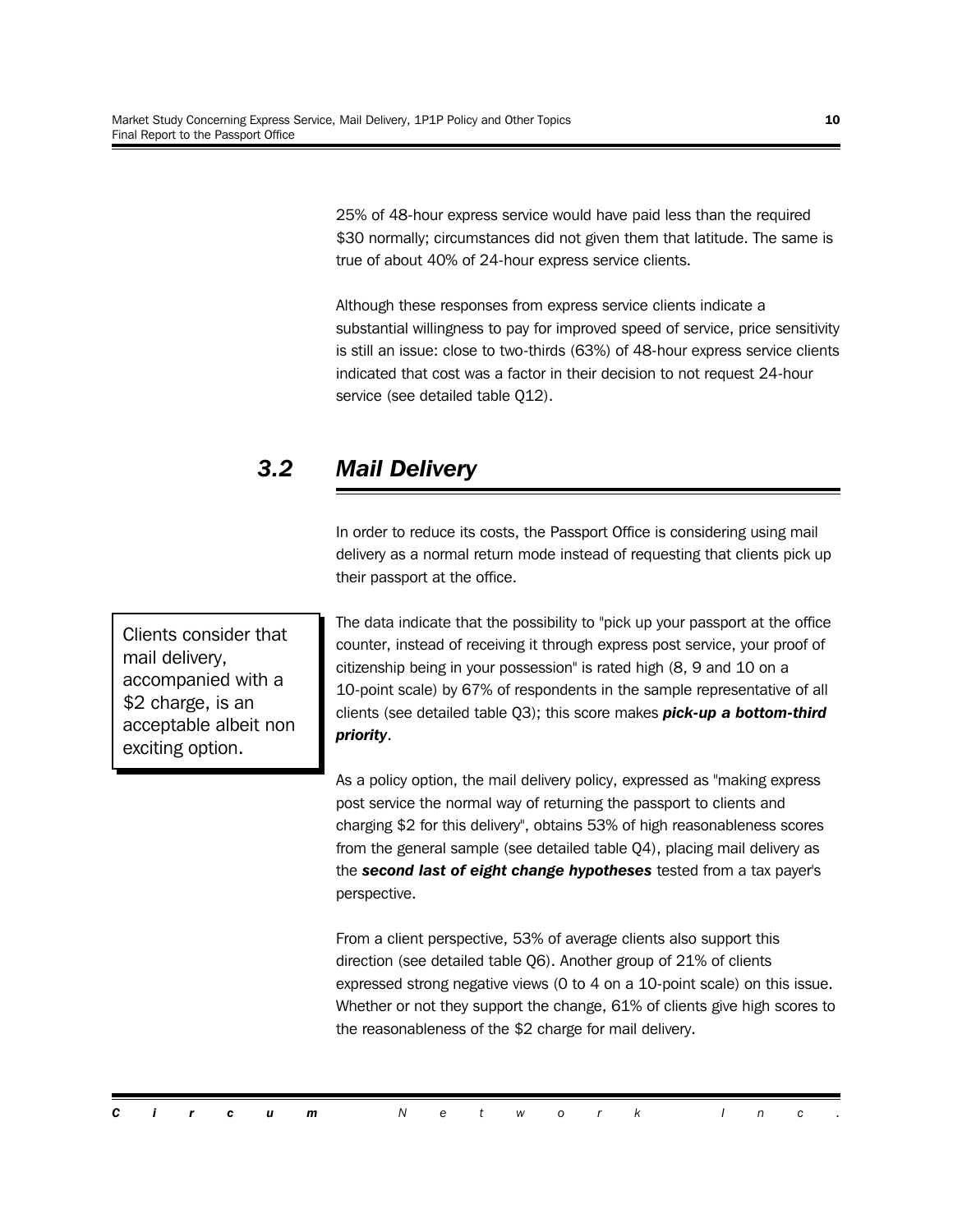All in all, clients consider that mail delivery, accompanied with a \$2 charge, is an acceptable albeit non exciting option.

# *3.3 1P1P Policy*

The Canadian Passport Office is considering abandoning the practice of listing children in the passport of a parent since this method poses security threats and contributes to child smuggling. This study provides evidence about the clients' reactions to this project.

Parents who list their children in passports place the reduction of international child smuggling high on their priority list but are less supportive of the 1P1P policy because of the cost to them, the convenience of the current system and the lukewarm perceptions of efficacy.

For average Passport Office clients, the reduction of international *child smuggling* through passport security features ranks *seventh in* **importance** in a list of 23 passport characteristics: 82% of respondents from the general sample rated this aspect 8, 9 or 10 on a 10-point scale (see detailed table Q3). This is still 12 percentage points away from the top priority.

Respondents belonging to the sample of parents who have registered children in their passports (hereby called 1P1P clients) rate the reduction of international child smuggling slightly higher: 85% give this a high score, making it their *third priority*. This sense of priority does not translate directly into the level of reasonableness given to the policy position stated as "demanding that children and adults require their own separate passport as a way of improving passport security and of reducing international child smuggling": 65% of 1P1P clients rated this highly reasonable (8, 9 or 10 or a 10-point scale; see detailed table Q4). This compares to 77% of general clients rating similarly on the same policy position.

The apparent contradiction between the importance given to the reduction of child smuggling and the support for the 1P1P policy stems from the *costs* associated with the proposal, the *convenience* enjoyed with the current system and the lukewarm *perceptions of efficacy* of the project.

• *Costs*. The main reason (*ex aquo* with the simplicity of the process) why parents choose to list their children in their passport is the lower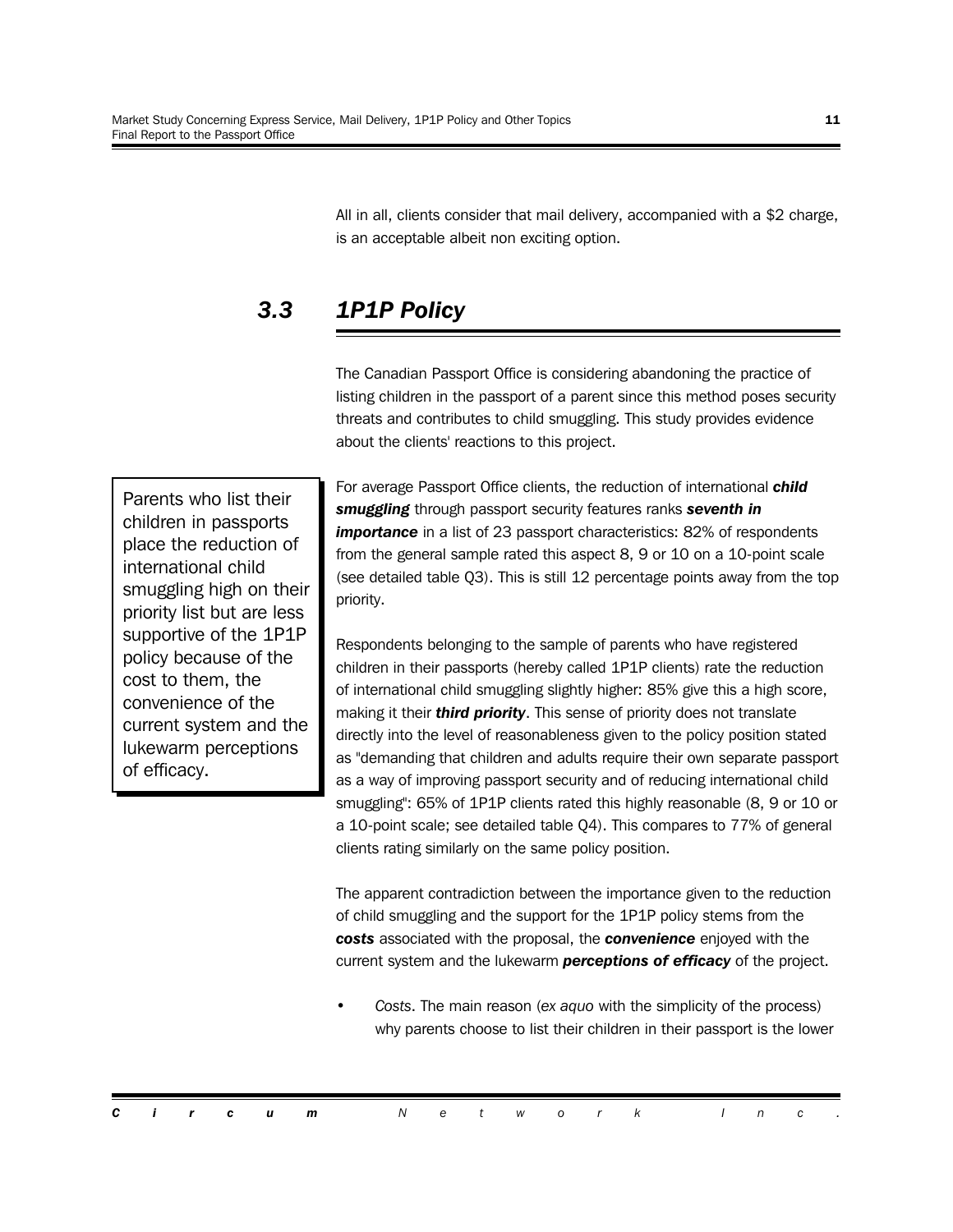cost of this method (see detailed table Q15). The 1P1P policy would mean that parents would have to pay additional fees, even if they were partly waved, for the children's passports.

- *Convenience*. The second most important reason that parents cite to explain why they chose to list their children in their passport is convenience: 28% noted the simpler application process and 4% mentioned other convenience-related issues such as the reduced risk of losing documents (see detailed table Q15).
- *Efficacy*. 49% of parents think that 1P1P would be somewhat or not at all effective to curtail international child smuggling (see detailed table Q17); on the other hand, 42% think it would be very effective. Younger parents are more doubtful of the effectiveness of the 1P1P policy.

It is important to note that almost one parent in ten thought that their child was too young to get a separate passport and another one in ten did not know that a separate passport was an option.

When tested in a battery, the 1P1P policy obtained 56% of high support (8, 9 or 10 on a 10-point scale; see detailed table Q16). The following variations were tested:

- a shorter validity period with a lower cost garners less support (51%);
- the assurance of free documents up to the age of one increased the support to 62%;
- dropping the consular fees also increases support to 62%.

## *3.4 Passport Card*

The Passport Office has been studying the issuance of a passport card, in addition to the passport booklet, for several years. This product was described to survey participants in the following terms:

|  |  | <b>Circum</b> Network Inc. |  |  |  |  |  |  |
|--|--|----------------------------|--|--|--|--|--|--|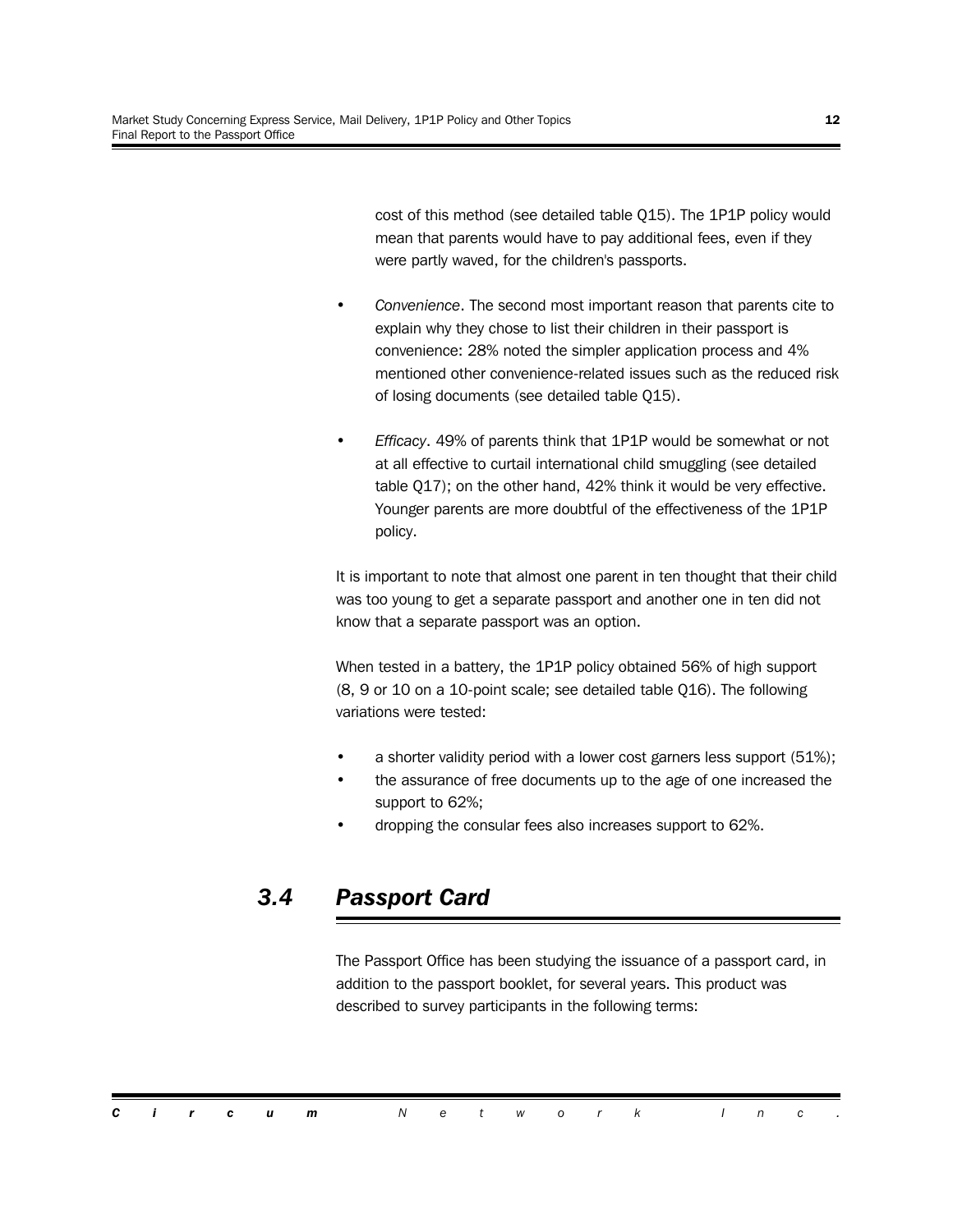"Let me describe to you a new passport card that the Passport Office could offer: it would be an official identification; it would be the size of a credit card; it would contain the same information and photo as the passport; it would contain an electronic description of some of your physical characteristics so that no one else could use it; it would be quickly replaceable. Because of the electronic information on it, it would speed up border crossing."

The passport card concept is greeted with generally positive reactions as long as it is offered on a voluntary basis. About 40% of clients would pay up to \$35 for a card delivered with the passport and 25% would pay up to \$65 for a separate product.

As tax payers, Passport Office clients react generally well to the idea of "offering a credit-card-size passport card which would not replace but be issued in addition to the passport and could be used where passports or visas are not obligatory and to return to Canada if the passport was lost or stolen": 71% gave high reasonableness scores (8, 9 and 10 on a 10-point scale) to this suggestion, placing it third in a list of eight possible changes (see detailed table Q4).

Almost seven in ten respondents from the sample representative of all clients (69%) stated that they were very interested in the product described above (see detailed table Q18); 21% were somewhat interested and 9% not at all interested.

While interest is high, willingness to pay is more limited. As the following table reports, about four clients in ten are willing to pay up to \$35 for a card delivered with the booklet passport; interest drops to about two clients in ten when the price is raised to \$50 (see detailed tables Q19 and Q20). As a totally separate product, the passport card seems to enjoy a rather inelastic demand: about one in four clients is interested at each price level tested (\$35 to \$65).

|      | % willing to pay  in addition to the<br>regular passport fee to get the passport<br>card along with the regular passport | % willing to pay  to get the passport<br>card on its own |     |  |  |  |  |
|------|--------------------------------------------------------------------------------------------------------------------------|----------------------------------------------------------|-----|--|--|--|--|
| \$20 | 39%                                                                                                                      | \$35                                                     | 29% |  |  |  |  |
| \$35 | 36%                                                                                                                      | \$50                                                     | 25% |  |  |  |  |
| \$50 | 18%                                                                                                                      | \$65                                                     | つら% |  |  |  |  |

#### **Willingness to Pay for a Passport Card**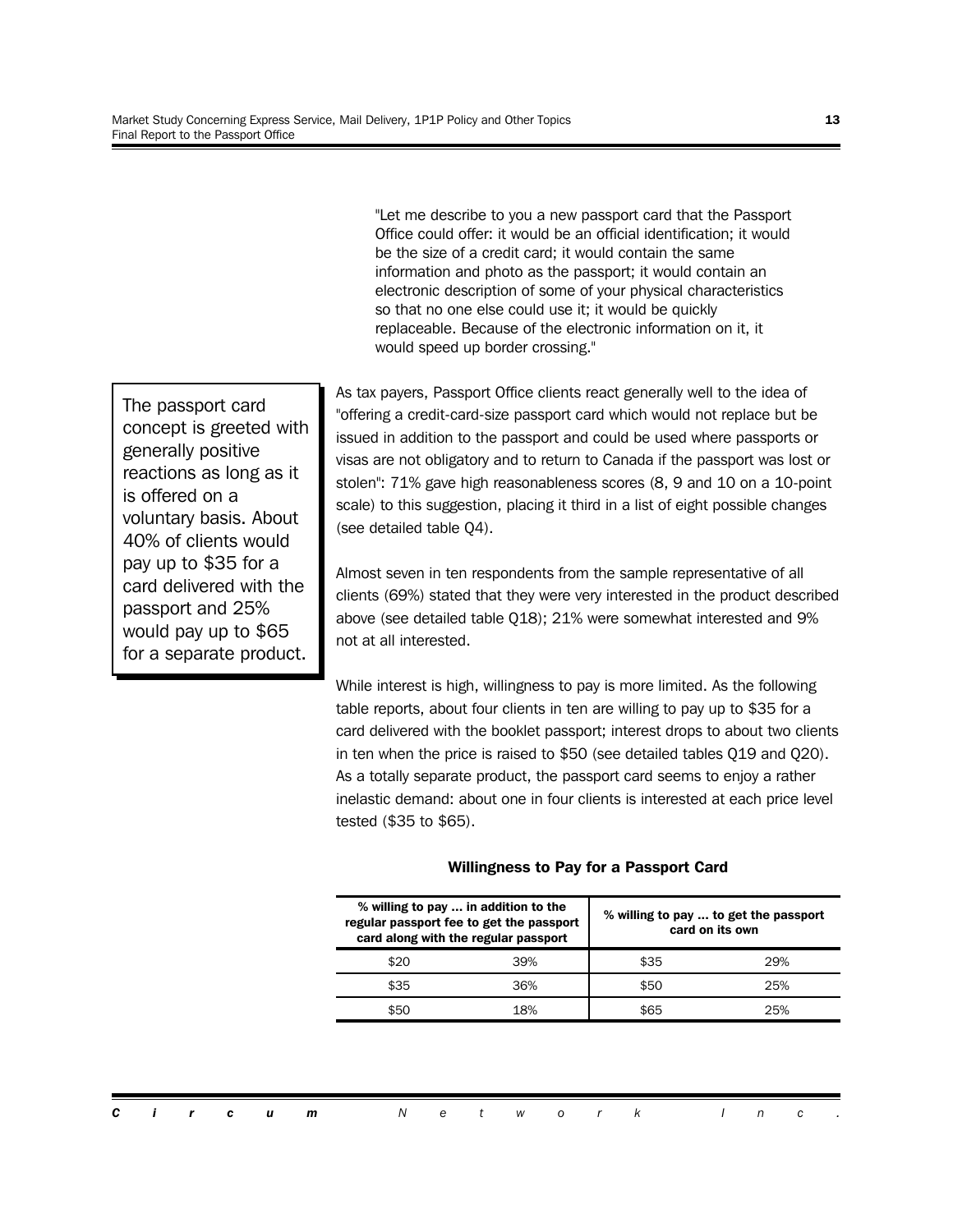Express service clients are more receptive to paying for the passport card: 10% to 15% more of them are willing to pay for the card at each level tested, as long as the card is offered with the booklet passport. Their willingness to pay is the same for the card presented as a separate product.

Four out of five clients (76%) are of the view that, priced at \$15 for a 5 year validity period, the passport card should be offered on a voluntary basis (see detailed tables Q21); 19% of clients think that, under these conditions, it should be mandatory for all.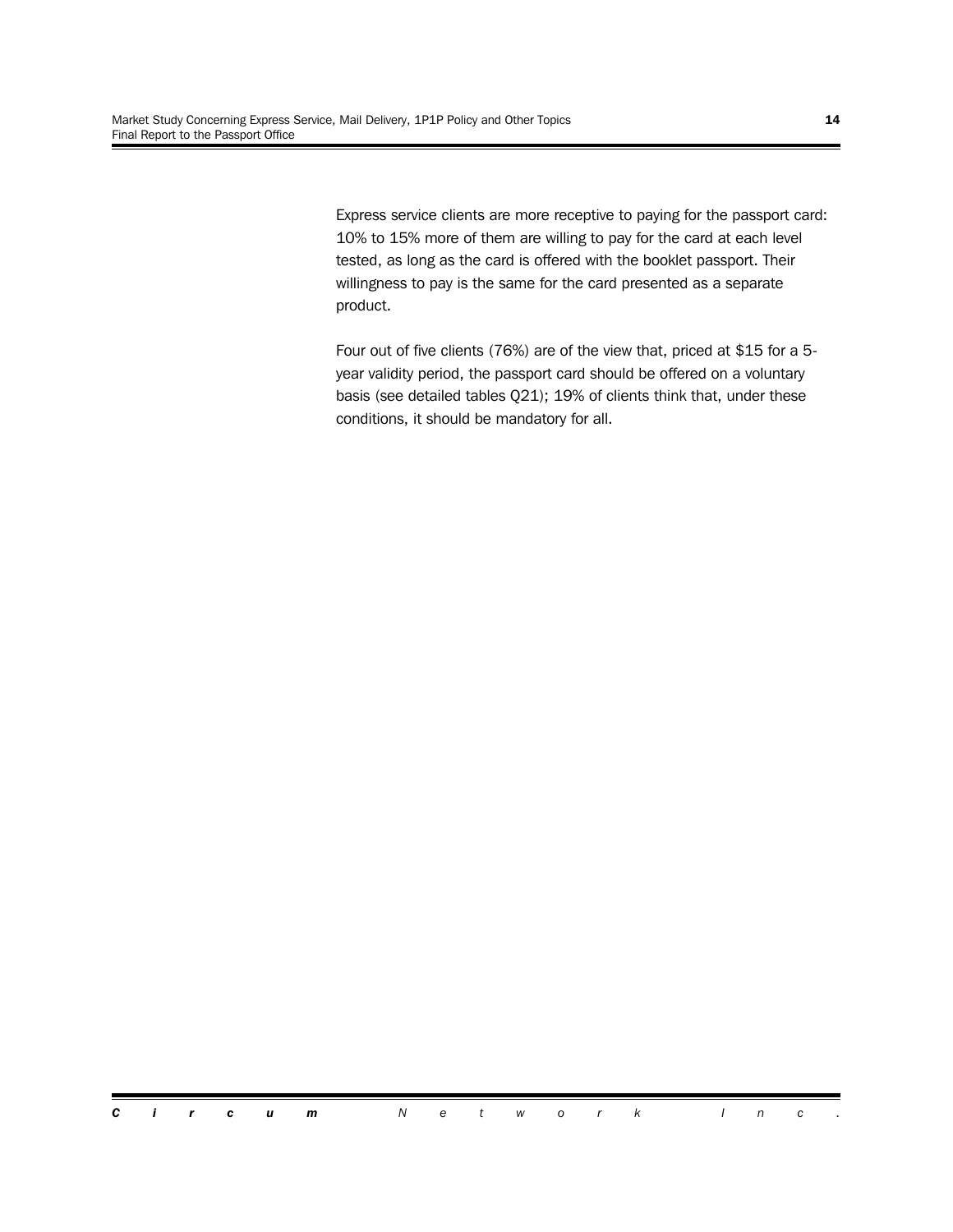# *Chapter 4 OTHER RESULTS*

### *4.1 Feedback on Service*

The passport application process is generally easy but more than four clients in ten encountered at least one problem; the ease of filling in the form is the most consequential aspect.

While this survey did not focus on getting feedback on service quality - an endeavour which requires a completely different line of questioning — it does provide some indications about the ease with which clients comply with the requirements of obtaining a passport. As Stanley A. Brown puts it "people want to deal with organizations that are easy to do business with and, if they find those organizations, they are prepared to tell their friends and associates about them"<sup>1</sup>. Ease of the client-provider relationship is at the core of service quality.

The next table ranks six aspects of the passport application process according to how easy clients felt they were to complete (see detailed table Q1).

1 Stanley A. Brown, *What Customers Value Most*, Toronto, John Wiley and Sons, 1995, p. 7.

|  |  | <b>Circum</b> Network Inc. |  |  |  |  |  |  |
|--|--|----------------------------|--|--|--|--|--|--|
|  |  |                            |  |  |  |  |  |  |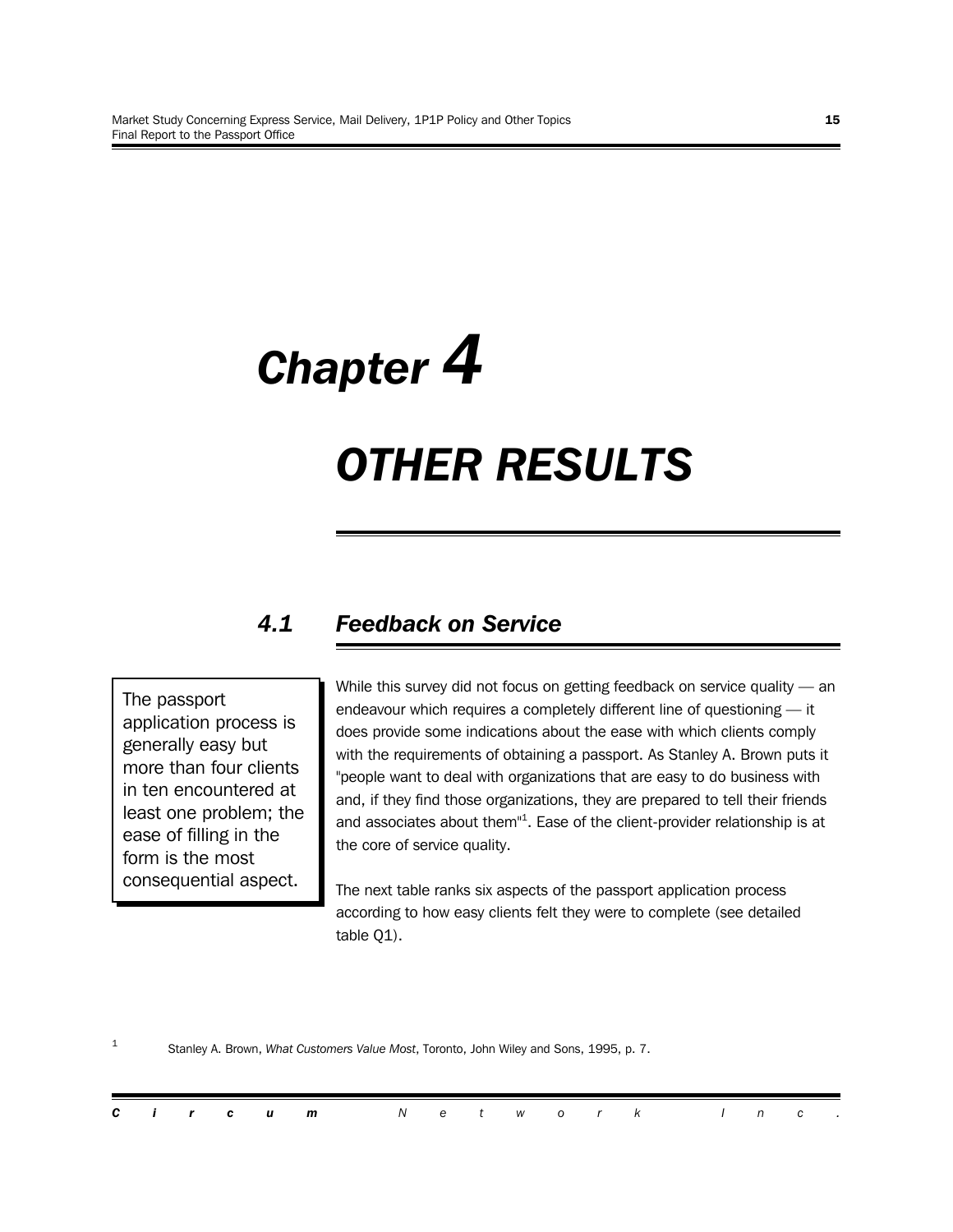|                                                                                                      | $\sim$ 300 $\rm{m}$ $\rm{g}$ or $\rm{g}$ and to on a to-point scale |
|------------------------------------------------------------------------------------------------------|---------------------------------------------------------------------|
|                                                                                                      | where 10 means extremely easy                                       |
|                                                                                                      |                                                                     |
|                                                                                                      |                                                                     |
|                                                                                                      |                                                                     |
|                                                                                                      |                                                                     |
|                                                                                                      |                                                                     |
| The entire process from getting a form to  obtaining your passport $\ldots \ldots \ldots \ldots$ 74% |                                                                     |
|                                                                                                      |                                                                     |

**% scoring 8, 9 and 10 on a 10-point scale**

The first conclusion from these numbers is that, even in the absence of bechmarking or time-based comparisons, the proportion of clients who report having little to no difficulty with each dimension is high. The easiest phases at the top of this list raise few concerns. The guarantor's signature rates somewhat lower on the ease scale.

What is surprising of these numbers is that the entire process is rated lower than each part. The following data explain this phenomenon. First, the next table reports that a little more than half the clients encountered no difficulty with the five dimensions assessed; 44% of clients indicated at least one area of difficulty.

|                                                 | % of clients | $%$ scoring 8, 9<br>and 10 on the<br>ease of the entire<br>application<br>process |
|-------------------------------------------------|--------------|-----------------------------------------------------------------------------------|
| None of the requirements considered difficult   | 56%          | 84%                                                                               |
| One requirement considered difficult            | 25%          | 77%                                                                               |
| Two requirements considered difficult           | 10%          | 53%                                                                               |
| Three or more requirements considered difficult | 9%           | 27%                                                                               |

The next table also indicates that the likelihood of rating the entire process easy drops very fast as the number of requirements considered difficult to comply with increases. When all of the requirements were considered easy, 84% of clients rated the entire process easy. But when two of the five requirements were rated less than easy, about half (53%) of clients scored the entire process easy.

More importantly, the data indicate that, of the five requirements tested, the ease of completing the application form is the one which affects the overall perception of clients the most directly (see detailed table Q1F):

|  |  |  | <b>Circum</b> Network Inc. |  |  |  |  |  |  |
|--|--|--|----------------------------|--|--|--|--|--|--|
|  |  |  |                            |  |  |  |  |  |  |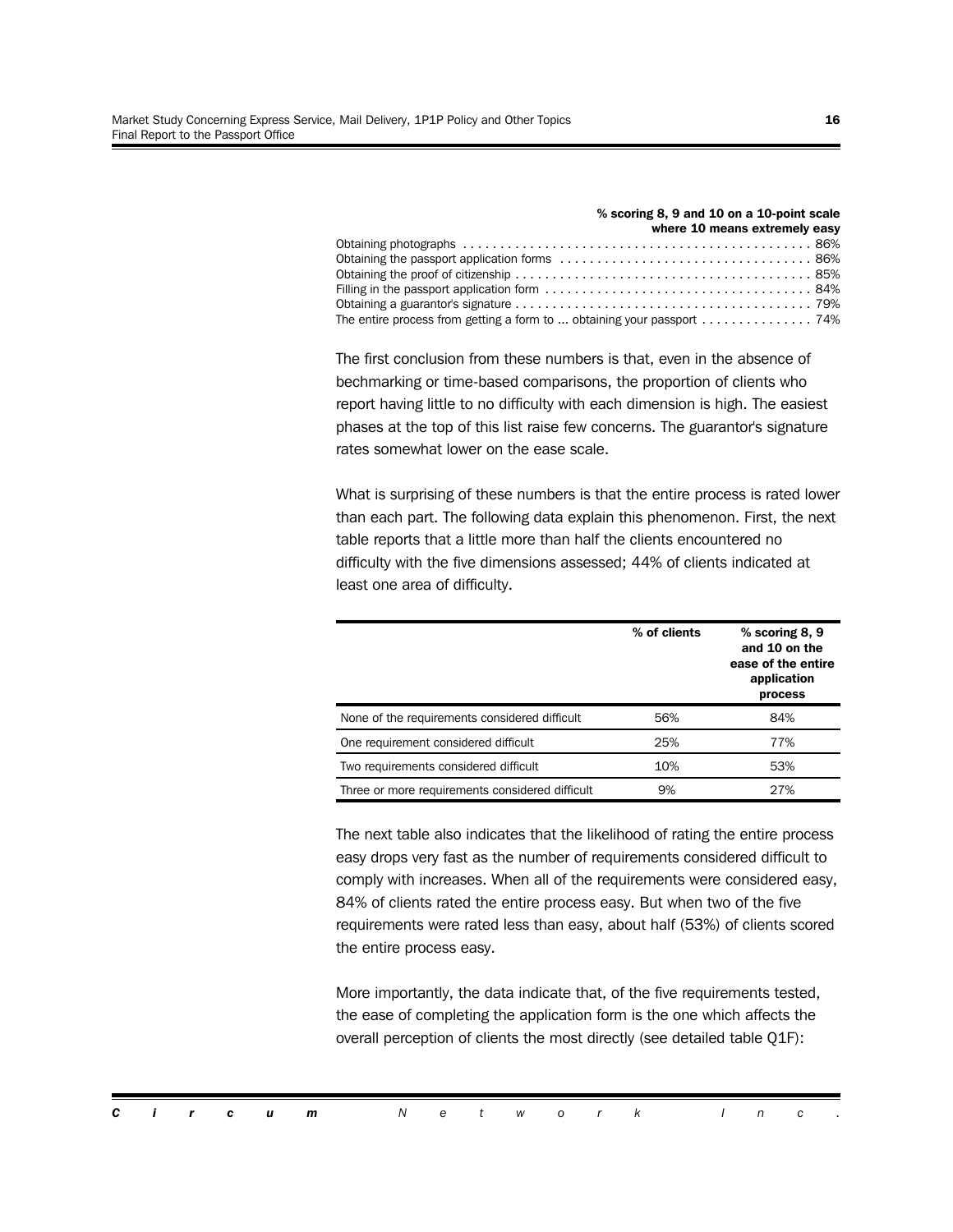whereas 80% of clients who found filling the form easy rated the entire process high, only 39% who found completing the form less than easy (rated 1 to 7 on a 10-point scale) scored similarly on the overall process scale; that translates into a 41 point drop. The other effects are listed below.

#### **Drop in the score of overall process ease associated with a lower score on each dimension** Filling in the passport application form ................................ 41 points Obtaining photographs ........................................... 36 points Obtaining a guarantor's signature .................................... 33 points Obtaining the passport application forms .............................. 29 points Obtaining the proof of citizenship .................................... 29 points

# *4.2 Expected Delay for Delivery*

The average expected passport delivery delay is seven days; 57% of clients would expect a delay longer than the current service standard.

Normal passport applications are processed within five days. The overall satisfaction of Passport Office clients measured repeatedly in the past might stem in part from exceeding expectations on this aspect of the service. Indeed, asked how long they would expect to wait to obtain their passport, clients from the sample representative of all clients indicated an average of seven days; 57% of these clients indicated an expectation beyond the actual service standard (see detailed table Q2).

1P1P clients were even less difficult to please, with an average expectation of 8.5 days.

Not surprisingly, express service clients expect faster turn around; this translates into an average expected delivery delay of 4.4 days (22% within one day and 32% within two to three days).

# *4.3 Expected Validity Period*

Clients were asked how long a Canadian passport should be valid. Half of clients (52%) were in agreement with the current validity period of five years (see detailed table Q3B2). The second largest group, 27% of clients,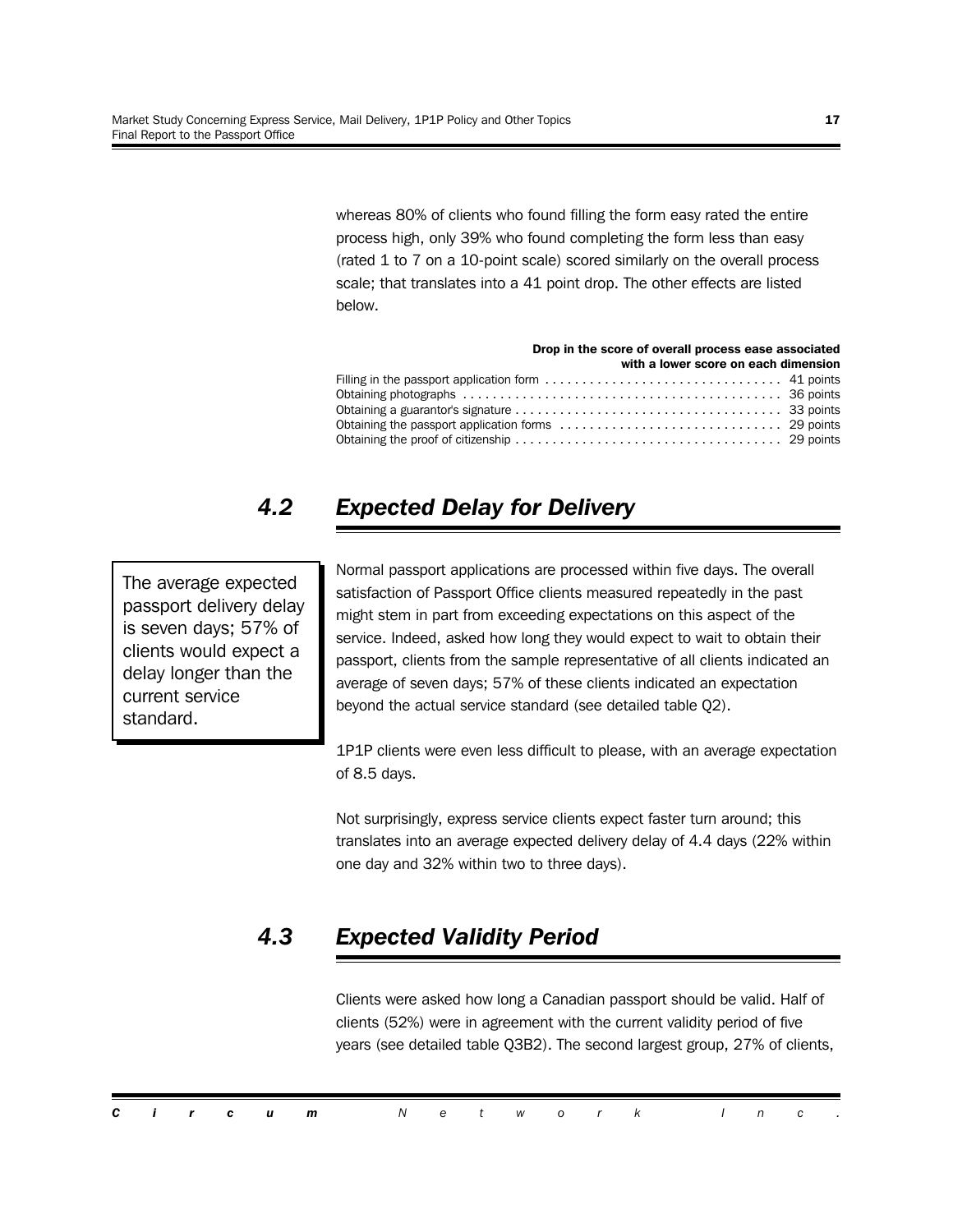would prefer a 10-year validity period. The overall average expectation regarding the validity period if seven years.

The current 5-year validity period satisfies 59% of clients. Another 12% would prefer to lengthen this period to between six and nine years.

### *4.4 Other projects*

Four other possible changes to the present passport regime were tested in this survey. Results are presented below.

*Off peak period cost reductions*. The idea of "reducing the cost of the passport if the request is made outside the peak period of the year" was tested. Some 59% of respondents found the idea reasonable (8, 9 and 10 on a 10-point scale), as tax payers. This places this option sixth in a list of eight possible changes.

*Low burden cost reductions*. The option of "offering a reduction on the next passport if the application was delivered with all required documents and no additional work was required from the passport officials" was the most supported suggestion for change: with 79% of high reasonableness scores, it achieved first place among eight options.

**Simpler renewal process.** Conversely, "increasing the price of the passport to put in place a simpler renewal process instead of having to go through all the procedures at the expiration of the passport" was the least acceptable option. Some 41% of survey participants, responding as citizens, rated it highly on the reasonableness scale.

*Biometrics*. Resistance to biometrics appears to be decreasing. Two-thirds (66%) of respondents thought it highly reasonable to "include some information about your physical characteristics, like the hand geometry or the shape of the face, in passport documents to enhance security by definitively linking the person to the document".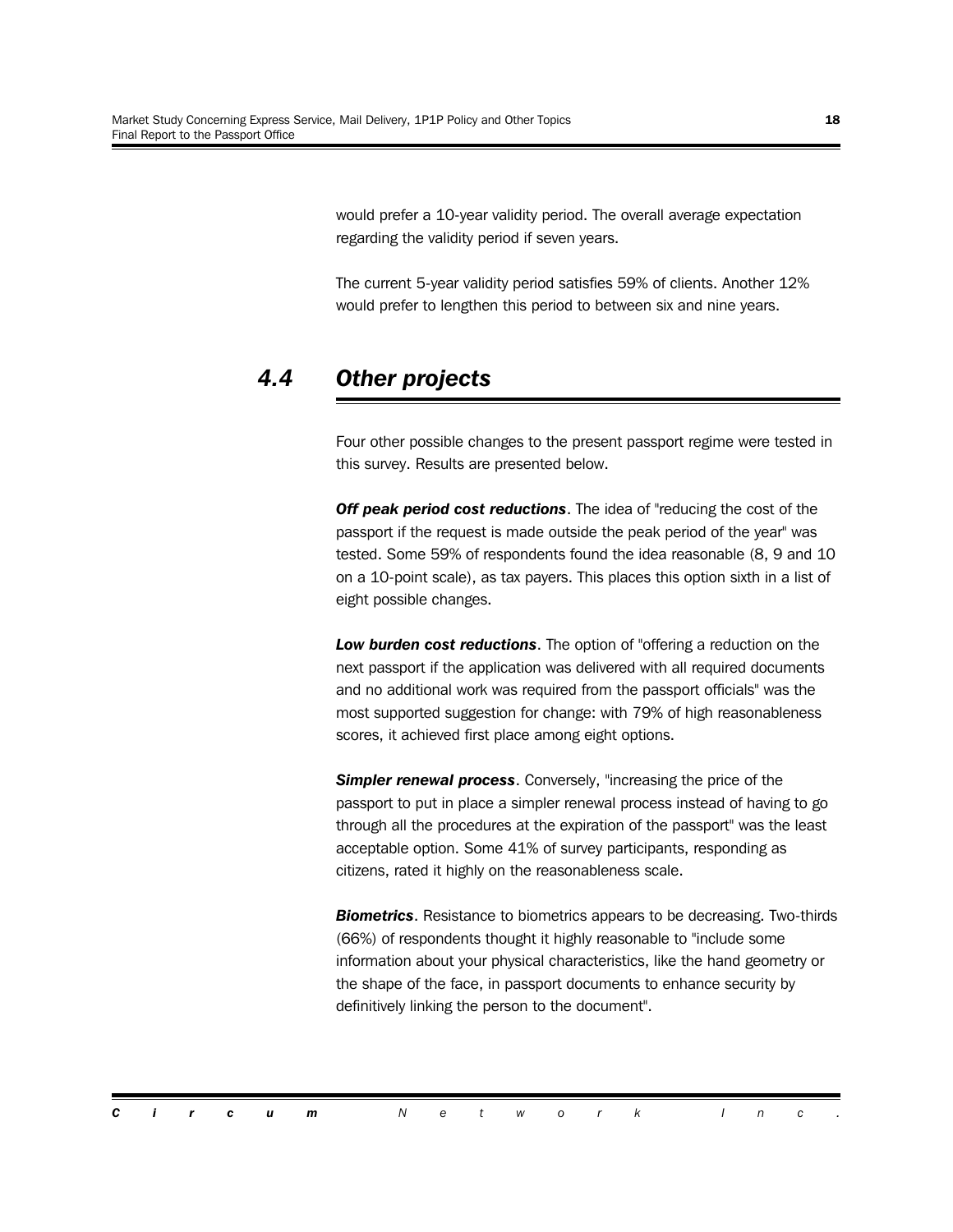# *APPENDIX 1 Questionnaire*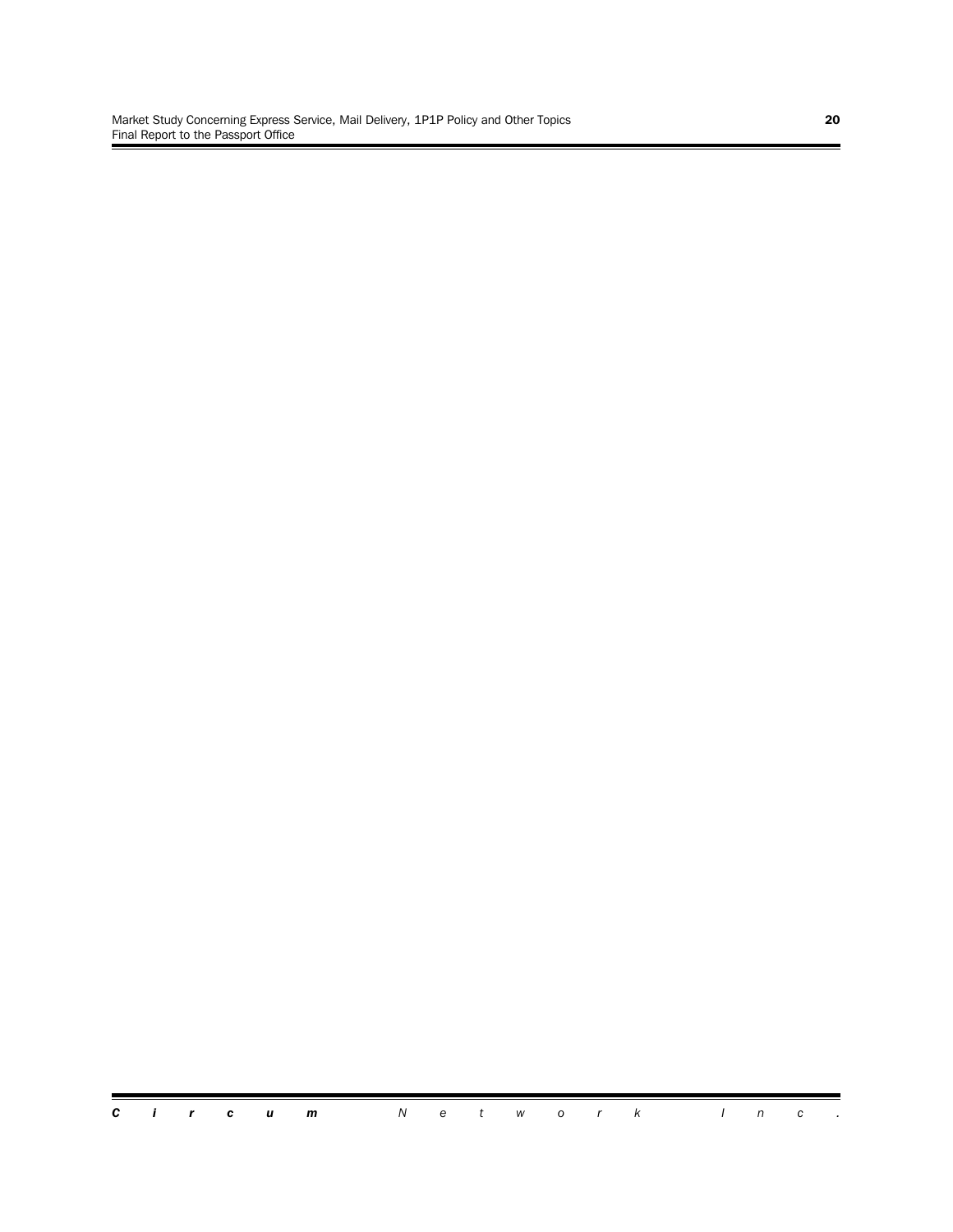#### **Market Study of Possible New Passport Products and Services**

Hello, my name is **Example 2** and I call you on behalf of the Canadian Passport Office. You have recently obtained a passport. I would like to ask you a few questions related to the service you received. It will take no more than 10 minutes and your answers will remain totally confidential. May I begin?

(CLIENT TYPE — 1P1P, EXPRESS, GENERAL — IS CODED BEFORE THE INTERVIEW)

#### *CLIENT EXPECTATIONS*

Q1 **Now, on a scale from 0 to 10 where 0 means extremely difficult, 10 means extremely easy and 5 means neither easy, nor difficult, how easy or difficult was each of the following steps when you last applied for your passport?**

(ITEMS ARE PERMUTATED TO AVOID SEQUENCING EFFECTS EXCEPT FOR THE LAST ITEM WHICH IS FIXED; REPEAT THE QUESTION AND SCALE AT REGULAR INTERVALS)

- a) obtaining your proof of citizenship
- b) obtaining photographs
- c) obtaining a guarantor's signature
- d) obtaining the passport application form
- e) filling in the passport application form
- f) the entire process from getting a form to submitting your request and obtaining your passport
- Q2 **Disregarding your recent passport application experience, as a consumer, how many minutes, hours, days or weeks would you EXPECT to wait to obtain your passport counting from the time you have provided all relevant information and documents?**

| VALUE: |
|--------|
|        |
|        |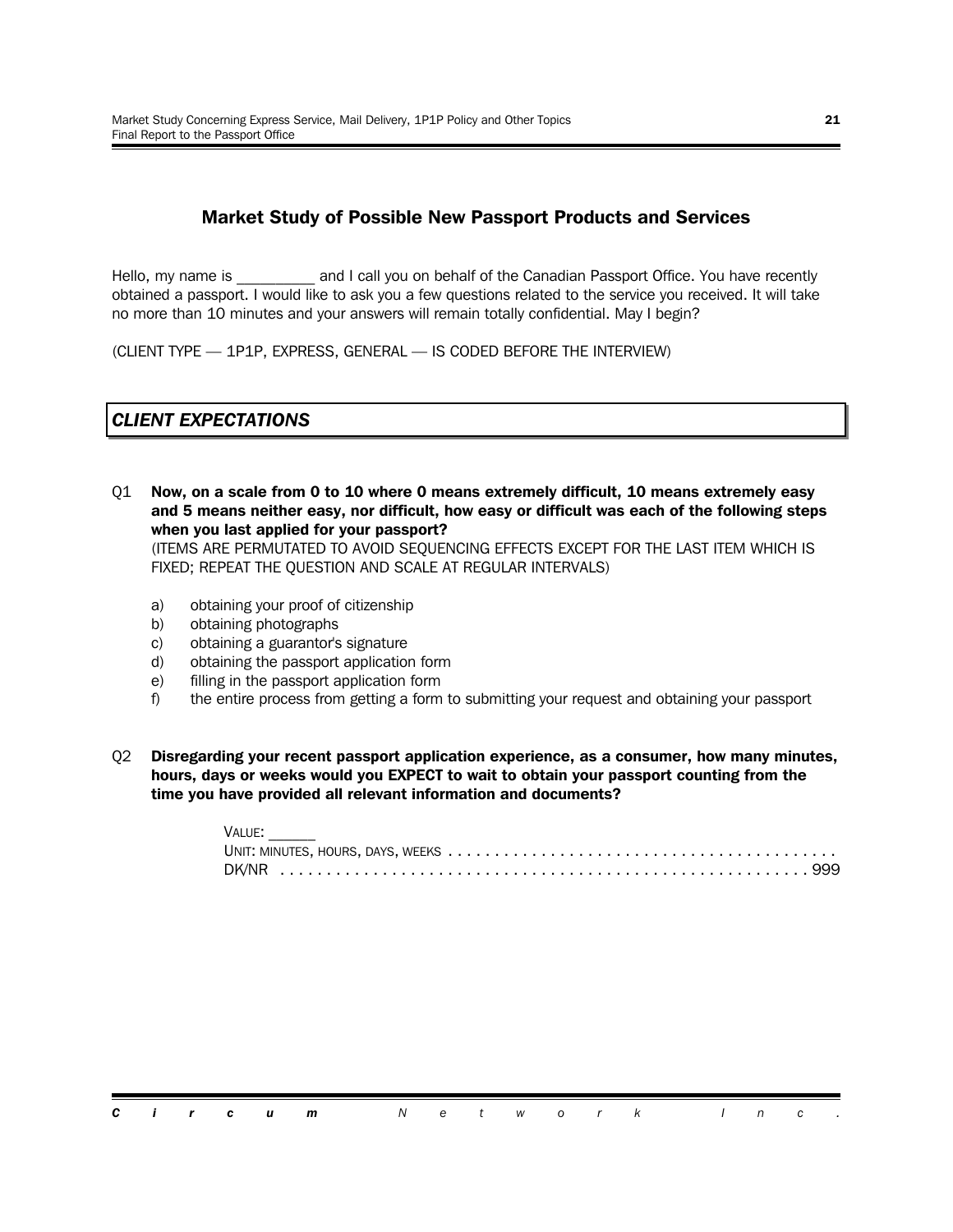Q3 **First, I would like to know how important each of the following aspects are to you in obtaining and using a passport. Please answer on a scale from 0 to 10 where 0 means not at all important, 10 means extremely important and 5 means somewhat important. How important to you is...**

(ITEMS ARE PERMUTATED TO AVOID SEQUENCING EFFECTS EXCEPT FOR THE FIRST ANS LAST ONES WHICH ARE FIXED; REPEAT THE QUESTION AND SCALE AT REGULAR INTERVALS)

- a) the reduction of international child smuggling through passport security features
- b) access to the Passport Office by telephone
- c) parking close to the Passport Office building
- d) the location of the passport office in the city
- e) the signs inside the passport office
- f) access to passport application forms
- g) service outside normal working hours
- h) sending the passport form and supporting documents by mail instead of having to deliver them in person
- i) the friendliness of the Passport Office personnel
- j) the knowledge of the Passport Office personnel
- k) the ability of the Passport Office personnel
- l) the time it takes to complete a visit at the Passport Office
- m) the time it takes the Passport Office to produce a passport
- n) the time it takes you to obtain your passport after it is issued by the Passport Office
- o) obtaining your passport within one working day of requesting it
- p) obtaining your passport within two working days of requesting it
- q) the simplicity of the requirements to obtain a passport
- r) the acceptance of your passport by the authorities in other countries
- s) making the passport difficult to use by an imposter
- t) picking up your passport at the office counter, instead of receiving it through express post service, your proof of citizenship being in your possession
- u) the number of years the passport is valid
- v) a renewal process that is simpler than the original application process
- w) the price of the passport

#### Q3b **Considering the price of the passport, the risks of counterfeiting and your own needs, for how many years do you think a passport should be valid?**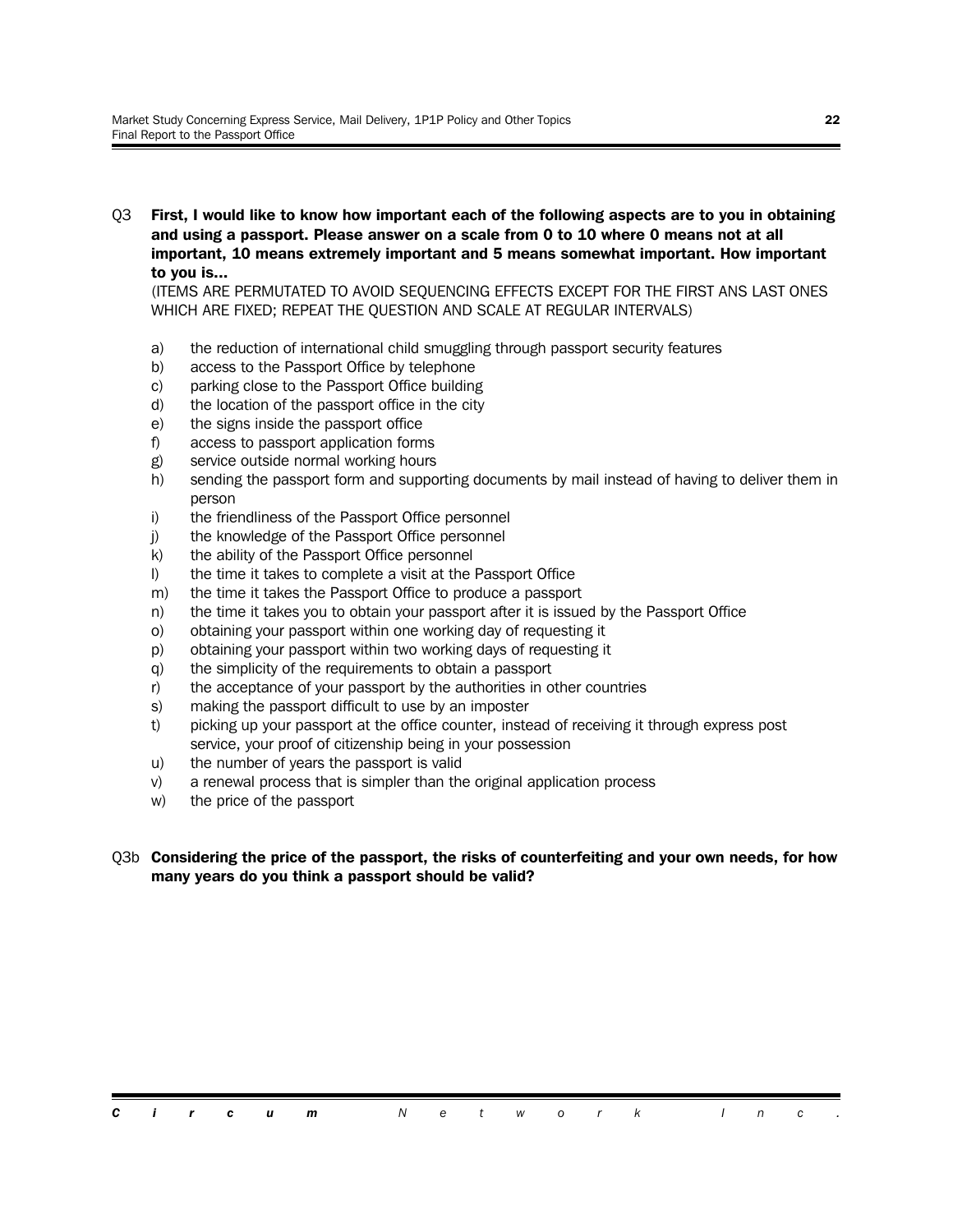- Q4 **Now, I will read you a description of possible changes the Passport Office may be contemplating. Please tell me, AS A TAX PAYER, how reasonable you find these suggestions using a scale from 0 to 10 where 0 means not at all reasonable, 10 means totally reasonable and 5 means somewhat reasonable. As a tax payer, how reasonable would you find...** (ITEMS ARE PERMUTATED TO AVOID SEQUENCING EFFECTS)
	- a) Demanding that children and adults require their own separate passport as a way of improving passport security and of reducing international child smuggling
	- b) Making express post service the normal way of returning the passport to clients and charging \$2 for this delivery
	- c) Offering an express service where the passport can be issued (immediately at the counter|within one working day|within two working days) with an additional charge covering all Passport Office costs
	- d) Reducing the cost of the passport if the request is made outside the peak period of the year
	- e) Offering a reduction on the next passport if the application was delivered with all required documents and no additional work was required from the passport officials
	- f) Increasing the price of the passport to put in place a simpler renewal process instead of having to go through all the procedures at the expiration of the passport
	- g) Offering a credit-card-size passport card which would not replace but be issued in addition to the passport and could be used where passports or visas are not obligatory and to return to Canada if the passport was lost or stolen
	- h) Including some information about your physical characteristics, like the hand geometry or the shape of the face, in passport documents to enhance security by definitively linking the person to the document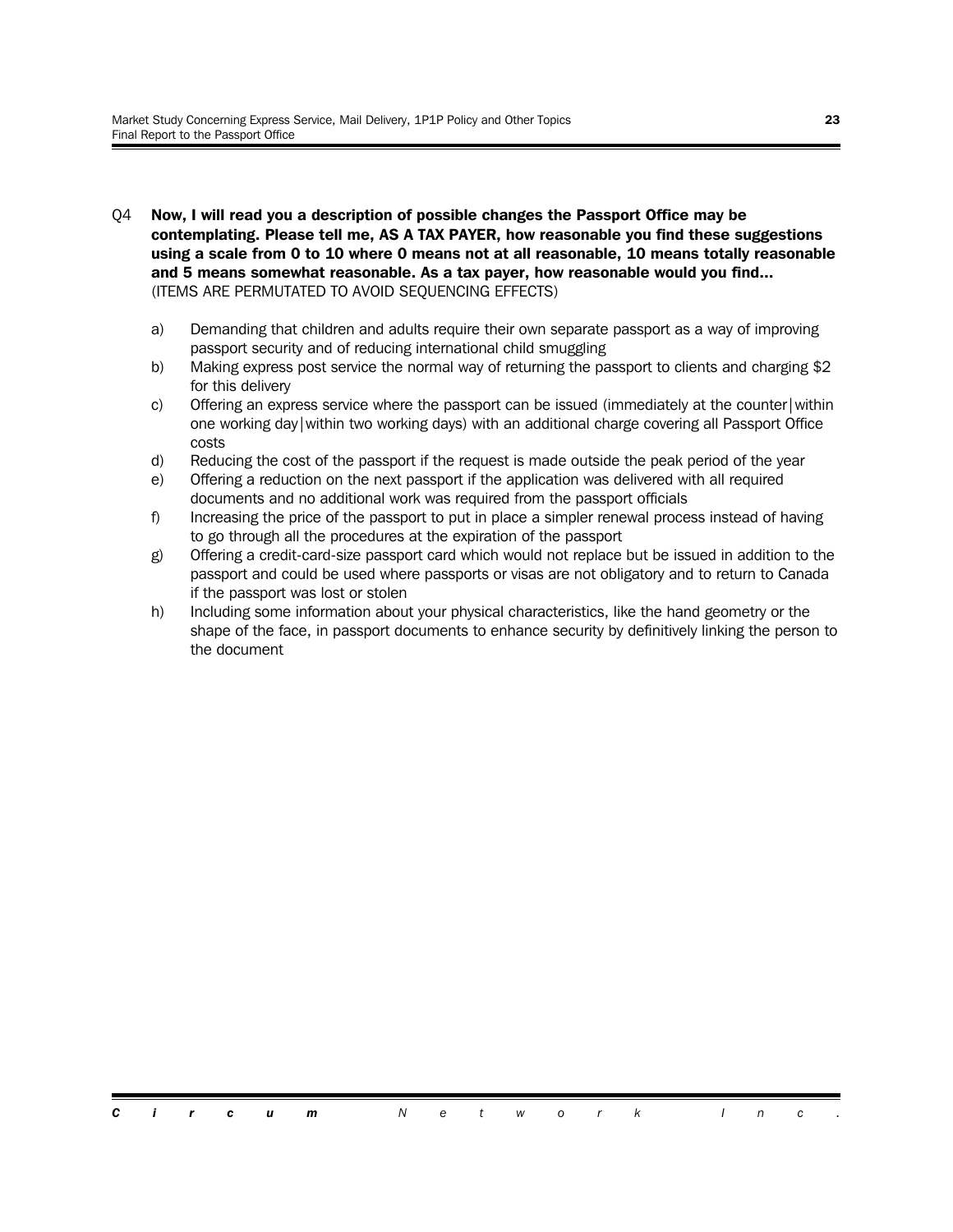#### *MAIL DELIVERY*

#### (GENERAL SAMPLE)

Q5 **You have recently obtained a new passport. Did you have it delivered to you by mail or did you visit the Passport Office to pick it up?**

#### (GENERAL SAMPLE)

Q6 **In order to reduce its costs, the Passport Office is considering using express post service to return all passports instead of you picking it up at the passport office. On the 0 to 10 scale, how reasonable do you find this suggestion?** 

#### (GENERAL SAMPLE)

Q7 **Considering that, with express post service for all deliveries, clients would not have to travel to the Passport Office, how reasonable would you find a \$2 increase in fees to cover postage?**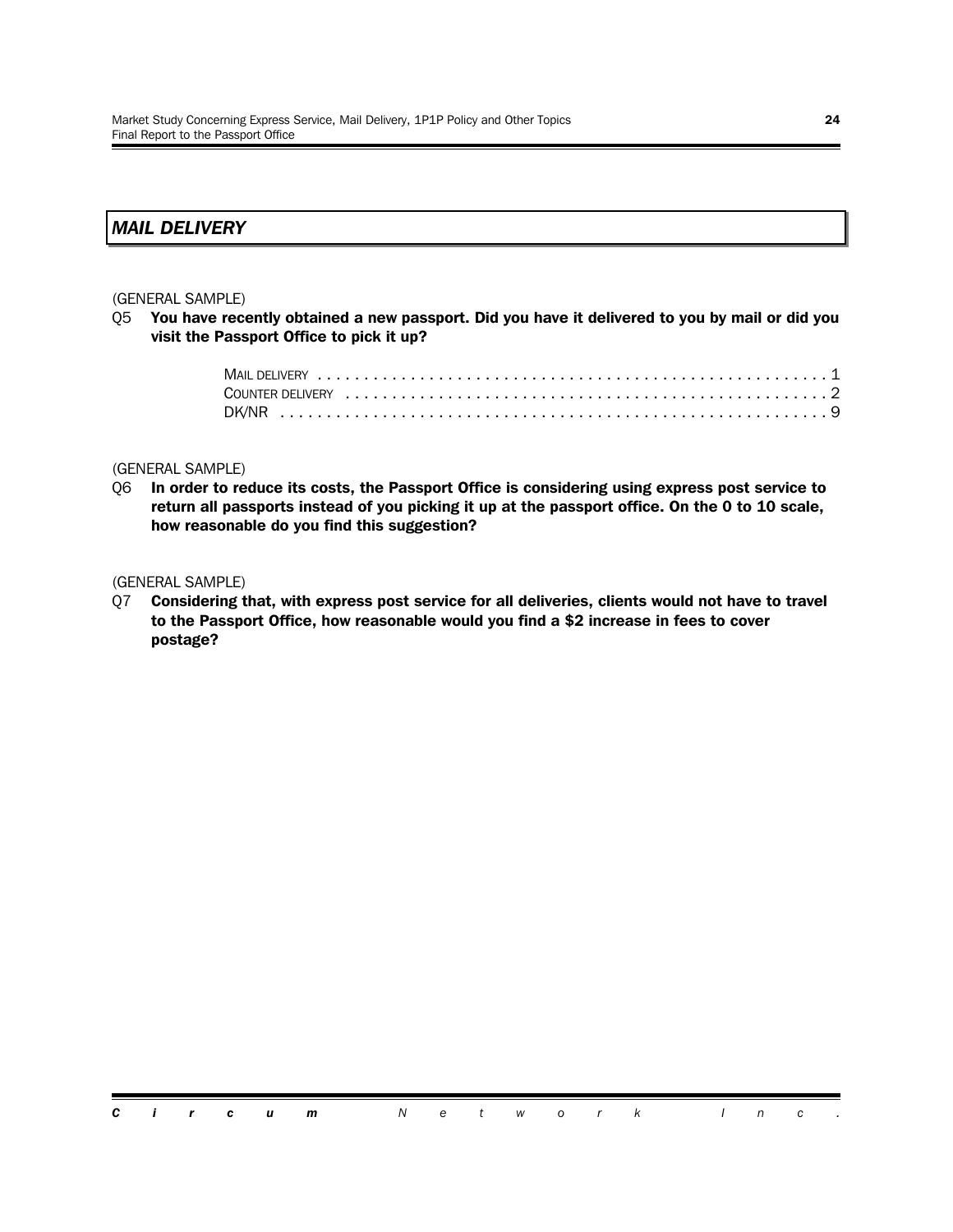#### *EXPRESS SERVICE*

#### (GENERAL SAMPLE)

Q8 **When you requested a passport, you might have been told that the Passport Office would issue it within 5 working days. Would you have been interested in getting your passport (immediately at the counter|within one working day|within two working days) instead?**

#### (GENERAL SAMPLE; IF YES ON THE PREVIOUS QUESTION)

Q9 **How much more would you have been willing to pay to get your passport within (immediately at the counter|one working day|two working days)?**

| Amount: |  |
|---------|--|
|         |  |

#### (EXPRESS SAMPLE)

Q10 **You have recently obtained a new passport using the express service. Did you choose the 24 hour service or the 48-hour service?**

#### (EXPRESS SAMPLE)

Q11 **You were charged an extra (\$70|\$30) to obtain your passport within (one working day|two working days). Had you not known that, how much would you have been willing to pay to get your passport within that amount of time?**

| AMOUNT: |  |
|---------|--|
|         |  |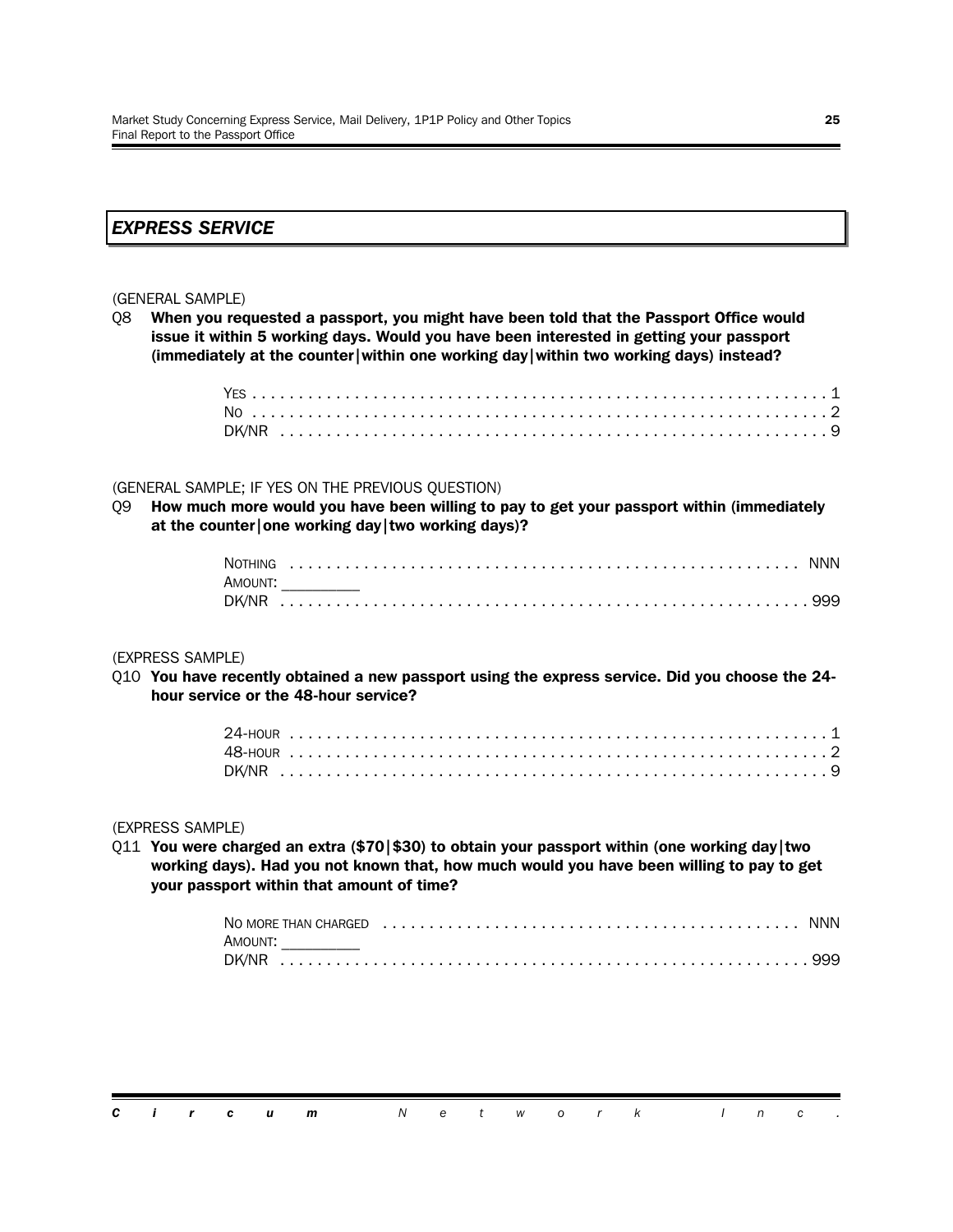#### (EXPRESS SAMPLE; 48-HOURS ON THE SELECTION QUESTION)

Q12 **Was the additional cost of obtaining the passport within 24 hours a factor in your decision to request a 48-hour turn-around time?**

#### (EXPRESS SAMPLE; 24-HOURS ON THE SELECTION QUESTION)

Q13 **If it had been possible, how much beyond the \$70 you were charged for the 24-hour turnaround would you have been willing to pay, if anything, to obtain your passport over the counter?**

| AMOUNT: |  |
|---------|--|
|         |  |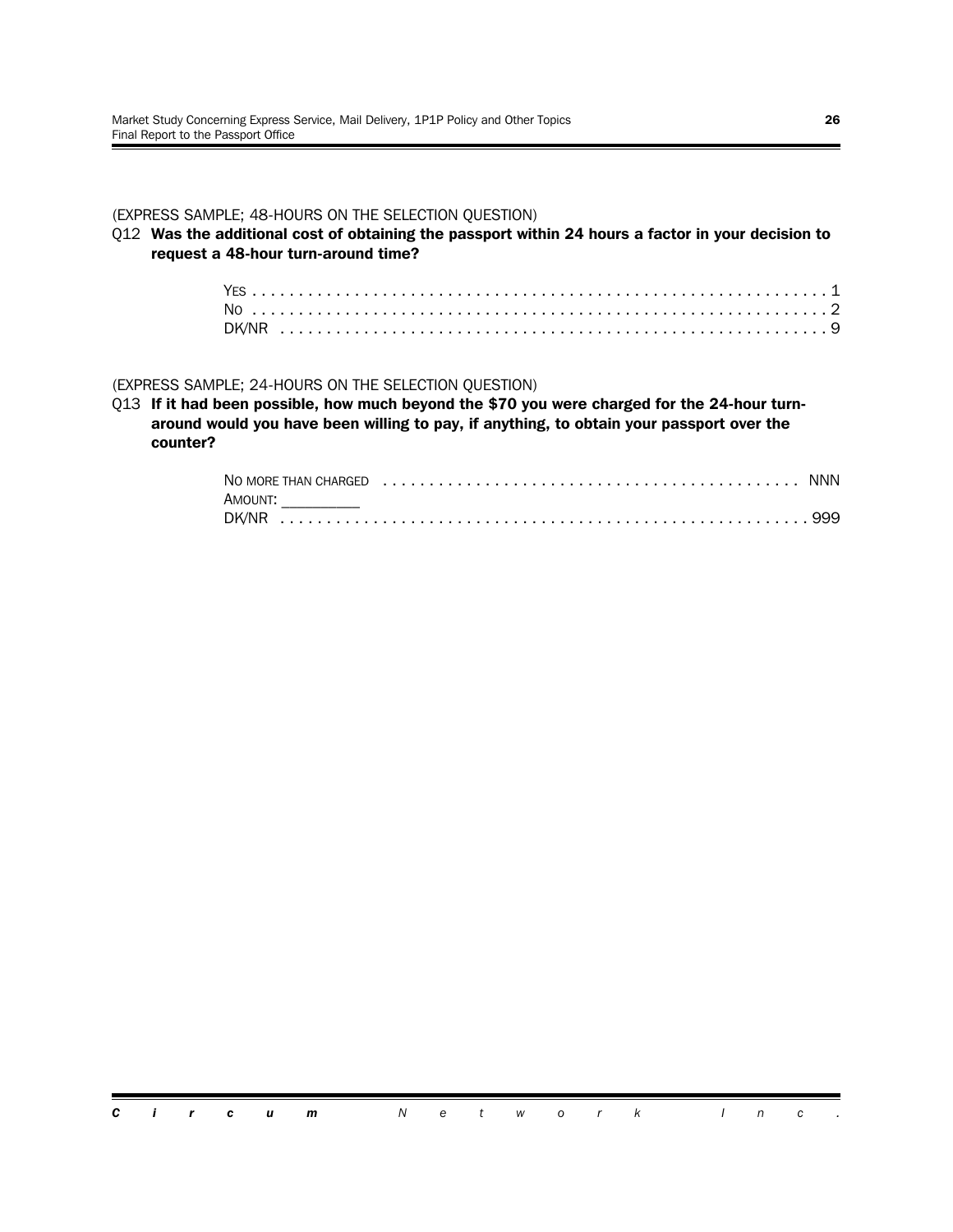#### *1P1P*

#### (1P1P SAMPLE)

Q14 **Your passport lists one or more of your children. Could you tell me why you had your children listed in your passport? (DO NOT READ)**

#### (1P1P SAMPLE)

#### Q15 **And why do you have your children listed in your passport instead of requesting separate passports for them? (DO NOT READ)**

#### (1P1P SAMPLE)

Q16 **It is generally agreed that listing children in parents' passports poses security threats and contributes to international child smuggling. On the 0 to 10 scale, how reasonable would you find each of the following suggestions?**

(ALL ITEMS EXCEPT THE FIRST ARE PERMUTATED TO AVOID SEQUENCING EFFECTS)

- a) Every child should get his or her own passport
- b) Every child should get his or her own passport but it would be free for children under the age of one
- c) Every child should get his or her own passport but it would be valid for a shorter time and be cheaper
- d) Every child should get his or her own passport but the cost of assisting Canadians abroad, that is, \$25 of the 60\$, would NOT be charged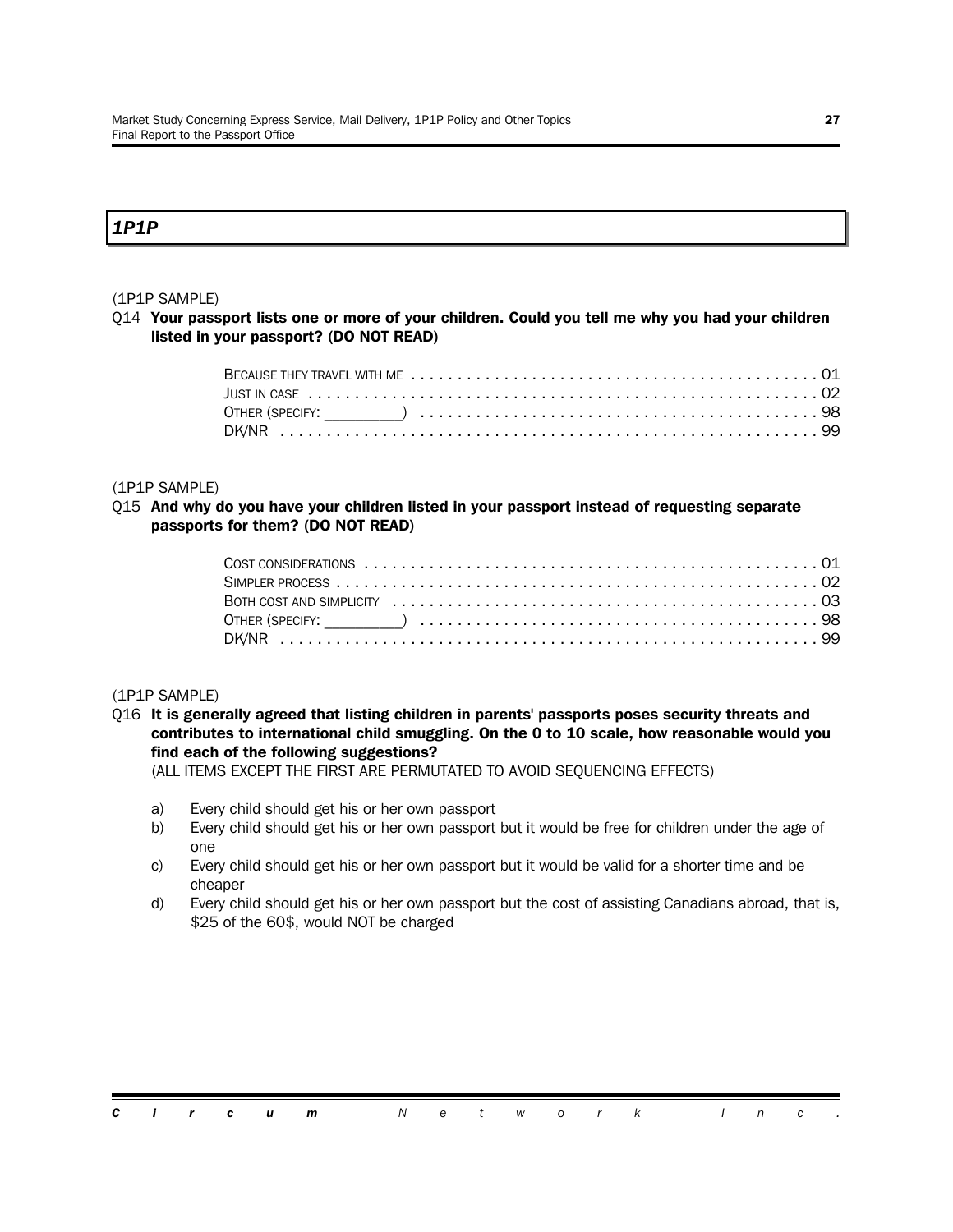#### (1P1P SAMPLE)

Q17 **In your view, how effective would it be to demand one passport per person in order to curtail international child smuggling? Would it be very effective, somewhat effective or not at all effective?**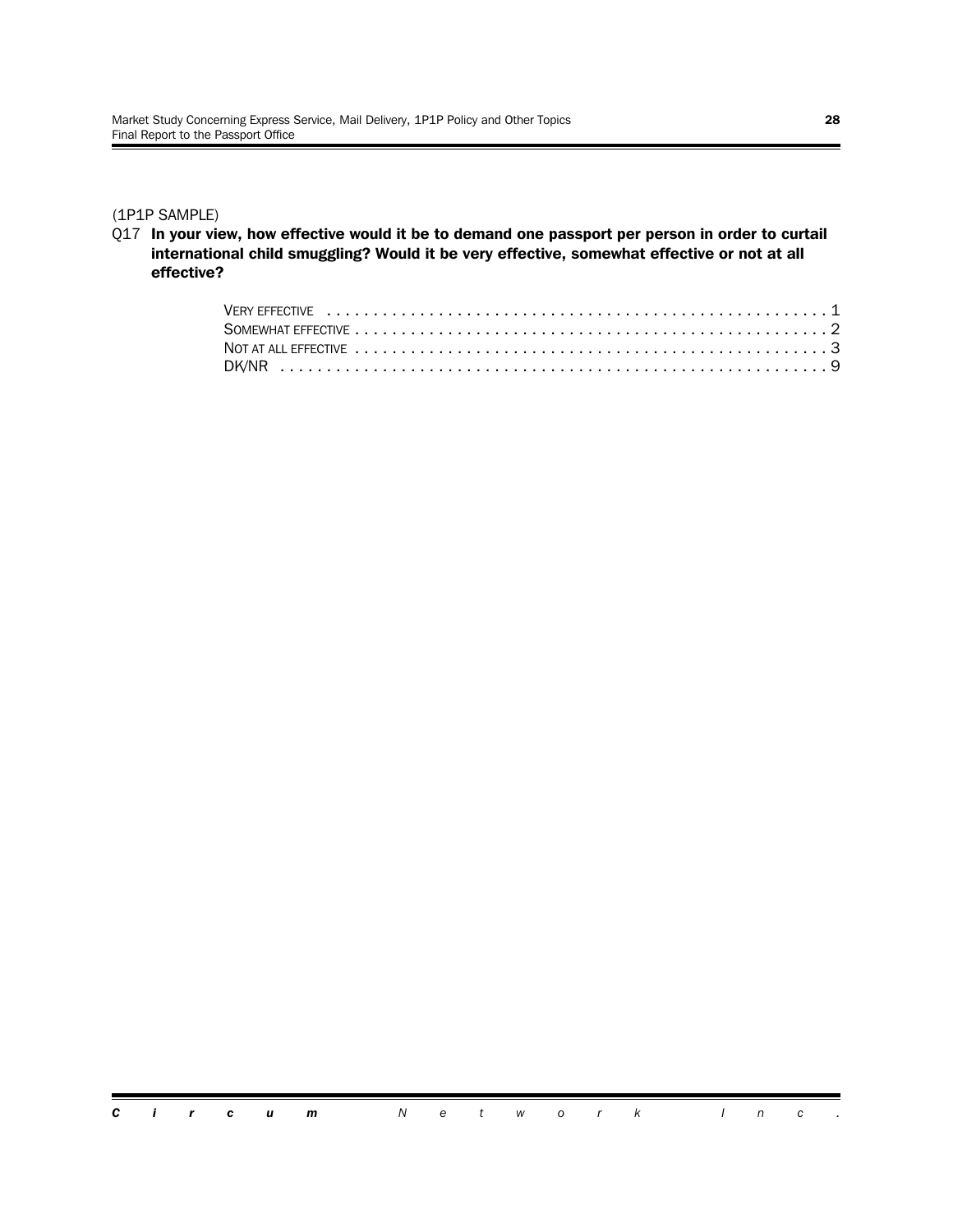#### *PASSPORT CARD*

Q18 **Let me describe to you a new passport card that the Passport Office could offer: it would be an official identification; it would be the size of a credit card; it would contain the same information and photo as the passport; it would contain an electronic description of some of your physical characteristics so that no one else could use it; it would be quickly replaceable. Because of the electronic information on it, it would speed up border crossing. If it were free for current passport owners, would you be very interested in getting one of these passport cards, somewhat interested or not at all interested?**

#### (IF SOMEWHAT OR VERY INTERESTED)

Q19 **Would you be willing to pay (\$20|\$35|\$50) in addition to the regular passport fee to get this passport card along with your regular passport?**

#### (IF SOMEWHAT OR VERY INTERESTED)

Q20 **Would you be willing to pay (\$35|\$50|\$65;** *the value must be higher than that of the previous question***) to get this passport card on its own?**

Q21 **If it was priced at \$15 for 5 years of validity, do you think that this passport card should be mandatory for all passport applicants or should it be offered only on a voluntary basis?**

|  |  | <b>Circum</b> Network Inc. |  |  |  |  |  |  |
|--|--|----------------------------|--|--|--|--|--|--|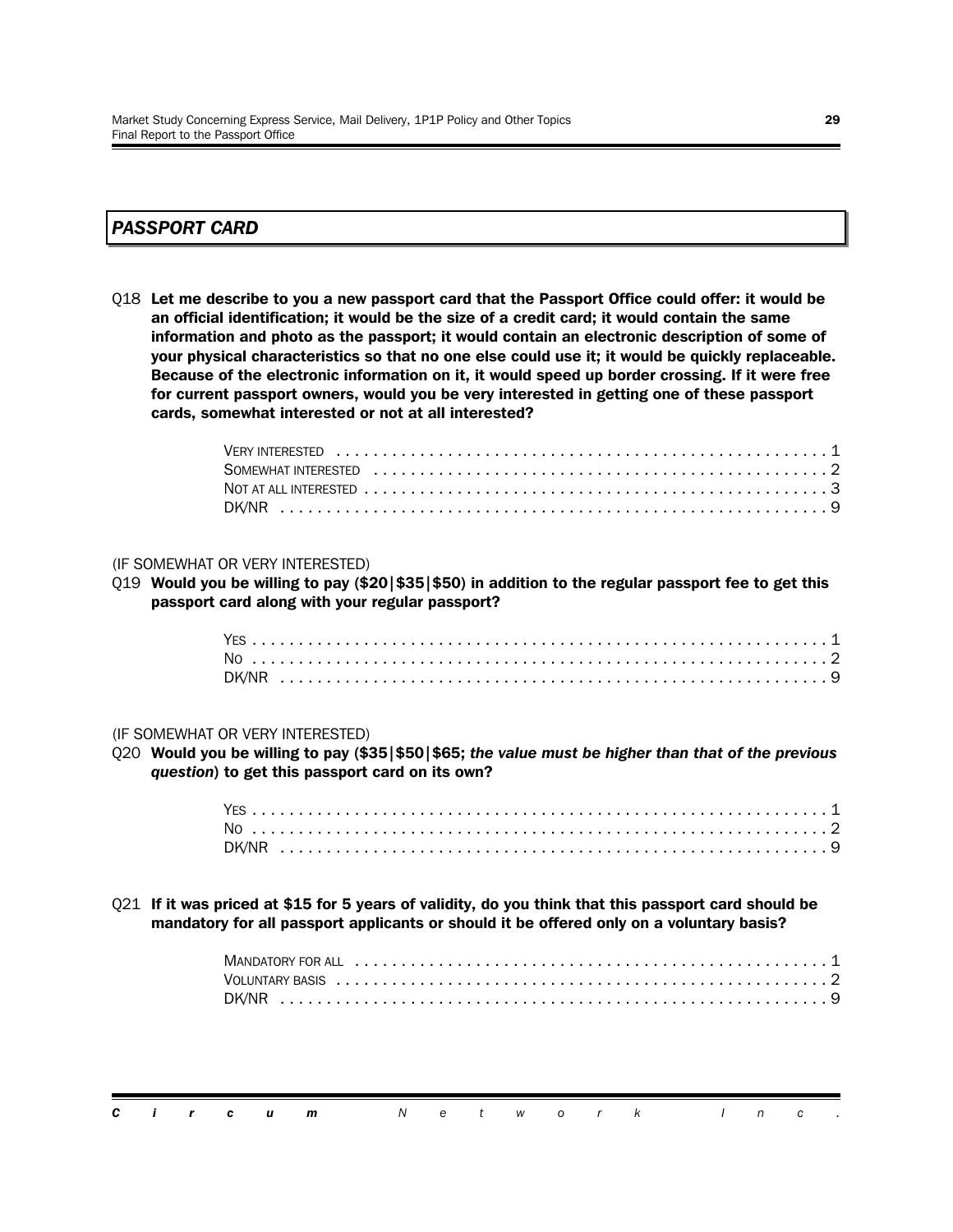#### *SOCIO-DEMOGRAPHICS*

Q22 **Finally, I have a couple of questions for statistical purposes. To the best of your recollection, how many Canadian passports have you had in your life?**

> NUMBER: DK/NR .......................................................... 99

#### (1P1P SAMPLE)

#### Q23 **How many children are listed on your passport?**

| <b>NUMBEI</b> |  |  |  |
|---------------|--|--|--|
| DK/NR         |  |  |  |

#### Q24 **How frequently do you travel to the United States? (READ)**

#### Q25 **How frequently do you travel outside Canada and the United States? (READ)**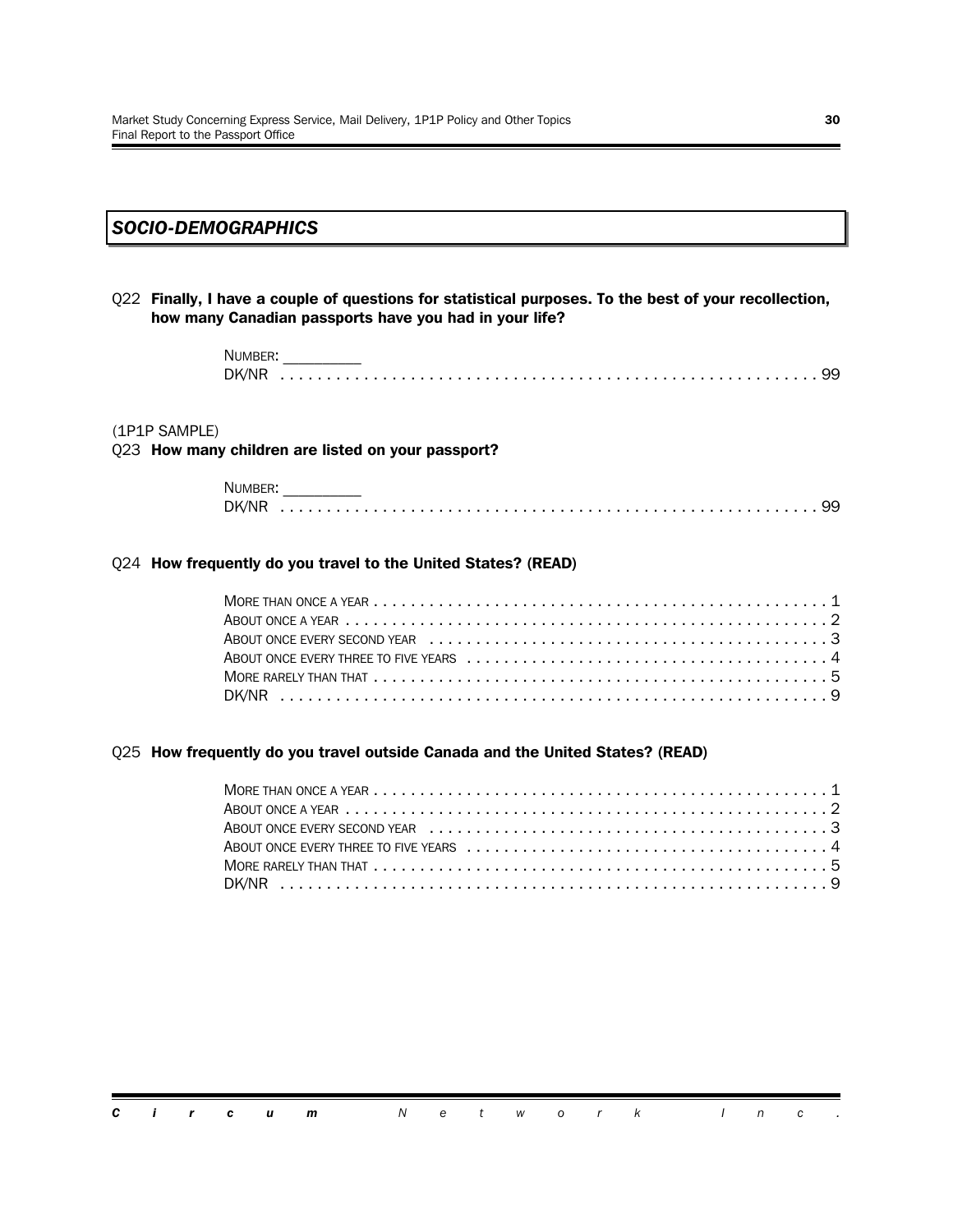Q26 **Which language do you use primarily to inform yourself about recent events, like reading the newspaper or watching the news on television?**

Q27 **In which year were you born?**

| 1 <sup>c</sup> |  |  |  |  |  |  |  |  |  |  |  |  |  |  |  |  |  |  |  |  |  |  |  |  |  |  |  |
|----------------|--|--|--|--|--|--|--|--|--|--|--|--|--|--|--|--|--|--|--|--|--|--|--|--|--|--|--|
| <b>NR</b>      |  |  |  |  |  |  |  |  |  |  |  |  |  |  |  |  |  |  |  |  |  |  |  |  |  |  |  |

Q28 **Consider the total income earned by all members of your household. In which category would that total before-tax household income for 1998 fall? (READ)**

Q29 **Finally, so that we can tally your answers, could you give me the first three digits of your home postal code?**

#### **THANK YOU FOR YOUR COOPERATION**

#### **RECORD THE RESPONDENT'S GENDER**

| <b>FEMALE</b> |  |  |  |  |  |  |  |  |  |  |  |  |  |  |  |  |  |  |  |  |  |
|---------------|--|--|--|--|--|--|--|--|--|--|--|--|--|--|--|--|--|--|--|--|--|
|               |  |  |  |  |  |  |  |  |  |  |  |  |  |  |  |  |  |  |  |  |  |

#### **CODE THE RESPONDENT'S PROVINCE OF RESIDENCE**

Province .......................................................................

|  |  | <b>Circum</b> Network Inc. |  |  |  |  |  |  |
|--|--|----------------------------|--|--|--|--|--|--|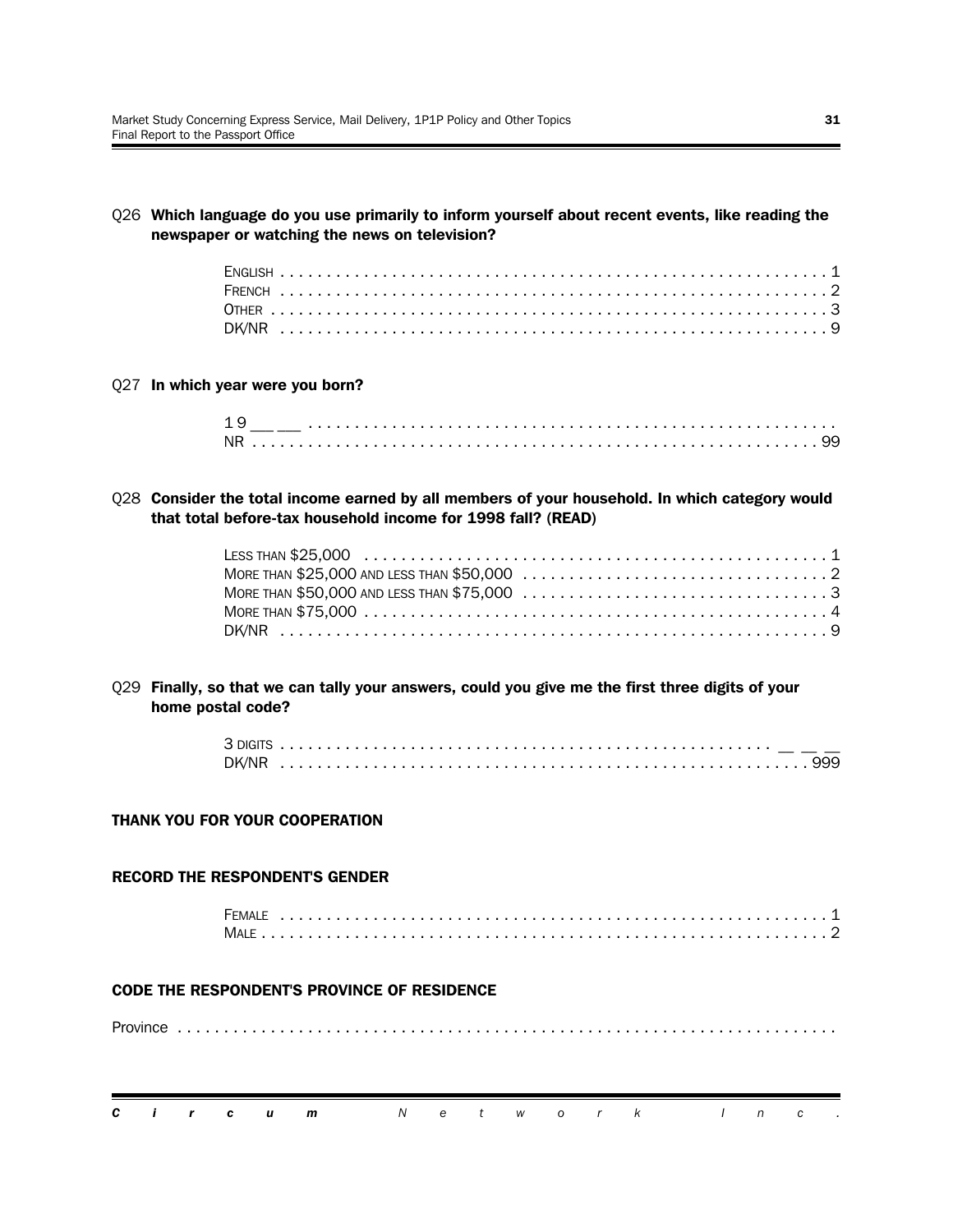#### **RECORD THE AREA CODE**

Area Code ......................................................................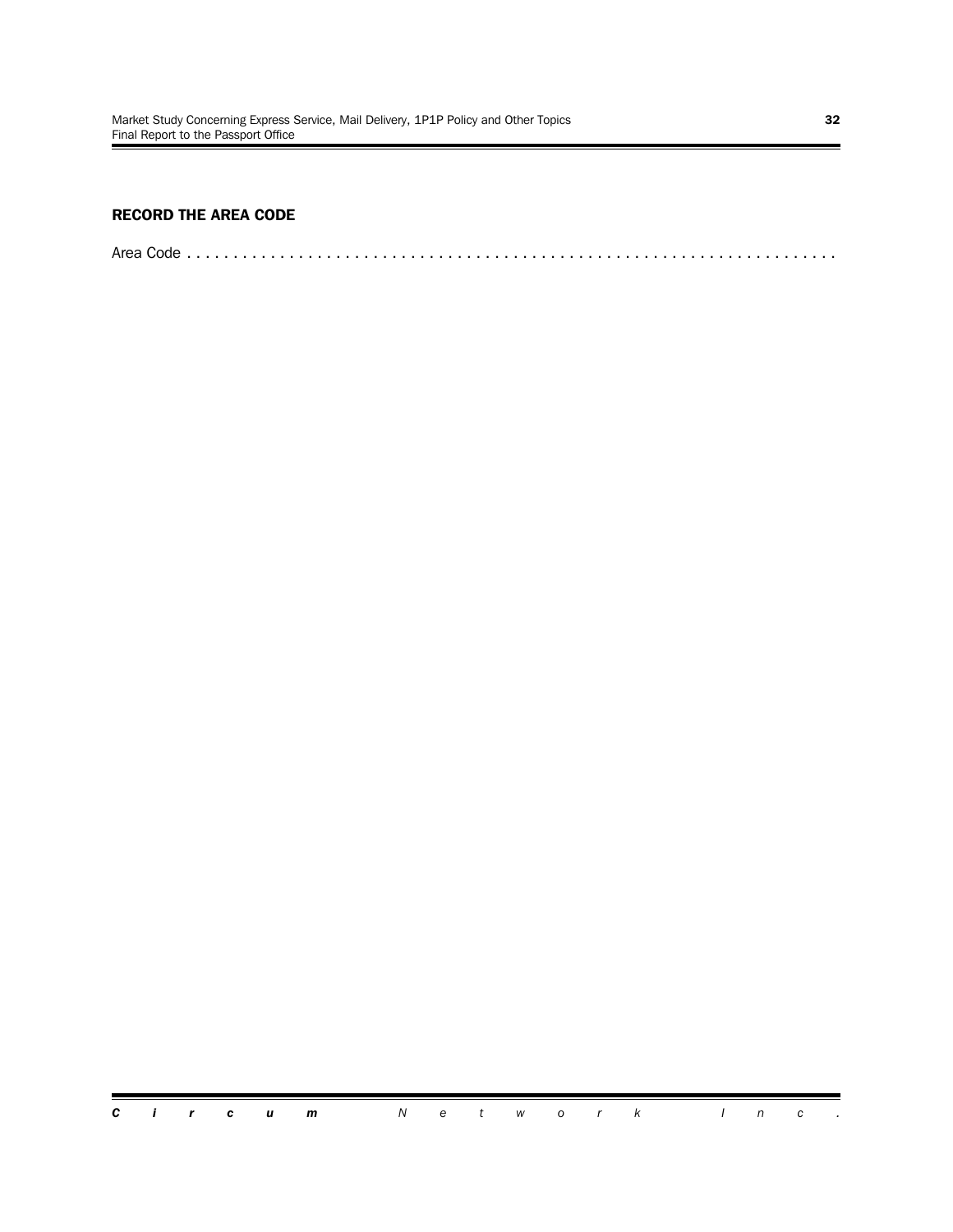# *APPENDIX 2 Data Tables*

*Circum Network Inc .*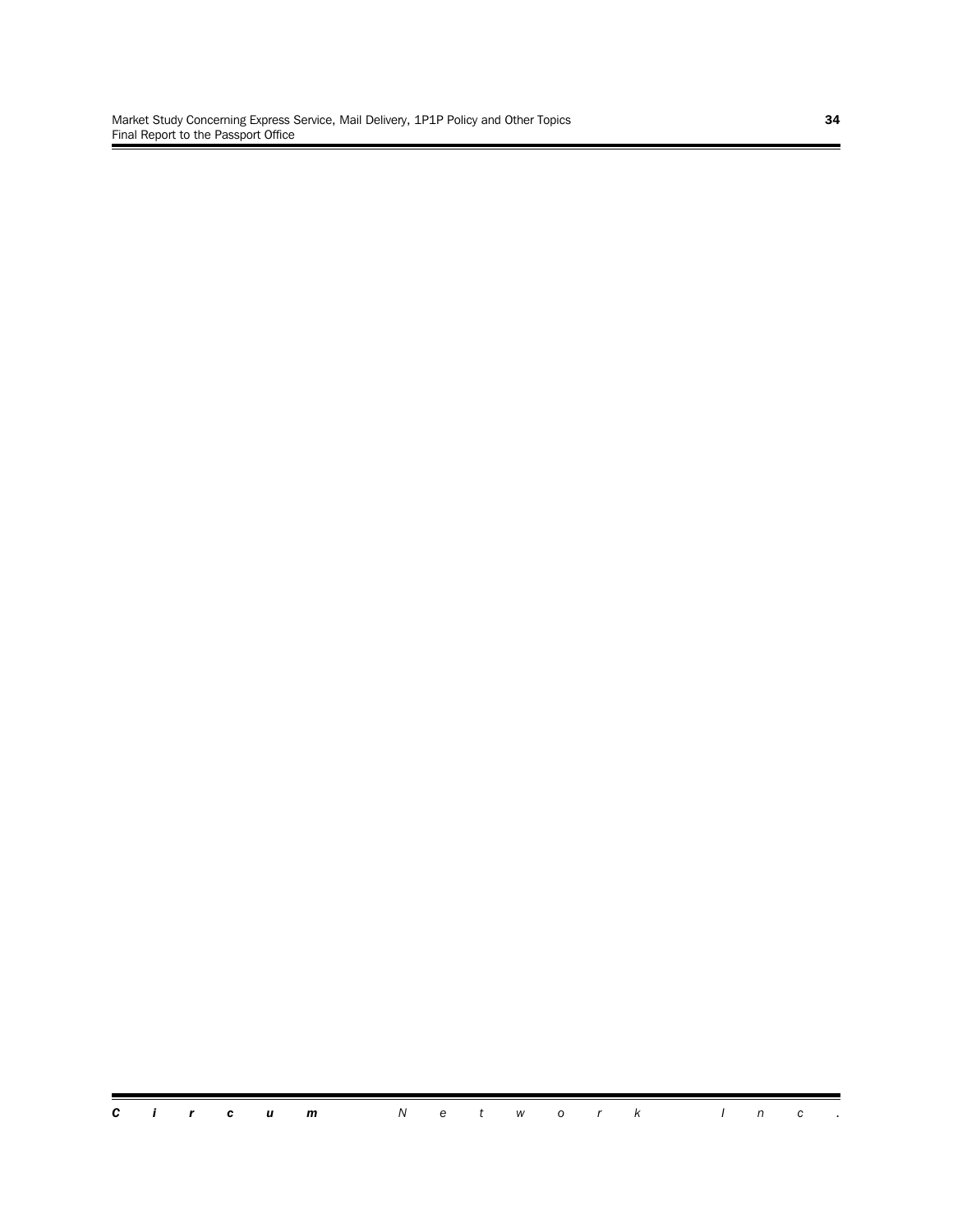Now, on a scale from 0 to 10, how easy or difficult was each of the following steps when you last applied for your passport?

|                                        |             |            | SAMPLE                      |       |                               |            |            |                                   |                |            |            |            |                                        | GENERAL SAMPLE |     |                   |                                        |            |            |            |                  |                |               |
|----------------------------------------|-------------|------------|-----------------------------|-------|-------------------------------|------------|------------|-----------------------------------|----------------|------------|------------|------------|----------------------------------------|----------------|-----|-------------------|----------------------------------------|------------|------------|------------|------------------|----------------|---------------|
|                                        |             |            |                             |       | $ #$ OF PASS-<br><b>PORTS</b> |            |            | ITRAVEL FREQUENCY<br> Year- Year- | Not            |            | LANGUAGE   |            | AGE                                    |                |     | IHOUSEHOLD INCOME |                                        |            | GENDER     |            |                  | REGION         | At-           |
|                                        | Gene- Mail- |            | Ex-<br>ral back press 1P1PI |       |                               | $2+1$      | lv         |                                   | ly every  Eng- |            |            |            | USA else. year  lish Frnch 18-35 36-55 |                |     | \$50k-            | 56+ -\$50k \$75k \$75k+  le Male  West | IFema-     |            |            | Onta-Que-<br>rio | bec            | lan- <br>ticl |
| $Q1$ (Top ease 8-10)                   | 347         | 353        | 349                         | 347   | 115                           | 227        | 226        | 157                               | 70             | 256        | 76         | 97         | 144                                    | 70             | 86  | 47                | 58                                     | 173        | 174        | 90.        | 131              | 89             | 12            |
| real # of participants:<br>Photographs | 86%         | 85%        | 81%                         | 81%   | 85%                           | 86%        | 85%        | 84%                               | 90%            | 85%        | 93%        | 82%        | 89%                                    | 89%1           | 92% | 89%               | 83%1                                   | 84%        | 87%        | 79%        | 86%              | 92%            | 75%           |
| Application form (obtaining)           | 86%         | 82%        | 82%                         | 79%   | 87%                           | 85%        | 86%        | 86%                               | 84%            | 84%        | 93%        | 82%        | 88%                                    | 89%            | 87% | 85%               | 83%                                    | 85%        | 86%        | 80%        | 85%              | 94%<br>$^{++}$ | 67%           |
| Proof of citizenship                   | 85%         | 83%        | 75%                         | 85% I | 84%                           | 85%        | 86%        | 84%                               | 83%            | 86%        | 84%        | 84%        | 83%                                    | 91%            | 80% | 89%               | 83%                                    | 84%        | 86%        | 82%        | 90%              | 78%            | 92%           |
| Application form (filling in)          | 84%         | 80%        | 81%                         | 80%   | 82%                           | 85%        | 84%        | 84%                               | 79%            | 85%        | 84%        | 82%        | 83%                                    | 90%            | 83% | 83%               | 90%                                    | 85%        | 83%        | 79%        | 89%              | 84%            | 83%           |
| Guarantor's signature                  | 79%<br>74%  | 75%<br>74% | 71%                         | 73%1  | 72%<br>72%                    | 82%<br>75% | 77%<br>70% | 76%                               | 81%<br>83%     | 79%<br>71% | 83%<br>86% | 70%<br>73% | 84%<br>72%                             | 86%<br>83%     | 78% | 89%               | 79% <br>74%                            | 80%<br>76% | 78%<br>72% | 72%<br>68% | 80%              | 82%            | 83%           |
| Entire process<br>$\ch{i}^2$ :         |             |            | 69%                         | 70%   |                               |            |            | 73%                               |                |            |            |            |                                        |                | 78% | 81%               |                                        |            |            |            | 74%              | 83%            | 75%           |
| $±$ at 50%:                            |             |            |                             |       |                               |            |            | 8                                 | 121            | 6          | 11         | 10         | 8                                      | 121            | 11  | 14                | 131                                    |            |            | 10         |                  | 10             | 28            |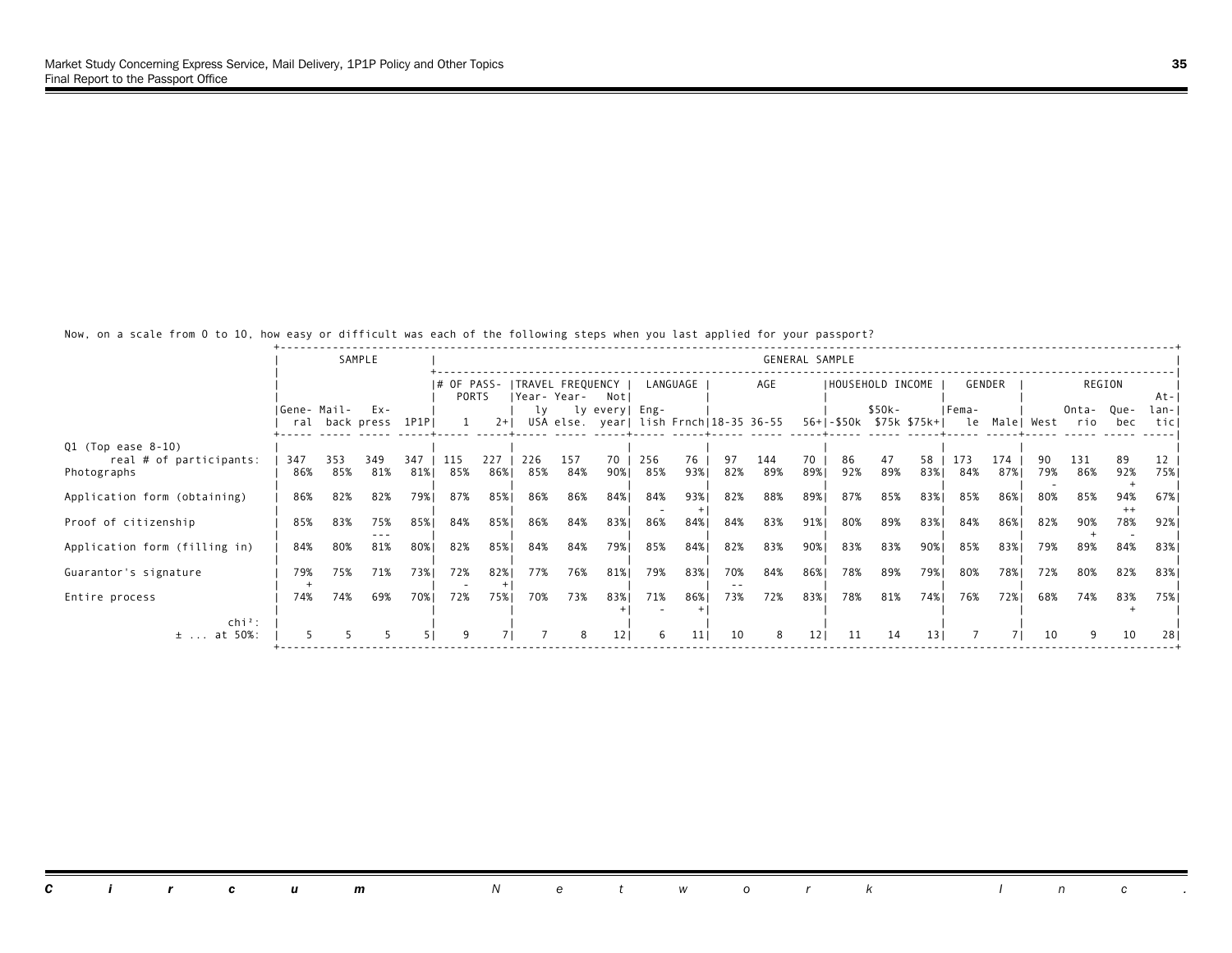|                             |              |          | BELOW 8 |         |                 | I CITIZENSHIP I      |                                                                                                                                                                                                                                                                                                                                                                                              |                                                                                                                                                                                                                                                                                                                                                                                              |                | SIGNATURE |         |          | <b>FORM</b>       |                                                                                                                                                                                                                                                                                                                                                                                              | <b>FORM</b> |
|-----------------------------|--------------|----------|---------|---------|-----------------|----------------------|----------------------------------------------------------------------------------------------------------------------------------------------------------------------------------------------------------------------------------------------------------------------------------------------------------------------------------------------------------------------------------------------|----------------------------------------------------------------------------------------------------------------------------------------------------------------------------------------------------------------------------------------------------------------------------------------------------------------------------------------------------------------------------------------------|----------------|-----------|---------|----------|-------------------|----------------------------------------------------------------------------------------------------------------------------------------------------------------------------------------------------------------------------------------------------------------------------------------------------------------------------------------------------------------------------------------------|-------------|
|                             | Gene-<br>ral | $\Omega$ |         | 2       | $3+1$           | 8-10                 |                                                                                                                                                                                                                                                                                                                                                                                              | $1 - 7$   8 - 10                                                                                                                                                                                                                                                                                                                                                                             | $1 - 7$        | 8-10      | $1 - 7$ | 8-10     | $1 - 7$           | 8-10                                                                                                                                                                                                                                                                                                                                                                                         | $1 - 7$     |
| Q1F the entire process from |              |          |         |         |                 |                      |                                                                                                                                                                                                                                                                                                                                                                                              |                                                                                                                                                                                                                                                                                                                                                                                              |                |           |         |          |                   |                                                                                                                                                                                                                                                                                                                                                                                              |             |
| real # of participants:     | 347          | 194      | 87      | 36      | 30              | 295                  | 47                                                                                                                                                                                                                                                                                                                                                                                           | 298                                                                                                                                                                                                                                                                                                                                                                                          | 48             | 274       | 69      | 297      | 45                | 291                                                                                                                                                                                                                                                                                                                                                                                          | 51          |
|                             | 100%         | 56%      | 25%     | 10%     | 9%              | 85%                  | 14%                                                                                                                                                                                                                                                                                                                                                                                          | 86%                                                                                                                                                                                                                                                                                                                                                                                          | 14%            | 79%       | 20%     | 86%      | 13%               | 84%                                                                                                                                                                                                                                                                                                                                                                                          | 15%         |
| Top $(8-10)$                | 74%          | 84%      | 77%     | 53%     | 27%             | 78%                  | 49%                                                                                                                                                                                                                                                                                                                                                                                          | 78%                                                                                                                                                                                                                                                                                                                                                                                          | 52%            | 80%       | 57%     | 78%      | 49%               | 80%                                                                                                                                                                                                                                                                                                                                                                                          | 39%         |
|                             |              | $^{+++}$ |         | $- -$   | - - -           | $^{+++}$             | $\frac{1}{2} \frac{1}{2} \frac{1}{2} \frac{1}{2} \frac{1}{2} \frac{1}{2} \frac{1}{2} \frac{1}{2} \frac{1}{2} \frac{1}{2} \frac{1}{2} \frac{1}{2} \frac{1}{2} \frac{1}{2} \frac{1}{2} \frac{1}{2} \frac{1}{2} \frac{1}{2} \frac{1}{2} \frac{1}{2} \frac{1}{2} \frac{1}{2} \frac{1}{2} \frac{1}{2} \frac{1}{2} \frac{1}{2} \frac{1}{2} \frac{1}{2} \frac{1}{2} \frac{1}{2} \frac{1}{2} \frac{$ | $^{+++}$                                                                                                                                                                                                                                                                                                                                                                                     | $\sim$ $ \sim$ | $^{+++}$  | ---     | $^{+++}$ | $\qquad \qquad -$ | $^{+++}$                                                                                                                                                                                                                                                                                                                                                                                     | $- - -$     |
| Mid range $(5-7)$           | 21%          | 12%      | 21%     | 39%     | 60%             | 18%                  | 45%                                                                                                                                                                                                                                                                                                                                                                                          | 18%                                                                                                                                                                                                                                                                                                                                                                                          | 42%            | 17%       | 36%     | 19%      | 40%               | 16%                                                                                                                                                                                                                                                                                                                                                                                          | 49%         |
|                             |              |          |         | $^{++}$ | $+++$           | $\sim$ $\sim$ $\sim$ | $^{+++}$                                                                                                                                                                                                                                                                                                                                                                                     | $\frac{1}{2} \frac{1}{2} \frac{1}{2} \frac{1}{2} \frac{1}{2} \frac{1}{2} \frac{1}{2} \frac{1}{2} \frac{1}{2} \frac{1}{2} \frac{1}{2} \frac{1}{2} \frac{1}{2} \frac{1}{2} \frac{1}{2} \frac{1}{2} \frac{1}{2} \frac{1}{2} \frac{1}{2} \frac{1}{2} \frac{1}{2} \frac{1}{2} \frac{1}{2} \frac{1}{2} \frac{1}{2} \frac{1}{2} \frac{1}{2} \frac{1}{2} \frac{1}{2} \frac{1}{2} \frac{1}{2} \frac{$ | $^{+++}$       | ---       | $+++$   | $ -$     | $^{++}$           | $\frac{1}{2} \frac{1}{2} \frac{1}{2} \frac{1}{2} \frac{1}{2} \frac{1}{2} \frac{1}{2} \frac{1}{2} \frac{1}{2} \frac{1}{2} \frac{1}{2} \frac{1}{2} \frac{1}{2} \frac{1}{2} \frac{1}{2} \frac{1}{2} \frac{1}{2} \frac{1}{2} \frac{1}{2} \frac{1}{2} \frac{1}{2} \frac{1}{2} \frac{1}{2} \frac{1}{2} \frac{1}{2} \frac{1}{2} \frac{1}{2} \frac{1}{2} \frac{1}{2} \frac{1}{2} \frac{1}{2} \frac{$ | $+++$       |
| Low $(0-4)$                 | 3%           | 1%       | 2%      | 8%      | 13%             | 3%                   | 6%                                                                                                                                                                                                                                                                                                                                                                                           | 2%                                                                                                                                                                                                                                                                                                                                                                                           | 6%             | 1%        | 7% I    | 2%       | 11%               | 2%                                                                                                                                                                                                                                                                                                                                                                                           | 12%         |
|                             |              |          |         |         | $^{+++}$        |                      |                                                                                                                                                                                                                                                                                                                                                                                              |                                                                                                                                                                                                                                                                                                                                                                                              |                | $ -$      | $++$    | $ -$     | $^{++}$           | $- - -$                                                                                                                                                                                                                                                                                                                                                                                      | $^{+++}$    |
| DK/NR                       | $1\%$        | 3%       |         |         |                 | 1%                   |                                                                                                                                                                                                                                                                                                                                                                                              | 2%                                                                                                                                                                                                                                                                                                                                                                                           |                | 2%        |         | 1%       | ٠                 | 1%                                                                                                                                                                                                                                                                                                                                                                                           |             |
|                             |              |          |         |         |                 |                      |                                                                                                                                                                                                                                                                                                                                                                                              |                                                                                                                                                                                                                                                                                                                                                                                              |                |           |         |          |                   |                                                                                                                                                                                                                                                                                                                                                                                              |             |
| $\ch{i}^2$ :                |              | $($ ***  |         |         |                 | (***)                |                                                                                                                                                                                                                                                                                                                                                                                              | $(***"$                                                                                                                                                                                                                                                                                                                                                                                      |                | (***`     |         | $(***")$ |                   | $(***")$                                                                                                                                                                                                                                                                                                                                                                                     |             |
| at 50%:<br>$\pm$            |              |          | 11      | 16      | 18 <sup>1</sup> |                      | 14 <sup>1</sup>                                                                                                                                                                                                                                                                                                                                                                              |                                                                                                                                                                                                                                                                                                                                                                                              | 14             |           | 12      | ь        | 15 <sub>1</sub>   |                                                                                                                                                                                                                                                                                                                                                                                              | 14 I        |
| mean for these data:        | 8.42         | 9.08     | 8.29    | 7.11    | 6.20            | 8.63                 | 7.15                                                                                                                                                                                                                                                                                                                                                                                         | 8.63                                                                                                                                                                                                                                                                                                                                                                                         | 7.271          | 8.73      | 7.45    | 8.66     | 6.891             | 8.73                                                                                                                                                                                                                                                                                                                                                                                         | 6.63        |
| sig. test for means:        |              | ***      |         | ***     | ***             | ***                  | ***                                                                                                                                                                                                                                                                                                                                                                                          | ***                                                                                                                                                                                                                                                                                                                                                                                          | ***            | ***       | ***     | ***      | ***               | ***                                                                                                                                                                                                                                                                                                                                                                                          | ***         |

 Now, on a scale from 0 to 10, how easy or difficult was each of the following steps when you last applied for your passport? +---------# OF REQUIREMENTS------PROOF OF--PHOTOGRAPHS-GUARANTOR'S-APPLICATION-FILLING THE+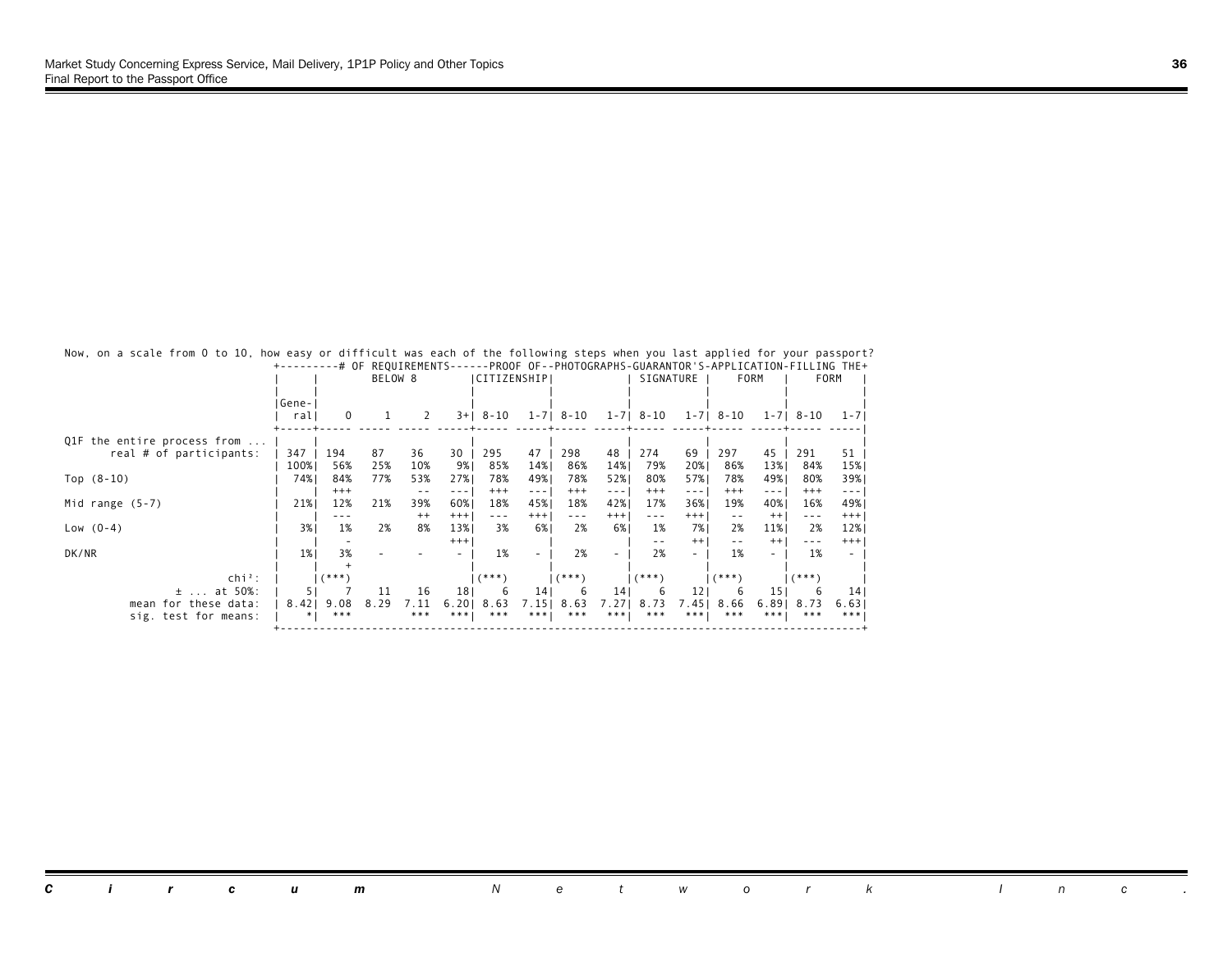Disregarding your recent passport application experience, as a consumer, how many minutes, hours, days or weeks would you EXPECT to wait to obtain your passport counting from the time you have provided all relevant information and documents?

|                                              |             |           | SAMPLE                     |               |                      |           |           |           |                                                          |           |          |                |           | GENERAL SAMPLE |                  |          |                 |                                                  |            |           |                  |          |              |
|----------------------------------------------|-------------|-----------|----------------------------|---------------|----------------------|-----------|-----------|-----------|----------------------------------------------------------|-----------|----------|----------------|-----------|----------------|------------------|----------|-----------------|--------------------------------------------------|------------|-----------|------------------|----------|--------------|
|                                              |             |           |                            |               | I# OF PASS-<br>PORTS |           |           |           | TRAVEL FREQUENCY  <br> Year-Year- Not                    |           | LANGUAGE |                | AGE       |                | HOUSEHOLD INCOME |          |                 |                                                  | GENDER     |           |                  | REGION   | $At - 1$     |
|                                              | Gene- Mail- |           | Ex-<br>ral back press 1P1P |               |                      | $2+1$     | lv        |           | ly every  Eng-<br>USA else. year  lish Frnch 18-35 36-55 |           |          |                |           |                |                  | $$50k-$  |                 | IFema-<br>56+ -\$50k \$75k \$75k+  le Male  West |            |           | Onta-Que-<br>rio | bec      | lan-<br>ticl |
| Q2 (capped at 31 days)                       |             |           |                            |               |                      |           |           |           |                                                          |           |          |                |           |                |                  |          |                 |                                                  |            |           |                  |          |              |
| real # of participants:<br>Within 1 day      | 347<br>8%   | 353<br>9% | 349<br>22%                 | 347<br>8% I   | 115<br>7%            | 227<br>8% | 226<br>8% | 157<br>7% | 70<br>9%।                                                | 256<br>8% | 76<br>5% | 97<br>8%       | 144<br>8% | 70<br>6%       | 86<br>7%         | 47<br>2% | 58<br>5% 1      | 173<br>6%                                        | 174<br>10% | 90.<br>9% | 131<br>7%        | 89<br>9% | 12<br>8%     |
| Within 2-3 days                              | 14%         | 14%       | $+++$<br>32%               | 16%           | 9%                   | 16%       | 15%       | 15%       | 10%                                                      | 13%       | 16%      | 7%             | 18%       | 14%            | 13%              | 21%      | 12%             | 14%                                              | 13%        | 16%       | 15%              | 12%      | 17%          |
| Within 4-5 days                              | 17%         | 14%       | $+++$<br>12%               | 11%           | 20%                  | 15%       | 15%       | 13%       | 20%                                                      | 19%       | 11%      | 18%            | 21%       | 10%            | 17%              | 15%      | 21%             | 16%                                              | 19%        | 16%       | 18%              | 12%      | 33%          |
| Within 6-7 days                              | 37%<br>$++$ | 36%       | 23%<br>---                 | 29%1          | 41%                  | 36%       | 40%       | 36%       | 36%                                                      | 36%       | 43%      | 35%            | 34%       | 44%            | 38%              | 34%      | 38%             | 40%                                              | 34%        | 37%       | 39%              | 39%      | 17%          |
| More than 7 days                             | 20%         | 22%       | 8%<br>$- - -$              | 34%1<br>$+++$ | 21%                  | 19%       | 19%       | 24%       | 21%                                                      | 20%       | 24%      | 30%<br>$^{++}$ | 15%       | 20%            | 22%              | 23%      | 21%             | 20%                                              | 21%        | 18%       | 18%              | 25%      | 25%          |
| DK/NR                                        | 4%          | 5%        | 3%                         | 2%1           | 3%                   | 5%        | 4%        | 4%        | 4%                                                       | 4%        | 1%       | 2%             | 5%        | 6%             | 2%               | 4%       | 3%1             | 5%                                               | 3%1        | 6%        | 4%               | 2%       |              |
| $chi^2$ :<br>$±$ at 50%:                     | ***         |           |                            |               |                      |           |           |           | 12                                                       |           | 11       | 10             | 8         | 121            | -11              | 14       | 13 <sup>1</sup> |                                                  |            | 10        |                  | 10       | 28           |
| mean for these data:<br>sig. test for means: | 7.23        | 7.14      | 4.43<br>***                | 8.501<br>***  | 7.78                 | 6.91      | 7.16      | 7.44      | 7.41                                                     | 7.15      | 7.62     | 8.76           |           |                | 6.31 7.20 7.56   | 7.16     | 7.881           | 7.45                                             | 7.011      | 6.87      | 7.11             | 7.72     | 6.501        |
| median:                                      |             |           |                            |               |                      |           |           |           |                                                          |           |          |                |           |                |                  |          |                 |                                                  |            |           |                  |          |              |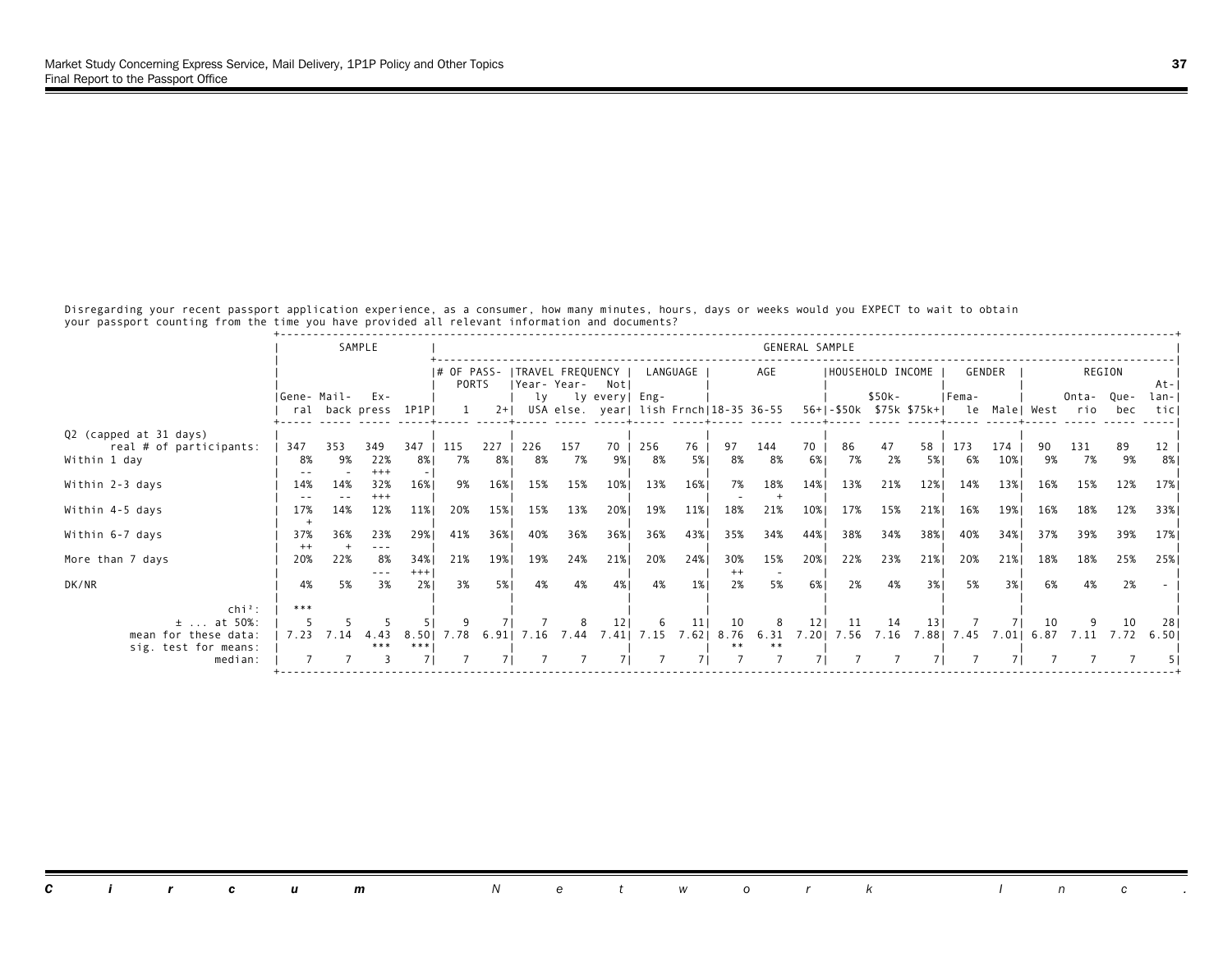## How important each of the following aspects are to you in obtaining and using a passport.

|                                                                                      |              |            | SAMPLE                     |                   |                                                 |            |              |            |                       |            |                |           |            | <b>GENERAL SAMPLE</b> |           |                                                                           |           |                |            |                      |            |                 |              |
|--------------------------------------------------------------------------------------|--------------|------------|----------------------------|-------------------|-------------------------------------------------|------------|--------------|------------|-----------------------|------------|----------------|-----------|------------|-----------------------|-----------|---------------------------------------------------------------------------|-----------|----------------|------------|----------------------|------------|-----------------|--------------|
|                                                                                      |              |            |                            |                   | # OF PASS-   TRAVEL FREQUENCY  <br><b>PORTS</b> |            | IYear- Year- |            | Notl                  | LANGUAGE   |                |           | AGE        |                       |           | HOUSEHOLD INCOME                                                          |           | GENDER         |            |                      | REGION     |                 | $At - 1$     |
|                                                                                      | IGene- Mail- |            | Ex-<br>ral back press 1P1P |                   | -1                                              | $2+1$      | lv.          |            | ly every  Eng-        |            |                |           |            |                       |           | $$50k-$<br>USA else. year  lish Frnch 18-35 36-55 56+ -\$50k \$75k \$75k+ |           | IFema-         |            | le Male  West rio    | Onta-      | Que-<br>bec     | lan-<br>ticl |
| Q3 (Top importance 8-10)<br>real # of participants:<br>Acceptance by other countries | 347<br>94%   | 353<br>94% | 349<br>95%                 | 347<br>94%        | 115<br>90%                                      | 227<br>96% | 226<br>96%   | 157<br>96% | 70<br>89%             | 256<br>95% | 76<br>92%      | 97<br>93% | 144<br>94% | 70<br>94%             | 86<br>95% | 47<br>94%                                                                 | 58<br>97% | 173<br>92%     | 174<br>95% | 90<br>91%            | 131<br>96% | 89<br>92%       | 12<br>92%    |
| Difficult to use by imposter                                                         | 95%          | 92%        | 94%                        | 93%1              | 90%                                             | $+$<br>97% | 95%          | 94%        | $\sim$ $\sim$<br>96%1 | 95%        | 97%            | 94%       | 95%        | 96%                   | 95%       | 94%                                                                       | 98%       | 96%            | 94%        | 93%                  | 95%        | 97%             | 92%          |
| Ability of staff                                                                     | 90%          | 87%        | 88%                        | 83%1              | 89%                                             | 91%        | 89%          | 85%        | 94%1                  | 89%        | 96%            | 85%       | 92%        | 94%                   | 93%       | 89%                                                                       | 88%1      | 90%            | 91%        | 88%                  | 89%        | 93%             | 100%         |
| Knowledge of staff                                                                   | 87%          | 86%        | 86%                        | 84%1              | 87%                                             | 88%        | 88%          | 86%        | 89%1                  | 87%        | 89%            | 84%       | 88%        | 91%                   | 92%       | 83%                                                                       | 86%       | 87%            | 88%        | 84%                  | 86%        | 89%             | 100%         |
| Child smuggling                                                                      | 82%          | 76%        | 81%                        | 85%1<br>$\ddot{}$ | 84%                                             | 81%        | 82%          | 78%        | 81%                   | 79%        | 92%<br>$^{++}$ | 86%       | 85%        | 71%<br>$- -$          | 85%       | 85%                                                                       | 81%       | 83%            | 80%        | 73%                  | 82%        | 91%<br>$+$      | 83%          |
| Friendliness of staff                                                                | 84%          | 81%        | 79%                        | 79%               | 83%                                             | 85%        | 83%          | 80%        | 89%                   | 81%        | 93%            | 80%       | 85%        | 90%                   | 91%       | 85%                                                                       | 79%       | 85%            | 83%1       | 74%<br>$\sim$ $\sim$ | 82%        | 92%<br>$++$     | 100%         |
| Access to forms                                                                      | 83%          | 80%        | 74%                        | 80%               | 80%                                             | 84%        | 80%          | 81%        | 84%1                  | 81%        | 87%            | 81%       | 81%        | 89%                   | 87%       | 74%                                                                       | 83%       | 88%<br>$^{++}$ | 77%1       | 81%                  | 79%        | 89%             | 92%          |
| Time to complete a visit                                                             | 78%          | 76%        | 76%                        | 73%1              | 74%                                             | 79%1       | 77%          | 77%        | 80%1                  | 77%        | 83%            | 72%       | 80%        | 84%                   | 79%       | 70%                                                                       | 86%       | 80%            | 75%        | 76%                  | 75%        | 83%             | 83%          |
| Time to produce a passport                                                           | 76%          | 70%        | 83%<br>$+++$               | 72%1              | 77%                                             | 75%        | 76%          | 75%        | 74%1                  | 72%        | 88%<br>$^{++}$ | 73%       | 76%        | 77%                   | 81%       | 72%                                                                       | 72%       | 77%            | 75%        | 74%                  | 70%        | 84%             | 67%          |
| Time to obtain the passport                                                          | 72%          | 72%        | 80%                        | 74%               | 73%                                             | 72%1       | 68%          | 71%        | 77%                   | 68%        | 86%<br>$^{++}$ | 74%       | 69%        | 76%                   | 78%       | 66%                                                                       | 71%       | 72%            | 73%1       | 66%                  | 65%        | 89%<br>$^{+++}$ | 67%          |
| Simpler renewal process                                                              | 73%          | 73%        | 71%                        | 74%               | 77%                                             | 70%        | 75%          | 72%        | 74%                   | 72%        | 75%            | 81%       | 71%        | 70%                   | 78%       | 68%                                                                       | 72%       | 73%            | 72%        | 70%                  | 75%        | 76%             | 58%          |
| Simplicity of the requirements                                                       | 70%          | 71%        | 75%                        | 73%               | 68%                                             | 70%        | 68%          | 64%        | 76%                   | 65%        | 84%<br>$^{++}$ | 65%       | 72%        | 71%                   | 72%       | 66%                                                                       | 66%       | 74%            | 66%        | 68%                  | 60%        | 79%             | 83%          |
| Number or years of validity                                                          | 68%          | 65%        | 68%                        | 71%               | 69%                                             | 68%        | 69%          | 71%        | 64%1                  | 67%        | 68%            | 70%       | 67%        | 73%                   | 71%       | 68%                                                                       | 66%       | 70%            | 67%        | 70%                  | 71%        | 67%             | 50%          |
| Location of PPO in the city                                                          | 73%<br>$++$  | 66%        | 66%                        | 64%1              | 69%                                             | 74%        | 72%          | 68%        | 77%1                  | 71%        | 78%            | 67%       | 74%        | 77%                   | 80%       | 62%                                                                       | 76%1      | 74%            | 71%        | 62%                  | 74%        | 79%             | 75%          |
| Price of the passport                                                                | 67%          | 65%        | 64%                        | 65%1              | 65%                                             | 68%        | 66%          | 68%        | 70%1                  | 67%        | 68%            | 71%       | 65%        | 69%1                  | 70%       | 68%                                                                       | 60%       | 72%            | 63%1       | 67%                  | 67%        | 69%             | 75%          |

*Circum Network Inc .*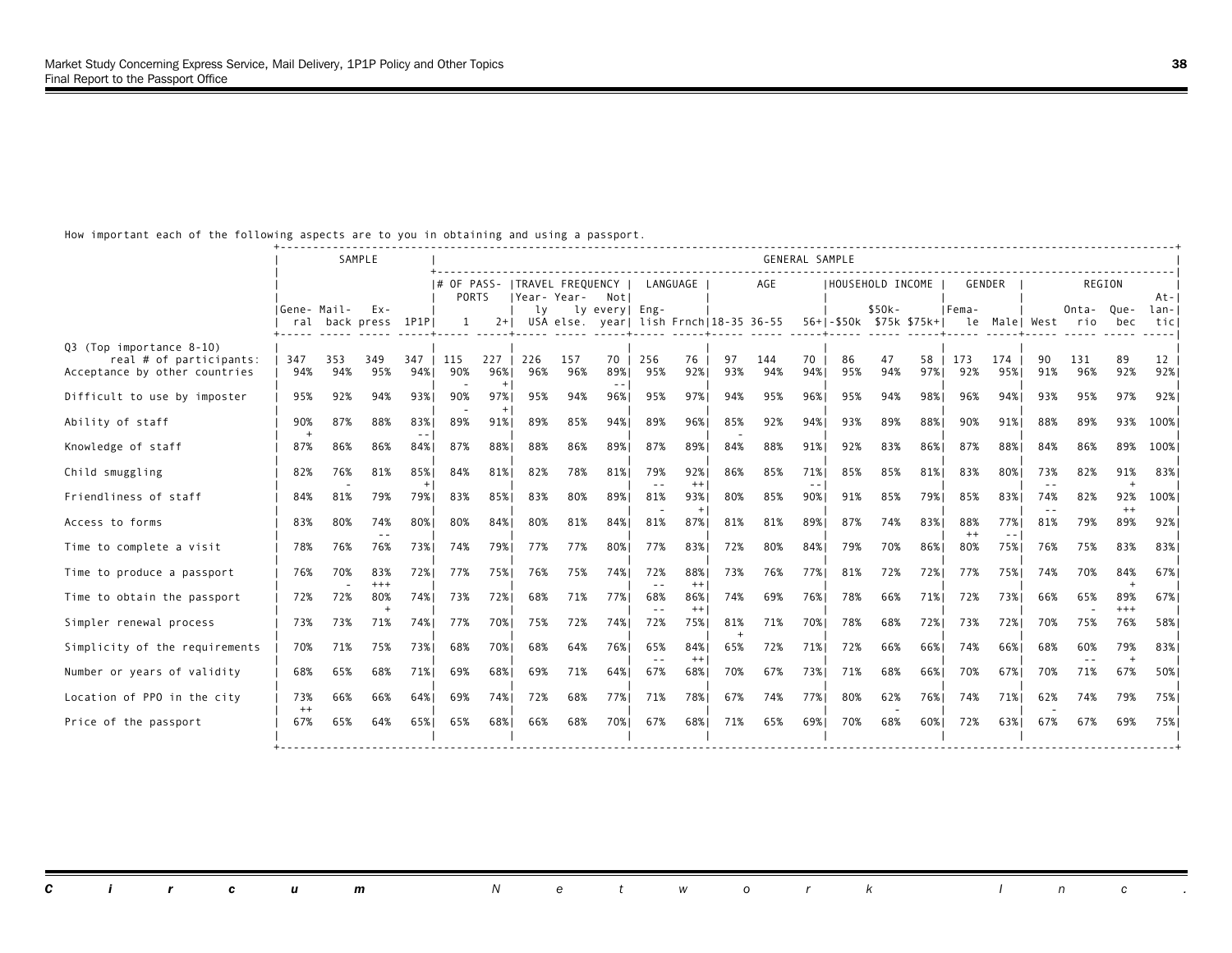How important each of the following aspects are to you in obtaining and using a passport.

|                                                       |                 |              | SAMPLE                     |             |                               |            |             |                  |                 |            |                 |           |                                        | GENERAL SAMPLE  |                   |           |                         |            |               |            |                   |              |              |
|-------------------------------------------------------|-----------------|--------------|----------------------------|-------------|-------------------------------|------------|-------------|------------------|-----------------|------------|-----------------|-----------|----------------------------------------|-----------------|-------------------|-----------|-------------------------|------------|---------------|------------|-------------------|--------------|--------------|
|                                                       |                 |              |                            |             | $ #$ OF PASS-<br><b>PORTS</b> |            | Year- Year- | TRAVEL FREQUENCY | Notl            |            | LANGUAGE        |           | AGE                                    |                 | IHOUSEHOLD INCOME |           |                         |            | GENDER        |            |                   | REGION       | $At - 1$     |
|                                                       | Gene- Mail-     |              | Ex-<br>ral back press 1P1P |             |                               | $2+1$      | lv.         |                  | ly every  Eng-  |            |                 |           | USA else. year  lish Frnch 18-35 36-55 |                 |                   | \$50k-    | 56+ -\$50k \$75k \$75k+ | IFema-     | le Male  West |            | Onta- Que-<br>rio | bec          | lan-<br>ticl |
| real # of participants:<br>Access to PPO by telephone | 347<br>65%      | 353<br>61%   | 349<br>65%                 | 347<br>66%1 | -115<br>69%                   | 227<br>63% | 226<br>63%  | 157<br>62%       | 70<br>76%       | 256<br>68% | 76<br>61%       | 97<br>68% | 144<br>63%                             | 70<br>63%1      | 86<br>74%         | 47<br>64% | 58 I<br>71%             | 173<br>69% | 174<br>61%    | 90.<br>70% | 131<br>60%        | 89<br>67%    | 12<br>75%    |
| Signs inside the PPO                                  | 70%<br>$^{++}$  | 65%          | 61%                        | 57%         | 75%                           | 68%        | 69%         | 70%              | 71%             | 66%        | 80%             | 68%       | 69%                                    | 81%             | 77%               | 68%       | 64%                     | 70%        | 70%           | 57%        | 73%               | 80%          | 67%          |
| Delivery within 2 days                                | 54%             | 55%          | 76%<br>$+++$               | 54%1        | 52%                           | 54%        | 52%         | 54%              | 57%             | 52%        | 61%             | 55%       | 53%                                    | 53%             | 66%               | 51%       | 53%                     | 54%        | 53%           | 51%        | 50%               | 58%          | 67%          |
| Service outside normal hours                          | 58%             | 53%          | 61%                        | 56%         | 63%                           | 55%        | 57%         | 58%              | 60%             | 58%        | 61%             | 63%       | 58%                                    | 49%             | 55%               | 64%       | 59%                     | 60%        | 56%           | 52%        | 62%               | 57%          | 58%          |
| Parking close to PPO                                  | 59%             | 61%          | 53%                        | 53%         | 63%                           | 56%        | 61%         | 61%              | 47%             | 57%        | 67%             | 57%       | 57%                                    | 63%             | 56%               | 45%       | 59%                     | 58%        | 60%           | 57%        | 60%               | 63%          | 33%          |
| Pick up at the counter                                | 67%<br>$^{+++}$ | 33%          | 59%<br>$^{++}$             | 51%         | 68%                           | 66%        | 67%         | 70%              | 64%             | 69%        | 59%             | 60%       | 67%                                    | 74%             | 71%               | 64%       | 64%                     | 63%        | 71%           | 66%        | 70%               | 61%          | 75%          |
| Delivery within 1 day                                 | 46%             | 46%          | 72%<br>$^{+++}$            | 41%         | 55%                           | 41%        | 43%         | 42%              | 51%             | 39%        | 63%<br>$^{+++}$ | 51%       | 42%                                    | 49%             | 58%               | 49%       | 36%                     | 46%        | 47%           | 37%        | 40%               | 62%<br>$+++$ | 58%          |
| Sending forms by mail                                 | 40%<br>$- - -$  | 59%<br>$+++$ | 48%                        | 46%         | 43%                           | 39%        | 43%         | 43%              | 36%             | 36%        | 55%             | 49%       | 37%                                    | 31%             | 42%               | 43%       | 36%                     | 42%        | 38%           | 34%        | 35%               | 51%          | 58%          |
| $chi^2$ :                                             | ***             |              |                            |             |                               |            |             | 8                |                 | 6          |                 |           |                                        |                 |                   |           |                         |            |               |            |                   |              |              |
| $±$ at 50%:                                           |                 |              |                            |             |                               |            |             |                  | 12 <sub>1</sub> |            | 11              | 10        | 8                                      | 12 <sub>1</sub> | 11                | 14        | 13                      |            |               | 10         |                   | 10           | 28           |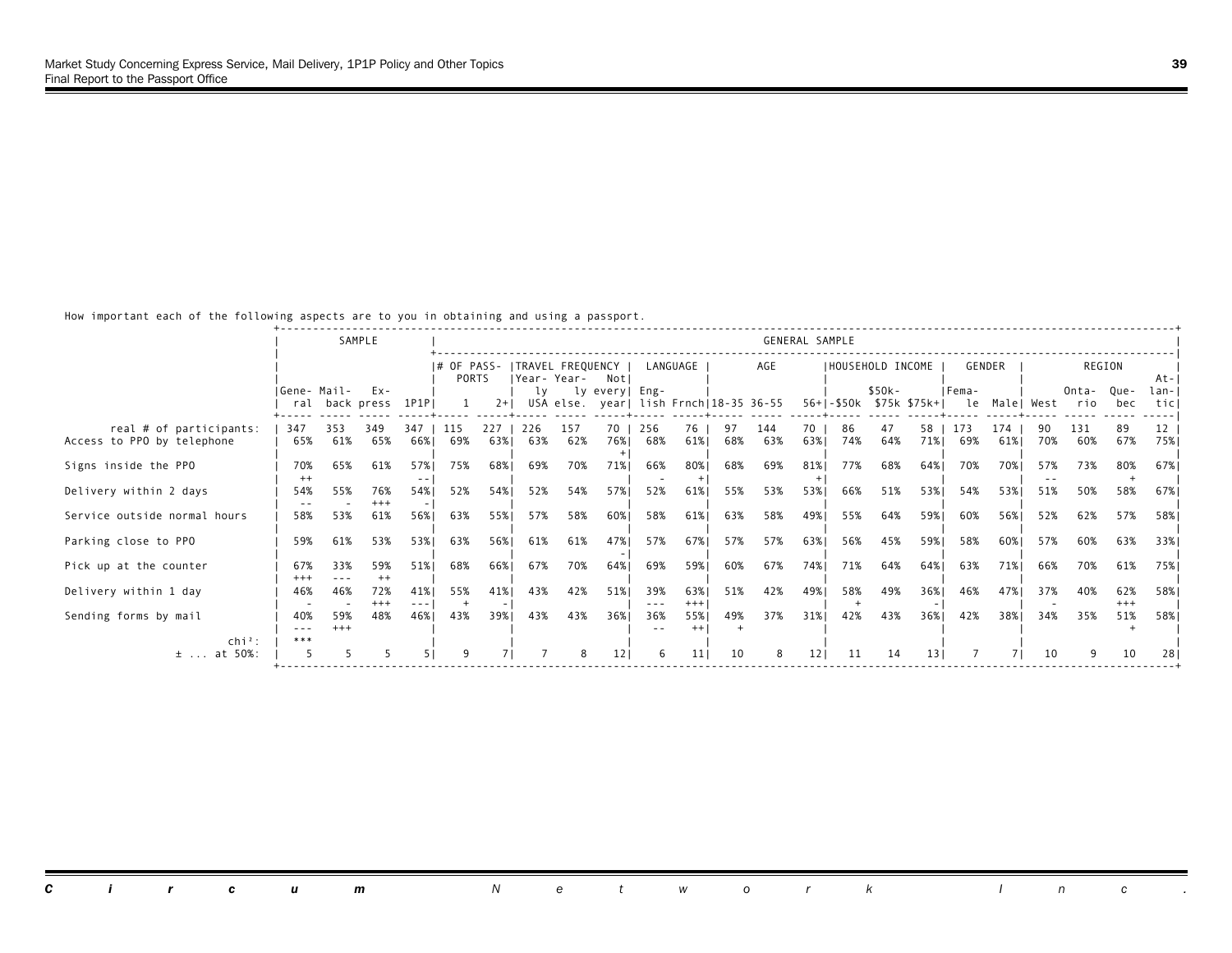Considering the price of the passport, the risk of counterfeiting and your own needs, for how many years do you think a Canadian passport should be valid?

|                                                    |      | SAMPLE                            |                          |                                       |                  |             |        |                |           |            |            |                    | GENERAL SAMPLE |                  |            |            |                                                                                        |        |                 |              |             |              |
|----------------------------------------------------|------|-----------------------------------|--------------------------|---------------------------------------|------------------|-------------|--------|----------------|-----------|------------|------------|--------------------|----------------|------------------|------------|------------|----------------------------------------------------------------------------------------|--------|-----------------|--------------|-------------|--------------|
|                                                    |      |                                   |                          | # OF PASS-  TRAVEL FREQUENCY<br>PORTS |                  | Year- Year- |        | Notl           |           | LANGUAGE   |            | AGE                |                | HOUSEHOLD INCOME |            |            |                                                                                        | GENDER |                 |              | REGION      | At-          |
|                                                    |      | Gene- Mail- Ex-<br>ral back press | 1P1P                     |                                       | $2+1$            | lv          |        | ly every  Eng- |           |            |            |                    |                |                  | \$50k-     |            | Fema-<br>USA else. year  lish Frnch 18-35 36-55 56+ -\$50k \$75k \$75k+  le Male  West |        |                 | Onta-<br>rio | Que-<br>bec | lan-<br>ticl |
| Q3B2<br>real # of participants:                    | 347  |                                   | $\overline{\phantom{a}}$ | 115                                   | 227              | 226         | 157    | 70             | 256       | 76         | 97         | 144                | 70             | 86               | 47         | 58         | 173                                                                                    | 174    | 90              | 131          | 89          | 12           |
| 1-4 years                                          | 7%   |                                   |                          | 10%                                   | 6%               | 6%          | 7%     | 10%            | 6%        | 12%        | 11%        | 8%                 | 1%             | 7%               | 6%         | 7%         | 9%                                                                                     | 6%     | 6%              | 5%           | 12%         |              |
| 5 years                                            | 52%  |                                   |                          | 61%                                   | 48%              | 51%         | 55%    | 53%            | 52%       | 51%        | 58%        | 52%                | 49%            | 56%              | 55%        | 52%        | 55%                                                                                    | 49%    | 47%             | 58%          | 51%         | 75%          |
| 6-9 years                                          | 12%  |                                   |                          | 7%                                    | 14%              | 11%         | 10%    | 13%            | 11%       | 17%        | 13%        | 8%                 | 13%            | 12%              | 11%        | 12%        | 11%                                                                                    | 12%    | 12%             | 8%           | 15%         | 8%           |
| 10 years                                           | 27%  |                                   |                          | 20%                                   | 30%              | 31%         | 26%    | 20%            | 29%       | 17%        | 16%        | 31%                | 33%            | 22%              | 26%        | 29%        | 24%                                                                                    | 29%    | 34%             | 25%          | 20%         | 17%          |
| More than 10 years                                 | 2%   |                                   |                          |                                       | 3%               | 1%          |        | 4%             | 2%        | 3%         | 1%         | 1%                 | 3%             | 2%               | 2%         |            | 1%                                                                                     | 2%1    | 1%              | 2%           | 2%          |              |
| DK/NR                                              | 1%   |                                   |                          | 2%                                    | 0%               | 1%          | 1%     |                | 1%        |            |            | 1%                 | 1%             | 1%               |            |            | 1%                                                                                     | 2%1    |                 | 2%           |             |              |
| $chi^2$ :<br>$\pm$ at 50%:<br>mean for these data: | 7.08 |                                   |                          | (**)<br>5.96                          | .64 <sub>1</sub> | 6.94        | $6.44$ | 8.07           | 6<br>7.05 | 11<br>7.21 | 10<br>6.35 | 8<br>$6.91$ $7.77$ | 12             | 11<br>6.96       | 14<br>7.30 | 13<br>6.64 | 6.82                                                                                   |        | 10<br>7.33 7.12 | 6.79         | 10<br>7.09  | 28<br>6.08   |
| sig. test for means:                               |      |                                   |                          | ***                                   | $***$            |             |        |                |           |            |            |                    |                |                  |            |            |                                                                                        |        |                 |              |             |              |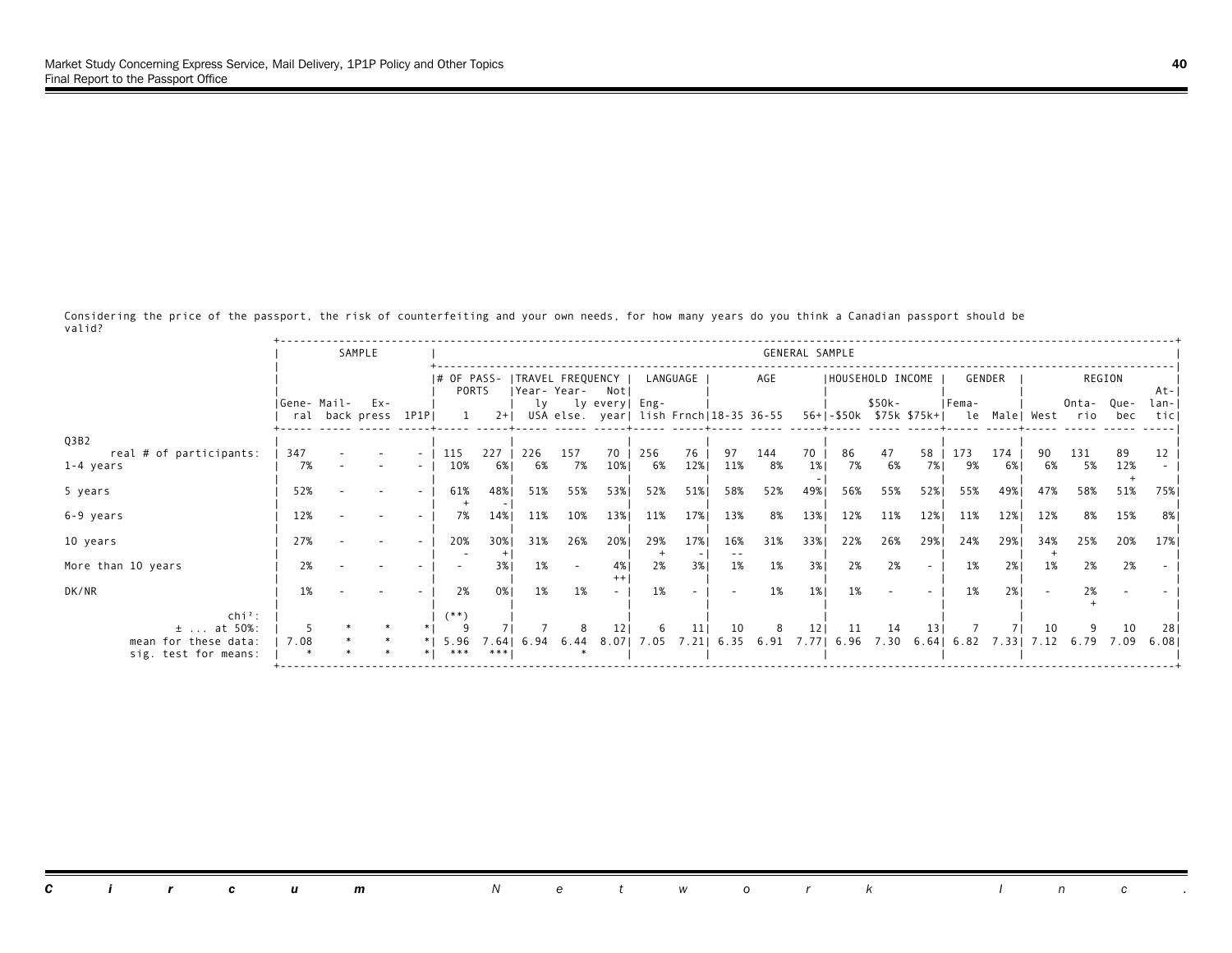On a scale from 0 to 10 where 0 means not at all reasonable, 10 means totally reasonable and 5 means somewhat reasonable. As a tax payer, how reasonable would you find...

|                                                                                   |              |              | SAMPLE                |            |                      |            |            |                                 |                 |            |           |           |                                        |           | GENERAL SAMPLE           |           |           |              |             |            |              |             |             |
|-----------------------------------------------------------------------------------|--------------|--------------|-----------------------|------------|----------------------|------------|------------|---------------------------------|-----------------|------------|-----------|-----------|----------------------------------------|-----------|--------------------------|-----------|-----------|--------------|-------------|------------|--------------|-------------|-------------|
|                                                                                   |              |              |                       |            | I# OF PASS-<br>PORTS |            |            | TRAVEL FREQUENCY<br>Year- Year- | Not             |            | LANGUAGE  |           | AGE                                    |           | IHOUSEHOLD INCOME        |           |           |              | GENDER      |            |              | REGION      | At-         |
|                                                                                   | IGene- Mail- |              | Ex-<br>ral back press | 1P1PI      |                      | $2+1$      | lv         |                                 | ly every  Eng-  |            |           |           | USA else. year  lish Frnch 18-35 36-55 |           | 56+1-\$50k \$75k \$75k+1 | $$50k-$   |           | IFema-<br>le |             | Male  West | Onta-<br>rio | Oue-<br>bec | lan-<br>tic |
| Q4 (Top reasonable 8-10)<br>real # of participants:<br>Reduction for no add. work | 347<br>79%   | 353<br>79%   | 349<br>76%            | 347<br>78% | 115<br>72%           | 227<br>82% | 226<br>80% | 157<br>78%                      | 70<br>80%       | 256<br>79% | 76<br>83% | 97<br>78% | 144<br>81%                             | 70<br>80% | 86<br>76%                | 47<br>85% | 58<br>78% | 173<br>80%   | 174<br>78%1 | 90.<br>78% | 131<br>79%   | 89<br>83%   | 12<br>92%   |
| Separate passports                                                                | 77%          | 77%          | 78%                   | 65%        | 75%                  | 78%        | 78%        | 77%                             | 71%             | 76%        | 79%       | 77%       | 75%                                    | 79%1      | 81%                      | 81%       | 71%       | 76%          | 78%1        | 72%        | 79%          | 80%         | 67%         |
| Passport card                                                                     | 71%          | 69%          | 72%                   | 67%1       | 69%                  | 71%        | 70%        | 70%                             | 73%             | 69%        | 72%       | 72%       | 68%                                    | 70%       | 78%                      | 70%       | 71%       | 73%          | 68%         | 67%        | 66%          | 80%         | 92%         |
| Biometrics                                                                        | 66%          | 67%          | 65%                   | 70%        | 69%                  | 65%        | 65%        | 67%                             | 69%             | 66%        | 70%       | 60%       | 69%                                    | 70%       | 70%                      | 68%       | 57%       | 65%          | 67%         | 62%        | 65%          | 72%         | 58%         |
| Express service                                                                   | 59%          | 64%          | 70%<br>$^{++}$        | 61%        | 57%                  | 59%        | 58%        | 64%                             | 57%             | 59%        | 58%       | 65%       | 56%                                    | 57%       | 64%                      | 51%       | 76%       | 60%          | 57%         | 51%        | 62%          | 64%         | 50%         |
| Reducing outside peak periods                                                     | 59%          | 64%          | 58%                   | 59%        | 60%                  | 58%        | 57%        | 61%                             | 61%             | 62%        | 50%       | 63%       | 52%                                    | 64%       | 60%                      | 62%       | 52%       | 64%          | 54%         | 50%        | 63%          | 60%         | 58%         |
| Express post = normal service                                                     | 53%          | 71%<br>$+++$ | 56%                   | 54%1       | 55%                  | 52%        | 51%        | 54%                             | 59%             | 51%        | 59%       | 54%       | 49%                                    | 60%       | 53%                      | 53%       | 60%       | 51%          | 55%         | 48%        | 51%          | 61%         | 67%         |
| Simpler renewal process                                                           | 41%          | 47%          | 44%                   | 41%        | 40%                  | 41%        | 43%        | 43%                             | 34%             | 40%        | 42%       | 41%       | 40%                                    | 43%       | 45%                      | 34%       | 43%       | 40%          | 41%         | 40%        | 37%          | 44%         | 50%         |
| $\ch{i}^2$ :<br>$±$ at 50%:                                                       |              |              |                       |            | $\mathsf{Q}$         |            |            |                                 | 12 <sub>1</sub> | 6          |           | 10        | 8                                      | 12        | 11                       | 14        | 13        |              |             | 10         |              | 10          |             |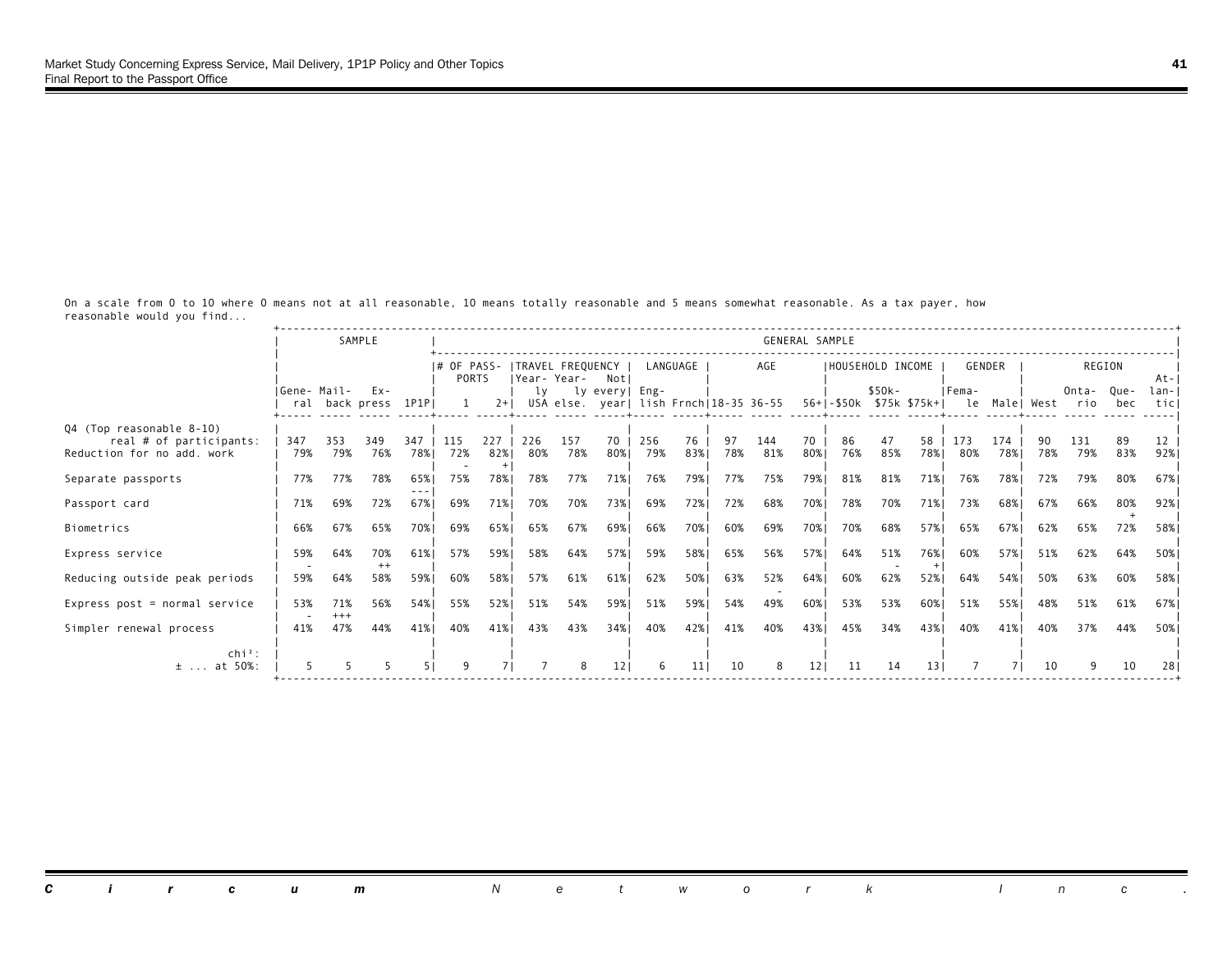On a scale from 0 to 10 where 0 means not at all reasonable, 10 means totally reasonable and 5 means somewhat reasonable. As a tax payer, how reasonable would you find...

|                                                                                        |                 |            | SAMPLE                   |             |                                                |            |                       |            |                |            |            |            |                                                                                                              | GENERAL SAMPLE           |                   |            |            |                                                      |                 |           |            |                       |               |
|----------------------------------------------------------------------------------------|-----------------|------------|--------------------------|-------------|------------------------------------------------|------------|-----------------------|------------|----------------|------------|------------|------------|--------------------------------------------------------------------------------------------------------------|--------------------------|-------------------|------------|------------|------------------------------------------------------|-----------------|-----------|------------|-----------------------|---------------|
|                                                                                        |                 |            |                          |             | # OF PASS-  TRAVEL FREQUENCY  <br><b>PORTS</b> |            | Year-Year- Not        |            |                | LANGUAGE   |            |            | AGE                                                                                                          |                          | IHOUSEHOLD INCOME |            |            | GENDER                                               |                 |           | REGION     |                       | $At - I$      |
|                                                                                        | Gene- Mail- Ex- |            | ral back press 1P1PI     |             | 1                                              |            | lv                    |            | ly every  Eng- |            |            |            | 2+  USA else. year  lish Frnch 18-35 36-55                                                                   |                          |                   | $$50k-$    |            | IFema-<br>56+1-\$50k \$75k \$75k+1 le Malel West rio |                 |           | Onta-Que-  | bec                   | lan-I<br>ticl |
| Q4C1 Offering an express service  - immediately<br>real # of participants:             | 115 134         |            | 133                      | 138         | 39                                             | 75         | 76                    | 57         | 17             | 82         | 29         | 31         | 54                                                                                                           | 23                       | 33                | 19         | 20         | 59                                                   | 56              | 29        | 41         | 32                    |               |
| Top $(8-10)$                                                                           |                 | 63% 62%    | 77%<br>$++$              | 61%         | 49%                                            | 69%<br>$+$ | 58%                   | 65%        | 76%            | 61%        | 66%        | 58%        | 63%                                                                                                          | 70%                      | 64%               | 47%        | 80%        | 61%                                                  | 64%             | 59%       | 63%        | 69%                   | 25%           |
| Mid range $(5-7)$<br>$Low (0-4)$                                                       | 25%<br>10%      | 20%<br>14% | 15%<br>8%                | 25%1<br>11% | 38%<br>13%                                     | 19%<br>9%  | 30%<br>11%            | 23%<br>11% | 12%<br>6%      | 27%<br>10% | 24%<br>10% | 29%<br>10% | 26%<br>9%                                                                                                    | 17%<br>13%               | 27%<br>9%         | 32%<br>16% | 15%<br>5%  | 25%<br>10%                                           | 25%<br>11%      | 31%<br>7% | 22%<br>15% | 22%<br>9%             | 50%           |
| DK/NR                                                                                  | 2%              | 4%         | 1%                       | 3%1         | $\overline{\phantom{a}}$                       | 3%1        | 1%                    | 2%         | 6%             | 2%         | $\sim$     | 3%         | 2%                                                                                                           | $\overline{\phantom{a}}$ |                   | 5%         |            | 3%                                                   |                 | 3%        |            |                       | 25%           |
| $chi^2$ :                                                                              |                 |            |                          |             |                                                |            |                       |            |                |            |            |            |                                                                                                              |                          |                   |            |            |                                                      |                 |           |            |                       |               |
| $±$ at 50%:<br>mean for these data:<br>sig. test for means:                            |                 |            | 7.65 7.42 8.20 7.55 6.85 |             | 16                                             | 111        | 11<br>8.07 7.49       | 13         | 24             | 11         | 18         | 18         | 13<br>7.75 8.56 7.68 7.66 7.40 7.85 7.61 7.79 6.89 8.70 7.65 7.64 7.82                                       | 201                      | 17                | 22         | 221        | 13                                                   | 13 <sub>1</sub> | 18        | 15         | 17<br>7.46 7.94 6.671 | - 49 I        |
| Q4C2 Offering an express service - 24 hours<br>real # of participants:<br>Top $(8-10)$ | 124<br>58%      | 115<br>62% | 115<br>71%               | 105<br>56%1 | 40<br>50%                                      | 82<br>61%  | 79<br>58%             | 46<br>59%  | 31<br>52%      | 96<br>58%  | 24<br>54%  | 31<br>58%  | 50<br>54%                                                                                                    | 27 <sub>1</sub><br>59%1  | 27<br>63%         | 16<br>50%  | 19<br>79%। | 63<br>56%                                            | 61<br>61%       | 29<br>48% | 55<br>60%  | 26<br>62%             | 67%           |
| Mid range $(5-7)$                                                                      | 21%             | 23%        | 15%                      | 28%         | 25%                                            | 20%        | 22%                   | 17%        | 26%            | 20%        | 25%        | 23%        | 24%                                                                                                          | 15%                      | 19%               | 44%        | 5%         | 24%                                                  | 18%             | 28%       | 18%        | 23%                   | 17%           |
| $Low (0-4)$                                                                            | 20%             | 15%        | 10%                      | 13%         | 23%                                            | 20%        | 20%                   | 24%        | 19%            | 21%        | 21%        | 16%        | 22%                                                                                                          | 26%                      | 15%               | 6%         | 16%        | 21%                                                  | 20%             | 21%       | 22%        | 15%                   | 17%           |
| DK/NR                                                                                  | 1%              | 1%         | 3%                       | 3%1         | 3%                                             |            |                       |            | 3%1            | 1%         | $\sim$     | 3%         |                                                                                                              | $\overline{\phantom{a}}$ | 4%                |            |            |                                                      | 2%1             | 3%        |            |                       |               |
| $chi^2$ :<br>$±$ at 50%:<br>mean for these data:<br>sig. test for means:               |                 |            | 6.96 7.68 8.04           | 101         | 15<br>7.281 6.49                               | 11         | 11<br>7.151 7.00 6.87 | 14         | 18             | 10         | 20         | 18         | 14<br>6.67   7.01   6.54   7.30   6.68   6.74   7.31   7.44   8.00   6.95   6.97   6.71   7.02   7.08   7.67 | 191                      | 19                | 25         | 221        | 12                                                   | 131             | -18       | 13         | 19                    |               |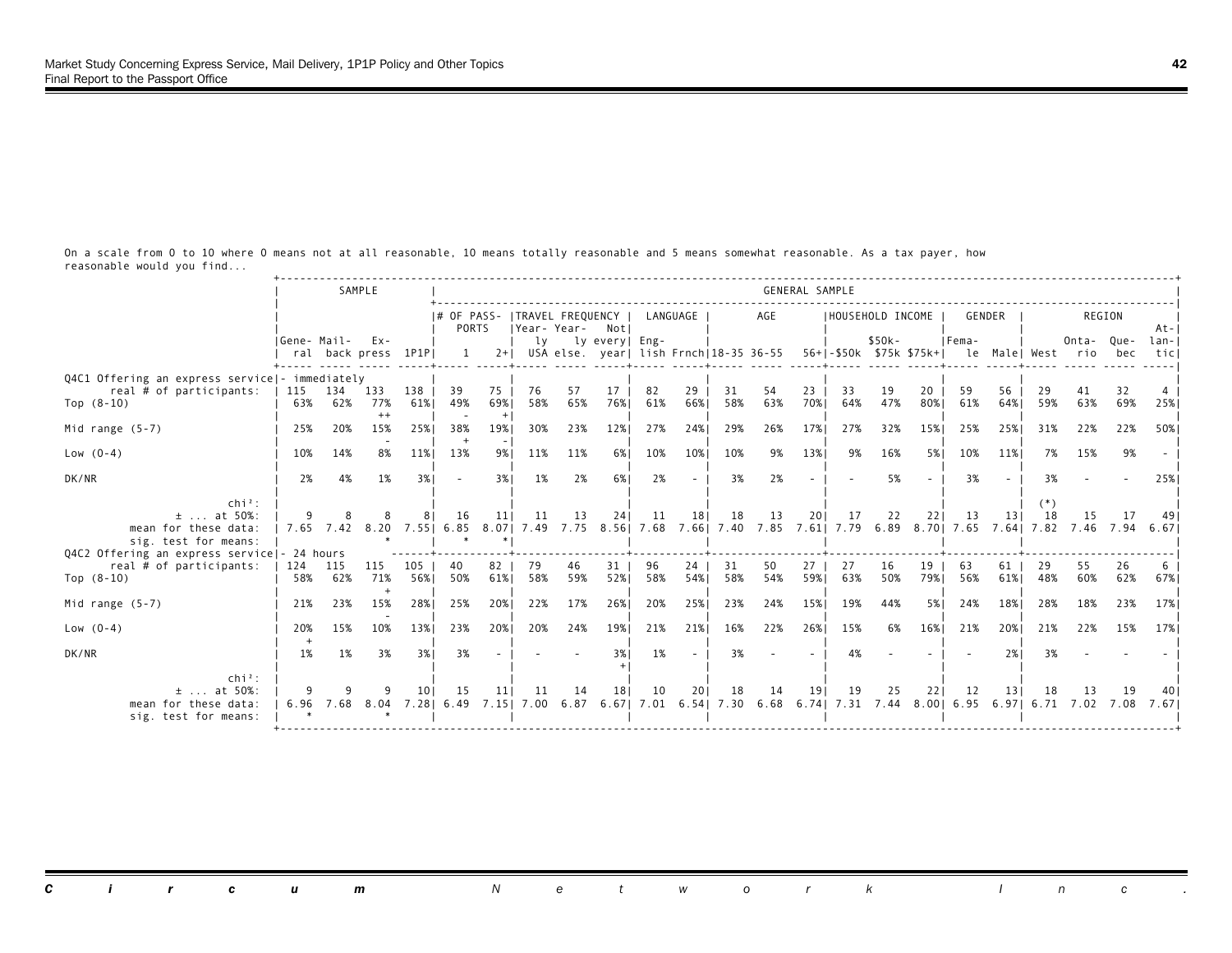On a scale from 0 to 10 where 0 means not at all reasonable, 10 means totally reasonable and 5 means somewhat reasonable. As a tax payer, how reasonable would you find...

|                                                               |                  |            | SAMPLE              |           |                                         |             |             |            |                                                          |            |           |                  |                      | GENERAL SAMPLE |           |                   |           |                                                  |              |           |                   |            |              |
|---------------------------------------------------------------|------------------|------------|---------------------|-----------|-----------------------------------------|-------------|-------------|------------|----------------------------------------------------------|------------|-----------|------------------|----------------------|----------------|-----------|-------------------|-----------|--------------------------------------------------|--------------|-----------|-------------------|------------|--------------|
|                                                               |                  |            |                     |           | # OF PASS-  TRAVEL FREQUENCY  <br>PORTS |             | Year- Year- |            | Notl                                                     |            | LANGUAGE  |                  | AGE                  |                |           | IHOUSEHOLD INCOME |           |                                                  | GENDER       |           |                   | REGION     | At-          |
|                                                               | IGene- Mail- Ex- |            | ral back press 1P1P |           |                                         | $2+1$       | lv          |            | ly every  Eng-<br>USA else. year  lish Frnch 18-35 36-55 |            |           |                  |                      |                |           | \$50k-            |           | IFema-<br>56+ -\$50k \$75k \$75k+  le Male  West |              |           | Onta- Que-<br>rio | bec        | lan-<br>ticl |
| Q4C3 Offering an express service   - 48 hours                 |                  |            |                     |           |                                         |             |             |            |                                                          |            |           |                  |                      |                |           |                   |           |                                                  |              |           |                   |            |              |
| real # of participants:<br>Top $(8-10)$                       | 108<br>55%       | 104<br>68% | 98<br>62%           | 99<br>68% | 36<br>72%                               | 70.<br>47%  | 71<br>58%   | 54<br>67%  | 22<br>50%                                                | 78<br>56%  | 23<br>52% | 35<br>77%        | 40<br>48%            | 20<br>40%      | 26<br>65% | 12<br>58%         | 19<br>68% | 51<br>65%                                        | 57<br>46%    | 32<br>47% | 35<br>63%         | 31<br>61%  | 50%          |
| Mid range $(5-7)$                                             | 29%              | 23%        | 30%                 | 23%       | 14%                                     | 36%         | 30%         | 22%        | 36%                                                      | 31%        | 26%       | $^{++}$<br>14%   | 28%                  | 55%            | 31%       | 25%               | 26%       | 20%                                              | 37%          | 38%       | 23%               | 19%        | 50%          |
| Low $(0-4)$                                                   | 13%              | 6%         | 7%                  | 9%        | 8%                                      | 16%         | 11%         | 9%         | 14%                                                      | 12%        | 17%       | 9%               | 18%                  | 5%             | 4%        | 17%               | 5%        | 12%                                              | 14%          | 13%       | 9%                | 19%        |              |
| DK/NR                                                         | 4%               | 3%         | 1%                  | $\sim$    | 6%                                      | 1%          | 1%          | 2%         |                                                          | 1%         | 4%        |                  | 8%                   |                |           |                   |           | 4%                                               | 4%           | 3%        | 6%                |            |              |
| $\ch{i}^2$ :                                                  |                  | 10         |                     | 101       |                                         |             | 12          |            |                                                          |            |           | **`              |                      | 221            |           |                   |           |                                                  |              |           |                   |            |              |
| $\pm$ at 50%:<br>mean for these data:<br>sig. test for means: | 9<br>7.11        | 8.02       | 10<br>7.88          | 7.871     | -16<br>8.12                             | 121<br>6.61 | 7.24        | 13<br>7.81 | 211<br>6.821                                             | 11<br>7.14 | 201       | 17<br>7.00  8.09 | 15<br>6.62 6.90 7.77 |                | 19        | 28<br>6.67        | 221       | -14<br>7.79 7.57                                 | 131<br>6.691 | 17        | 17<br>6.84 7.58   | 18<br>7.06 | -69<br>8.001 |
|                                                               |                  |            |                     |           |                                         |             |             |            |                                                          |            |           |                  |                      |                |           |                   |           |                                                  |              |           |                   |            |              |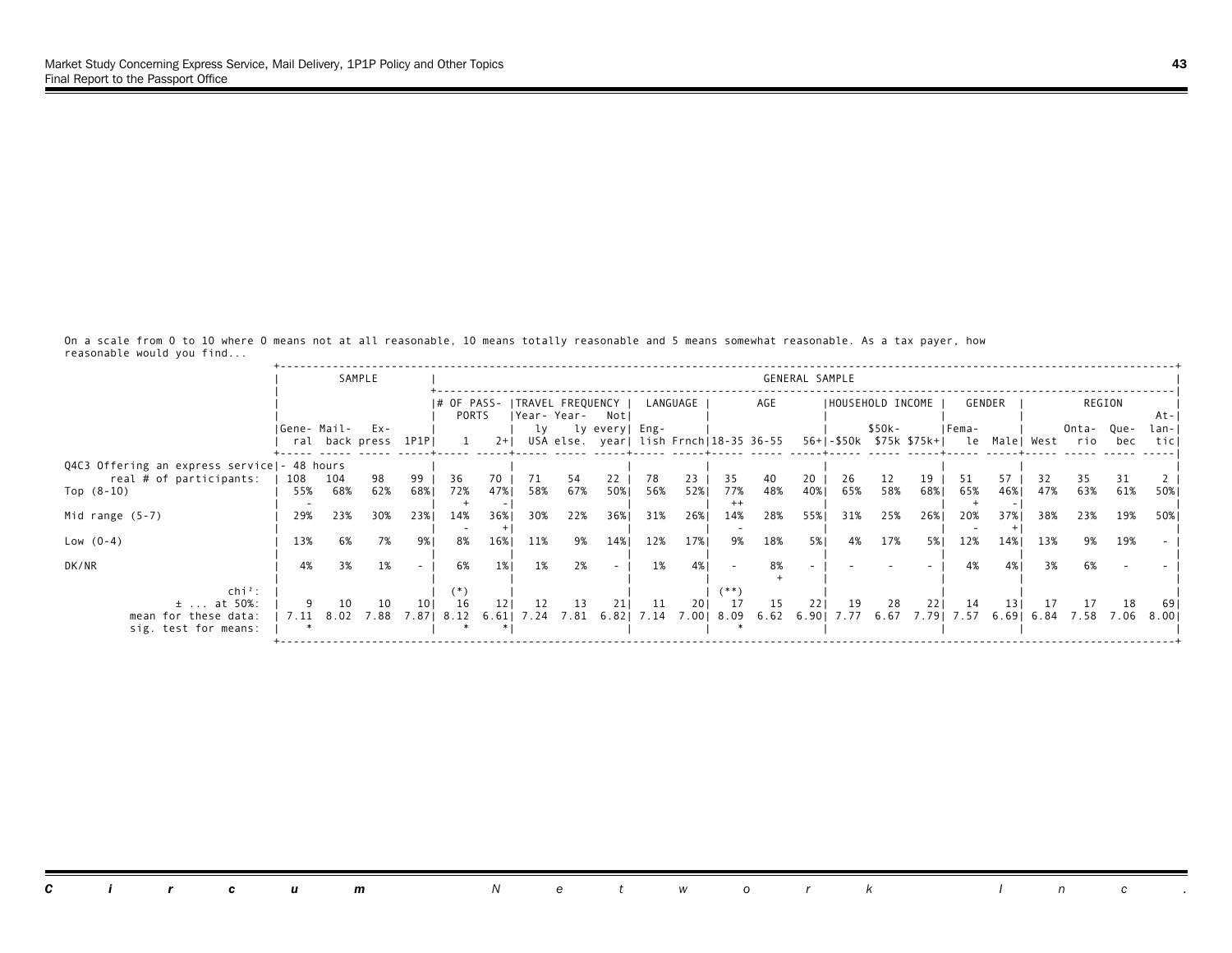## Did you have it delivered to you by mail or did you visit the Passport Office to pick it up?

|                                          |                 |              | SAMPLE         |                                                      |                      |           |           |                                     |                |           |          |          |                                        |          | GENERAL SAMPLE          |          |                 |           |           |           |                   |          |               |
|------------------------------------------|-----------------|--------------|----------------|------------------------------------------------------|----------------------|-----------|-----------|-------------------------------------|----------------|-----------|----------|----------|----------------------------------------|----------|-------------------------|----------|-----------------|-----------|-----------|-----------|-------------------|----------|---------------|
|                                          |                 |              |                |                                                      | I# OF PASS-<br>PORTS |           |           | TRAVEL FREQUENCY<br> Year-Year- Not |                |           | LANGUAGE |          | AGE                                    |          | IHOUSEHOLD INCOME       |          |                 |           | GENDER    |           |                   | REGION   | At-           |
|                                          | Gene- Mail- Ex- |              | ral back press | 1P1PI                                                |                      | $2+$      | LV.       |                                     | ly every  Eng- |           |          |          | USA else. year  lish Frnch 18-35 36-55 |          | 56+ -\$50k \$75k \$75k+ | \$50k-   |                 | Fema-     | le Malel  | West      | Onta- Que-<br>rio | bec      | lan- <br>ticl |
| Q <sub>5</sub>                           |                 |              |                |                                                      |                      |           |           |                                     |                |           |          |          |                                        |          |                         |          |                 |           |           |           |                   |          |               |
| real # of participants:<br>Mail delivery | 347<br>5%       | 353<br>79%   |                | $\overline{\phantom{0}}$<br>$\overline{\phantom{a}}$ | 115<br>10%           | 227<br>4% | 226<br>5% | 157<br>4%                           | 70<br>7%1      | 256<br>5% | 76<br>5% | 97<br>3% | 144<br>6%                              | 70<br>6% | 86<br>5%                | 47<br>6% | 58<br>2%1       | 173<br>7% | 174<br>4% | 7%        | 131<br>2%         | 89<br>4% | 50%           |
| Counter delivery                         | $- - -$<br>94%  | $+++$<br>18% |                |                                                      | 90%                  | 96%       | 95%       | 96%                                 | 93%1           | 95%       | 93%      | 97%      | 94%                                    | 94%।     | 94%                     | 94%      | 98%1            | 93%       | 95%       | 93%       | 98%               | 94%      | 50%           |
| DK/NR                                    | $^{+++}$<br>0%  | 3%           |                |                                                      |                      | 0% I      | 0%        |                                     |                |           |          |          |                                        |          | 1%                      |          |                 |           |           |           | $+ +$             | 1%       |               |
| $chi^2$ :                                | $ -$<br>***     |              |                |                                                      |                      |           |           |                                     |                |           |          |          |                                        |          |                         |          |                 |           |           | $1 * * *$ |                   |          |               |
| $±$ at 50%:                              |                 |              |                |                                                      |                      |           |           | 8                                   | 121            | 6         | 11       | 10       | 8                                      | 121      | 11                      | 14       | 13 <sub>1</sub> |           |           | 10        |                   | 10       | 28.           |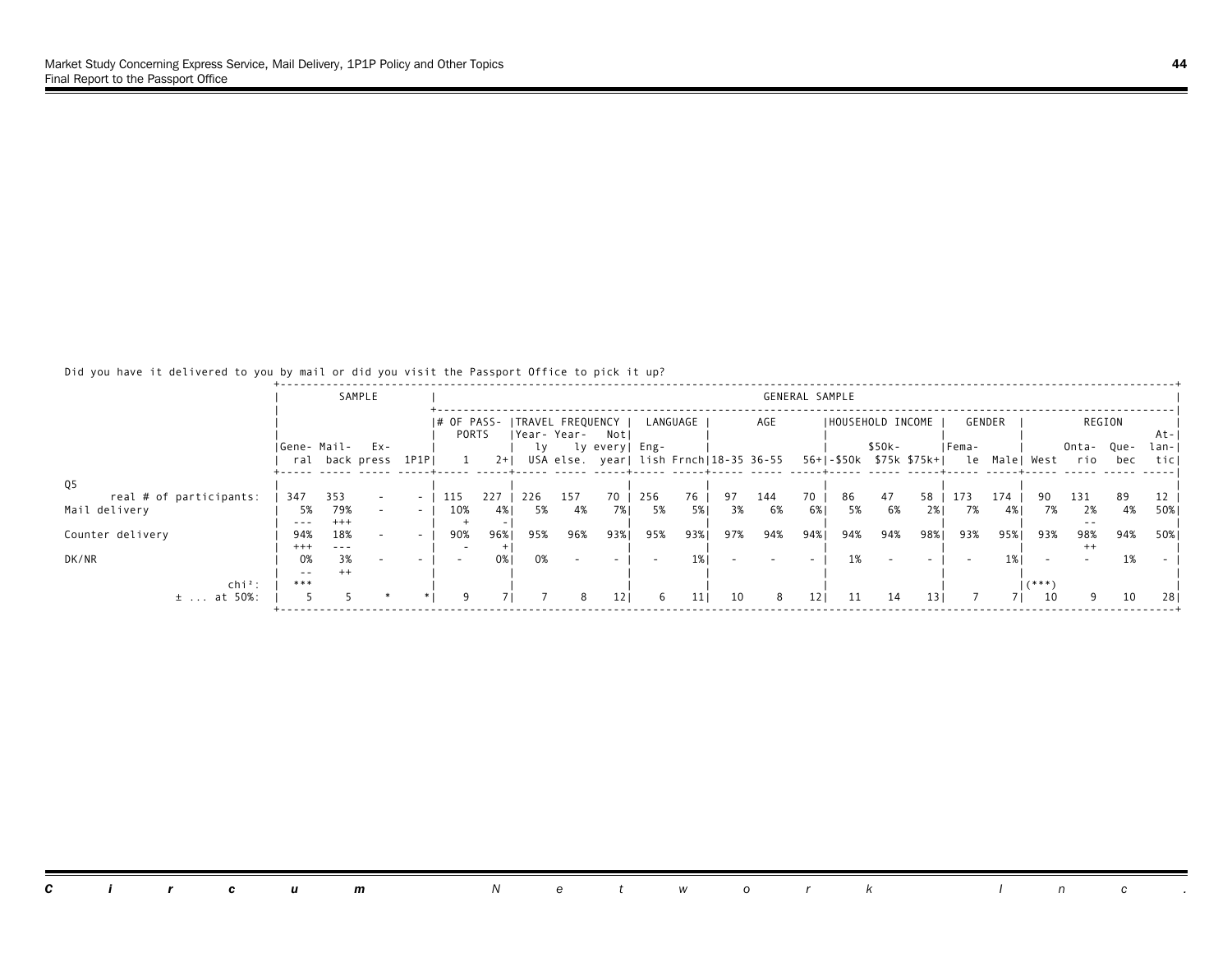In order to reduce its costs, the Passport Office is considering using express post service to return all passports instead of you picking it up at the passport office. On the 0 to 10 scale, how reasonable do you find this suggestion?

|                                              |                       |                        | SAMPLE |                                    |                      |               |            |                                  |                    |            |           |           |            | GENERAL SAMPLE  |                   |           |                                                                |            |               |           |              |             |              |
|----------------------------------------------|-----------------------|------------------------|--------|------------------------------------|----------------------|---------------|------------|----------------------------------|--------------------|------------|-----------|-----------|------------|-----------------|-------------------|-----------|----------------------------------------------------------------|------------|---------------|-----------|--------------|-------------|--------------|
|                                              |                       |                        |        |                                    | I# OF PASS-<br>PORTS |               |            | TRAVEL FREQUENCY<br> Year- Year- | Notl               |            | LANGUAGE  |           | AGE        |                 | IHOUSEHOLD INCOME |           |                                                                |            | GENDER        |           |              | REGION      | At-          |
|                                              | Gene- Mail-           | ral back press 1P1P    | $Ex -$ |                                    |                      | $2+1$         |            |                                  | ly ly every   Eng- |            |           |           |            |                 |                   | \$50k-    | USA else. year  lish Frnch 18-35 36-55 56+ -\$50k \$75k \$75k+ | IFema-     | le Male  West |           | Onta-<br>rio | Que-<br>bec | lan-<br>ticl |
| Q6                                           |                       |                        |        |                                    |                      |               |            |                                  |                    |            |           |           |            |                 |                   |           |                                                                |            |               |           |              |             |              |
| real # of participants:<br>Top $(8-10)$      | 347<br>53%<br>$- - -$ | 353<br>75%<br>$^{+++}$ |        | $\overline{\phantom{a}}$<br>$\sim$ | 115<br>55%           | 227<br>52%    | 226<br>51% | 157<br>48%                       | 70<br>61%          | 256<br>54% | 76<br>54% | 97<br>58% | 144<br>54% | 70<br>50%       | 86<br>57%         | 47<br>53% | 58<br>60%                                                      | 173<br>54% | 174<br>52%    | 90<br>56% | 131<br>48%   | 89<br>56%   | 83%          |
| Mid range $(5-7)$                            | 23%                   | 16%                    |        |                                    | 21%                  | 23%           | 24%        | 24%                              | 19%                | 23%        | 24%       | 22%       | 22%        | 23%             | 26%               | 26%       | 16%                                                            | 23%        | 23%           | 24%       | 22%          | 22%         | 8%           |
| Low $(0-4)$                                  | 21%<br>$^{+++}$       | 5%<br>---              |        | $\sim$                             | 21%                  | 22%           | 22%        | 25%                              | 19%                | 20%        | 21%       | 19%       | 22%        | 23%             | 16%               | 15%       | 24%                                                            | 19%        | 24%           | 18%       | 24%          | 20%         | 8%           |
| DK/NR                                        | 3%                    | 5%                     |        |                                    | 3%                   | 3%            | 3%         | 3%                               | 1%                 | 3%         | $1\%$     | 2%        | 3%         | 4%              | 1%                | 6%        |                                                                | 5%         | 2%1           | 2%        | 6%           | 1%          |              |
| $\ch{i}^2$ :<br>$±$ at 50%:                  | ***                   |                        |        |                                    |                      |               |            |                                  | 12 <sub>1</sub>    | -6         | 11        | 10        | 8          | 12 <sub>1</sub> | -11               | 14        | 13                                                             |            |               | 10        |              | 10          | -281         |
| mean for these data:<br>sig. test for means: | 6.63<br>***           | 8.45<br>***            | $\ast$ |                                    |                      | $6.66$ $6.59$ | 6.57       | 6.25                             | 7.01               | 6.75       | 6.57      | 7.01      | 6.64       | 6.48            | 7.11              | 6.89      | 6.951                                                          | 6.77       | 6.491         | 7.07      | 6.24         | 6.76        | 8.171        |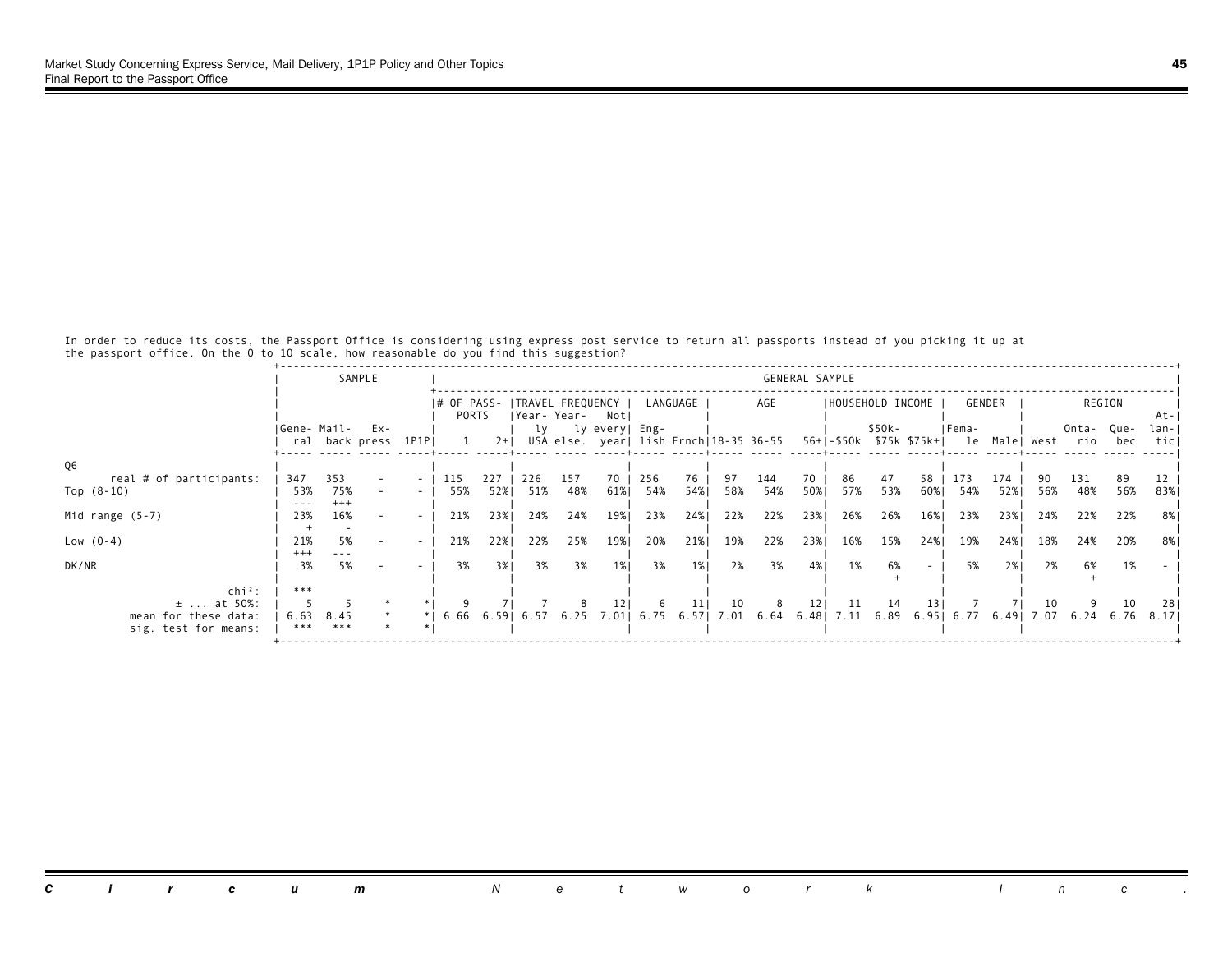Considering that, with express post service for all deliveries, clients would not have to travel to the Passport Office, how reasonable would you find a \$2 increase in fees to cover postage?

|                                              |                       | SAMPLE                                  |                                    |            |             |            |             |                                                          |            |           |           |            | GENERAL SAMPLE |           |                   |                         |            |               |      |              |             |              |
|----------------------------------------------|-----------------------|-----------------------------------------|------------------------------------|------------|-------------|------------|-------------|----------------------------------------------------------|------------|-----------|-----------|------------|----------------|-----------|-------------------|-------------------------|------------|---------------|------|--------------|-------------|--------------|
|                                              |                       |                                         |                                    | PORTS      |             |            | Year- Year- | # OF PASS-  TRAVEL FREQUENCY  <br>Notl                   |            | LANGUAGE  |           | AGE        |                |           | IHOUSEHOLD INCOME |                         |            | GENDER        |      |              | REGION      | At-          |
|                                              |                       | IGene- Mail- Ex-<br>ral back press 1P1P |                                    |            | $2+1$       | lv         |             | ly every  Eng-<br>USA else. year  lish Frnch 18-35 36-55 |            |           |           |            |                |           | \$50k-            | 56+ -\$50k \$75k \$75k+ | IFema-     | le Male  West |      | Onta-<br>rio | Que-<br>bec | lan-<br>ticl |
| Q <sub>7</sub>                               |                       |                                         |                                    |            |             |            |             |                                                          |            |           |           |            |                |           |                   |                         |            |               |      |              |             |              |
| real # of participants:<br>Top $(8-10)$      | 347<br>61%<br>$- - -$ | 353<br>76%<br>$^{+++}$                  | $\overline{\phantom{a}}$<br>$\sim$ | 115<br>63% | 227<br>60%। | 226<br>62% | 157<br>61%  | 70<br>67%                                                | 256<br>60% | 76<br>66% | 97<br>71% | 144<br>60% | 70<br>59%1     | 86<br>67% | 47<br>66%         | 58<br>71%               | 173<br>64% | 174<br>59%    | 59%  | 131<br>59%   | 89<br>67%   | 75%          |
| Mid range $(5-7)$                            | 19%                   | 13%                                     |                                    | 19%        | 19%         | 20%        | 15%         | 16%                                                      | 21%        | 13%       | 16%       | 19%        | 13%            | 14%       | 19%               | 10%                     | 21%        | 17%           | 28%  | 17%          | 11%         | 8% I         |
| Low $(0-4)$                                  | 18%<br>$^{+++}$       | 8%<br>$- - - -$                         | $\sim$                             | 14%        | 20%         | 17%        | 22%         | 13%                                                      | 17%        | 21%       | 10%       | 19%        | 26%            | 17%       | 11%               | 16%                     | 14%        | 21%           | 12%  | 20%          | 21%         | 8%           |
| DK/NR                                        | 3%                    | 3%                                      |                                    | 3%         | 2%1         | 1%         | 2%          | 4%                                                       | 2%         | $\sim$    | 2%        | 1%         | 3%             | 1%        | 4%                | 3%1                     | 2%         | 3%1           | 1%   | 5%           |             | 8%           |
| $chi^2$ :<br>$±$ at 50%:                     | ***                   |                                         |                                    |            |             |            |             |                                                          |            | 11        | 10        | 8          | 121            | 11        | 14                | 13                      |            |               | 10   |              | 10          | 281          |
| mean for these data:<br>sig. test for means: | 7.10<br>***           | 8.32<br>***                             |                                    | $'$ . 29   | 6.971       | 7.11       | 6.75        | 7.691                                                    | 7.11       | 7.091     | 7.72      | 6.97       |                | 6.74 7.39 | 7.58              | 7.661                   | 7.40       | 6.801         | 7.33 | 6.79         | 7.16        | 8.36         |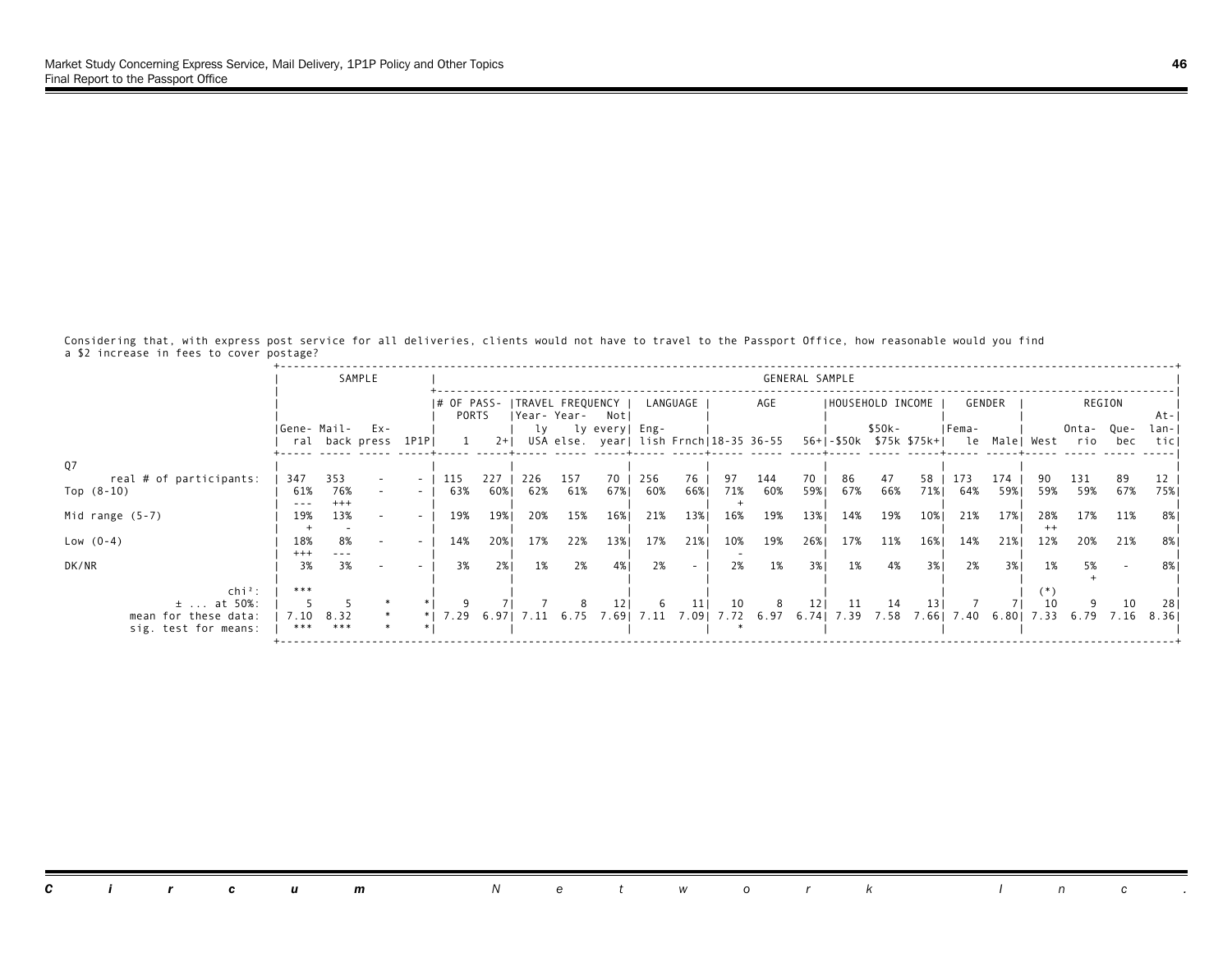Would you have been interested in getting your passport ... instead?

|                                                  |             |            | SAMPLE                |        |                                       |           |           |                    |                |                |                 |           |                                        |           | GENERAL SAMPLE          |           |           |           |                 |           |                                |        |             |
|--------------------------------------------------|-------------|------------|-----------------------|--------|---------------------------------------|-----------|-----------|--------------------|----------------|----------------|-----------------|-----------|----------------------------------------|-----------|-------------------------|-----------|-----------|-----------|-----------------|-----------|--------------------------------|--------|-------------|
|                                                  |             |            |                       |        | # OF PASS- ITRAVEL FREQUENCY<br>PORTS |           |           | Year-Year- Not     |                |                | LANGUAGE        |           | AGE                                    |           | IHOUSEHOLD INCOME       |           |           |           | GENDER          |           |                                | REGION | At-         |
|                                                  | Gene- Mail- |            | Ex-<br>ral back press | 1P1PI  |                                       | $2+1$     |           | ly ly every   Eng- |                |                |                 |           | USA else. year  lish Frnch 18-35 36-55 |           | 56+ -\$50k \$75k \$75k+ | \$50k-    |           | IFema-    |                 |           | Onta- Que-<br>le Male West rio | bec    | lan-<br>tic |
| Q8<br>real # of participants:                    | 347         | 353        |                       | $\sim$ | 115                                   | 227       | 226       | 157                | 70             | 256            | 76              | 97        | 144                                    | 70        | 86                      | 47        | 58        | 173       | 174             | 90        | 131                            | 89     | 12          |
| Yes                                              | 54%         | 46%        |                       |        | 54%                                   | 55%       | 60%       | 57%                | 43%            | 59%<br>$+++$   | 33%             | 57%       | 55%                                    | 49%       | 58%                     | 55%       | 53%       | 51%       | 57%1            | 57%       | 60%                            | 43%    | 50%         |
| No                                               | 44%         | 50%        |                       | $\sim$ | 43%                                   | 44%       | 38%       | 41%                | 56%<br>$^{++}$ | 38%<br>$- - -$ | 66%<br>$^{+++}$ | 42%       | 43%                                    | 47%       | 40%                     | 40%       | 47%       | 47%       | 40%             | 43%       | 37%                            | 55%    | 50%         |
| DK/NR<br>$\mathsf{chi}^2$ :                      | 2%          | 3%         |                       |        | 3%                                    | 2%        | 2%        | 2%                 | 1%             | 2%<br>$(***")$ | $1\%$           | 1%        | 2%                                     | 4%        | 2%                      | 4%        |           | 1%        | 3%1             |           | 3%                             | 2%     |             |
| $\pm$ at 50%:<br>Q8A  immediately at the counter |             |            |                       |        |                                       |           |           |                    |                |                | 11              | 10        | 8                                      | 121       | 11                      | 14        | 13        |           |                 | 10        |                                | 10     |             |
| real # of participants:<br>Yes                   | 124<br>69%  | 116<br>60% |                       |        | 45<br>69%                             | 78<br>69% | 78<br>73% | 52<br>67%          | 24<br>67%      | 95<br>72%      | 25<br>60%       | 30<br>60% | 49<br>78%                              | 27<br>63% | 32<br>72%               | 14<br>79% | 18<br>78% | 63<br>70% | 61<br>69%1      | 33<br>73% | 46<br>67%                      | 66%    | 80%         |
| No                                               | 29%         | 37%        |                       | $\sim$ | 29%                                   | 29%       | 24%       | 33%                | 33%            | 27%            | 36%             | 37%       | 22%                                    | 33%       | 25%                     | 21%       | 22%       | 29%       | 30%             | 27%       | 30%                            | 31%    | 20%         |
| DK/NR                                            | 2%          | 3%         |                       |        | 2%                                    | 1%        | 3%        |                    |                | 1%             | 4%              | 3%        |                                        | 4%        | 3%                      |           |           | 2%        | 2%1             |           | 2%                             | 3%     |             |
| $\ch{i}^2$ :<br>$±$ at 50%:                      |             |            |                       |        | 15                                    | 11        | 11        | 14                 | 201            | 10             | 201             | 18        | 14                                     | 191       | 17                      | 26        | 231       | 12        | 13 <sub>1</sub> | 17        | 14                             | 17     |             |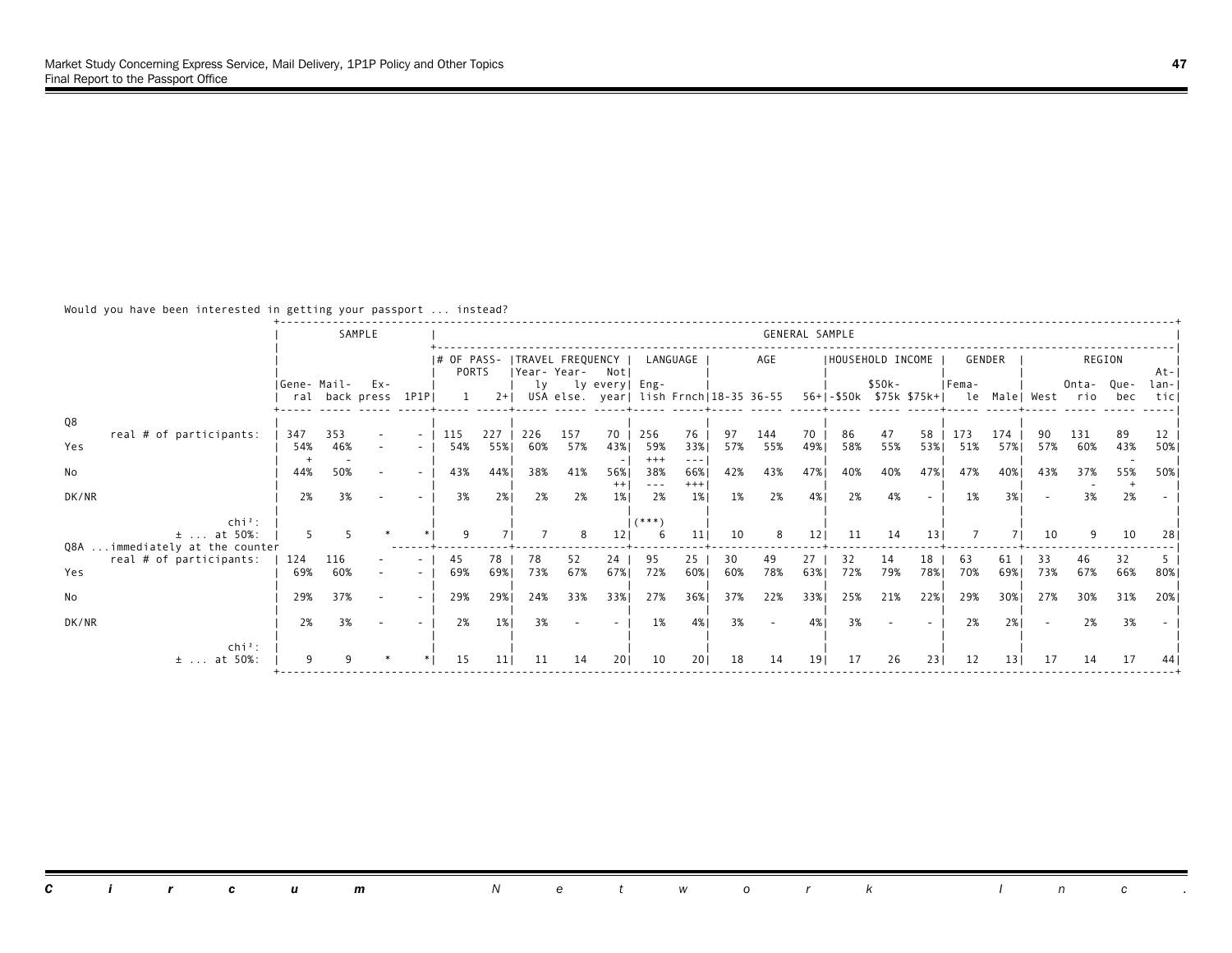# Would you have been interested in getting your passport ... instead?

|                                                              |             |            | SAMPLE                |        |                      |                 |            |             |                                 |            |                 |           |                                        | GENERAL SAMPLE |                          |           |           |        |          |           |                   |           |               |
|--------------------------------------------------------------|-------------|------------|-----------------------|--------|----------------------|-----------------|------------|-------------|---------------------------------|------------|-----------------|-----------|----------------------------------------|----------------|--------------------------|-----------|-----------|--------|----------|-----------|-------------------|-----------|---------------|
|                                                              |             |            |                       |        | I# OF PASS-<br>PORTS |                 |            | Year- Year- | <b>ITRAVEL FREQUENCY</b><br>Not |            | LANGUAGE        |           | AGE                                    |                | IHOUSEHOLD INCOME        |           |           | GENDER |          |           |                   | REGION    | At-           |
|                                                              | Gene- Mail- |            | Ex-<br>ral back press | 1P1PI  |                      | $2+1$           | LV.        |             | ly every  Eng-                  |            |                 |           | USA else. year  lish Frnch 18-35 36-55 |                | 56+1-\$50k \$75k \$75k+1 | $$50k-$   |           | IFema- | le Malel | West      | Onta- Que-<br>rio | bec       | lan- <br>ticl |
| Q8B within one working day<br>real # of participants:<br>Yes | 144<br>47%  | 129<br>36% |                       | $\sim$ | 43<br>49%            | 99<br>47%       | 105<br>51% | 70<br>53%   | 22<br>36%                       | 107<br>52% | 27<br>19%       | 47<br>53% | 58<br>47%                              | 22<br>41%      | 36<br>58%                | 22<br>41% | 30<br>43% | 42%    | 52%      | 35<br>46% | -60<br>58%        | 33<br>30% | 29%           |
| No                                                           | 51%         | 60%        |                       | $\sim$ | 49%                  | 51%             | 48%        | 44%         | 59%1                            | 45%        | 81%             | 47%       | 52%                                    | 50%            | 39%                      | 55%       | 57%       | 56%    | 45%      | 54%       | 38%               | 67%       | 71%           |
| DK/NR                                                        | 2%          | 4%         |                       |        | 2%                   | 2%1             | 1%         | 3%          | 5%                              | 3%         |                 |           | 2%                                     | 9%।            | 3%                       | 5%        |           | 1%     | 3%1      |           | 3%                | 3%        |               |
| $\ch{i}^2$ :<br>$±$ at 50%:                                  |             |            |                       |        | 15                   | 10 <sub>1</sub> | 10         | 12          | 211                             | (**`<br>9  | 19 <sub>1</sub> | 14        | 13                                     | 211            | 16                       | 21        | 181       | -11    | 121      | 17        | 13                | 17        | 37 I          |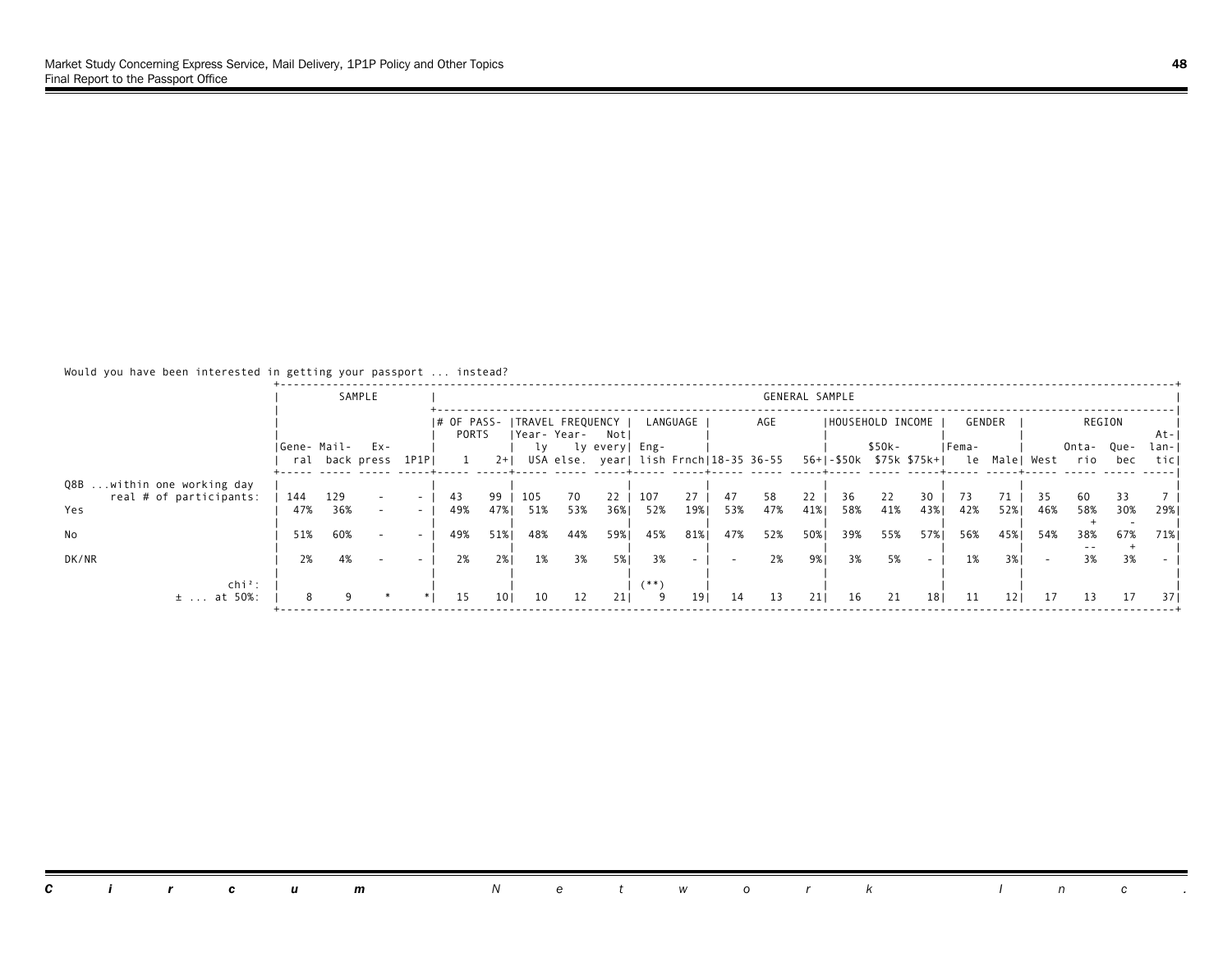# Would you have been interested in getting your passport ... instead?

|                                                               |             |            | SAMPLE                |                          |                      |           |             |           |                                 |           |                                        |           |           | GENERAL SAMPLE |                          |           |           |           |           |           |                   |           |               |
|---------------------------------------------------------------|-------------|------------|-----------------------|--------------------------|----------------------|-----------|-------------|-----------|---------------------------------|-----------|----------------------------------------|-----------|-----------|----------------|--------------------------|-----------|-----------|-----------|-----------|-----------|-------------------|-----------|---------------|
|                                                               |             |            |                       |                          | I# OF PASS-<br>PORTS |           | Year- Year- |           | <b>ITRAVEL FREQUENCY</b><br>Not |           | LANGUAGE                               |           | AGE       |                | IHOUSEHOLD INCOME        |           |           | GENDER    |           |           |                   | REGION    | At-           |
|                                                               | Gene- Mail- |            | Ex-<br>ral back press | 1P1PI                    |                      | $2+1$     | LV.         |           | ly every  Eng-                  |           | USA else. year  lish Frnch 18-35 36-55 |           |           |                | 56+1-\$50k \$75k \$75k+1 | $$50k-$   |           | IFema-    | le Malel  | West      | Onta- Que-<br>rio | bec       | lan-I<br>ticl |
| Q8C within two working days<br>real # of participants:<br>Yes | 79<br>43%   | 108<br>44% |                       | $\sim$                   | 27<br>37%            | 50<br>46% | 43<br>58%   | 35<br>51% | 24<br>25%                       | 54<br>52% | 24<br>21%                              | 20<br>60% | 37<br>38% | 21<br>38%      | 18<br>33%                | 11<br>55% | 10<br>40% | 37<br>38% | 42<br>48% | 22<br>50% | 25<br>52%         | 24<br>29% |               |
| No                                                            | 54%         | 52%        |                       | $\overline{\phantom{0}}$ | 59%                  | 52%       | 37%         | 46%       | 75%                             | 44%       | 79%                                    | 40%       | 57%       | 62%            | 67%                      | 36%       | 60%       | 62%       | 48%       | 50%       | 44%               | 71%       |               |
| DK/NR                                                         | 3%          | 4%         |                       |                          | 4%                   | 2%1       | 5%          | 3%        | $\overline{\phantom{a}}$        | 4%        |                                        |           | 5%        |                |                          | 9%        |           |           |           |           | 4%                |           |               |
| $chi^2$ :<br>$±$ at 50%:                                      |             |            |                       |                          | 19                   | 14        | 15          | 17        | 201                             | (*)<br>13 | 201                                    | 22        | 16        | 211            | 23                       | 30        | 31        | 16        | 151       | 21        | 20                | 20        |               |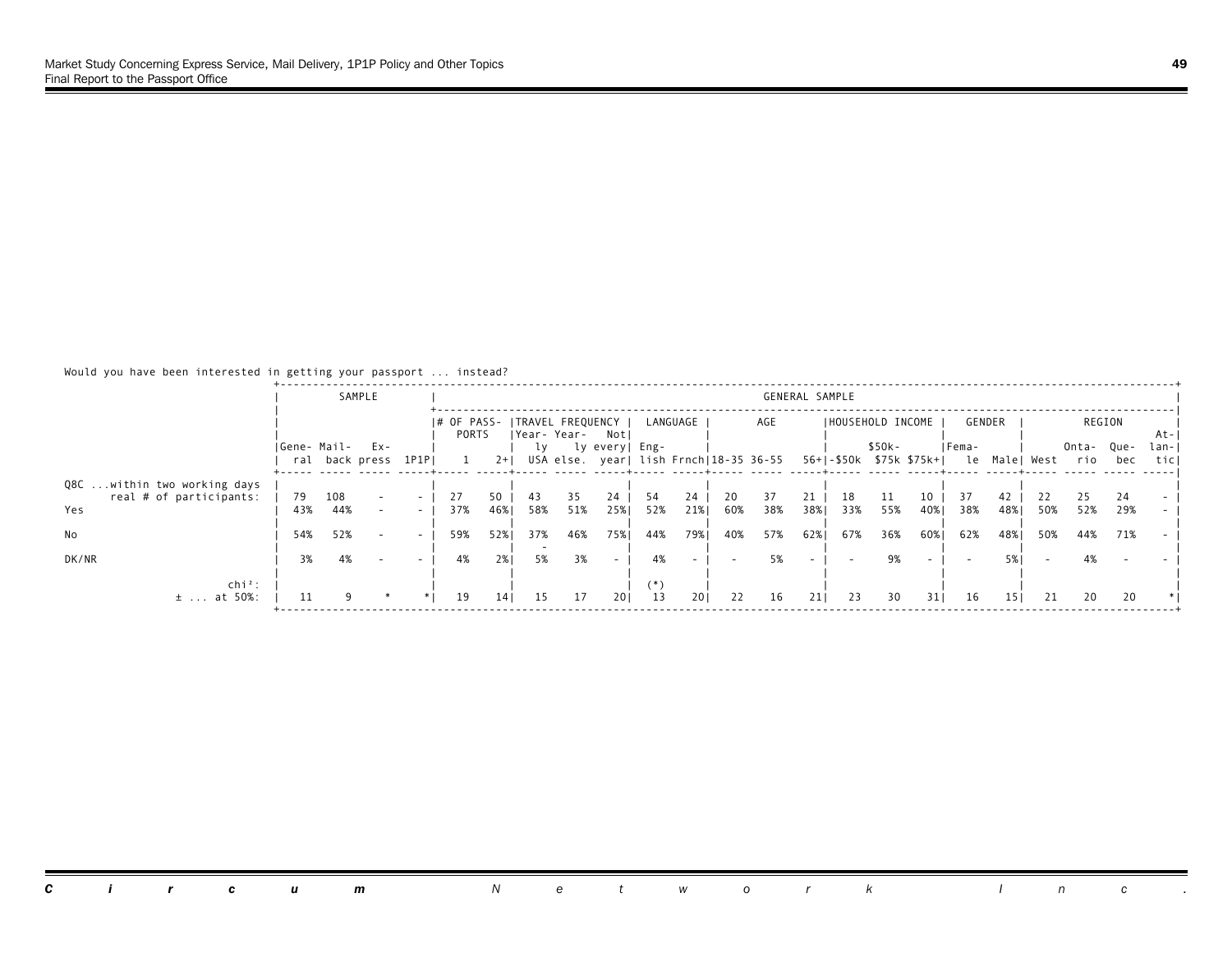|                               |             |     | SAMPLE                     |        |                                                |       |     |        |                   |          |        |     |                                                                    | GENERAL SAMPLE |     |                  |        |        |       |               |                  |     |                |
|-------------------------------|-------------|-----|----------------------------|--------|------------------------------------------------|-------|-----|--------|-------------------|----------|--------|-----|--------------------------------------------------------------------|----------------|-----|------------------|--------|--------|-------|---------------|------------------|-----|----------------|
|                               |             |     |                            |        | # OF PASS-  TRAVEL FREQUENCY  <br><b>PORTS</b> |       |     |        | Year-Year- Not    | LANGUAGE |        |     | AGE                                                                |                |     | HOUSEHOLD INCOME |        | GENDER |       |               | REGION           |     | $At - 1$       |
|                               | Gene- Mail- |     | Ex-<br>ral back press 1P1P |        | 1                                              |       |     |        | ly ly every  Eng- |          |        |     | 2+  USA else. year  lish Frnch 18-35 36-55 56+ -\$50k \$75k \$75k+ |                |     | $$50k-$          |        | IFema- |       | le Male  West | Onta-Oue-<br>rio | bec | $1an -$<br>tic |
| Q9<br>real # of participants: | 188         | 164 |                            |        | 62                                             | 124   | 136 | 90     | 30                | 152      | 25     | 55  | 79                                                                 | 34             | 50  | 26               | 31     | 89     | 99    | 51            | 79               | 38  |                |
| Nothing more                  |             |     |                            |        |                                                |       |     |        |                   |          |        |     |                                                                    |                |     |                  |        |        |       |               |                  |     |                |
| $1 - 5$                       | 39%         | 35% |                            | $\sim$ | 34%                                            | 43%   | 40% | 39%    | 37%1              | 40%      | 40%    | 36% | 35%                                                                | 50%            | 36% | 38%              | 42%    | 37%    | 41%   | 49%           | 38%              | 42% | 50%            |
| $6 - 10$                      | 24%         | 20% |                            | $\sim$ | 18%                                            | 27%   | 25% | 27%    | 23%               | 27%      | 20%    | 31% | 25%                                                                | 21%            | 28% | 35%              | 26%    | 26%    | 23%   | 20%           | 29%              | 21% |                |
| $11 - 15$                     | 3%          | 2%  |                            | $\sim$ | 3%                                             | 2%    | 1%  | $\sim$ | 10%<br>$^{+++}$   | 3%       |        | 5%  | 3%                                                                 | $\sim$         | 4%  | 4%               | 3%     | 3%     | 2%    | 2%            | 1%               | 3%  |                |
| $16 - 20$                     | 7%          | 8%  |                            | $\sim$ | 13%                                            | 5%    | 10% | 11%    | $\sim$            | 7%       | 8%     | 11% | 9%                                                                 | $\sim$         | 8%  | 8%               | 6%     | 7%     | 8%    | 8%            | 8%               | 5%  |                |
| $21 - 25$                     | 1%          | 2%  |                            |        |                                                | 1%    | 1%  | 1%     | $\sim$            | 1%       |        |     | 1%                                                                 |                |     |                  | 3%     |        | 1%    |               | 1%               |     |                |
| $26 - 30$                     | 2%          | 1%  |                            |        |                                                | 2%    | 2%  | 1%     |                   | 1%       | $\sim$ |     | 3%                                                                 |                |     |                  | 3%     | 2%     | $1\%$ | 2%            | 1%               |     |                |
| $31 - 40$                     | 1%          | 1%  |                            | $\sim$ | 2%                                             | $1\%$ | 1%  | 1%     | 3%                | 1%       |        | 2%  | 1%                                                                 | $\sim$         | 2%  |                  | $\sim$ | 1%     | $1\%$ |               | 3%               |     |                |
| $41 - 50$                     | 2%          | 2%  |                            | $\sim$ | 3%                                             | 2%1   | 1%  | 2%     | 3%                | 1%       |        | 4%  | 3%                                                                 | $\sim$         | 6%  |                  | 3%     | 2%     | 2%1   |               | 4%               | 3%  |                |
| $51 - 75$                     | 2%          | 4%  |                            | $\sim$ | 2%                                             | 2%1   | 2%  | 1%     | 3%                | 1%       | 8%     | 2%  | 3%                                                                 | $\sim$         | 2%  | 4%               | 3%     | 2%     | 2%1   |               | 1%               | 5%  | 17%            |
| $76 - 100$                    | 2%          | 5%  |                            | $\sim$ | 5%                                             | $1\%$ | 2%  | 1%     | 3%1               | 3%       | $\sim$ | 2%  | 3%                                                                 | $\sim$         | 2%  |                  | 3%     | 2%     | 2%1   | 2%            | 3%               |     |                |
| $100 - 125$                   | 2%          | 2%  |                            | $\sim$ | 3%                                             | $1\%$ | 1%  | 1%     | 3%1               | 2%       | $\sim$ | 2%  | 1%                                                                 | $\sim$         | 2%  |                  | 3%     | 1%     | 2%1   | 2%            | 1%               |     |                |
| $126 - 150$                   |             | 1%  |                            |        |                                                |       |     |        |                   |          |        |     |                                                                    |                |     |                  |        |        |       |               |                  |     |                |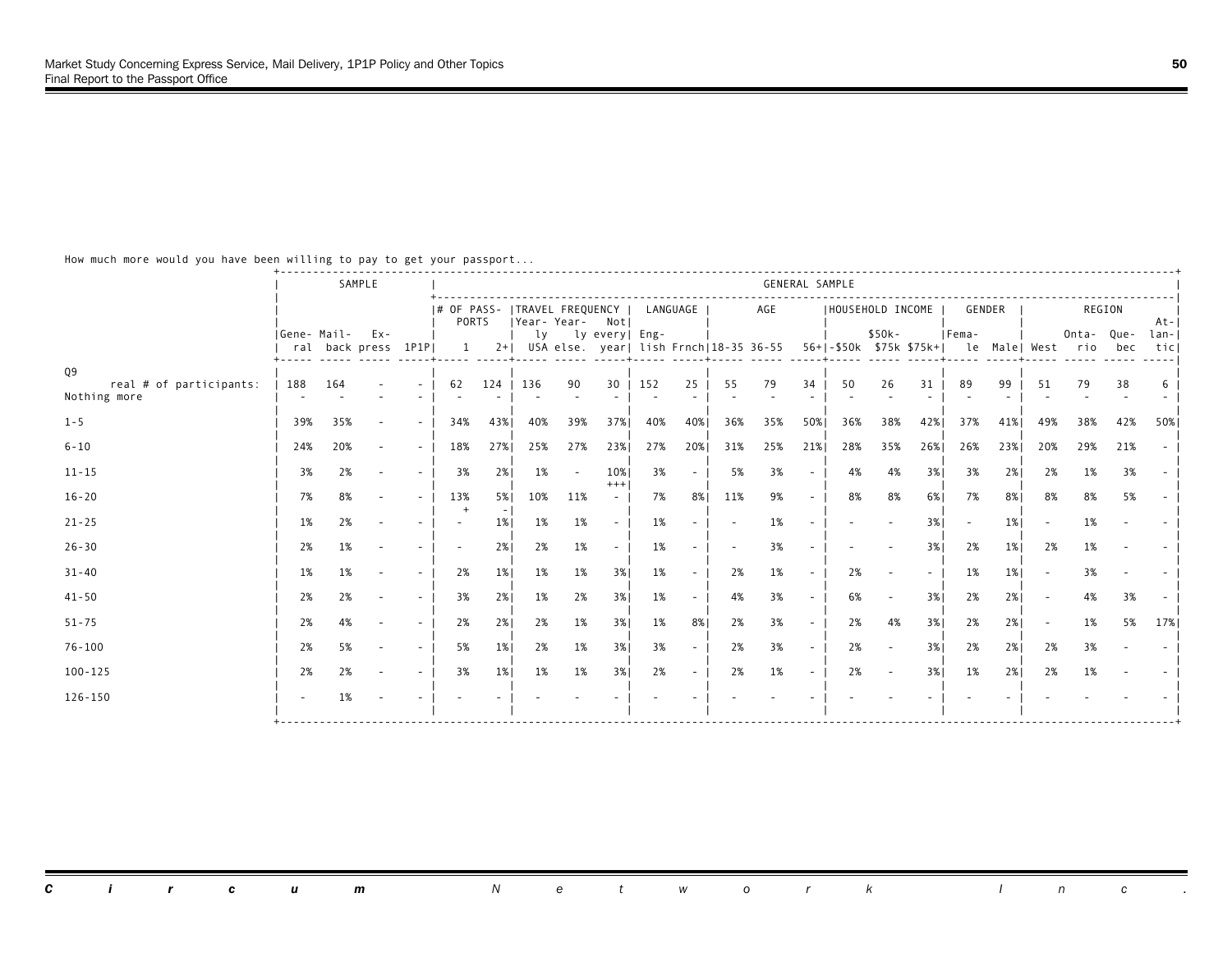| REGION             |
|--------------------|
|                    |
|                    |
| -At-I              |
| Onta- Que-<br>lan- |
| ticl<br>bec        |
| 38                 |
|                    |
|                    |
|                    |
| 21%<br>33%         |
|                    |
|                    |
| 16<br>-40          |
| 11.8<br>17.71      |
|                    |
|                    |
|                    |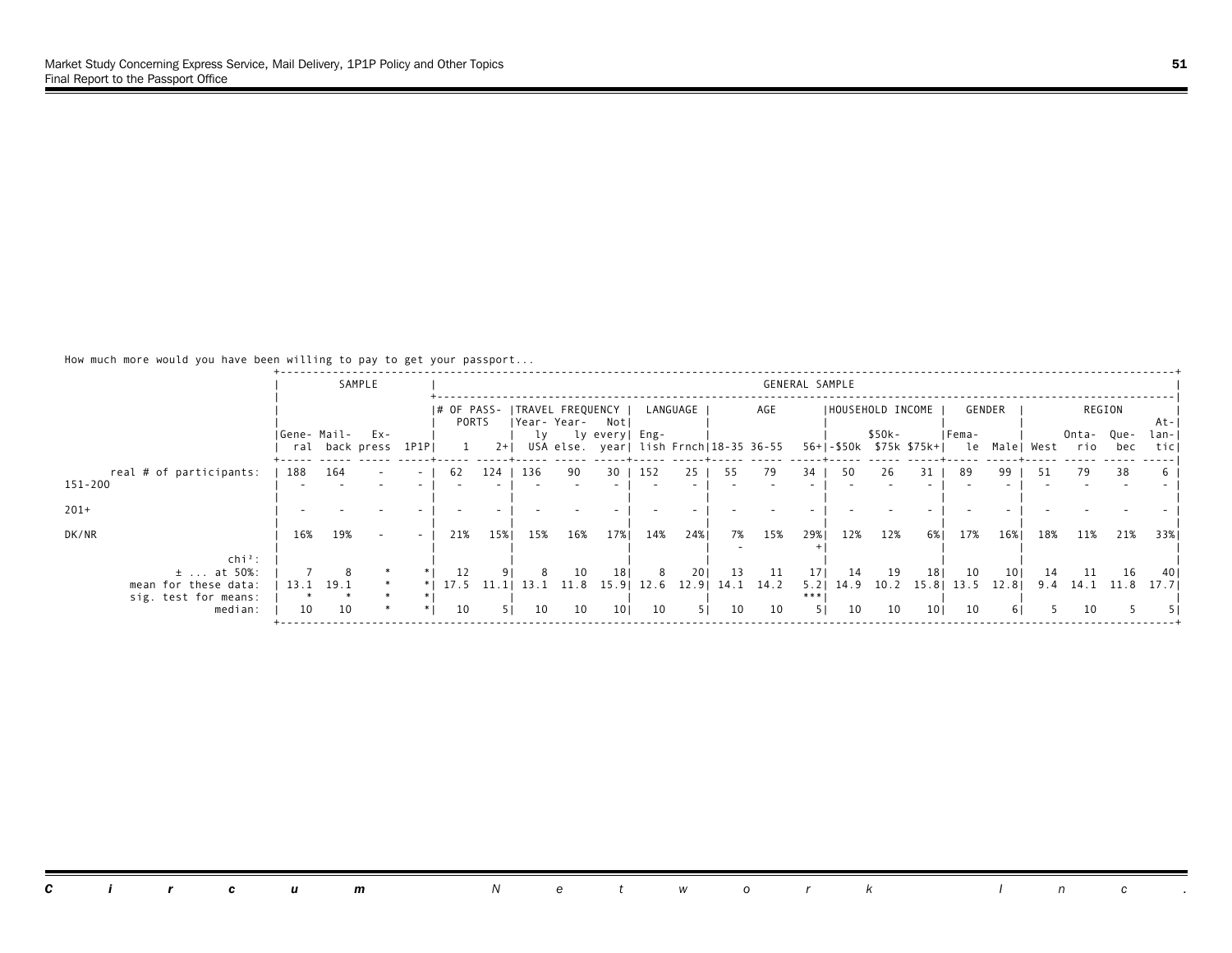|                                                                            |             |     | SAMPLE                         |                          |                                          |     |     |                          |                          |          |        |     |                                            | GENERAL SAMPLE           |     |                                      |     |        |      |               |                   |     |             |
|----------------------------------------------------------------------------|-------------|-----|--------------------------------|--------------------------|------------------------------------------|-----|-----|--------------------------|--------------------------|----------|--------|-----|--------------------------------------------|--------------------------|-----|--------------------------------------|-----|--------|------|---------------|-------------------|-----|-------------|
|                                                                            |             |     |                                |                          | # OF PASS-   TRAVEL FREQUENCY  <br>PORTS |     |     |                          | Year-Year- Not           | LANGUAGE |        |     | AGE                                        |                          |     | IHOUSEHOLD INCOME                    |     | GENDER |      |               | REGION            |     | $At - 1$    |
|                                                                            | Gene- Mail- |     | $Ex -$<br>ral back press 1P1PI |                          | 1                                        |     | lv  |                          | ly every  Eng-           |          |        |     | 2+  USA else. year  lish Frnch 18-35 36-55 |                          |     | $$50k -$<br>56+1-\$50k \$75k \$75k+1 |     | IFema- |      | le Male  West | Onta- Que-<br>rio | bec | lan-<br>tic |
| Q9A  immediately at the counter<br>real # of participants:<br>Nothing more | 86          | 70  |                                |                          | 31                                       | 54  | 57  | 35                       | 16                       | 68       | 15     | 18  | 38                                         | 17                       | 23  | 11                                   | 14  | 44     | 42   | 24            | 31                | 21  |             |
| $1 - 5$                                                                    | 42%         | 31% |                                | $\overline{\phantom{a}}$ | 42%                                      | 43% | 42% | 43%                      | 38%                      | 41%      | 40%    | 39% | 29%                                        | 65%                      | 57% | 45%                                  | 21% | 50%    | 33%  | 50%           | 35%               | 48% | 75%         |
| $6 - 10$                                                                   | 22%         | 16% |                                | $\sim$                   | 16%                                      | 24% | 25% | 26%                      | 19%                      | 24%      | 20%    | 33% | 29%                                        | 6%                       | 17% | 45%                                  | 29% | 20%    | 24%  | 17%           | 29%               | 24% |             |
| $11 - 15$                                                                  | 3%          | 1%  |                                |                          | $\overline{\phantom{a}}$                 | 6%  | 2%  | $\sim$                   | 13%                      | 4%       | $\sim$ | 6%  | 5%                                         | $\sim$                   | 4%  |                                      | 7%1 | 2%     | 5%   | 4%            | 3%                |     |             |
| $16 - 20$                                                                  | 7%          | 14% |                                | $\sim$                   | 10%                                      | 6%  | 9%  | 11%                      | $\sim$                   | 6%       | 13%    | 11% | 11%                                        | $\sim$                   | 4%  |                                      | 14% | 7%     | 7% I | 13%           | 3%                | 10% |             |
| $21 - 25$                                                                  | 1%          | 3%  |                                |                          | $\sim$                                   | 2%  | 2%  | 3%                       | $\sim$                   | 1%       |        |     | 3%                                         | $\overline{a}$           |     |                                      | 7%1 | $\sim$ | 2%1  |               | 3%                |     |             |
| $26 - 30$                                                                  | 1%          | 1%  |                                |                          | $\overline{\phantom{a}}$                 | 2%1 | 2%  | $\sim$                   |                          | 1%       |        |     |                                            |                          |     |                                      |     |        | 2%1  |               |                   |     |             |
| $31 - 40$                                                                  | 1%          | 3%  |                                |                          |                                          | 2%  |     | $\overline{\phantom{a}}$ | 6%                       | 1%       |        |     | 3%                                         |                          |     |                                      |     | 2%     |      |               | 3%                |     |             |
| $41 - 50$                                                                  | 1%          | 1%  |                                | $\overline{\phantom{a}}$ | 3%                                       |     |     |                          | 6%                       | 1%       |        |     | 3%                                         | $\overline{\phantom{a}}$ | 4%  |                                      |     | 2%     |      |               | 3%                |     |             |
| $51 - 75$                                                                  | 5%          | 4%  |                                | $\sim$                   | 3%                                       | 6%  | 5%  | 3%                       | 6%                       | 3%       | 13%    | 6%  | 5%                                         | $\sim$                   | 4%  | 9%                                   | 7%  | 5%     | 5%   |               | 3%                | 10% | 25%         |
| $76 - 100$                                                                 | 2%          | 3%  |                                | $\sim$                   | 6%                                       |     | 4%  | 3%                       | $\overline{\phantom{a}}$ | 3%       | $\sim$ |     | 3%                                         |                          |     |                                      |     | 5%     |      |               | 3%                |     |             |
| $100 - 125$                                                                | 1%          | 1%  |                                | $\sim$                   | 3%                                       |     | 2%  | 3%                       | $\sim$                   | 1%       |        |     |                                            |                          |     |                                      |     | 2%     |      |               |                   |     |             |
| $126 - 150$                                                                |             |     |                                |                          |                                          |     |     |                          |                          |          |        |     |                                            |                          |     |                                      |     |        |      |               |                   |     |             |
|                                                                            |             |     |                                |                          |                                          |     |     |                          |                          |          |        |     |                                            |                          |     |                                      |     |        |      |               |                   |     |             |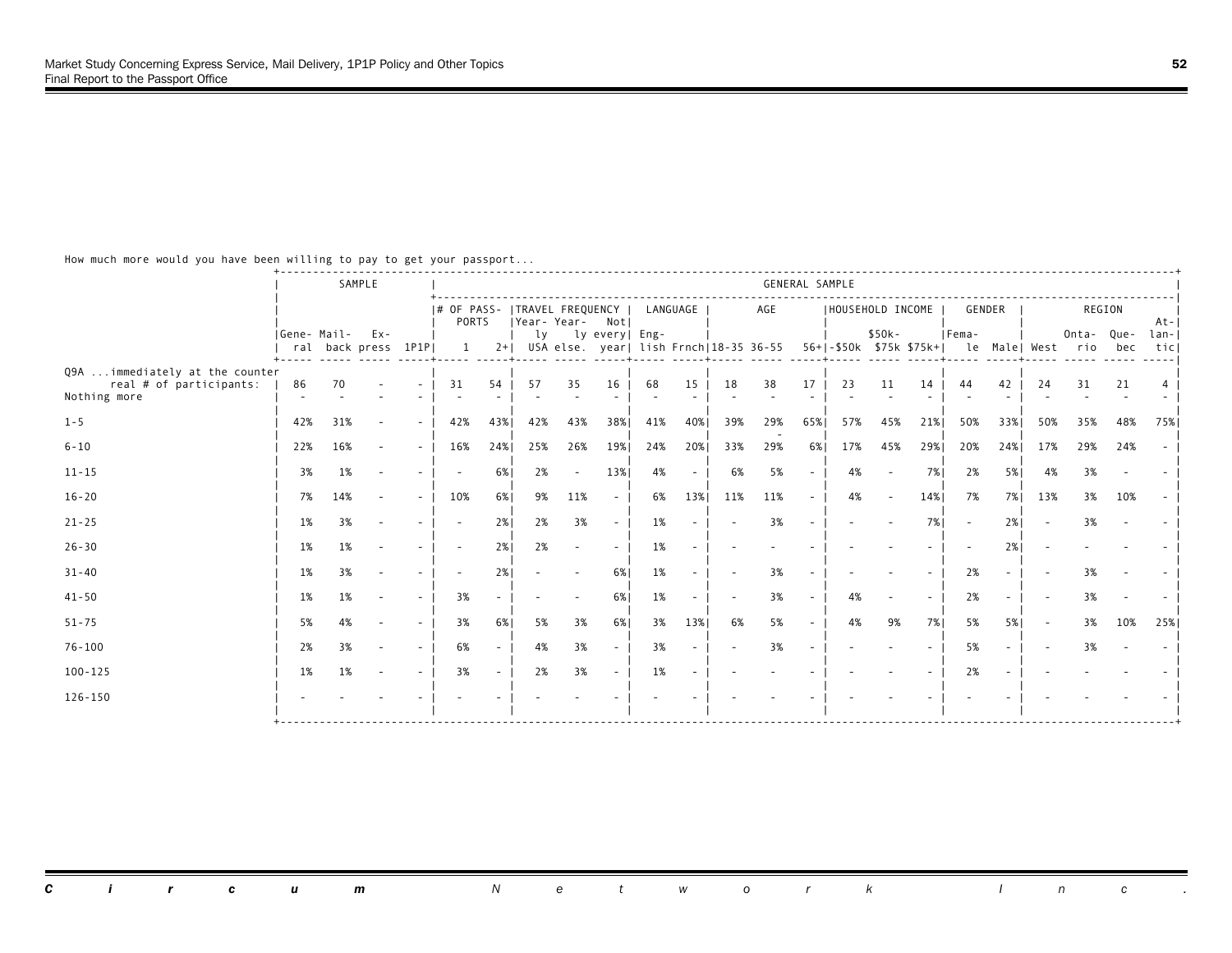|                                                                             |             |                 | SAMPLE                     |                          |            |                          |            |                                                     |                |            |                 |            |                                        | GENERAL SAMPLE |                |                   |                 |                                                 |             |           |                   |            |               |
|-----------------------------------------------------------------------------|-------------|-----------------|----------------------------|--------------------------|------------|--------------------------|------------|-----------------------------------------------------|----------------|------------|-----------------|------------|----------------------------------------|----------------|----------------|-------------------|-----------------|-------------------------------------------------|-------------|-----------|-------------------|------------|---------------|
|                                                                             |             |                 |                            |                          | PORTS      |                          |            | # OF PASS-   TRAVEL FREQUENCY  <br> Year-Year- Notl |                |            | LANGUAGE        |            | AGE                                    |                |                | IHOUSEHOLD INCOME |                 |                                                 | GENDER      |           |                   | REGION     | -At-I         |
|                                                                             | Gene- Mail- |                 | Ex-<br>ral back press 1P1P |                          |            | $2+1$                    | ly         |                                                     | ly every  Eng- |            |                 |            | USA else. year  lish Frnch 18-35 36-55 |                |                | \$50k-            |                 | Fema-<br>56+ -\$50k \$75k \$75k+  le Male  West |             |           | Onta- Que-<br>rio | bec        | lan- <br>ticl |
| real # of participants:<br>151-200                                          | 86          | 70              | $\overline{\phantom{a}}$   | $\sim$                   | 31         | 54                       | 57         | 35                                                  | 16             | -68        | 15              | 18         | 38                                     | 17             | 23             | 11                | 14              | 44                                              | 42          | 24        | 31                | 21         |               |
| $201+$                                                                      |             |                 |                            |                          |            |                          |            |                                                     |                |            |                 |            |                                        |                |                |                   |                 |                                                 |             |           |                   |            |               |
| DK/NR                                                                       | 14%         | 20%             | $\sim$                     | $\overline{\phantom{0}}$ | 19%        | 11%                      | 11%        | 11%                                                 | 13%1           | 13%        | 13%             | 6%         | 11%                                    | 29%            | 9%             | $\sim$            | 14% l           | 7%                                              | 21%         | 17%       | 13%               | 10%        |               |
| $\ch{i}^2$ :<br>$±$ at 50%:<br>mean for these data:<br>sig. test for means: | 11          | 12<br>14.2 18.8 |                            |                          | 18<br>17.9 | 13 <sup>1</sup><br>12.31 | 13<br>15.0 | 13.1                                                | 25<br>16.61    | 12<br>14.0 | 25'<br>16.61    | 23<br>12.8 | 16<br>16.5                             | 241<br>***     | 20<br>4.0 11.0 | 30<br>11.6        | 26 <br>16.71    | -15<br>15.3                                     | 15<br>12.81 | 20<br>7.7 | 18<br>15.6        | 21<br>13.1 | 49  <br>17.71 |
| median:                                                                     | 10          | 10              |                            |                          |            | 101                      | 10         | 10                                                  | 101            | 10         | 10 <sub>1</sub> | 10         | 10                                     |                |                | 10                | 10 <sub>1</sub> |                                                 | 101         |           | 10                |            |               |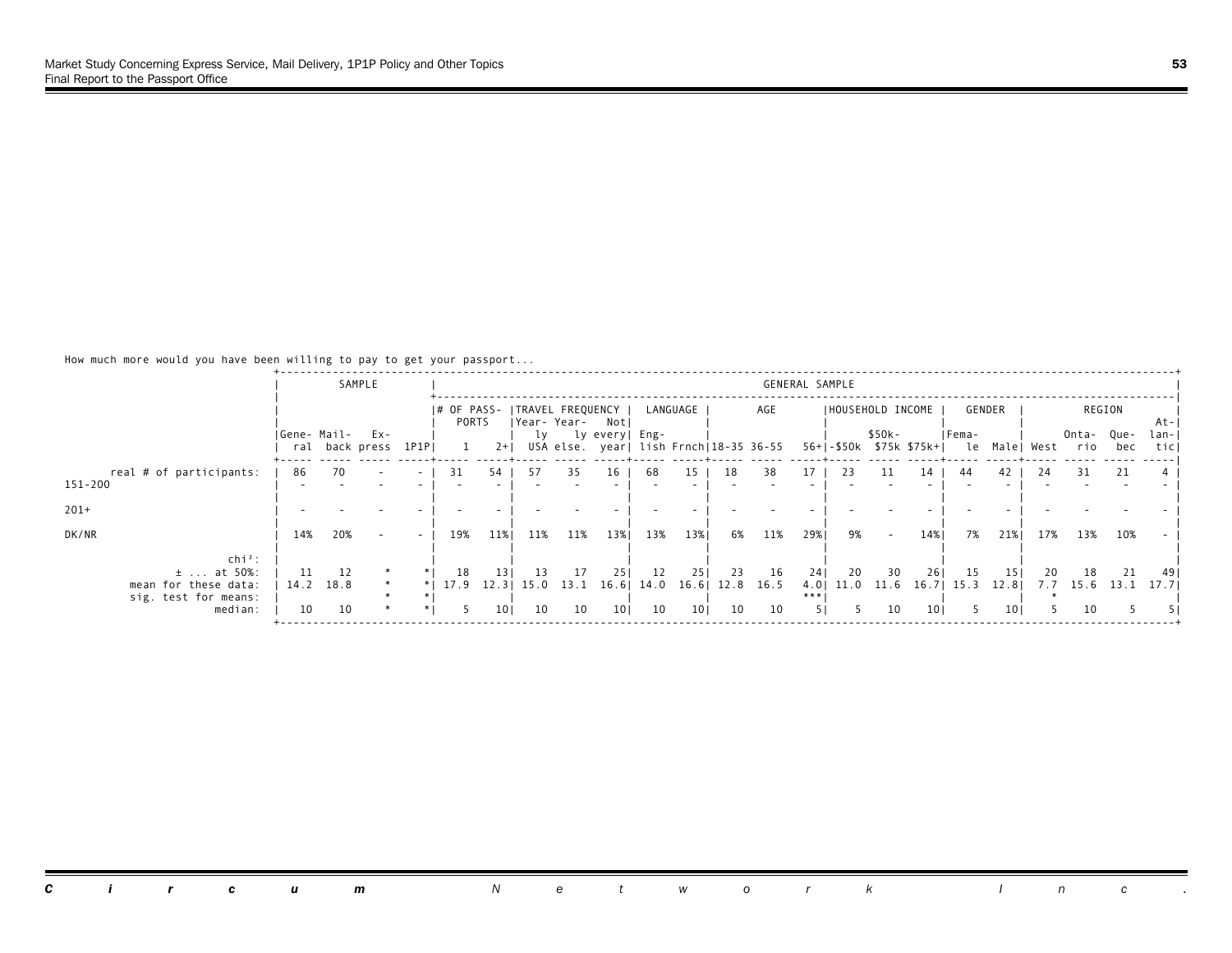|                                                                        |             |     | SAMPLE                        |        |                                                 |       |     |                |                          |          |        |        | GENERAL SAMPLE                         |                          |     |                                     |            |                          |        |                          |                   |     |             |
|------------------------------------------------------------------------|-------------|-----|-------------------------------|--------|-------------------------------------------------|-------|-----|----------------|--------------------------|----------|--------|--------|----------------------------------------|--------------------------|-----|-------------------------------------|------------|--------------------------|--------|--------------------------|-------------------|-----|-------------|
|                                                                        |             |     |                               |        | # OF PASS-   TRAVEL FREQUENCY  <br><b>PORTS</b> |       |     | Year-Year- Not |                          | LANGUAGE |        |        | AGE                                    |                          |     | HOUSEHOLD INCOME                    |            | GENDER                   |        |                          | REGION            |     | $At - 1$    |
|                                                                        | Gene- Mail- |     | $Ex -$<br>ral back press 1P1P |        | 1                                               | $2+1$ | lv  |                | ly every  Eng-           |          |        |        | USA else. year  lish Frnch 18-35 36-55 |                          |     | $$50k -$<br>56+ -\$50k \$75k \$75k+ |            | IFema-                   |        | le Male  West            | Onta- Que-<br>rio | bec | lan-<br>tic |
| Q9B  within one working day<br>real # of participants:<br>Nothing more | 68          | 46  |                               |        | 21                                              | 47    | 54  | 37             | 8                        | 56       | -5     | 25     | 27                                     | 9                        | 21  | $\mathsf{Q}$                        | 13         | 31                       | 37     | 16                       | 35                | 10  |             |
| $1 - 5$                                                                | 28%         | 33% | $\overline{\phantom{a}}$      | $\sim$ | 14%                                             | 34%   | 26% | 24%            | 38%                      | 30%      | 20%    | 20%    | 30%                                    | 44%                      | 19% | 33%                                 | 46%        | 26%                      | 30%    | 38%                      | 31%               | 20% |             |
| $6 - 10$                                                               | 28%         | 28% |                               | $\sim$ | 19%                                             | 32%   | 30% | 30%            | 25%                      | 32%      | 20%    | 32%    | 26%                                    | 33%                      | 33% | 22%                                 | 31%        | 29%                      | 27%    | 25%                      | 29%               | 20% |             |
| $11 - 15$                                                              | 1%          | 4%  |                               | $\sim$ | 5%                                              |       | 2%  | $\sim$         |                          | 2%       | $\sim$ | 4%     |                                        | $\overline{\phantom{a}}$ | 5%  |                                     |            | 3%                       |        |                          |                   | 10% |             |
| $16 - 20$                                                              | 10%         | 4%  |                               | $\sim$ | 19%                                             | 6%    | 13% | 14%            | $\sim$                   | 11%      | $\sim$ | 16%    | 7%                                     | $\sim$                   | 14% | 11%                                 | $\sim$ $-$ | 10%                      | 11%    | 6%                       | 11%               |     |             |
| $21 - 25$                                                              |             | 2%  |                               |        |                                                 |       |     |                |                          |          |        |        |                                        |                          |     |                                     |            |                          |        |                          |                   |     |             |
| $26 - 30$                                                              | 3%          |     |                               |        |                                                 | 4%    | 4%  | 3%             |                          | 2%       |        | $\sim$ | 7%                                     |                          |     |                                     | 8%         | 6%                       | $\sim$ | 6%                       | 3%                |     |             |
| $31 - 40$                                                              | 1%          |     |                               |        | 5%                                              |       | 2%  | 3%             | $\overline{\phantom{a}}$ | 2%       |        | 4%     |                                        | $\overline{\phantom{a}}$ | 5%  |                                     | ٠          |                          | 3%     |                          | 3%                |     |             |
| $41 - 50$                                                              | 4%          | 2%  |                               | $\sim$ | 5%                                              | 4%    | 4%  | 5%             | $\sim$                   | 2%       |        | 8%     | 4%                                     | $\sim$                   | 10% |                                     | 8%         | 3%                       | 5%     | $\overline{\phantom{a}}$ | 6%                | 10% |             |
| $51 - 75$                                                              |             | 4%  |                               | $\sim$ |                                                 |       |     |                |                          |          |        |        |                                        |                          |     |                                     |            |                          |        |                          |                   |     |             |
| $76 - 100$                                                             | 3%          | 9%  |                               | $\sim$ | 5%                                              | 2%1   | 2%  | $\sim$         | 13%                      | 4%       | $\sim$ | 4%     | 4%                                     | $\sim$                   | 5%  |                                     | 8%         | $\overline{\phantom{a}}$ | 5%1    | 6%                       | 3%                |     |             |
| $100 - 125$                                                            | 3%          | 2%  |                               | $\sim$ | 5%                                              | 2%    | 2%  | $\sim$         | 13%                      | 4%       | $\sim$ | 4%     | 4%                                     | $\sim$                   | 5%  |                                     | $8\%$      | $\overline{\phantom{a}}$ | 5%     | 6%                       | 3%                |     |             |
| $126 - 150$                                                            |             | 2%  |                               |        |                                                 |       |     |                |                          |          |        |        |                                        |                          |     |                                     |            |                          |        |                          |                   |     |             |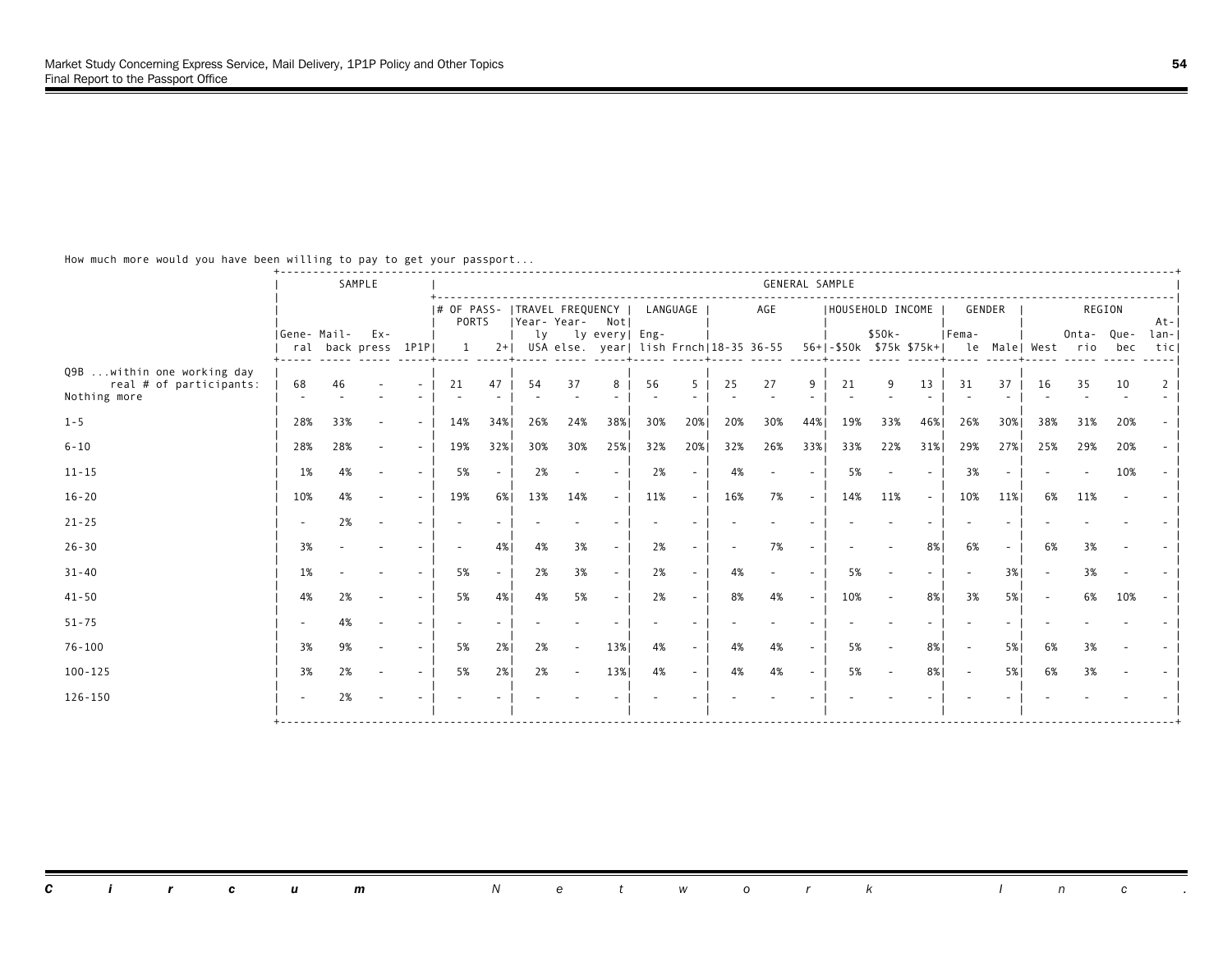|                         |      |             | SAMPLE                   |                          |       |       |      |      |                               |      |          |      |                                        | GENERAL SAMPLE |              |                   |                 |                                        |        |      |            |        |      |
|-------------------------|------|-------------|--------------------------|--------------------------|-------|-------|------|------|-------------------------------|------|----------|------|----------------------------------------|----------------|--------------|-------------------|-----------------|----------------------------------------|--------|------|------------|--------|------|
|                         |      |             |                          |                          |       |       |      |      | # OF PASS-   TRAVEL FREQUENCY |      | LANGUAGE |      | AGE                                    |                |              | IHOUSEHOLD INCOME |                 |                                        | GENDER |      |            | REGION |      |
|                         |      |             |                          |                          | PORTS |       |      |      | Year-Year- Notl               |      |          |      |                                        |                |              |                   |                 |                                        |        |      |            |        | At-  |
|                         |      | Gene- Mail- | Ex-                      |                          |       |       | ly   |      | ly every  Eng-                |      |          |      |                                        |                |              | \$50k-            |                 | Fema-                                  |        |      | Onta- Que- |        | lan- |
|                         |      |             | ral back press 1P1P      |                          |       | $2+1$ |      |      |                               |      |          |      | USA else. year  lish Frnch 18-35 36-55 |                |              |                   |                 | 56+ -\$50k \$75k \$75k+  le Male  West |        |      | rio        | bec    | ticl |
| real # of participants: | -68  | 46          | $\overline{\phantom{a}}$ | $\sim$                   | 21    | 47    | 54   | 37   | 8                             | -56  |          | 25   | 27                                     | 9              | 21           |                   | 13              | 31                                     | 37     | -16  | 35         | 10     |      |
| 151-200                 |      |             |                          |                          |       |       |      |      |                               |      |          |      |                                        |                |              |                   |                 |                                        |        |      |            |        |      |
| $201+$                  |      |             |                          |                          |       |       |      |      |                               |      |          |      |                                        |                |              |                   |                 |                                        |        |      |            |        |      |
|                         |      |             |                          |                          |       |       |      |      |                               |      |          |      |                                        |                |              |                   |                 |                                        |        |      |            |        |      |
| DK/NR                   | 21%  | 11%         | $\sim$                   | $\overline{\phantom{0}}$ | 29%   | 17%   | 19%  | 22%  | 25%                           | 16%  | 60%      | 12%  | 22%                                    | 22%            | 10%          | 33%               | $\sim$          | 23%                                    | 19%    | 19%  | 14%        | 40%    | 100% |
| $\ch{i}^2$ :            |      |             |                          |                          |       |       |      |      |                               |      |          |      |                                        |                |              |                   |                 |                                        |        |      |            |        |      |
| $±$ at 50%:             | 12   | 14          |                          |                          | 21    | 14    | 13   | 16   | 351                           | 13   | 44       | 20   | 19                                     | 331            | 21           | 33                | 271             | 18                                     | 161    | 25   | 17         | 31     | 69   |
| mean for these data:    | 15.8 | 23.1        |                          |                          | 22.7  | 13.1  | 15.0 | 13.9 | 21.21                         | 14.6 | 7.51     | 19.6 | 16.0                                   |                | $6.1$   20.9 | 7.8               | 18.61           | 12.5                                   | 18.4   | 16.0 | 16.1 15.2  |        |      |
| sig. test for means:    |      |             |                          |                          |       |       |      |      |                               |      |          |      |                                        | $**$           |              |                   |                 |                                        |        |      |            |        |      |
| median:                 | 10   | 10          |                          |                          | 15    | 101   | 10   | 10   | 51.                           | 10   | -51      | 10   | 10                                     | 51.            | 10           |                   | 10 <sub>1</sub> | 10                                     | 101    | 10   | 10         | 10     |      |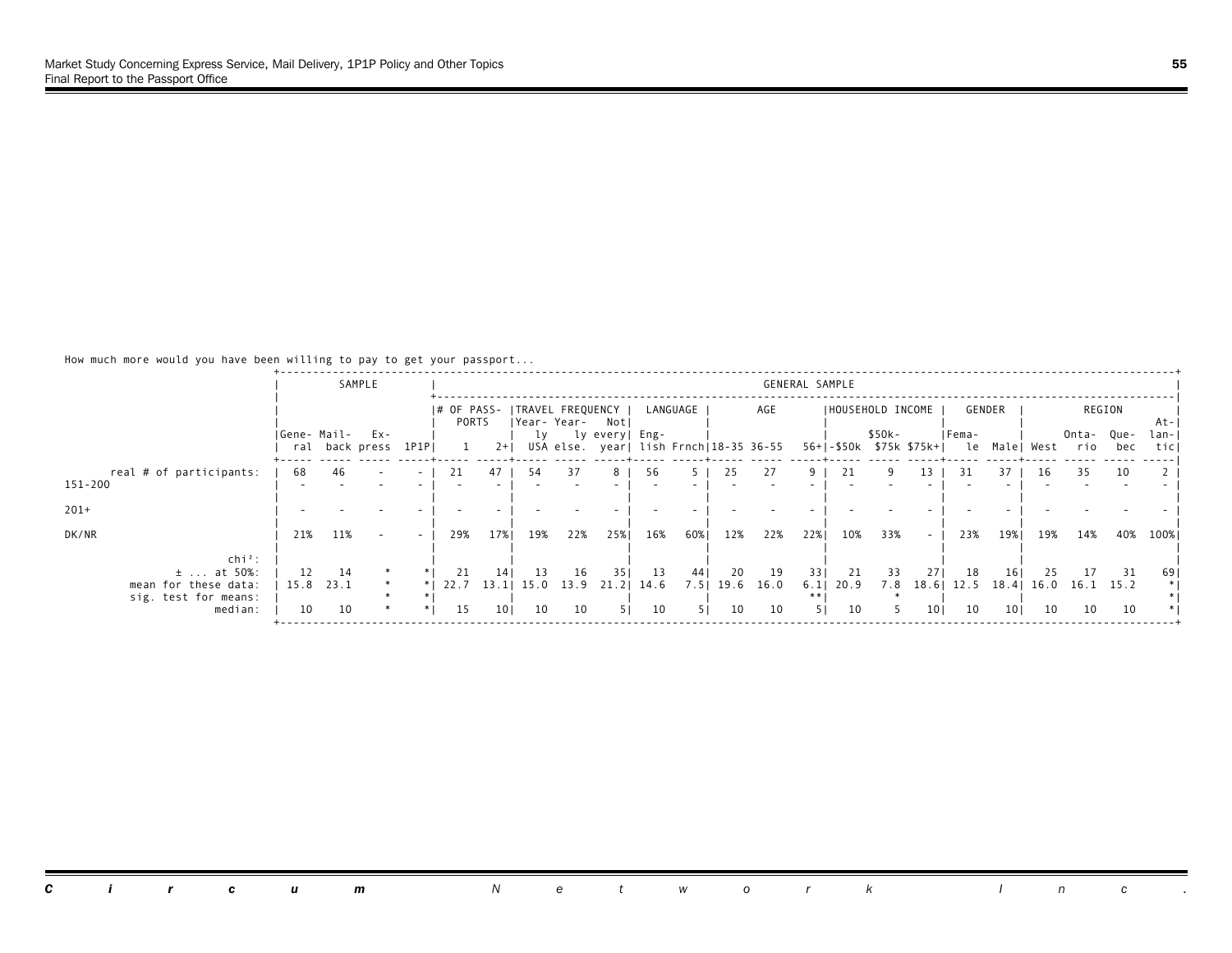|                                                                         |             |     | SAMPLE                        |        |                                         |        |     |     |                |          |        |        |                                        | GENERAL SAMPLE           |                         |         |        |        |     |               |                  |     |             |
|-------------------------------------------------------------------------|-------------|-----|-------------------------------|--------|-----------------------------------------|--------|-----|-----|----------------|----------|--------|--------|----------------------------------------|--------------------------|-------------------------|---------|--------|--------|-----|---------------|------------------|-----|-------------|
|                                                                         |             |     |                               |        | # OF PASS-  TRAVEL FREQUENCY  <br>PORTS |        |     |     | Year-Year- Not | LANGUAGE |        |        | AGE                                    |                          | HOUSEHOLD INCOME        |         |        | GENDER |     |               | REGION           |     | $At - 1$    |
|                                                                         | Gene- Mail- |     | $Ex -$<br>ral back press 1P1P |        | 1                                       | $2+1$  | lv  |     | ly every  Eng- |          |        |        | USA else. year  lish Frnch 18-35 36-55 |                          | 56+ -\$50k \$75k \$75k+ | $$50k-$ |        | Fema-  |     | le Male  West | Onta-Que-<br>rio | bec | lan-<br>tic |
| Q9C  within two working days<br>real # of participants:<br>Nothing more | 34          | 48  |                               |        | 10                                      | 23     | 25  | 18  | 6              | 28       | -5     | 12     | 14                                     | 8                        |                         | 6       | 4      | 14     | 20  | 11            | 13               |     |             |
| $1 - 5$                                                                 | 56%         | 44% |                               | $\sim$ | 50%                                     | 61%    | 64% | 61% | 33%            | 57%      | 60%    | 67%    | 64%                                    | 25%                      | 17%                     | 33%     | 100%   | 21%    | 80% | 64%           | 62%              | 57% |             |
| $6 - 10$                                                                | 24%         | 17% |                               | $\sim$ | 20%                                     | 22%    | 16% | 22% | 33%            | 25%      | 20%    | 25%    | 14%                                    | 38%                      | 50%                     | 33%     | $\sim$ | 36%    | 15% | 18%           | 31%              | 14% |             |
| $11 - 15$                                                               | 3%          | 2%  |                               | $\sim$ | 10%                                     |        |     | ٠   | 17%            | 4%       | $\sim$ | 8%     |                                        | $\overline{\phantom{a}}$ |                         | 17%     |        | 7%     |     |               |                  |     |             |
| $16 - 20$                                                               | 3%          | 2%  |                               | $\sim$ | 10%                                     | $\sim$ | 4%  | 6%  | $\sim$         | 4%       | $\sim$ | $\sim$ | 7%                                     | $\sim$                   |                         | 17%     |        |        | 5%1 |               | 8%               |     |             |
| $21 - 25$                                                               |             |     |                               |        |                                         |        |     |     |                |          |        |        |                                        |                          |                         |         |        |        |     |               |                  |     |             |
| $26 - 30$                                                               |             |     |                               |        |                                         |        |     |     |                |          |        |        |                                        |                          |                         |         |        |        |     |               |                  |     |             |
| $31 - 40$                                                               |             |     |                               |        |                                         |        |     |     |                |          |        |        |                                        |                          |                         |         |        |        |     |               |                  |     |             |
| $41 - 50$                                                               |             | 2%  |                               |        |                                         |        |     |     |                |          |        |        |                                        |                          |                         |         |        |        |     |               |                  |     |             |
| $51 - 75$                                                               |             | 4%  |                               |        |                                         |        |     |     |                |          |        |        |                                        |                          |                         |         |        |        |     |               |                  |     |             |
| $76 - 100$                                                              |             | 4%  |                               |        |                                         |        |     |     |                |          |        |        |                                        |                          |                         |         |        |        |     |               |                  |     |             |
| $100 - 125$                                                             |             | 2%  |                               |        |                                         |        |     |     |                |          |        |        |                                        |                          |                         |         |        |        |     |               |                  |     |             |
| $126 - 150$                                                             |             |     |                               |        |                                         |        |     |     |                |          |        |        |                                        |                          |                         |         |        |        |     |               |                  |     |             |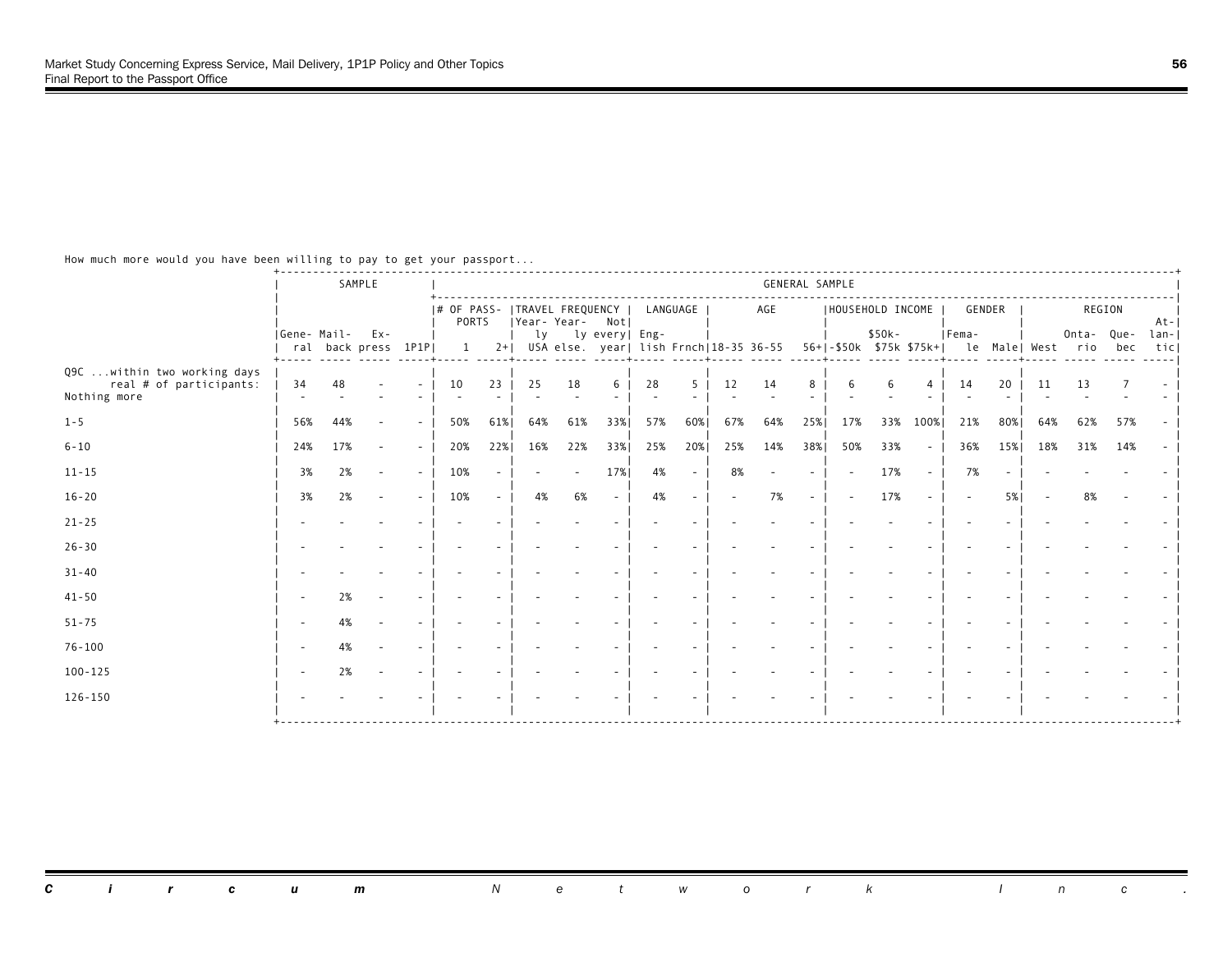|                                              |             |      | SAMPLE                   |                          |       |       |     |                                                    |                |     |          |        |     | GENERAL SAMPLE |     |                          |      |                                                 |        |     |              |             |               |
|----------------------------------------------|-------------|------|--------------------------|--------------------------|-------|-------|-----|----------------------------------------------------|----------------|-----|----------|--------|-----|----------------|-----|--------------------------|------|-------------------------------------------------|--------|-----|--------------|-------------|---------------|
|                                              |             |      |                          |                          | PORTS |       |     | # OF PASS-   TRAVEL FREQUENCY  <br> Year-Year- Not |                |     | LANGUAGE |        | AGE |                |     | <b>IHOUSEHOLD INCOME</b> |      |                                                 | GENDER |     |              | REGION      | At-           |
|                                              | Gene- Mail- |      | Ex-<br>ral back press    | 1P1P                     |       | $2+1$ | ly  | USA else. year  lish Frnch 18-35 36-55             | ly every  Eng- |     |          |        |     |                |     | \$50k-                   |      | Fema-<br>56+1-\$50k \$75k \$75k+1 le Malel West |        |     | Onta-<br>rio | Que-<br>bec | lan- <br>ticl |
| real # of participants:                      | -34         | 48   | $\overline{\phantom{a}}$ | $\sim$                   | 10    | 23    | 25  | 18                                                 | 6              | 28  |          | 12.    | 14  | 8.             |     |                          |      | 14                                              | 20     |     | 13           |             |               |
| 151-200                                      |             |      |                          |                          |       |       |     |                                                    |                |     |          |        |     |                |     |                          |      |                                                 |        |     |              |             |               |
| $201+$                                       |             |      |                          |                          |       |       |     |                                                    |                |     |          |        |     |                |     |                          |      |                                                 |        |     |              |             |               |
| DK/NR                                        | 15%         | 25%  | $\sim$                   | $\overline{\phantom{0}}$ | 10%   | 17%   | 16% | 11%                                                | 17%            | 11% | 20%      | $\sim$ | 14% | 38%            | 33% |                          |      | 36%                                             | $\sim$ | 18% | $\sim$       | 29%         |               |
| $\ch{i}^2$ :<br>$±$ at 50%:                  | 17          | 14   |                          |                          | 31    | 201   | 20  | 23                                                 | 401            | 19  | 44       | 28     | 26  | 351            | 40  | 40                       | 491  | $($ * *<br>26                                   | 22     | 30  |              | 37          |               |
| mean for these data:<br>sig. test for means: | 5.4         | 14.8 | $\ast$                   | $*1$                     | 8.0   | 4.01  | 4.5 | 5.4                                                | 7.61           | 5.8 | 3.51     | 5.8    | 4.7 | 6.61           | 6.8 | 10.0                     | 4.01 | 7.9                                             | 4.4    | 3.7 | 6.5          | 3.0         |               |
| median:                                      |             |      |                          |                          |       |       |     |                                                    | 6 I            |     |          |        |     | 6 I            | 6   | 10                       | 51   | 10                                              |        |     |              |             |               |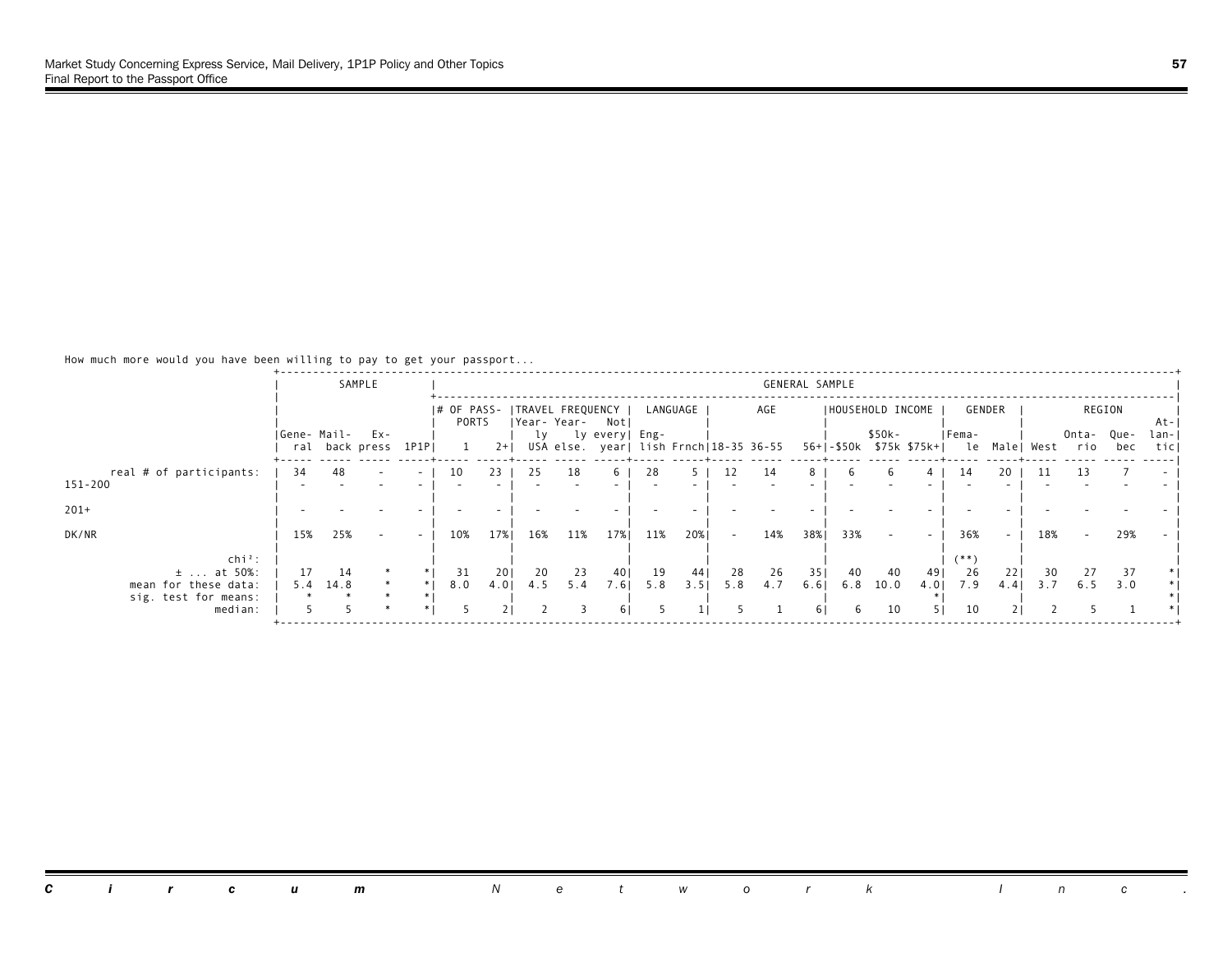|                                                             |             |                     | SAMPLE |                          |                                        |                 |             |                 |                          |      |          |                |                | GENERAL SAMPLE |                                                                                       |         |      |       |        |      |            |      |             |
|-------------------------------------------------------------|-------------|---------------------|--------|--------------------------|----------------------------------------|-----------------|-------------|-----------------|--------------------------|------|----------|----------------|----------------|----------------|---------------------------------------------------------------------------------------|---------|------|-------|--------|------|------------|------|-------------|
|                                                             |             |                     |        |                          | I# OF PASS- ITRAVEL FREQUENCY<br>PORTS |                 | Year- Year- |                 | Notl                     |      | LANGUAGE |                | AGE            |                | IHOUSEHOLD INCOME                                                                     |         |      |       | GENDER |      | REGION     |      | At-         |
|                                                             | Gene- Mail- | ral back press 1P1P | $Ex -$ |                          | $\overline{1}$                         |                 |             | ly lyevery Eng- |                          |      |          |                |                |                | 2+  USA else. year  lish Frnch 18-35 36-55 56+ -\$50k \$75k \$75k+  le Male  West rio | $$50k-$ |      | Fema- |        |      | Onta- Que- | bec  | lan-<br>tic |
| Q9A2  immediately at the counter<br>real # of participants: | 110         | 102                 |        | $\sim$                   | 38                                     | 71              | 70          | 48              | 22                       | 85   | 22       | 28             | 45             | 21             | 29                                                                                    | 14      | 16   | 59    | 51     | 29   | 41         | 29   | -5          |
| \$0                                                         | 100%        | 100%                |        | $\sim$                   | 100%                                   | 100%            | 100%        | 100%            | 100%                     | 100% | 100%     | 100%           | 100%           | 100%           | 100%                                                                                  | 100%    | 100% | 100%  | 100%   | 100% | 100%       | 100% | 100%        |
| Up to \$5                                                   | 67%         | 55%                 |        | $\sim$                   | 66%                                    | 68%             | 73%         | 65%             | 64%                      | 69%  | 59%      | 61%            | 76%            | 57%            | 72%                                                                                   | 79%     | 75%  | 69%   | 65%    | 69%  | 66%        | 66%  | 80%         |
| Up to $$10$                                                 | 35%         | 33%                 |        | $\sim$                   | 32%                                    | 35%             | 39%         | 33%             | 36%                      | 36%  | 32%      | 36%            | 51%<br>$^{++}$ | 5%             | 28%                                                                                   | 43%     | 56%  | 32%   | 37%    | 28%  | 39%        | 31%  | 20%         |
| Up to $$15$                                                 | 17%         | 23%                 |        | $\overline{\phantom{a}}$ | 18%                                    | 17%             | 19%         | 15%             | 23%                      | 18%  | 18%      | 14%            | 27%<br>$^{+}$  | $\sim$ $-$     | 14%                                                                                   | 7%      | 31%  | 17%   | 18%    | 14%  | 17%        | 14%  | 20%         |
| Up to $$20$                                                 | 15%         | 22%                 |        | $\overline{\phantom{a}}$ | 18%                                    | 13%             | 17%         | 15%             | 14%                      | 14%  | 18%      | 11%            | 22%            | $\sim$         | 10%                                                                                   | 7%      | 25%  | 15%   | 14%    | 10%  | 15%        | 14%  | 20%         |
| Up to $$25$                                                 | 9%          | 12%                 |        | $\overline{\phantom{a}}$ | 11%                                    | 8%              | 10%         | 6%              | 14%                      | 9%   | 9%       | 4%             | 13%            | $\sim$         | 7%                                                                                    | 7%      | 13%  | 10%   | 8%     |      | 12%        | 7%   | 20%         |
| Up to $$30$                                                 | 8%          | 10%                 |        | $\overline{\phantom{a}}$ | 11%                                    | 7%              | 9%          | 4%              | 14%                      | 8%   | 9%       | 4%             | 11%            | $\sim$ $-$     | 7%                                                                                    | 7%      | 6%   | 10%   | 6%     |      | 10%        | 7%   | 20%         |
| Up to \$40                                                  | 7%          | 9%                  |        | $\sim$                   | 11%                                    | 6%              | 7%          | 4%              | 14%                      | 7%   | 9%       | 4%             | 11%            | $\sim$         | 7%                                                                                    | 7%      | 6%   | 10%   | 4%     |      | 10%        | 7%   | 20%         |
| Up to \$50                                                  | 6%          | 7%                  |        | $\sim$                   | 11%                                    | 4%              | 7%          | 4%              | 9%                       | 6%   | 9%       | 4%             | 9%             | $\sim$         | 7%                                                                                    | 7%      | 6%   | 8%    | 4%     |      | 7%         | 7%   | 20%         |
| Up to \$75                                                  | 5%          | 6%                  |        | $\overline{\phantom{a}}$ | 8%                                     | 4%              | 7%          | 4%              | 5%                       | 5%   | 9%       | 4%             | 7%             |                | 3%                                                                                    | 7%      | 6%   | 7%    | 4%     |      | 5%         | 7%   | 20%         |
| Up to \$100                                                 | 2%          | 3%                  |        | $\overline{\phantom{a}}$ | 5%                                     |                 | 3%          | 2%              | $\overline{\phantom{a}}$ | 2%   |          |                | 2%             |                |                                                                                       |         |      | 3%    |        |      | 2%         |      |             |
| Up to \$125                                                 | 1%          | 1%                  |        | $\overline{\phantom{a}}$ | 3%                                     |                 | 1%          | 2%              |                          | 1%   |          |                |                |                |                                                                                       |         |      | 2%    |        |      |            |      |             |
| Up to \$150                                                 |             |                     |        |                          |                                        |                 |             |                 |                          |      |          |                |                |                |                                                                                       |         |      |       |        |      |            |      |             |
| Up to \$200                                                 |             |                     |        |                          |                                        |                 |             |                 |                          |      |          |                |                |                |                                                                                       |         |      |       |        |      |            |      |             |
| $chi^2$ :<br>$±$ at 50%:                                    |             | 10                  |        |                          | 16                                     | 12 <sup>1</sup> | 12          | 14              | 21                       | 11   | 211      | $^{(*)}$<br>19 | 15             | 211            | 18                                                                                    | 26      | 251  | 13    | 141    | 18   | 15         | 18   |             |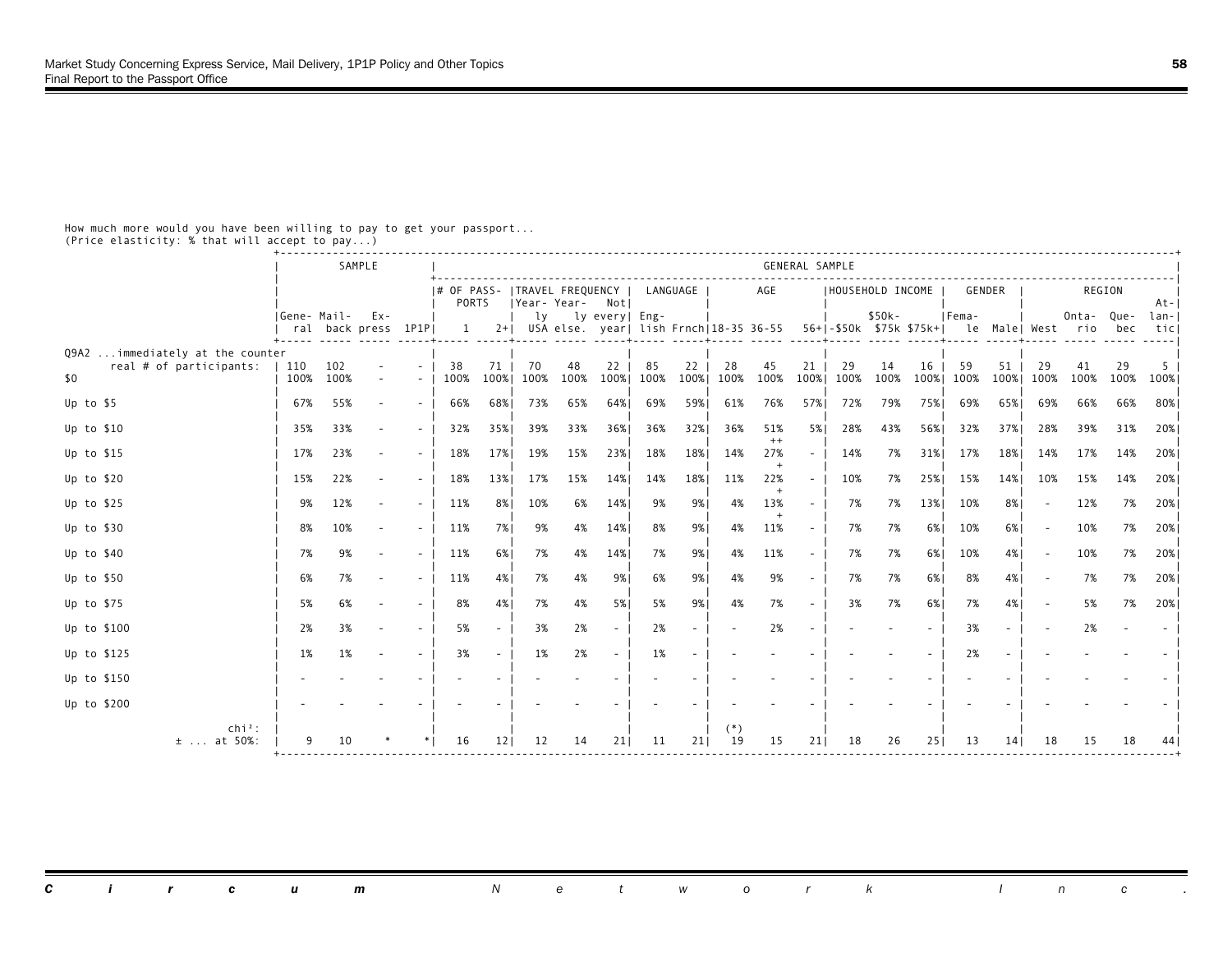|                               |     | SAMPLE                            |               |                      |           |                                                           |                |     |          |    | GENERAL SAMPLE |     |                         |         |     |        |          |      |              |              |                     |
|-------------------------------|-----|-----------------------------------|---------------|----------------------|-----------|-----------------------------------------------------------|----------------|-----|----------|----|----------------|-----|-------------------------|---------|-----|--------|----------|------|--------------|--------------|---------------------|
|                               |     |                                   |               | I# OF PASS-<br>PORTS |           | TRAVEL FREQUENCY                                          |                |     | LANGUAGE |    | AGE            |     | IHOUSEHOLD INCOME       |         |     | GENDER |          |      | REGION       |              |                     |
|                               |     | Gene- Mail- Ex-<br>ral back press | $1$ $P1$ $P1$ |                      | $2+1$     | Year-Year- Not <br>USA else. year  lish Frnch 18-35 36-55 | ly every  Eng- |     |          |    |                |     | 56+ -\$50k \$75k \$75k+ | $$50k-$ |     | IFema- | le Malel | West | Onta-<br>rio | - Que<br>bec | At-<br>lan-<br>ticl |
| real # of participants:       | 110 | 102                               | $\sim$        | 38                   | 70        | 48                                                        | 22             | -85 |          | 28 | 45             | 21  | 29                      |         | 16  | 59     |          |      | 41           | 29           |                     |
| More than \$200               |     |                                   |               |                      |           |                                                           |                |     |          |    |                |     |                         |         |     |        |          |      |              |              |                     |
| $chi^2$ :<br>at 50%:<br>$\pm$ |     | 10                                |               | 16                   | 121<br>12 | 14                                                        |                | 11  | 211      | 19 | 15             | 211 | 18                      | 26      | 251 | 13     |          | 18   |              | 18           | 44 I                |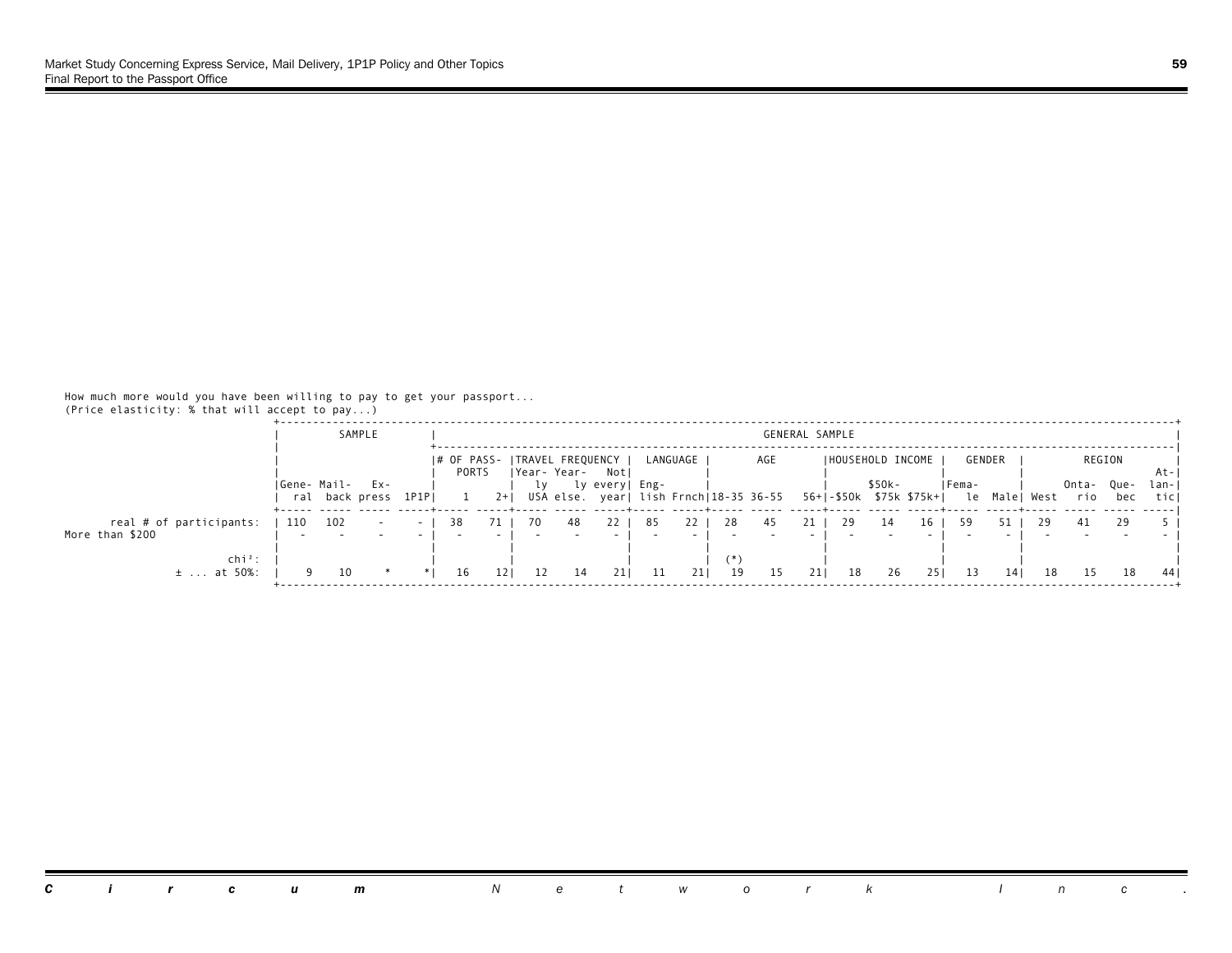|                                                                  |                 |             | SAMPLE              |                          |                                                 |            |            |                    |            |              |            |            |            | GENERAL SAMPLE           |                                                                    |            |            |                          |            |                   |                |            |             |
|------------------------------------------------------------------|-----------------|-------------|---------------------|--------------------------|-------------------------------------------------|------------|------------|--------------------|------------|--------------|------------|------------|------------|--------------------------|--------------------------------------------------------------------|------------|------------|--------------------------|------------|-------------------|----------------|------------|-------------|
|                                                                  |                 |             |                     |                          | # OF PASS-   TRAVEL FREQUENCY  <br><b>PORTS</b> |            |            | Year-Year- Notl    |            | LANGUAGE     |            |            | AGE        |                          | I HOUSEHOLD INCOME                                                 |            |            |                          | GENDER     |                   | REGION         |            | At-         |
|                                                                  | Gene- Mail- Ex- |             | ral back press 1P1P |                          | 1                                               |            |            | ly ly every   Eng- |            |              |            |            |            |                          | 2+  USA else. year  lish Frnch 18-35 36-55 56+ -\$50k \$75k \$75k+ | $$50k-$    |            | Fema-                    |            | le Male  West rio | Onta- Que-     | bec        | lan-<br>tic |
| Q9B2<br>within one working day<br>real # of participants:<br>\$0 | 127<br>100%     | 124<br>100% |                     | $\overline{\phantom{a}}$ | 36<br>100%                                      | 89<br>100% | 94<br>100% | 60<br>100%         | 19<br>100% | 95<br>100%   | 24<br>100% | 44<br>100% | 51<br>100% | 18<br>100%               | 33<br>100%                                                         | 18<br>100% | 30<br>100% | 65<br>100%               | 62<br>100% | 32<br>100%        | 53<br>100%     | 28<br>100% | -5<br>100%  |
| Up to $$5$                                                       | 43%             | 33%         |                     | $\sim$                   | 42%                                             | 44%        | 47%        | 48%                | 32%        | 49%          | 8%         | 50%        | 41%        | 39%1                     | 58%                                                                | 33%        | 43%        | 37%                      | 48%        | 41%               | 57%<br>$^{++}$ | 21%        |             |
| Up to $$10$                                                      | 28%             | 21%         |                     | $\sim$                   | 33%                                             | 26%        | 32%        | 33%                | 16%        | 32%          | 4%         | 39%        | 25%        | 17%                      | 45%                                                                | 17%        | 23%        | 25%                      | 31%        | 22%               | 36%            | 14%        |             |
| Up to $$15$                                                      | 13%             | 10%         |                     |                          | 22%<br>$+$                                      | 9%         | 15%        | 15%                | 5%         | 13%          | $\sim$     | 20%        | 12%        | $\sim$                   | 24%                                                                | 6%         | 10%        | 11%                      | 15%        | 9%                | 17%            | 7%         |             |
| Up to $$20$                                                      | 12%             | 9%          |                     |                          | 19%                                             | 9%         | 14%        | 15%                | 5%         | 12%          | $\sim$     | 18%        | 12%        | $\sim$                   | 21%                                                                | 6%         | 10%        | 9%                       | 15%        | 9%                | 17%            | 4%         |             |
| Up to $$25$                                                      | 6%              | 7%          |                     |                          | 8%                                              | 6%1        | 6%         | 7%                 | 5%         | 5%           | $\sim$     | 9%         | 8%         | $\sim$                   | 12%                                                                |            | 10%        | 5%                       | 8%         | 6%                | 9%             | 4%         |             |
| Up to \$30                                                       | 6%              | 6%          |                     | $\sim$                   | 8%                                              | 6%         | 6%         | 7%                 | 5%         | 5%           | $\sim$     | 9%         | 8%         | $\sim$                   | 12%                                                                |            | 10%        | 5%                       | 8%         | 6%                | 9%             | 4%         |             |
| Up to \$40                                                       | 5%              | 6%          |                     | $\sim$                   | 8%                                              | 3%         | 4%         | 5%                 | 5%         | 4%           | $\sim$     | 9%         | 4%         | $\sim$                   | 12%                                                                |            | 7%         | 2%                       | 8%         | 3%                | 8%             | 4%         |             |
| Up to \$50                                                       | 4%              | 6%          |                     | $\sim$                   | 6%                                              | 3%         | 3%         | 3%                 | 5%         | 3%           | $\sim$     | 7%         | 4%         | $\overline{\phantom{a}}$ | 9%                                                                 |            | 7%         | 2%                       | 6%         | 3%                | 6%             | 4%         |             |
| Up to \$75                                                       | 2%              | 6%          |                     |                          | 3%                                              | $1\%$      | 1%         | $\sim$             | 5%         | 2%           |            | 2%         | 2%         | $\sim$                   | 3%                                                                 |            | 3%         |                          | 3%         | 3%                | 2%             |            |             |
| Up to \$100                                                      | 2%              | 4%          |                     |                          | 3%                                              | 1%         | 1%         |                    | 5%         | 2%           | $\sim$     | 2%         | 2%         | $\sim$                   | 3%                                                                 |            | 3%         |                          | 3%         | 3%                | 2%             |            |             |
| Up to \$125                                                      | 2%              | 2%          |                     |                          | 3%                                              | 1%         | 1%         |                    | 5%         | 2%           | $\sim$     | 2%         | 2%         | $\overline{\phantom{a}}$ | 3%                                                                 |            | 3%         | $\overline{\phantom{a}}$ | 3%         | 3%                | 2%             |            |             |
| Up to \$150                                                      |                 | 1%          |                     |                          |                                                 |            |            |                    |            |              |            |            |            |                          |                                                                    |            |            |                          |            |                   |                |            |             |
| Up to \$200                                                      |                 |             |                     |                          |                                                 |            |            |                    |            |              |            |            |            |                          |                                                                    |            |            |                          |            |                   |                |            |             |
| $chi^2$ :<br>$±$ at 50%:                                         |                 |             |                     |                          | 16                                              | 101        | 10         | 13                 | 221        | $(**)$<br>10 | 201        | 15         | 14         | 231                      | 17                                                                 | 23         | 181        | 12                       | 121        | 17                | 13             | 19         |             |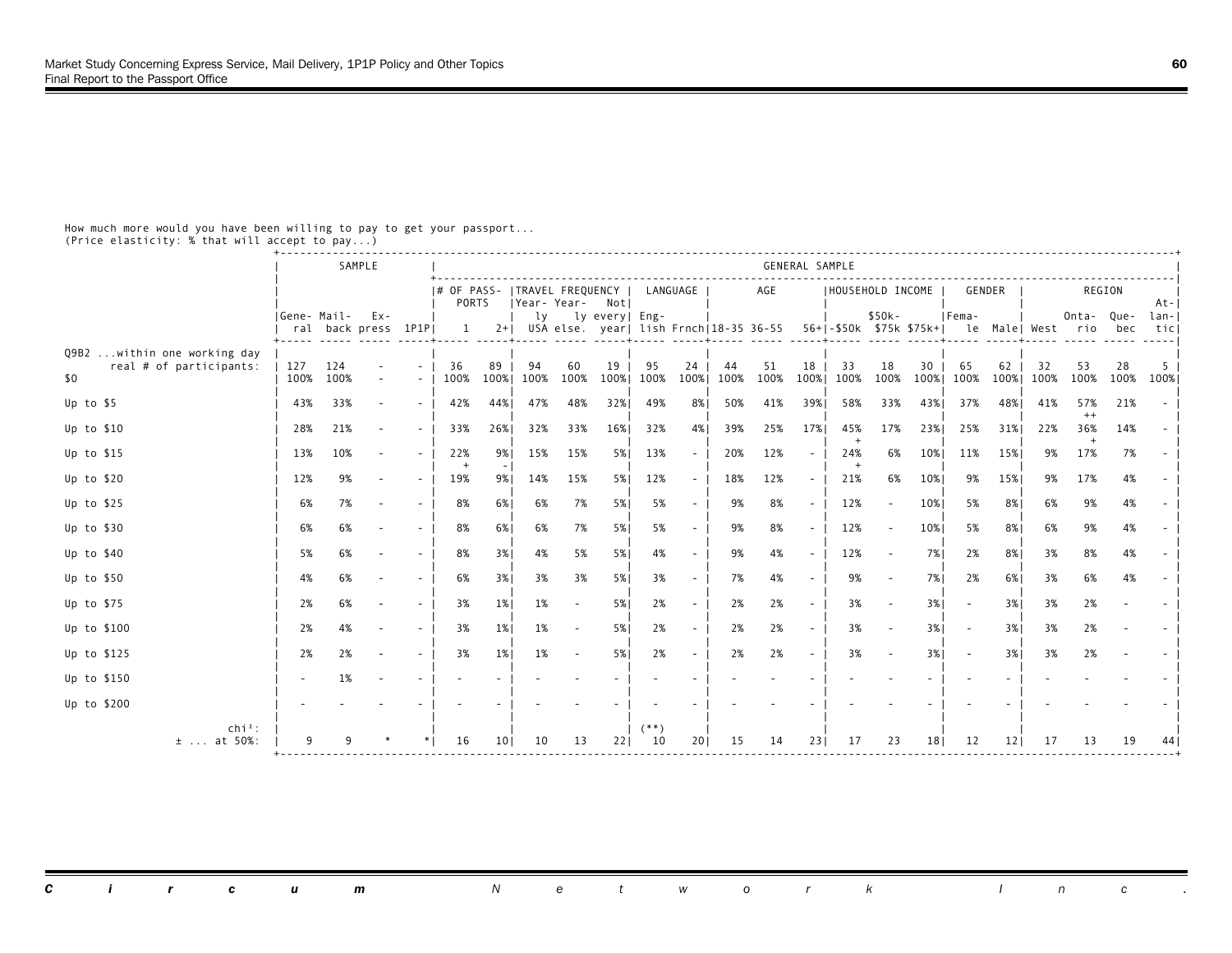|                                            |     | SAMPLE          |       |             |       |    |             |                        |                |          |    | GENERAL SAMPLE                         |     |                         |         |     |        |          |      |           |     |              |
|--------------------------------------------|-----|-----------------|-------|-------------|-------|----|-------------|------------------------|----------------|----------|----|----------------------------------------|-----|-------------------------|---------|-----|--------|----------|------|-----------|-----|--------------|
|                                            |     |                 |       | I# OF PASS- |       |    |             | ITRAVEL FREQUENCY I    |                | LANGUAGE |    | AGE                                    |     | IHOUSEHOLD INCOME       |         |     | GENDER |          |      | REGION    |     |              |
|                                            |     | Gene- Mail- Ex- |       | PORTS       |       |    | Year- Year- | Notl<br>ly every  Eng- |                |          |    |                                        |     |                         | $$50k-$ |     | IFema- |          |      | Onta-Que- |     | At-<br>lan-I |
|                                            |     | ral back press  | 1P1PI |             | $2+1$ |    |             |                        |                |          |    | USA else. year  lish Frnch 18-35 36-55 |     | 56+ -\$50k \$75k \$75k+ |         |     |        | le Malel | West | rio       | bec | ticl         |
| real # of participants:<br>More than \$200 | 127 | 124             |       | -36         | 89.   | 94 | 60          | 19                     | 95             | 24       | 44 |                                        | 18  |                         |         | 30  | -65    | 62       |      |           | 28  |              |
| $chi^2$ :<br>$±$ at 50%:                   |     |                 |       | 16          | 101   | 10 | 13          | 221                    | $^{***}$<br>10 | 201      | 15 | 14                                     | 231 | -17                     | 23      | 181 | 12     |          |      |           | 19  | 44 I         |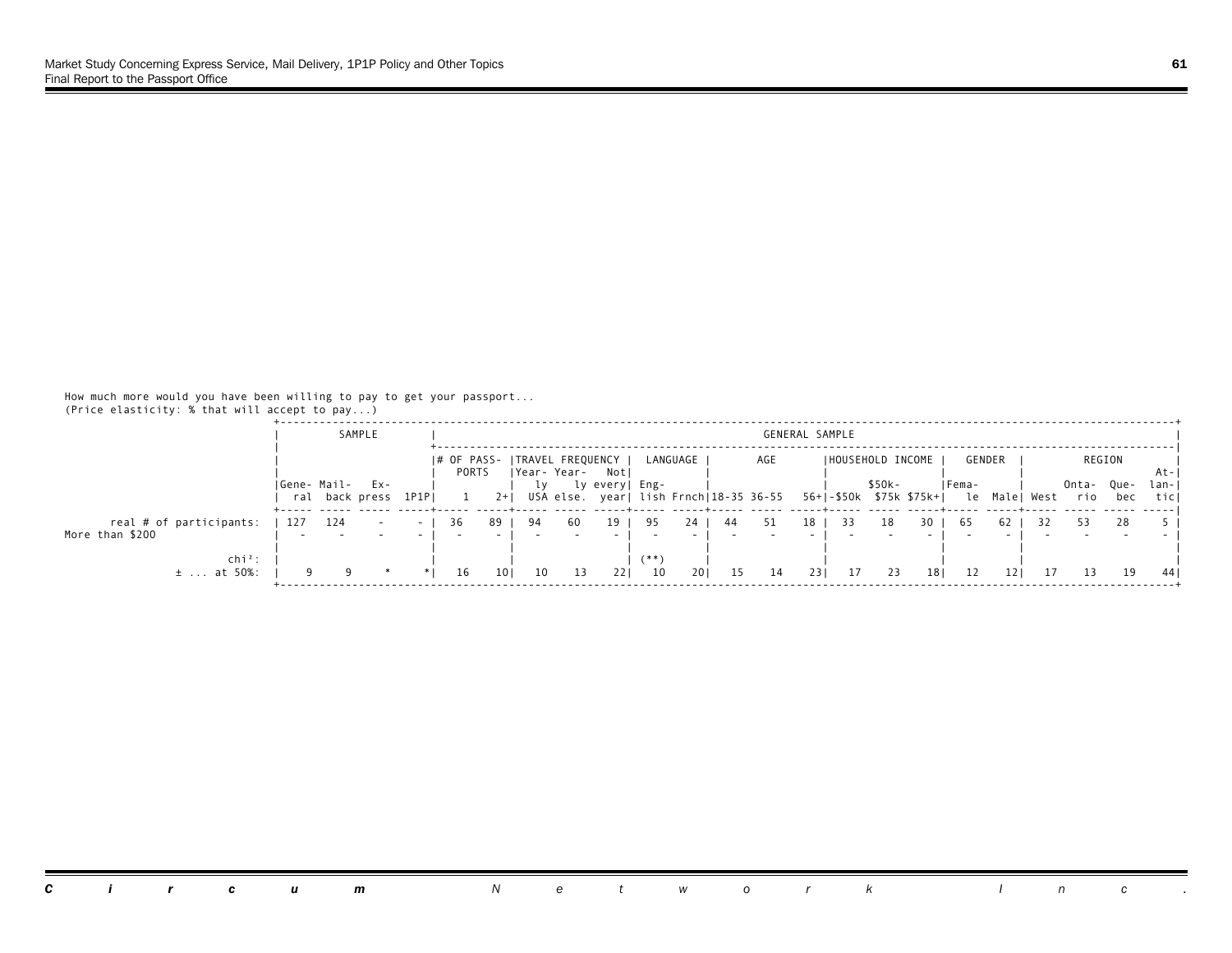|                                                                 |                 |            | SAMPLE              |                                    |                                          |                 |                |            |                          |                                                                |            |            |            | GENERAL SAMPLE |                    |            |            |            |            |                   |            |            |             |
|-----------------------------------------------------------------|-----------------|------------|---------------------|------------------------------------|------------------------------------------|-----------------|----------------|------------|--------------------------|----------------------------------------------------------------|------------|------------|------------|----------------|--------------------|------------|------------|------------|------------|-------------------|------------|------------|-------------|
|                                                                 |                 |            |                     |                                    | # OF PASS-   TRAVEL FREQUENCY  <br>PORTS |                 | Year-Year- Not |            |                          |                                                                | LANGUAGE   |            | AGE        |                | I HOUSEHOLD INCOME |            |            | GENDER     |            |                   | REGION     |            | At-         |
|                                                                 | Gene- Mail- Ex- |            | ral back press 1P1P |                                    | 1                                        | $2+ $           | lv             |            | ly every  Eng-           | USA else. year  lish Frnch 18-35 36-55 56+ -\$50k \$75k \$75k+ |            |            |            |                |                    | $$50k-$    |            | Fema-      |            | le Male  West rio | Onta-Que-  | bec        | lan-<br>tic |
| Q9C2  within two working days<br>real # of participants:<br>\$0 | 72<br>100%      | 96<br>100% |                     | $\sim$<br>$\overline{\phantom{a}}$ | 25<br>100%                               | 45<br>100%      | 37<br>100%     | 32<br>100% | 23<br>100%               | 49<br>100%                                                     | 23<br>100% | 20<br>100% | 33<br>100% | 18<br>100%     | 16<br>100%         | 10<br>100% | 10<br>100% | 32<br>100% | 40<br>100% | 20<br>100%        | 24<br>100% | 22<br>100% |             |
| Up to \$5                                                       | 40%             | 38%        |                     | $\overline{\phantom{a}}$           | 36%                                      | 42%             | 57%            | 50%        | 22%                      | 51%                                                            | 17%        | 60%        | 36%        | 28%            | 25%                | 60%        | 40%        | 28%        | 50%        | 45%               | 54%        | 23%        |             |
| Up to \$10                                                      | 14%             | 16%        |                     | $\sim$                             | 16%                                      | 11%             | 14%            | 16%        | 13%                      | 18%                                                            | 4%         | 20%        | 9%         | 17%            | 19%                | 40%        | $\sim$     | 19%        | 10%        | 10%               | 21%        | 5%         |             |
| Up to $$15$                                                     | 3%              | 7%         |                     | $\overline{\phantom{a}}$           | 8%                                       |                 | 3%             | 3%         | 4%                       | 4%                                                             | $\sim$     | 5%         | 3%         | $\sim$         |                    | 20%        | $\sim$     | 3%         | 3%         |                   | 4%         |            |             |
| Up to $$20$                                                     | 1%              | 6%         |                     | $\overline{\phantom{a}}$           | 4%                                       |                 | 3%             | 3%         | $\overline{\phantom{a}}$ | 2%                                                             | $\sim$     |            | 3%         | $\sim$         |                    | 10%        | $\sim$     |            | 3%         |                   | 4%         |            |             |
| Up to $$25$                                                     |                 | 5%         |                     |                                    |                                          |                 |                |            |                          |                                                                |            |            |            |                |                    |            |            |            |            |                   |            |            |             |
| Up to \$30                                                      |                 | 5%         |                     |                                    |                                          |                 |                |            |                          |                                                                |            |            |            |                |                    |            |            |            |            |                   |            |            |             |
| Up to \$40                                                      |                 | 5%         |                     | $\sim$                             |                                          |                 |                |            |                          |                                                                |            |            |            |                |                    |            |            |            |            |                   |            |            |             |
| Up to \$50                                                      |                 | 5%         |                     | $\sim$                             |                                          |                 |                |            |                          |                                                                |            |            |            |                |                    |            |            |            |            |                   |            |            |             |
| Up to \$75                                                      |                 | 4%         |                     |                                    |                                          |                 |                |            |                          |                                                                |            |            |            |                |                    |            |            |            |            |                   |            |            |             |
| Up to \$100                                                     |                 | 2%         |                     |                                    |                                          |                 |                |            |                          |                                                                |            |            |            |                |                    |            |            |            |            |                   |            |            |             |
| Up to \$125                                                     |                 | 1%         |                     |                                    |                                          |                 |                |            |                          |                                                                |            |            |            |                |                    |            |            |            |            |                   |            |            |             |
| Up to \$150                                                     |                 |            |                     |                                    |                                          |                 |                |            |                          |                                                                |            |            |            |                |                    |            |            |            |            |                   |            |            |             |
| Up to \$200                                                     |                 |            |                     |                                    |                                          |                 |                |            |                          |                                                                |            |            |            |                |                    |            |            |            |            |                   |            |            |             |
| $chi^2$ :<br>$±$ at 50%:                                        | $(*)$<br>12     | 10         |                     |                                    | 20                                       | 15 <sub>1</sub> | 16             | 17         | 20                       | 14                                                             | 201        | 22         | 17         | 231            | 25                 | 31         | 311        | -17        | 151        | 22                | 20         | 21         |             |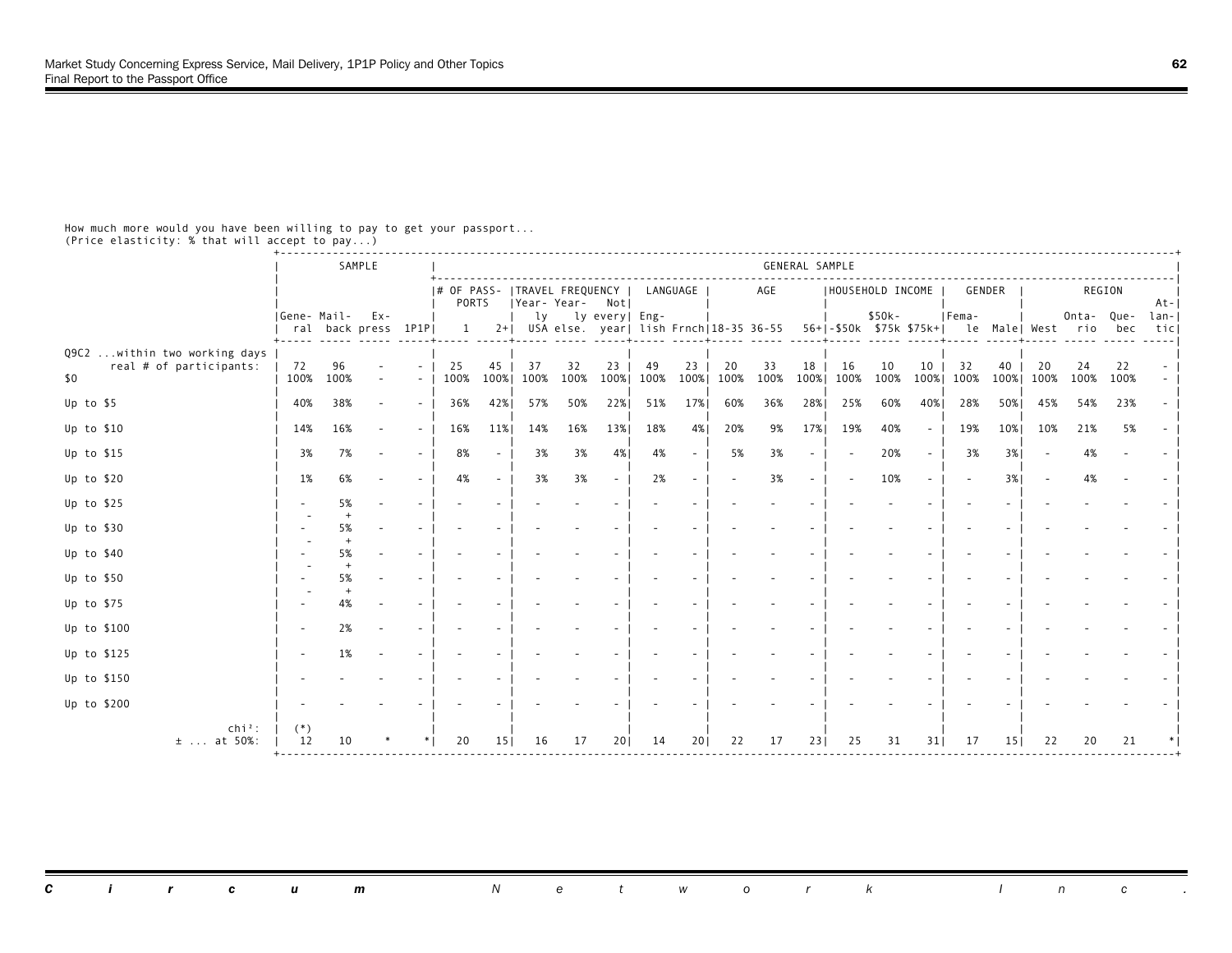|                               | SAMPLE                            |          |       |       |    |    |                                                                             |      |            |     | GENERAL SAMPLE |     |                         |         |      |        |          |      |              |              |                     |
|-------------------------------|-----------------------------------|----------|-------|-------|----|----|-----------------------------------------------------------------------------|------|------------|-----|----------------|-----|-------------------------|---------|------|--------|----------|------|--------------|--------------|---------------------|
|                               |                                   |          | PORTS |       |    |    | # OF PASS-   TRAVEL FREQUENCY                                               |      | LANGUAGE   |     | AGE            |     | IHOUSEHOLD INCOME       |         |      | GENDER |          |      | REGION       |              |                     |
|                               | Gene- Mail- Ex-<br>ral back press | 1P1PI    |       | $2+1$ |    |    | Year-Year- Notl<br>ly every  Eng-<br>USA else. year  lish Frnch 18-35 36-55 |      |            |     |                |     | 56+ -\$50k \$75k \$75k+ | $$50k-$ |      | IFema- | le Malel | West | Onta-<br>rio | - Que<br>bec | At-<br>lan-<br>ticl |
| real # of participants:       | 96                                | $\sim$ 1 | -25   |       |    |    |                                                                             | - 49 | 23         | -20 |                | 18  | 16                      |         |      | -32    | 40       |      | 24           |              |                     |
| More than \$200               |                                   |          |       |       |    |    |                                                                             |      |            |     |                |     |                         |         |      |        |          |      |              |              |                     |
| $\ch{i}^2$ :<br>$\pm$ at 50%: | 10                                |          | 20    | 151   | 16 | 17 | 201                                                                         | 14   | <b>201</b> | 22  | 17             | 231 | 25                      | 31      | 31 I |        |          | 22   |              |              |                     |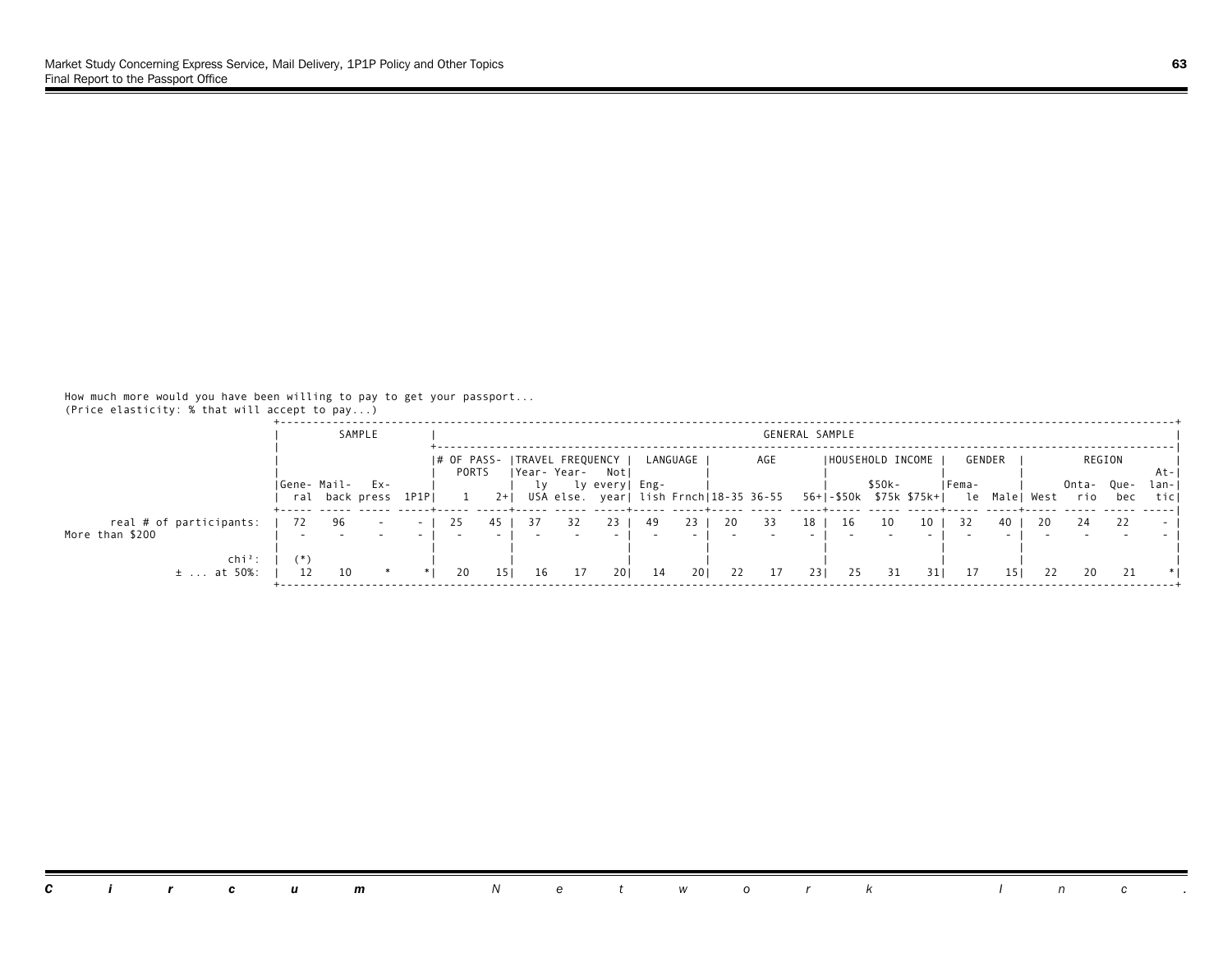# Did you choose the 24-hour service or the 48-hour service?

|                                  |                  |       |       |                                               |     |                                                          |     |                 |     |     |                 | EXPRESS SAMPLE |                                    |                 |              |            |                |              |             |              |                    |                  |
|----------------------------------|------------------|-------|-------|-----------------------------------------------|-----|----------------------------------------------------------|-----|-----------------|-----|-----|-----------------|----------------|------------------------------------|-----------------|--------------|------------|----------------|--------------|-------------|--------------|--------------------|------------------|
|                                  |                  | PORTS |       | I# OF PASS- ITRAVEL FREQUENCY<br> Year- Year- |     | Not                                                      |     | LANGUAGE        |     | AGE |                 |                | IHOUSEHOLD INCOME                  |                 |              | GENDER     |                |              | REGION      | At-          | EXPRESS<br>SERVICE |                  |
|                                  | $Ex -$<br> press |       | $2+1$ | l v                                           |     | ly every  Eng-<br>USA else. year  lish Frnch 18-35 36-55 |     |                 |     |     |                 |                | \$50k-<br>56+1-\$50k \$75k \$75k+1 |                 | IFema-<br>le | Male  West |                | Onta-<br>rio | Que-<br>bec | lan-<br>ticl | $24 -$<br>hour     | -48<br>hour      |
| Q10<br>real # of participants:   | 349              | 82    | 261   | 256                                           | 189 | 63                                                       | 231 | 103             | 140 | 164 | 35              | 105            | 59                                 | 92              | 140          | 209        | 139            | 50           | 136         |              | 169                | 171              |
| 24-hour                          | 48%              | 43%   | 50%1  | 48%                                           | 52% | 40%                                                      | 52% | 39%             | 43% | 52% | 51%             | 49%            | 54%                                | 48%             | 53%          | 45%        | 58%<br>$^{++}$ | 32%          | 44%         | 67%          | 100%<br>$+++$      | $- - -$          |
| 48-hour                          | 49%              | 55%   | 48%   | 49%                                           | 46% | 57%                                                      | 45% | 59%             | 54% | 45% | 46%             | 48%            | 44%                                | 51%             | 42%          | 54% 1      | 40%<br>$- -$   | 62%          | 54%         | 33%          | $\cdots$           | 100%<br>$^{+++}$ |
| DK/NR                            | 3%               | 2%    | 3%    | 3%                                            | 2%  | 3% I                                                     | 3%  | 2%              | 3%  | 2%  | 3%              | 4%             | 2%                                 | 1%              | 5%           | 1%         | 2%             | 6%           | 1%          |              |                    |                  |
| $\ch{i}^2$ :<br>at 50%:<br>$\pm$ |                  | 11    | 6 I   |                                               |     | 121                                                      | 6.  | 10 <sub>1</sub> | 8   | 8   | 17 <sub>1</sub> | 10             | 13                                 | 10 <sub>1</sub> | 8            |            | (*)<br>8       | 14           | 8           | 57           | ***<br>8           |                  |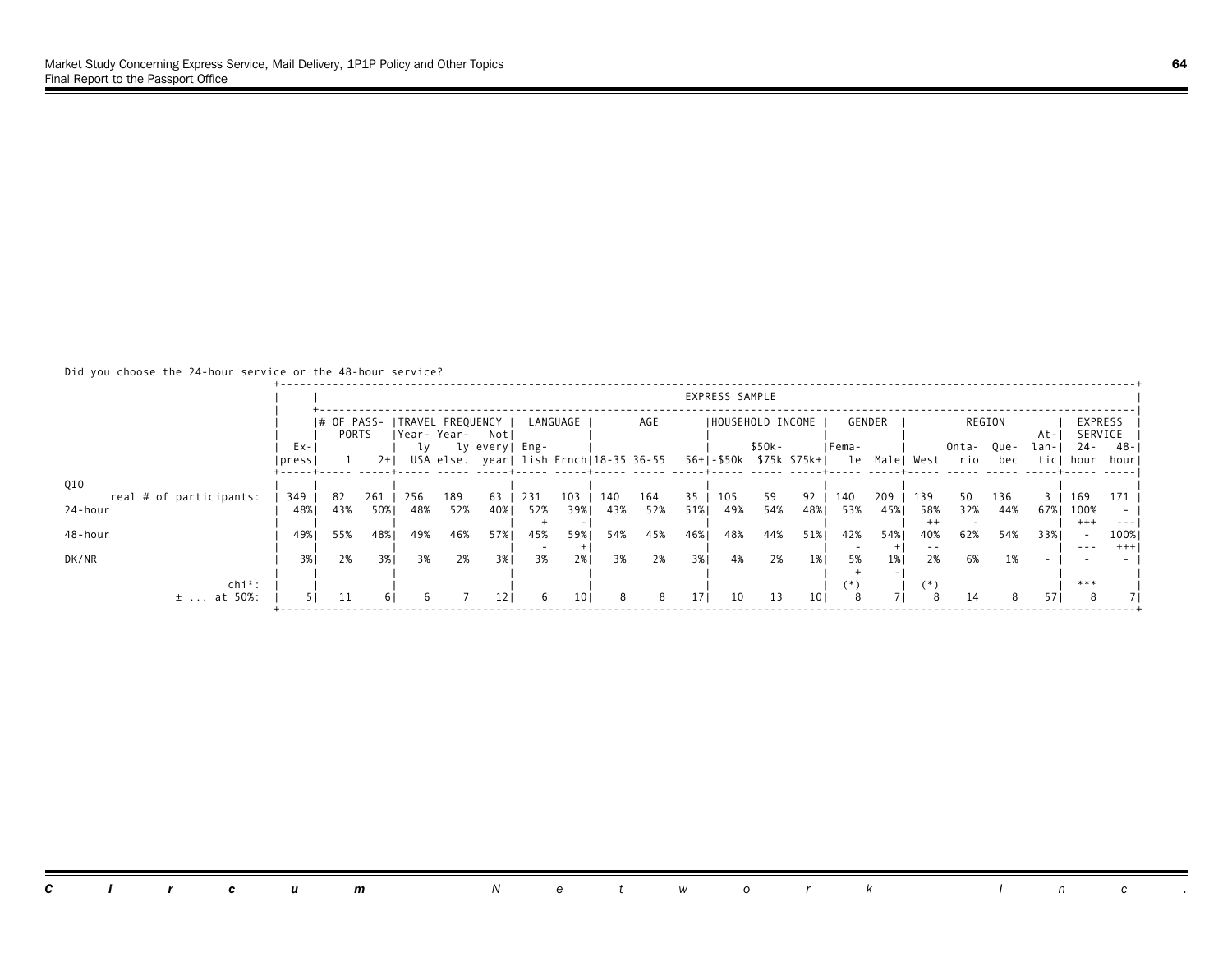+-----------------------------------------------------------------------------------------------------------------------------------+ express sample and the set of the set of the set of the set of the set of the set of the set of the set of the set of the set of the set of the set of the set of the set of the set of the set of the set of the set of the s | +-----------------------------------------------------------------------------------------------------------------------------| | |# OF PASS- |TRAVEL FREQUENCY | LANGUAGE | AGE |HOUSEHOLD INCOME | GENDER | REGION | EXPRESS | | | PORTS |Year- Year- Not| | | | | At-| SERVICE | | Ex-| | ly ly every| Eng- | | \$50k- |Fema- | Onta- Que- lan-| 24- 48-| |press| 1 2+| USA else. year| lish Frnch|18-35 36-55 56+|-\$50k \$75k \$75k+| le Male| West rio bec tic| hour hour| +-----+----- -----+----- ----- -----+----- -----+----- ----- -----+----- ----- -----+----- -----+----- ----- ----- -----+----- -----| Q11A | | | | | | | | | | | | | | | | | | real # of participants: | 169 | 35 130 | 124 99 25 | 120 40 | 60 86 18 | 51 32 44 | 74 95 | 80 16 60 2 | 169 - | Nothing more | - | - - | - - - | - - | - - - | - - - | - - | - - - - | - - | | | | | | | | | | | 1-5 | 4%| 9% 3%| 5% 4% - | 3% 5%| 2% 6% 6%| 10% - 2%| 4% 4%| 6% - 3% - | 4% - | | | | | | | + | | | | 6-10 | 3%| 6% 2%| 3% 5% - | 3% 5%| 3% 2% 6%| 2% 6% 2%| 5% 1%| 3% - 2% 50%| 3% - | | | | | | | | | | | 11-15 | 1%| 3% 1%| 2% 2% - | 1% 3%| 3% - - | - - - | - 2%| 1% - 2% - | 1% - | | | | | | | | | | | 16-20 | 7%| 11% 5%| 7% 7% 8%| 8% 5%| 7% 7% 6%| 6% 6% 7%| 4% 8%| 5% - 8% - | 7% - | | | | | | | | | | | 21-25 | 5%| 6% 5%| 3% 5% 8%| 7% - | 2% 5% 11%| 2% 9% 2%| 4% 5%| 6% 6% 3% - | 5% - | | | | | | | | | | | 26-30 | 5%| 6% 5%| 6% 4% 4%| 4% 8%| 5% 6% - | 4% - 7%| 7% 4%| 4% 13% 7% - | 5% - | | | | | | | | | | | 31-40 | 6%| 11% 5%| 6% 7% - | 4% 13%| 10% 5% - | 10% 9% 5%| 7% 5%| 4% - 12% - | 6% - | | | | | | | | | + | | 41-50 | 7%| 3% 8%| 7% 6% 12%| 5% 8%| 7% 8% 6%| 6% 13% 7%| 4% 9%| 9% 13% 5% - | 7% - | | | | | | | | | | | 51-75 | 15%| 9% 17%| 15% 12% 20%| 16% 15%| 15% 15% 11%| 12% 16% 14%| 18% 14%| 15% 13% 17% - | 15% - | | | | | | | | | | | 76-100 | 22%| 20% 23%| 25% 25% 16%| 24% 18%| 28% 21% 11%| 25% 22% 27%| 24% 20%| 24% 31% 17% 50%| 22% - | | | | | | | | | | | 100-125 | 21%| 17% 22%| 23% 22% 20%| 22% 20%| 23% 21% 17%| 25% 13% 30%| 26% 17%| 20% 31% 18% 50%| 21% - | | | | | | | | | | | 126-150 | 1%| - 2%| - 2% - | - 5%| 2% - 6%| - 3% - | - 2%| - - 3% - | 1% - | | | | | - +| | | | | | +-----------------------------------------------------------------------------------------------------------------------------------+

 You were charged an extra \$70 to obtain your passport within one working day. Had you not known that, how much would you have been willing to pay to get your passport within that amount of time?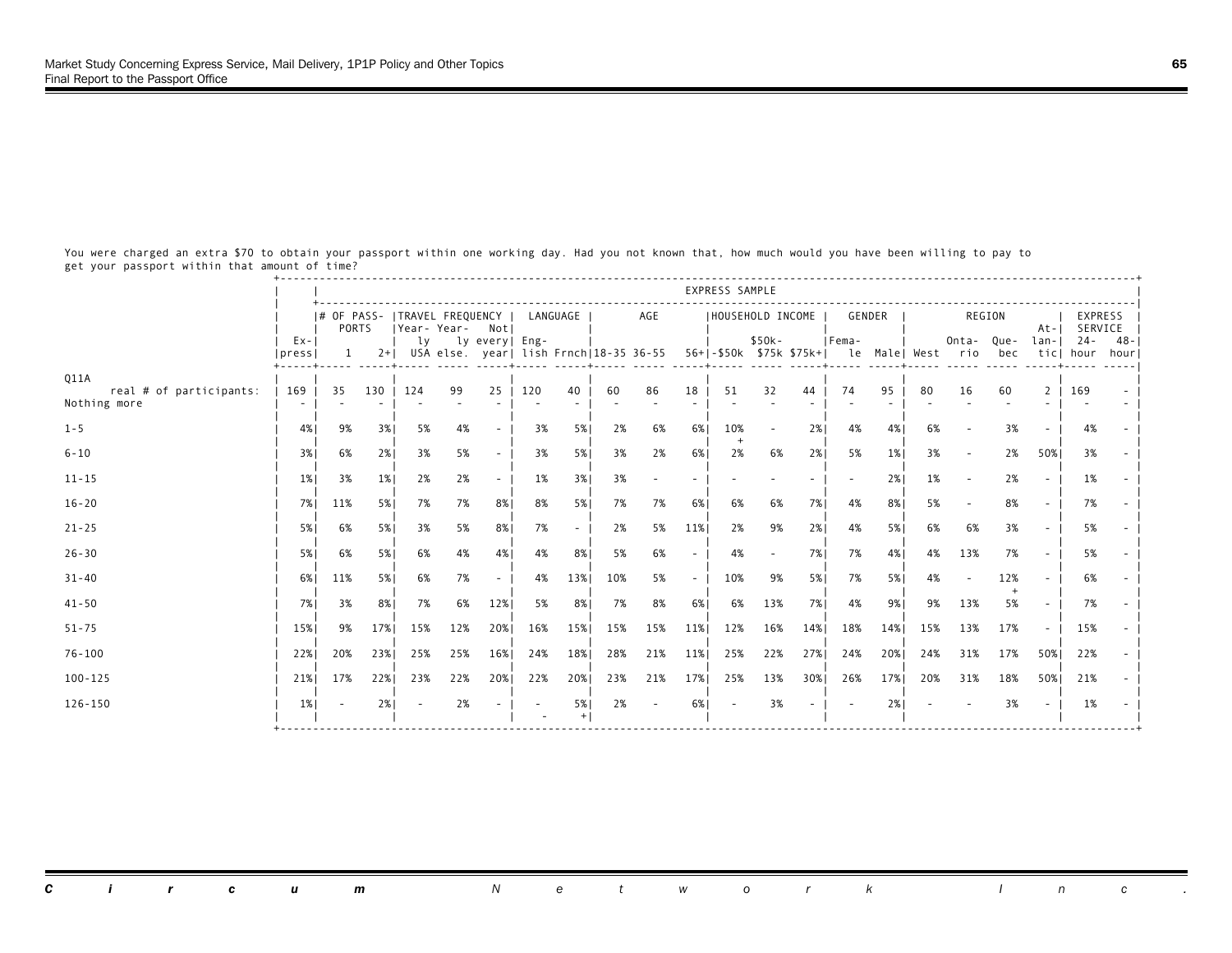You were charged an extra \$70 to obtain your passport within one working day. Had you not known that, how much would you have been willing to pay to get your passport within that amount of time?

|                                                                               |                  |                         |       |                 |             |                                         |           |                                        |           |     |     | EXPRESS SAMPLE |                                                                                  |      |              |            |     |              |                        |              |                    |             |
|-------------------------------------------------------------------------------|------------------|-------------------------|-------|-----------------|-------------|-----------------------------------------|-----------|----------------------------------------|-----------|-----|-----|----------------|----------------------------------------------------------------------------------|------|--------------|------------|-----|--------------|------------------------|--------------|--------------------|-------------|
|                                                                               |                  | PORTS                   |       |                 | Year- Year- | # OF PASS-   TRAVEL FREQUENCY  <br>Notl |           | LANGUAGE                               |           | AGE |     |                | IHOUSEHOLD INCOME                                                                |      |              | GENDER     |     |              | REGION                 | At-          | EXPRESS<br>SERVICE |             |
|                                                                               | $Ex -$<br> press |                         | $2+1$ | lv              |             | ly every  Eng-                          |           | USA else. year  lish Frnch 18-35 36-55 |           |     |     |                | \$50k-<br>56+1-\$50k \$75k \$75k+1                                               |      | IFema-<br>le | Male  West |     | Onta-<br>rio | Que-<br>bec            | lan-<br>ticl | 24 -<br>hour       | -48<br>hour |
| real # of participants:<br>151-200                                            | 169<br>1%        | 35                      | 1%    | 130   124<br>1% | 99<br>1%    | 25 <sub>1</sub>                         | 120<br>1% | 40                                     | -60<br>2% | 86  | 18  | 51             | 32                                                                               | 44   | 74           | 95<br>1% I | -80 | 16<br>6%     | 60                     |              | 169<br>1%          |             |
| $201+$                                                                        | 3%               | 6%                      | 2%1   | 2%              | 2%          | 4%                                      | 3%        | 5%                                     |           | 6%  |     | 2%             | 3%                                                                               | 7% l | 4%           | 2%1        | 4%  |              | 3%                     |              | 3%                 |             |
| DK/NR                                                                         | 18%              | 9%                      | 19%   | 15%             | 16%         | 20%                                     | 21%       | 8% I                                   | 13%       | 17% | 33% | 18%            | 13%                                                                              | 18%  | 15%          | 20%        | 18% | 19%          | 17%                    |              | 18%                |             |
| $\ch{i}^2$ :<br>$\pm$ at 50%:<br>mean for these data:<br>sig. test for means: |                  | -17<br>72.2   63.4 75.5 |       |                 | 10          | 201                                     |           | 15                                     | -13       | 11  | 231 | -14            | 17<br>68.7 69.0 85.0  73.1 74.0  65.4 80.3 60.9  64.9 74.5 90.7  76.0 69.0  75.8 | 151  | 11           | 10 I       | -11 | 25           | -13<br>78.1 68.2 55.01 | 69           | 72.2               |             |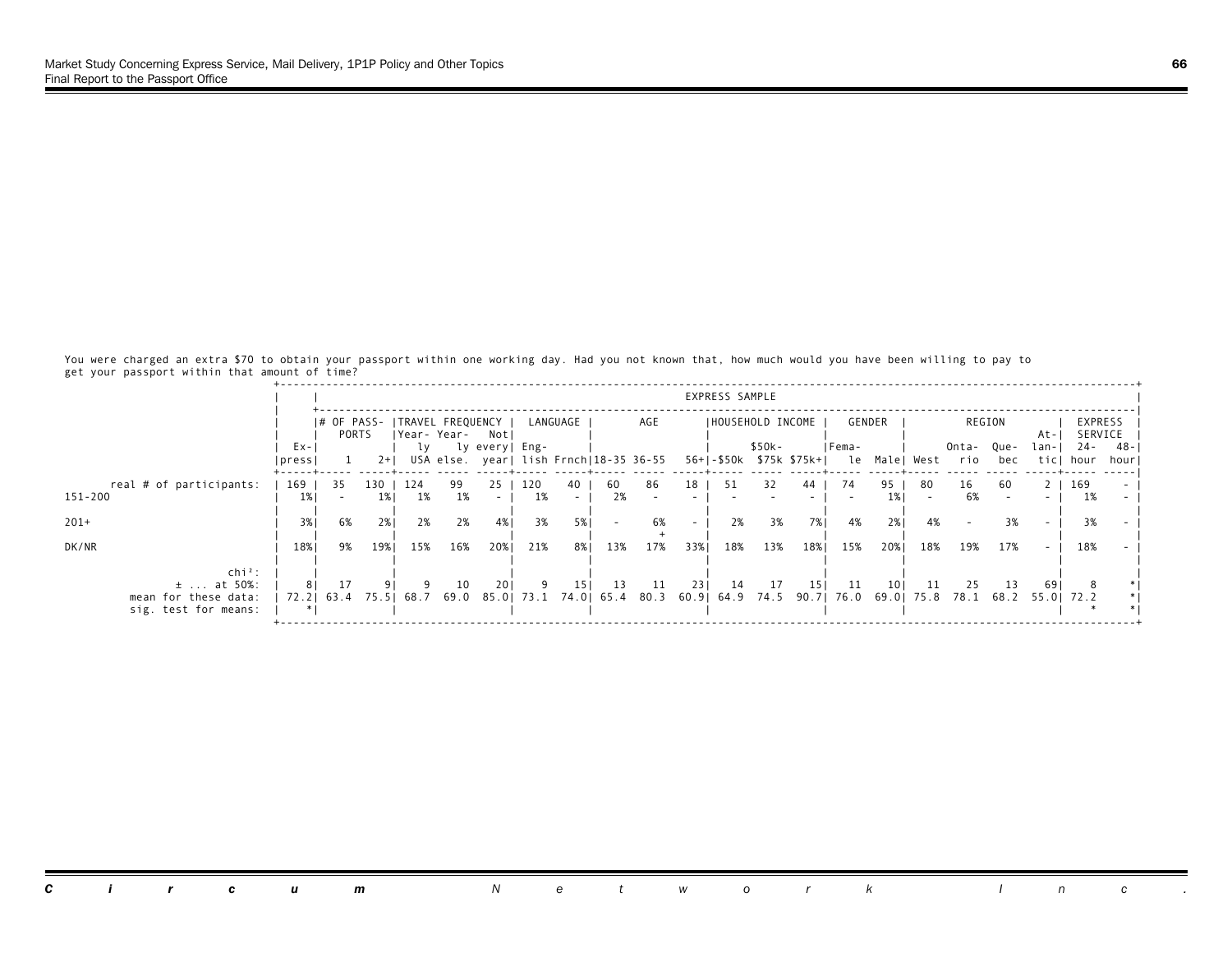+-----------------------------------------------------------------------------------------------------------------------------------+ express sample and the set of the set of the set of the set of the set of the set of the set of the set of the set of the set of the set of the set of the set of the set of the set of the set of the set of the set of the s | +-----------------------------------------------------------------------------------------------------------------------------| | |# OF PASS- |TRAVEL FREQUENCY | LANGUAGE | AGE |HOUSEHOLD INCOME | GENDER | REGION | EXPRESS | | | PORTS |Year- Year- Not| | | | | At-| SERVICE | | Ex-| | ly ly every| Eng- | | \$50k- |Fema- | Onta- Que- lan-| 24- 48-| |press| 1 2+| USA else. year| lish Frnch|18-35 36-55 56+|-\$50k \$75k \$75k+| le Male| West rio bec tic| hour hour| +-----+----- -----+----- ----- -----+----- -----+----- ----- -----+----- ----- -----+----- -----+----- ----- ----- -----+----- -----| Q11B | | | | | | | | | | | | | | | | | | real # of participants: | 171 | 45 124 | 125 86 36 | 104 61 | 76 74 16 | 50 26 47 | 59 112 | 56 31 74 1 | - 171<br>Nothing more | - | - - | - - | - - | - - | - - | - - | - - | - - | - - | - - | - - | - - | - - | - - | - - | - Nothing more | - | - - | - - - | - - | - - - | - - - | - - | - - - - | - - | | | | | | | | | | | 1-5 | 4%| 2% 5%| 5% 3% 3%| 5% 3%| 3% 4% 13%| 6% - 2%| 2% 5%| 5% 3% 3% - | - 4%| | | | | | | | | | | 6-10 | 6%| 7% 6%| 6% 2% 6%| 8% 2%| 7% 5% 6%| 10% 4% 6%| 8% 4%| 7% 13% 3% - | - 6%| | | | | | | | | | | 11-15 | 2%| 2% 2%| 2% 1% 6%| - 7%| 3% 3% - | 4% 4% - | 2% 3%| - - 5% - | - 2%| | | | | -- ++| | | | + | | 16-20 | 9%| 7% 10%| 7% 12% 8%| 6% 13%| 9% 8% 13%| 12% 12% 4%| 10% 8%| 5% 6% 11% - | - 9%| | | | | | | | | | | 21-25 | 2%| - 2%| 2% 3% - | 1% 3%| 4% - - | - 4% - | 2% 2%| 2% - 3% - | - 2%| | | | | | | | | | | 26-30 | 27%| 24% 27%| 29% 29% 17%| 26% 30%| 29% 26% 13%| 18% 19% 36%| 19% 31%| 23% 29% 26% 100%| - 27%| | | | | | | +| | | | 31-40 | 4%| 9% 2%| 6% 3% - | 4% 2%| 8% - 6%| 4% 8% 4%| 5% 4%| 7% 3% 3% - | - 4%| | | | | | + - | | | | | 41-50 | 16%| 18% 16%| 16% 15% 22%| 19% 11%| 16% 19% 13%| 16% 23% 17%| 19% 15%| 21% 16% 12% - | - 16%| | | | | | | | | | | 51-75 | 4%| 2% 5%| 2% 2% 11%| 4% 5%| 4% 4% 6%| 6% 4% 2%| 7% 3%| - 6% 7% - | - 4%| | | | ++| | | | | - | | 76-100 | 6%| 4% 6%| 7% 8% 3%| 7% 5%| 3% 8% 13%| 6% 4% 11%| 3% 7%| 5% 6% 7% - | - 6%| | | | | | | | | | | 100-125 | 5%| 2% 6%| 6% 6% 3%| 5% 5%| 3% 7% 6%| 6% - 11%| 2% 6%| 4% 6% 5% - | - 5%| | | | | | | | | | | 126-150 | 1%| - 2%| 1% 2% - | 2% - | 1% 1% - | - 4% 2%| 2% 1%| 2% - 1% - | - 1%| | | | | | | | | | |

 You were charged an extra \$30 to obtain your passport within two working days. Had you not known that, how much would you have been willing to pay to get your passport within that amount of time?

*Circum Network Inc .*

+-----------------------------------------------------------------------------------------------------------------------------------+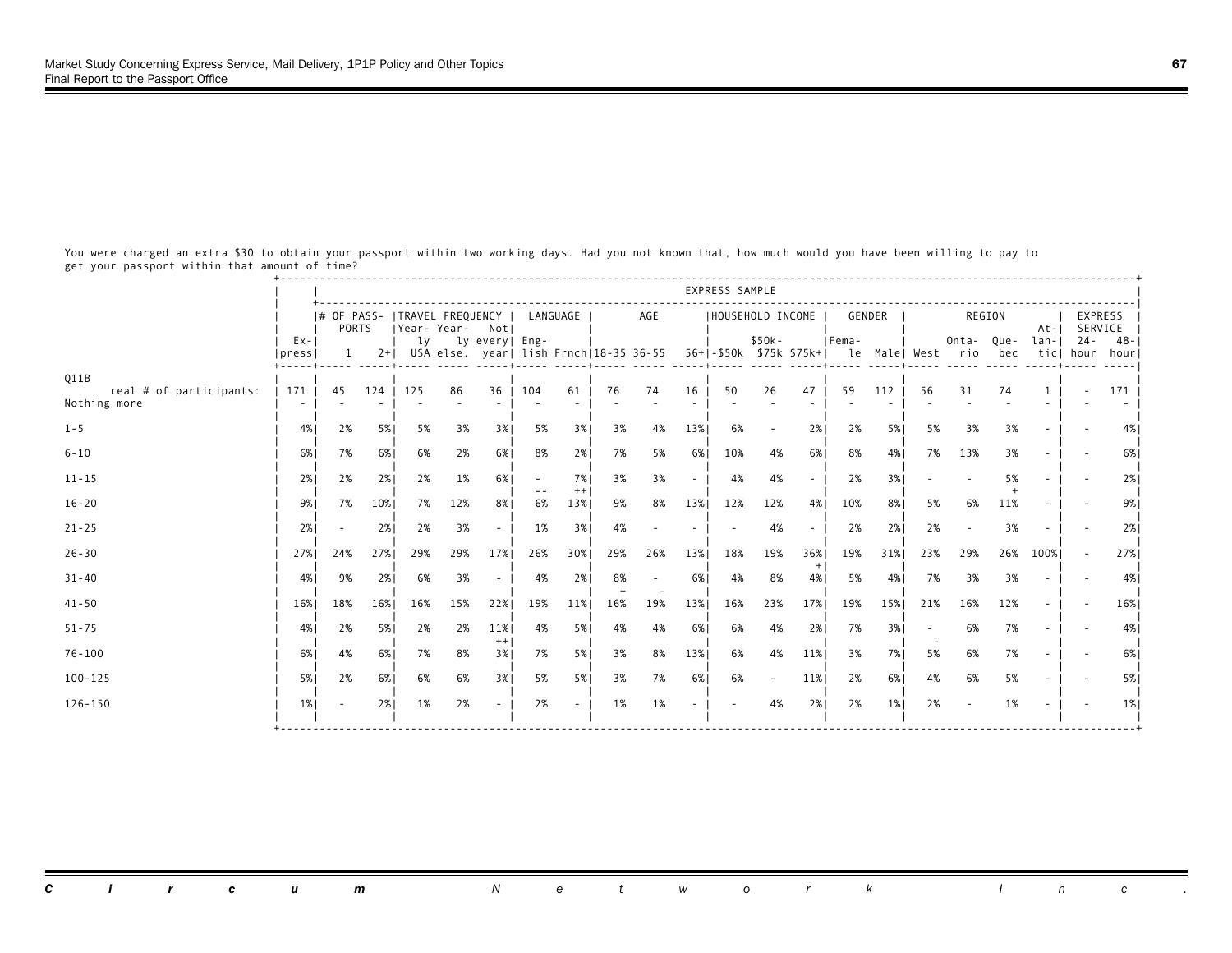You were charged an extra \$30 to obtain your passport within two working days. Had you not known that, how much would you have been willing to pay to get your passport within that amount of time?

|                                                                               |                  |                   |       |           |             |                                         |          |                                        |      |          |     | EXPRESS SAMPLE |                                                                                  |     |              |            |     |              |             |              |                    |             |
|-------------------------------------------------------------------------------|------------------|-------------------|-------|-----------|-------------|-----------------------------------------|----------|----------------------------------------|------|----------|-----|----------------|----------------------------------------------------------------------------------|-----|--------------|------------|-----|--------------|-------------|--------------|--------------------|-------------|
|                                                                               |                  | PORTS             |       |           | Year- Year- | # OF PASS-   TRAVEL FREQUENCY  <br>Notl |          | LANGUAGE                               |      | AGE      |     |                | IHOUSEHOLD INCOME                                                                |     |              | GENDER     |     |              | REGION      | At-          | EXPRESS<br>SERVICE |             |
|                                                                               | $Ex -$<br> press |                   | $2+1$ | lv        |             | ly every  Eng-                          |          | USA else. year  lish Frnch 18-35 36-55 |      |          |     |                | \$50k-<br>56+1-\$50k \$75k \$75k+1                                               |     | IFema-<br>le | Male  West |     | Onta-<br>rio | Que-<br>bec | lan-<br>ticl | $24 -$<br>hour     | -48<br>hour |
| real # of participants:<br>151-200                                            | 171  <br>1%1     | -45               | 1% I  | 124   125 | 86          | 3% I                                    | 36   104 | 61  <br>2% l                           | - 76 | 74<br>1% | 16  | 50             | 26<br>4%                                                                         | 47  | -59          | 112<br>1%  | -56 | 31           | 74<br>1%    |              |                    | 171<br>1%   |
| $201+$                                                                        | $1\%$            | 2%                | $1\%$ | 2%        | 2%          |                                         | 2%       |                                        | 1%   | 1%       |     |                | 4%                                                                               | 2%  |              | 2%1        | 2%  |              | 1%          |              |                    | $1\%$       |
| DK/NR                                                                         | 17%              | 22%               | 15%   | 16%       | 15%         | 22%                                     | 17%      | 18%                                    | 13%  | 19%      | 19% | 18%            | 8%                                                                               | 13% | 22%          | 14%        | 20% | 16%          | 18%         |              |                    | 17% I       |
| $\ch{i}^2$ :<br>$\pm$ at 50%:<br>mean for these data:<br>sig. test for means: |                  | 15<br>44.3   49.7 | 42.71 |           | -11         | 161                                     | 10       | 131                                    | -11  | 11       | 251 | 14             | 19<br>44.9 51.0 44.0 48.9 37.9 42.8 47.8 39.0 35.0 67.9 50.4 38.7 46.9 49.1 36.8 | 14  | 13           |            | 13  | 18           | -11<br>46.4 | 98<br>30.01  |                    | * $44.3$    |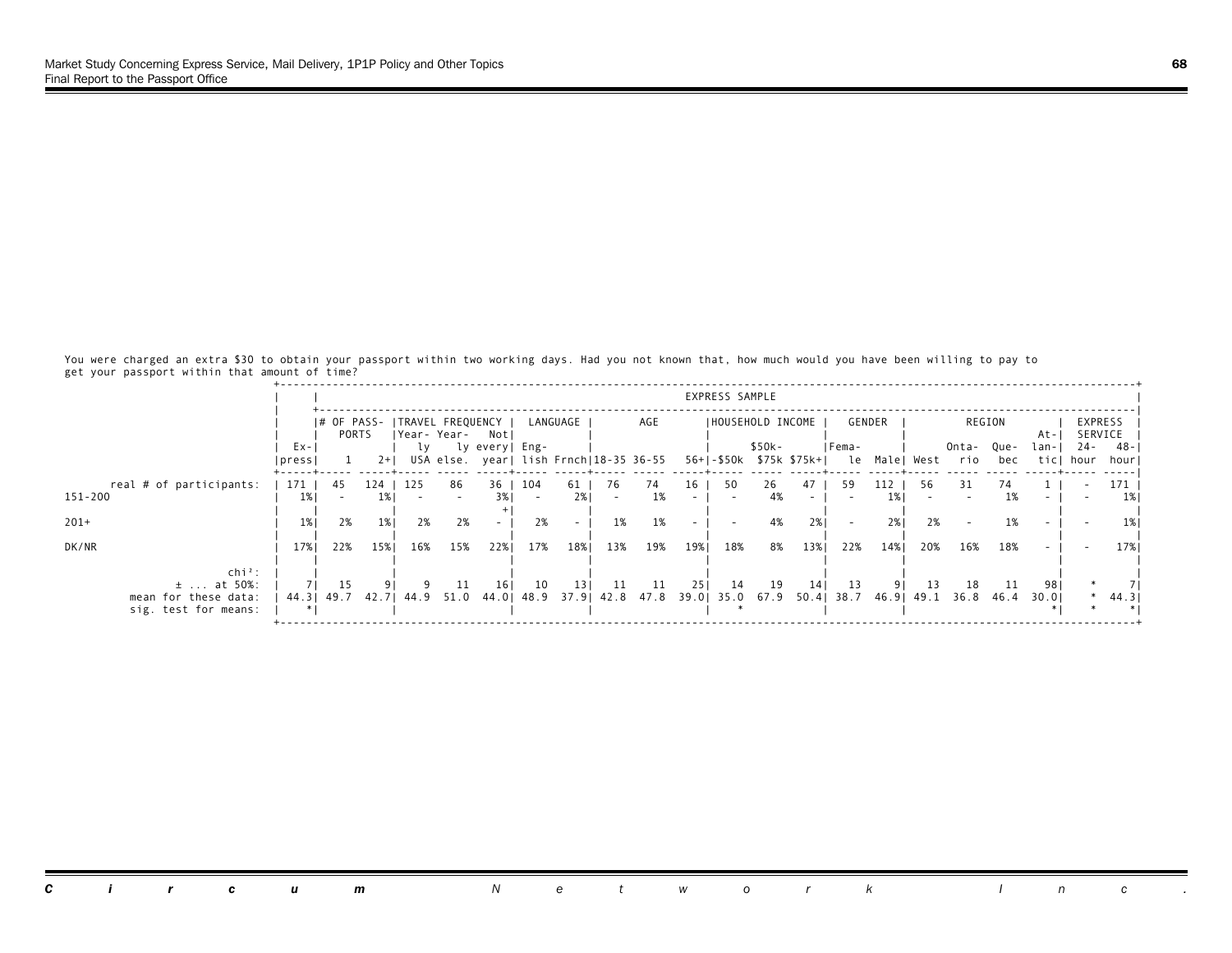You were charged an extra \$70 to obtain your passport within one working day. Had you not known that, how much would you have been willing to pay to get your passport within that amount of time?

(Price elasticity: % willing to pay up to...)

|                                  |                    |           |                 |      |                                                                                                               |          |      |          |      |           |        | EXPRESS SAMPLE |                   |      |                |                 |      |            |      |                |                     |             |
|----------------------------------|--------------------|-----------|-----------------|------|---------------------------------------------------------------------------------------------------------------|----------|------|----------|------|-----------|--------|----------------|-------------------|------|----------------|-----------------|------|------------|------|----------------|---------------------|-------------|
|                                  |                    | PORTS     |                 |      | # OF PASS-  TRAVEL FREQUENCY<br> Year-Year- Notl                                                              |          |      | LANGUAGE |      | AGE       |        |                | IHOUSEHOLD INCOME |      |                | GENDER          |      | REGION     |      | At-I           | EXPRESS<br>SERVICE  |             |
|                                  | $Ex - 1$<br> press |           |                 |      | ly ly every   Eng-<br>1 2+  USA else. year  lish Frnch 18-35 36-55 56+ -\$50k \$75k \$75k+  le Male  West rio |          |      |          |      |           |        |                | \$50k-            |      | IFema-         |                 |      | Onta- Que- | bec  | lan-I          | $24 -$<br>ticl hour | -48<br>hour |
| Q11A2<br>real # of participants: | 139                | 32        | 105             | 106  | 83                                                                                                            | 20       | 95   | 37       | 52   | 71        | 12     | 42             | 28                | 36   | 63             | 76              | 66   | 13         | 50   | 2 <sub>1</sub> | 139                 |             |
| \$0                              |                    | 100% 100% | 100%            | 100% | 100%                                                                                                          | 100%     | 100% | 100%     | 100% | 100%      | 100%   | 100%           | 100%              | 100% | 100%           | 100%            | 100% | 100%       | 100% | 100% 100%      |                     |             |
| Up to $$5$                       |                    | 100% 100% | 100%            | 100% | 100%                                                                                                          | 100%     | 100% | 100%     | 100% | 100% 100% |        | 100%           |                   |      | 100% 100% 100% | 100%            | 100% | 100%       |      | 100% 100% 100% |                     |             |
| Up to $$10$                      |                    | 95% 91%   | 96%1            | 94%  |                                                                                                               | 95% 100% | 96%  | 95%      | 98%  | 93%       | 92%    | 88%            | 100%              | 97%। | 95%            | 95%             |      | 92% 100%   |      | 96% 100%       | 95%                 |             |
| Up to $$15$                      | 91%                | 84%       | 94%             | 91%  |                                                                                                               | 89% 100% | 93%  | 89%      | 94%  | 90%       | 83%    | 86%            | 93%               | 94%  | 89%            | 93%             | 89%  | 100%       | 94%  | 50%            | 91%                 |             |
| Up to $$20$                      | 90%।               | 81%       | 93%             | 89%  | 87%                                                                                                           | 100%     | 92%  | 86%      | 90%  | 90%       | 83%    | 86%            | 93%               | 94%  | 89%            | 91%             | 88%  | 100%       | 92%  | 50%            | 90%                 |             |
| Up to $$25$                      | 82%                | 69%       | 87%             | 80%  | 78%                                                                                                           | 90%      | 82%  | 81%      | 83%  | 82%       | 75%    | 79%            | 86%               | 86%1 | 84%            | 80%             | 82%  | 100%       | 82%  | 50%            | 82%                 |             |
| Up to \$30                       | 76% I              | 63%       | 81%             | 76%  | 72%                                                                                                           | 80%      | 74%  | 81%      | 81%  | 76%       | 58%    | 76%            | 75%               | 83%  | 79%            | 74%             | 74%  | 92%        | 78%  | 50%            | 76%                 |             |
| Up to $$40$                      | 70%                | 56%       | 74%             | 69%  | 67%                                                                                                           | 75%      | 68%  | 73%      | 75%  | 69%       | 58%    | 71%            | 75%               | 75%  | 71%            | 68%             | 70%  | 77%        | 70%  | 50%            | 70%                 |             |
| Up to \$50                       | 63%1               | 44%       | 69%             | 61%  | 59%                                                                                                           | 75%      | 63%  | 59%      | 63%  | 63%       | 58%    | 60%            | 64%               | 69%। | 63%            | 62%             | 65%  | 77%        | 56%  | 50%1           | 63%                 |             |
| Up to \$75                       | 54%1               | 41%       | 58%             | 53%  | 52%                                                                                                           | 60%      | 57%  | 51%      | 56%  | 54%       | 50%    | 52%            | 50%               | 61%  | 59%            | 50%             | 55%  | 62%        | 50%  | 50%            | 54%                 |             |
| Up to \$100                      | 35%1               | 31%       | 37%             | 35%  | 37%                                                                                                           | 35%      | 37%  | 35%      | 38%  | 35%       | 33%    | 38%            | 32%               | 44%  | 38%            | 33%             | 36%  | 46%        | 30%  | 50%            | 35%                 |             |
| Up to \$125                      | 31%                | 25%       | 33%1            | 31%  | 33%                                                                                                           | 30%      | 32%  | 32%      | 31%  | 32%       | 33%    | 33%            | 21%               | 44%  | 35%            | 28%             | 29%  | 46%        | 30%  | 50%            | 31%                 |             |
| Up to \$150                      | 6% l               | 6%        | 6%              | 4%   | 6%                                                                                                            | 5%       | 4%   | 11%      | 4%   | 7%        | 8%     | 2%             | 7%                | 8%   | 5%             | 7%              | 5%   | 8%         | 8%   |                | 6%                  |             |
| Up to \$200                      | 4%                 | 6%        | 4%              | 4%   | 4%                                                                                                            | 5%       | 4%   | 5%       | 2%   | 7%        | $\sim$ | 2%             | 4%                | 8%   | 5%             | 4%              | 5%   | 8%         | 4%   | $\sim$         | 4%                  |             |
| $\ch{i}^2$ :<br>$\pm$ at 50%:    | 81                 | 17        | 10 <sup>1</sup> | 10   | 11                                                                                                            | 22       | 10   | 161      | 14   | 12        | 281    | 15             | 19                | 161  | 12             | 11 <sub>1</sub> | 12   | 27         | 14   | 691            |                     |             |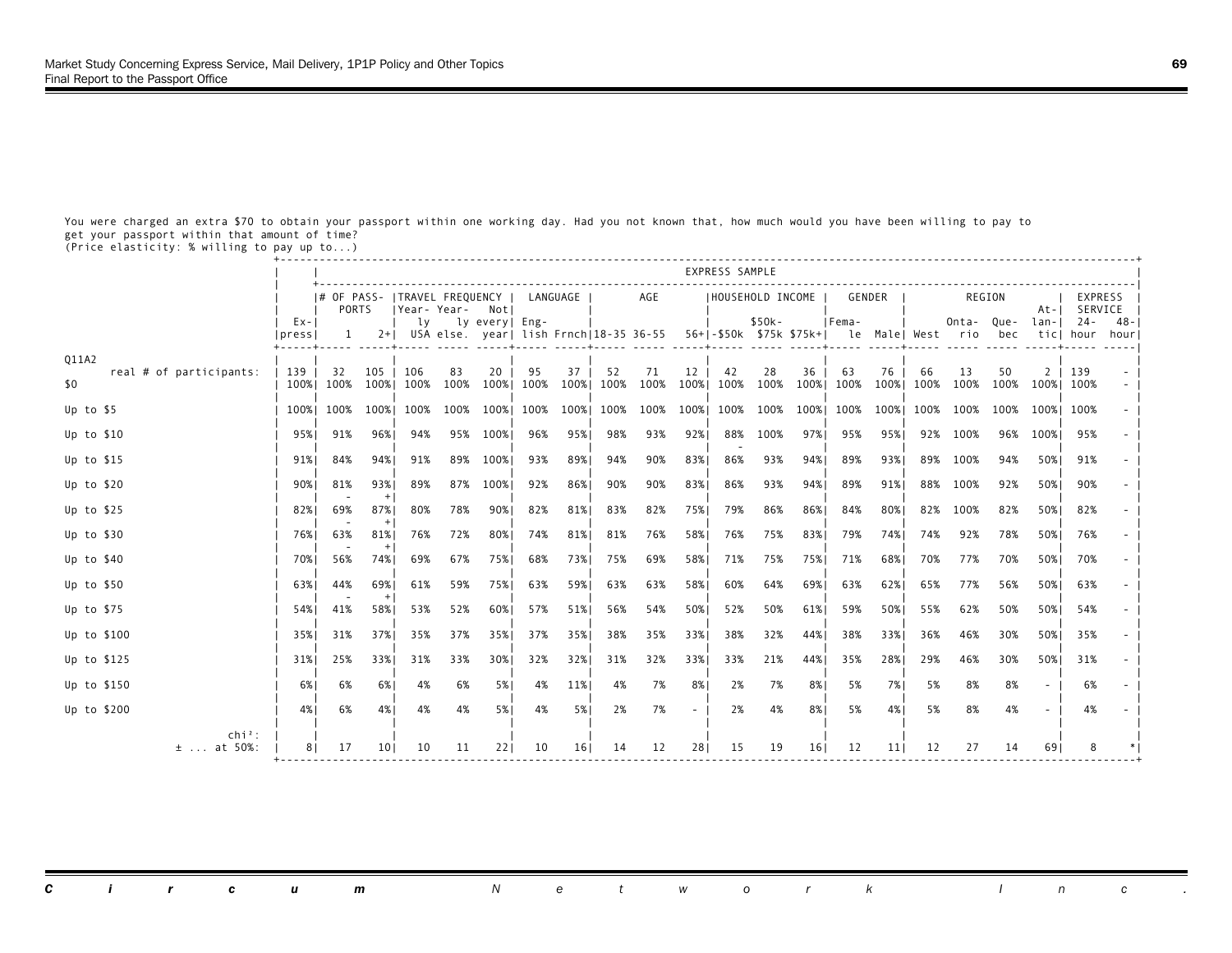You were charged an extra \$70 to obtain your passport within one working day. Had you not known that, how much would you have been willing to pay to get your passport within that amount of time? (Price elasticity: % willing to pay up to...)

|                                    |                      |       |       |             |                                                                |                |    |          |     |     |                   | EXPRESS SAMPLE |                   |     |              |            |      |              |             |              |                    |             |
|------------------------------------|----------------------|-------|-------|-------------|----------------------------------------------------------------|----------------|----|----------|-----|-----|-------------------|----------------|-------------------|-----|--------------|------------|------|--------------|-------------|--------------|--------------------|-------------|
|                                    |                      | PORTS |       | Year- Year- | I# OF PASS- ITRAVEL FREQUENCY I                                | Notl           |    | LANGUAGE |     | AGE |                   |                | IHOUSEHOLD INCOME |     | GENDER       |            |      | REGION       |             | At-          | EXPRESS<br>SERVICE |             |
|                                    | Ex-<br><u>Ipress</u> |       | $2+1$ |             | USA else. year  lish Frnch 18-35 36-55 56+ -\$50k \$75k \$75k+ | ly every  Eng- |    |          |     |     |                   |                | $$50k-$           |     | IFema-<br>le | Male  West |      | Onta-<br>rio | Que-<br>bec | lan-<br>ticl | 24 -<br>hour       | -48<br>hour |
| real # of participants:            | -139                 |       | 105   | - 106       | 83                                                             | 20.            |    |          | 52  |     |                   | 42             | 28                | 36  | -63          | 76         | -66  |              | 50          | 2            | 139                |             |
| More than \$200                    | 4%                   | 6%    | 3% I  | 3%          | 2%                                                             | 5% 1           | 3% | 5% I     |     | 7%  | $\sim$ 100 $\sim$ | 2%             | 4%                | 8%  | 5%           | 3%1        | - 5% |              | 4%          |              | 4%                 |             |
| $\ch{i}^2$ :<br>$± \ldots$ at 50%: |                      |       | 10 I  | 10          |                                                                | 221            | 10 | 161      | -14 | 12  | 281               | 15             | 19                | 161 | 12           | 11         |      |              | 14          | -69          |                    |             |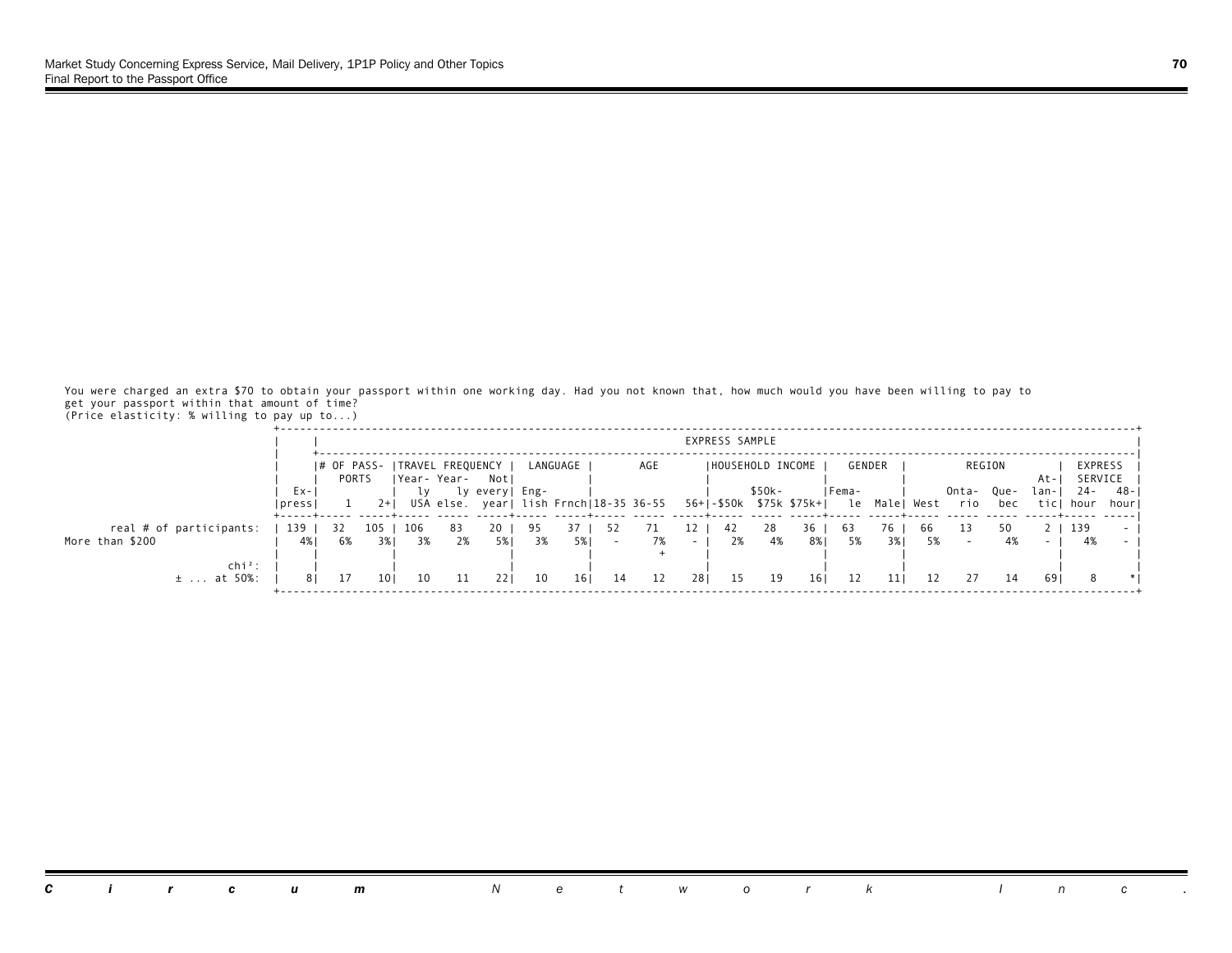You were charged an extra \$30 to obtain your passport within one working day. Had you not known that, how much would you have been willing to pay to get your passport within that amount of time?

(Price elasticity: % willing to pay up to...)

|                                            |                    |                  |                 |                                                   |                    |            |            |            |            |                                                                                         |            | EXPRESS SAMPLE    |                     |            |            |            |            |            |            |           |                     |             |
|--------------------------------------------|--------------------|------------------|-----------------|---------------------------------------------------|--------------------|------------|------------|------------|------------|-----------------------------------------------------------------------------------------|------------|-------------------|---------------------|------------|------------|------------|------------|------------|------------|-----------|---------------------|-------------|
|                                            |                    | PORTS            |                 | # OF PASS-   TRAVEL FREQUENCY<br> Year-Year- Notl |                    |            |            | LANGUAGE   |            | AGE                                                                                     |            | IHOUSEHOLD INCOME |                     |            |            | GENDER     |            | REGION     |            | At-I      | EXPRESS<br>SERVICE  |             |
|                                            | $Ex - 1$<br> press |                  |                 |                                                   | ly ly every   Eng- |            |            |            |            | 1 2+  USA else. year  lish Frnch 18-35 36-55 56+ -\$50k \$75k \$75k+  le Male  West rio |            |                   | \$50k-              |            | Fema-      |            |            | Onta- Que- | bec        | lan-I     | $24 -$<br>ticl hour | -48<br>hour |
| Q11B2                                      |                    |                  |                 |                                                   |                    |            |            |            |            |                                                                                         |            |                   |                     |            |            |            |            |            |            |           |                     |             |
| real # of participants:<br>\$0             | 142 I              | -35<br>100% 100% | 105<br>100%     | 105<br>100%                                       | 73<br>100%         | 28<br>100% | 86<br>100% | 50<br>100% | 66<br>100% | 60<br>100%                                                                              | 13<br>100% | 41<br>100%        | 24<br>100%          | 41<br>100% | 46<br>100% | 96<br>100% | 45<br>100% | 26<br>100% | 61<br>100% | 1<br>100% |                     | 142<br>100% |
| Up to $$5$                                 |                    | 100% 100%        | 100%            | 100%                                              | 100%               | 100%       | 100%       | 100%       | 100%       | 100% 100%                                                                               |            |                   | 100% 100% 100% 100% |            |            | 100%       | 100%       | 100%       | 100%       | 100%      |                     | 100%        |
| Up to $$10$                                | 95%।               | 97%              | 94%             | 94%                                               | 96%                | 96%        | 94%        | 96%।       | 97%        | 95%                                                                                     | 85%        | 93%               | 100%                | 98%।       | 98%        | 94%        | 93%        | 96%        |            | 97% 100%  |                     | 95%         |
| Up to $$15$                                | 88%1               | 89%              | 88%             | 88%                                               | 93%                | 89%        | 85%        | 94%        | 89%        | 88%                                                                                     | 77%        | 80%               | 96%                 | 90%        | 87%        | 89%        | 84%        | 81%        |            | 93% 100%  |                     | 88%         |
| Up to $$20$                                | 85%                | 86%              | 85%             | 86%                                               | 92%                | 82%        | 85%        | 86%        | 86%        | 85%                                                                                     | 77%        | 76%               | 92%                 | 90%        | 85%        | 85%        | 84%        | 81%        |            | 87% 100%  |                     | 85%         |
| Up to $$25$                                |                    | 75%1 77%         | 73%1            | 77%                                               | 78%                | 71%        | 78%        | 70%        | 76%        | 75%                                                                                     | 62%        | 61%               | 79%                 | 85%        | 72%        | 76%        | 78%        | 73%        |            | 74% 100%  |                     | 75%         |
| Up to \$30                                 | 73%1               | 77%              | 70%             | 74%                                               | 74%                | 71%        | 77%        | 66%        | 71%        | 75%                                                                                     | 62%        | 61%               | 75%                 | 85%        | 70%        | 74%        | 76%        | 73%        |            | 70% 100%  |                     | 73%         |
| Up to $$40$                                | 40%                | 46%              | 39%1            | 40%                                               | 40%                | 50%        | 45%        | 30%        | 38%        | 43%                                                                                     | 46%        | 39%               | 54%                 | 44%        | 46%        | 38%        | 47%        | 38%        | 39%        |           |                     | 40%         |
| Up to \$50                                 | 35%1               | 34%              | 36%1            | 33%                                               | 36%                | 50%        | 41%        | 28%        | 29%        | 43%                                                                                     | 38%        | 34%               | 46%                 | 39%        | 39%        | 33%        | 38%        | 35%        | 36%        |           |                     | 35%         |
| Up to \$75                                 | 15%                | 11%              | 17%             | 14%                                               | 18%                | 21%        | 17%        | 14%        | 11%        | 20%                                                                                     | 23%        | 15%               | 21%                 | 20%        | 15%        | 16%        | 11%        | 15%        | 21%        |           |                     | 15%         |
| Up to \$100                                | 11%                | 9%               | 11%             | 11%                                               | 15%                | 7%         | 13%        | 8%         | 6%         | 15%                                                                                     | 15%        | 7%                | 17%                 | 17%        | 7%         | 13%        | 11%        | 8%         | 13%        |           |                     | 11%         |
| Up to \$125                                | 9%                 | 6%               | 10%             | 10%                                               | 12%                | 7%         | 10%        | 8%         | 6%         | 13%                                                                                     | 8%         | 7%                | 13%                 | 17%        | 4%         | 11%        | 9%         | 8%         | 11%        |           |                     | 9%          |
| Up to \$150                                | 4%1                | 3%               | 4%              | 3%                                                | 5%                 | 4%         | 5%         | 2%         | 3%         | 5%                                                                                      | $\sim$     |                   | 13%                 | 5%         | 2%         | 4%         | 4%         |            | 5%         |           |                     | 4%          |
| Up to \$200                                | 2%1                | 3%               | 2%              | 2%                                                | 3%                 | 4%         | 2%         | 2%1        | 2%         | 3%                                                                                      | $\sim$     |                   | 8%                  | 2%         |            | 3%         | 2%         |            | 3%         |           |                     | 2%          |
| $\chi$ chi <sup>2</sup> :<br>$\pm$ at 50%: | 81                 | 17               | 10 <sub>1</sub> | 10                                                | 11                 | 191        | 11         | 141        | 12         | 13                                                                                      | 271        | 15                | 20                  | 151        | 14         | 101        | 15         | 19         | 13         | 981       |                     |             |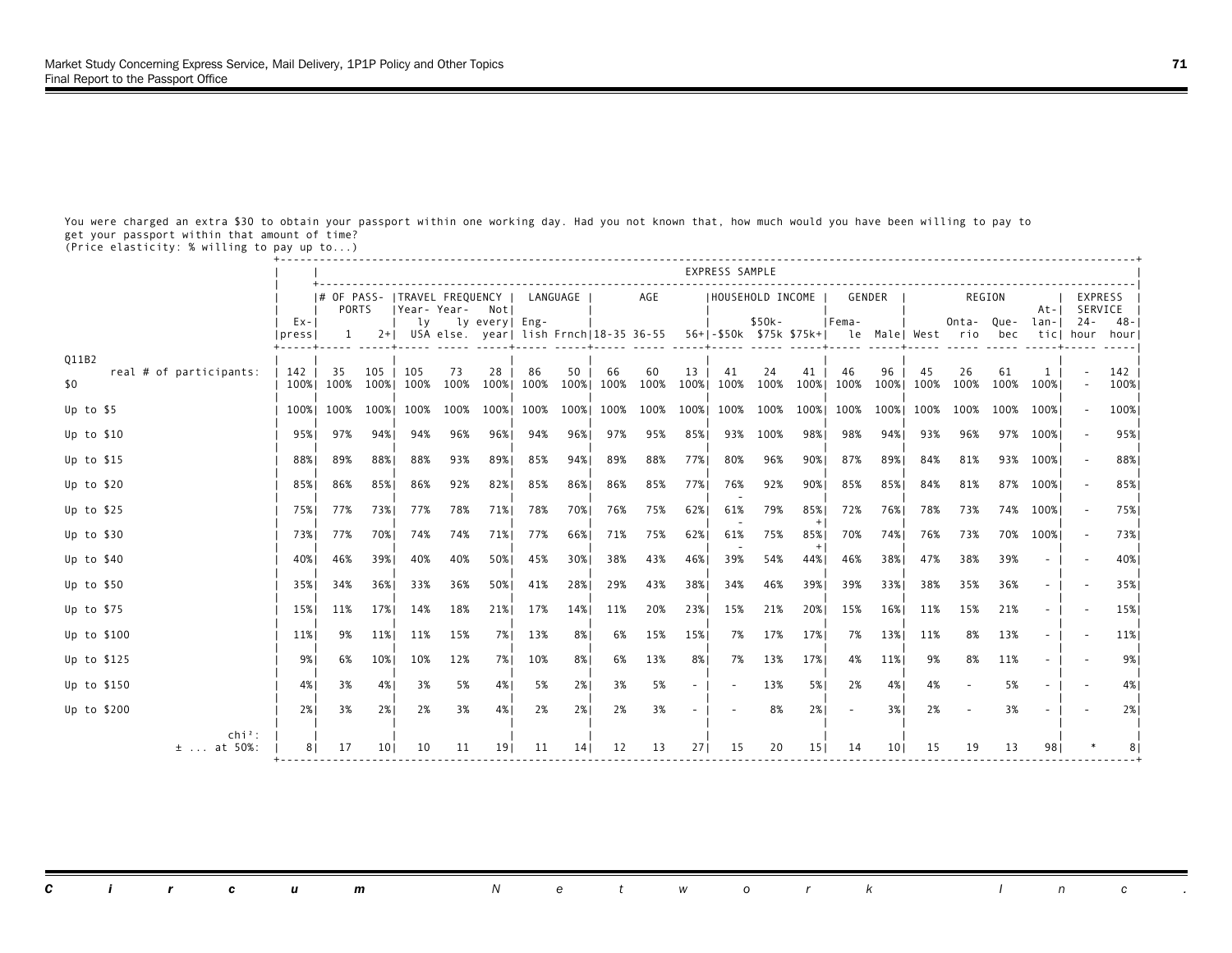You were charged an extra \$30 to obtain your passport within one working day. Had you not known that, how much would you have been willing to pay to get your passport within that amount of time? (Price elasticity: % willing to pay up to...)

|                                        |               |       |      |      |                                                 |                |     |                |    |     |                  | EXPRESS SAMPLE |                                                                           |      |        |               |    |              |             |               |                    |                 |
|----------------------------------------|---------------|-------|------|------|-------------------------------------------------|----------------|-----|----------------|----|-----|------------------|----------------|---------------------------------------------------------------------------|------|--------|---------------|----|--------------|-------------|---------------|--------------------|-----------------|
|                                        |               | PORTS |      |      | # OF PASS-   TRAVEL FREQUENCY  <br> Year- Year- | Notl           |     | LANGUAGE I     |    | AGE |                  |                | <b>IHOUSEHOLD INCOME</b>                                                  |      | GENDER |               |    |              | REGION      | At-           | EXPRESS<br>SERVICE |                 |
|                                        | Ex-<br> press |       |      | 1 v  |                                                 | ly every  Eng- |     |                |    |     |                  |                | $$50k-$<br>USA else. year  lish Frnch 18-35 36-55 56+ -\$50k \$75k \$75k+ |      | IFema- | le Male  West |    | Onta-<br>rio | Que-<br>bec | lan-I<br>ticl | - 24<br>hour       | - 48 -<br>hourl |
| real # of participants:                | 142           | 35    | 105  | -105 |                                                 | 28.            | -86 | 50             | 66 | 60  | 13               | -41            | 24                                                                        | 41 I | -46    | 96            | 45 | 26           |             |               |                    | 142             |
| More than \$200                        | 1%            | 3%    | 1% I | 2%   | 3%                                              |                | 2%  | <b>Service</b> | 2% | 2%  | $\sim$ 100 $\mu$ |                | 4%                                                                        | 2%1  |        | 2%1           | 2% |              | 2%          |               |                    |                 |
| $\mathsf{chi}^2$ :<br>at 50%:<br>$\pm$ |               |       | 10 I | 10   |                                                 | 191            |     | 14 I           | 12 | 13  | 271              | - 15           | 20                                                                        | 151  | -14    | 10 I          |    | 19           |             | 981           |                    |                 |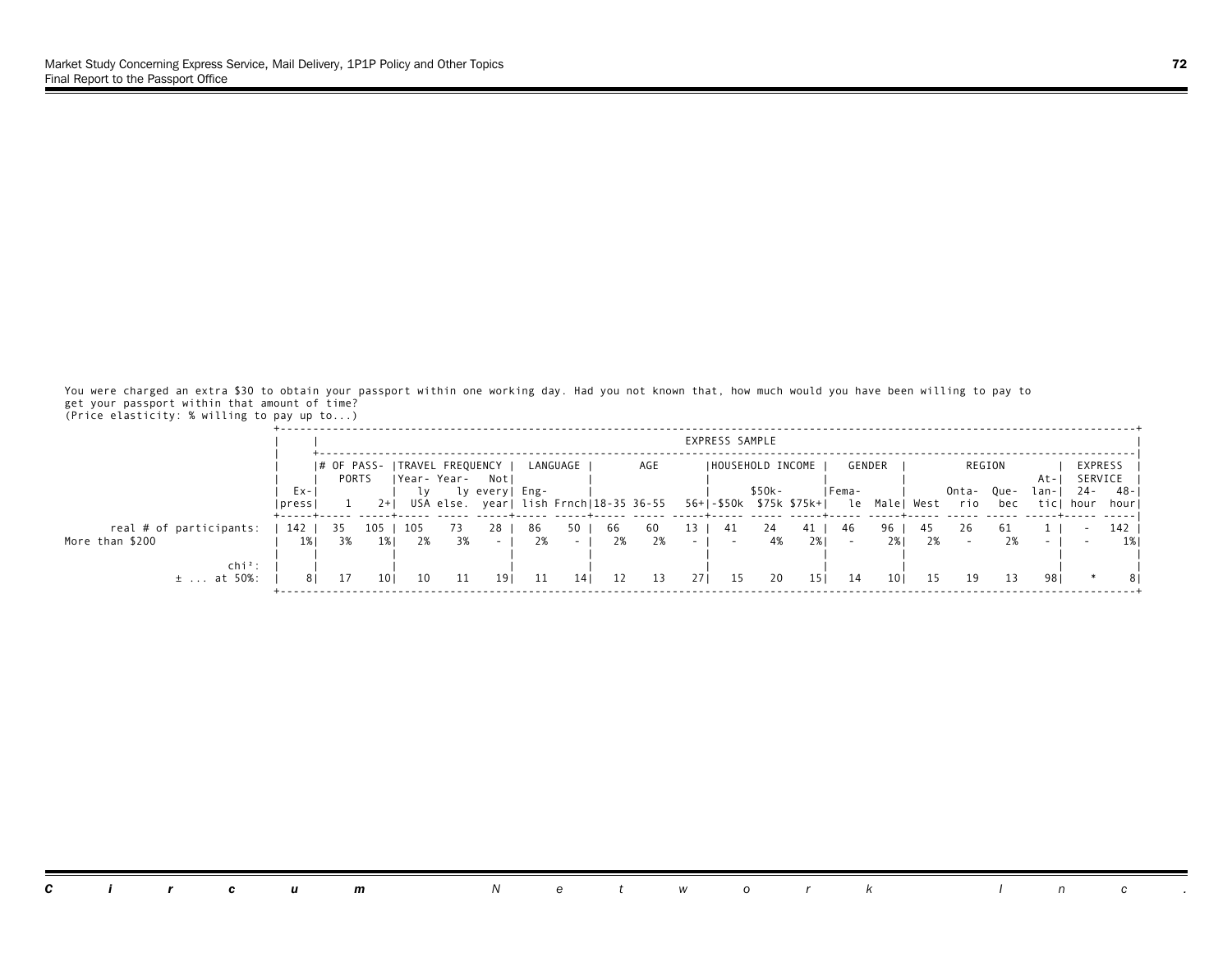### Was the additional cost of obtaining the passport within 24 hours a factor in your decision to request a 48-hour turn-around time?

|       |                            |               |                      |              |             |           |                             |            |                 |           |                                        |            | EXPRESS SAMPLE |                                    |                 |            |               |           |              |             |              |              |                           |
|-------|----------------------------|---------------|----------------------|--------------|-------------|-----------|-----------------------------|------------|-----------------|-----------|----------------------------------------|------------|----------------|------------------------------------|-----------------|------------|---------------|-----------|--------------|-------------|--------------|--------------|---------------------------|
|       |                            |               | I# OF PASS-<br>PORTS |              | Year- Year- |           | ITRAVEL FREQUENCY I<br>Notl |            | LANGUAGE        |           | AGE                                    |            |                | IHOUSEHOLD INCOME                  |                 |            | GENDER        |           | REGION       |             | At-          |              | <b>EXPRESS</b><br>SERVICE |
|       |                            | Ex-<br> press |                      | $2+1$        | lγ          |           | ly every  Eng-              |            |                 |           | USA else. year  lish Frnch 18-35 36-55 |            |                | \$50k-<br>56+1-\$50k \$75k \$75k+1 |                 | IFema-     | le Male  West |           | Onta-<br>rio | Que-<br>bec | lan-<br>ticl | 24 -<br>hour | -48<br>hour               |
| Q12   |                            |               |                      |              |             |           |                             |            |                 |           |                                        |            |                |                                    |                 |            |               |           |              |             |              |              |                           |
| Yes   | real # of participants:    | 171<br>63%    | 45<br>58%            | 124<br>65% I | 125<br>63%  | 86<br>59% | 36<br>67%                   | 104<br>61% | 61<br>64%       | 76<br>71% | 74<br>57%                              | 16<br>56%1 | 50<br>74%      | 26<br>54%                          | 47<br>66%       | -59<br>63% | 112<br>63%    | 56<br>64% | 31<br>65%    | 74<br>61%   | $\sim$       |              | 171<br>63%                |
| No    |                            | 31%           | 36%                  | 29%          | 30%         | 34%       | 28%                         | 32%        | 31%             | 25%       | 35%                                    | 31%        | 22%            | 42%                                | 30%             | 32%        | 30%           | 27%       | 29%          | 34%         | 100%         |              | 31%                       |
| DK/NR |                            | 6% l          | 7%                   | 6%           | 6%          | 7%        | 6%                          | 8%         | 5%              | 4%        | 8%                                     | 13%        | 4%             | 4%                                 | 4%              | 5%         | 7%            | 9%        | 6%           | 5%          |              |              | <b>6%</b>                 |
|       | $chi^2$ :<br>$\pm$ at 50%: | $\sqrt{1}$    | 15                   |              | - 9         | 11        | 16 <sub>1</sub>             | 10         | 13 <sub>1</sub> | 11        | 11                                     | 251        | 14             | 19                                 | 14 <sub>1</sub> | 13         | 91            | 13        | 18           | -11         | 981          | $\ast$       |                           |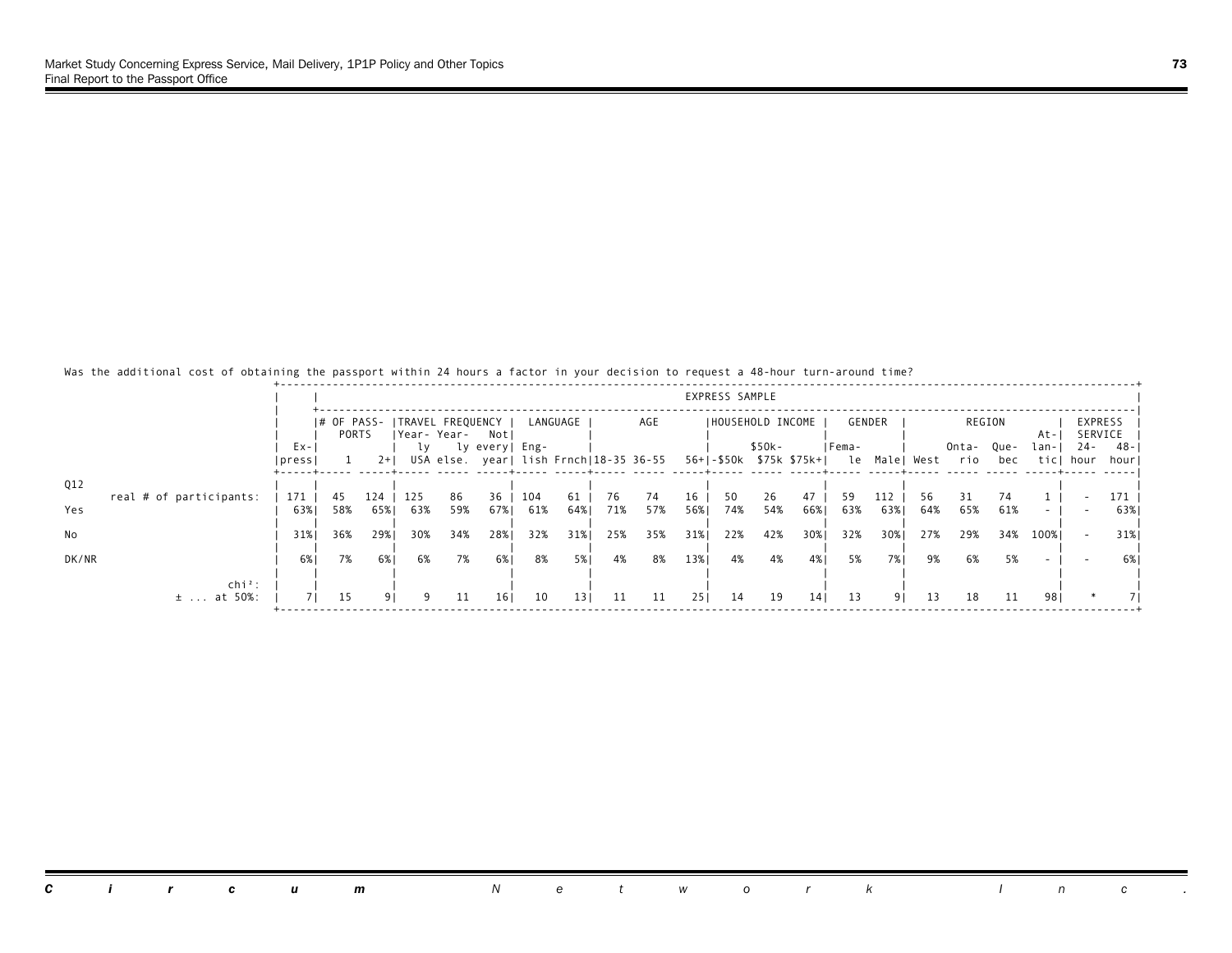+-----------------------------------------------------------------------------------------------------------------------------------+ express sample and the set of the set of the set of the set of the set of the set of the set of the set of the set of the set of the set of the set of the set of the set of the set of the set of the set of the set of the s | +-----------------------------------------------------------------------------------------------------------------------------| | |# OF PASS- |TRAVEL FREQUENCY | LANGUAGE | AGE |HOUSEHOLD INCOME | GENDER | REGION | EXPRESS | | | PORTS |Year- Year- Not| | | | | At-| SERVICE | | Ex-| | ly ly every| Eng- | | \$50k- |Fema- | Onta- Que- lan-| 24- 48-| |press| 1 2+| USA else. year| lish Frnch|18-35 36-55 56+|-\$50k \$75k \$75k+| le Male| West rio bec tic| hour hour| +-----+----- -----+----- ----- -----+----- -----+----- ----- -----+----- ----- -----+----- -----+----- ----- ----- -----+----- -----| Q13 (2 outliers excluded) | | | | | | | | | | real # of participants: | 169 | 35 130 | 124 99 25 | 120 40 | 60 86 18 | 51 32 44 | 74 95 | 80 16 60 2 | 169 - | Nothing more | - | - - | - - - | - - | - - - | - - - | - - | - - - - | - - | | | | | | | | | | | 1-5 | 7%| 9% 7%| 6% 8% 8%| 6% 10%| 7% 8% 6%| 6% 3% 5%| 11% 4%| 10% - 7% - | 7% - | | | | | | | | | | | 6-10 | 3%| 3% 3%| 2% 2% 8%| 3% 5%| 7% 1% - | 6% 3% 2%| 5% 1%| 3% 6% 3% - | 3% - | | | | | | + | | | | | 11-15 | 1%| 3% - | 1% 1% - | - 3%| 2% - - | - - - | - 1%| - - 2% - | 1% - | | | | | | | | | | | 16-20 | 5%| 17% 2%| 5% 3% 8%| 5% 8%| 7% 6% - | 6% 6% 9%| 8% 3%| 6% - 7% - | 5% - | | | +++ ---| | | | | | | | 21-25 | 2%| 3% 2%| 2% 2% 8%| 3% - | 3% 2% - | 6% 3% - | 3% 2%| 4% 6% - - | 2% - | | | | | | | | | | | 26-30 | 5%| - 7%| 6% 5% 4%| 6% 3%| 7% 5% 6%| 8% - 7%| 8% 3%| 5% - 8% - | 5% - | | | | | | | | | | | 31-40 | 1%| - 1%| 1% 1% - | 1% - | - 1% - | 2% - - | - 1%| - - 2% - | 1% - | | | | | | | | | | | 41-50 | 5%| 6% 5%| 4% 4% 12%| 6% 5%| 5% 6% - | 8% - 9%| 8% 3%| 5% 13% 3% - | 5% - | | | | | | | | | | | 51-75 | 6%| 9% 5%| 6% 5% 4%| 5% 10%| 7% 5% 11%| 4% 13% 5%| 8% 4%| 5% 6% 8% - | 6% - | | | | | | | | | | | 76-100 | 19%| 23% 18%| 19% 22% 12%| 22% 15%| 22% 20% 11%| 24% 19% 20%| 14% 23%| 18% 19% 18% 50%| 19% - | | | | | | | | | | | 100-125 | 17%| 14% 18%| 17% 20% 12%| 18% 18%| 20% 16% 17%| 18% 16% 20%| 12% 21%| 18% 13% 17% 50%| 17% - | | | | | | | | | | | 126-150 | 2%| - 3%| 2% 4% - | 1% 8%| 3% 1% 6%| 2% 3% 5%| 1% 3%| - - 5% - | 2% - | | | | | - +| | | | + | | +-----------------------------------------------------------------------------------------------------------------------------------+

 If it had been possible, how much beyond the \$70 you were charged for the 24-hour turn-around would you have been willing to pay, if anything, to obtain your passport over the counter?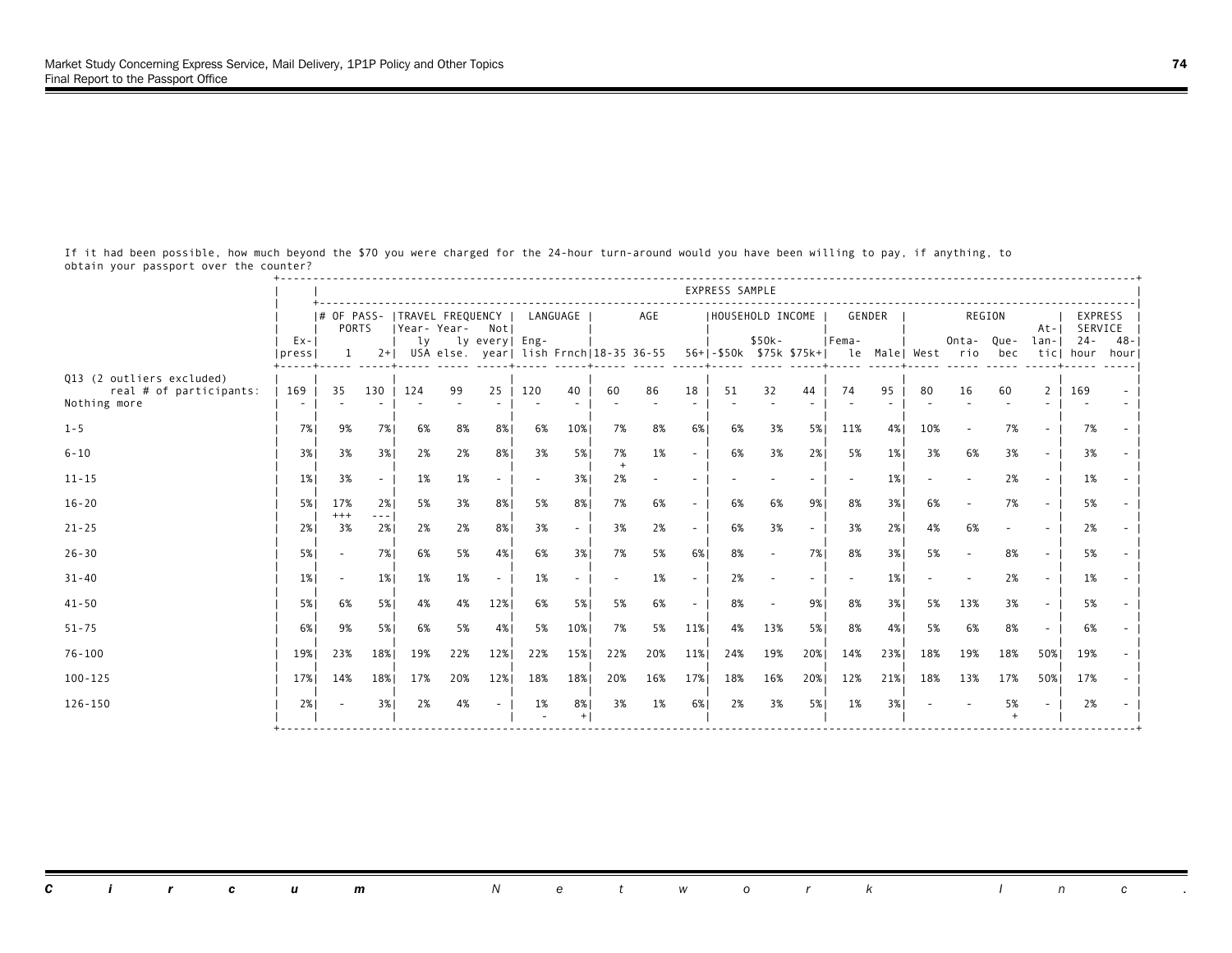If it had been possible, how much beyond the \$70 you were charged for the 24-hour turn-around would you have been willing to pay, if anything, to obtain your passport over the counter?

|                                                                               |              |                        |             |           |                                   |                 |           |                        |          |                                        |            | EXPRESS SAMPLE |                                    |           |                |                              |          |              |             |              |                    |              |
|-------------------------------------------------------------------------------|--------------|------------------------|-------------|-----------|-----------------------------------|-----------------|-----------|------------------------|----------|----------------------------------------|------------|----------------|------------------------------------|-----------|----------------|------------------------------|----------|--------------|-------------|--------------|--------------------|--------------|
|                                                                               |              | $ #$ OF PASS-<br>PORTS |             |           | ITRAVEL FREQUENCY<br> Year- Year- | Not             |           | LANGUAGE               |          | AGE                                    |            |                | IHOUSEHOLD INCOME                  |           |                | GENDER                       |          |              | REGION      | At-          | EXPRESS<br>SERVICE |              |
|                                                                               | Ex-<br>press |                        | $2+1$       | lγ        |                                   | ly every  Eng-  |           |                        |          | USA else. year  lish Frnch 18-35 36-55 |            |                | \$50k-<br>56+1-\$50k \$75k \$75k+1 |           | Fema-<br>le    | Male  West                   |          | Onta-<br>rio | Que-<br>bec | lan-<br>ticl | $24 -$<br>hour     | -48<br>hourl |
| real # of participants:<br>151-200                                            | 169<br>2%    | 35                     | 130<br>3% I | 124<br>3% | 99<br>4%                          | 25              | 120<br>3% | 40<br>$\sim$ 100 $\mu$ | 60<br>3% | 86<br>2%                               | 18         | 51             | 32<br>6%                           | 44<br>2%1 | 74             | 95<br>4%                     | 80<br>3% | 16<br>13%    | 60          | 2            | 169<br>2%          |              |
| $201+$                                                                        | 2%           | 3%                     | 2%          | 2%        | 3%                                |                 | 1%        | 5% 1                   |          | 3%                                     | 6%         | 2%             | 3%                                 | 5%        | 1%             | 3%1                          | 3%       |              | 3%          |              | 2%                 |              |
| DK/NR                                                                         | 37%          | 26%                    | 38%         | 40%       | 34%                               | 32%             | 40%       | 23%                    | 28%      | 37%                                    | 50%        | 27%            | 41%                                | 30%       | 31%            | 41%                          | 40%      | 38%          | 28%         | 50%          | 37%                |              |
| $\ch{i}^2$ :<br>$\pm$ at 50%:<br>mean for these data:<br>sig. test for means: | 81<br>701    | 17<br>63               | 9<br>731    | 73        | 10<br>77                          | 201<br>44<br>** | 64        | 15 <sub>1</sub><br>841 | 13<br>63 | 11<br>75                               | 231<br>811 | 14<br>62       | 17<br>83                           | 15<br>81  | 11<br>52<br>** | 10 <sub>1</sub><br>881<br>** | 11<br>56 | 25<br>89     | 13<br>77    | 69<br>100    |                    |              |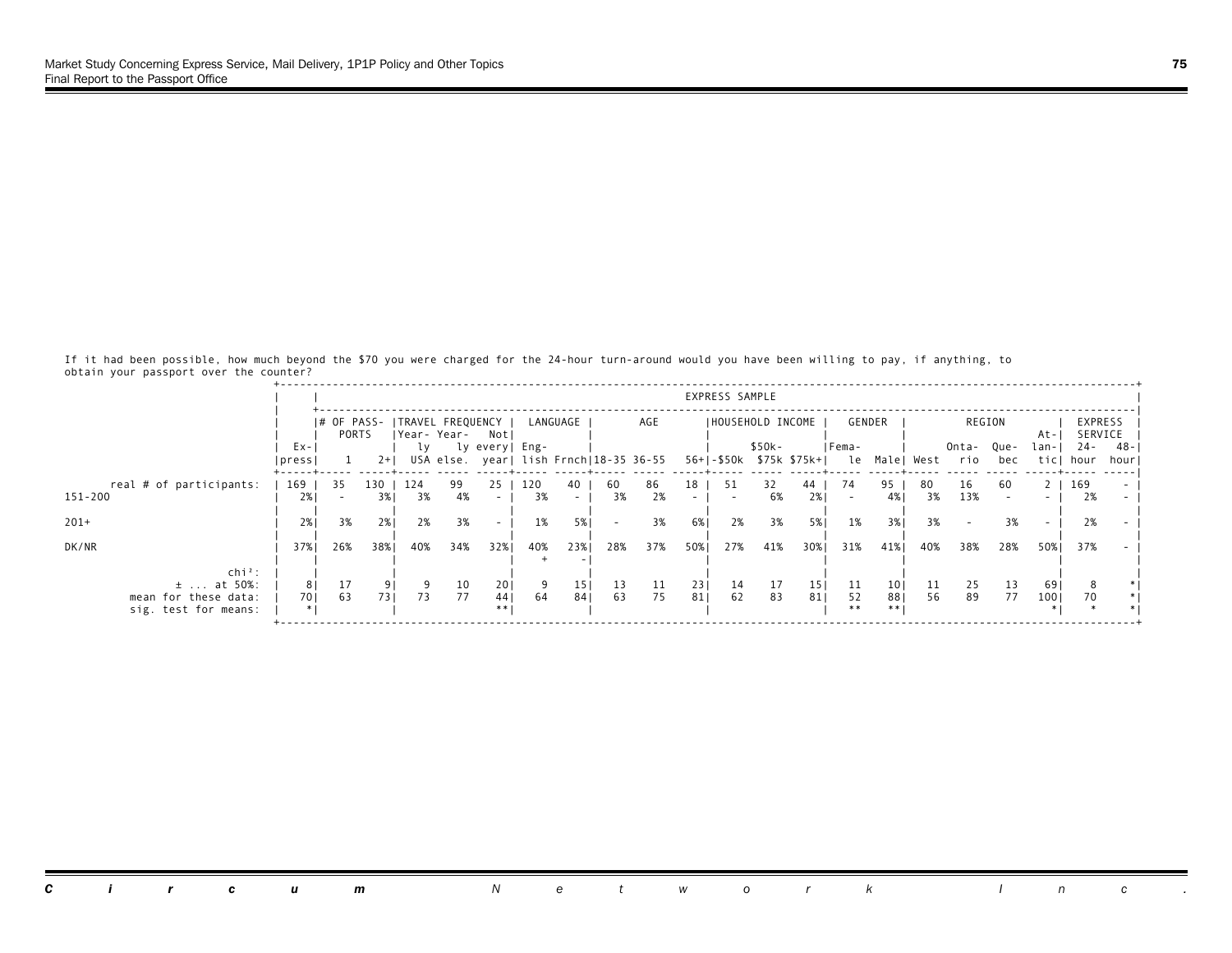|                                                              |                    |                     |                 |             |                                                                    |                |            |            |            |                |           | EXPRESS SAMPLE |                                    |            |                |                   |            |            |                |                      |                     |             |
|--------------------------------------------------------------|--------------------|---------------------|-----------------|-------------|--------------------------------------------------------------------|----------------|------------|------------|------------|----------------|-----------|----------------|------------------------------------|------------|----------------|-------------------|------------|------------|----------------|----------------------|---------------------|-------------|
|                                                              |                    | PORTS               |                 |             | # OF PASS-   TRAVEL FREQUENCY<br> Year- Year-                      | Notl           |            | LANGUAGE   |            | AGE            |           |                | IHOUSEHOLD INCOME                  |            |                | GENDER            |            | REGION     |                | At-I                 | EXPRESS<br>SERVICE  |             |
|                                                              | $Ex - 1$<br> press | $1 -$               |                 | lv          | 2+  USA else. year  lish Frnch 18-35 36-55 56+ -\$50k \$75k \$75k+ | ly every  Eng- |            |            |            |                |           |                | $$50k -$                           |            | IFema-         | le Male  West rio |            | Onta-Oue-  | bec            | lan-I                | $24 -$<br>ticl hour | -48<br>hour |
| Q13B (2 outliers excluded)<br>real # of participants:<br>\$0 | 107                | 26<br>100% 100%     | 81<br>100%      | -75<br>100% | 65<br>100%                                                         | 17<br>100%     | 72<br>100% | 31<br>100% | 43<br>100% | 54<br>100%     | 9<br>100% | 37<br>100%     | 19<br>100%                         | 31<br>100% | -51<br>100%    | 56<br>100%        | 48<br>100% | 10<br>100% | 43<br>100%     | $1-1$<br>100%   100% | 107                 |             |
| Up to $$5$                                                   |                    | 100% 100%           | 100% I          | 100%        | 100%                                                               | 100%           | 100%       | 100%       |            | 100% 100%      | 100%      | 100%           |                                    |            | 100% 100% 100% | 100%              | 100%       | 100%       | 100%           | 100%l 100%           |                     |             |
| Up to $$10$                                                  |                    | 100% 100% 100% 100% |                 |             | 100% 100% I                                                        |                |            | 100% 100%  |            |                |           |                | 100% 100% 100% 100% 100% 100% 100% |            |                | 100%              | 100%       | 100%       | 100% 100% 100% |                      |                     |             |
| Up to $$15$                                                  |                    | 100%   100%   100%  |                 |             | 100% 100%                                                          | 100%           |            | 100% 100%  |            | 100% 100% 100% |           |                | 100% 100% 100% 100%                |            |                | 100%              | 100%       | 100%       |                | 100% 100% 100%       |                     |             |
| Up to $$20$                                                  |                    | 100% 100%           | 100%            | 100%        | 100% 100%                                                          |                | 100%       | 100%       |            | 100% 100% 100% |           |                | 100% 100% 100% 100%                |            |                | 100%              | 100%       | 100%       |                | 100% 100% 100%       |                     |             |
| Up to $$25$                                                  |                    | 100% 100%           | 100% I          | 100%        | 100%                                                               | 100%           |            | 100% 100%  |            | 100% 100% 100% |           | 100%           |                                    |            | 100% 100% 100% | 100%              | 100%       | 100%       |                | 100% 100% 100%       |                     |             |
| Up to \$30                                                   |                    | 100% 100%           | 100%            | 100%        | 100% 100%                                                          |                |            | 100% 100%  |            | 100% 100% 100% |           | 100%           |                                    |            | 100% 100% 100% | 100%              | 100%       | 100%       |                | 100% 100% 100%       |                     |             |
| Up to $$40$                                                  |                    | 100% 100%           | 100%            | 100%        | 100%                                                               | 100%           | 100% 100%  |            |            | 100% 100% 100% |           |                | 100% 100% 100% 100%                |            |                | 100%              | 100%       | 100%       |                | 100% 100% 100%       |                     |             |
| Up to \$50                                                   | 100% I             | 100%                | 100%            | 100%        | 100% 100%                                                          |                |            | 100% 100%  |            | 100% 100% 100% |           |                | 100% 100% 100% 100%                |            |                | 100%              | 100%       | 100%       |                | 100% 100% 100%       |                     |             |
| Up to \$75                                                   |                    | 100% 100%           | 100%            | 100%        | 100%                                                               | 100%           | 100%       | 100%       | 100%       | 100%           | 100%      | 100%           | 100%                               | 100%       | 100%           | 100%              | 100%       | 100%       | 100%           | 100% 100%            |                     |             |
| Up to \$100                                                  | 89% I              | 88%                 | 89%             | 91%         | 88%                                                                | 88%            | 90%        | 87%        | 91%        | 87%            | 89%       | 92%            | 95%                                | 94% 1      | 84%            | 93%               | 83%        | 100%       |                | 91% 100%             | -89%                |             |
| Up to \$125                                                  | 71%                | 54%                 | 77% I           | 76%         | 75%                                                                | 53%            | 72%        | 68%        | 65%        | 72%            | 89%       | 68%            | 74%                                | 77%        | 61%            | 80%               | 63%        | 80%        |                | 74% 100%             | 71%                 |             |
| Up to \$150                                                  | 53%                | 46%                 | 56%             | 57%         | 60%                                                                | 29%            | 51%        | 58%        | 49%        | 54%            | 78%       | 43%            | 74%                                | 55%        | 37%            | 68%<br>$^{++}$    | 46%        | 60%        |                | 56% 100%             | 53%                 |             |
| Up to \$200                                                  | 40% l              | 31%                 | 43%             | 44%         | 48%                                                                | 18%            | 39%        | 42%        | 37%        | 41%            | 56%       | 35%            | 47%                                | 45%        | 24%<br>$- - -$ | 55%<br>$^{+++}$   | 38%        | 40%        | 40%            | 100%                 | 40%                 |             |
| More than \$200                                              | 11%                | 4%                  | 14%             | 13%         | 17%                                                                |                | 7%         | 16%        | 9%         | 11%            | 22%       | 5%             | 21%                                | 16%        | 4%             | 18%               | 8%         | 20%        | 12%            |                      | 11%                 |             |
| $\chi$ chi <sup>2</sup> :<br>$\pm$ at 50%:                   | 91                 | 19                  | 11 <sub>1</sub> | 11          | 12                                                                 | 241            | 12         | 18         | 15         | 13             | 331       | 16             | 22                                 | 181        | 14             | 131               | 14         | 31         | 15             | 981                  |                     |             |

 If it had been possible, how much beyond the \$70 you were charged for the 24-hour turn-around would you have been willing to pay, if anything, to obtain your passport over the counter? (Price elasticity: % willing to pay up to... for immediate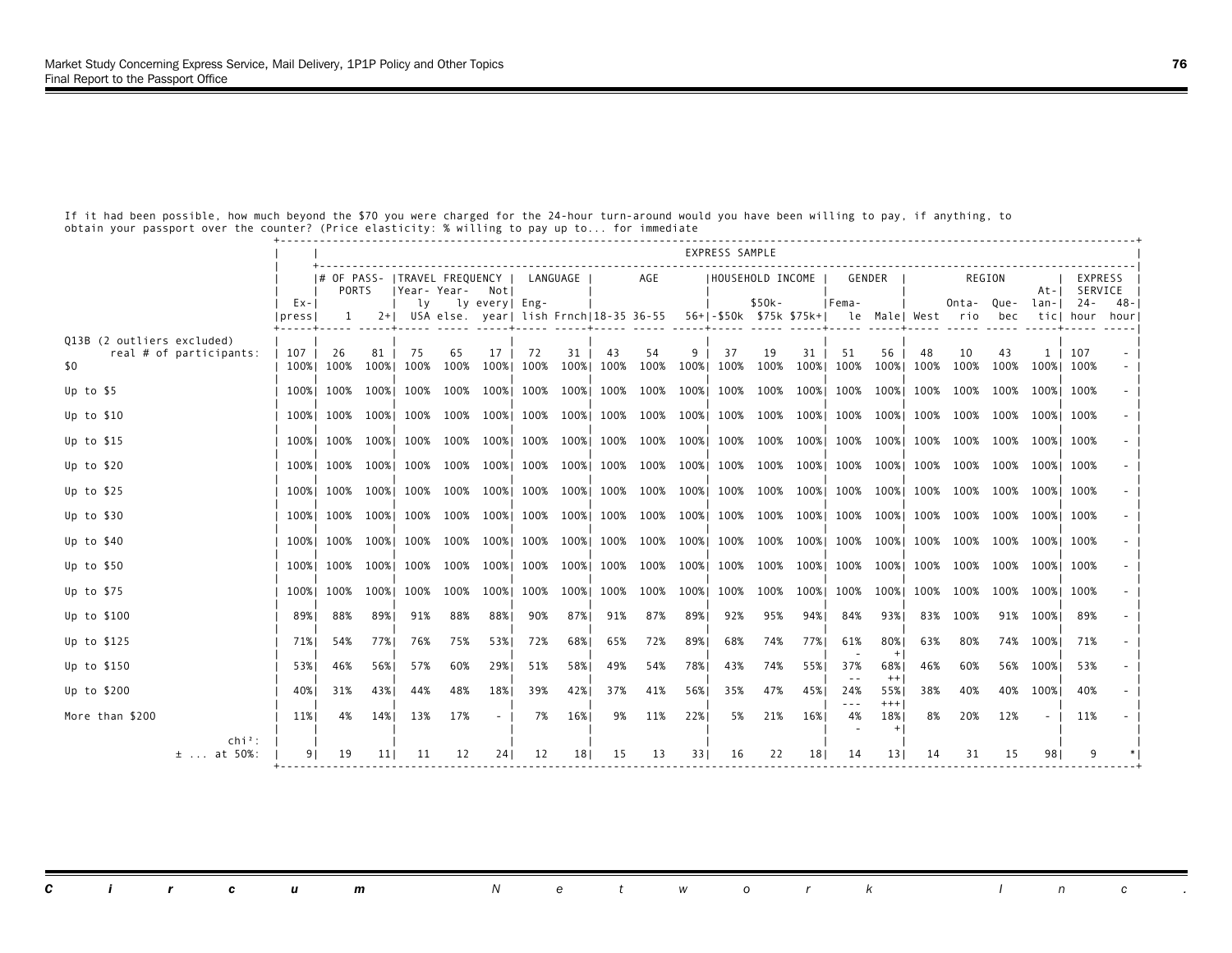Your passport lists one or more of your children. Could you tell me why you had your children listed in your passport?

|                             |               |           |            |                                              |            |                |            |                 |            |                                        |      | 1P1P SAMPLE             |           |                 |              |                 |              |                   |            |              |                                    |            |
|-----------------------------|---------------|-----------|------------|----------------------------------------------|------------|----------------|------------|-----------------|------------|----------------------------------------|------|-------------------------|-----------|-----------------|--------------|-----------------|--------------|-------------------|------------|--------------|------------------------------------|------------|
|                             |               | PORTS     |            | # OF PASS-  TRAVEL FREQUENCY<br>IYear- Year- |            | Notl           |            | LANGUAGE        |            | AGE                                    |      | HOUSEHOLD INCOME        |           |                 |              | GENDER          |              |                   | REGION     |              | $ #$ OF DEPEN-<br>At-IDENTS IN PPI |            |
|                             | $1$ $P1$ $P1$ |           | $2+1$      | lv                                           |            | ly every  Eng- |            |                 |            | USA else. year  lish Frnch 18-35 36-55 |      | 56+ -\$50k \$75k \$75k+ | $$50k-$   |                 | IFema-<br>le |                 | Male  West   | Onta- Oue-<br>rio | bec        | lan-<br>ticl |                                    | $2+1$      |
| Q14                         |               |           |            |                                              |            |                |            |                 |            |                                        |      |                         |           |                 |              |                 |              |                   |            |              |                                    |            |
| real # of participants:     | 347<br>100%   | 94<br>27% | 248<br>71% | 219<br>63%                                   | 126<br>36% | 89<br>26%      | 248<br>71% | 86<br>25%       | 109<br>31% | 227<br>65%                             | 0%   | 70<br>20%               | 75<br>22% | 94<br>27%       | 259<br>75%   | 88<br>25%       | 79<br>23%    | 124<br>36%        | 103<br>30% | 14<br>4%     | 154<br>44%                         | 181<br>52% |
| Because they travel with me | 65%           | 66%       | 66%        | 64%                                          | 70%        | 65%            | 64%        | 73%             | 65%        | 67%                                    |      | 64%                     | 67%       | 65%             | 69%          | 55%             | 51%          | 69%               | 71%        | 64%          | 67%                                | 66%        |
| Too young                   | 7%            | 10%       | 7% l       | 8%                                           | 10%        | 4%             | 6%         | 9%              | 4%         | 9%                                     |      | 7%                      | 8%        | 6%              | 8%           | 7%              | $ -$<br>5%   | 8%                | 11%        | $\sim$       | 10%                                | 6%         |
| Cost                        | 6%            | 5%        | 6%         | 6%                                           | 2%         | 6%             | 6%         | 3%              | 6%         | 6%                                     |      | 6%                      | 5%        | 6%              | 6%           | 6%              | 14%<br>$+++$ | 3%                | 3%         |              | 6%                                 | 6%         |
| Security                    | 5%            | 3%        | 6%         | 4%                                           | 3%         | 9%             | 5%         | 7%1             | 7%         | 4%                                     |      | 7%                      | 5%        | 5%1             | 5%           | 6%              | 6%           | 3%                | 8%         |              | 6%                                 | 4%         |
| Just in case                | 4%            | 3%        | 5%         | 5%                                           | 3%         | 6%             | 5%         | 2%              | 8%         | 3%                                     |      | 3%                      | 5%        | 6%1             | 3%           | 8%              | 5%           | 5%                | 3%         | 14%          | 4%                                 | 5%         |
| Covenience                  | 4%            | 3%        | 4%         | 5%                                           | 3%         | 3%             | 5%         | $1\%$           | 5%         | 4%                                     |      | 6%                      | 4%        | 4%              | 3%           | 8%              | 6%           | 5%                | 2%         | 7%           | 3%                                 | 4%         |
| DK/NR                       | 4%            | 6%        | 3%1        | 4%                                           | 6%         | 4%             | 4%         | $1\%$           | 4%         | 4%                                     | 100% | 4%                      | 3%        | 3%1             | 3%           | 8%<br>$+$       | 8%           | 3%                | 1%         | 14%          | 3%                                 | 3%         |
| Other                       | 3%            | 3%        | 4%         | 5%                                           | 2%         | 2%1            | 4%         | 2%1             | 1%         | 5%                                     |      | 3%                      | 3%        | 3%              | 3%           | 3%              | 5%           | 3%                | 2%         |              | 2%                                 | 5%         |
| $\ch{i}^2$ :<br>$±$ at 50%: |               | 10        | 61         |                                              |            | 101            |            | 11 <sub>1</sub> | $1$ (***)  |                                        | 98   | 12                      | 11        | 10 <sub>1</sub> | 6            | 10 <sub>1</sub> | $(*)$<br>11  | ٩                 | 10         | 261          |                                    |            |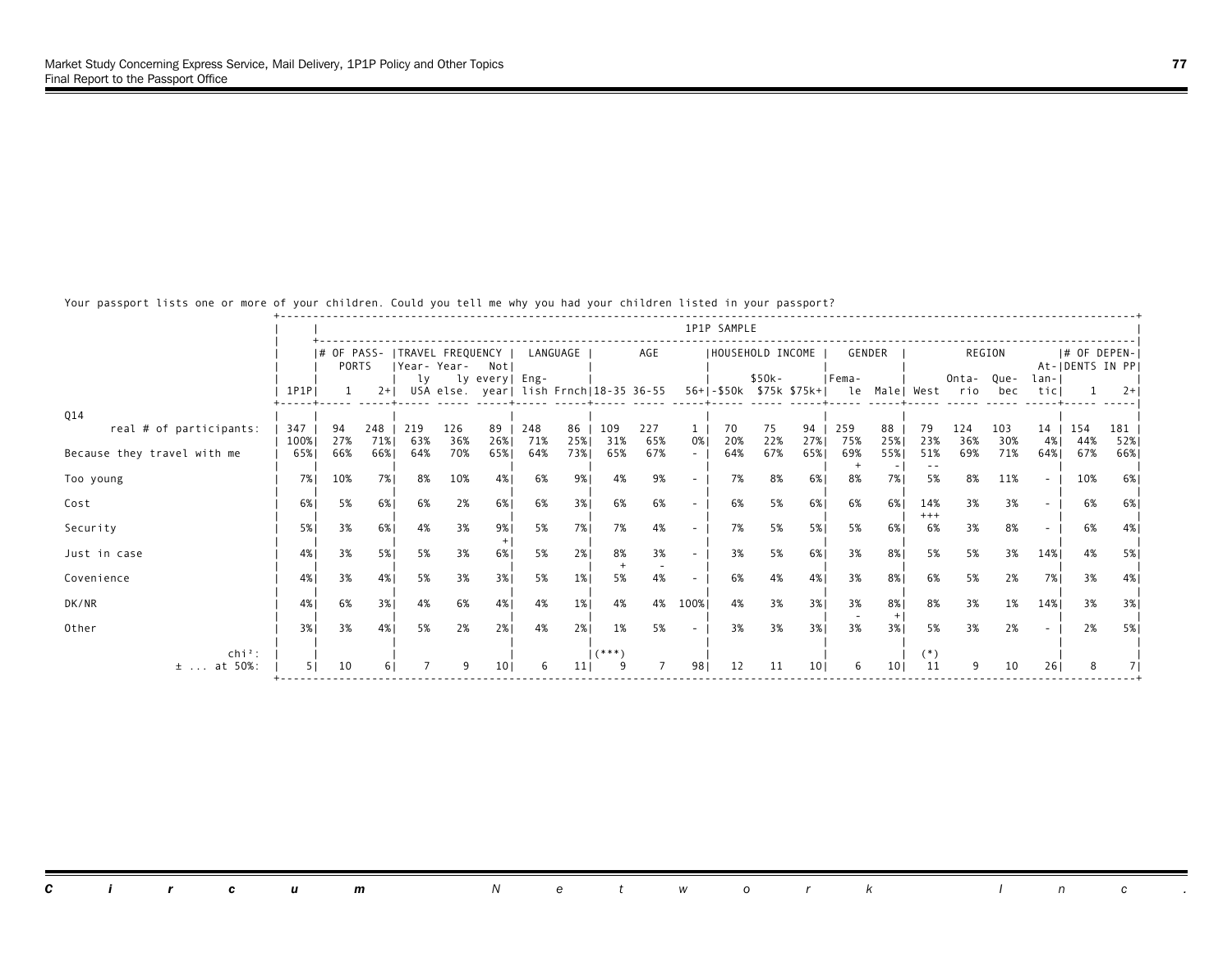And why do you have your children listed in your passport instead of requesting separate passports for them?

|                               |             |                        |            |                   |             |                |               |                 |            |                                        |        | 1P1P SAMPLE |                                     |                 |              |           |            |                   |                |              |                                    |            |
|-------------------------------|-------------|------------------------|------------|-------------------|-------------|----------------|---------------|-----------------|------------|----------------------------------------|--------|-------------|-------------------------------------|-----------------|--------------|-----------|------------|-------------------|----------------|--------------|------------------------------------|------------|
|                               |             | $ #$ OF PASS-<br>PORTS |            | ITRAVEL FREQUENCY | Year- Year- | Notl           |               | LANGUAGE        |            | AGE                                    |        |             | IHOUSEHOLD INCOME                   |                 |              | GENDER    |            |                   | REGION         |              | $ #$ OF DEPEN-<br>At-IDENTS IN PPI |            |
|                               | 1P1PI       |                        | $2+1$      | lv                |             | ly every  Eng- |               |                 |            | USA else. year  lish Frnch 18-35 36-55 |        |             | $$50k -$<br>56+ -\$50k \$75k \$75k+ |                 | IFema-<br>le |           | Male  West | Onta- Oue-<br>rio | bec            | lan-<br>ticl |                                    | $2+$       |
| Q15                           |             |                        |            |                   |             |                |               |                 |            |                                        |        |             |                                     |                 |              |           |            |                   |                |              |                                    |            |
| real # of participants:       | 347<br>100% | 94<br>27%              | 248<br>71% | 219<br>63%        | 126<br>36%  | 89<br>26%      | 248<br>71%    | 86<br>25%       | 109<br>31% | 227<br>65%                             | 0%     | 70<br>20%   | 75<br>22%                           | 94<br>27%       | 259<br>75%   | 88<br>25% | 79<br>23%  | 124<br>36%        | 103<br>30%     | 14<br>4%     | 154<br>44%                         | 181<br>52% |
| Cost considerations           | 28%         | 28%                    | 29%        | 30%               | 31%         | 22%            | 28%           | 29%1            | 25%        | 30%                                    |        | 29%         | 31%                                 | 23%             | 29%          | 25%       | 33%        | 27%               | 28%            | 29%          | 28%                                | 30%        |
| Simpler process               | 28%         | 28%                    | 28%        | 28%               | 27%         | 30%            | 31%           | 20%             | 29%        | 27%                                    | $\sim$ | 23%         | 20%                                 | 31%             | 27%          | 33%1      | 19%        | 32%               | 26%            | 43%          | 27%                                | 28%        |
| DK/NR                         | 12%         | 14%                    | 11%        | 11%               | 10%         | 15%            | 12%           | 10%             | 13%        | 11%                                    | 100%   | 19%         | 8%                                  | 10%             | 11%          | 14%       | 14%        | 11%               | 12%            | $\sim$       | 10%                                | 12%        |
| Did not know it was an option | 9%          | 9%                     | 9%         | 10%               | 10%         | 9%1            | 10%           | 7% I            | 10%        | 9%                                     |        | 7%          | 11%                                 | 12%             | 9%           | 8%        | 15%        | 9%                | 6%             | 7% l         | 8%                                 | 10%        |
| Too young                     | 9%          | 9%                     | 9%         | 7%                | 11%         | 9%             | 6%            | 19%<br>$+++$    | 9%         | 9%                                     |        | 6%          | 13%                                 | 12%             | 9%           | 8%        | 3%         | 7%                | 17%<br>$^{++}$ | 7% 1         | 12%                                | 7%         |
| Both cost and simplicity      | 8%          | 9%                     | 8%         | 7%                | 6%          | 10%            | $- - -$<br>8% | 8%              | 7%         | 9%                                     |        | 13%         | 11%                                 | 3%              | 8%           | 10%       | 9%         | 10%               | 8%             | 7% l         | 11%                                | 6%         |
| Convenience                   | 4%          | 4%                     | 4%         | 5%                | 4%          | 3%             | 4%            | 3%              | 6%         | 4%                                     |        | 3%          | 5%                                  | 7%              | 5%           | 2%1       | 6%         | 4%                | 2%             | 7%           | 3%                                 | 4%         |
| Other                         | $1\%$       | 1%                     | 1%         | 1%                | 1%          | $1\%$          | 0%            | 3%              | 1%         | 1%                                     |        | 1%          | 1%                                  | 2%              | 2%           |           | 1%         |                   | 2%             |              | 1%                                 | 2%         |
| $\ch{i}^2$ :<br>$±$ at 50%:   |             | 10                     | 6          |                   | ٩           | 101            | (**)          | 11 <sub>1</sub> | ٩          |                                        | 981    | 12          | 11                                  | 10 <sub>1</sub> | 6            | 101       | 11         |                   | 10             | 26           | 8                                  |            |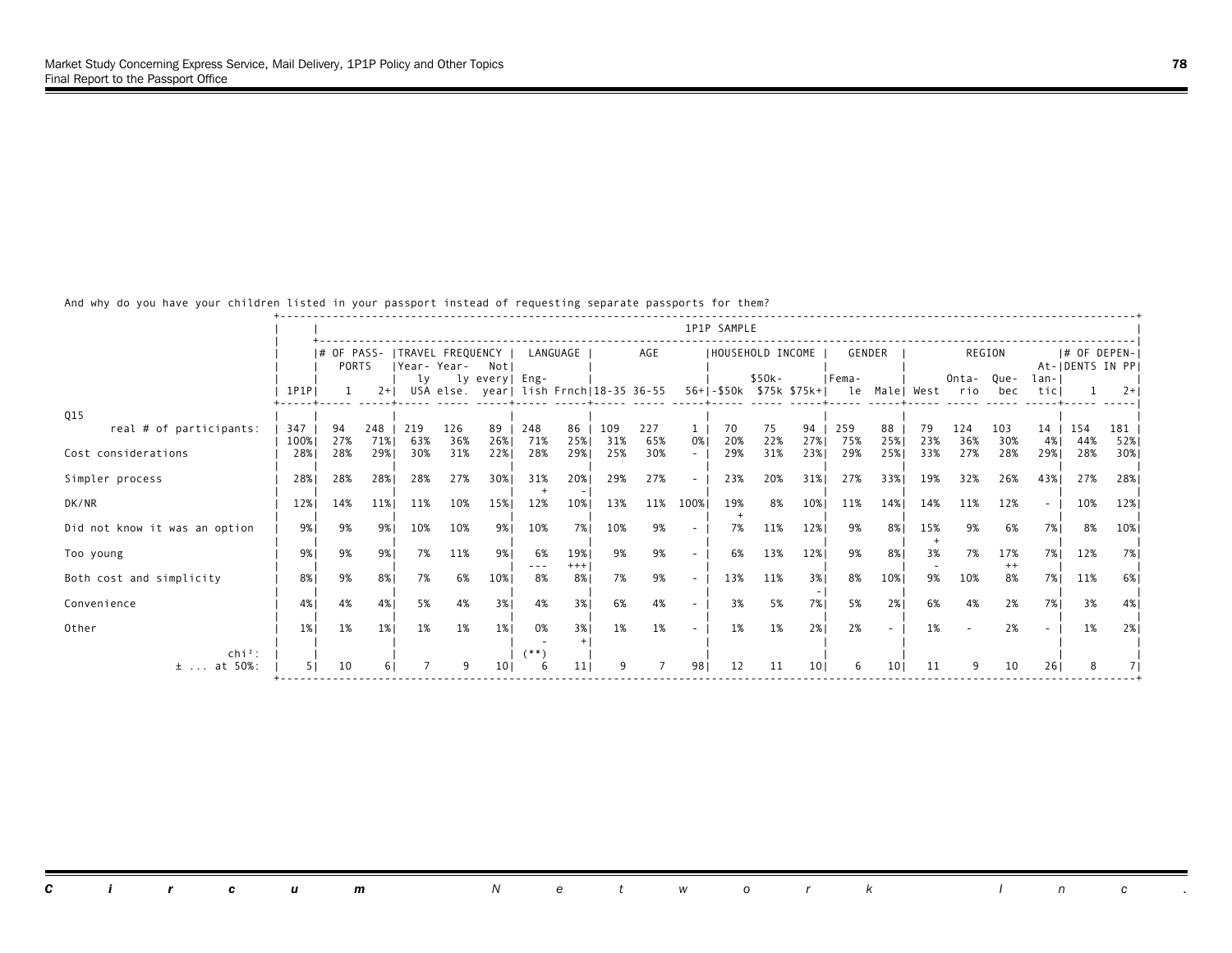# On the 0 to 10 scale, how reasonable would you find each of the following suggestions?

|                                                  |            |                                          |              |             |             |                |            |                 |            |                                        |                  | 1P1P SAMPLE |                                    |                 |            |                 |           |              |             |              |                                  |              |
|--------------------------------------------------|------------|------------------------------------------|--------------|-------------|-------------|----------------|------------|-----------------|------------|----------------------------------------|------------------|-------------|------------------------------------|-----------------|------------|-----------------|-----------|--------------|-------------|--------------|----------------------------------|--------------|
|                                                  |            | I# OF PASS- ITRAVEL FREQUENCY I<br>PORTS |              |             | Year- Year- | Notl           |            | LANGUAGE        |            | AGE                                    |                  |             | IHOUSEHOLD INCOME                  |                 |            | GENDER          |           |              | REGION      |              | # OF DEPEN- <br>At-IDENTS IN PPI |              |
|                                                  | 1P1P       |                                          | $2+1$        | lv          |             | ly every  Eng- |            |                 |            | USA else. year  lish Frnch 18-35 36-55 |                  |             | \$50k-<br>56+1-\$50k \$75k \$75k+1 |                 | IFema-     | le Male  West   |           | Onta-<br>rio | Que-<br>bec | lan-<br>ticl |                                  | $2+$         |
| Q16 (Top reasonable 8-10)                        |            |                                          |              |             |             |                |            |                 |            |                                        |                  |             |                                    |                 |            |                 |           |              |             |              |                                  |              |
| real # of participants:<br>1P1P, no consular fee | 347<br>62% | 94<br>56%                                | 248<br>65% I | -219<br>59% | 126<br>64%  | 89<br>67% 1    | 248<br>58% | 86<br>74% l     | 109<br>62% | 227<br>64%                             | $\sim$ 10 $\pm$  | 70<br>66%   | 75<br>73%                          | 94<br>68%       | 259<br>64% | 88<br>56%       | 79<br>59% | 124<br>54%   | 103<br>73%  | 14<br>71%    | 154<br>63%                       | 181<br>62% 1 |
| 1P1P, free under the age of 1                    | 62%        | 60%                                      | 63%1         | 63%         | 67%         | 60%            | 59%        | $^{++}$<br>69%1 | 63%        | 63%                                    | $\sim$           | 69%         | 71%                                | 68%             | 61%        | 64%             | 59%       | 56%          | 67%         | 93%          | 70%                              | 55%          |
| One passport per child                           | 56%        | 53%                                      | 58%          | 55%         | 61%         | 60%            | 57%        | 53%             | 57%        | 57%                                    | 100%             | 63%         | 60%                                | 60%             | 56%        | 56%             | 53%       | 55%          | 54%         | 71%          | $^{++}$<br>58%                   | 55%          |
| 1P1P, shorter validity period                    | 51%        | 49%                                      | 52%          | 50%         | 52%         | 52%            | 48%        | 58%             | 55%        | 50%                                    | $\sim$ 100 $\mu$ | 59%         | 67%                                | 49%             | 52%        | 49%             | 49%       | 46%          | 54%         | 79%          | 53%                              | 50%          |
| $\text{chi}^2$ :<br>$\pm$ at 50%:                |            | 10                                       | 6 I          |             | 9           | 101            |            | 111             |            |                                        | 981              | 12          | 11                                 | 10 <sub>1</sub> | 6          | 10 <sub>1</sub> | 11        | 9            | 10          | 26           | 8                                |              |
|                                                  |            |                                          |              |             |             |                |            |                 |            |                                        |                  |             |                                    |                 |            |                 |           |              |             |              |                                  |              |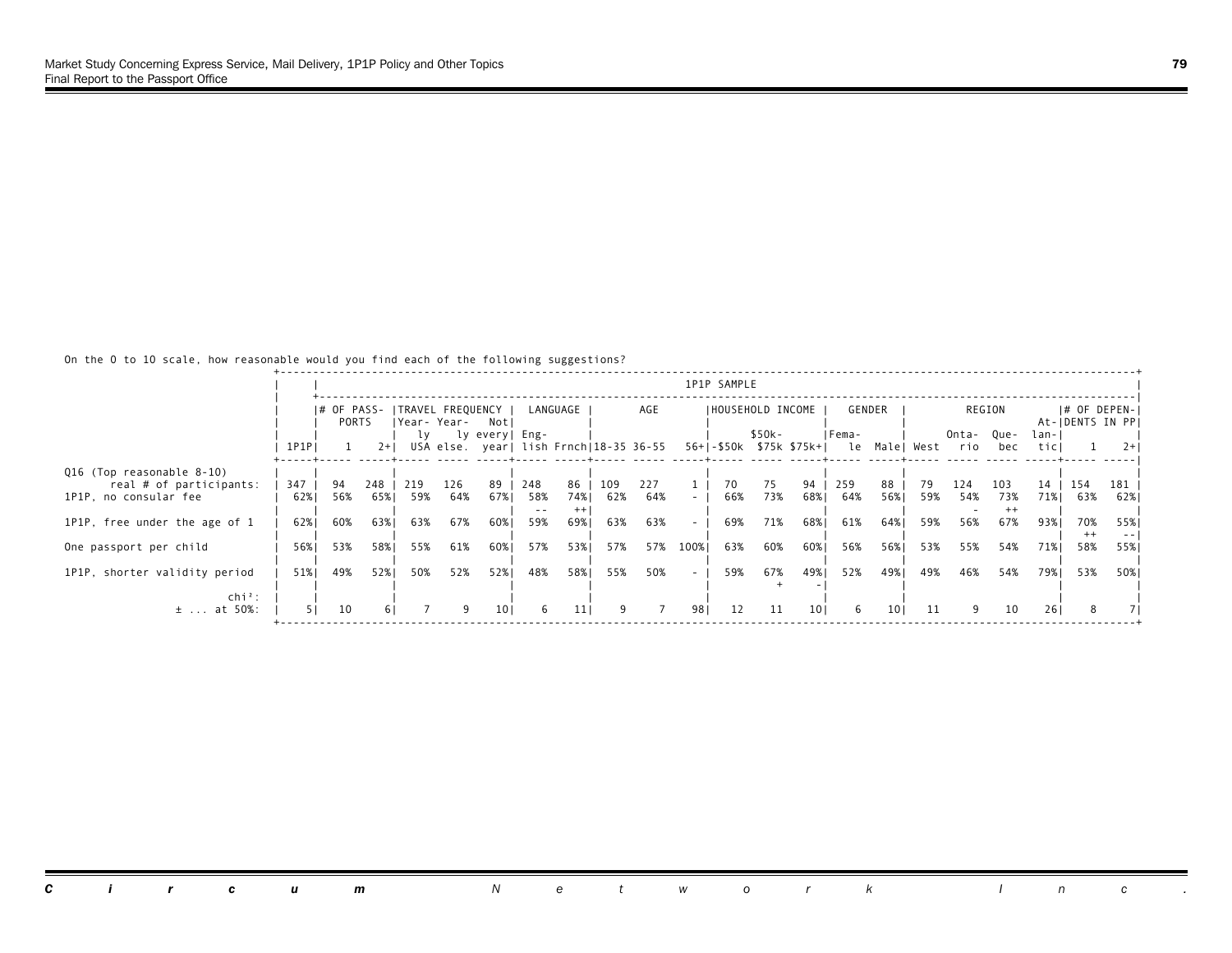In your view, how effective would it be to demand one passport per person in order to curtail international child smuggling? Would it be very effective, somewhat effective or not at all effective?

|                                |       |                      |       |     |                                   |                |     |          |                |                                        |        | 1P1P SAMPLE |                                     |      |       |               |     |              |             |                 |                                    |      |
|--------------------------------|-------|----------------------|-------|-----|-----------------------------------|----------------|-----|----------|----------------|----------------------------------------|--------|-------------|-------------------------------------|------|-------|---------------|-----|--------------|-------------|-----------------|------------------------------------|------|
|                                |       | I# OF PASS-<br>PORTS |       |     | ITRAVEL FREQUENCY<br> Year- Year- | Not            |     | LANGUAGE |                | AGE                                    |        |             | IHOUSEHOLD INCOME                   |      |       | GENDER        |     |              | REGION      |                 | $ #$ OF DEPEN-<br>At-IDENTS IN PPI |      |
|                                | 1P1P1 |                      | $2+1$ | lv  |                                   | ly every  Eng- |     |          |                | USA else. year  lish Frnch 18-35 36-55 |        |             | $$50k-$<br>56+1-\$50k \$75k \$75k+1 |      | Fema- | le Male  West |     | Onta-<br>rio | Que-<br>bec | $lan -$<br>ticl |                                    | $2+$ |
| Q17<br>real # of participants: | 347   | 94                   | 248   | 219 | 126                               | 89             | 248 | 86       | 109            | 227                                    |        | 70          | 75                                  | 94   | 259   | 88            | 79  | 124          | 103         | 14              | 154                                | 181  |
| Very effective                 | 42%   | 43%                  | 42%   | 45% | 44%                               | 40%            | 44% | 38%      | 36%            | 46%                                    | 100%   | 51%         | 39%                                 | 40%  | 42%   | 44%           | 43% | 44%          | 41%         | 50%             | 47%                                | 38%  |
| Somewhat effective             | 40%   | 35%                  | 43%   | 39% | 43%                               | 38%            | 40% | 42%      | 51%<br>$^{++}$ | 36%                                    | $\sim$ | 37%         | 44%                                 | 45%  | 42%   | 35%           | 39% | 42%          | 40%         | 36%1            | 42%                                | 40%  |
| Not at all effective           | 9% 1  | 12%                  | 8%    | 10% | 9%                                | 9%             | 8%  | 12%      | 6%             | 10%                                    | $\sim$ | 10%         | 9%                                  | 6% l | 8%    | 13%           | 6%  | 8%           | 11%         | 14%             | 5%                                 | 13%  |
| DK/NR                          | 8%    | 11%                  | 7% l  | 6%  | 5%                                | 12%            | 8%  | 8%       | 7%             | 7%                                     | $\sim$ | 1%          | 8%                                  | 9%   | 8%    | 8% I          | 11% | 6%           | 9%          |                 | 6%                                 | 9%   |
| $chi^2$ :<br>$±$ at 50%:       |       | 10                   |       |     | 9                                 | 101            | 6.  | 11       | 9              |                                        | 981    | 12          | 11                                  | 101  | 6     | 101           | 11  | ٩            | 10          | 261             |                                    |      |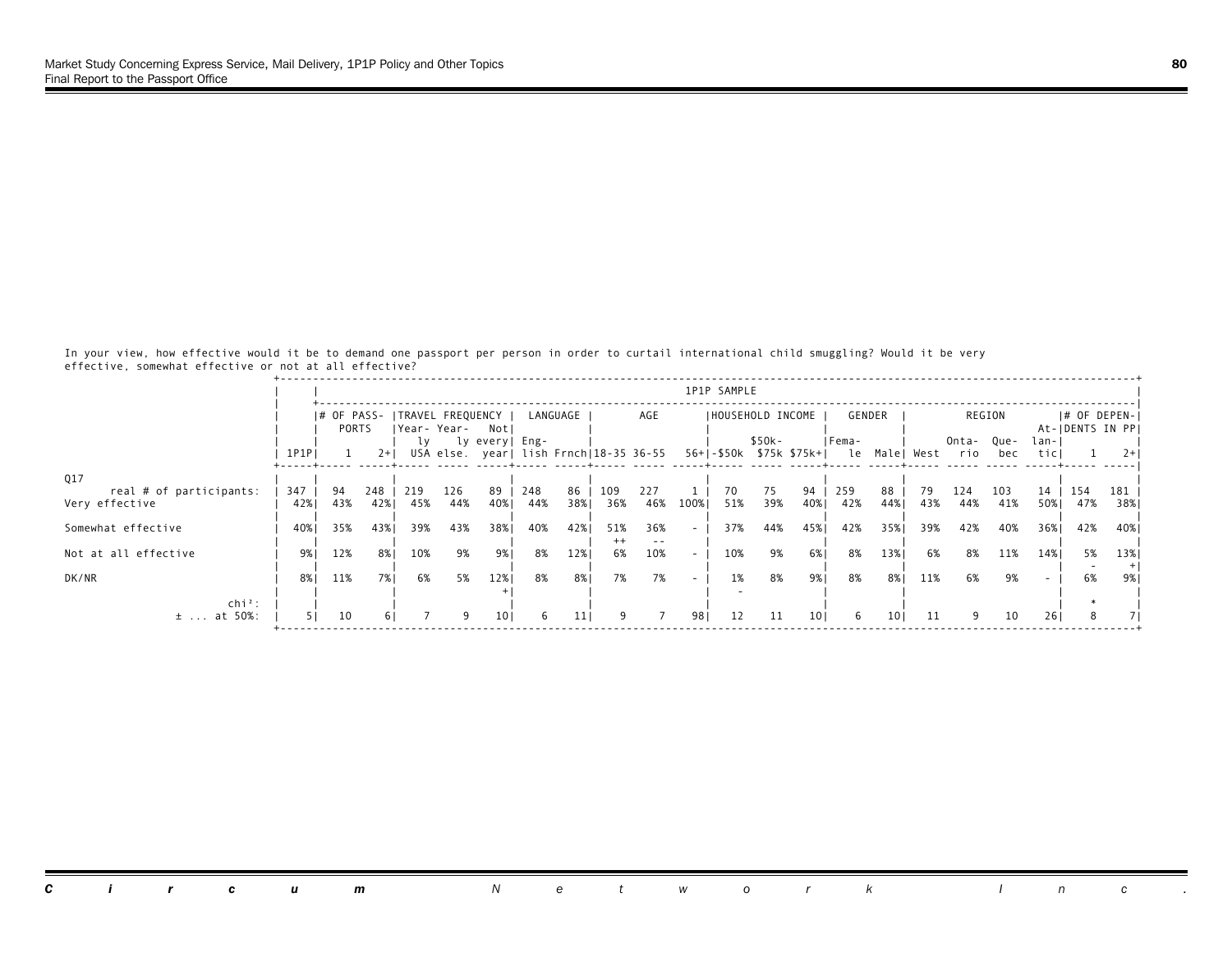Let me describe to you a new passport card that the Passport Office could offer. If it were free for current passport owners, would you be very interested in getting one of these passport cards, somewhat interested or not at all interested?

|                                                   |             |            | SAMPLE                     |            |                                       |            |            |             |                                                          |            |                 |           |            |           | GENERAL SAMPLE |                                   |                 |            |               |            |              |             |              |
|---------------------------------------------------|-------------|------------|----------------------------|------------|---------------------------------------|------------|------------|-------------|----------------------------------------------------------|------------|-----------------|-----------|------------|-----------|----------------|-----------------------------------|-----------------|------------|---------------|------------|--------------|-------------|--------------|
|                                                   |             |            |                            |            | # OF PASS-  TRAVEL FREQUENCY<br>PORTS |            |            | Year- Year- | Not                                                      |            | LANGUAGE        |           | AGE        |           |                | IHOUSEHOLD INCOME                 |                 |            | GENDER        |            |              | REGION      | At-          |
|                                                   | Gene- Mail- |            | Ex-<br>ral back press 1P1P |            |                                       | $2+1$      | lv         |             | ly every  Eng-<br>USA else. year  lish Frnch 18-35 36-55 |            |                 |           |            |           |                | \$50k-<br>56+ -\$50k \$75k \$75k+ |                 | Fema-      | le Male  West |            | Onta-<br>rio | Que-<br>bec | lan-<br>ticl |
|                                                   |             |            |                            |            |                                       |            |            |             |                                                          |            |                 |           |            |           |                |                                   |                 |            |               |            |              |             |              |
| Q18<br>real # of participants:<br>Very interested | 347<br>69%  | 353<br>64% | 349<br>72%                 | 347<br>66% | 115<br>70%                            | 227<br>68% | 226<br>71% | 157<br>71%  | 70<br>67%                                                | 256<br>70% | 76<br>67%       | 97<br>72% | 144<br>73% | 70<br>66% | 86<br>74%      | 47<br>74%                         | 58<br>79%       | 173<br>65% | 174<br>73%1   | 90.<br>69% | 131<br>71%   | 89<br>70%   | 12<br>67%    |
| Somewhat interested                               | 21%         | 25%        | 18%                        | 24%1       | 22%                                   | 21%        | 21%        | 18%         | 23%                                                      | 21%        | 24%             | 25%       | 17%        | 17%       | 21%            | 21%                               | 16%             | 23%        | 20%           | 24%        | 18%          | 22%         | 17%          |
| Not at all interested                             | 9%          | 9%         | 9%                         | 7%1        | 7%                                    | 10%        | 7%         | 10%         | 10%                                                      | 9%         | 9%              | 3%        | 9%         | 16%       | 5%             | 4%                                | 5%              | 11%        | 7%1           | 7%         | 11%          | 7%          | 17% I        |
| DK/NR                                             | 1%          | 2%         | 1%                         | 2%         | 1%                                    | 0%         | 0%         | 1%          | $\sim$                                                   | 0%         |                 |           | 1%         |           |                |                                   |                 | 1%         |               |            | 1%           | 1%          |              |
| $\ch{i}^2$ :<br>at 50%:<br>$\pm$                  |             |            |                            |            |                                       |            |            | 8           | 121                                                      | 6          | 11 <sub>1</sub> | 10        | 8          | 121       | 11             | 14                                | 13 <sup>1</sup> |            |               | 10         | ٩            | 10          | 281          |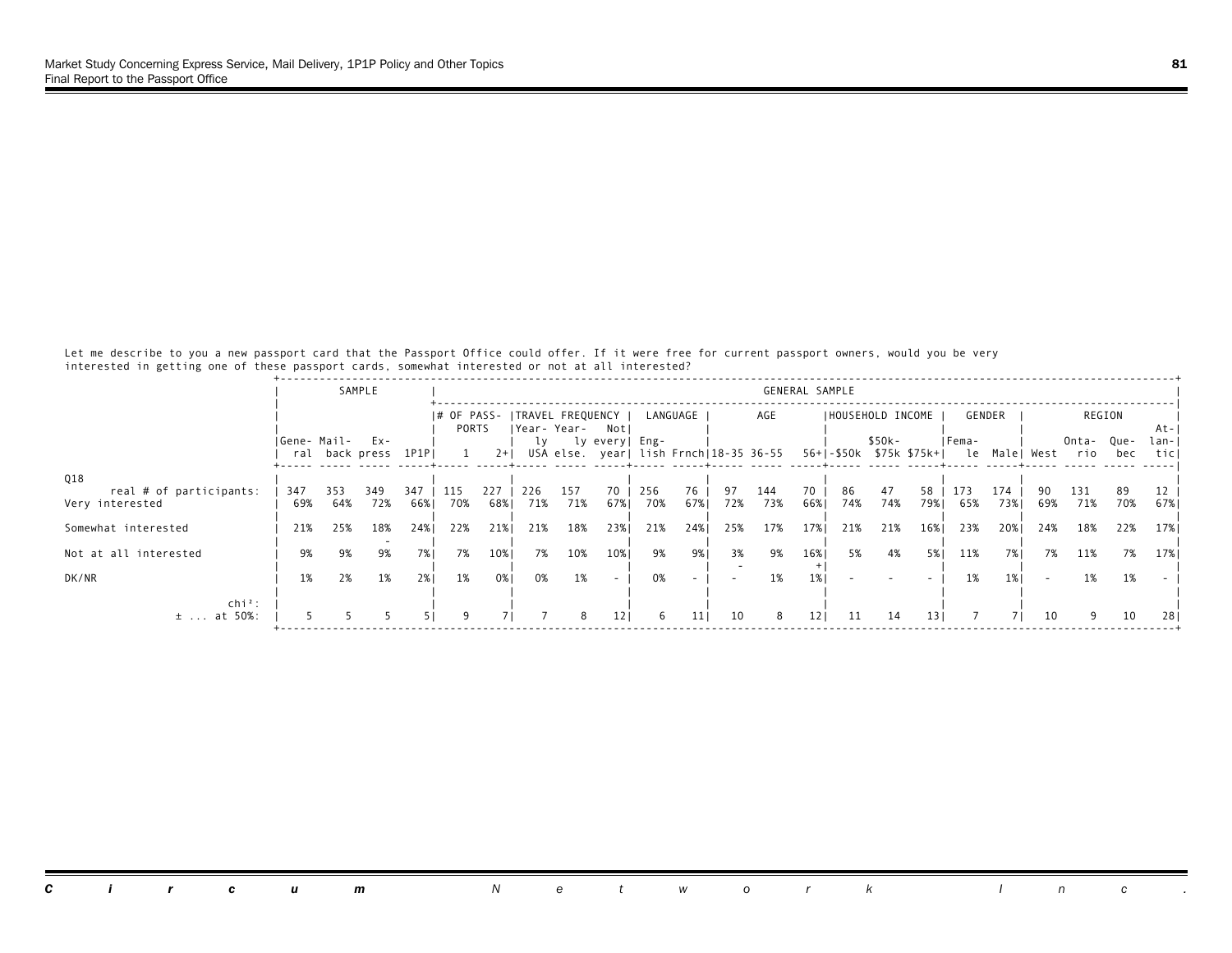| would you be willing to pay  In audition to the regular passport ree to get this passport card along with your regular passport: |             |     |                       |                 |                                          |                 |     |     |                 |     |          |     |                                                                |                |                   |        |      |        |        |               |              |             |              |
|----------------------------------------------------------------------------------------------------------------------------------|-------------|-----|-----------------------|-----------------|------------------------------------------|-----------------|-----|-----|-----------------|-----|----------|-----|----------------------------------------------------------------|----------------|-------------------|--------|------|--------|--------|---------------|--------------|-------------|--------------|
|                                                                                                                                  |             |     | SAMPLE                |                 |                                          |                 |     |     |                 |     |          |     |                                                                | GENERAL SAMPLE |                   |        |      |        |        |               |              |             |              |
|                                                                                                                                  |             |     |                       |                 | # OF PASS-   TRAVEL FREQUENCY  <br>PORTS |                 |     |     | Year-Year- Not  |     | LANGUAGE |     | AGE                                                            |                | IHOUSEHOLD INCOME |        |      |        | GENDER |               | REGION       |             | At-          |
|                                                                                                                                  | Gene- Mail- |     | Ex-<br>ral back press | 1P1PI           |                                          | $2+1$           |     |     | ly lyevery Eng- |     |          |     | USA else. year  lish Frnch 18-35 36-55 56+ -\$50k \$75k \$75k+ |                |                   | \$50k- |      | IFema- |        | le Male  West | Onta-<br>rio | Que-<br>bec | lan-<br>ticl |
| Q19A \$20<br>real # of participants:                                                                                             | 109         | 84  | 115                   | 98              | 36                                       |                 | 77  | 50  | 19              | 81  | 23.      | 26  | 53                                                             | 18             | 25                | 16     | 20   | 52     | 57     | 24            | 45           | 26          |              |
| Yes                                                                                                                              | 39%         | 49% | 55%                   | 39% 1           | 44%                                      | 37%             | 38% | 40% | 37%             | 40% | 26%      | 31% | 45%                                                            | 44%            | 44%               | 25%    | 50%  | 38%    | 39%1   | 38%           | 51%          | 27%         | 25% I        |
| No                                                                                                                               | 58%         | 50% | 43%                   | 59%1            | 56%                                      | 58%             | 57% | 52% | 63%             | 58% | 65%      | 69% | 51%                                                            | 44%            | 56%               | 75%    | 45%  | 60%    | 56%1   | 63%           | 42%          | 69%         | 75% 1        |
| DK/NR                                                                                                                            | 4%          | 1%  | 3%                    | 2%1             |                                          | 6% I            | 5%  | 8%  | $\sim$          | 2%  | 9%       | ۰   | 4%                                                             | 11%            |                   |        | 5% l | 2%     | 5% I   |               | 7%           | 4%          |              |
| $\ch{i}^2$ :<br>at 50%:<br>$\pm$                                                                                                 | 9           | -11 | 9                     | 10 <sub>1</sub> | 16                                       | 12 <sub>1</sub> | 11  | 14  | 221             | 11  | 201      | 19  | 13                                                             | 231            | 20                | 25     | 221  | 14     | 131    | 20            | 15           | 19          | -491         |

## Would you be willing to pay ... in addition to the regular passport fee to get this passport card along with your regular passport?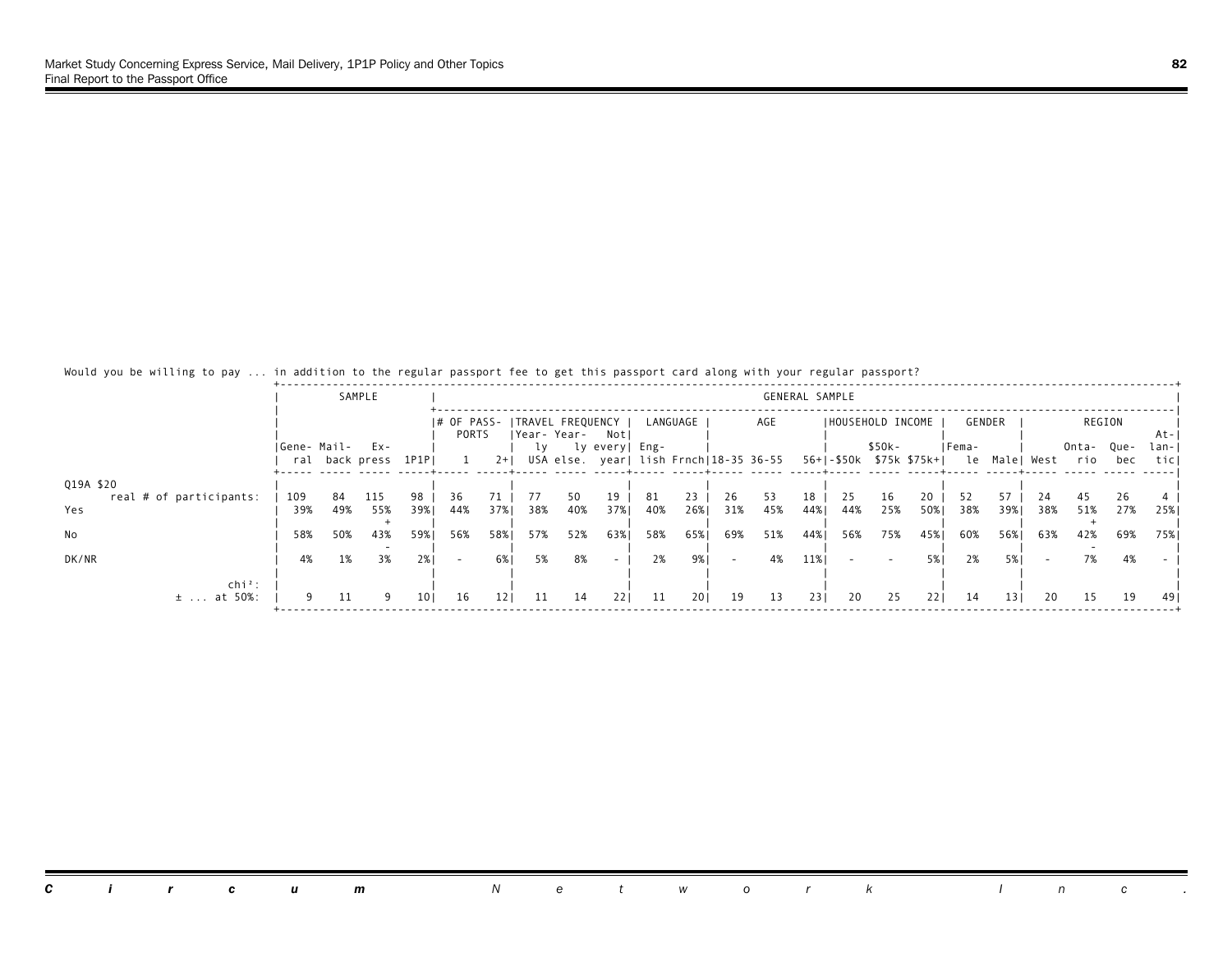| would you be willing to pay  In addition to the regular passport ree to get this passport card along with your regular passport? |             |     |                       |       |                          |                 |     |     |                                        |     |          |     |                                        |                |                   |        |                                        |       |        |     |              |             |               |
|----------------------------------------------------------------------------------------------------------------------------------|-------------|-----|-----------------------|-------|--------------------------|-----------------|-----|-----|----------------------------------------|-----|----------|-----|----------------------------------------|----------------|-------------------|--------|----------------------------------------|-------|--------|-----|--------------|-------------|---------------|
|                                                                                                                                  |             |     | SAMPLE                |       |                          |                 |     |     |                                        |     |          |     |                                        | GENERAL SAMPLE |                   |        |                                        |       |        |     |              |             |               |
|                                                                                                                                  |             |     |                       |       | I# OF PASS-<br>PORTS     |                 |     |     | ITRAVEL FREQUENCY I<br> Year-Year- Not |     | LANGUAGE |     | AGE                                    |                | IHOUSEHOLD INCOME |        |                                        |       | GENDER |     |              | REGION      | At-           |
|                                                                                                                                  | Gene- Mail- |     | Ex-<br>ral back press | 1P1P  |                          | $2+$            |     |     | ly lyevery Eng-                        |     |          |     | USA else. year  lish Frnch 18-35 36-55 |                |                   | \$50k- | 56+ -\$50k \$75k \$75k+  le Male  West | Fema- |        |     | Onta-<br>rio | Que-<br>bec | lan- <br>ticl |
| Q19B \$35<br>real # of participants:                                                                                             | 105         | 126 | 117                   | 125   | 35                       | 69              | 70  | 49  | 21                                     | 82  | 20       | 38  | 36                                     |                |                   | 13     | 17                                     | 54    | 51     |     | 41           | 26          |               |
| Yes                                                                                                                              | 36%         | 28% | 48%<br>$^{++}$        | 32%1  | 37%                      | 35%             | 36% | 43% | 33%                                    | 34% | 35%1     | 34% | 33%                                    | 36%            | 37%               | 31%    | 41%                                    | 33%   | 39%1   | 31% | 39%          | 35%         |               |
| No                                                                                                                               | 63%         | 71% | 48%<br>---            | 65% 1 | 63%                      | 64%             | 63% | 55% | 67%                                    | 65% | 65%      | 66% | 64%                                    | 64%            | 63%               | 69%    | 59%1                                   | 67%   | 59%    | 66% | 61%          | 65%         | 100%          |
| DK/NR                                                                                                                            | 1%          | 2%  | 4%                    | 3%1   | $\overline{\phantom{a}}$ | 1% I            | 1%  | 2%  | $\overline{\phantom{0}}$               | 1%  |          |     | 3%                                     |                |                   |        |                                        |       | 2%     | 3%  |              |             |               |
| chi <sup>2</sup> :<br>$± \ldots at 50%$ :                                                                                        | 10          |     |                       | 91    | 17                       | 12 <sub>1</sub> | 12  | 14  | 211                                    | 11  | 221      | 16  | 16                                     | 211            | 19                | 27     | 241                                    | 13    | 141    | 17  | -15          | 19          | 981           |

## Would you be willing to pay ... in addition to the regular passport fee to get this passport card along with your regular passport?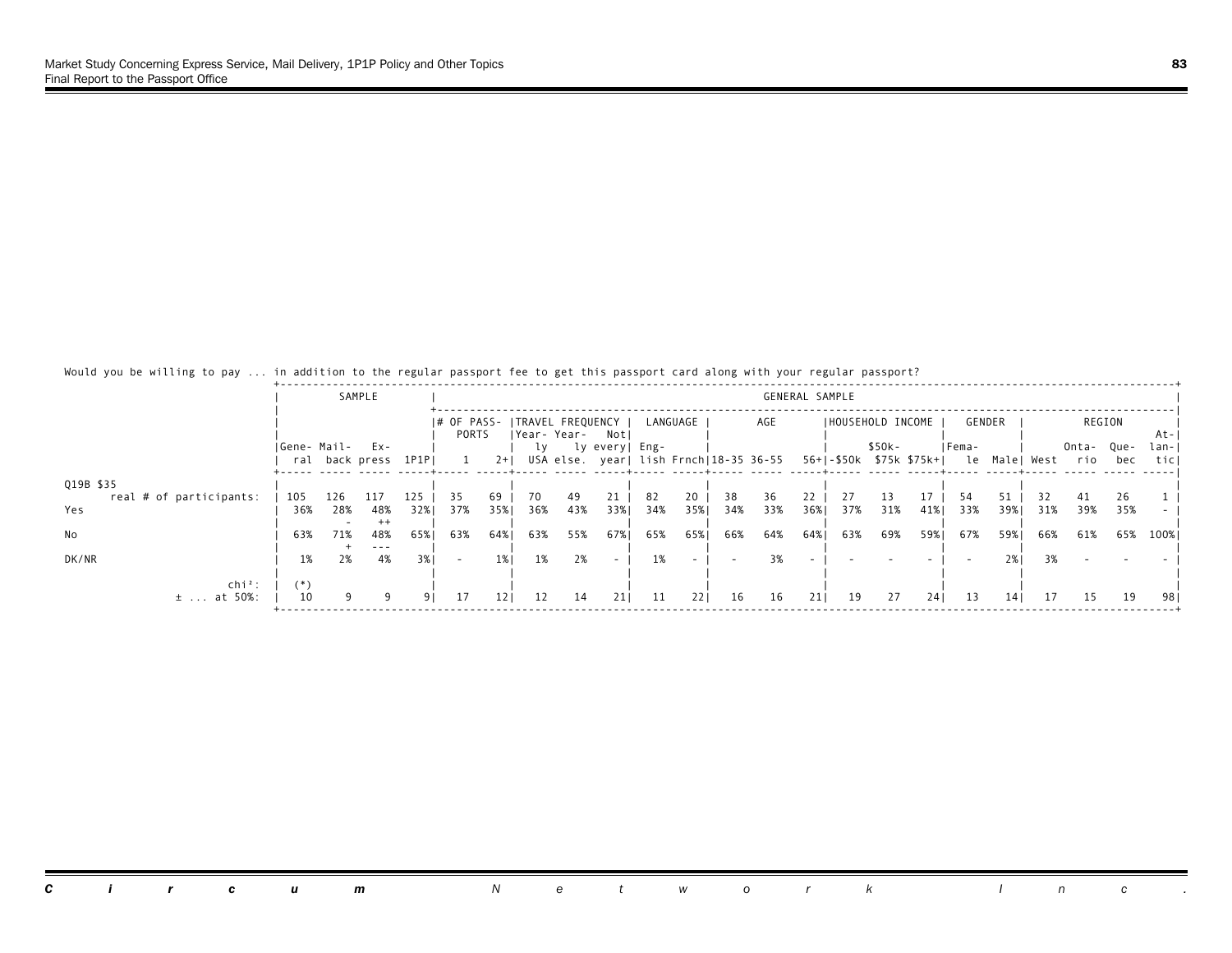| WOULD YOU DE WILLING TO DAY  IN AUDILION TO THE FEGULAL DASSPOLT HE TO GET THIS DASSPOLT CALU ATONG WITH YOUL FEGULAL DASSPOLT? |             |     |                          |                 |                                       |                 |     |     |                          |     |          |     |                                                                |                |                   |        |     |        |                 |               |              |             |              |
|---------------------------------------------------------------------------------------------------------------------------------|-------------|-----|--------------------------|-----------------|---------------------------------------|-----------------|-----|-----|--------------------------|-----|----------|-----|----------------------------------------------------------------|----------------|-------------------|--------|-----|--------|-----------------|---------------|--------------|-------------|--------------|
|                                                                                                                                 |             |     | SAMPLE                   |                 |                                       |                 |     |     |                          |     |          |     |                                                                | GENERAL SAMPLE |                   |        |     |        |                 |               |              |             |              |
|                                                                                                                                 |             |     |                          |                 | # OF PASS-  TRAVEL FREQUENCY<br>PORTS |                 |     |     | Year-Year- Not           |     | LANGUAGE |     | AGE                                                            |                | IHOUSEHOLD INCOME |        |     |        | GENDER          |               | REGION       |             | At-          |
|                                                                                                                                 | Gene- Mail- |     | $Ex -$<br>ral back press | 1P1P            |                                       | $2+1$           |     |     | ly lyevery Eng-          |     |          |     | USA else. year  lish Frnch 18-35 36-55 56+ -\$50k \$75k \$75k+ |                |                   | \$50k- |     | lFema- |                 | le Male  West | Onta-<br>rio | Que-<br>bec | lan-<br>ticl |
| Q19C \$50<br>real # of participants:                                                                                            | 100         | 105 | 80                       | 92              | 35                                    | 63              | 62  | 42  | 23                       | 70  | 26       | 30  | 41                                                             | 18             | 30                | 16     | 18  | 47     | 53              | 28.           | 30           | 30          |              |
| Yes                                                                                                                             | 18%         | 22% | 28%                      | 21%             | 20%                                   | 17%             | 21% | 21% | 9% I                     | 19% | 12%      | 17% | 22%                                                            | 11%            | 23%               | 19%    | 17% | 17%    | 19%             | 18%           | 27%          | 13%         |              |
| No                                                                                                                              | 79%         | 75% | 66%                      | 76%             | 77%                                   | 79%             | 74% | 74% | 91%                      | 79% | 85%      | 80% | 73%                                                            | 89%            | 73%               | 75%    | 83% | 81%    | 77%             | 79%           | 73%          | 80%         | 100% I       |
| DK/NR                                                                                                                           | 3%          | 3%  | 6%                       | 3%1             | 3%                                    | 3%              | 5%  | 5%  | $\overline{\phantom{a}}$ | 3%  | 4%       | 3%  | 5%                                                             | $\sim$         | 3%                | 6%     |     | 2%     | 4% 1            | 4%            |              | 7%          |              |
| $\ch{i}^2$ :<br>at 50%:<br>$\pm$                                                                                                | 10          | 10  | 11                       | 10 <sub>1</sub> | 17                                    | 12 <sub>1</sub> | 12  | 15  | 201                      | 12  | 19       | 18  | 15                                                             | 231            | 18                | 25     | 231 | -14    | 13 <sub>1</sub> | 19            | 18           | 18          | -441         |

## Would you be willing to pay ... in addition to the regular passport fee to get this passport card along with your regular passport?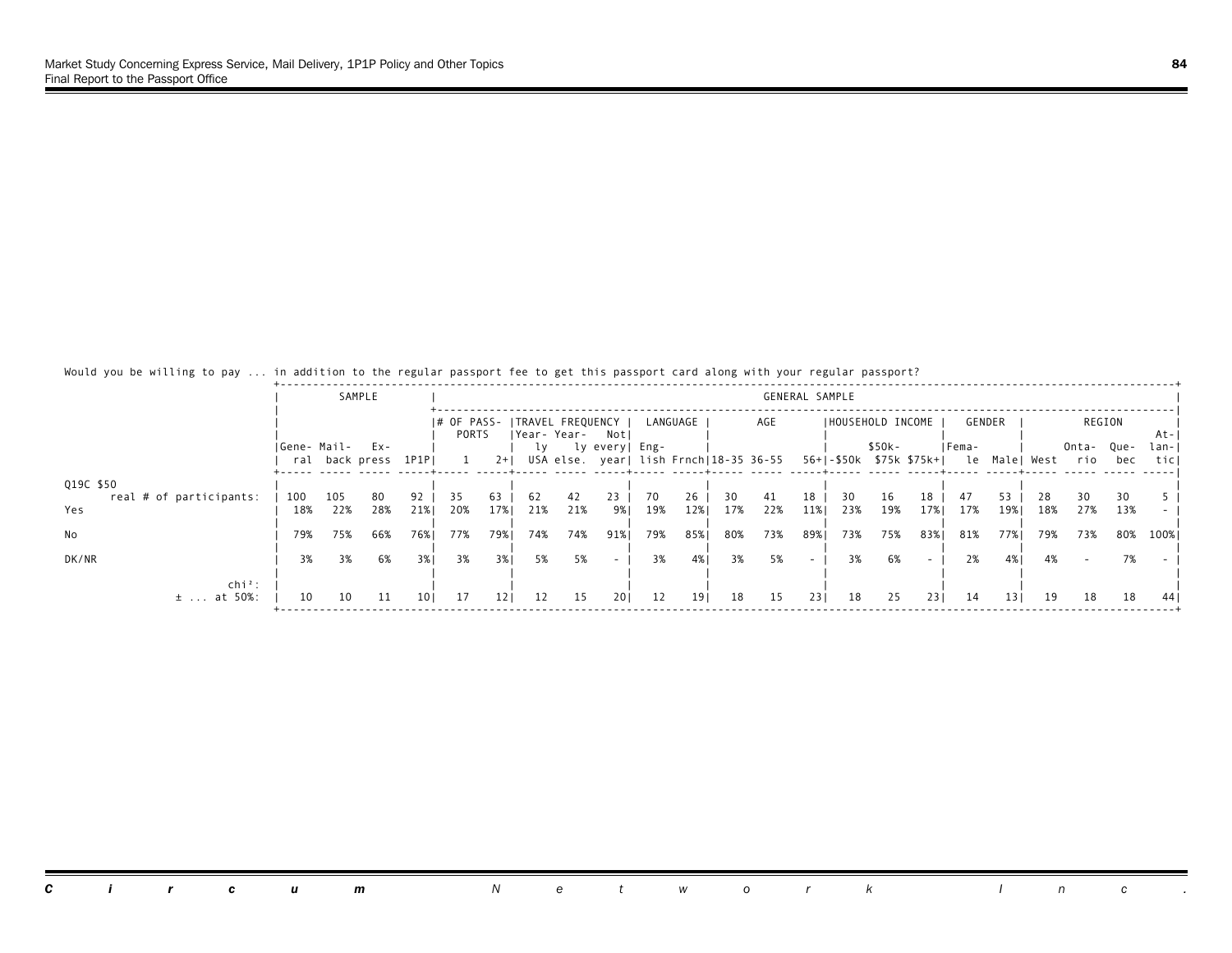#### Would you be willing to pay ... to get this passport card on its own?

|                                                   |                  | SAMPLE           |                  |                  |                      |                  |                  |                                      |                  |                  |            |                  |                                        | GENERAL SAMPLE  |                         |            |            |                  |                  |            |                  |            |               |
|---------------------------------------------------|------------------|------------------|------------------|------------------|----------------------|------------------|------------------|--------------------------------------|------------------|------------------|------------|------------------|----------------------------------------|-----------------|-------------------------|------------|------------|------------------|------------------|------------|------------------|------------|---------------|
|                                                   |                  |                  |                  |                  | I# OF PASS-<br>PORTS |                  |                  | ITRAVEL FREQUENCY<br> Year-Year- Not |                  |                  | LANGUAGE   |                  | AGE                                    |                 | IHOUSEHOLD INCOME       |            |            | GENDER           |                  |            |                  | REGION     | At-           |
|                                                   | Gene- Mail- Ex-  | ral back press   |                  | 1P1PI            |                      | $2+1$            | LV.              |                                      | ly every  Eng-   |                  |            |                  | USA else. year  lish Frnch 18-35 36-55 |                 | 56+ -\$50k \$75k \$75k+ | $$50k-$    |            | Fema-            | le Malel         | West       | Onta-Que-<br>rio | bec        | lan- <br>ticl |
| Q20A \$35<br>real # of participants:<br>Yes<br>No | 52<br>29%<br>69% | 35<br>34%<br>63% | 61<br>28%<br>69% | 41<br>29%<br>68% | 18<br>28%<br>67%     | 32<br>31%<br>69% | 35<br>26%<br>74% | 20<br>25%<br>75%                     | 10<br>50%<br>50% | 41<br>29%<br>68% | 22%<br>78% | 10<br>20%<br>80% | 24<br>38%<br>58%                       | 8<br>25%<br>75% | 36%<br>64%              | 33%<br>67% | 40%<br>60% | 25<br>40%<br>60% | 27<br>19%<br>78% | 42%<br>58% | 21<br>33%<br>67% | 25%<br>75% | 25%<br>75%    |
| DK/NR                                             | 2%               | 3%               | 3%               | 2%1              | 6%                   |                  |                  |                                      |                  | 2%               |            |                  |                                        |                 |                         |            |            |                  |                  |            |                  |            |               |
| $chi^2$ :<br>$±$ at 50%:                          | 14               | -17              | 13               | 151              | 23                   | 17 <sup>1</sup>  | 17               | 22                                   | 311              | 15               | 331        | 31               | 20                                     | 351             | 30                      | 33         | 441        | 20               | 191              | 28         | 21               | 35         | -491          |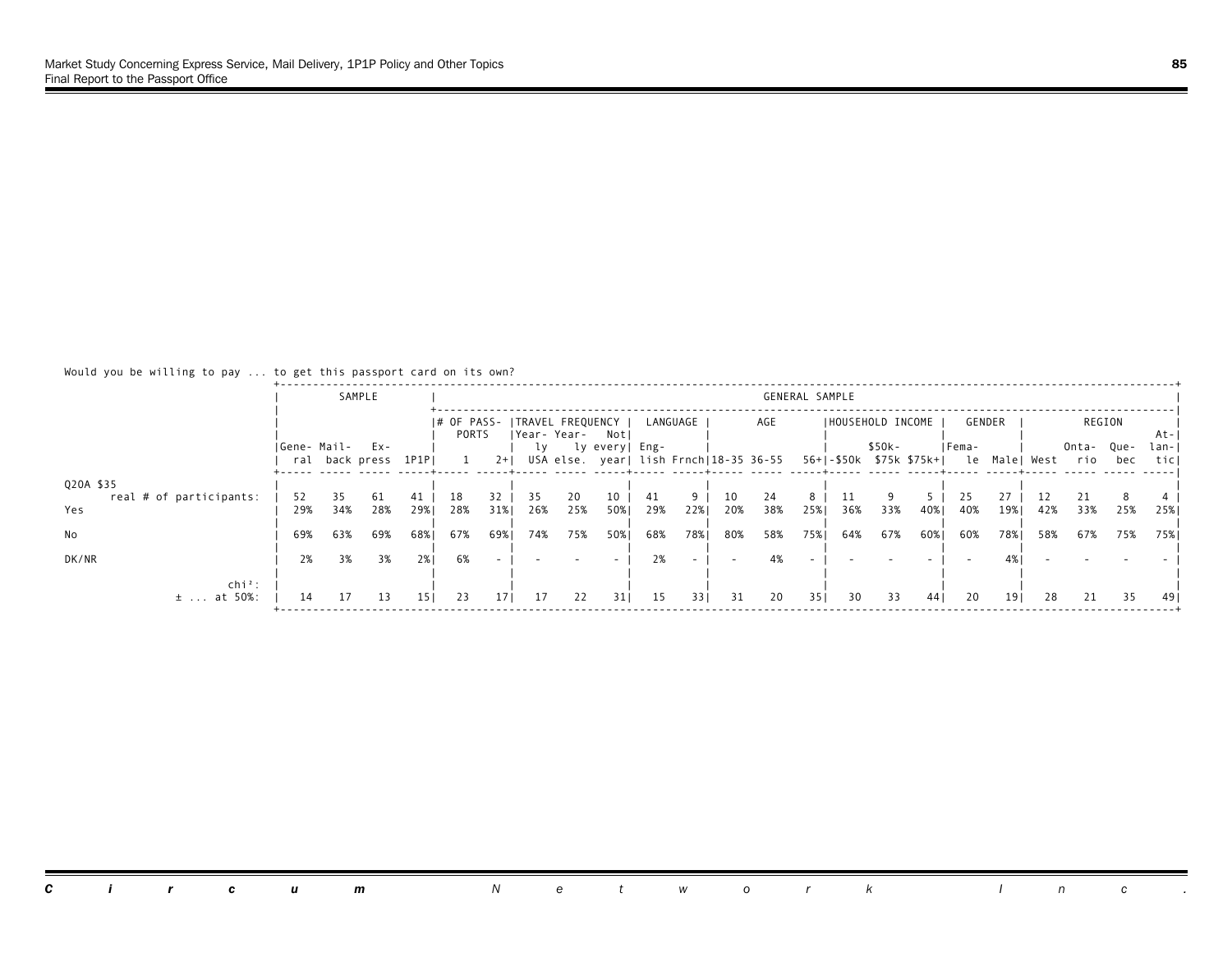### Would you be willing to pay ... to get this passport card on its own?

|                                |                 |                | SAMPLE    |             |                      |                 |             |           |                          |           |           |           |                                        | GENERAL SAMPLE |                         |         |           |             |                 |            |                   |          |               |
|--------------------------------|-----------------|----------------|-----------|-------------|----------------------|-----------------|-------------|-----------|--------------------------|-----------|-----------|-----------|----------------------------------------|----------------|-------------------------|---------|-----------|-------------|-----------------|------------|-------------------|----------|---------------|
|                                |                 |                |           |             | I# OF PASS-<br>PORTS |                 | Year- Year- |           | ITRAVEL FREQUENCY<br>Not |           | LANGUAGE  |           | AGE                                    |                | IHOUSEHOLD INCOME       |         |           | GENDER      |                 |            |                   | REGION   | At-           |
|                                | Gene- Mail- Ex- | ral back press |           | 1P1PI       |                      | $2+1$           | l٧          |           | ly every  Eng-           |           |           |           | USA else. year  lish Frnch 18-35 36-55 |                | 56+ -\$50k \$75k \$75k+ | $$50k-$ |           | Fema-<br>le | Malel           | West       | Onta- Que-<br>rio | bec      | lan- <br>ticl |
| Q20B \$50                      |                 |                |           |             |                      |                 |             |           |                          |           |           |           |                                        |                |                         |         |           |             |                 |            |                   |          |               |
| real # of participants:<br>Yes | 87<br>22%       | 102<br>27%     | 97<br>24% | 115<br>27%1 | 29<br>10%            | 58<br>28%       | 61<br>23%   | 43<br>26% | 18<br>22%                | 68<br>24% | 18<br>17% | 29<br>24% | 33<br>21%                              | 18<br>28%      | 22<br>23%               |         | 21<br>24% | 40<br>18%   | 26%             | 26.<br>15% | 32<br>41%         | 25<br>8% |               |
| No                             | 78%             | 72%            | 74%       | 69%।        | 90%                  | 72%             | 77%         | 74%       | 78%                      | 76%       | 83%       | 76%       | 79%                                    | 72%            | 77%                     | 100%    | 76%       | 83%         | 74%             | 85%        | $^{++}$<br>59%    | 92%      | 100%          |
| DK/NR                          |                 | 1%             | 2%        |             |                      |                 |             |           |                          |           |           |           |                                        |                |                         |         |           |             |                 |            |                   |          |               |
| $chi^2$ :                      |                 |                |           |             |                      |                 |             |           |                          |           |           |           | 17                                     |                |                         |         |           |             |                 |            |                   |          |               |
| at 50%:<br>$\pm$               | 11              | 10             | 10        | 91          | 18                   | 13 <sub>1</sub> | 13          | 15        | 231                      | 12        | 231       | 18        |                                        | 231            | 21                      | 35      | 211       | 15          | 14 <sub>1</sub> | 19         | 17                | 20       | 981           |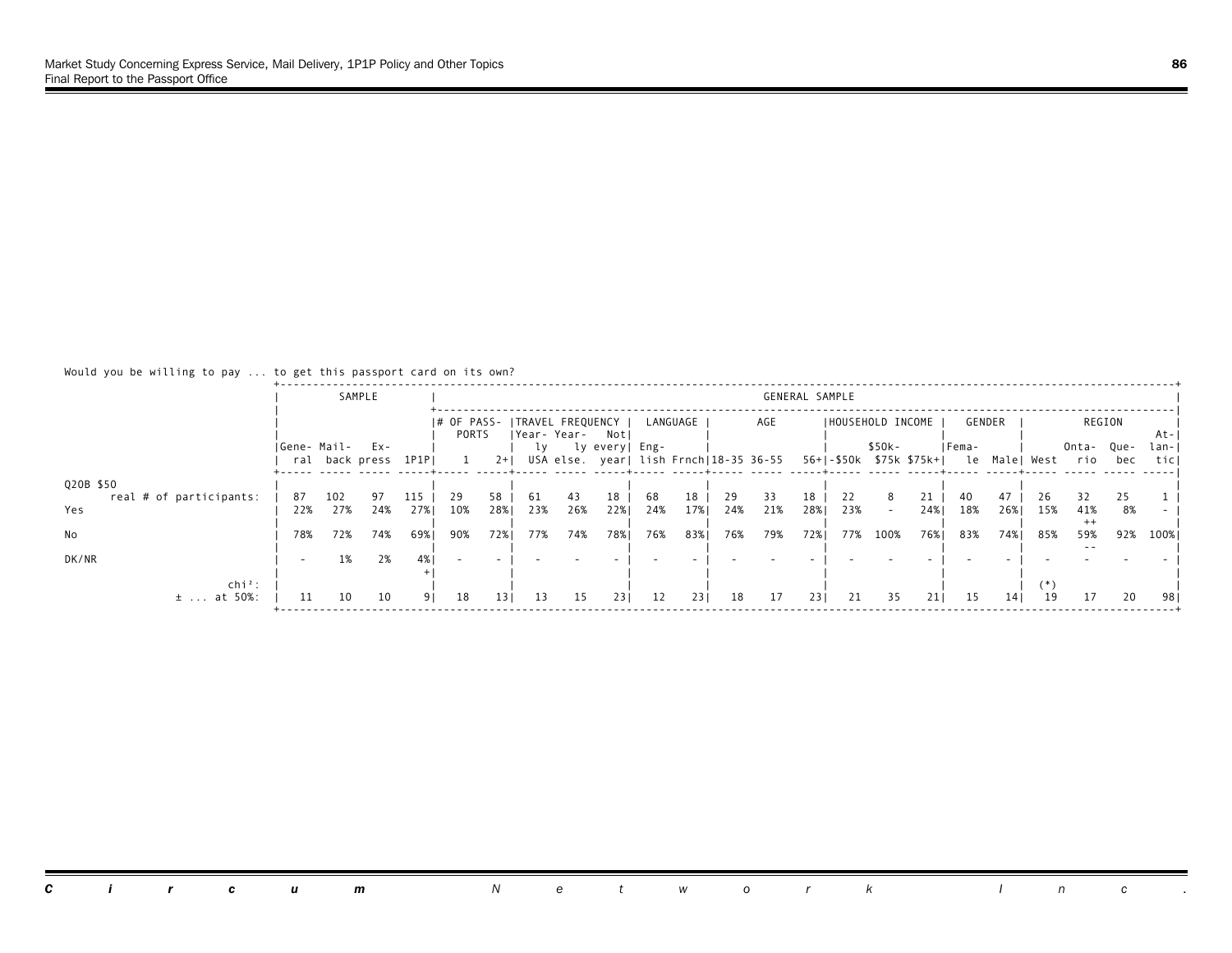#### Would you be willing to pay ... to get this passport card on its own?

|                                             |                 |            | SAMPLE         |            |                      |             |            |                                   |                 |            |                 |           |                                        | GENERAL SAMPLE  |                         |           |                 |           |            |               |              |             |              |
|---------------------------------------------|-----------------|------------|----------------|------------|----------------------|-------------|------------|-----------------------------------|-----------------|------------|-----------------|-----------|----------------------------------------|-----------------|-------------------------|-----------|-----------------|-----------|------------|---------------|--------------|-------------|--------------|
|                                             |                 |            |                |            | I# OF PASS-<br>PORTS |             |            | ITRAVEL FREQUENCY<br> Year- Year- | Not             |            | LANGUAGE        |           | AGE                                    |                 | I HOUSEHOLD INCOME      |           |                 |           | GENDER     |               |              | REGION      | At-          |
|                                             | Gene- Mail- Ex- |            | ral back press | 1P1PI      |                      | $2+$        | lγ         |                                   | ly every  Eng-  |            |                 |           | USA else. year  lish Frnch 18-35 36-55 |                 | 56+ -\$50k \$75k \$75k+ | $$50k-$   |                 | IFema-    |            | le Male  West | Onta-<br>rio | Que-<br>bec | lan-<br>ticl |
| Q20C \$65<br>real # of participants:<br>Yes | 175<br>25%      | 178<br>24% | 157<br>20%     | 161<br>30% | 59<br>34%            | 113.<br>20% | 113<br>29% | 78<br>23%                         | 35<br>14%       | 124<br>26% | 42<br>21%       | 55<br>27% | 73<br>15%                              | 32<br>25%       | 49<br>27%               | 28<br>11% | 29<br>21%       | 88<br>20% | 87<br>29%1 | 46<br>24%     | 63<br>25%    | 49<br>22%   |              |
| No                                          | 73%             | 74%        | 74%            | 70%        | 64%                  | 77%         | 69%        | 73%                               | 83%             | 71%        | 79%             | 73%       | 82%                                    | 69%             | 73%                     | 89%       | 76%             | 77%       | 68%        | 74%           | 71%          | 76%         | 100%         |
| DK/NR                                       | 3%              | 3%         | 6%             | $1\%$      | 2%                   | 3%l         | 2%         | 4%                                | 3%              | 3%         |                 |           | 3%                                     | 6%              |                         |           | 3%              | 2%        | 3%1        | 2%            | 3%           | 2%          |              |
| $chi^2$ :<br>$±$ at 50%:                    |                 |            | 8              | 81         | 13                   | 91          |            | 11                                | 17 <sup>1</sup> | 9          | 15 <sub>1</sub> | 13        | 11                                     | 17 <sub>1</sub> | 14                      | 19        | 18 <sub>1</sub> | 10        | 111        | 14            | 12           | 14          | 44           |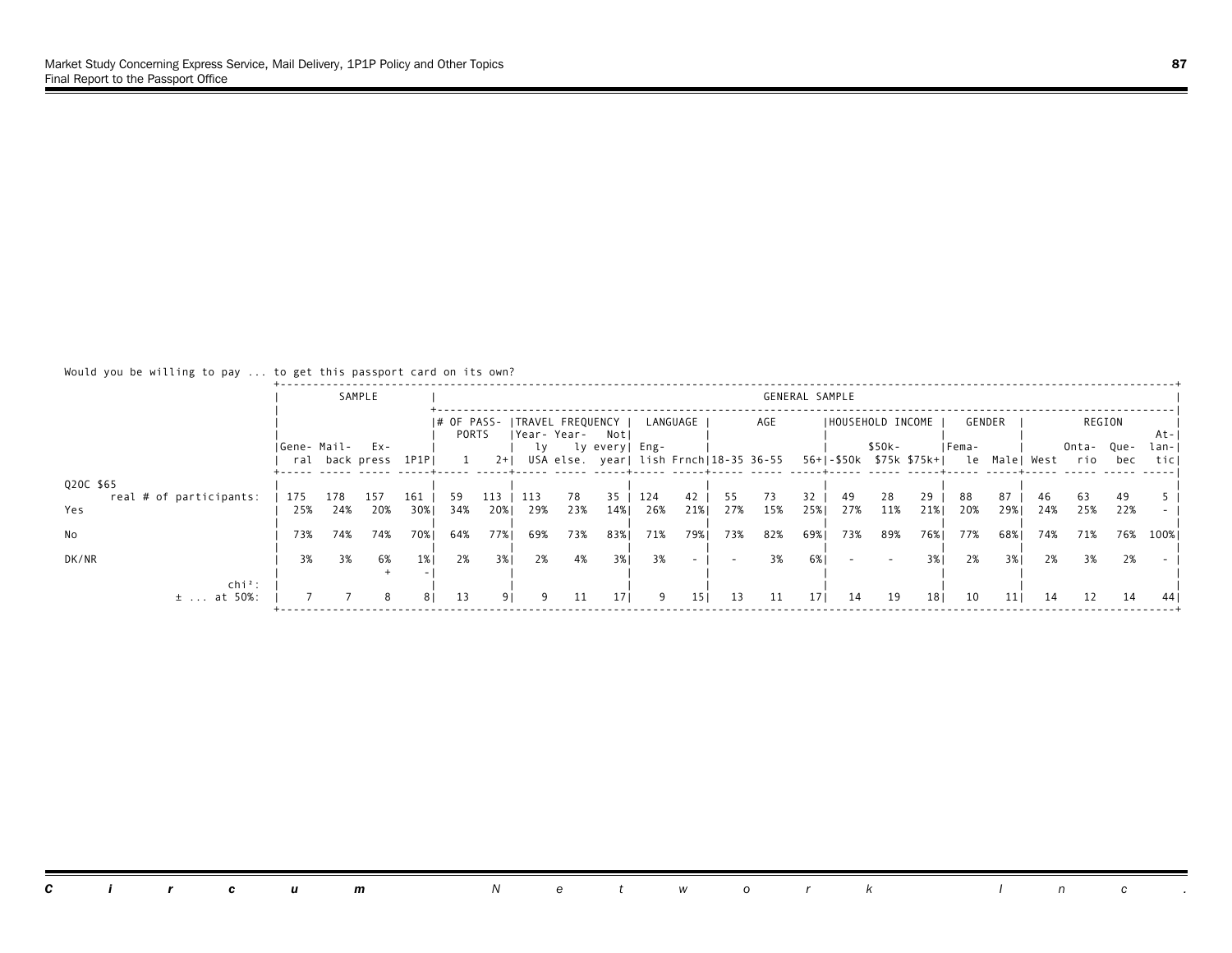If it was priced at \$15 for 5 years of validity, do you think that this passport card should be mandatory for all passport applicants or should it be offered only on a voluntary basis?

|                                      |                 |            | SAMPLE               |              |                      |            |            |                                  |                 |            |                 |            |                                        |                 | GENERAL SAMPLE    |            |                          |            |            |               |                  |            |              |
|--------------------------------------|-----------------|------------|----------------------|--------------|----------------------|------------|------------|----------------------------------|-----------------|------------|-----------------|------------|----------------------------------------|-----------------|-------------------|------------|--------------------------|------------|------------|---------------|------------------|------------|--------------|
|                                      |                 |            |                      |              | I# OF PASS-<br>PORTS |            |            | TRAVEL FREQUENCY<br>IYear- Year- | Notl            |            | LANGUAGE        |            | AGE                                    |                 | IHOUSEHOLD INCOME |            |                          |            | GENDER     |               |                  | REGION     | At-          |
|                                      | Gene- Mail- Ex- |            | ral back press 1P1PI |              |                      | $2+1$      | 1 V        |                                  | ly every  Eng-  |            |                 |            | USA else. year  lish Frnch 18-35 36-55 |                 |                   | $$50k-$    | 56+1-\$50k \$75k \$75k+1 | IFema-     |            | le Male  West | Onta-Que-<br>rio | bec        | lan-<br>ticl |
| Q21<br>real # of participants:       | 347             | 353        | 349                  | 347          | -115                 | 227        | 226        | 157                              | 70              | 256        | 76              | 97         | 144                                    | 70              | 86                | 47         | 58                       | 173        | 174        | 90            | 131              | 89         | 12           |
| Mandatory for all<br>Voluntary basis | 19%<br>76%      | 24%<br>71% | 27%<br>69%           | 29%1<br>66%। | 22%<br>73%           | 18%<br>78% | 20%<br>76% | 23%<br>73%                       | 21%<br>74%      | 21%<br>75% | 12%<br>82%      | 23%<br>74% | 17%<br>79%                             | 21%<br>71%      | 27%<br>71%        | 17%<br>79% | 21%<br>79%               | 20%<br>73% | 18%<br>78% | 19%<br>76%    | 26%<br>69%       | 12%<br>84% | 17% <br>75%  |
| DK/NR                                | 5%              | 5%         | 4%                   | 5%           | 5%                   | 5%         | 4%         | 4%                               | 4%              | 4%         | 7%1             | 3%         | 3%                                     | 7%              | 2%                | 4%         |                          | 7%         | 3% I       | 6%            | 5%               | 3%         | 8%           |
| $chi^2$ :<br>$±$ at 50%:             |                 |            |                      |              | 9                    |            |            | 8                                | 12 <sub>1</sub> | 6          | 11 <sub>1</sub> | 10         | 8                                      | 12 <sub>1</sub> | -11               | 14         | 13 <sub>1</sub>          |            |            | 10            | 9                | 10         | 281          |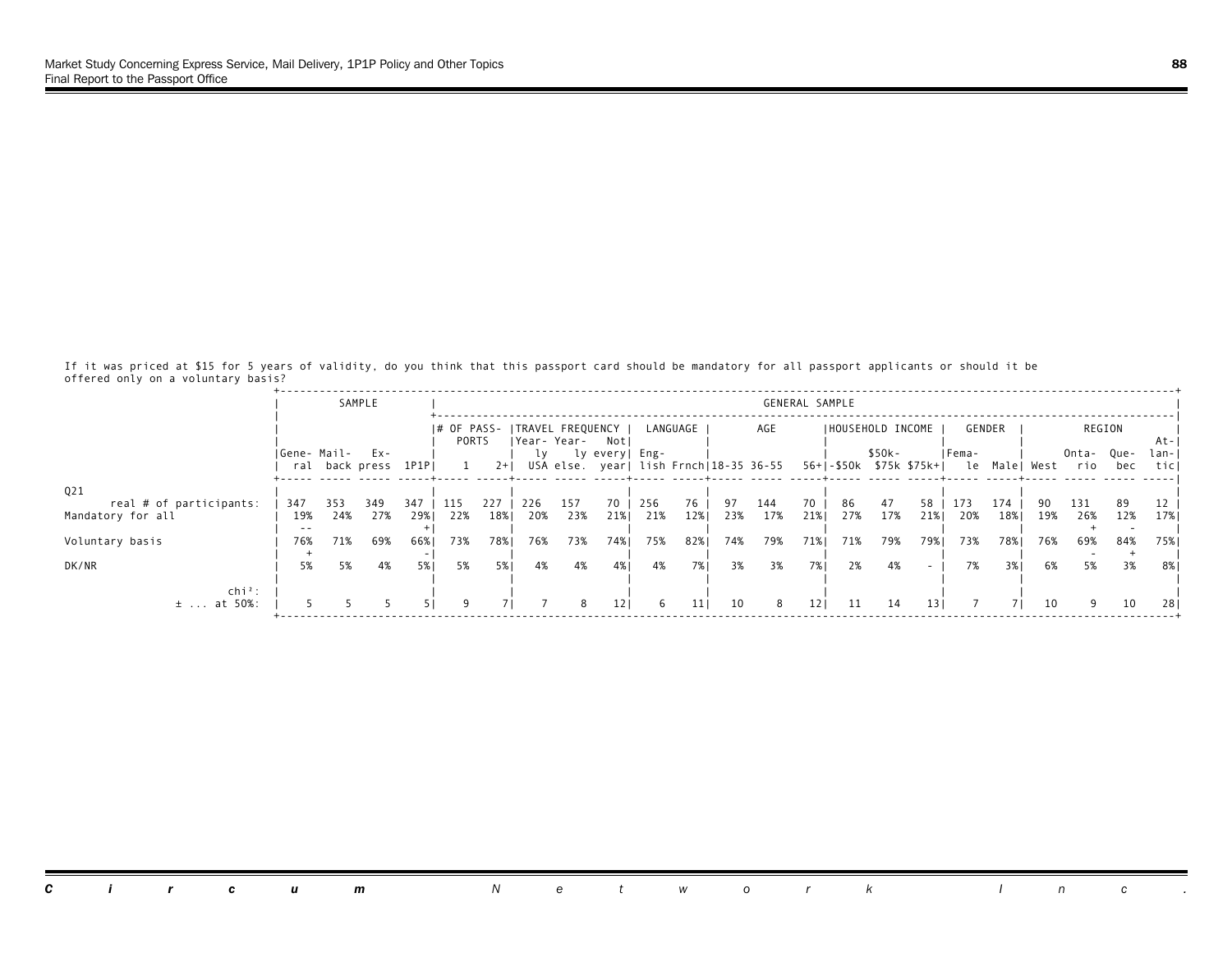### To the best of your recollection, how many Canadian passports have you had in your life?

|                  |                         |             |     | SAMPLE               |          |                          |          |                  |      |                   |      |          |          |                                        | GENERAL SAMPLE |                   |        |                                                                                                                                                                                                                                                                                                                                                                                              |                                        |            |      |       |        |       |
|------------------|-------------------------|-------------|-----|----------------------|----------|--------------------------|----------|------------------|------|-------------------|------|----------|----------|----------------------------------------|----------------|-------------------|--------|----------------------------------------------------------------------------------------------------------------------------------------------------------------------------------------------------------------------------------------------------------------------------------------------------------------------------------------------------------------------------------------------|----------------------------------------|------------|------|-------|--------|-------|
|                  |                         |             |     |                      |          | I# OF PASS-              |          | TRAVEL FREQUENCY |      |                   |      | LANGUAGE |          | AGE                                    |                | IHOUSEHOLD INCOME |        |                                                                                                                                                                                                                                                                                                                                                                                              |                                        | GENDER     |      |       | REGION |       |
|                  |                         |             |     |                      |          | PORTS                    |          | Year- Year-      |      | Not               |      |          |          |                                        |                |                   |        |                                                                                                                                                                                                                                                                                                                                                                                              |                                        |            |      |       |        | -At-I |
|                  |                         | Gene- Mail- |     | Ex-                  |          |                          |          | lv               |      | ly every  Eng-    |      |          |          |                                        |                |                   | \$50k- |                                                                                                                                                                                                                                                                                                                                                                                              | IFema-                                 |            |      | Onta- | Que-   | lan-I |
|                  |                         |             |     | ral back press 1P1PI |          |                          | $2+1$    |                  |      |                   |      |          |          | USA else. year  lish Frnch 18-35 36-55 |                |                   |        |                                                                                                                                                                                                                                                                                                                                                                                              | 56+ -\$50k \$75k \$75k+  le Male  West |            |      | rio   | bec    | ticl  |
|                  |                         |             |     |                      |          |                          |          |                  |      |                   |      |          |          |                                        |                |                   |        |                                                                                                                                                                                                                                                                                                                                                                                              |                                        |            |      |       |        |       |
| Q <sub>2</sub> 2 | real # of participants: | 347         | 353 | 349                  | 347      | -115                     | 227      | 226              | 157  | 70                | 256  | 76       | 97       | 144                                    | 70             | 86                | 47     | 58                                                                                                                                                                                                                                                                                                                                                                                           | 173                                    |            |      | 131   | 89     |       |
|                  |                         | 33%         | 26% | 23%                  | 27%      | 100%                     | $\sim$   | 31%              | 28%  | 39%1              | 32%  | 32%      | 54%      | 26%                                    | 14%            | 41%               | 40%    | 16%                                                                                                                                                                                                                                                                                                                                                                                          | 33%                                    | 174<br>33% | 29%  | 34%   | 33%    | 67%   |
|                  |                         | $^{++}$     |     |                      |          | $^{+++}$                 | $- - -$  |                  |      |                   |      |          | $^{+++}$ |                                        |                |                   |        | $\frac{1}{2} \frac{1}{2} \frac{1}{2} \frac{1}{2} \frac{1}{2} \frac{1}{2} \frac{1}{2} \frac{1}{2} \frac{1}{2} \frac{1}{2} \frac{1}{2} \frac{1}{2} \frac{1}{2} \frac{1}{2} \frac{1}{2} \frac{1}{2} \frac{1}{2} \frac{1}{2} \frac{1}{2} \frac{1}{2} \frac{1}{2} \frac{1}{2} \frac{1}{2} \frac{1}{2} \frac{1}{2} \frac{1}{2} \frac{1}{2} \frac{1}{2} \frac{1}{2} \frac{1}{2} \frac{1}{2} \frac{$ |                                        |            |      |       |        |       |
| $2 - 3$          |                         | 43%         | 50% | 50%                  | 54%1     | $\overline{\phantom{a}}$ | 66%      | 45%              | 39%  | 49%               | 46%  | 39%      | 38%      | 52%                                    | 34%            | 33%               | 45%    | 62%                                                                                                                                                                                                                                                                                                                                                                                          | 47%                                    | 39%        | 53%  | 45%   | 36%    | 25%   |
|                  |                         |             |     |                      |          | $\frac{1}{2}$            | $^{+++}$ |                  |      |                   |      |          |          | $^{++}$                                |                |                   |        | $^{++}$                                                                                                                                                                                                                                                                                                                                                                                      |                                        |            |      |       |        |       |
| $4+$             |                         | 22%         | 23% | 25%                  | 17%      | $\sim$                   | 34%      | 23%              | 32%  | 13%               | 20%  | 28%      | 8%       | 20%                                    | 51%            | 27%               | 15%    | 22%                                                                                                                                                                                                                                                                                                                                                                                          | 20%                                    | 25%        | 18%  | 21%   | 31%    | 8%    |
|                  |                         |             |     |                      |          | $- - -$                  | $^{+++}$ |                  |      |                   |      |          | $- - -$  |                                        | $+++$          |                   |        |                                                                                                                                                                                                                                                                                                                                                                                              |                                        |            |      |       |        |       |
| DK/NR            |                         | 1%          | 1%  | 2%                   | 1%       |                          |          | 0%               | 1%   |                   | 2%   | 1%       |          | 1%                                     |                |                   |        |                                                                                                                                                                                                                                                                                                                                                                                              |                                        |            |      |       |        |       |
|                  | $\ch{i}^2$ :            |             |     |                      |          | ***                      |          |                  |      |                   |      |          | $(***")$ |                                        |                | **                |        |                                                                                                                                                                                                                                                                                                                                                                                              |                                        |            |      |       |        |       |
|                  | $\pm$ at 50%:           |             |     |                      |          |                          |          |                  |      |                   |      | 11       | 10       |                                        | 121            | 11                | 14     | 13.                                                                                                                                                                                                                                                                                                                                                                                          |                                        |            |      |       | 10     | 281   |
|                  | mean for these data:    | 2.58        |     | $\sqrt{2.8}$         | 2.481    | 1.00                     | 3.39     | 2.64             | 2.88 | 2.24 <sub>1</sub> | 2.48 | 3.001    | 1.77     | 2.58                                   | $3.89$         | 2.62              | 2.55   | 2.831                                                                                                                                                                                                                                                                                                                                                                                        | 2.50                                   | 2.67       | 2.51 | 2.44  | 3.07   | 1.58  |
|                  | sig. test for means:    |             |     |                      | $\ast$ I | ***                      | ***      |                  |      |                   |      |          | ***      |                                        | ***            |                   |        |                                                                                                                                                                                                                                                                                                                                                                                              |                                        |            |      |       |        |       |
|                  |                         |             |     |                      |          |                          |          |                  |      |                   |      |          |          |                                        |                |                   |        |                                                                                                                                                                                                                                                                                                                                                                                              |                                        |            |      |       |        |       |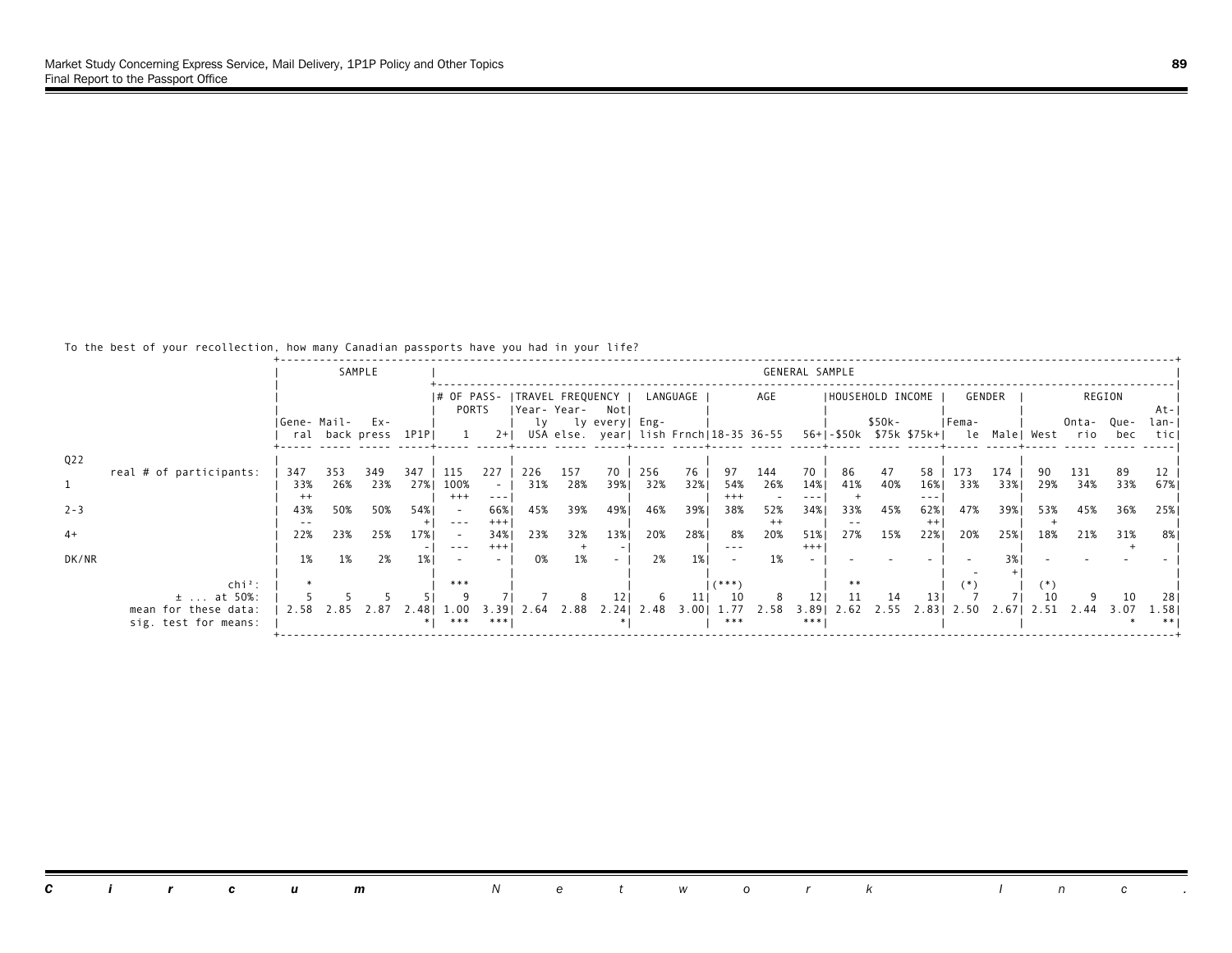How many children are listed on your passport?

|                 |                                              | SAMPLE                            |      |                                          |       |             |                  |        |          |                                        | GENERAL SAMPLE    |        |                                                     |        |        |             |              |
|-----------------|----------------------------------------------|-----------------------------------|------|------------------------------------------|-------|-------------|------------------|--------|----------|----------------------------------------|-------------------|--------|-----------------------------------------------------|--------|--------|-------------|--------------|
|                 |                                              |                                   |      | # OF PASS-   TRAVEL FREQUENCY  <br>PORTS |       | Year- Year- | Not              |        | LANGUAGE | AGE                                    | IHOUSEHOLD INCOME |        |                                                     | GENDER | REGION |             | At-          |
|                 |                                              | Gene- Mail- Ex-<br>ral back press | 1P1P |                                          | $2+1$ |             | ly lyevery  Eng- |        |          | USA else. year  lish Frnch 18-35 36-55 |                   | \$50k- | Fema-<br>56+ -\$50k \$75k \$75k+  le Male  West rio |        | Onta-  | Que-<br>bec | lan-<br>ticl |
| Q <sub>23</sub> | real # of participants:                      |                                   | 347  |                                          |       |             |                  |        |          |                                        |                   |        |                                                     |        |        |             |              |
|                 |                                              |                                   | 44%  |                                          |       |             |                  |        |          |                                        |                   |        |                                                     |        |        |             |              |
|                 |                                              |                                   | 42%  |                                          |       |             |                  |        |          |                                        |                   |        |                                                     |        |        |             |              |
| $3+$            |                                              |                                   | 10%  |                                          |       |             |                  |        |          |                                        |                   |        |                                                     |        |        |             |              |
| DK/NR           |                                              |                                   | 3%   |                                          |       |             |                  |        |          |                                        |                   |        |                                                     |        |        |             |              |
|                 | $chi^2$ :<br>$±$ at 50%:                     |                                   |      |                                          |       |             |                  |        |          |                                        |                   |        |                                                     |        |        |             |              |
|                 | mean for these data:<br>sig. test for means: |                                   | 1.65 |                                          |       |             |                  | $\ast$ |          |                                        |                   |        |                                                     |        |        |             |              |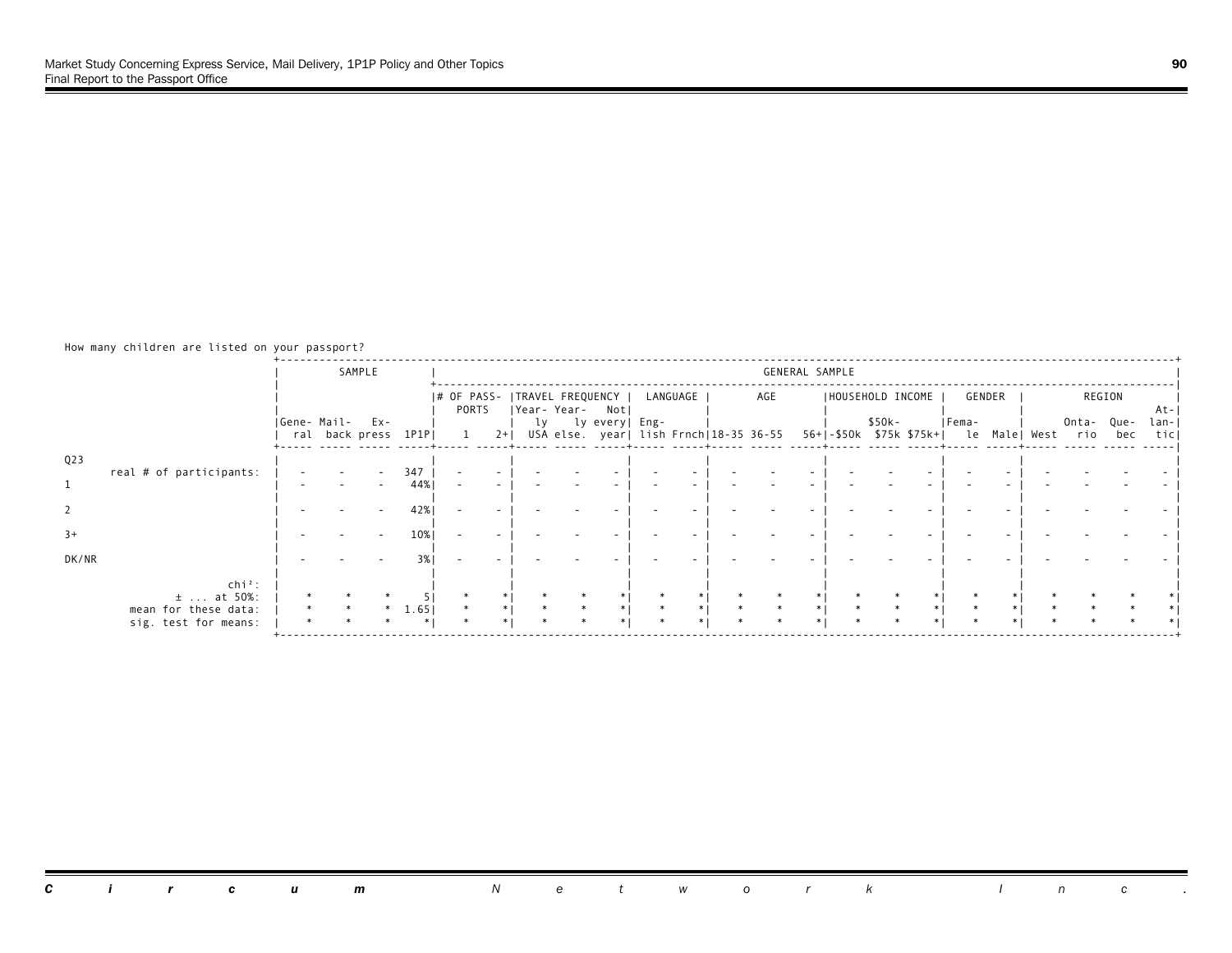#### How frequently do you travel to the United States?

|                                                  |             |              | SAMPLE                |                       |                      |       |                         |                                   |                                     |                     |                |           |                                        | GENERAL SAMPLE |                    |                   |                                  |                       |                     |                |              |                            |               |
|--------------------------------------------------|-------------|--------------|-----------------------|-----------------------|----------------------|-------|-------------------------|-----------------------------------|-------------------------------------|---------------------|----------------|-----------|----------------------------------------|----------------|--------------------|-------------------|----------------------------------|-----------------------|---------------------|----------------|--------------|----------------------------|---------------|
|                                                  |             |              |                       |                       | I# OF PASS-<br>PORTS |       |                         | ITRAVEL FREQUENCY<br> Year- Year- | Notl                                |                     | LANGUAGE       |           | AGE                                    |                |                    | IHOUSEHOLD INCOME |                                  |                       | GENDER              |                |              | REGION                     | At-           |
|                                                  | Gene- Mail- |              | Ex-<br>ral back press | 1P1PI                 |                      | $2+1$ | lv                      |                                   | ly every  Eng-                      |                     |                |           | USA else. year  lish Frnch 18-35 36-55 |                |                    | \$50k-            | 56+ -\$50k \$75k \$75k+  le Male | IFema-                |                     | West           | Onta-<br>rio | Que-<br>bec                | lan- <br>ticl |
| Q24                                              |             |              |                       |                       |                      | 227   |                         | 157                               |                                     |                     |                |           |                                        |                |                    |                   |                                  |                       |                     |                |              |                            |               |
| real # of participants:<br>More than once a year | 347<br>40%  | 353<br>44%   | 349<br>52%<br>$+++$   | 347<br>30%<br>$- - -$ | 115<br>37%           | 42%   | 226<br>62%<br>$+++$     | 50%                               | 70<br>$\sim$<br>$- - -$             | 256<br>44%          | 76<br>29%      | 97<br>33% | 144<br>46%                             | 70<br>47%      | 86<br>34%<br>$- -$ | 47<br>45%         | 58<br>62%<br>$++$                | 173<br>28%<br>$- - -$ | 174<br>52%<br>$+++$ | 48%            | 131<br>49%   | 89<br>30%<br>$\sim$ $\sim$ | 12<br>17%     |
| About once a year                                | 25%         | 24%          | 22%                   | 33%1<br>$+++$         | 23%                  | 26%   | 38%<br>$+++$            | 29%                               | $\overline{\phantom{a}}$<br>$- - -$ | 25%                 | 24%            | 28%       | 24%                                    | 19%            | 26%                | 26%               | 16%                              | 29%                   | 20%                 | 23%            | 23%          | 27%                        | 33%           |
| About once every second year                     | 9%          | 5%           | 5%                    | 7%1                   | 12%                  | 7% l  | $\sim$<br>$\frac{1}{2}$ | 4%                                | 30%<br>$^{+++}$                     | 6%<br>$\sim$ $\sim$ | 16%<br>$^{++}$ | 9%        | 10%                                    | 6% l           | 12%                | 4%                | 9%1                              | 9%                    | 8%                  | 4%             | 8%           | 15%                        |               |
| About once every 3 to 5 years                    | 12%         | 7%           | 8%                    | 12%                   | 8%                   | 15%   | $\sim$<br>$- - -$       | 8%                                | 41%<br>$^{+++}$                     | 11%                 | 16%            | 18%       | 10%                                    | 13%            | 12%                | 13%               | 12%                              | 17%<br>$^{++}$        | 7%<br>$- -$         | 11%            | 11%          | 13%                        | 25%           |
| More rarely than that                            | 10%         | 19%<br>$+++$ | 12%                   | 14%                   | 13%                  | 8%    | $\sim$<br>$\frac{1}{2}$ | 8%                                | 29%<br>$^{+++}$                     | 9%                  | 13%            | 10%       | 7%                                     | 13%            | 16%                | 13%               | 2%1<br>$- -$                     | 13%                   | 6%1                 | 11%            | 5%           | 13%                        | 25%           |
| DK/NR<br>$chi^2$ :                               | 4%<br>***   | 1%           | 2%                    | 4%                    | 6%                   | 2%    | $(***")$                | 1%                                | $\overline{\phantom{a}}$            | 5%<br>(*)           | 3%             | 2%        | 3%                                     | 3%             | 1%                 |                   |                                  | 2%<br>***             | 6%                  | 2%<br>$^{(*)}$ | 4%           | 1%                         |               |
| $±$ at 50%:                                      |             |              |                       |                       |                      |       |                         | 8                                 | 121                                 | 6                   | 11             | 10        | 8                                      | 121            | 11                 | 14                | 131                              |                       |                     | 10             |              | 10                         | 28            |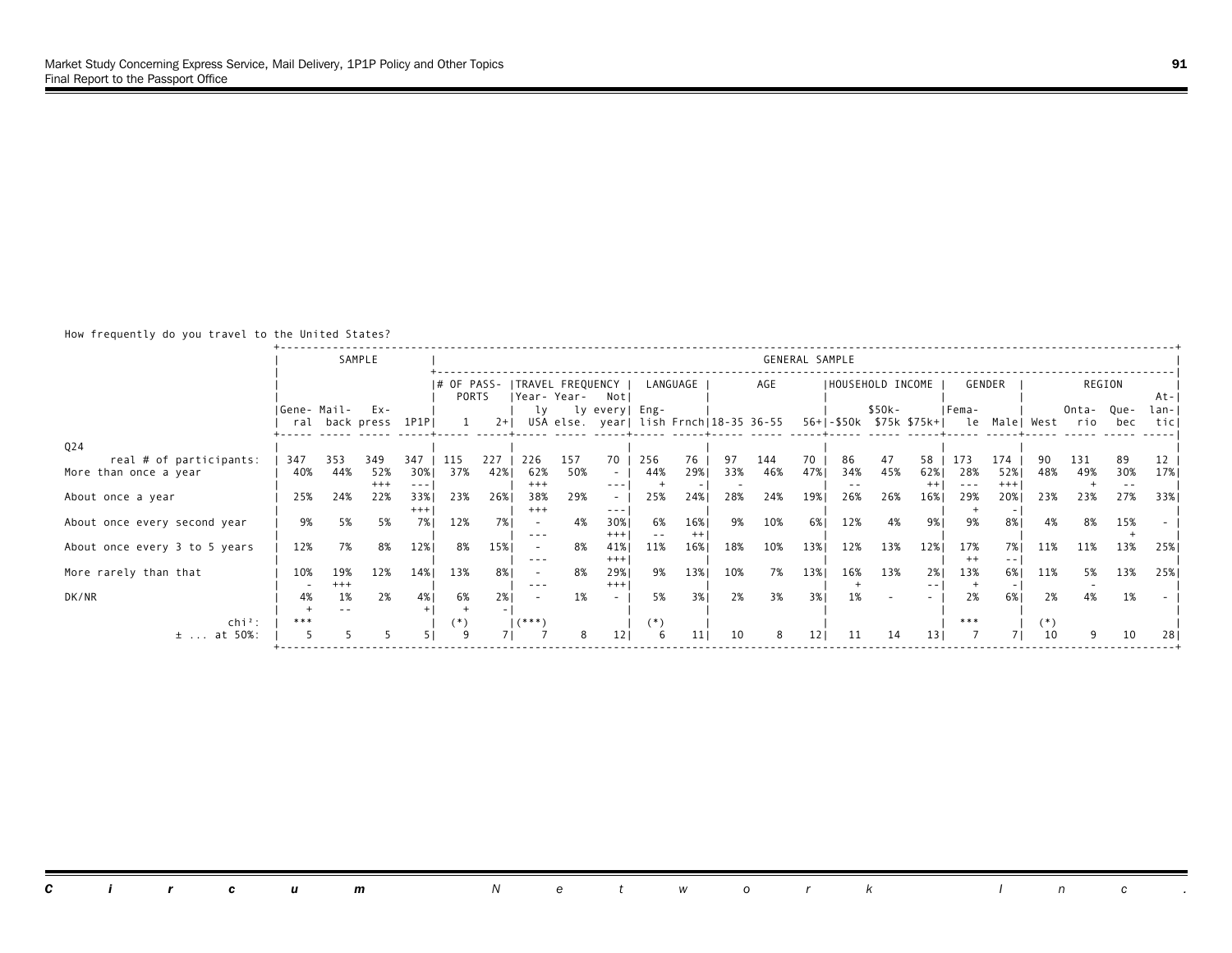### How frequently do you travel outside Canada and the United States?

|                                                  |             |            | SAMPLE                     |                        |                               |             |                |                                  |                         |                   |                |                   |                                        | GENERAL SAMPLE |                  |           |           |                                                 |        |              |                       |           |               |
|--------------------------------------------------|-------------|------------|----------------------------|------------------------|-------------------------------|-------------|----------------|----------------------------------|-------------------------|-------------------|----------------|-------------------|----------------------------------------|----------------|------------------|-----------|-----------|-------------------------------------------------|--------|--------------|-----------------------|-----------|---------------|
|                                                  |             |            |                            |                        | $ #$ OF PASS-<br><b>PORTS</b> |             |                | TRAVEL FREQUENCY<br> Year- Year- | Not                     |                   | LANGUAGE       |                   | AGE                                    |                | HOUSEHOLD INCOME |           |           |                                                 | GENDER |              |                       | REGION    | At-           |
|                                                  | Gene- Mail- |            | Ex-<br>ral back press 1P1P |                        |                               | $2+1$       | lγ             |                                  | ly every  Eng-          |                   |                |                   | USA else. year  lish Frnch 18-35 36-55 |                |                  | \$50k-    |           | Fema-<br>56+ -\$50k \$75k \$75k+  le Male  West |        |              | Onta-Que-<br>rio      | bec       | lan- <br>ticl |
| Q <sub>25</sub>                                  |             |            |                            |                        |                               |             |                |                                  |                         |                   |                |                   |                                        |                |                  |           |           |                                                 | 174    |              |                       |           |               |
| real # of participants:<br>More than once a year | 347<br>18%  | 353<br>18% | 349<br>32%<br>$+++$        | 347<br>8% I<br>$- - -$ | 115<br>12%                    | 227<br>20%  | 226<br>23%     | 157<br>39%<br>$+++$              | 70<br>$\sim$<br>$- - -$ | 256<br>19%        | 76<br>12%      | 97<br>10%         | 144<br>21%                             | 70<br>26%      | 86<br>17%        | 47<br>15% | 58<br>28% | 173<br>13%                                      | 22%    | 14%          | 131<br>25%<br>$^{++}$ | 89<br>11% | 12            |
| About once a year                                | 28%         | 26%        | 22%                        | 29%1                   | 26%                           | 29%         | 31%            | 61%<br>$+++$                     | $\cdots$                | 27%               | 25%            | 42%<br>$^{+ + +}$ | 19%<br>$- - -$                         | 29%            | 29%              | 26%       | 26%       | 27%                                             | 28%    | 31%          | 31%                   | 27%       | 8%            |
| About once every second year                     | 12%         | 14%        | 14%                        | 14%                    | 8%                            | 15%         | 12%            | $- - -$                          | 21%<br>$^{+++}$         | 13%               | 11%            | 6%                | 13%                                    | 16%            | 15%              | 13%       | 7% I      | 12%                                             | 13%    | 13%          | 8%                    | 13%       | 33%           |
| About once every 3 to 5 years                    | 20%         | 17%        | 17%                        | 27%<br>$+++$           | 18%                           | 22%         | 18%            | $\sim$<br>$- - -$                | 40%<br>$^{+++}$         | 21%               | 20%            | 16%               | 25%                                    | 16%            | 21%              | 21%       | 24%       | 23%                                             | 18%    | 26%          | 20%                   | 20%       | 8%            |
| More rarely than that                            | 18%         | 24%        | 14%<br>$- -$               | 20%1                   | 27%<br>$^{++}$                | 14%<br>$ -$ | 15%            | $\sim$<br>$- - -$                | 39%1<br>$^{+++}$        | 16%<br>$\sim$ $-$ | 29%<br>$^{++}$ | 22%               | 19%                                    | 11%            | 15%              | 23%       | 16%       | 23%                                             | 14%    | 14%          | 14%                   | 26%       | 42%           |
| DK/NR<br>$\ch{i}^2$ :                            | 4%<br>***   | 1%         | 1%                         | 3%                     | 9%<br>$^{+++}$<br>$($ ***     | $- - -$     | 1%<br>$(***")$ |                                  |                         | 4%                | 4%             | 3%<br>$(**)$      | 3%                                     | 3%             | 2%               | 2%        |           | 2%                                              | 5% l   | 1%<br>$(**)$ | 3%                    | 2%        | 8%            |
| $±$ at 50%:                                      |             |            |                            |                        |                               |             |                | 8                                | 121                     | 6                 | 11             | 10                | 8                                      | 121            | 11               | 14        | 131       |                                                 |        | 10           |                       | 10        | 28            |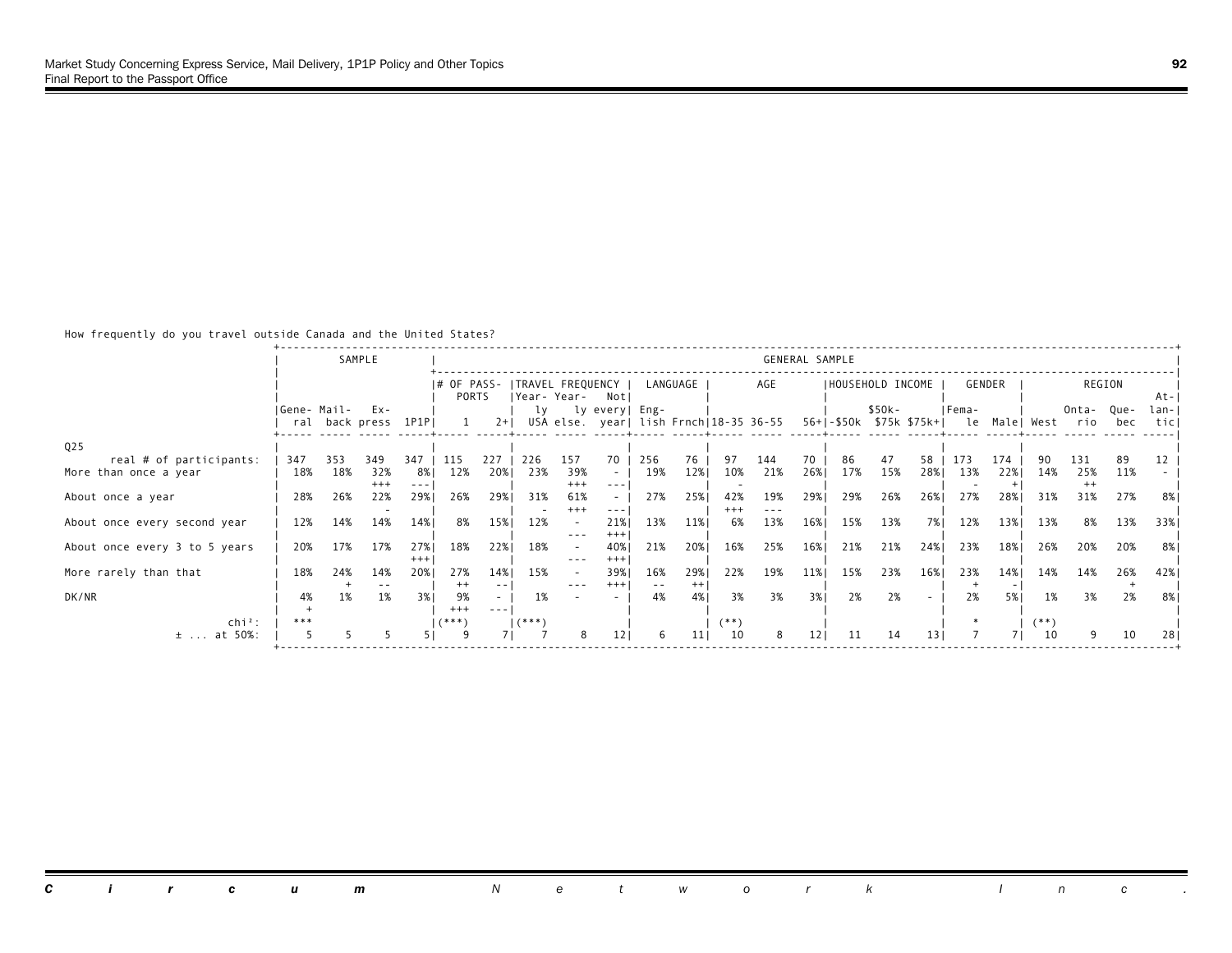How frequently do you travel to the United States or elsewhere outside Canada? (COMPOSITE OF Q24 AND Q25)

|                                                  |                 |            | SAMPLE          |             |                  |            |             |             |                                         |                          |            |           |            | GENERAL SAMPLE |                         |           |           |            |               |           |                |           |           |
|--------------------------------------------------|-----------------|------------|-----------------|-------------|------------------|------------|-------------|-------------|-----------------------------------------|--------------------------|------------|-----------|------------|----------------|-------------------------|-----------|-----------|------------|---------------|-----------|----------------|-----------|-----------|
|                                                  |                 |            |                 |             | PORTS            |            |             | Year- Year- | I# OF PASS- ITRAVEL FREQUENCY I<br>Notl |                          | LANGUAGE   |           | AGE        |                | IHOUSEHOLD INCOME       |           |           |            | GENDER        |           |                | REGION    | At-       |
|                                                  | IGene- Mail-    |            | Ex-             |             |                  | $2+1$      | lγ          |             | ly every  Eng-                          |                          |            |           |            |                | 56+ -\$50k \$75k \$75k+ | $$50k-$   |           | Fema-      | le Malel      |           | Onta-          | Que-      | lan-      |
|                                                  |                 |            | ral back press  | 1P1P        |                  |            |             |             | USA else. year  lish Frnch 18-35 36-55  |                          |            |           |            |                |                         |           |           |            |               | West      | rio            | bec       | tic       |
| 02425                                            |                 |            |                 |             |                  |            |             |             |                                         |                          |            |           |            |                |                         |           |           |            |               |           |                |           |           |
| real # of participants:<br>Every year in the USA | 347<br>65%      | 353<br>68% | 349<br>73%      | 347<br>63%1 | 115<br>61%       | 227<br>68% | 226<br>100% | 157<br>79%  | 70<br>$\sim$                            | 256<br>69%               | 76<br>53%1 | 97<br>61% | 144<br>70% | 70<br>66%1     | 86<br>59%               | 47<br>70% | 58<br>78% | 173<br>58% | 174<br>72%    | 90<br>71% | 131<br>72%     | 89<br>57% | 12<br>50% |
|                                                  |                 |            | $^{++}$         |             |                  |            | $^{+++}$    |             | $\frac{1}{2}$                           | $^{++}$                  | $- -$      |           |            |                |                         |           |           |            | $^{++}$       |           |                |           |           |
| Every year elsewhere                             | 45%             | 44%        | 54%             | 36%         | 38%              | 49%        | 55%         | 100%        | $\sim$                                  | 46%                      | 37%        | 53%       | 40%        | 54%            | 47%                     | 40%       | 53%       | 40%        | 51%           | 46%       | 56%            | 38%       | 8%        |
| Not every year                                   | 20%             | 23%        | $^{+++}$<br>18% | ---<br>26%  | 23%              | 19%        |             | $^{+++}$    | $- - -$<br>100%                         | 18%                      | 30%        | 21%       | 22%        | 17%            | 26%                     | 21%       | 14%       | 27%        | 13%           | 18%       | $^{++}$<br>13% | 29%       | 42%       |
|                                                  |                 |            |                 |             |                  |            | $- - -$     | $- - -$     | $^{+++}$                                | $\overline{\phantom{a}}$ |            |           |            |                |                         |           |           | $^{++}$    | $\frac{1}{2}$ |           |                | $^{++}$   |           |
| Other                                            | 5%              | 1%         | 1%              | 3% I        | 10%              | 1% I       |             |             | $\overline{a}$                          | 5%                       | 5%         | 4%        | 4%         | 3%1            | 1%                      | 2%        | ۰         | 4%         | 6%            | 3%        | 5%             | 2%        | 8%        |
| $chi^2$ :                                        | $^{+++}$<br>*** | $ -$       |                 |             | $^{+++}$<br>(**` | $- - -$    | ***         |             |                                         | ັ* )                     |            |           |            |                |                         |           |           | $**$       |               | (*`       |                |           |           |
| at 50%:<br>$\pm$                                 |                 |            |                 |             |                  |            |             | 8           | 12.                                     | 6                        |            | 10        | 8          | 121            | 11                      | 14        | 131       |            |               | 10        | ٩              | 10        | 28        |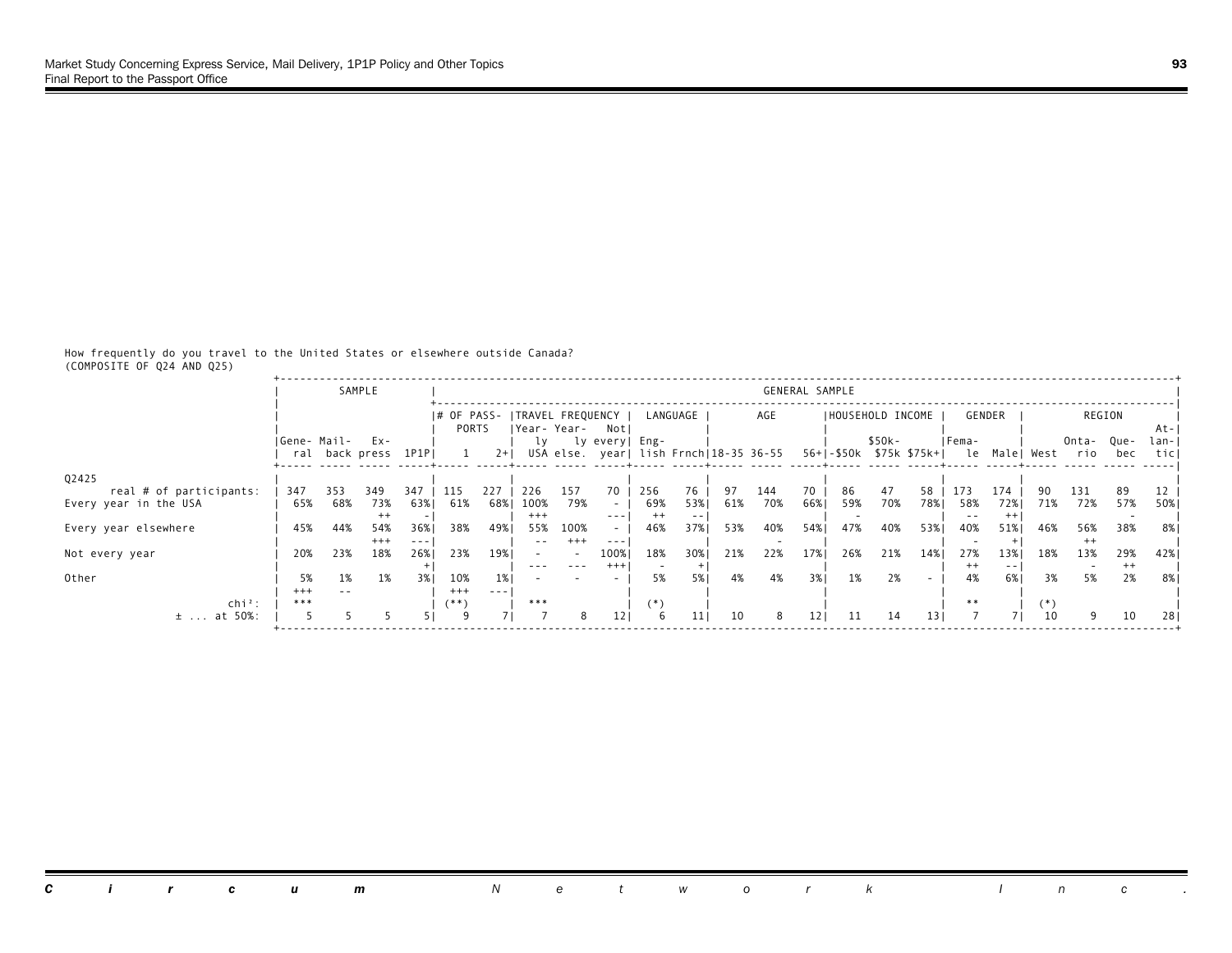Which language do you use primarily to inform yourself about recent events, like reading the newspaper or watching the news on television?

|                         |              |     | SAMPLE     |       |       |      |       |                               |                       |                  |                           |     |                                        | GENERAL SAMPLE |                    |        |                         |        |               |                 |                 |                  |             |
|-------------------------|--------------|-----|------------|-------|-------|------|-------|-------------------------------|-----------------------|------------------|---------------------------|-----|----------------------------------------|----------------|--------------------|--------|-------------------------|--------|---------------|-----------------|-----------------|------------------|-------------|
|                         |              |     |            |       |       |      |       | # OF PASS-   TRAVEL FREQUENCY |                       |                  | LANGUAGE                  |     | AGE                                    |                | I HOUSEHOLD INCOME |        |                         |        | GENDER        |                 |                 | REGION           |             |
|                         | IGene- Mail- |     | Ex-        |       | PORTS |      | ly    | Year- Year-                   | Not<br>ly every  Eng- |                  |                           |     |                                        |                |                    | \$50k- |                         | IFema- |               |                 | Onta-           | Que-             | At-<br>lan- |
|                         | ral          |     | back press | 1P1PI |       | $2+$ |       |                               |                       |                  |                           |     | USA else. year  lish Frnch 18-35 36-55 |                |                    |        | 56+ -\$50k \$75k \$75k+ |        | le Male  West |                 | rio             | bec              | ticl        |
| Q26                     |              |     |            |       |       |      |       |                               |                       |                  |                           |     |                                        |                |                    |        |                         |        |               |                 |                 |                  |             |
| real # of participants: | 347          | 353 | 349        | 347   | 115   | 227  | 226   | 157                           | 70                    | 256              | 76                        | 97  | 144                                    | 70             | 86                 | 47     | 58                      | 173    | 174           | 90              | 131             | 89               | 12          |
| English                 | 74%          | 69% | 66%        | 71%   | 72%   | 74%  | 78%   | 76%                           | 66%                   | 100%<br>$^{+++}$ | $\sim$ 10 $\,$<br>$- - -$ | 72% | 72%                                    | 76%            | 71%                | 70%    | 78%                     | 73%    | 74%           | 94%<br>$^{+++}$ | 93%<br>$^{+++}$ | 21%              | 83%         |
| French                  | 22%          | 29% | 30%        | 25%   | 21%   | 22%  | 18%   | 18%                           | 33%                   | $\sim$           | 100%                      | 25% | 24%                                    | 19%            | 23%                | 30%    | 21%                     | 22%    | 22%           | 1%              | 2%              | 76%              | 8%          |
| Other                   | 4%           | 2%  | 3%         | 3%1   | 7%    | 3%   | 4%    | 6%                            | $^{++}$               | $- - -$          | $^{+++}$<br>$\sim$        | 3%  | 4%                                     | 6% I           | 6%                 |        | 2%                      | 5%     | 4% 1          | $- - -$<br>4%   | $- - -$<br>5%   | $^{+ + +}$<br>2% | 8%          |
|                         |              |     |            |       |       |      |       |                               |                       |                  |                           |     |                                        |                |                    |        |                         |        |               |                 |                 |                  |             |
| DK/NR                   |              | 1%  | 1%         | 1%    |       |      |       |                               |                       |                  |                           |     |                                        |                |                    |        |                         |        |               |                 |                 |                  |             |
| $\ch{i}^2$ :            |              |     |            |       |       |      | $(*)$ |                               |                       | ***              |                           |     |                                        |                |                    |        |                         |        |               |                 |                 |                  |             |
| $±$ at 50%:             |              |     |            |       |       |      |       | 8                             | 12                    | -6               | 11                        | 10  | 8                                      | 121            | 11                 | 14     | 13 <sup>1</sup>         |        | 7 I           | 10              | 9               | 10               | 28          |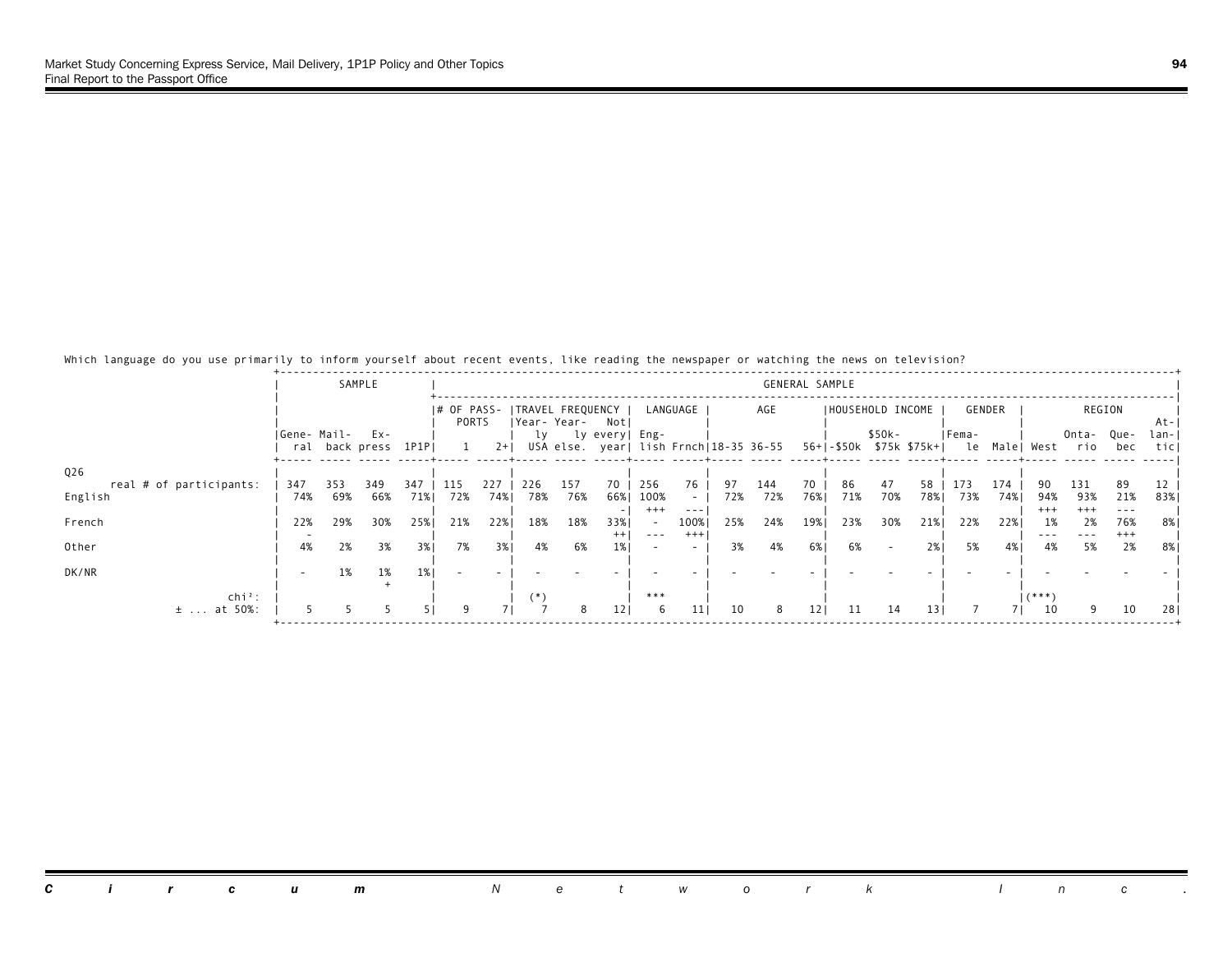In which year were you born? (RECODED AS AGE)

|                  |                                              |                 |                 | SAMPLE               |                 |                        |                   |                                  |            |                                                          |            |           |                                     |                                 | GENERAL SAMPLE        |                         |           |           |            |               |           |                  |           |              |
|------------------|----------------------------------------------|-----------------|-----------------|----------------------|-----------------|------------------------|-------------------|----------------------------------|------------|----------------------------------------------------------|------------|-----------|-------------------------------------|---------------------------------|-----------------------|-------------------------|-----------|-----------|------------|---------------|-----------|------------------|-----------|--------------|
|                  |                                              |                 |                 |                      |                 | I# OF PASS-<br>PORTS   |                   | ITRAVEL FREQUENCY<br>Year- Year- |            | Notl                                                     |            | LANGUAGE  |                                     | AGE                             |                       | IHOUSEHOLD INCOME       |           |           |            | GENDER        |           |                  | REGION    | At-          |
|                  |                                              | Gene- Mail- Ex- |                 | ral back_press 1P1PI |                 | $\overline{1}$         | $2+1$             | lγ                               |            | ly every  Eng-<br>USA else. year  lish Frnch 18-35 36-55 |            |           |                                     |                                 |                       | 56+ -\$50k \$75k \$75k+ | $$50k-$   |           | Fema-      | le Male  West |           | Onta-Que-<br>rio | bec       | lan-<br>ticl |
| Q <sub>2</sub> 7 |                                              |                 |                 |                      |                 |                        |                   |                                  |            |                                                          |            |           |                                     |                                 |                       |                         |           |           |            |               |           |                  |           |              |
| $18 - 35$        | real # of participants:                      | 347<br>28%      | 353<br>31%      | 349<br>40%<br>$+++$  | 347<br>31%      | 115<br>45%<br>$^{+++}$ | 227<br>20%<br>--- | 226<br>26%                       | 157<br>32% | 70<br>29%                                                | 256<br>27% | 76<br>32% | 97<br>100%<br>$+++$                 | 144<br>$\overline{\phantom{a}}$ | 70<br>$\sim$<br>- - - | 86<br>30%               | 47<br>23% | 58<br>29% | 173<br>34% | 174<br>22%    | 90<br>29% | 131<br>29%       | 89<br>30% | 12<br>17%    |
| $36 - 55$        |                                              | 41%             | 40%             | 47%                  | 65%<br>$^{+++}$ | 33%<br>$\sim$          | 46%               | 45%                              | 37%        | 44%                                                      | 41%        | 45%       | $\overline{\phantom{a}}$<br>$- - -$ | 100%<br>$^{++}$                 | $\sim$<br>---         | 34%                     | 64%       | 59%       | 38%        | 45%           | 34%       | 46%              | 46%       | 50%          |
| $56+$            |                                              | 20%<br>$^{+++}$ | 24%<br>$^{+++}$ | 10%                  | 0% I            | 9%<br>$- - -$          | 26%<br>$^{+++}$   | 20%                              | 24%        | 17%                                                      | 21%        | 17%       | $\sim$                              |                                 | 100%<br>$+++$         | 33%<br>$^{+++}$         | 11%       | 10%       | 19%        | 21%           | 26%       | 19%              | 19%       | 8%           |
| <b>NR</b>        |                                              | 10%<br>$+++$    | 5%              | 3%                   | 3%1             | 13%                    | 8%                | 9%                               | 6%         | 10%                                                      | 11%        | 7% I      |                                     |                                 |                       | 3%                      | 2%        | 2%        | 9%         | 11%           | 11%       | 6%               | 4%        | 25%          |
|                  | $chi^2$ :<br>$\pm$ at 50%:                   | ***             |                 |                      |                 | ***                    |                   |                                  |            |                                                          |            |           | ***<br>10                           |                                 |                       | $^{***}$                | 14        |           |            |               | 10        |                  | 10        | 281          |
|                  | mean for these data:<br>sig. test for means: | 43.6<br>* *     | ***             | $**$                 | 38.<br>***!     | -8<br>35.<br>***       | . 3<br>***        | 44.1                             | 43.6       | 42.11                                                    | 43.6       | 42.21     | 26.7<br>***                         | 44.7                            | 64.61<br>***1         | 45.8                    | 41.3      | 41.71     | 42.2       | 45.01         | 44.3      | 43.6             | 42.8      | 40.91        |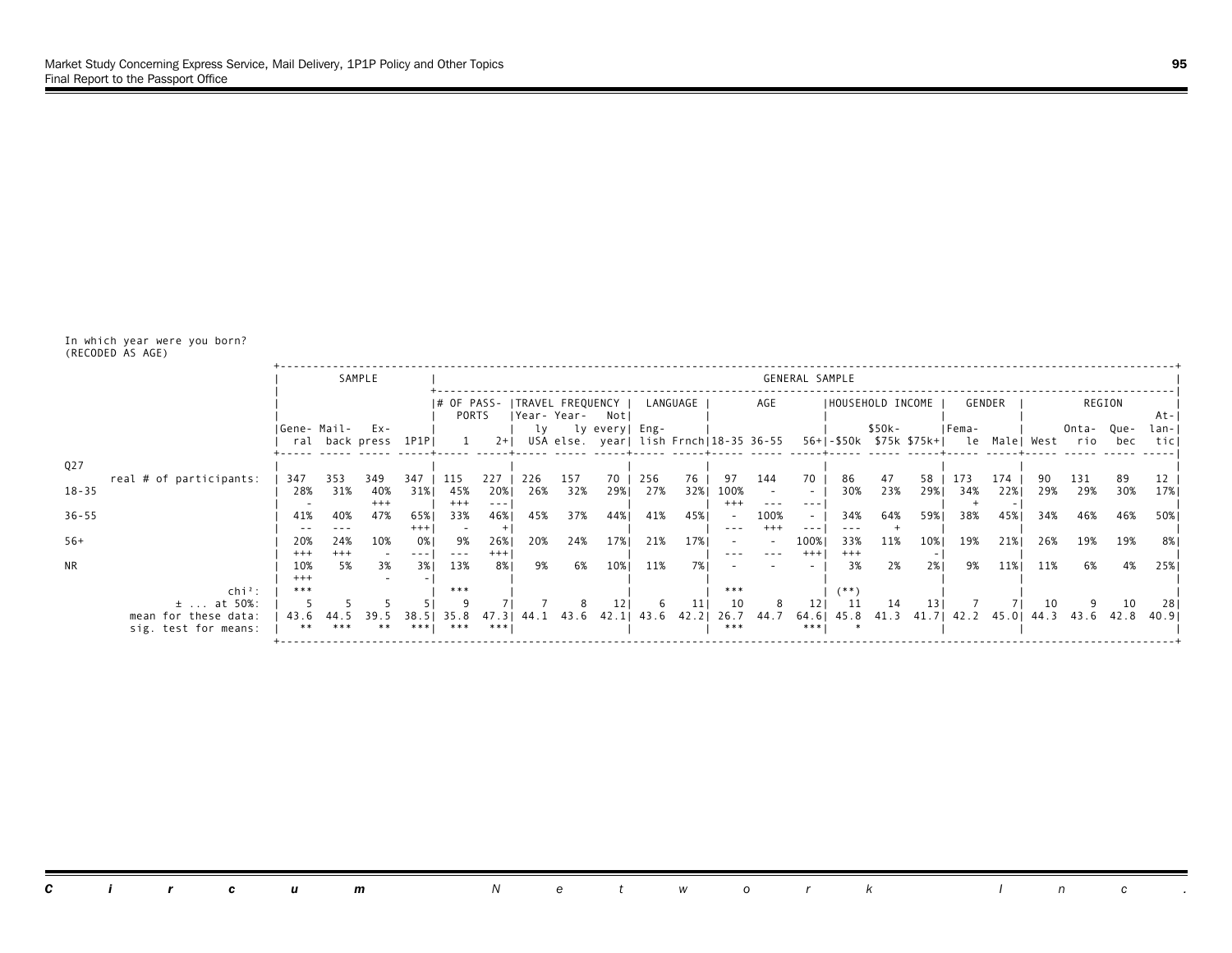In which category would that total before-tax household income for 1998 fall?

|                                               |                 |           | SAMPLE                                                                                                                                     |              |                                          |                |             |           |                                                          |           |           |           |                | GENERAL SAMPLE |                          |                                    |                    |           |               |           |              |             |                 |
|-----------------------------------------------|-----------------|-----------|--------------------------------------------------------------------------------------------------------------------------------------------|--------------|------------------------------------------|----------------|-------------|-----------|----------------------------------------------------------|-----------|-----------|-----------|----------------|----------------|--------------------------|------------------------------------|--------------------|-----------|---------------|-----------|--------------|-------------|-----------------|
|                                               |                 |           |                                                                                                                                            |              | I# OF PASS- ITRAVEL FREQUENCY  <br>PORTS |                | Year- Year- |           | Not                                                      |           | LANGUAGE  |           | AGE            |                |                          | IHOUSEHOLD INCOME                  |                    |           | GENDER        |           |              | REGION      | At-             |
|                                               | Gene- Mail- Ex- |           | ral back press 1P1P                                                                                                                        |              |                                          | $2+1$          | lv          |           | ly every  Eng-<br>USA else. year  lish Frnch 18-35 36-55 |           |           |           |                |                |                          | \$50k-<br>56+1-\$50k \$75k \$75k+1 |                    | Fema-     | le Male  West |           | Onta-<br>rio | Que-<br>bec | $lan -$<br>ticl |
| Q28                                           |                 |           |                                                                                                                                            |              |                                          |                |             |           |                                                          |           |           |           |                |                |                          |                                    |                    |           |               |           |              |             |                 |
| real # of participants:<br>Less than \$25,000 | 347<br>7%       | 353<br>7% | 349<br>8%                                                                                                                                  | 347<br>3%    | 115<br>13%                               | 227<br>5%      | 226<br>5%   | 157<br>8% | 70<br>13%                                                | 256<br>7% | 76<br>11% | 97<br>9%  | 144<br>3%      | 70<br>19%      | 86<br>30%                | 47                                 | 58                 | 173<br>9% | 174<br>6% I   | 90<br>10% | 131<br>5%    | 89<br>10%   |                 |
| More than \$25,000 and less<br>than \$50,000  | 17%             | 20%       | 22%                                                                                                                                        | $- -$<br>17% | $^{++}$<br>17%                           | $ -$<br>18%    | 18%         | 18%       | 19%                                                      | 17%       | 16%       | 18%       | $- - -$<br>17% | $+++$<br>21%   | $***$<br>70%<br>$^{+++}$ |                                    | $- - -$<br>$- - -$ | 17%       | 17%           | 17%       | 16%          | 22%         | 17%             |
| More than \$50,000 and less<br>than \$75,000  | 14%             | 19%       | 17%                                                                                                                                        | 22%          | 17%                                      | 12%            | 15%         | 12%       | 14%                                                      | 13%       | 18%       | 11%       | 21%<br>$^{++}$ | 7% I           |                          | 100%<br>$^{+++}$                   | $\sim$<br>$- - -$  | 12%       | 15%           | 7%        | 18%          | 16%         | 25%             |
| More than \$75,000                            | 17%             | 21%       | 26%                                                                                                                                        | 27%          | 8%<br>$- -$                              | 22%<br>$^{++}$ | 20%         | 20%       | 11%                                                      | 18%       | 16%       | 18%       | 24%            | 9% I           |                          |                                    | 100%<br>$+++$      | 14%       | 20%           | 21%       | 18%          | 17%         |                 |
| DK/NR                                         | 45%<br>$^{+++}$ | 32%       | 27%<br>$- -$                                                                                                                               | 31%          | 45%                                      | 44%            | 43%         | 43%       | 43%                                                      | 46%       | 39%       | 44%       | 35%            | 44%            |                          |                                    |                    | 47%       | 43%           | 46%       | 44%          | 35%         | 58%             |
| $\mathsf{chi}^2$ :<br>$±$ at 50%:             | ***             |           |                                                                                                                                            |              | $**$                                     |                |             |           |                                                          | 6         | 11        | ***<br>10 | 8              |                | $* * *$                  |                                    | 13                 |           |               | 10        |              | 10          | 28              |
| mean for these data:<br>sig. test for means:  |                 |           | 55432 57500 58496 63964146230 59961159205 56667 48125156565 53804154167 62769 40064129942 62500 87500152060 58500155357 59459 52586 525001 | ***1         | ***                                      | ***            |             |           |                                                          |           |           |           | ***            | $* * * 1$      | ***                      | ***                                | ***                |           |               |           |              |             |                 |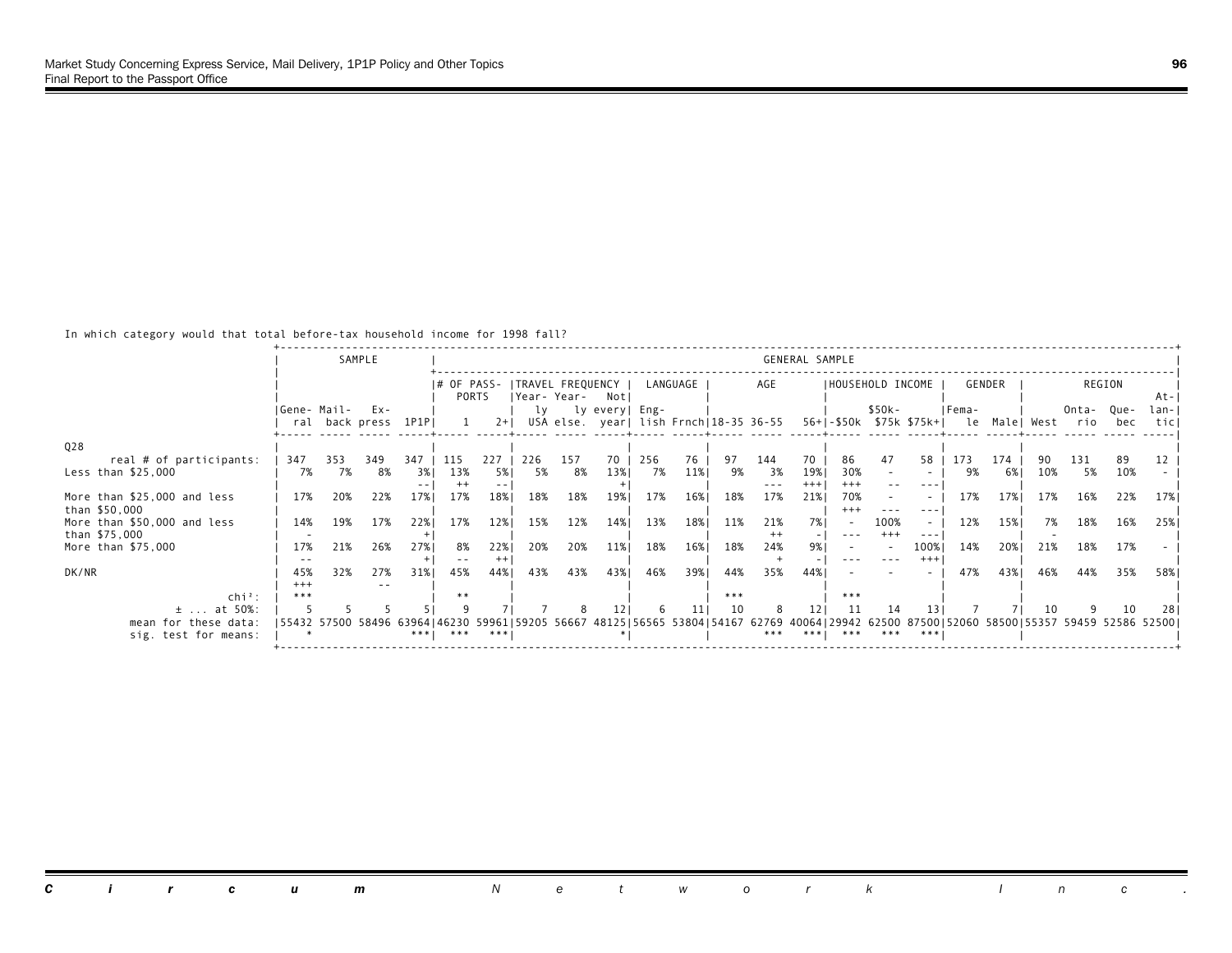|                                         |             |      | SAMPLE              |       |             |       |                                    |           |                 |            |          |      |                                        | GENERAL SAMPLE  |                    |        |                   |                    |        |     |                                            |        |       |
|-----------------------------------------|-------------|------|---------------------|-------|-------------|-------|------------------------------------|-----------|-----------------|------------|----------|------|----------------------------------------|-----------------|--------------------|--------|-------------------|--------------------|--------|-----|--------------------------------------------|--------|-------|
|                                         |             |      |                     |       | I# OF PASS- |       |                                    |           |                 |            | LANGUAGE |      | AGE                                    |                 |                    |        | IHOUSEHOLD INCOME |                    | GENDER |     |                                            | REGION |       |
|                                         |             |      |                     |       | PORTS       |       | TRAVEL FREQUENCY  <br> Year- Year- |           | Notl            |            |          |      |                                        |                 |                    |        |                   |                    |        |     |                                            |        | -At-I |
|                                         | Gene- Mail- |      | Ex-                 |       |             |       | lv                                 |           | ly every  Eng-  |            |          |      |                                        |                 |                    | \$50k- |                   | IFema-             |        |     | Onta-                                      | Que-   | lan-I |
|                                         |             |      | ral back press 1P1P |       |             | $2+1$ |                                    |           |                 |            |          |      | USA else. year  lish Frnch 18-35 36-55 |                 |                    |        |                   |                    |        |     | 56+ -\$50k \$75k \$75k+  le Male  West rio | bec    | ticl  |
|                                         |             |      |                     |       |             |       |                                    |           |                 |            |          |      |                                        |                 |                    |        |                   |                    |        |     |                                            |        |       |
| Q1A obtaining your proof of citizenship |             |      |                     |       |             |       |                                    |           |                 |            |          |      |                                        |                 |                    |        |                   |                    |        |     |                                            |        |       |
| real # of participants:                 | 347         | 353  | 349                 | 347   | 115         | 227   | 226                                | 157       | 70              | 256        | 76       | 97   | 144                                    | 70              | 86                 | 47     | 58                | 173                | 174    |     | 131                                        | 89     |       |
| Top $(8-10)$                            | 85%         | 83%  | 75%<br>---          | 85%   | 84%         | 85%   | 86%                                | 84%       | 83%             | 86%        | 84%      | 84%  | 83%                                    | 91%             | 80%                | 89%    | 83%               | 84%                | 86%    | 82% | 90%                                        | 78%    | 92%   |
| Mid range $(5-7)$                       | 10%         | 10%  | 16%                 | 11%   | 8%          | 11%   | 11%                                | 12%       | 10%             | 10%        | 9%       | 11%  | 11%                                    | 7%1             | 16%                | 4%     | 10%               | 10%                | 10%    | 13% | 6%                                         | 15%    | 8%    |
|                                         |             |      | $^{++}$             |       |             |       |                                    |           |                 |            |          |      |                                        |                 |                    |        |                   |                    |        |     |                                            |        |       |
| Low $(0-4)$                             | 4%          | 5%   | 5%                  | 3%    | 6%          | 3%    | 3%                                 | 3%        | 4%              | 4%         | 7%       | 5%   | 4%                                     | $1\%$           | 2%                 | 4%     | 7% I              | 5%                 | 3%1    | 4%  | 3%                                         | 6%     |       |
|                                         |             |      |                     |       |             |       |                                    |           |                 |            |          |      |                                        |                 |                    |        |                   |                    |        |     |                                            |        |       |
| DK/NR                                   | 1%          | 3%   | 3%                  | 1%    | 2%          | 0%    |                                    | 1%        | 3%1             | 1%         |          |      | 1%                                     | $\sim$          | 1%                 | 2%     |                   | 1%                 | 1%1    |     | 1%                                         | 2%     |       |
| $\ch{i}^2$ :                            |             |      |                     |       |             |       |                                    |           |                 |            |          |      |                                        |                 |                    |        |                   |                    |        |     |                                            |        |       |
| $\pm$ at 50%:                           |             |      |                     |       |             |       |                                    |           | 12 <sub>1</sub> | -6         | 11       | 10   | 8                                      | 12 <sub>1</sub> | 11                 | -14    | 13 I              |                    |        | 10  |                                            | 10     | -281  |
| mean for these data:                    | 8.99        | 8.93 | 8.51                | 8.961 | 8.88        | 9.031 |                                    | 9.02 9.03 |                 | 8.99  9.06 | 8.791    | 8.84 | 8.87                                   |                 | $9.41$   8.94 9.13 |        |                   | 8.60   8.98   9.00 |        |     | 8.82 9.21 8.68                             |        | 9.501 |
| sig. test for means:                    |             |      | **                  |       |             |       |                                    |           |                 |            |          |      |                                        | $**$            |                    |        |                   |                    |        |     |                                            |        |       |
|                                         |             |      |                     |       |             |       |                                    |           |                 |            |          |      |                                        |                 |                    |        |                   |                    |        |     |                                            |        |       |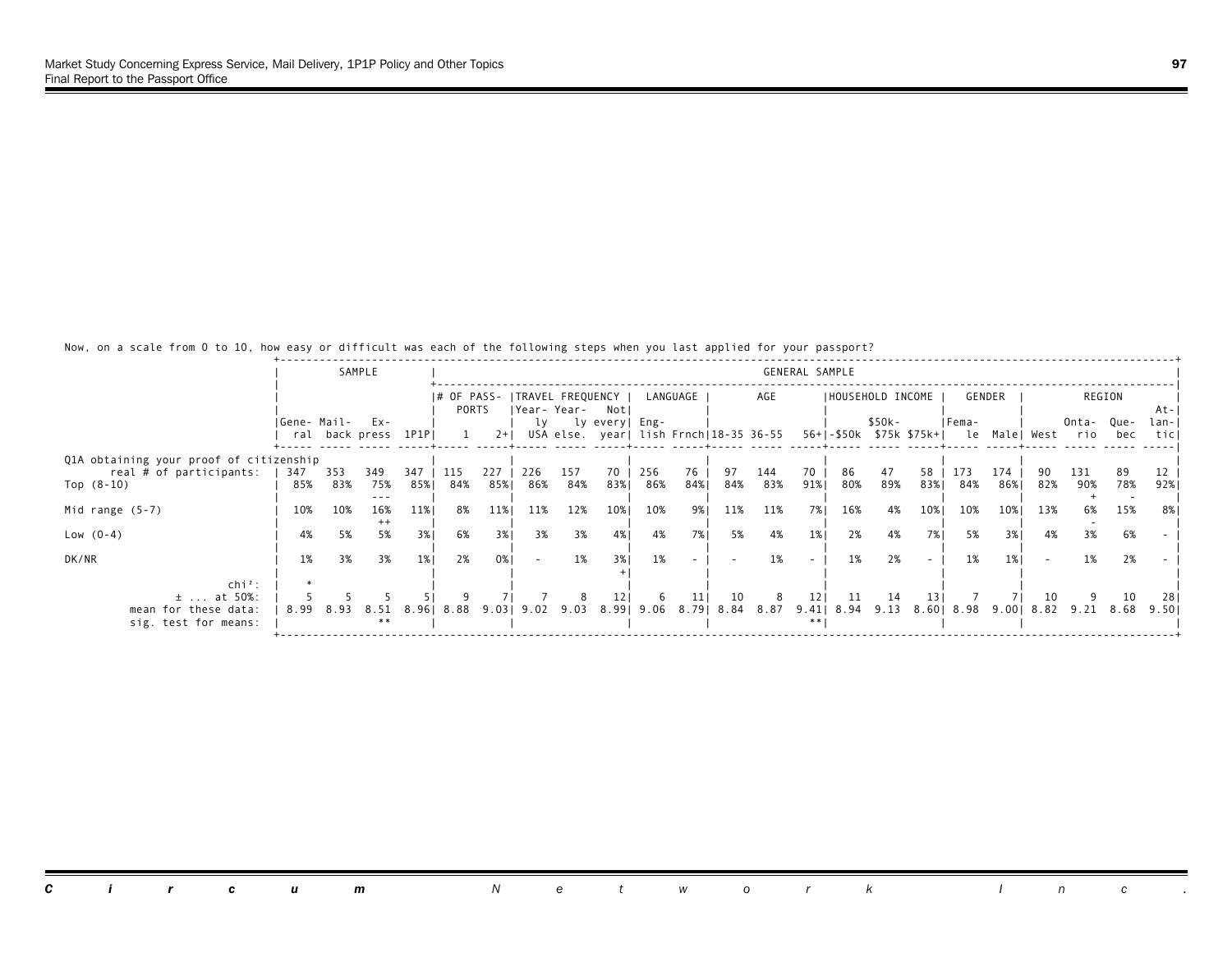|                                                                            |             |            | SAMPLE                     |            |                          |             |            |                                    |                 |                     |            |           |                                         | GENERAL SAMPLE |                   |           |           |                                                  |            |     |              |             |               |
|----------------------------------------------------------------------------|-------------|------------|----------------------------|------------|--------------------------|-------------|------------|------------------------------------|-----------------|---------------------|------------|-----------|-----------------------------------------|----------------|-------------------|-----------|-----------|--------------------------------------------------|------------|-----|--------------|-------------|---------------|
|                                                                            |             |            |                            |            | I# OF PASS-<br>PORTS     |             |            | TRAVEL FREQUENCY  <br> Year- Year- | Notl            |                     | LANGUAGE   |           | AGE                                     |                | IHOUSEHOLD INCOME |           |           |                                                  | GENDER     |     |              | REGION      | At-I          |
|                                                                            | Gene- Mail- |            | Ex-<br>ral back press 1P1P |            |                          | $2+1$       | lv         |                                    | ly every  Eng-  |                     |            |           | USA else. year  lish Frnch 18-35 36-55  |                |                   | \$50k-    |           | IFema-<br>56+ -\$50k \$75k \$75k+  le Male  West |            |     | Onta-<br>rio | Que-<br>bec | lan-I<br>ticl |
| Q1B obtaining photographs<br>real # of participants:<br>Top $(8-10)$       | 347<br>86%  | 353<br>85% | 349<br>81%                 | 347<br>81% | 115<br>85%               | 227<br>86%1 | 226<br>85% | 157<br>84%                         | 70<br>90%1      | 256<br>85%          | 76<br>93%1 | 97<br>82% | 144<br>89%                              | 70<br>89%1     | 86<br>92%         | 47<br>89% | 58<br>83% | 173<br>84%                                       | 174<br>87% | 79% | 131<br>86%   | 89<br>92%   | 75%           |
| Mid range $(5-7)$                                                          | 13%         | 12%        | 15%                        | 16%        | 15%                      | 12%         | 14%        | 15%                                | 9% 1            | 14%                 | 5%         | 16%       | 10%                                     | 11%            | 8%                | 11%       | 16%       | 13%                                              | 13%        | 19% | 13%          | 7%          | 25%           |
| Low $(0-4)$                                                                | 1%          | 2%         | 2%                         | 3%         | $\overline{\phantom{a}}$ | $1\%$       | 1%         | $\sim$                             | $1\%$           | 0%                  | 1%         |           | 1%                                      |                |                   |           | 2%1       | 2%                                               | $\sim$     | 1%  | 1%           | 1%          |               |
| DK/NR                                                                      | 0%          | 1%         | 1%                         | 1%         | $\overline{\phantom{a}}$ | 0%          | 0%         | 1%                                 | $\sim$          | 0%                  |            | 1%        |                                         |                |                   |           |           | 1%                                               |            | 1%  |              |             |               |
| $chi^2$ :<br>$\pm$ at 50%:<br>mean for these data:<br>sig. test for means: | 9.07<br>**  | 8.92       | 8.76                       | 8.731      | 9.13                     | 9.02        |            | 9.05 9.04                          | 12 <sub>1</sub> | -6<br>$9.16$   9.09 | 11<br>9.25 | 10        | 8<br>$9.00$ $9.10$ $9.21$ $9.29$ $9.32$ | 121            | -11               | 14        | 13 I      | 8.76   9.01   9.13                               |            | 10  | 8.84 9.07    | 10<br>9.27  | 281<br>8.581  |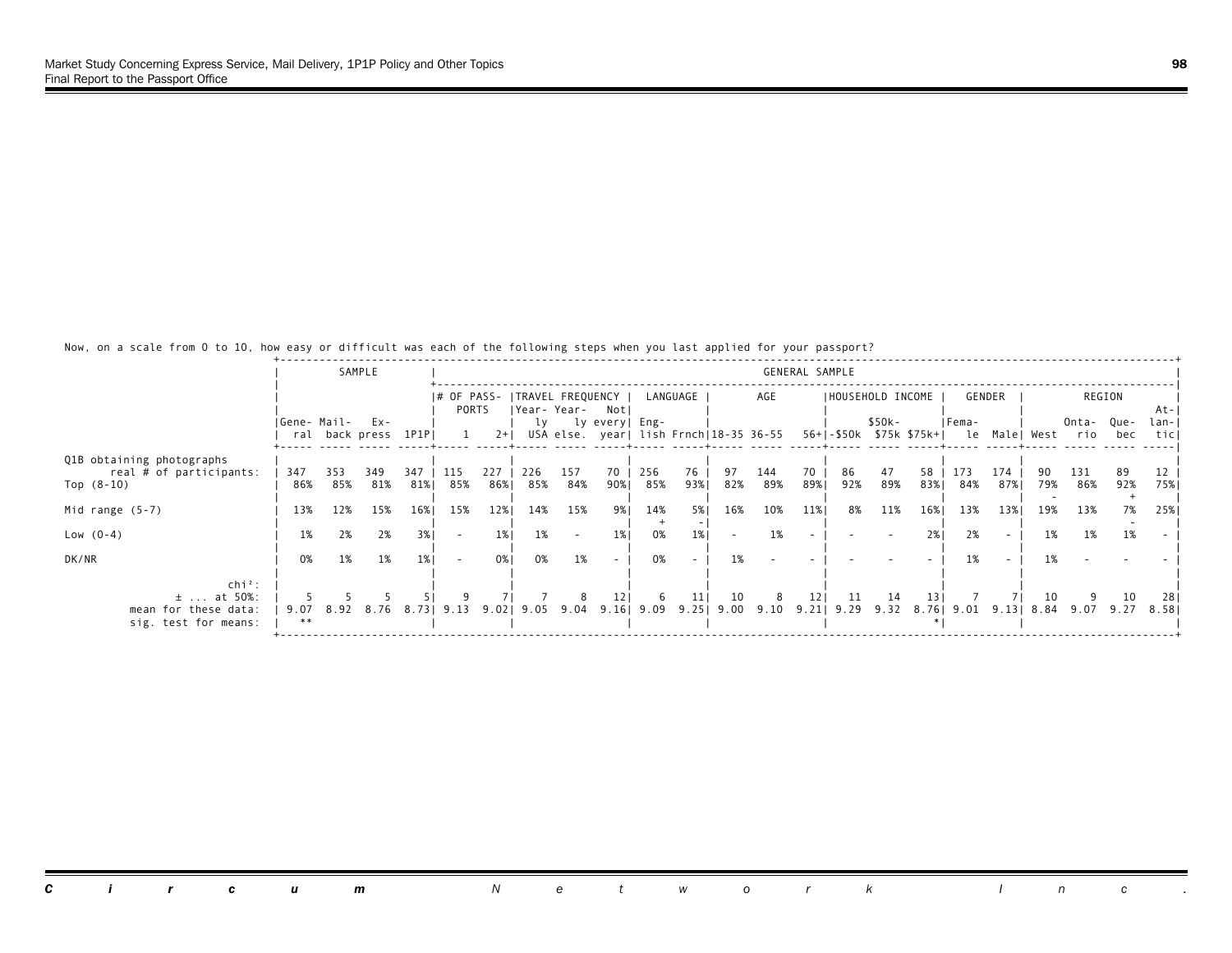|                                       |             |      | SAMPLE              |      |                          |       |     |                  |                     |     |          |                                        |     | GENERAL SAMPLE |                   |        |      |                                       |        |     |                |        |       |
|---------------------------------------|-------------|------|---------------------|------|--------------------------|-------|-----|------------------|---------------------|-----|----------|----------------------------------------|-----|----------------|-------------------|--------|------|---------------------------------------|--------|-----|----------------|--------|-------|
|                                       |             |      |                     |      | I# OF PASS-              |       |     | TRAVEL FREQUENCY |                     |     | LANGUAGE |                                        | AGE |                | IHOUSEHOLD INCOME |        |      |                                       | GENDER |     |                | REGION |       |
|                                       |             |      |                     |      | PORTS                    |       |     | Year- Year-      | Notl                |     |          |                                        |     |                |                   |        |      |                                       |        |     |                |        | -At-I |
|                                       | Gene- Mail- |      | Ex-                 |      |                          |       | lv  |                  | ly every  Eng-      |     |          |                                        |     |                |                   | \$50k- |      | IFema-                                |        |     | Onta-          | Que-   | lan-I |
|                                       |             |      | ral back press 1P1P |      |                          | $2+1$ |     |                  |                     |     |          | USA else. year  lish Frnch 18-35 36-55 |     |                |                   |        |      | 56+ -\$50k \$75k \$75k+  le Male West |        |     | rio            | bec    | ticl  |
| Q1C obtaining a guarantor's signature |             |      |                     |      |                          |       |     |                  |                     |     |          |                                        |     |                |                   |        |      |                                       |        |     |                |        |       |
| real # of participants:               | 347         | 353  | 349                 | 347  | 115                      | 227   | 226 | 157              | 70                  | 256 | 76       | 97                                     | 144 | 70             | 86                | 47     | 58   | 173                                   | 174    |     | 131            | -89    |       |
| Top $(8-10)$                          | 79%         | 75%  | 71%                 | 73%  | 72%                      | 82%   | 77% | 76%              | 81%                 | 79% | 83%      | 70%                                    | 84% | 86%1           | 78%               | 89%    | 79%। | 80%                                   | 78%    | 72% | 80%            | 82%    | 83%   |
|                                       |             |      |                     |      |                          |       |     |                  |                     |     |          |                                        |     |                |                   |        |      |                                       |        |     |                |        |       |
| Mid range $(5-7)$                     | 16%         | 18%  | 19%                 | 20%1 | 21%                      | 13%   | 18% | 18%              | 14%                 | 16% | 12%      | 22%                                    | 13% | 7%1            | 14%               | 11%    | 19%  | 14%                                   | 17%    | 18% | 18%            | 12%    | 8%    |
| Low $(0-4)$                           | 5%          | 6%   | 9%                  | 6%   | 7%                       | 4%    | 4%  | 4%               | 4%                  | 4%  | 5%       | 7%                                     | 3%  | 6%             | 8%                |        | 2%1  | 5%                                    | 5%     | 9%  | 2%             | 4%     | 8%    |
|                                       |             |      |                     |      |                          |       |     |                  |                     |     |          |                                        |     |                |                   |        |      |                                       |        |     |                |        |       |
| DK/NR                                 | 1%          | 2%   | 0%                  | 1%   | $\overline{\phantom{a}}$ | 1%    | 0%  | 1%               | $\sim$              | 0%  |          | 1%                                     |     | 1%             |                   |        |      | 1%                                    | $\sim$ | 1%  |                | 1%     |       |
|                                       |             |      |                     |      |                          |       |     |                  |                     |     |          |                                        |     |                |                   |        |      |                                       |        |     |                |        |       |
| $\ch{i}^2$ :                          |             |      |                     |      |                          |       |     |                  |                     |     |          |                                        |     |                |                   |        |      |                                       |        |     |                |        |       |
| $±$ at 50%:                           |             |      |                     |      |                          |       |     |                  | 12 <sub>1</sub>     | -6  | 11       | 10                                     | 8   | 121            | 11                | -14    | 13 I |                                       |        | 10  |                | 10     | 281   |
| mean for these data:                  | 8.70<br>**  | 8.45 | 8.08<br>**          |      | 8.40  8.36               | 8.881 |     |                  | 8.63 8.56 8.90 8.69 |     | 8.92     | 8.19<br>**                             |     |                | 8.95 9.09 8.67    | 9.17   |      | 8.72   8.78 8.63                      |        |     | 8.42 8.71 8.89 |        | 8.921 |
| sig. test for means:                  |             |      |                     |      |                          |       |     |                  |                     |     |          |                                        |     |                |                   |        |      |                                       |        |     |                |        |       |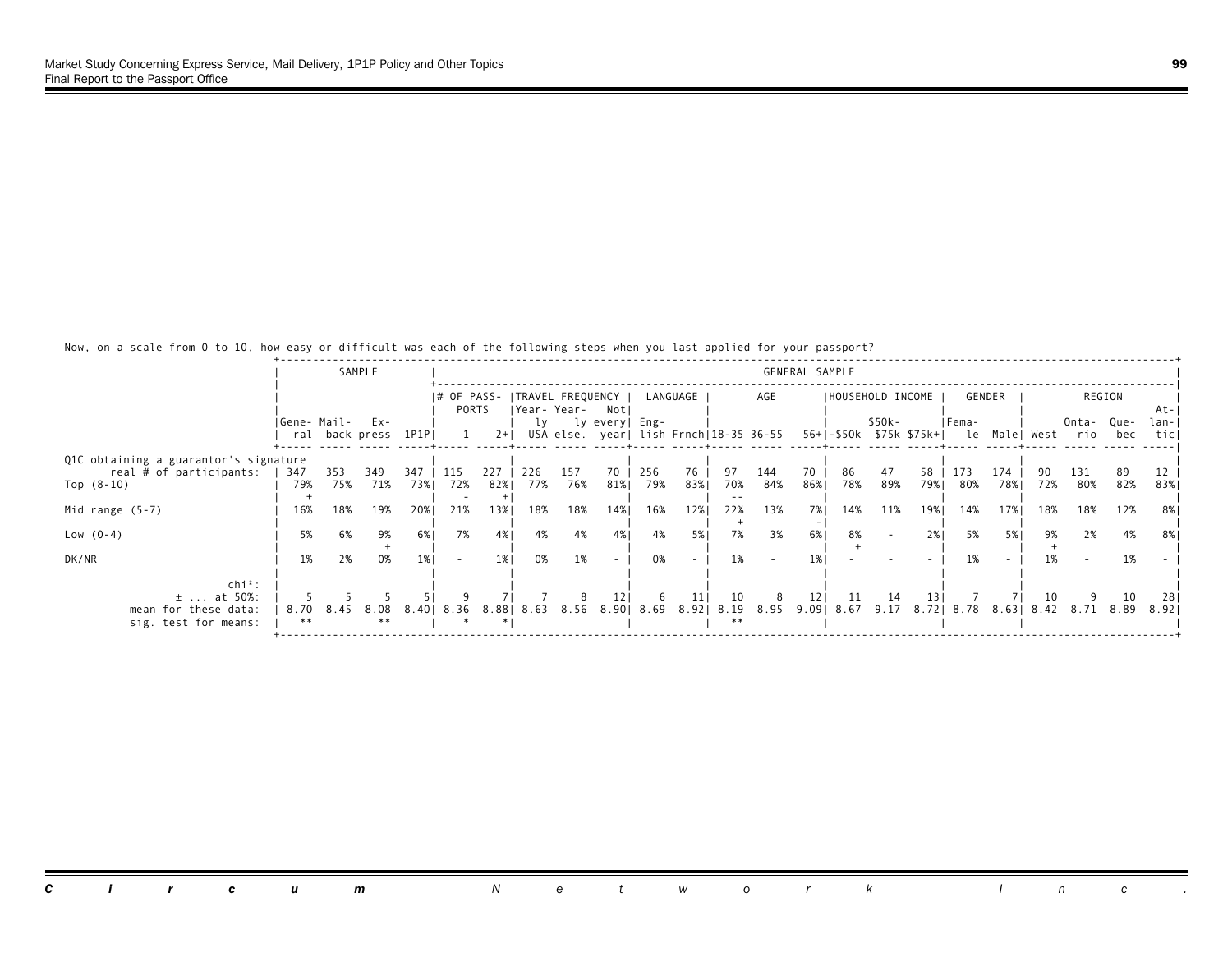|                                             |             |           | SAMPLE              |       |             |       |          |                  |                                        |                    |          |               |                     | GENERAL SAMPLE |     |                   |      |                     |        |     |                                            |             |       |
|---------------------------------------------|-------------|-----------|---------------------|-------|-------------|-------|----------|------------------|----------------------------------------|--------------------|----------|---------------|---------------------|----------------|-----|-------------------|------|---------------------|--------|-----|--------------------------------------------|-------------|-------|
|                                             |             |           |                     |       |             |       |          |                  |                                        |                    |          |               |                     |                |     |                   |      |                     |        |     |                                            |             |       |
|                                             |             |           |                     |       | I# OF PASS- |       |          | TRAVEL FREQUENCY |                                        |                    | LANGUAGE |               | AGE                 |                |     | IHOUSEHOLD INCOME |      |                     | GENDER |     |                                            | REGION      |       |
|                                             |             |           |                     |       | PORTS       |       |          | Year- Year-      | Notl                                   |                    |          |               |                     |                |     |                   |      |                     |        |     |                                            |             | -At-I |
|                                             | Gene- Mail- |           | Ex-                 |       |             |       | lv       |                  | ly every  Eng-                         |                    |          |               |                     |                |     | \$50k-            |      | IFema-              |        |     | Onta-                                      | Que-        | lan-I |
|                                             |             |           | ral back press 1P1P |       |             | $2+1$ |          |                  | USA else. year  lish Frnch 18-35 36-55 |                    |          |               |                     |                |     |                   |      |                     |        |     | 56+ -\$50k \$75k \$75k+  le Male  West rio | bec         | ticl  |
| Q1D obtaining the passport application form |             |           |                     |       |             |       |          |                  |                                        |                    |          |               |                     |                |     |                   |      |                     |        |     |                                            |             |       |
| real # of participants:                     | 347         | 353       | 349                 | 347   | 115         | 227   | 226      | 157              | 70                                     | 256                | 76       | 97            | 144                 | 70             | 86  | 47                | 58   | 173                 | 174    |     | 131                                        | 89          |       |
| Top $(8-10)$                                | 86%         | 82%       | 82%                 | 79%।  | 87%         | 85%   | 86%      | 86%              | 84%                                    | 84%                | 93%1     | 82%           | 88%                 | 89%1           | 87% | 85%               | 83%  | 85%                 | 86%    | 80% | 85%                                        | 94%         | 67%   |
|                                             |             |           |                     |       |             |       |          |                  |                                        |                    |          |               |                     |                |     |                   |      |                     |        |     |                                            | $^{++}$     |       |
| Mid range $(5-7)$                           | 11%         | 12%       | 13%                 | 16%   | 9%          | 11%   | 12%      | 12%              | 7% l                                   | 12%                | 5%       | 16%           | 8%                  | 6%             | 8%  | 9%                | 14%  | 10%                 | 11%    | 13% | 12%                                        | 4%          | 17%   |
|                                             | 3%          | 3%        |                     | 4%    | 2%          | 3%    | 2%       |                  | 3%1                                    | 4%                 |          | $^{++}$<br>1% | 3%                  |                |     | 4%                | 3%1  | 3%                  | 2%1    | 6%  | 2%                                         |             |       |
| Low $(0-4)$                                 |             |           | 5%                  |       |             |       |          | 2%               |                                        |                    |          |               |                     | 4%             | 2%  |                   |      |                     |        |     |                                            |             | 8%    |
| DK/NR                                       | 1%          | 3%        | 0%                  | 1%    | 3%          | 0%    |          |                  | <b>6%</b>                              | 1%                 | 1%       |               | 1%                  | 1%             | 2%  | 2%                |      | 1%                  | 1%     | 1%  | 1%                                         | 1%          | 8%    |
|                                             |             | $+++$     |                     |       |             |       |          |                  | $***$                                  |                    |          |               |                     |                |     |                   |      |                     |        |     |                                            |             |       |
| $\ch{i}^2$ :                                | $(*)$       |           |                     |       |             |       | $(***")$ |                  |                                        |                    |          |               |                     |                |     |                   |      |                     |        |     |                                            |             |       |
| $\pm$ at 50%:                               |             |           |                     |       |             |       |          |                  |                                        |                    | 11       | 10            | 8                   | 121            | -11 | 14                | 13 I |                     |        |     |                                            | 10          | 281   |
| mean for these data:                        |             | 9.01 8.90 | 8.75                | 8.631 | 9.10        | 8.951 | 9.00     | 8.90             |                                        | 9.08  8.88<br>$**$ | 9.43     |               | 8.88 9.08 9.14 9.17 |                |     |                   |      | 8.96 8.86 8.96 9.05 |        |     | 8.72 8.98                                  | 9.49<br>*** | 8.271 |
| sig. test for means:                        |             |           |                     |       |             |       |          |                  |                                        |                    |          |               |                     |                |     |                   |      |                     |        |     |                                            |             |       |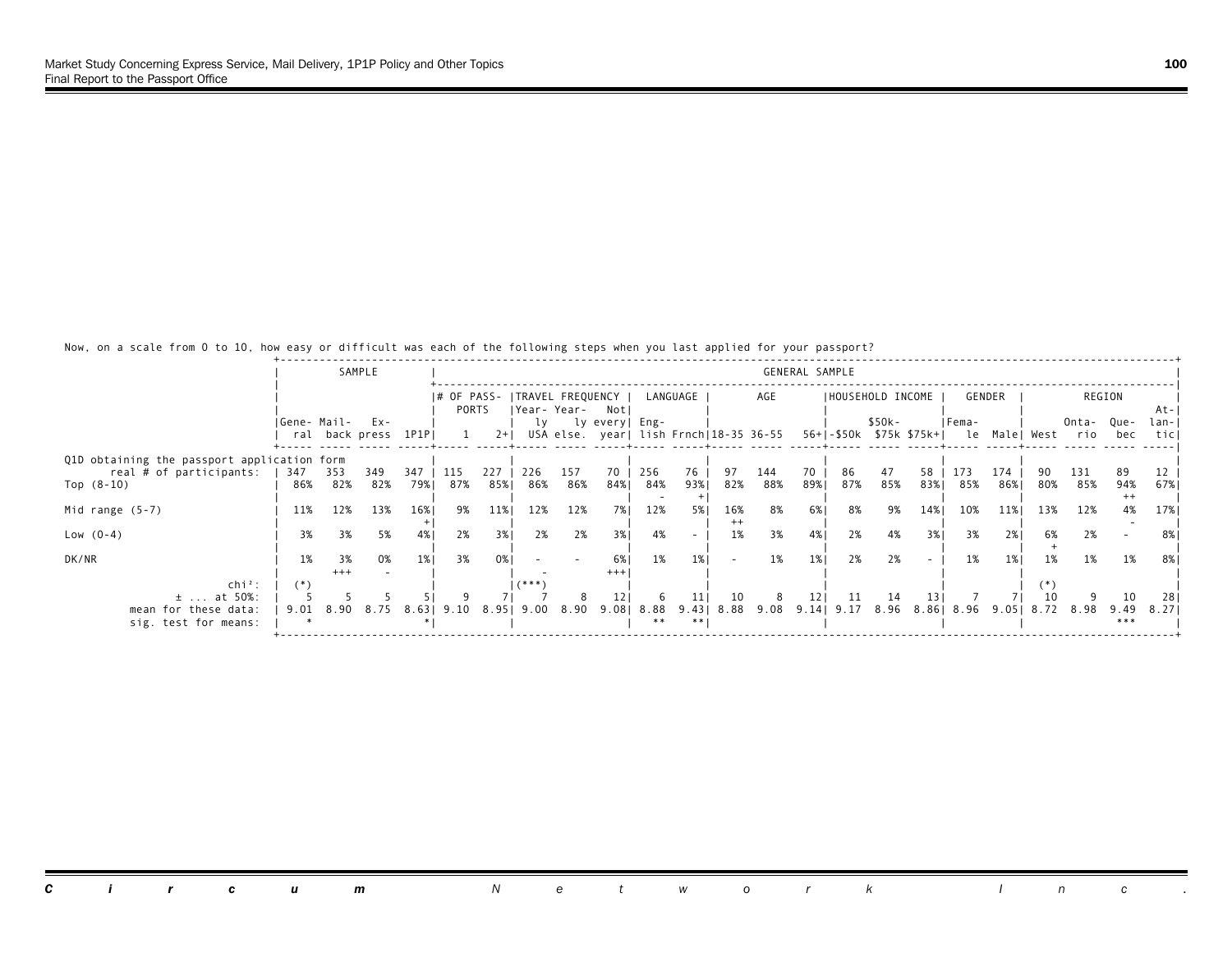|                                                                         |             |          | SAMPLE                         |          |                      |           |          |          |                                                              |           |                |          |          | GENERAL SAMPLE  |                           |          |      |          |          |          |                                                          |          |               |
|-------------------------------------------------------------------------|-------------|----------|--------------------------------|----------|----------------------|-----------|----------|----------|--------------------------------------------------------------|-----------|----------------|----------|----------|-----------------|---------------------------|----------|------|----------|----------|----------|----------------------------------------------------------|----------|---------------|
|                                                                         |             |          |                                |          | I# OF PASS-<br>PORTS |           |          |          | ITRAVEL FREQUENCY I<br> Year-Year- Notl                      |           | LANGUAGE       |          | AGE      |                 | IHOUSEHOLD INCOME         |          |      |          | GENDER   |          |                                                          | REGION   | -At-I         |
|                                                                         | Gene- Mail- |          | $Ex -$<br>ral back press 1P1PI |          |                      | $2+1$     |          |          | ly ly every   Eng-<br>USA else. year  lish Frnch 18-35 36-55 |           |                |          |          |                 |                           | \$50k-   |      | IFema-   |          |          | Onta- Que-<br>56+ -\$50k \$75k \$75k+  le Male  West rio | bec      | lan-I<br>ticl |
| Q1E filling in the passport application form<br>real # of participants: | 347         | 353      | 349                            | 347      | 115                  | 227       | 226      | 157      | 70                                                           | 256       | 76             | 97       | 144      | 70              | 86                        | 47       | 58   | 173      | 174      |          | 131                                                      | 89       |               |
| Top $(8-10)$                                                            | 84%         | 80%      | 81%                            | 80%      | 82%                  | 85%       | 84%      | 84%      | 79%।                                                         | 85%       | 84%            | 82%      | 83%      | 90%             | 83%                       | 83%      | 90%। | 85%      | 83%      | 79%      | 89%                                                      | 84%      | 83%           |
| Mid range $(5-7)$                                                       | 12%         | 16%      | 16%                            | 16%      | 12%                  | 12%       | 12%      | 11%      | 17%                                                          | 11%<br>2% | 13%            | 13%      | 13%      | 6% l            | 14%                       | 11%      | 7% I | 12%      | 13%      | 16%      | 8%                                                       | 12%      | 17%           |
| Low $(0-4)$<br>DK/NR                                                    | 3%<br>1%    | 2%<br>1% | 2%<br>0%                       | 3%<br>1% | 3%<br>3%             | 3%<br>0%1 | 4%<br>0% | 4%<br>1% | $\sim$<br>4%                                                 | 1%        | $1\%$<br>$1\%$ | 3%<br>1% | 3%<br>1% | 3%<br>1%        | 1%<br>2%                  | 2%<br>4% | 3% I | 2%<br>1% | 3%<br>1% | 4%<br>1% | 2%<br>2%                                                 | 2%<br>1% |               |
| $chi^2$ :                                                               |             |          |                                |          |                      |           |          |          |                                                              |           |                |          |          |                 |                           |          |      |          |          |          |                                                          |          |               |
| $\pm$ at 50%:<br>mean for these data:<br>sig. test for means:           |             |          | 8.78 8.74 8.68                 |          | 8.51  8.68           | 8.811     |          |          | 12 <sub>1</sub><br>8.74 8.72 8.76 8.79 8.99 8.59             | -6        | 11             | 10       | 8        | 12 <sub>1</sub> | 11<br>8.80 8.97 8.98 8.84 | 14       | 13 I |          |          | 10       | 8.83   8.83   8.73   8.53   8.95   8.90                  | 10       | -281<br>8.501 |
|                                                                         |             |          |                                |          |                      |           |          |          |                                                              |           |                |          |          |                 |                           |          |      |          |          |          |                                                          |          |               |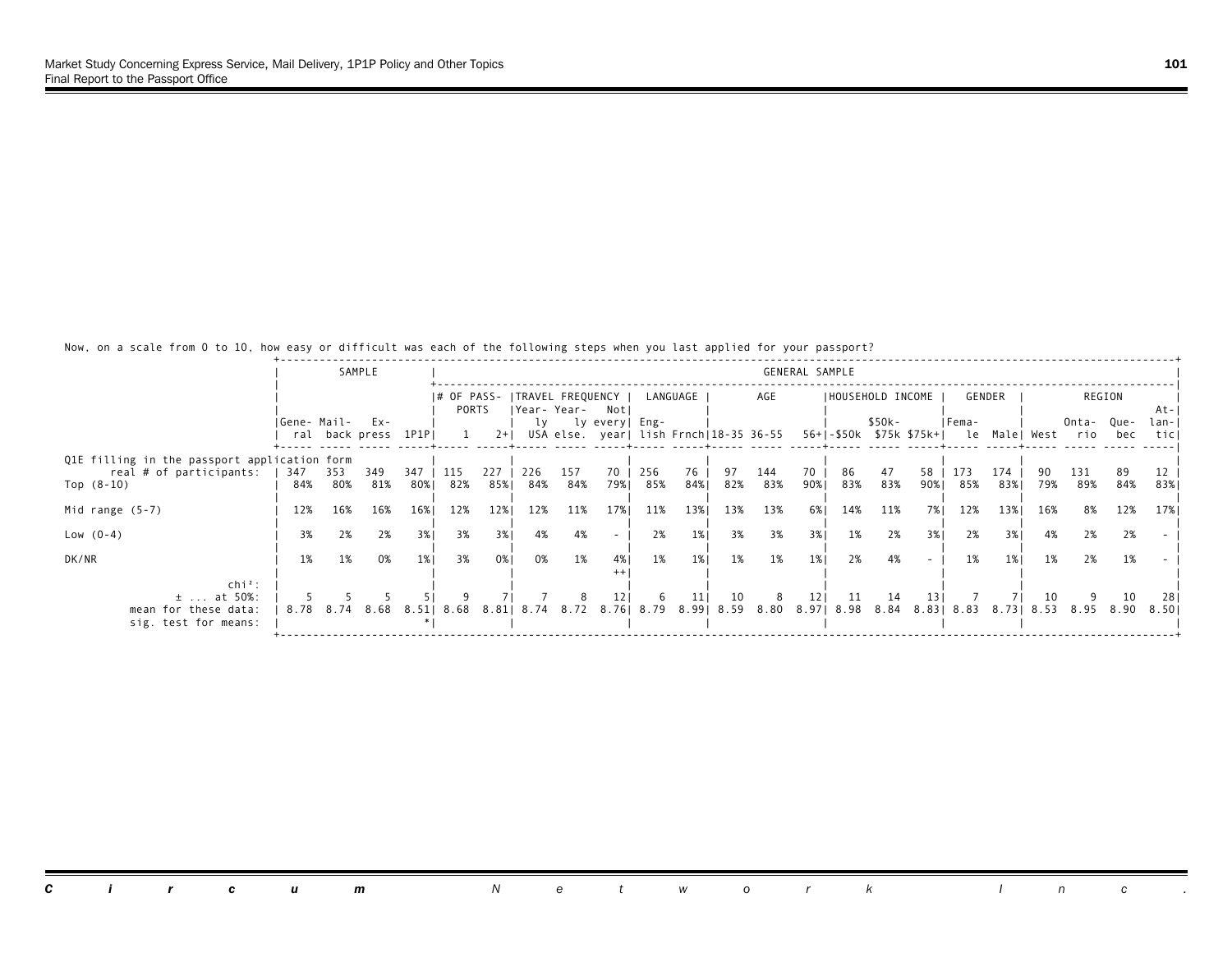|                             |             |           | SAMPLE                        |       |             |       |     |                  |                                                          |     |          |     |                               | GENERAL SAMPLE  |                   |        |      |                                                      |        |     |                |        |               |
|-----------------------------|-------------|-----------|-------------------------------|-------|-------------|-------|-----|------------------|----------------------------------------------------------|-----|----------|-----|-------------------------------|-----------------|-------------------|--------|------|------------------------------------------------------|--------|-----|----------------|--------|---------------|
|                             |             |           |                               |       |             |       |     |                  |                                                          |     |          |     |                               |                 |                   |        |      |                                                      |        |     |                |        |               |
|                             |             |           |                               |       | I# OF PASS- |       |     | TRAVEL FREQUENCY |                                                          |     | LANGUAGE |     | AGE                           |                 | IHOUSEHOLD INCOME |        |      |                                                      | GENDER |     |                | REGION |               |
|                             |             |           |                               |       | PORTS       |       |     | Year-Year- Notl  |                                                          |     |          |     |                               |                 |                   |        |      |                                                      |        |     |                |        | At-I          |
|                             | Gene- Mail- |           | $Ex -$<br>ral back press 1P1P |       |             | $2+1$ | lv  |                  | ly every  Eng-<br>USA else. year  lish Frnch 18-35 36-55 |     |          |     |                               |                 |                   | \$50k- |      | IFema-<br>56+ -\$50k \$75k \$75k+  le Male  West rio |        |     | Onta- Que-     | bec    | lan-I<br>ticl |
|                             |             |           |                               |       |             |       |     |                  |                                                          |     |          |     |                               |                 |                   |        |      |                                                      |        |     |                |        |               |
| Q1F the entire process from |             |           |                               |       |             |       |     |                  |                                                          |     |          |     |                               |                 |                   |        |      |                                                      |        |     |                |        |               |
| real # of participants:     | 347         | 353       | 349                           | 347   | 115         | 227   | 226 | 157              | 70                                                       | 256 | 76       | 97  | 144                           | 70              | 86                | 47     | 58   | 173                                                  | 174    |     | 131            | -89    |               |
| Top $(8-10)$                | 74%         | 74%       | 69%                           | 70%   | 72%         | 75%   | 70% | 73%              | 83%                                                      | 71% | 86%1     | 73% | 72%                           | 83%             | 78%               | 81%    | 74%  | 76%                                                  | 72%1   | 68% | 74%            | 83%    | 75%           |
| Mid range $(5-7)$           | 21%         | 21%       | 22%                           | 23%1  | 22%         | 21%   | 24% | 22%              | 14%                                                      | 24% | 12%      | 22% | 24%                           | 14%             | 20%               | 17%    | 22%  | 19%                                                  | 24%    | 28% | 22%            | 13%    | 17%           |
|                             |             |           |                               |       |             |       |     |                  |                                                          |     |          |     |                               |                 |                   |        |      |                                                      |        |     |                |        |               |
| Low $(0-4)$                 | 3%          | 5%        | 8%                            | 6%    | 3%          | 4%    | 5%  | 4%               | $\sim$                                                   | 4%  | 1%       | 5%  | 2%                            | 3%              | 1%                |        | 3%   | 4%                                                   | 2%1    | 4%  | 2%             | 2%     | 8%            |
|                             |             |           |                               |       |             |       |     |                  |                                                          |     |          |     |                               |                 |                   |        |      |                                                      |        |     |                |        |               |
| DK/NR                       | 1%          | 1%        | 1%                            | 0%    | 3%          | 0%1   | 1%  | 1%               | 3%1                                                      | 1%  | 1%       |     | 1%                            | $\sim$          | 1%                | 2%     |      | 1%                                                   | 2%1    |     | 2%             | 1%     |               |
| $\ch{i}^2$ :                |             |           |                               |       |             |       |     |                  |                                                          |     |          |     |                               |                 |                   |        |      |                                                      |        |     |                |        |               |
| $±$ at 50%:                 |             |           |                               |       |             |       |     |                  | 12 <sub>1</sub>                                          | -6  | 11       | 10  | 8                             | 12 <sub>1</sub> | 11                | 14     | 13 I |                                                      |        | 10  |                | 10     | -281          |
| mean for these data:        |             | 8.42 8.30 | 7.97                          | 8.051 | 8.40        | 8.431 |     | 8.27 8.30        | 8.72  8.32                                               |     |          |     | 8.89 8.26 8.41 8.70 8.60 8.83 |                 |                   |        |      | 8.19  8.49                                           | 8.361  |     | 8.12 8.48 8.74 |        | 8.081         |
| sig. test for means:        | **          |           |                               |       |             |       |     |                  |                                                          |     |          |     |                               |                 |                   |        |      |                                                      |        |     |                |        |               |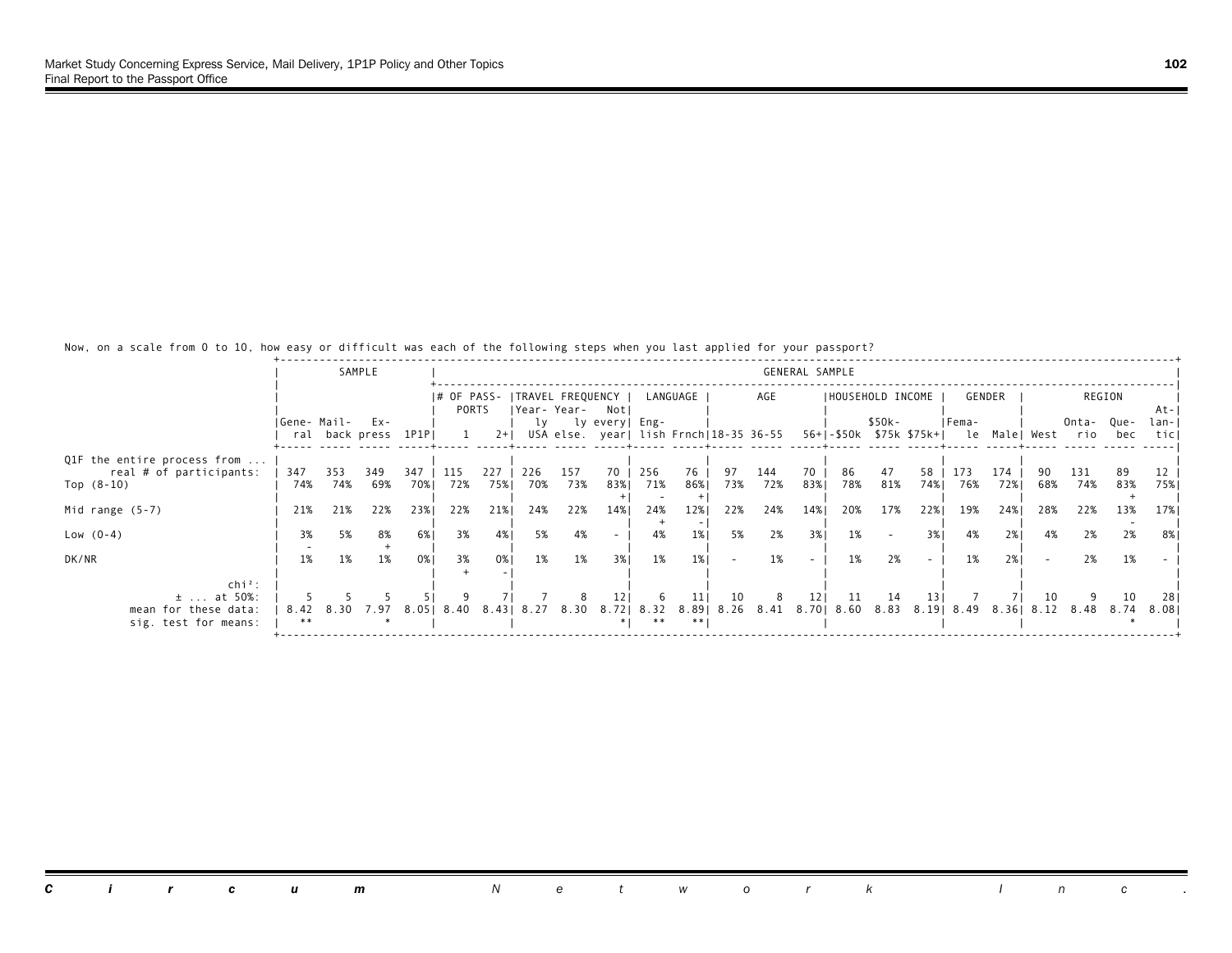How important each of the following aspects are to you in obtaining and using a passport.

|                                  |             |      | SAMPLE              |       |                      |       |     |                 |                            |      |          |     |                                        | GENERAL SAMPLE |                   |        |      |            |            |     |                                            |        |       |
|----------------------------------|-------------|------|---------------------|-------|----------------------|-------|-----|-----------------|----------------------------|------|----------|-----|----------------------------------------|----------------|-------------------|--------|------|------------|------------|-----|--------------------------------------------|--------|-------|
|                                  |             |      |                     |       |                      |       |     |                 |                            |      |          |     | AGE                                    |                |                   |        |      |            |            |     |                                            |        |       |
|                                  |             |      |                     |       | I# OF PASS-<br>PORTS |       |     | Year- Year-     | TRAVEL FREQUENCY  <br>Notl |      | LANGUAGE |     |                                        |                | IHOUSEHOLD INCOME |        |      |            | GENDER     |     |                                            | REGION | -At-I |
|                                  | Gene- Mail- |      | $Ex -$              |       |                      |       | lv  |                 | ly every  Eng-             |      |          |     |                                        |                |                   | \$50k- |      | IFema-     |            |     | Onta-                                      | Que-   | lan-I |
|                                  |             |      | ral back press 1P1P |       |                      | $2+1$ |     |                 |                            |      |          |     | USA else. year  lish Frnch 18-35 36-55 |                |                   |        |      |            |            |     | 56+ -\$50k \$75k \$75k+  le Male  West rio | bec    | ticl  |
|                                  |             |      |                     |       |                      |       |     |                 |                            |      |          |     |                                        |                |                   |        |      |            |            |     |                                            |        |       |
| Q3A reduction of child smuggling |             |      |                     |       |                      |       |     |                 |                            |      |          |     |                                        |                |                   |        |      |            |            |     |                                            |        |       |
| real # of participants:          | 347         | 353  | 349                 | 347   | 115                  | 227   | 226 | 157             | 70                         | 256  | 76       | 97  | 144                                    | 70             | 86                | 47     | 58   | 173        | 174        |     | 131                                        | 89     |       |
| Top $(8-10)$                     | 82%         | 76%  | 81%                 | 85%   | 84%                  | 81%   | 82% | 78%             | 81%                        | 79%  | 92%      | 86% | 85%                                    | 71%            | 85%               | 85%    | 81%  | 83%        | 80%        | 73% | 82%                                        | 91%    | 83%   |
|                                  |             |      |                     |       |                      |       |     |                 |                            | $ -$ |          |     |                                        |                |                   |        |      |            |            |     |                                            |        |       |
| Mid range $(5-7)$                | 9%          | 10%  | 11%                 | 6%1   | 8%                   | 10%   | 8%  | 10%             | 11%                        | 11%  | 5%       | 10% | 7%                                     | 13%            | 6%                | 13%    | 14%  | 8%         | 11%        | 13% | 11%                                        | 4%     | -8%   |
| Low $(0-4)$                      | 3%          | 7%   | 3%                  | 4%    | 3%                   | 4%    | 4%  | 4%              | 1%                         | 4%   | $1\%$    | 2%  | 4%                                     | 4%             | 3%                |        | 5%   | 3%         | 3%         | 6%  | 1%                                         | 3%     |       |
|                                  |             |      |                     |       |                      |       |     |                 |                            |      |          |     |                                        |                |                   |        |      |            |            |     |                                            |        |       |
| DK/NR                            | 6%          | 7%   | 5%                  | 5%    | 5%                   | 6%    | 5%  | 8%              | 6% 1                       | 7%   | $1\%$    | 2%  | 3%                                     | 11%            | 6%                | 2%     |      | 7%         | 5%         | 8%  | 6%                                         | 1%     | 8%    |
|                                  |             |      |                     |       |                      |       |     |                 |                            |      |          |     |                                        |                |                   |        |      |            |            |     |                                            |        |       |
| $\ch{i}^2$ :                     |             |      |                     |       |                      |       |     |                 |                            |      |          |     |                                        |                |                   |        |      |            |            |     |                                            |        |       |
| $\pm$ at 50%:                    |             |      |                     |       |                      |       |     |                 | 12 <sub>1</sub>            | -6   | 11       | 10  | 8                                      | 121            | 11                | 14     | 13 I |            |            | 10  |                                            | 10     | -281  |
| mean for these data:             | 9.04        | 8.63 | 9.05                | 9.171 | 9.06                 |       |     | 9.03  9.02 8.93 |                            |      |          |     | $9.08$   8.92 $9.39$   9.04 $9.17$     |                | 8.68 9.26 9.20    |        |      | 8.81  9.19 | 8.89  8.63 |     | 9.20 9.27                                  |        | 9.181 |
| sig. test for means:             |             | **   |                     |       |                      |       |     |                 |                            |      |          |     |                                        |                |                   |        |      |            |            |     |                                            |        |       |
|                                  |             |      |                     |       |                      |       |     |                 |                            |      |          |     |                                        |                |                   |        |      |            |            |     |                                            |        |       |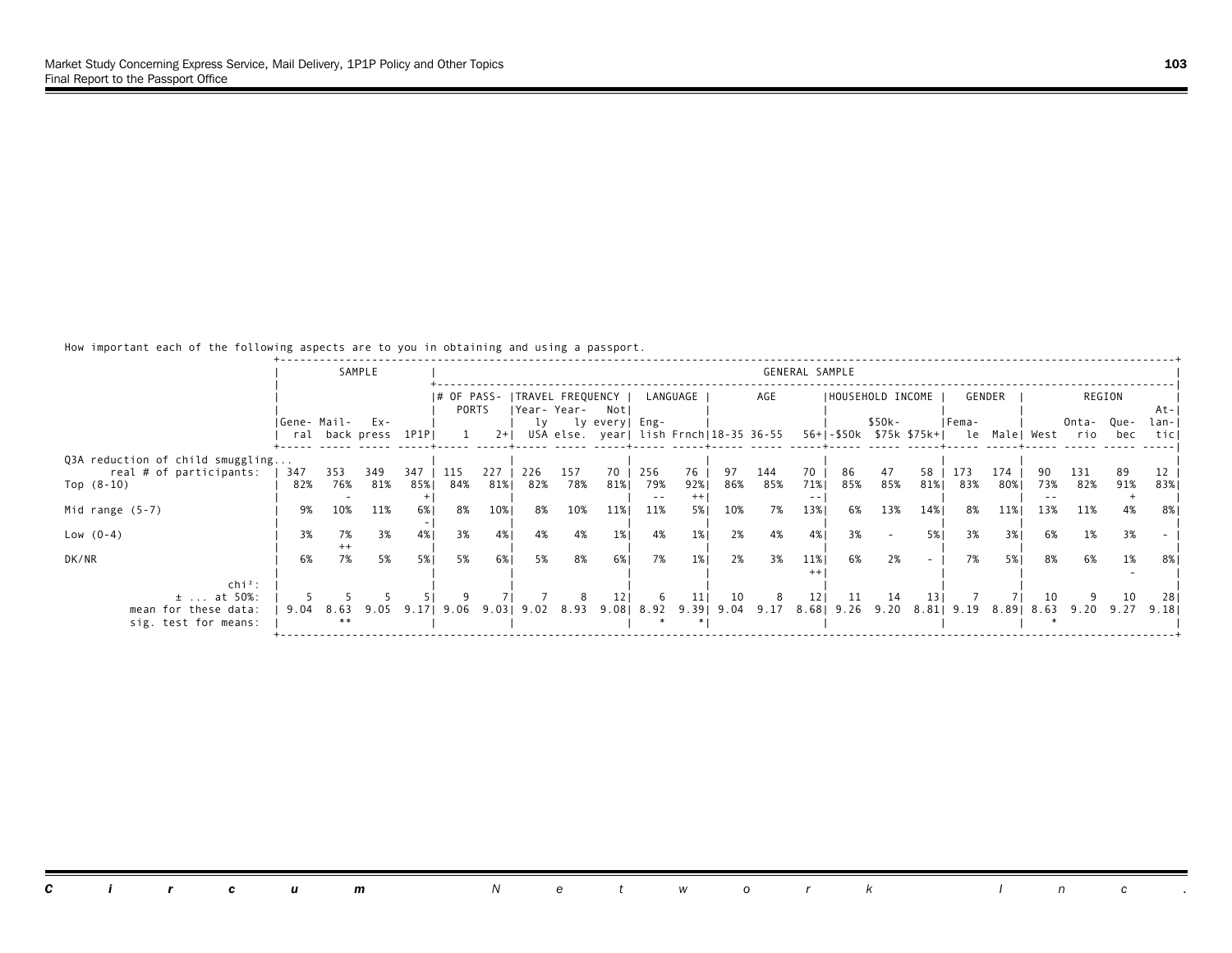How important each of the following aspects are to you in obtaining and using a passport.

|                                                                           |             |     | SAMPLE               |       |             |                |     |           |                   |            |          |     |                                        | GENERAL SAMPLE |                   |        |     |            |        |      |                                            |        |       |
|---------------------------------------------------------------------------|-------------|-----|----------------------|-------|-------------|----------------|-----|-----------|-------------------|------------|----------|-----|----------------------------------------|----------------|-------------------|--------|-----|------------|--------|------|--------------------------------------------|--------|-------|
|                                                                           |             |     |                      |       |             |                |     |           |                   |            |          |     |                                        |                |                   |        |     |            |        |      |                                            |        |       |
|                                                                           |             |     |                      |       | I# OF PASS- |                |     |           | ITRAVEL FREQUENCY |            | LANGUAGE |     | AGE                                    |                | IHOUSEHOLD INCOME |        |     |            | GENDER |      |                                            | REGION |       |
|                                                                           |             |     |                      |       | PORTS       |                |     |           | Year-Year- Notl   |            |          |     |                                        |                |                   |        |     |            |        |      |                                            |        | -At-I |
|                                                                           | Gene- Mail- |     | $Ex -$               |       |             |                | lv  |           | ly every  Eng-    |            |          |     |                                        |                |                   | \$50k- |     | IFema-     |        |      | Onta- Que-                                 |        | lan-I |
|                                                                           |             |     | ral back press 1P1PI |       |             | $2+1$          |     |           |                   |            |          |     | USA else. year  lish Frnch 18-35 36-55 |                |                   |        |     |            |        |      | 56+ -\$50k \$75k \$75k+  le Male  West rio | bec    | ticl  |
|                                                                           |             |     |                      |       |             |                |     |           |                   |            |          |     |                                        |                |                   |        |     |            |        |      |                                            |        |       |
| Q3B access to the Passport Office by telephone<br>real # of participants: | 347         | 353 | 349                  | 347   | 115         | 227            | 226 | 157       | 70                | 256        | 76       | 97  | 144                                    | 70             | 86                | 47     | 58  | 173        | 174    |      | 131                                        | 89     |       |
| Top $(8-10)$                                                              | 65%         | 61% | 65%                  | 66%   | 69%         | 63%            | 63% | 62%       | 76%               | 68%        | 61%      | 68% | 63%                                    | 63%1           | 74%               | 64%    | 71% | 69%        | 61%    | 70%  | 60%                                        | 67%    | 75%   |
|                                                                           |             |     |                      |       |             |                |     |           |                   |            |          |     |                                        |                |                   |        |     |            |        |      |                                            |        |       |
| Mid range $(5-7)$                                                         | 22%         | 22% | 24%                  | 22%1  | 25%         | 21%            | 23% | 23%       | 17%               | 22%        | 25%      | 23% | 24%                                    | 20%            | 20%               | 32%    | 16% | 20%        | 25%    | 17%  | 27%                                        | 19%    | 17%   |
|                                                                           |             |     |                      |       |             |                |     |           |                   |            |          |     |                                        |                |                   |        |     |            |        |      |                                            |        |       |
| Low $(0-4)$                                                               | 10%         | 13% | 8%                   | 10%   | 3%          | 13%            | 12% | 11%       | 3%                | 9%         | 9%       | 7%  | 11%                                    | 13%            | 3%                | 4%     | 14% | 7%         | 12%    | 12%  | 10%                                        | 9%     |       |
| DK/NR                                                                     | 3%          | 4%  | 3%                   | 3%1   | $- -$<br>3% | $^{++}$<br>3%1 | 1%  | 3%        | 4%                | 2%         | 5%       | 2%  | 1%                                     | 4%             | 2%                |        |     | 3%         | 2%1    | 1%   | 2%                                         | 4%     |       |
|                                                                           |             |     |                      |       |             |                |     |           |                   |            |          |     |                                        |                |                   |        |     |            |        |      |                                            |        | 8%    |
| $chi^2$ :                                                                 |             |     |                      |       |             |                |     |           |                   |            |          |     |                                        |                |                   |        |     |            |        |      |                                            |        |       |
| $\pm$ at 50%:                                                             |             |     |                      |       |             |                |     |           | 121               | -6         | 11       | 10  | 8                                      | 121            | 11                | 14     | 131 |            |        | 10   |                                            | 10     | -281  |
| mean for these data:                                                      | 7.76        |     | 7.89                 | 7.831 | 8.16        | 7.561          |     | 7.52 7.64 |                   | 8.63  7.84 | 7.611    |     | 7.98 7.65 7.51 8.36                    |                |                   | 7.98   |     | 7.72  8.11 | 7.421  | 7.67 | 7.55                                       | 7.96   | 9.091 |
| sig. test for means:                                                      |             |     |                      |       |             |                |     |           | ***               |            |          |     |                                        |                |                   |        |     |            |        |      |                                            |        |       |
|                                                                           |             |     |                      |       |             |                |     |           |                   |            |          |     |                                        |                |                   |        |     |            |        |      |                                            |        |       |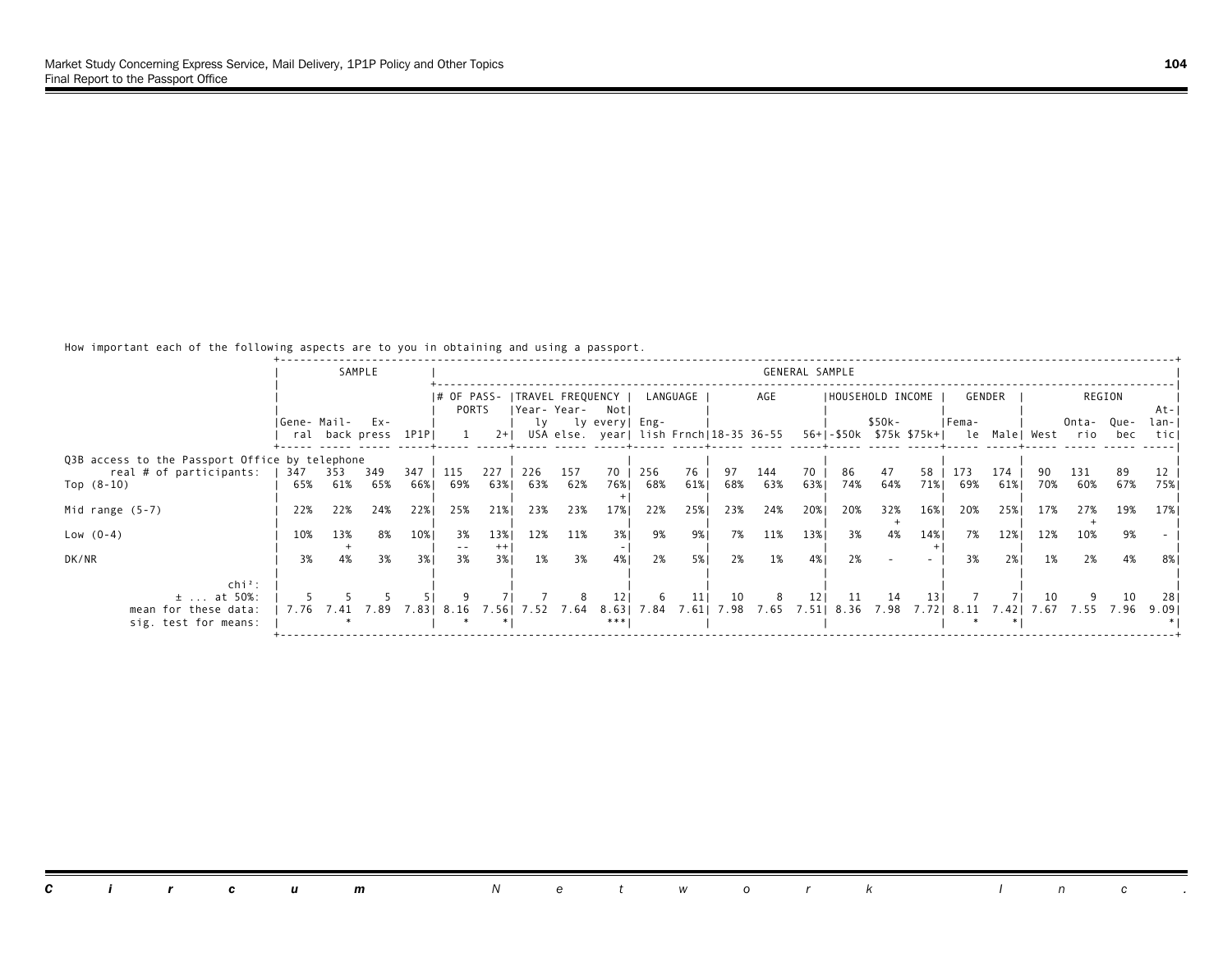|                                                    |              |            | SAMPLE                      |            |                      |            |            |            |                                                              |            |            |           |            | GENERAL SAMPLE |                   |           |      |                                         |            |            |                                                          |            |               |
|----------------------------------------------------|--------------|------------|-----------------------------|------------|----------------------|------------|------------|------------|--------------------------------------------------------------|------------|------------|-----------|------------|----------------|-------------------|-----------|------|-----------------------------------------|------------|------------|----------------------------------------------------------|------------|---------------|
|                                                    |              |            |                             |            | I# OF PASS-<br>PORTS |            |            |            | ITRAVEL FREQUENCY I<br> Year-Year- Notl                      |            | LANGUAGE   |           | AGE        |                | IHOUSEHOLD INCOME |           |      |                                         | GENDER     |            |                                                          | REGION     | At-I          |
|                                                    | IGene- Mail- |            | Ex-<br>ral back press 1P1PI |            |                      | $2+1$      |            |            | ly ly every   Eng-<br>USA else. year  lish Frnch 18-35 36-55 |            |            |           |            |                |                   | \$50k-    |      | IFema-                                  |            |            | Onta- Que-<br>56+ -\$50k \$75k \$75k+  le Male  West rio | bec        | lan-I<br>ticl |
| Q3C parking close to the Pp Office building        |              |            |                             |            |                      |            |            |            |                                                              |            |            |           |            |                |                   |           |      |                                         |            |            |                                                          |            |               |
| real # of participants:<br>Top $(8-10)$            | 347<br>59%   | 353<br>61% | 349<br>53%                  | 347<br>53% | 115<br>63%           | 227<br>56% | 226<br>61% | 157<br>61% | 70<br>47%                                                    | 256<br>57% | 76<br>67%  | 97<br>57% | 144<br>57% | 70<br>63%1     | 86<br>56%         | 47<br>45% | 58   | 173<br>59% 58%                          | 174<br>60% | 57%        | 131<br>60%                                               | 89<br>63%  | 33%1          |
| Mid range $(5-7)$                                  | 28%          | 23%        | 30%                         | 29%1       | 28%                  | 28%        | 28%        | 24%        | 34%1                                                         | 31%        | 20%        | 30%       | 28%        | 29%            | 26%               | 38%       | 26%  | 27%                                     | 29%        | 31%        | 29%                                                      | 21%        | 42% 1         |
| Low $(0-4)$                                        | 11%          | 13%        | 15%                         | 14%        | 7%                   | 14%        | 10%        | 14%        | 14%                                                          | 11%        | 11%        | 12%       | 15%        | 9%।            | 19%               | 15%       | 16%  | 13%                                     | 9%।        | 11%        | 10%                                                      | 13%        | -8% I         |
| DK/NR                                              | 2%           | 3%         | 2%                          | 4%         | 2%                   | 2%1        | 1%         | 1%         | 4%                                                           | 2%         | 3%         | 1%        | 1%         |                |                   | 2%        |      | 2%                                      | 2%1        | 1%         | 1%                                                       | 2%         | 17%           |
| $chi^2$ :<br>$\pm$ at 50%:<br>mean for these data: | 7.57         | 7.37       | 7.08                        | 7.211      | 7.93                 | 7.361      |            | 7.66 7.50  | 12 <sub>1</sub><br>7.16                                      | -6<br>7.42 | 11<br>8.12 | 10        | 8          | 121            | 11                | 14        | 13 I | 7.40 7.30 7.84 7.12 6.91 7.38 7.46 7.68 |            | 10<br>7.39 | 7.60                                                     | 10<br>7.75 | 281<br>6.601  |
| sig. test for means:                               |              |            |                             |            |                      |            |            |            |                                                              |            |            |           |            |                |                   |           |      |                                         |            |            |                                                          |            |               |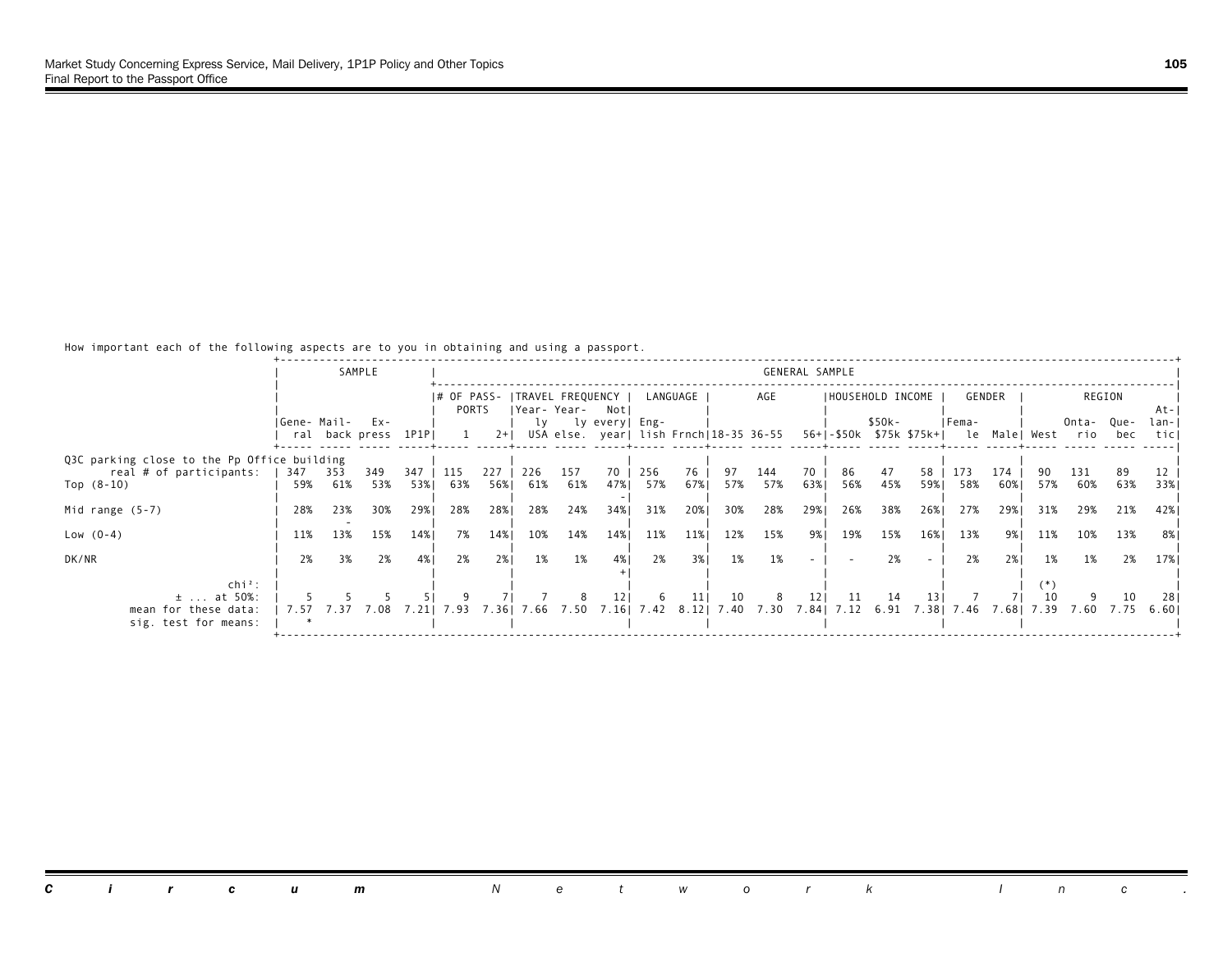|                                               |             |      | SAMPLE              |      |             |       |                     |           |                          |                  |          |      |                                        | GENERAL SAMPLE  |     |                   |      |             |        |     |                                            |        |       |
|-----------------------------------------------|-------------|------|---------------------|------|-------------|-------|---------------------|-----------|--------------------------|------------------|----------|------|----------------------------------------|-----------------|-----|-------------------|------|-------------|--------|-----|--------------------------------------------|--------|-------|
|                                               |             |      |                     |      | I# OF PASS- |       | ITRAVEL FREQUENCY I |           |                          |                  | LANGUAGE |      | AGE                                    |                 |     | IHOUSEHOLD INCOME |      |             | GENDER |     |                                            | REGION |       |
|                                               |             |      |                     |      | PORTS       |       | Year-Year- Notl     |           |                          |                  |          |      |                                        |                 |     |                   |      |             |        |     |                                            |        | -At-I |
|                                               | Gene- Mail- |      | $Ex -$              |      |             |       |                     |           | ly ly every   Eng-       |                  |          |      |                                        |                 |     | \$50k-            |      | IFema-      |        |     | Onta- Que-                                 |        | lan-I |
|                                               |             |      | ral back press 1P1P |      |             | $2+1$ |                     |           |                          |                  |          |      | USA else. year  lish Frnch 18-35 36-55 |                 |     |                   |      |             |        |     | 56+ -\$50k \$75k \$75k+  le Male  West rio | bec    | ticl  |
| Q3D the location of the Pp Office in the city |             |      |                     |      |             |       |                     |           |                          |                  |          |      |                                        |                 |     |                   |      |             |        |     |                                            |        |       |
| real # of participants:                       | 347         | 353  | 349                 | 347  | 115         | 227   | 226                 | 157       | 70                       | 256              | 76       | 97   | 144                                    | 70              | 86  | 47                | 58   | 173         | 174    |     | 131                                        | 89     |       |
| Top $(8-10)$                                  | 73%         | 66%  | 66%                 | 64%। | 69%         | 74%   | 72%                 | 68%       | 77%                      | 71%              | 78%      | 67%  | 74%                                    | 77%             | 80% | 62%               | 76%1 | 74%         | 71%    | 62% | 74%                                        | 79%    | 75%   |
|                                               |             |      |                     |      |             |       |                     |           |                          |                  |          |      |                                        |                 |     |                   |      |             |        |     |                                            |        |       |
| Mid range $(5-7)$                             | 22%         | 23%  | 30%                 | 23%1 | 24%         | 21%   | 23%                 | 25%       | 20%                      | 23%              | 18%      | 28%  | 22%                                    | 16%             | 17% | 36%<br>$^{++}$    | 17%  | 22%         | 22%    | 30% | 21%                                        | 17%    | 25%   |
| Low $(0-4)$                                   | 4%          | 7%   | 4%                  | 10%  | 6%          | 3%    | 4%                  | 4%        | 3%1                      | 4%               | 3%       | 5%   | 4%                                     | 3%              | 2%  | 2%                | 5%   | 3%          | 5%     | 7%  | 3%                                         | 3%     |       |
|                                               |             |      |                     | $++$ |             |       |                     |           |                          |                  |          |      |                                        |                 |     |                   |      |             |        |     |                                            |        |       |
| DK/NR                                         | 1%          | 3%   | 1%                  | 3%1  | 1%          | 2%1   | 1%                  | 3%        | $\overline{\phantom{a}}$ | 1%               | 1%       |      |                                        |                 |     |                   | 2%1  | 1%          | 2%1    | 1%  | 2%                                         | 1%     |       |
|                                               | ***         |      |                     |      |             |       |                     |           |                          |                  |          |      |                                        |                 |     |                   |      |             |        |     |                                            |        |       |
| $\ch{i}^2$ :<br>$\pm$ at 50%:                 |             |      |                     |      |             |       |                     |           | 121                      | 6                | 11       | 10   | 8                                      | 12 <sub>1</sub> | 11  | -14               | 13 I |             |        | 10  |                                            | 10     | -281  |
| mean for these data:                          | 8.39        | 7.94 | 8.07                | .801 | 8.13        | 8.52  |                     | 8.28 8.22 |                          | 8.63   8.30 8.61 |          | 8.00 | 8.44 8.73 8.63 8.19                    |                 |     |                   |      | 8.28   8.53 | 8.261  |     | 7.81 8.51 8.60                             |        | 8.581 |
| sig. test for means:                          | **          |      |                     |      |             |       |                     |           |                          |                  |          |      |                                        |                 |     |                   |      |             |        |     |                                            |        |       |
|                                               |             |      |                     |      |             |       |                     |           |                          |                  |          |      |                                        |                 |     |                   |      |             |        |     |                                            |        |       |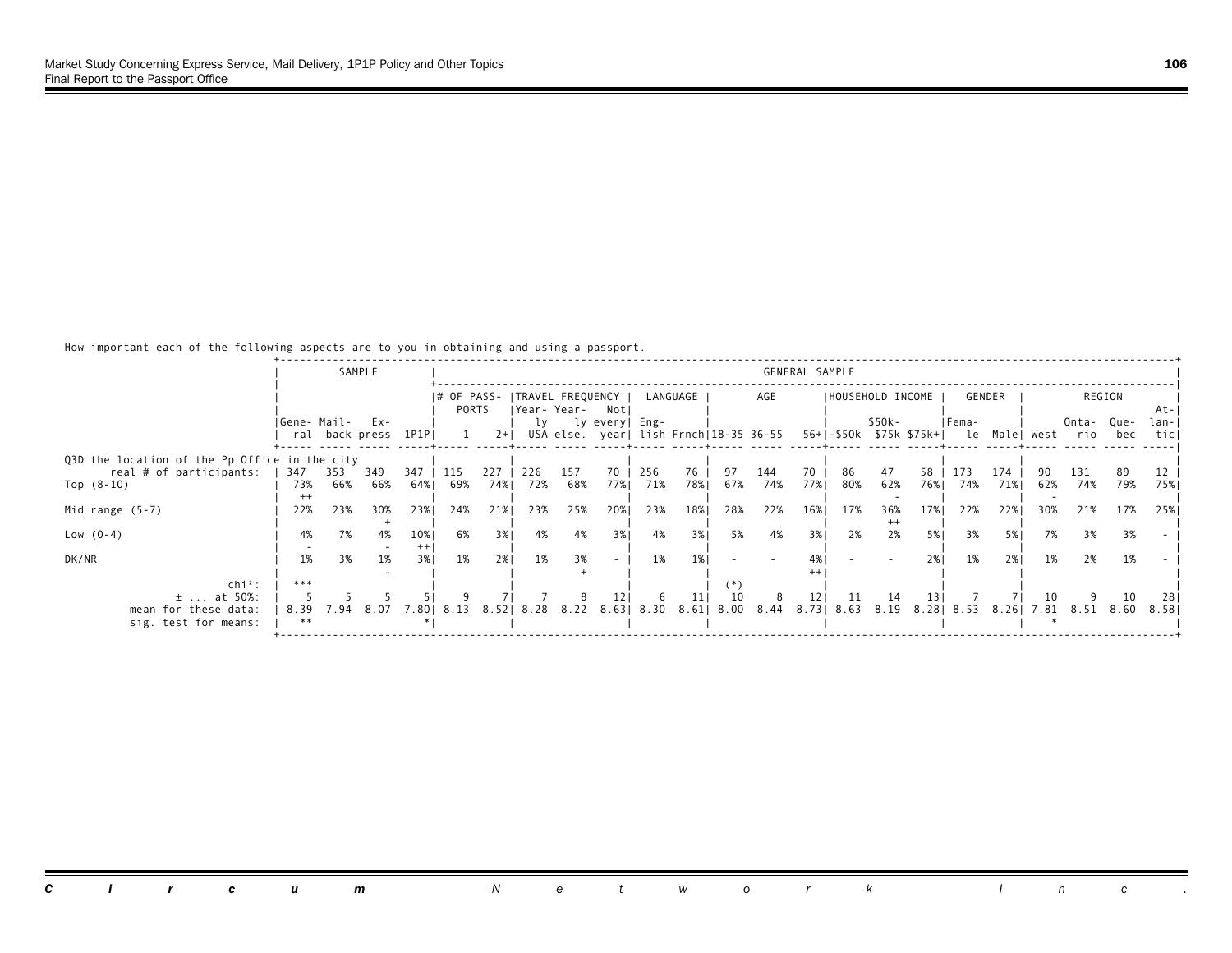|                                          |             |      | SAMPLE              |      |             |       |                  |     |                |              |          |        |                                        | GENERAL SAMPLE |     |                   |      |                                       |        |                |       |              |       |
|------------------------------------------|-------------|------|---------------------|------|-------------|-------|------------------|-----|----------------|--------------|----------|--------|----------------------------------------|----------------|-----|-------------------|------|---------------------------------------|--------|----------------|-------|--------------|-------|
|                                          |             |      |                     |      | I# OF PASS- |       | TRAVEL FREQUENCY |     |                |              | LANGUAGE |        | AGE                                    |                |     | IHOUSEHOLD INCOME |      |                                       | GENDER |                |       | REGION       |       |
|                                          |             |      |                     |      | PORTS       |       | Year- Year-      |     | Notl           |              |          |        |                                        |                |     |                   |      |                                       |        |                |       |              | -At-I |
|                                          | Gene- Mail- |      | Ex-                 |      |             |       | lv               |     | ly every  Eng- |              |          |        |                                        |                |     | \$50k-            |      | IFema-                                |        |                | Onta- | Que-         | lan-I |
|                                          |             |      | ral back press 1P1P |      |             | $2+1$ |                  |     |                |              |          |        | USA else. year  lish Frnch 18-35 36-55 |                |     |                   |      | 56+ -\$50k \$75k \$75k+  le Male West |        |                | rio   | bec          | ticl  |
| Q3E the signs inside the passport office |             |      |                     |      |             |       |                  |     |                |              |          |        |                                        |                |     |                   |      |                                       |        |                |       |              |       |
| real # of participants:                  | 347         | 353  | 349                 | 347  | 115         | 227   | 226              | 157 | 70             | 256          | 76       | 97     | 144                                    | 70             | 86  | 47                | 58   | 173                                   | 174    |                | 131   | 89           |       |
| Top $(8-10)$                             | 70%         | 65%  | 61%                 | 57%  | 75%         | 68%   | 69%              | 70% | 71%            | 66%          | 80%      | 68%    | 69%                                    | 81%            | 77% | 68%               | 64%  | 70%                                   | 70%    | 57%            | 73%   | 80%          | 67%   |
|                                          | $^{++}$     |      |                     |      |             |       |                  |     |                |              |          |        |                                        |                |     |                   |      |                                       |        |                |       |              |       |
| Mid range $(5-7)$                        | 20%         | 21%  | 29%                 | 28%1 | 16%         | 22%   | 21%              | 20% | 19%            | 23%          | 14%      | 23%    | 19%                                    | 16%            | 20% | 21%               | 24%1 | 21%                                   | 19%    | 32%            | 17%   | 15%          | 17%   |
| Low $(0-4)$                              | 7%          | 9%   | 7%                  | 7%   | 5%          | 8%    | 9%               | 8%  | 4%             | 9%           | 3%       | 9%     | 9%                                     | $1\%$          | 3%  | 4%                | 10%  | 6%                                    | 8% I   | $^{++}$<br>10% | 8%    | 3%           |       |
|                                          |             |      |                     |      |             |       |                  |     |                |              |          |        |                                        |                |     |                   |      |                                       |        |                |       |              |       |
| DK/NR                                    | 3%          | 5%   | 3%                  | 7%1  | 4%          | 2%1   | 1%               | 2%  | 6% 1           | 2%           | 3%       | $\sim$ | 3%                                     | 1%             |     | 6%                | 2%1  | 2%                                    | 3%1    | 1%             | 3%    | 2%           | 17%   |
|                                          |             |      |                     |      |             |       |                  |     |                |              |          |        |                                        |                |     |                   |      |                                       |        |                |       |              |       |
| $\ch{i}^2$ :                             | **          |      |                     |      |             |       |                  |     |                |              |          |        |                                        |                |     |                   |      |                                       |        |                |       |              |       |
| $\pm$ at 50%:                            |             |      |                     |      |             |       |                  |     | 121            | 6            | 11       | 10     | 8                                      | 121            | -11 | 14                | 13 I |                                       |        |                |       | 10           | 281   |
| mean for these data:                     | 8.10        | 7.85 | 7.76                | .661 | 8.39        | 7.97  | 7.88             |     | $8.06$ $8.53$  | 7.86<br>$**$ | 8.651    | 7.86   | 8.05                                   | **             |     | 8.77 8.56 8.09    |      | 7.58 8.19                             | 8.011  | 7.36<br>$**$   | 8.17  | 8.67<br>$**$ | 9.001 |
| sig. test for means:                     |             |      |                     |      |             |       |                  |     |                |              |          |        |                                        |                |     |                   |      |                                       |        |                |       |              |       |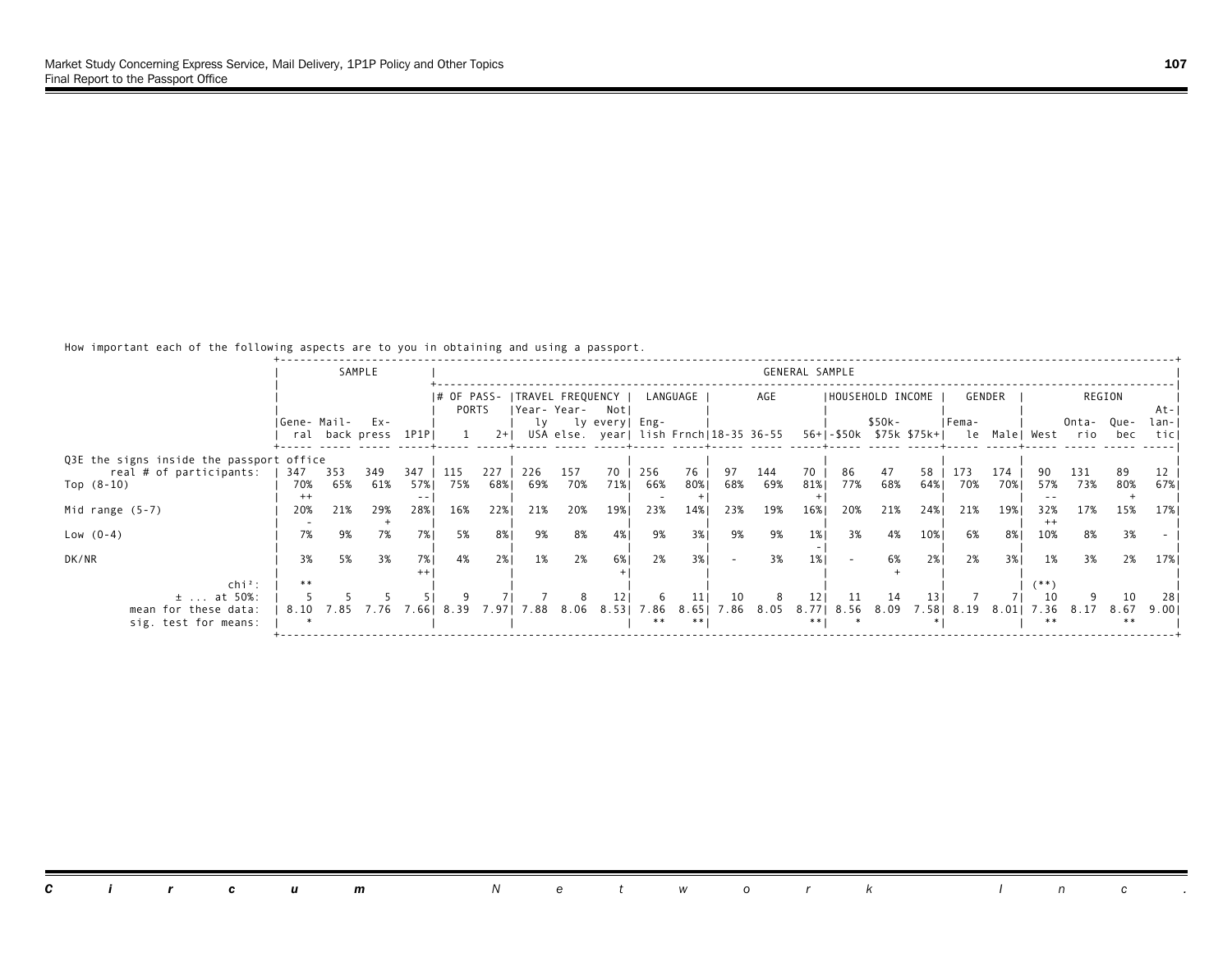|                                          |             |             | SAMPLE              |       |             |       |                |     |                                        |            |          |            |     | GENERAL SAMPLE  |                     |        |                   |                                            |        |      |           |        |       |
|------------------------------------------|-------------|-------------|---------------------|-------|-------------|-------|----------------|-----|----------------------------------------|------------|----------|------------|-----|-----------------|---------------------|--------|-------------------|--------------------------------------------|--------|------|-----------|--------|-------|
|                                          |             |             |                     |       | I# OF PASS- |       |                |     | TRAVEL FREQUENCY                       |            | LANGUAGE |            | AGE |                 |                     |        | IHOUSEHOLD INCOME |                                            | GENDER |      |           | REGION |       |
|                                          |             |             |                     |       | PORTS       |       | Year- Year-    |     | Notl                                   |            |          |            |     |                 |                     |        |                   |                                            |        |      |           |        | -At-I |
|                                          | Gene- Mail- |             | Ex-                 |       |             |       | lv             |     | ly every  Eng-                         |            |          |            |     |                 |                     | \$50k- |                   | IFema-                                     |        |      | Onta-     | Que-   | lan-I |
|                                          |             |             | ral back press 1P1P |       |             | $2+1$ |                |     | USA else. year  lish Frnch 18-35 36-55 |            |          |            |     |                 |                     |        |                   | 56+ -\$50k \$75k \$75k+  le Male  West rio |        |      |           | bec    | ticl  |
|                                          |             |             |                     |       |             |       |                |     |                                        |            |          |            |     |                 |                     |        |                   |                                            |        |      |           |        |       |
| Q3F access to passport application forms |             |             |                     |       |             |       |                |     |                                        |            |          |            |     |                 |                     |        |                   |                                            |        |      |           |        |       |
| real # of participants:                  | 347         | 353         | 349                 | 347   | 115         | 227   | 226            | 157 | 70                                     | 256        | 76       | 97         | 144 | 70              | 86                  | 47     | 58                | 173                                        | 174    |      | 131       | 89     |       |
| Top $(8-10)$                             | 83%         | 80%         | 74%                 | 80%   | 80%         | 84%   | 80%            | 81% | 84%                                    | 81%        | 87%      | 81%        | 81% | 89%1            | 87%                 | 74%    | 83%               | 88%                                        | 77%1   | 81%  | 79%       | 89%    | 92%   |
|                                          |             |             |                     |       |             |       |                |     |                                        |            |          |            |     |                 |                     |        |                   | $^{++}$                                    | $- -$  |      |           |        |       |
| Mid range $(5-7)$                        | 16%         | 14%         | 23%                 | 18%   | 18%         | 14%   | 18%            | 16% | 16%                                    | 18%        | 11%      | 18%        | 16% | 11%             | 13%                 | 23%    | 14%               | 11%                                        | 20%    | 18%  | 18%       | 9%     | -8%   |
|                                          |             |             | $^{++}$             |       |             |       |                | 3%  |                                        | 1%         | 1%       |            | 3%  |                 |                     |        |                   |                                            |        |      |           |        |       |
| Low $(0-4)$                              | 1%          | 4%<br>$+++$ | 1%                  | $1\%$ | $\sim$      | 2%    | 2%             |     | $\sim$                                 |            |          |            |     |                 |                     | 2%     | 3%1               | 1%                                         | 2%1    | 1%   | 2%        | 1%     |       |
| DK/NR                                    | 1%          | 2%          | 1%                  | 1%    | 2%          |       | 0%             | 1%  |                                        |            | 1%       | 1%         |     |                 |                     |        |                   |                                            |        |      | 1%        | 1%     |       |
|                                          |             |             |                     |       |             |       |                |     |                                        |            |          |            |     |                 |                     |        |                   |                                            |        |      |           |        |       |
| chi <sup>2</sup> :                       | $(**)$      |             |                     |       |             |       |                |     |                                        |            |          |            |     |                 |                     |        |                   |                                            |        |      |           |        |       |
| $\pm$ at 50%:                            |             |             |                     |       |             |       |                |     | 121                                    | -6         | 11       | 10         | 8   | 12 <sub>1</sub> | -11                 | 14     | 131               |                                            |        | 10   |           | 10     | -281  |
| mean for these data:                     | 8.89        | 8.59        | 8.63                |       | 8.71  8.96  |       | 8.85 8.74 8.75 |     |                                        | 9.06  8.80 |          | 9.09  8.93 |     |                 | 8.68 9.20 9.05 8.66 |        |                   | 8.69  9.10                                 | 8.671  | 8.87 | 8.72 9.14 |        | 9.001 |
| sig. test for means:                     |             |             |                     |       |             |       |                |     |                                        |            |          |            |     |                 |                     |        |                   |                                            |        |      |           |        |       |
|                                          |             |             |                     |       |             |       |                |     |                                        |            |          |            |     |                 |                     |        |                   |                                            |        |      |           |        |       |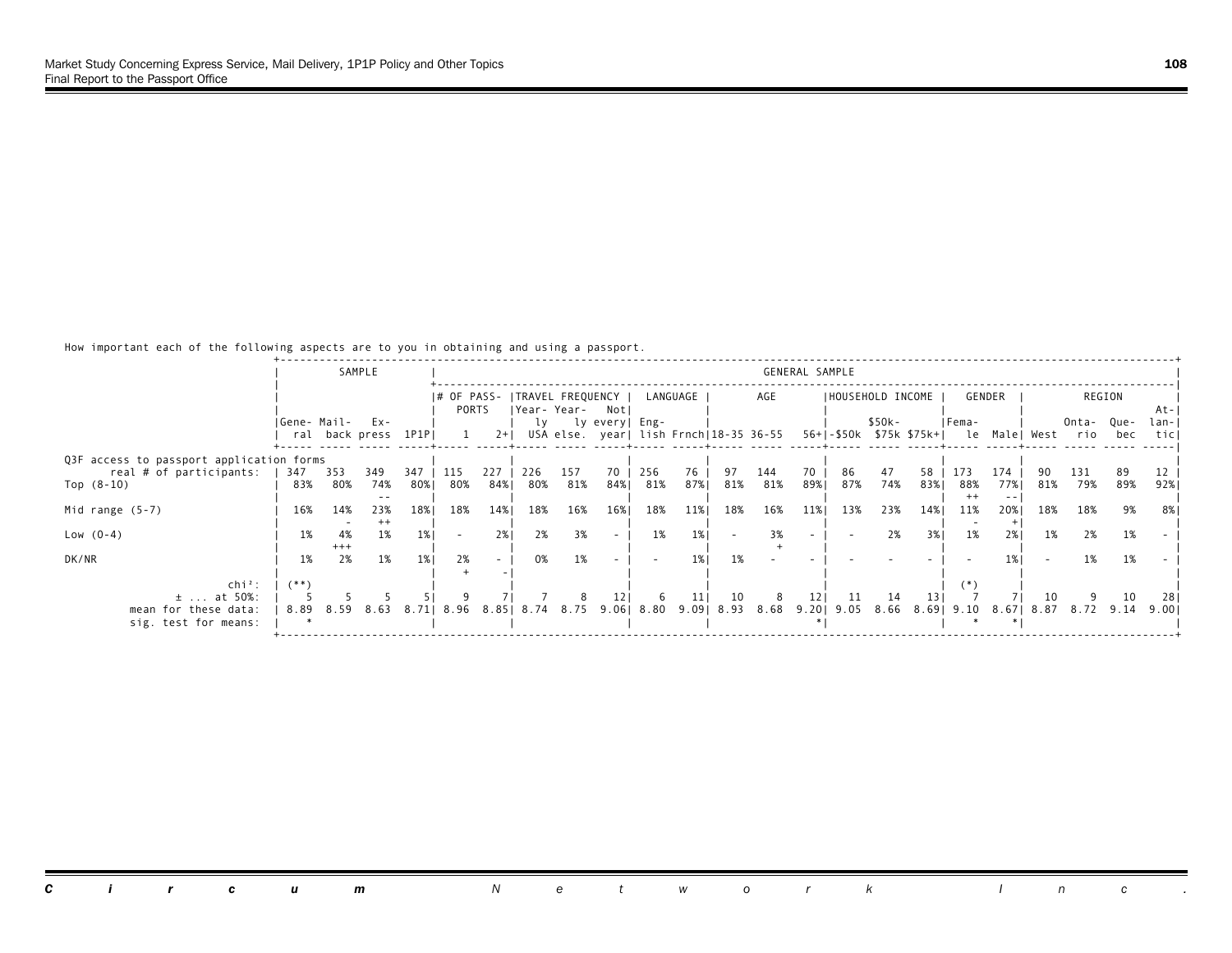|                                                       |             |            | SAMPLE                     |             |                      |             |            |                                     |                          |            |             |            |                                        | GENERAL SAMPLE |                      |            |              |                                                  |            |            |              |             |               |
|-------------------------------------------------------|-------------|------------|----------------------------|-------------|----------------------|-------------|------------|-------------------------------------|--------------------------|------------|-------------|------------|----------------------------------------|----------------|----------------------|------------|--------------|--------------------------------------------------|------------|------------|--------------|-------------|---------------|
|                                                       |             |            |                            |             | I# OF PASS-<br>PORTS |             |            | ITRAVEL FREQUENCY  <br> Year- Year- | Notl                     |            | LANGUAGE    |            | AGE                                    |                | IHOUSEHOLD INCOME    |            |              |                                                  | GENDER     |            |              | REGION      | -At-I         |
|                                                       | Gene- Mail- |            | Ex-<br>ral back press 1P1P |             |                      | $2+1$       | lv         |                                     | ly every  Eng-           |            |             |            | USA else. year  lish Frnch 18-35 36-55 |                |                      | \$50k-     |              | IFema-<br>56+ -\$50k \$75k \$75k+  le Male  West |            |            | Onta-<br>rio | Que-<br>bec | lan-I<br>ticl |
| Q3G service outside normal working hours              |             |            |                            |             |                      |             |            |                                     |                          |            |             |            |                                        |                |                      |            |              |                                                  |            |            |              |             |               |
| real # of participants:<br>Top $(8-10)$               | 347<br>58%  | 353<br>53% | 349<br>61%                 | 347<br>56%1 | 115<br>63%           | 227<br>55%1 | 226<br>57% | 157<br>58%                          | 70<br>60%                | 256<br>58% | 76<br>61%   | 97<br>63%  | 144<br>58%                             | 70<br>49%      | 86<br>55%            | 47<br>64%  | 58<br>59%1   | 173<br>60%                                       | 174<br>56% | 52%        | 131<br>62%   | 89<br>57%   | 58%           |
| Mid range $(5-7)$                                     | 23%         | 27%        | 28%                        | 29%1        | 22%                  | 24%         | 21%        | 20%                                 | 29%                      | 24%        | 22%         | 27%        | 23%                                    | 19%            | 28%                  | 23%        | 22%          | 23%                                              | 24%        | 27%        | 20%          | 24%         | 33%1          |
| Low $(0-4)$                                           | 14%         | 16%        | 9%                         | 12%         | 13%                  | 15%         | 18%        | 13%                                 | 7%                       | 15%        | 12%         | 8%         | 15%                                    | 23%            | 13%                  | 11%        | 17%          | 12%                                              | 16%        | 18%        | 15%          | 10%         |               |
| DK/NR                                                 | 5%          | 4%         | 2%                         | 2%1         | 2%                   | 7% l        | 4%         | 8%                                  | 4%                       | 3%         | 5% I        | 2%         | 4%                                     | 10%            | 5%                   | 2%         | 2%1          | 5%                                               | 5% 1       | 3%         | 4%           | 9%          | 8%            |
| $\ch{i}^2$ :<br>$\pm$ at 50%:<br>mean for these data: | 7.26        | 7.03       | 7.50                       | 7.271       | 7.20                 | 7.251       | 7.08       | 7.31                                | 12 <sub>1</sub><br>7.661 | -6<br>7.15 | 11<br>7.461 | 10<br>7.64 | 8                                      | 121            | 11<br>7.26 6.52 7.11 | 14<br>7.39 | 13 I<br>7.14 |                                                  | 7.42 7.10  | 10<br>6.68 | 7.31         | 10<br>7.54  | -281<br>8.181 |
| sig. test for means:                                  |             |            |                            |             |                      |             |            |                                     |                          |            |             |            |                                        |                |                      |            |              |                                                  |            |            |              |             |               |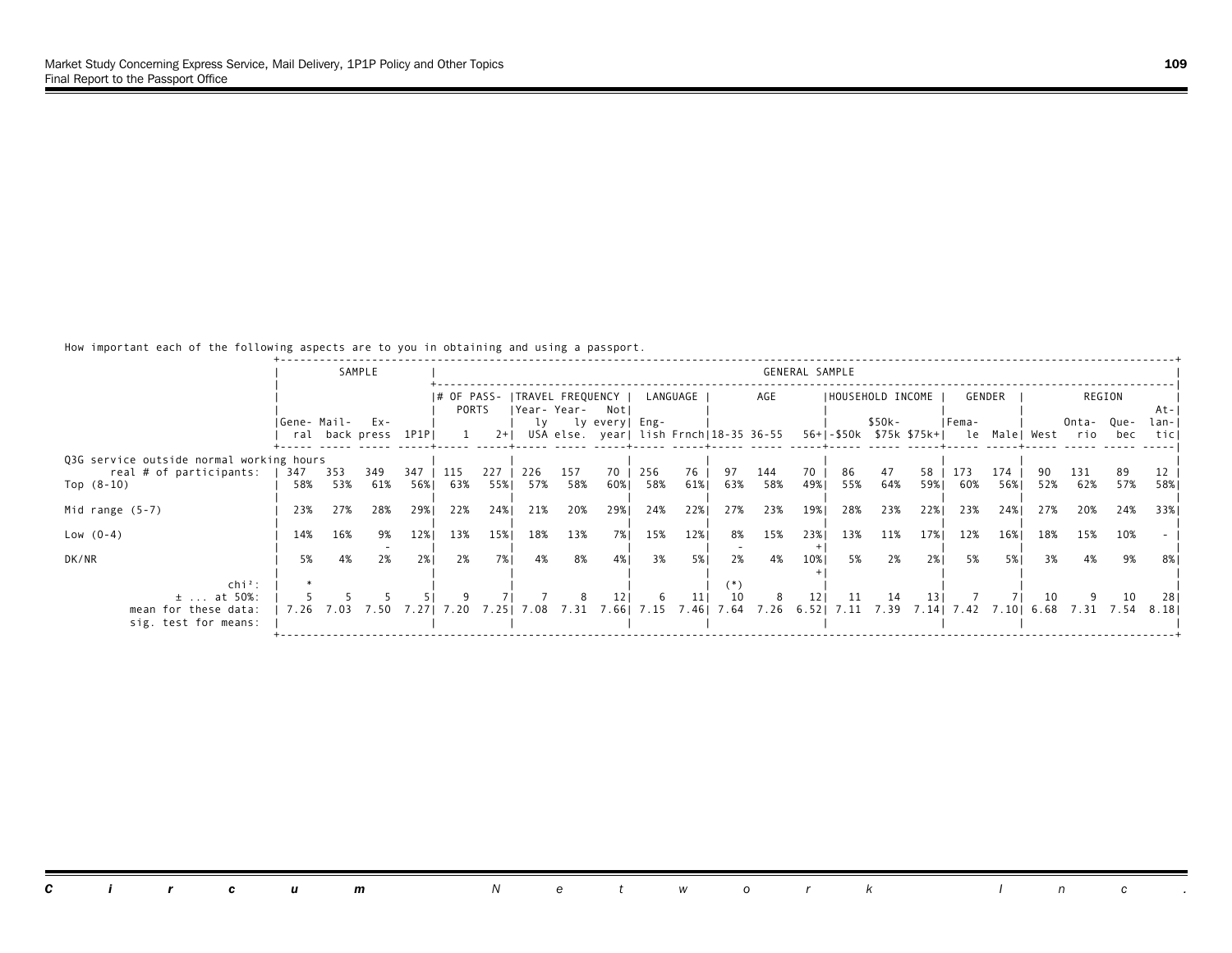|                                           |             |       | SAMPLE              |       |             |       |      |                  |                 |                 |          |      |                                        | GENERAL SAMPLE |     |                     |               |                                        |        |      |           |        |       |
|-------------------------------------------|-------------|-------|---------------------|-------|-------------|-------|------|------------------|-----------------|-----------------|----------|------|----------------------------------------|----------------|-----|---------------------|---------------|----------------------------------------|--------|------|-----------|--------|-------|
|                                           |             |       |                     |       |             |       |      |                  |                 |                 |          |      |                                        |                |     |                     |               |                                        |        |      |           |        |       |
|                                           |             |       |                     |       | I# OF PASS- |       |      | TRAVEL FREQUENCY |                 |                 | LANGUAGE |      | AGE                                    |                |     | IHOUSEHOLD INCOME   |               |                                        | GENDER |      |           | REGION |       |
|                                           |             |       |                     |       | PORTS       |       |      |                  | Year-Year- Notl |                 |          |      |                                        |                |     |                     |               |                                        |        |      |           |        | At-I  |
|                                           | Gene- Mail- |       | Ex-                 |       |             |       | lv   |                  | ly every  Eng-  |                 |          |      |                                        |                |     | \$50k-              |               | IFema-                                 |        |      | Onta-     | Que-   | lan-I |
|                                           |             |       | ral back press 1P1P |       |             | $2+1$ |      |                  |                 |                 |          |      | USA else. year  lish Frnch 18-35 36-55 |                |     |                     |               | 56+ -\$50k \$75k \$75k+  le Male  West |        |      | rio       | bec    | ticl  |
| Q3H sending by mail instead of delivering |             |       |                     |       |             |       |      |                  |                 |                 |          |      |                                        |                |     |                     |               |                                        |        |      |           |        |       |
| real # of participants:                   | 347         | 353   | 349                 | 347   | 115         | 227   | 226  | 157              | 70              | 256             | 76       | 97   | 144                                    | 70             | 86  | 47                  | 58            | 173                                    | 174    |      | 131       | 89     |       |
| Top $(8-10)$                              | 40%         | 59%   | 48%                 | 46%   | 43%         | 39%1  | 43%  | 43%              | 36%1            | 36%             | 55%      | 49%  | 37%                                    | 31%            | 42% | 43%                 | 36%1          | 42%                                    | 38%    | 34%  | 35%       | 51%    | 58%   |
|                                           | $- - -$     | $+++$ |                     |       |             |       |      |                  |                 | $- -$           |          |      |                                        |                |     |                     |               |                                        |        |      |           |        |       |
| Mid range $(5-7)$                         | 32%         | 24%   | 33%                 | 33%1  | 35%         | 30%   | 32%  | 29%              | 36%             | 33%             | 28%      | 32%  | 31%                                    | 34%            | 30% | 38%                 | 31%           | 28%                                    | 35%    | 33%  | 34%       | 27%    | 25%   |
|                                           |             |       |                     |       |             |       |      |                  |                 |                 |          |      |                                        |                |     |                     |               |                                        |        |      |           |        |       |
| Low $(0-4)$                               | 26%         | 14%   | 18%                 | 19%   | 21%         | 29%   | 23%  | 27%              | 24%             | 28%             | 17%      | 16%  | 30%                                    | 31%            | 24% | 19%                 | 29%           | 25%                                    | 26%    | 30%  | 28%       | 21%    | 8%    |
|                                           | $^{+++}$    |       |                     |       |             |       |      |                  |                 |                 |          |      |                                        |                |     |                     |               |                                        |        |      |           |        |       |
| DK/NR                                     | 2%          | 3%    | 1%                  | 2%1   | 2%          | 3%1   | 2%   | 2%               | 4%              | 3%              |          | 2%   | 2%                                     | 3%             | 3%  |                     | 3%            | 4%                                     | 1%     | 2%   | 3%        | 1%     | 8%    |
|                                           |             |       |                     |       |             |       |      |                  |                 |                 |          |      |                                        |                |     |                     |               |                                        |        |      |           |        |       |
| $\ch{i}^2$ :                              | ***         |       |                     |       |             |       |      |                  |                 | (*)             |          |      |                                        |                |     |                     |               |                                        |        |      |           |        |       |
| $\pm$ at 50%:                             |             |       |                     |       |             |       |      |                  | 121             |                 | 11       | 10   | 8                                      | 121            | -11 | 14                  | <sup>13</sup> |                                        |        | 10   |           | 10     | -281  |
| mean for these data:                      | 5.92        | 7.31  | 6.60                | 6.531 | 6.19        | 5.781 | 6.19 | 5.82             |                 | $5.84$   $5.69$ | 6.791    | 6.67 |                                        |                |     | 5.62 5.37 6.23 6.38 |               | $5.66$   $6.14$                        | 5.711  | 5.70 | 5.51 6.42 |        | 8.091 |
| sig. test for means:                      | ***         | ***   |                     |       |             |       |      |                  |                 |                 |          | **   |                                        |                |     |                     |               |                                        |        |      |           |        |       |
|                                           |             |       |                     |       |             |       |      |                  |                 |                 |          |      |                                        |                |     |                     |               |                                        |        |      |           |        |       |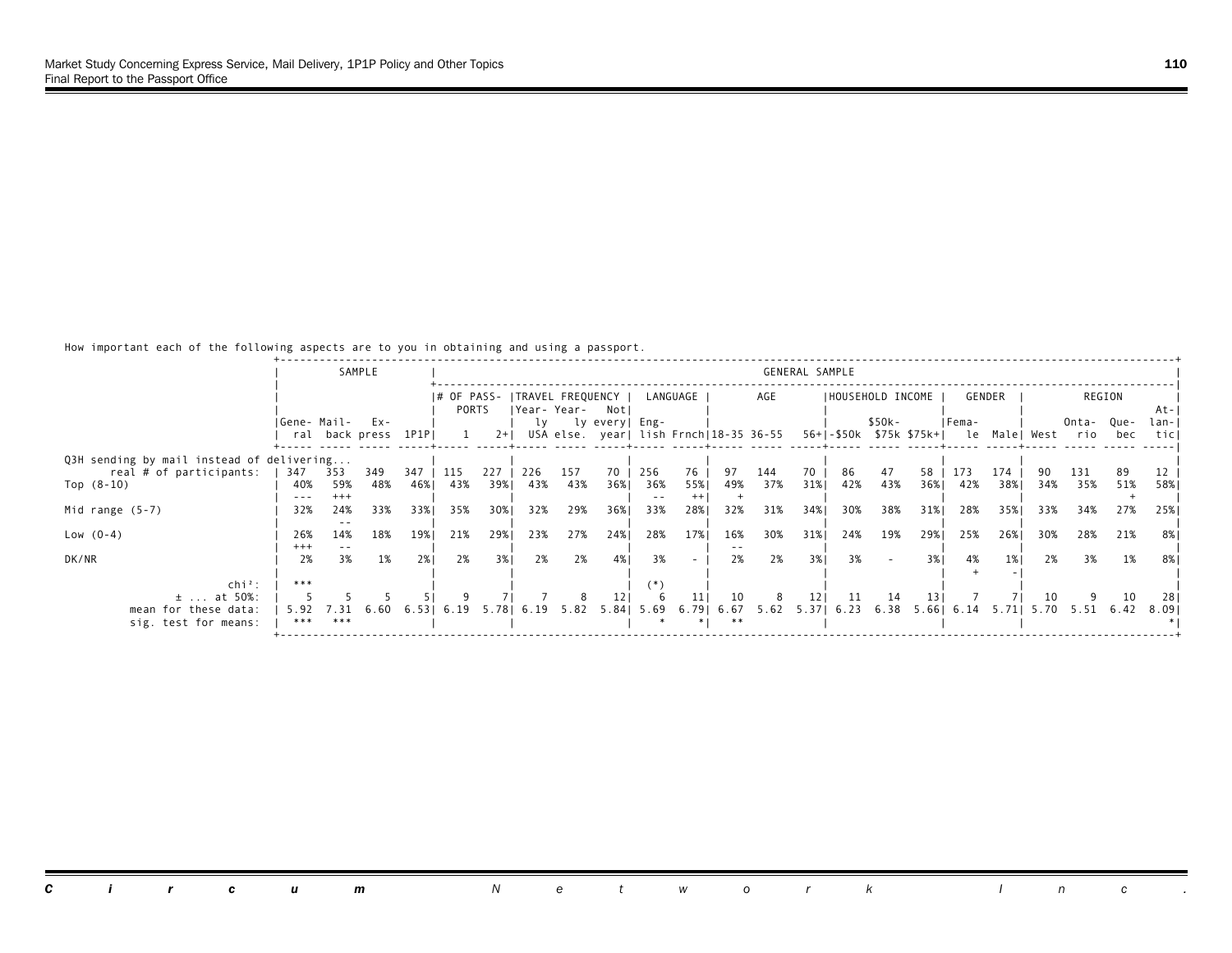|                                             |             |      | SAMPLE              |       |             |       |     |                   |                                        |         |          |      |      | GENERAL SAMPLE |                          |        |      |            |        |         |                                            |              |            |
|---------------------------------------------|-------------|------|---------------------|-------|-------------|-------|-----|-------------------|----------------------------------------|---------|----------|------|------|----------------|--------------------------|--------|------|------------|--------|---------|--------------------------------------------|--------------|------------|
|                                             |             |      |                     |       | I# OF PASS- |       |     | ITRAVEL FREQUENCY |                                        |         | LANGUAGE |      | AGE  |                | IHOUSEHOLD INCOME        |        |      |            | GENDER |         |                                            | REGION       |            |
|                                             |             |      |                     |       | PORTS       |       |     | Year- Year-       | Notl                                   |         |          |      |      |                |                          |        |      |            |        |         |                                            |              | At-I       |
|                                             | Gene- Mail- |      | Ex-                 |       |             |       | lv  |                   | ly every  Eng-                         |         |          |      |      |                |                          | \$50k- |      | IFema-     |        |         | Onta-                                      | Que-         | lan-I      |
|                                             |             |      | ral back press 1P1P |       |             | $2+1$ |     |                   | USA else. year  lish Frnch 18-35 36-55 |         |          |      |      |                |                          |        |      |            |        |         | 56+ -\$50k \$75k \$75k+  le Male  West rio | bec          | ticl       |
| Q3I friendliness of the Pp Office personnel |             |      |                     |       |             |       |     |                   |                                        |         |          |      |      |                |                          |        |      |            |        |         |                                            |              |            |
| real # of participants:                     | 347         | 353  | 349                 | 347   | 115         | 227   | 226 | 157               | 70                                     | 256     | 76       | 97   | 144  | 70             | 86                       | 47     | 58   | 173        | 174    |         | 131                                        | 89           |            |
| Top $(8-10)$                                | 84%         | 81%  | 79%                 | 79%।  | 83%         | 85%   | 83% | 80%               | 89%।                                   | 81%     | 93%1     | 80%  | 85%  | 90%            | 91%                      | 85%    | 79%। | 85%        | 83%    | 74%     | 82%                                        | 92%          | 100%       |
|                                             |             |      |                     |       |             |       |     |                   |                                        |         |          |      |      |                |                          |        |      |            |        |         |                                            | $^{++}$      |            |
| Mid range $(5-7)$                           | 14%         | 14%  | 18%                 | 17%   | 14%         | 13%   | 15% | 17%               | 9%1                                    | 16%     | 4%       | 16%  | 14%  | 9% 1           | 8%                       | 15%    | 17%  | 12%        | 16%    | 22%     | 15%                                        | 6%           |            |
|                                             |             |      |                     |       |             |       |     |                   |                                        | $^{++}$ |          |      |      |                |                          |        |      |            |        | $^{++}$ |                                            |              |            |
| Low $(0-4)$                                 | 1%          | 3%   | 2%                  | 3%    | 1%          | 2%    | 1%  | 2%                | 1%                                     | 2%      | 1%       | 3%   | 1%   | $\sim$         | 1%                       |        | 2%1  | 3%         | $\sim$ | 3%      | 1%                                         | 1%           |            |
| DK/NR                                       | 1%          | 2%   | 1%                  | 2%1   | 3%          | 0%    | 0%  | 1%                | 1%                                     | 1%      | 1%       |      |      |                |                          |        | 2%1  | 1%         | 2%1    |         | 2%                                         | 1%           |            |
|                                             |             |      |                     |       |             |       |     |                   |                                        |         |          |      |      |                |                          |        |      |            |        |         |                                            |              |            |
| $\ch{i}^2$ :                                |             |      |                     |       |             |       |     |                   |                                        | :*)     |          |      |      |                |                          |        |      |            |        |         |                                            |              |            |
| $\pm$ at 50%:                               |             |      |                     |       |             |       |     |                   |                                        |         | 11       | 10   | 8    | 121            | -11                      | 14     | 13 I |            |        |         |                                            | 10           | 281        |
| mean for these data:                        | 8.90        | 8.75 | 8.79                | 8.651 | 8.96        | 8.881 |     | 8.84 8.79         | 9.20                                   | 8.80    | 9.191    | 8.58 | 8.86 | $* * 1$        | $9.32$   $9.28$<br>$***$ | 8.81   |      | 8.51  8.88 | 8.921  | 8.51    | 8.80                                       | 9.23<br>$**$ | 9.58<br>** |
| sig. test for means:                        |             |      |                     |       |             |       |     |                   |                                        |         |          |      |      |                |                          |        |      |            |        |         |                                            |              |            |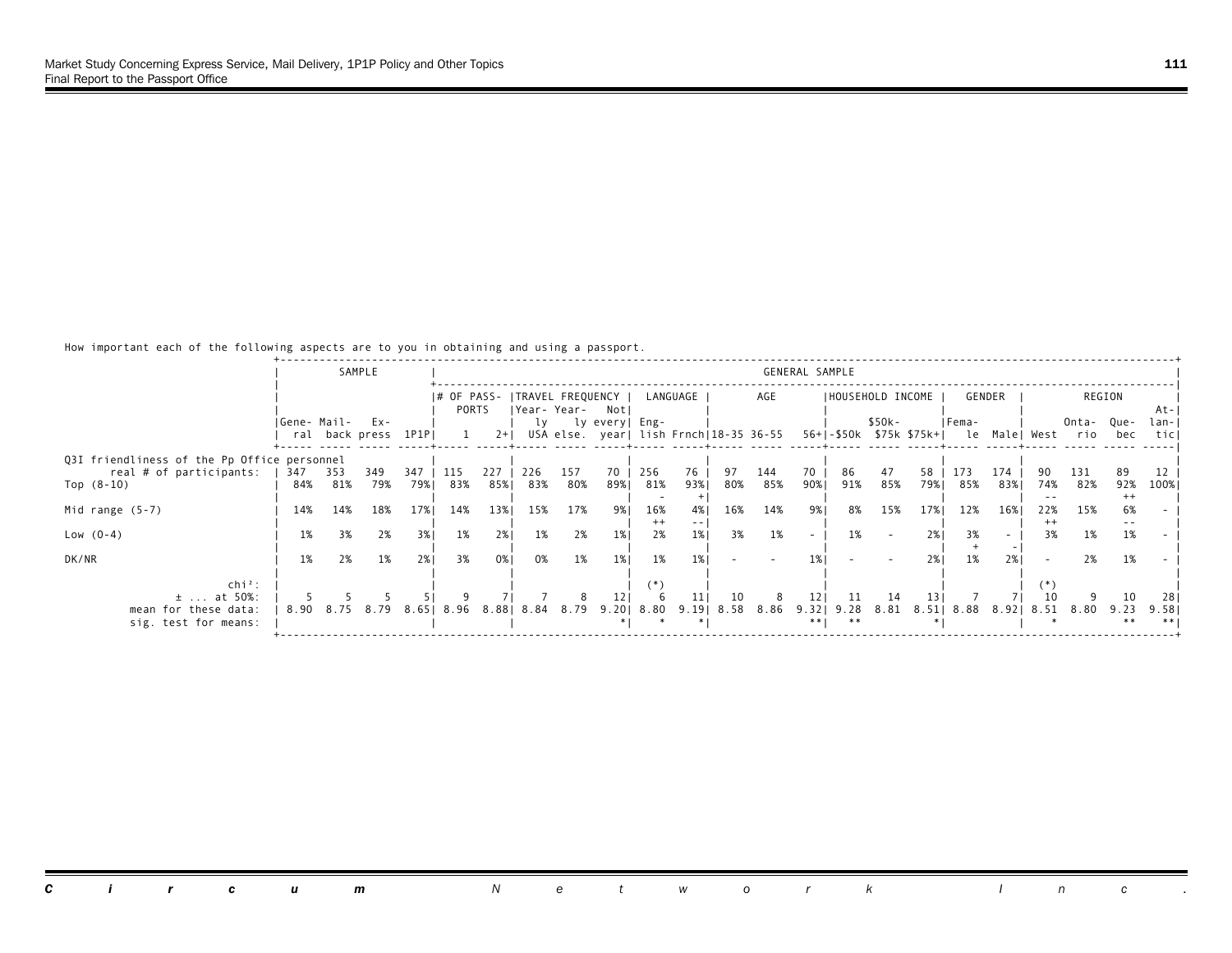|                                          |             |      | SAMPLE              |       |             |       |           |                  |                                        |                        |          |            |      | GENERAL SAMPLE |                   |        |      |            |        |     |                                            |        |       |
|------------------------------------------|-------------|------|---------------------|-------|-------------|-------|-----------|------------------|----------------------------------------|------------------------|----------|------------|------|----------------|-------------------|--------|------|------------|--------|-----|--------------------------------------------|--------|-------|
|                                          |             |      |                     |       |             |       |           |                  |                                        |                        |          |            |      |                |                   |        |      |            |        |     |                                            |        |       |
|                                          |             |      |                     |       | I# OF PASS- |       |           | TRAVEL FREQUENCY |                                        |                        | LANGUAGE |            | AGE  |                | IHOUSEHOLD INCOME |        |      |            | GENDER |     |                                            | REGION |       |
|                                          |             |      |                     |       | PORTS       |       |           | Year- Year-      | Notl                                   |                        |          |            |      |                |                   |        |      |            |        |     |                                            |        | At-I  |
|                                          | Gene- Mail- |      | Ex-                 |       |             |       | lv        |                  | ly every  Eng-                         |                        |          |            |      |                |                   | \$50k- |      | IFema-     |        |     | Onta-                                      | Que-   | lan-I |
|                                          |             |      | ral back press 1P1P |       |             | $2+1$ |           |                  | USA else. year  lish Frnch 18-35 36-55 |                        |          |            |      |                |                   |        |      |            |        |     | 56+ -\$50k \$75k \$75k+  le Male  West rio | bec    | ticl  |
| Q3J knowledge of the Pp Office personnel |             |      |                     |       |             |       |           |                  |                                        |                        |          |            |      |                |                   |        |      |            |        |     |                                            |        |       |
| real # of participants:                  | 347         | 353  | 349                 | 347   | 115         | 227   | 226       | 157              | 70                                     | 256                    | 76       | 97         | 144  | 70             | 86                | 47     | 58   | 173        | 174    |     | 131                                        | 89     |       |
| Top $(8-10)$                             | 87%         | 86%  | 86%                 | 84%   | 87%         | 88%1  | 88%       | 86%              | 89%।                                   | 87%                    | 89%      | 84%        | 88%  | 91%            | 92%               | 83%    | 86%। | 87%        | 88%    | 84% | 86%                                        | 89%    | 100%  |
|                                          |             |      |                     |       |             |       |           |                  |                                        |                        |          |            |      |                |                   |        |      |            |        |     |                                            |        |       |
| Mid range $(5-7)$                        | 10%         | 9%   | 11%                 | 11%   | 10%         | 9%1   | 9%        | 10%              | 9%।                                    | 10%                    | 7% I     | 14%        | 10%  | 3%1            | 5%                | 13%    | 12%  | 12%        | 7% 1   | 12% | 10%                                        | 8%     |       |
| Low $(0-4)$                              | 1%          | 3%   | 2%                  | 3%    | $\sim$      | 2%    | 2%        | 2%               | $\sim$                                 | 2%                     |          | 2%         | 1%   | 1%             |                   | 2%     |      | 1%         | 2%     | 1%  | 2%                                         |        |       |
|                                          |             |      |                     |       |             |       |           |                  |                                        |                        |          |            |      |                |                   |        |      |            |        |     |                                            |        |       |
| DK/NR                                    | 2%          | 3%   | 1%                  | 2%1   | 3%          | 2%1   | 1%        | 3%               | 3%1                                    | 1%                     | 4%       |            | 1%   | 4%             | 3%                | 2%     | 2%1  | 1%         | 3%1    | 2%  | 2%                                         | 3%     |       |
|                                          |             |      |                     |       |             |       |           |                  |                                        |                        |          |            |      |                |                   |        |      |            |        |     |                                            |        |       |
| $\ch{i}^2$ :                             |             |      |                     |       |             |       |           |                  |                                        |                        |          |            |      |                |                   |        |      |            |        |     |                                            |        |       |
| $\pm$ at 50%:                            |             |      |                     |       |             |       |           |                  | 12 <sub>1</sub>                        | -6                     | 11       | 10         | 8    | 121            | -11               | 14     | 13 I |            |        | 10  |                                            | 10     | -281  |
| mean for these data:                     | 9.09        | 9.03 | 9.04                | 8.981 | 9.15        |       | 9.0619.04 | 9.00             |                                        | $9.24$   $9.02$ $9.27$ |          | 8.69<br>** | 9.15 |                | 9.43   9.41 9.04  |        |      | 8.96  9.13 | 9.041  |     | 8.98 8.98 9.23                             |        | 9.751 |
| sig. test for means:                     |             |      |                     |       |             |       |           |                  |                                        |                        |          |            |      |                |                   |        |      |            |        |     |                                            |        |       |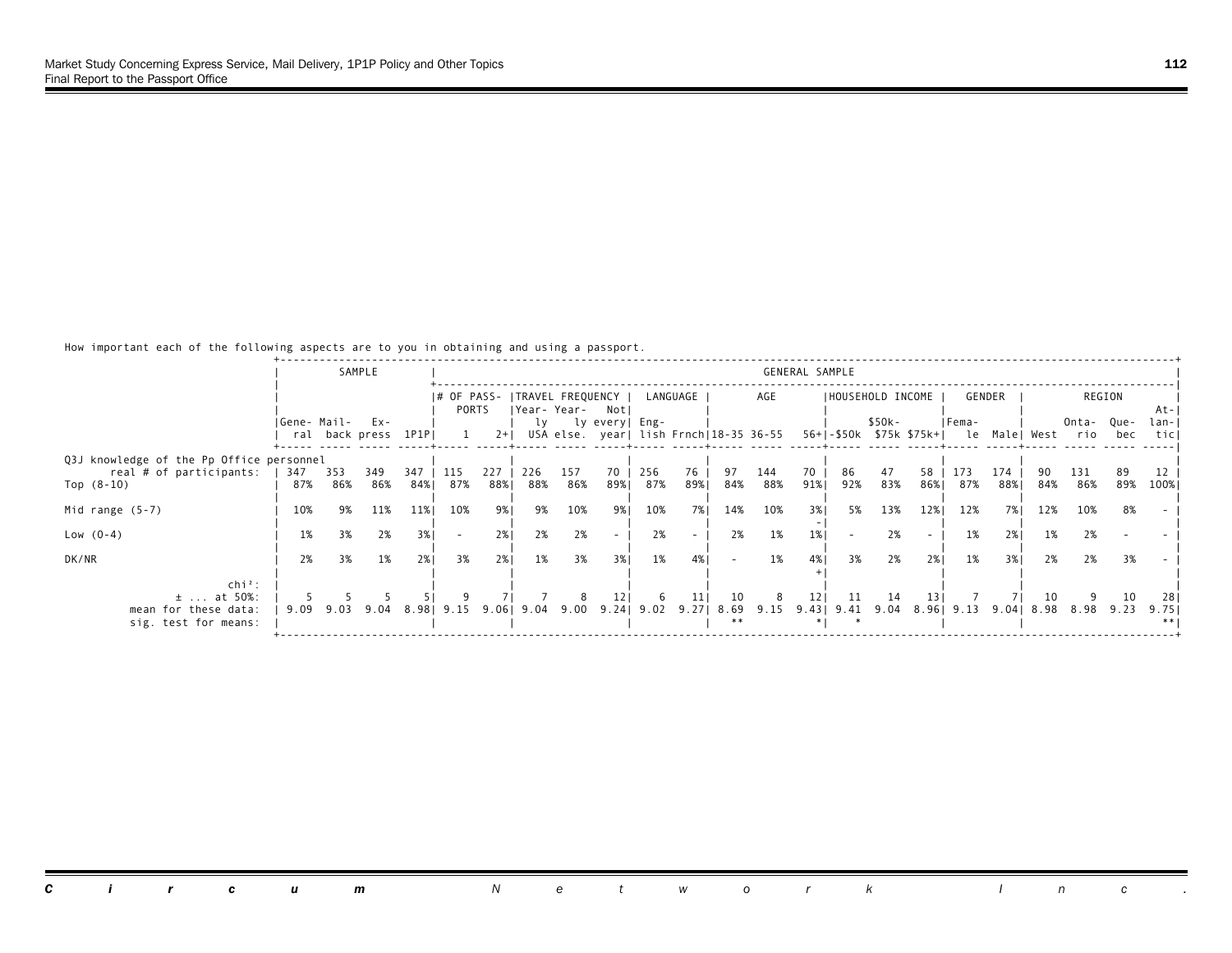|                                        |             |      | SAMPLE              |       |             |       |     |                  |                                        |                 |          |               |     | GENERAL SAMPLE  |                     |        |      |                  |        |      |                                            |        |       |
|----------------------------------------|-------------|------|---------------------|-------|-------------|-------|-----|------------------|----------------------------------------|-----------------|----------|---------------|-----|-----------------|---------------------|--------|------|------------------|--------|------|--------------------------------------------|--------|-------|
|                                        |             |      |                     |       | I# OF PASS- |       |     | TRAVEL FREQUENCY |                                        |                 | LANGUAGE |               | AGE |                 | IHOUSEHOLD INCOME   |        |      |                  | GENDER |      |                                            | REGION |       |
|                                        |             |      |                     |       | PORTS       |       |     | Year-Year- Not   |                                        |                 |          |               |     |                 |                     |        |      |                  |        |      |                                            |        | -At-I |
|                                        | Gene- Mail- |      | Ex-                 |       |             |       | lv  |                  | ly every  Eng-                         |                 |          |               |     |                 |                     | \$50k- |      | IFema-           |        |      | Onta-                                      | Que-   | lan-I |
|                                        |             |      | ral back press 1P1P |       |             | $2+1$ |     |                  | USA else. year  lish Frnch 18-35 36-55 |                 |          |               |     |                 |                     |        |      |                  |        |      | 56+ -\$50k \$75k \$75k+  le Male  West rio | bec    | ticl  |
|                                        |             |      |                     |       |             |       |     |                  |                                        |                 |          |               |     |                 |                     |        |      |                  |        |      |                                            |        |       |
| Q3K ability of the Pp Office personnel |             |      |                     |       |             |       |     |                  |                                        |                 |          |               |     |                 |                     |        |      |                  |        |      |                                            |        |       |
| real # of participants:                | 347         | 353  | 349                 | 347   | 115         | 227   | 226 | 157              | 70                                     | 256             | 76       | 97            | 144 | 70              | 86                  | 47     | 58   | 173              | 174    |      | 131                                        | 89     |       |
| Top $(8-10)$                           | 90%         | 87%  | 88%                 | 83%   | 89%         | 91%   | 89% | 85%              | 94%1                                   | 89%             | 96%1     | 85%           | 92% | 94%             | 93%                 | 89%    | 88%  | 90%              | 91%    | 88%  | 89%                                        | 93%    | 100%  |
| Mid range $(5-7)$                      | 7%          | 9%   | 10%                 | 13%   | 8%          | 7% I  | 8%  | 11%              | 4% 1                                   | 9%              | 3%       | 14%           | 6%  | 1%1             | 3%                  | 9%     | 10%  | 8%               | 7%1    | 11%  | 8%                                         | 4%     |       |
| Low $(0-4)$                            | 1%          | 1%   | 1%                  | 2%    | 2%          | 0%    | 1%  | 1%               | $1\%$                                  | 0%              | $1\%$    | $^{++}$<br>1% | 1%  | 1%              | 2%                  |        |      | 2%               |        |      | 1%                                         | 1%     |       |
|                                        |             |      |                     |       |             |       |     |                  |                                        |                 |          |               |     |                 |                     |        |      |                  |        |      |                                            |        |       |
| DK/NR                                  | 1%          | 2%   | 2%                  | 2%1   | 2%          | $1\%$ | 2%  | 3%               | $\overline{\phantom{a}}$               | 1%              |          |               | 1%  | 3%1             | 1%                  | 2%     | 2%1  | 1%               | 2%1    | 1%   | 2%                                         | 1%     |       |
| $chi^2$ :                              |             |      |                     |       |             |       |     |                  |                                        |                 |          |               |     |                 |                     |        |      |                  |        |      |                                            |        |       |
| $\pm$ at 50%:                          |             |      |                     |       |             |       |     |                  | 12 <sub>1</sub>                        | -6              | 11       | 10            | 8   | 12 <sub>1</sub> | 11                  | 14     | 13 I |                  |        | 10   |                                            | 10     | -281  |
| mean for these data:                   | 9.19        | 9.11 | 9.16                | 8.901 | 9.10        | 9.25  |     | 9.17 9.07        |                                        | $9.26$   $9.17$ | 9.26     | 8.84          |     |                 | 9.28 9.51 9.28 9.24 |        |      | 8.93   9.18 9.21 |        | 9.09 | 9.21 9.27                                  |        | 9.671 |
| sig. test for means:                   |             |      |                     |       |             |       |     |                  |                                        |                 |          | **            |     |                 |                     |        |      |                  |        |      |                                            |        |       |
|                                        |             |      |                     |       |             |       |     |                  |                                        |                 |          |               |     |                 |                     |        |      |                  |        |      |                                            |        |       |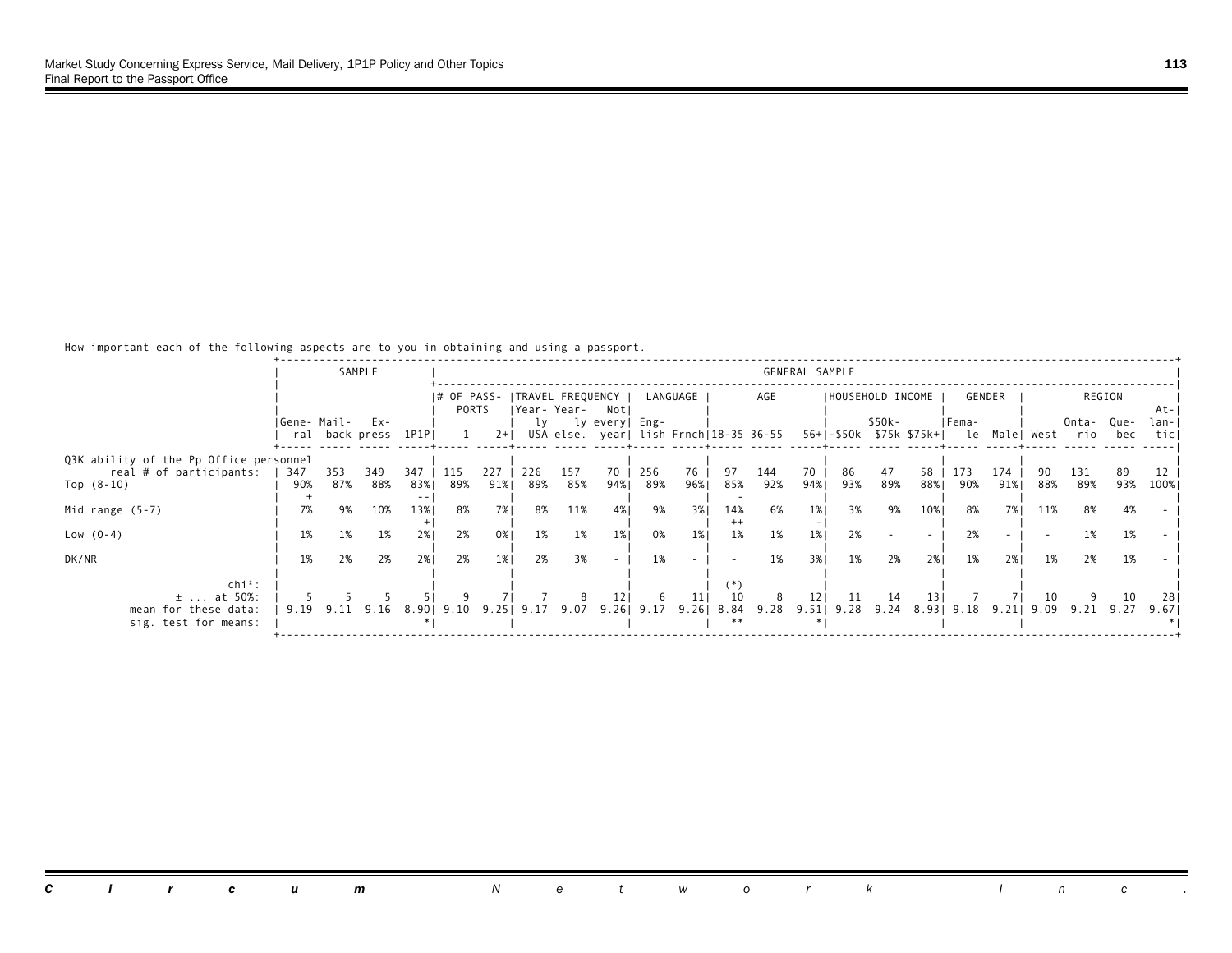|                                                                          |              |          | SAMPLE                         |          |                      |           |          |          |                                                              |          |           |          |                                                         | GENERAL SAMPLE  |     |                   |             |          |            |          |                                                          |          |               |
|--------------------------------------------------------------------------|--------------|----------|--------------------------------|----------|----------------------|-----------|----------|----------|--------------------------------------------------------------|----------|-----------|----------|---------------------------------------------------------|-----------------|-----|-------------------|-------------|----------|------------|----------|----------------------------------------------------------|----------|---------------|
|                                                                          |              |          |                                |          | I# OF PASS-<br>PORTS |           |          |          | ITRAVEL FREQUENCY  <br> Year-Year- Notl                      |          | LANGUAGE  |          | AGE                                                     |                 |     | IHOUSEHOLD INCOME |             | GENDER   |            |          |                                                          | REGION   | At-I          |
|                                                                          | IGene- Mail- |          | $Ex -$<br>ral back press 1P1PI |          |                      | $2+1$     |          |          | ly ly every   Eng-<br>USA else. year  lish Frnch 18-35 36-55 |          |           |          |                                                         |                 |     | \$50k-            |             | IFema-   |            |          | Onta- Que-<br>56+ -\$50k \$75k \$75k+  le Male  West rio | bec      | lan-I<br>ticl |
| Q3L time to complete a visit at the Pp Office<br>real # of participants: | 347          | 353      | 349                            | 347      | 115                  | 227       | 226      | 157      | 70                                                           | 256      | 76        | 97       | 144                                                     | 70              | 86  | 47                | 58          | 173      | 174        |          | 131                                                      | 89       |               |
| Top $(8-10)$                                                             | 78%          | 76%      | 76%                            | 73%      | 74%                  | 79%       | 77%      | 77%      | 80%                                                          | 77%      | 83%       | 72%      | 80%                                                     | 84%             | 79% | 70%               | 86%         | 80%      | 75%        | 76%      | 75%                                                      | 83%      | 83%           |
| Mid range $(5-7)$                                                        | 18%          | 20%      | 20%                            | 19%      | 20%                  | 17%       | 19%      | 18%      | 13%                                                          | 19%      | 12%       | 23%      | 17%                                                     | 13%             | 20% | 21%               | 10%         | 16%      | 19%        | 19%      | 21%                                                      | 13%      |               |
| Low $(0-4)$<br>DK/NR                                                     | 2%<br>3%     | 2%<br>3% | 3%<br>2%                       | 4%<br>4% | 2%<br>4%             | 3%<br>2%1 | 2%<br>3% | 3%<br>3% | 4%<br>3%1                                                    | 2%<br>2% | 3%<br>3%1 | 3%<br>2% | 2%<br>1%                                                | $1\%$<br>1%     | 1%  | 9%<br>$++$        | 2% I<br>2%1 | 2%<br>2% | 2%1<br>3%1 | 2%<br>3% | 2%<br>2%                                                 | 1%<br>2% | 17%           |
| $chi^2$ :                                                                |              |          |                                |          |                      |           |          |          |                                                              |          |           |          |                                                         |                 |     |                   |             |          |            |          |                                                          |          |               |
| $\pm$ at 50%:<br>mean for these data:<br>sig. test for means:            | 8.69         |          | 8.60 8.51                      | 8.291    | 8.61                 | 8.721     |          |          | 12 <sub>1</sub><br>8.66 8.71 8.75 8.67                       | -6       | 11        | 10       | 8<br>8.80   8.47 8.72 8.90   8.88 8.32 8.70   8.76 8.61 | 12 <sub>1</sub> | -11 | 14                | 131         |          |            | 10       | 8.57 8.63 8.95                                           | 10       | 281<br>8.081  |
|                                                                          |              |          |                                |          |                      |           |          |          |                                                              |          |           |          |                                                         |                 |     |                   |             |          |            |          |                                                          |          |               |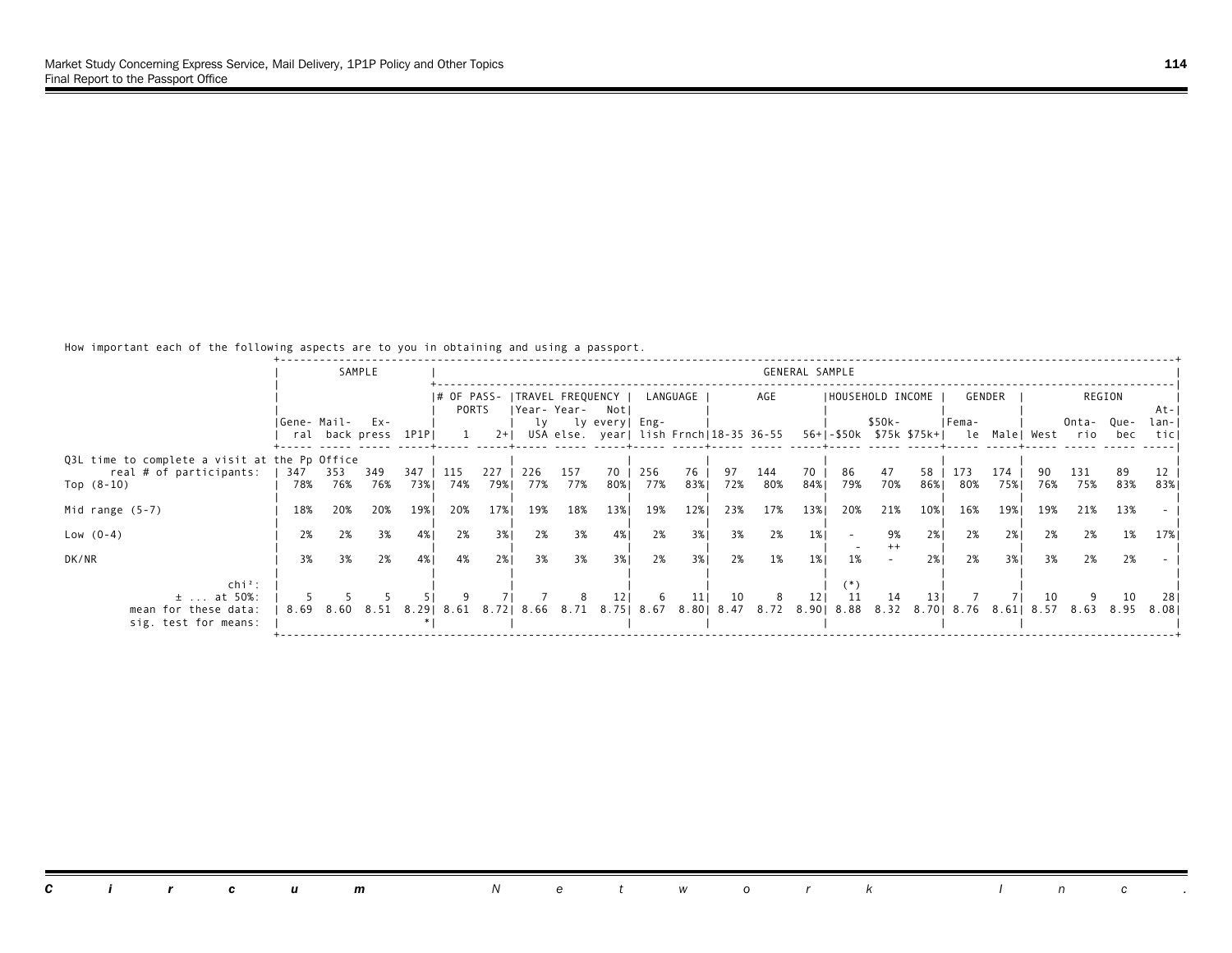|                                            |             |            | SAMPLE              |             |             |            |            |                |                                       |                |           |           |                                        | GENERAL SAMPLE  |                   |           |           |            |            |     |                                                                       |            |               |
|--------------------------------------------|-------------|------------|---------------------|-------------|-------------|------------|------------|----------------|---------------------------------------|----------------|-----------|-----------|----------------------------------------|-----------------|-------------------|-----------|-----------|------------|------------|-----|-----------------------------------------------------------------------|------------|---------------|
|                                            |             |            |                     |             | I# OF PASS- |            |            |                | ITRAVEL FREQUENCY                     |                | LANGUAGE  |           | AGE                                    |                 | IHOUSEHOLD INCOME |           |           |            | GENDER     |     |                                                                       | REGION     |               |
|                                            |             |            | $Ex -$              |             | PORTS       |            |            |                | Year-Year- Notl<br>ly ly every   Eng- |                |           |           |                                        |                 |                   | \$50k-    |           | IFema-     |            |     |                                                                       |            | At-I          |
|                                            | Gene- Mail- |            | ral back press 1P1P |             |             | $2+1$      |            |                |                                       |                |           |           | USA else. year  lish Frnch 18-35 36-55 |                 |                   |           |           |            |            |     | Onta- Que-<br>56+ -\$50k \$75k \$75k+  le Male  West rio              | bec        | lan-I<br>ticl |
| Q3M time it takes the Pp Office to produce |             |            |                     |             |             |            |            |                |                                       |                |           |           |                                        |                 |                   |           |           |            |            |     |                                                                       |            |               |
| real # of participants:<br>Top $(8-10)$    | 347<br>76%  | 353<br>70% | 349<br>83%          | 347<br>72%1 | 115<br>77%  | 227<br>75% | 226<br>76% | 157<br>75%     | 70<br>74%                             | 256<br>72%     | 76<br>88% | 97<br>73% | 144<br>76%                             | 70<br>77%       | 86<br>81%         | 47<br>72% | 58<br>72% | 173<br>77% | 174<br>75% | 74% | 131<br>70%                                                            | -89<br>84% | 67%           |
|                                            | 18%         |            | $+++$               |             |             |            |            |                |                                       | $- -$          | 7% I      |           |                                        |                 |                   |           |           |            |            |     |                                                                       |            |               |
| Mid range $(5-7)$                          |             | 23%        | 14%                 | 23%1        | 18%         | 19%        | 19%        | 20%            | 16%                                   | 22%<br>$^{++}$ |           | 26%       | 17%                                    | 16%             | 15%               | 23%       | 22%       | 17%        | 20%        | 20% | 24%                                                                   | 10%        | 25%           |
| Low $(0-4)$                                | 4%          | 4%         | 2%                  | 4%          | 3%          | 4%         | 4%         | 3%             | 7%1                                   | 4%             | 4%        | 1%        | 4%                                     | 6%              | 2%                | 2%        | 5%        | 4%         | 3%         | 4%  | 3%                                                                    | 3%         | 8%            |
| DK/NR                                      | 2%          | 3%         | 1%                  | 1%          | 3%          | 2%1        | 1%         | 1%             | 3%1                                   | 2%             | $1\%$     | $\sim$    | 3%                                     | 1%              | 1%                | 2%        |           | 2%         | 2%1        | 1%  | 3%                                                                    | 2%         |               |
| $\ch{i}^2$ :                               |             |            |                     |             |             |            |            |                |                                       | :*)            |           |           |                                        |                 |                   |           |           |            |            |     |                                                                       |            |               |
| $\pm$ at 50%:<br>mean for these data:      | 8.43        | 8.25       | 8.92                | 8.231       | 8.42        |            |            | 8.40 8.40 8.39 | 121                                   | 6              | 11        | 10        | 8                                      | 12 <sub>1</sub> | 11                | 14        | 13 I      |            |            | 10  | 8.26 8.32 8.72 8.43 8.37 8.59 8.75 8.61 8.14 8.46 8.39 8.28 8.41 8.57 | 10         | 281<br>7.671  |
| sig. test for means:                       |             |            | ***                 |             |             |            |            |                |                                       |                |           |           |                                        |                 |                   |           |           |            |            |     |                                                                       |            |               |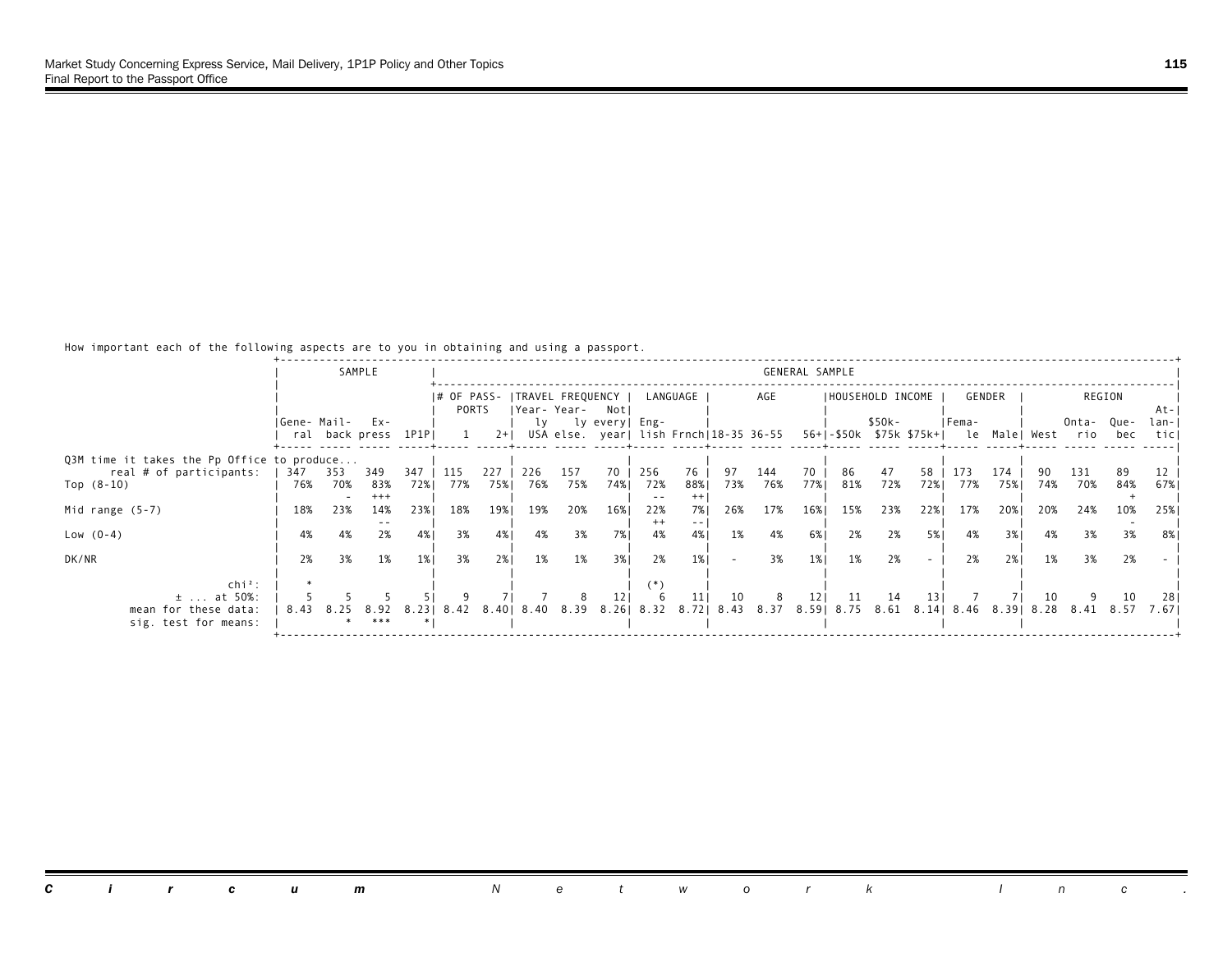|                                        |             |      | SAMPLE              |       |             |       |                   |      |                |                 |               |      |                                        | GENERAL SAMPLE  |                     |        |     |                                        |        |      |       |          |       |
|----------------------------------------|-------------|------|---------------------|-------|-------------|-------|-------------------|------|----------------|-----------------|---------------|------|----------------------------------------|-----------------|---------------------|--------|-----|----------------------------------------|--------|------|-------|----------|-------|
|                                        |             |      |                     |       |             |       |                   |      |                |                 |               |      |                                        |                 |                     |        |     |                                        |        |      |       |          |       |
|                                        |             |      |                     |       | I# OF PASS- |       | ITRAVEL FREQUENCY |      |                |                 | LANGUAGE      |      | AGE                                    |                 | IHOUSEHOLD INCOME   |        |     |                                        | GENDER |      |       | REGION   |       |
|                                        |             |      |                     |       | PORTS       |       | Year- Year-       |      | Notl           |                 |               |      |                                        |                 |                     |        |     |                                        |        |      |       |          | At-I  |
|                                        | Gene- Mail- |      | Ex-                 |       |             |       | lv                |      | ly every  Eng- |                 |               |      |                                        |                 |                     | \$50k- |     | IFema-                                 |        |      | Onta- | Que-     | lan-I |
|                                        |             |      | ral back press 1P1P |       |             | $2+1$ |                   |      |                |                 |               |      | USA else. year  lish Frnch 18-35 36-55 |                 |                     |        |     | 56+ -\$50k \$75k \$75k+  le Male  West |        |      | rio   | bec      | ticl  |
| Q3N time to obtain your passport after |             |      |                     |       |             |       |                   |      |                |                 |               |      |                                        |                 |                     |        |     |                                        |        |      |       |          |       |
| real # of participants:                | 347         | 353  | 349                 | 347   | 115         | 227   | 226               | 157  | 70             | 256             | 76            | 97   | 144                                    | 70              | 86                  | 47     | 58  | 173                                    | 174    |      | 131   | 89       |       |
| Top $(8-10)$                           | 72%         | 72%  | 80%                 | 74%   | 73%         | 72%1  | 68%               | 71%  | 77%            | 68%             | 86%           | 74%  | 69%                                    | 76%1            | 78%                 | 66%    | 71% | 72%                                    | 73%1   | 66%  | 65%   | 89%      | 67% 1 |
|                                        |             |      |                     |       |             |       |                   |      |                | $ -$            |               |      |                                        |                 |                     |        |     |                                        |        |      |       | $^{+++}$ |       |
| Mid range $(5-7)$                      | 22%         | 20%  | 17%                 | 22%1  | 22%         | 22%   | 26%               | 24%  | 16%            | 27%<br>$^{+++}$ | 8%<br>$- - -$ | 24%  | 24%                                    | 19%             | 17%                 | 32%    | 24% | 23%                                    | 21%    | 30%  | 27%   | 8%       | 25%   |
| Low $(0-4)$                            | 2%          | 4%   | 2%                  | 2%    | 2%          | 2%    | 2%                | 1%   | 1%             | 2%              | 3%            | 1%   | 3%                                     | $1\%$           | 2%                  |        | 2%1 | 1%                                     | 2%     | 1%   | 3%    | 1%       |       |
|                                        |             |      |                     |       |             |       |                   |      |                |                 |               |      |                                        |                 |                     |        |     |                                        |        |      |       |          |       |
| DK/NR                                  | 4%          | 4%   | 1%                  | 2%1   | 3%          | 4%    | 4%                | 3%   | 6% 1           | 4%              | 4%            | 1%   | 5%                                     | 4%              | 2%                  | 2%     | 3%1 | 5%                                     | 3%1    | 3%   | 5%    | 2%       | 8%    |
|                                        |             |      |                     |       |             |       |                   |      |                |                 |               |      |                                        |                 |                     |        |     |                                        |        |      |       |          |       |
| $\ch{i}^2$ :<br>$\pm$ at 50%:          |             |      |                     |       |             |       |                   |      |                | (**)            | 11            | 10   | 8                                      | 12 <sub>1</sub> | -11                 | 14     | 131 |                                        |        |      |       | 10       | 281   |
| mean for these data:                   | 8.40        | 8.30 | 8.71                | 8.351 | 8.35        | 8.411 | 8.20              | 8.29 |                | 8.76  8.19      | 8.921         | 8.34 |                                        |                 | 8.25 8.61 8.62 8.24 |        |     | 8.20   8.47                            | 8.321  | 8.13 | 8.06  | 8.97     | 8.911 |
| sig. test for means:                   |             |      | **                  |       |             |       |                   |      |                |                 |               |      |                                        |                 |                     |        |     |                                        |        |      |       | ***      |       |
|                                        |             |      |                     |       |             |       |                   |      |                |                 |               |      |                                        |                 |                     |        |     |                                        |        |      |       |          |       |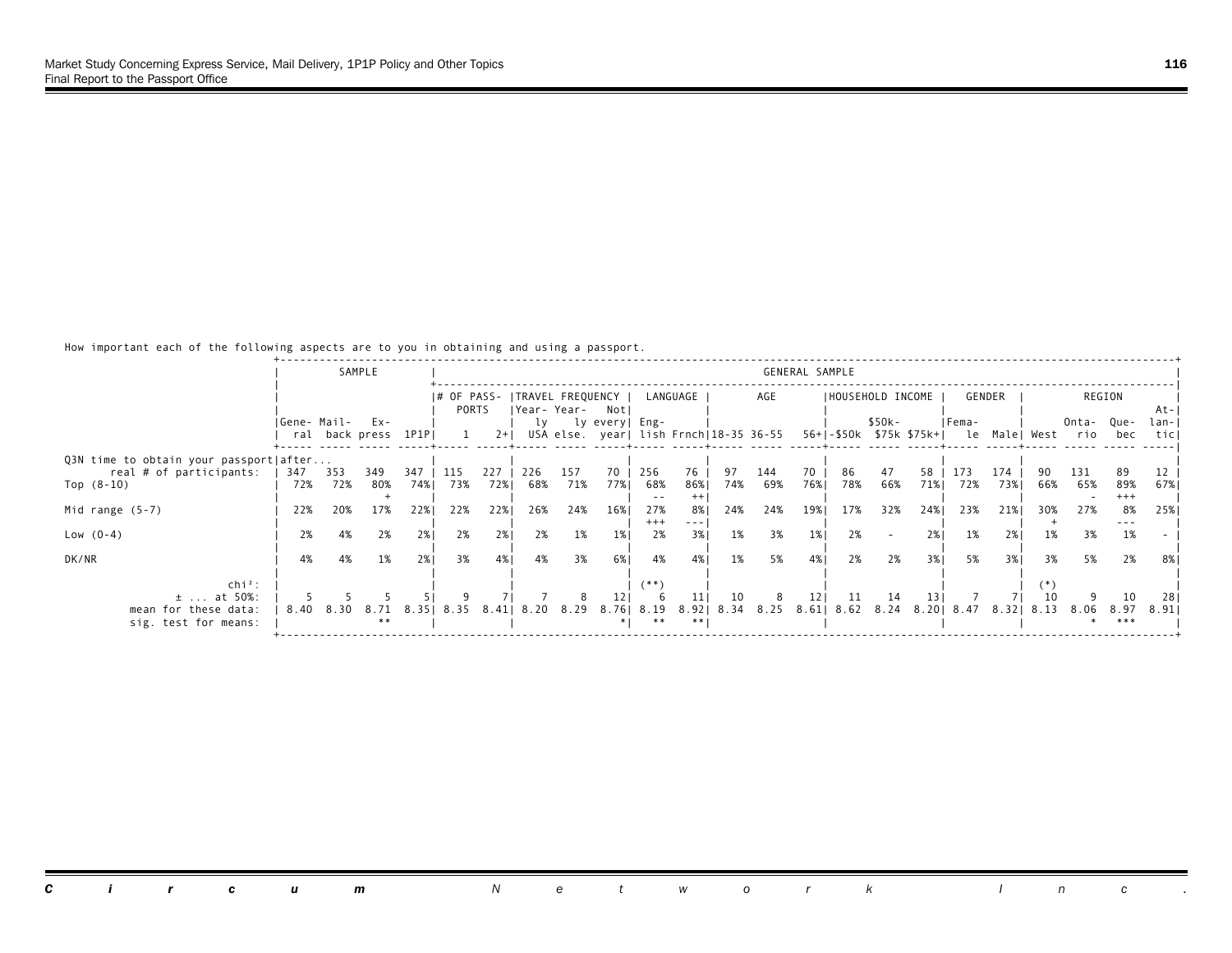|                                          |             |     | SAMPLE              |        |                      |       |                                  |      |                                        |         |          |      |      | GENERAL SAMPLE |                   |        |                                        |               |        |      |       |               |                |
|------------------------------------------|-------------|-----|---------------------|--------|----------------------|-------|----------------------------------|------|----------------------------------------|---------|----------|------|------|----------------|-------------------|--------|----------------------------------------|---------------|--------|------|-------|---------------|----------------|
|                                          |             |     |                     |        |                      |       |                                  |      |                                        |         |          |      |      |                |                   |        |                                        |               |        |      |       |               |                |
|                                          |             |     |                     |        | I# OF PASS-<br>PORTS |       | TRAVEL FREQUENCY<br> Year- Year- |      | Notl                                   |         | LANGUAGE |      | AGE  |                | IHOUSEHOLD INCOME |        |                                        |               | GENDER |      |       | REGION        |                |
|                                          | Gene- Mail- |     | Ex-                 |        |                      |       | lv                               |      | ly every  Eng-                         |         |          |      |      |                |                   | \$50k- |                                        | IFema-        |        |      | Onta- | Que-          | -At-I<br>lan-I |
|                                          |             |     | ral back press 1P1P |        |                      | $2+1$ |                                  |      | USA else. year  lish Frnch 18-35 36-55 |         |          |      |      |                |                   |        | 56+ -\$50k \$75k \$75k+  le Male  West |               |        |      | rio   | bec           | ticl           |
|                                          |             |     |                     |        |                      |       |                                  |      |                                        |         |          |      |      |                |                   |        |                                        |               |        |      |       |               |                |
| Q30 your passport within one working day |             |     |                     |        |                      |       |                                  |      |                                        |         |          |      |      |                |                   |        |                                        |               |        |      |       |               |                |
| real # of participants:                  | 347         | 353 | 349                 | 347    | 115                  | 227   | 226                              | 157  | 70                                     | 256     | 76       | 97   | 144  | 70             | 86                | 47     | 58                                     | 173           | 174    |      | 131   | 89            |                |
| Top $(8-10)$                             | 46%         | 46% | 72%                 | 41%    | 55%                  | 41%   | 43%                              | 42%  | 51%                                    | 39%     | 63%      | 51%  | 42%  | 49%            | 58%               | 49%    | 36%1                                   | 46%           | 47%    | 37%  | 40%   | 62%           | 58%            |
|                                          |             |     | $^{+++}$            |        |                      |       |                                  |      |                                        | $- - -$ | $^{+++}$ |      |      |                |                   |        |                                        |               |        |      |       | $+++$         |                |
| Mid range $(5-7)$                        | 29%         | 27% | 20%                 | 31%    | 27%                  | 30%   | 30%                              | 31%  | 30%                                    | 32%     | 24%      | 31%  | 28%  | 24%            | 29%               | 28%    | 26%                                    | 34%           | 25%    | 30%  | 34%   | 26%           | 8%             |
|                                          |             |     |                     |        |                      |       |                                  |      |                                        |         |          |      |      |                |                   |        |                                        |               |        |      |       |               |                |
| Low $(0-4)$                              | 22%         | 24% | 7%                  | 26%    | 16%                  | 26%   | 24%                              | 25%  | 17%                                    | 25%     | 13%      | 18%  | 26%  | 24%            | 13%               | 19%    | 33%                                    | 18%           | 26%    | 30%  | 24%   | 11%           | 33%            |
| DK/NR                                    |             |     | $- - -$             | $+++1$ |                      | 2%1   |                                  | 3%   | 1%                                     | 3%      |          | 1%   | 3%   | 3%1            |                   |        | $^{++}$                                | 2%            | 2%1    | 3%   |       | $\sim$ $\sim$ |                |
|                                          | 2%          | 4%  | 1%                  | 1%     | 3%                   |       | 3%                               |      |                                        |         |          |      |      |                |                   | 4%     | 5%                                     |               |        |      | 2%    | 1%            |                |
| $\ch{i}^2$ :                             | ***         |     |                     |        |                      |       |                                  |      |                                        | (**)    |          |      |      |                |                   |        |                                        |               |        |      |       |               |                |
| $\pm$ at 50%:                            |             |     |                     |        |                      |       |                                  |      |                                        |         | 11       | 10   | 8    | 121            | 11                | 14     | 13                                     |               |        |      |       | 10            | 281            |
| mean for these data:                     | 6.46        |     | 8. 27               | 6.171  | 7.07                 | 6.12  | 6.29                             | 6.30 | 6.801                                  | 6.07    | 7.421    | 6.86 | 6.17 | 6.291          | 7.43              | 6.64   |                                        | $5.62$   6.68 | 6.241  | 5.71 | 6.09  | 7.51          | 6.581          |
| sig. test for means:                     |             |     | ***                 | ***    |                      |       |                                  |      |                                        | **      | $**$     |      |      |                | **                |        | $* * 1$                                |               |        |      |       | ***           |                |
|                                          |             |     |                     |        |                      |       |                                  |      |                                        |         |          |      |      |                |                   |        |                                        |               |        |      |       |               |                |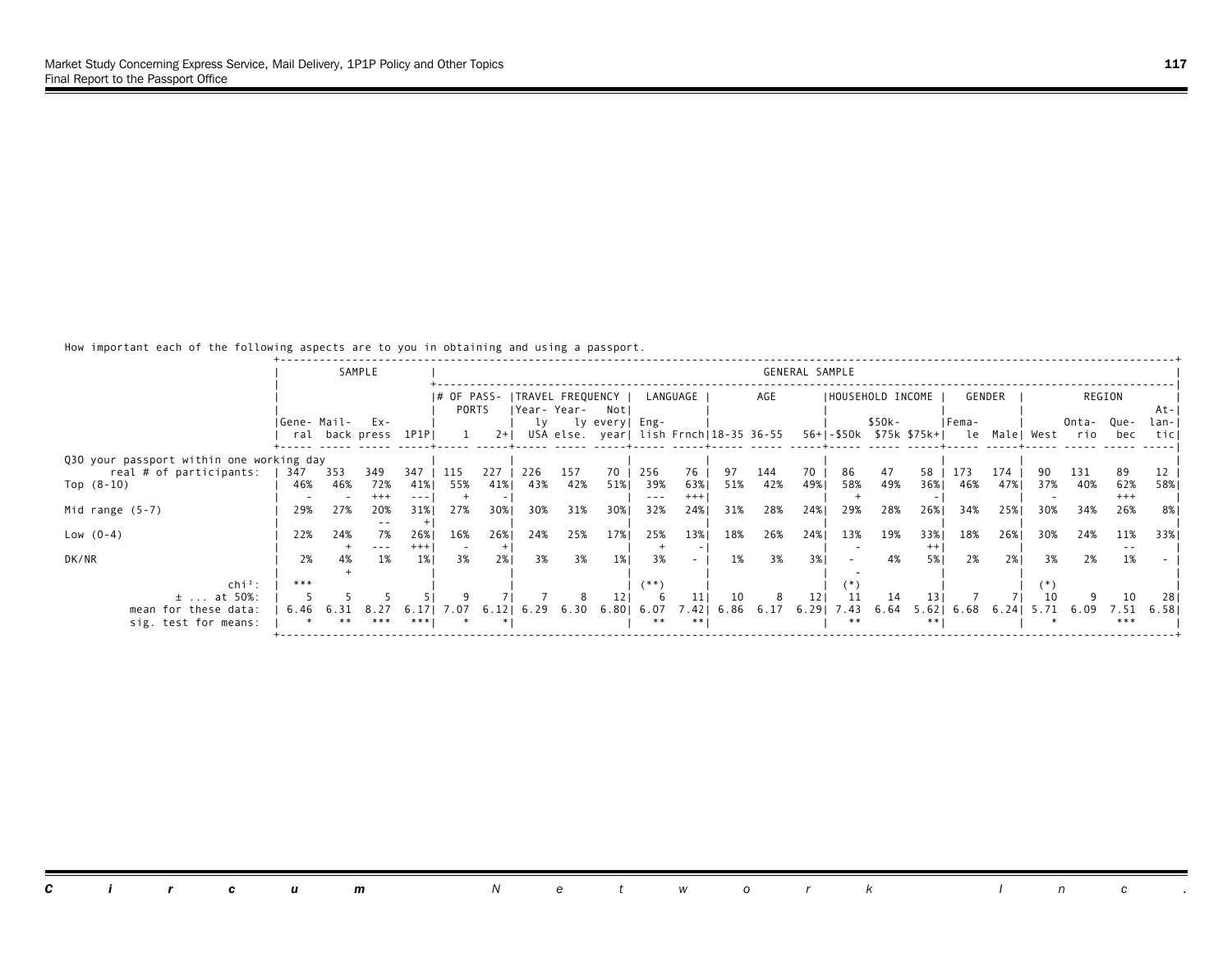|                                           |             |      | SAMPLE               |               |             |       |      |                  |                 |      |          |        |                                        | GENERAL SAMPLE |                   |        |       |                                        |        |      |       |        |       |
|-------------------------------------------|-------------|------|----------------------|---------------|-------------|-------|------|------------------|-----------------|------|----------|--------|----------------------------------------|----------------|-------------------|--------|-------|----------------------------------------|--------|------|-------|--------|-------|
|                                           |             |      |                      |               |             |       |      |                  |                 |      |          |        |                                        |                |                   |        |       |                                        |        |      |       |        |       |
|                                           |             |      |                      |               | I# OF PASS- |       |      | TRAVEL FREQUENCY |                 |      | LANGUAGE |        | AGE                                    |                | IHOUSEHOLD INCOME |        |       |                                        | GENDER |      |       | REGION |       |
|                                           |             |      |                      |               | PORTS       |       |      | Year- Year-      | Notl            |      |          |        |                                        |                |                   |        |       |                                        |        |      |       |        | -At-I |
|                                           | Gene- Mail- |      | Ex-                  |               |             |       | lv   |                  | ly every  Eng-  |      |          |        |                                        |                |                   | \$50k- |       | IFema-                                 |        |      | Onta- | Que-   | lan-I |
|                                           |             |      | ral back press 1P1PI |               |             | $2+1$ |      |                  |                 |      |          |        | USA else. year  lish Frnch 18-35 36-55 |                |                   |        |       | 56+ -\$50k \$75k \$75k+  le Male  West |        |      | rio   | bec    | ticl  |
| Q3P your passport within two working days |             |      |                      |               |             |       |      |                  |                 |      |          |        |                                        |                |                   |        |       |                                        |        |      |       |        |       |
| real # of participants:                   | 347         | 353  | 349                  | 347           | 115         | 227   | 226  | 157              | 70              | 256  | 76       | 97     | 144                                    | 70             | 86                | 47     | 58    | 173                                    | 174    |      | 131   | 89     |       |
| Top $(8-10)$                              | 54%         | 55%  | 76%                  | 54%           | 52%         | 54%   | 52%  | 54%              | 57%             | 52%  | 61%      | 55%    | 53%                                    | 53%1           | 66%               | 51%    |       | 53% 54%                                | 53%    | 51%  | 50%   | 58%    | 67%   |
|                                           |             |      | $+++$                |               |             |       |      |                  |                 |      |          |        |                                        |                |                   |        |       |                                        |        |      |       |        |       |
| Mid range $(5-7)$                         | 30%         | 28%  | 19%                  | 29%1          | 33%         | 29%   | 31%  | 28%              | 31%             | 32%  | 28%      | 35%    | 28%                                    | 29%            | 28%               | 38%    | 33%1  | 33%                                    | 27%    | 32%  | 31%   | 28%    | 17%   |
|                                           |             |      | $- - -$              |               |             |       |      |                  |                 |      |          |        |                                        |                |                   |        |       |                                        |        |      |       |        |       |
| Low $(0-4)$                               | 14%         | 14%  | 4%<br>$- - -$        | 15%           | 11%         | 15%   | 15%  | 15%              | 9%।             | 15%  | 9%       | 10%    | 15%                                    | 16%            | 6%                | 9%     | 10%   | 10%                                    | 17%    | 17%  | 16%   | 9%     | 17%   |
| DK/NR                                     | 3%          | 4%   | 1%                   | 2%1           | 3%          | 3%1   | 3%   | 3%               | 3%1             | 2%   | 3%1      | $\sim$ | 3%                                     | 3%1            |                   | 2%     | 3% 1  | 3%                                     | 3%1    |      | 3%    | 4%     |       |
|                                           |             |      |                      |               |             |       |      |                  |                 |      |          |        |                                        |                |                   |        |       |                                        |        |      |       |        |       |
| $\ch{i}^2$ :                              | ***         |      |                      |               |             |       |      |                  |                 |      |          |        |                                        |                |                   |        |       |                                        |        |      |       |        |       |
| $\pm$ at 50%:                             |             |      |                      |               |             |       |      |                  | 12 <sub>1</sub> | -6   | 11       | 10     | 8                                      | 121            | -11               | 14     | 13 I  |                                        |        | 10   |       | 10     | -281  |
| mean for these data:                      | 7.23        | 7.28 | 8.50                 | .091<br>$**1$ | 7.23        | 7.191 | 7.05 | 7.18             | 7.661           | 7.15 | 7.461    | 7.43   |                                        |                | 7.13 7.04 8.09    | 7.30   | 7.341 | 7.51                                   | 6.951  | 7.00 | 7.02  | 7.54   | 7.831 |
| sig. test for means:                      |             |      | ***                  |               |             |       |      |                  |                 |      |          |        |                                        |                |                   |        |       |                                        |        |      |       |        |       |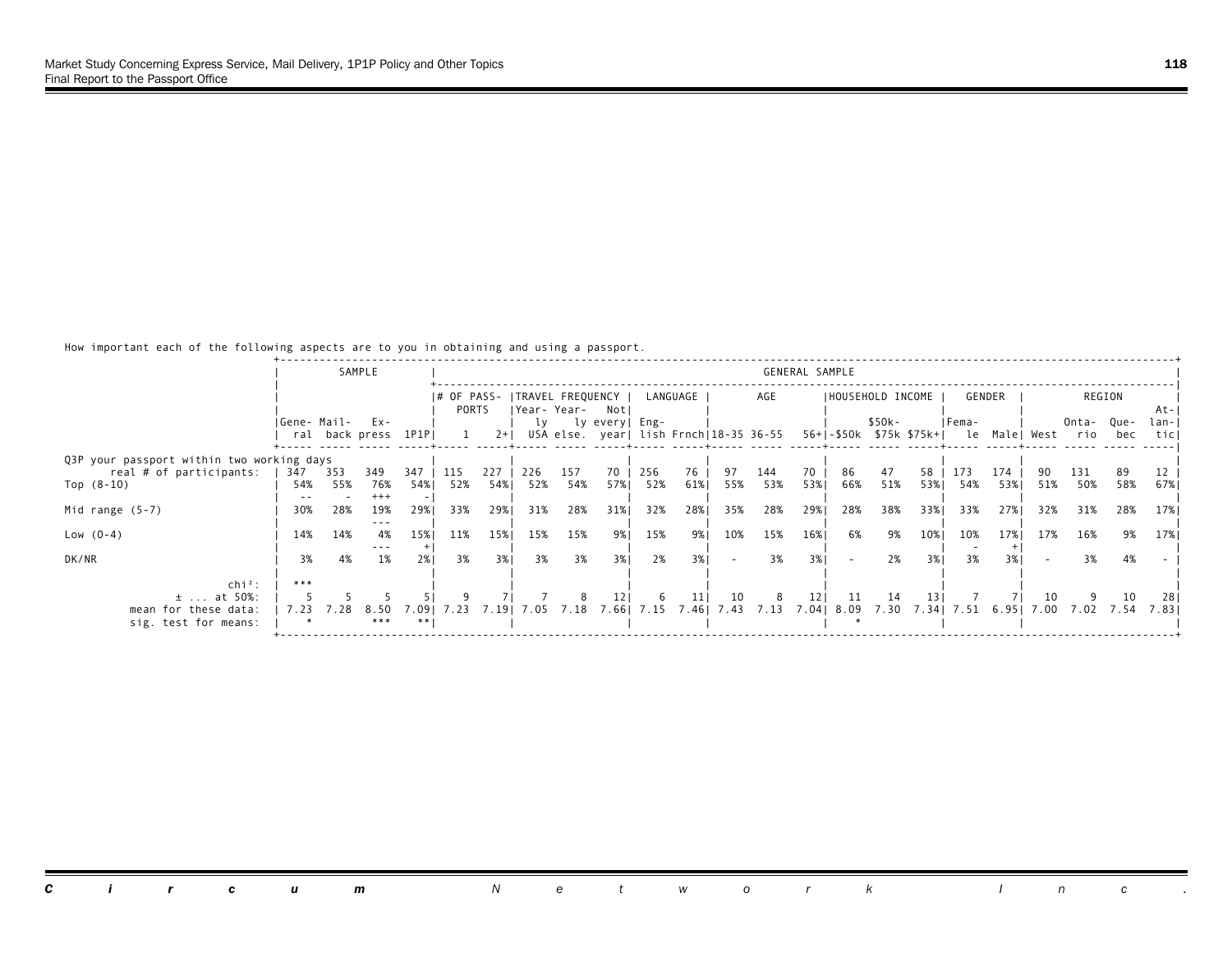|                                    |             |           | SAMPLE              |       |             |       |                   |           |                |            |          |      |                                        | GENERAL SAMPLE  |                   |        |      |                                        |        |      |       |        |       |
|------------------------------------|-------------|-----------|---------------------|-------|-------------|-------|-------------------|-----------|----------------|------------|----------|------|----------------------------------------|-----------------|-------------------|--------|------|----------------------------------------|--------|------|-------|--------|-------|
|                                    |             |           |                     |       | I# OF PASS- |       | ITRAVEL FREQUENCY |           |                |            | LANGUAGE |      | AGE                                    |                 | IHOUSEHOLD INCOME |        |      |                                        | GENDER |      |       | REGION |       |
|                                    |             |           |                     |       | PORTS       |       | Year- Year-       |           | Notl           |            |          |      |                                        |                 |                   |        |      |                                        |        |      |       |        | At-I  |
|                                    | Gene- Mail- |           | Ex-                 |       |             |       | lv                |           | ly every  Eng- |            |          |      |                                        |                 |                   | \$50k- |      | IFema-                                 |        |      | Onta- | Que-   | lan-I |
|                                    |             |           | ral back press 1P1P |       |             | $2+1$ |                   |           |                |            |          |      | USA else. year  lish Frnch 18-35 36-55 |                 |                   |        |      | 56+ -\$50k \$75k \$75k+  le Male  West |        |      | rio   | bec    | ticl  |
|                                    |             |           |                     |       |             |       |                   |           |                |            |          |      |                                        |                 |                   |        |      |                                        |        |      |       |        |       |
| Q3Q simplicity of the requirements |             |           |                     |       |             |       |                   |           |                |            |          |      |                                        |                 |                   |        |      |                                        |        |      |       |        |       |
| real # of participants:            | 347         | 353       | 349                 | 347   | 115         | 227   | 226               | 157       | 70             | 256        | 76       | 97   | 144                                    | 70              | 86                | 47     | 58   | 173                                    | 174    |      | 131   | 89     |       |
| Top $(8-10)$                       | 70%         | 71%       | 75%                 | 73%   | 68%         | 70%   | 68%               | 64%       | 76%1           | 65%        | 84%      | 65%  | 72%                                    | 71%             | 72%               | 66%    | 66%  | 74%                                    | 66%    | 68%  | 60%   | 79%    | 83%   |
|                                    |             |           |                     |       |             |       |                   |           |                | $ -$       |          |      |                                        |                 |                   |        |      |                                        |        |      |       |        |       |
| Mid range $(5-7)$                  | 24%         | 22%       | 20%                 | 22%1  | 24%         | 25%   | 27%               | 29%       | 20%            | 28%        | 14%      | 32%  | 24%                                    | 19%             | 24%               | 26%    | 26%  | 20%                                    | 28%    | 26%  | 32%   | 18%    | 17%   |
| Low $(0-4)$                        | 3%          | 5%        | 4%                  | 4%    | 4%          | 2%    | 3%                | 3%        | 1%             | 4%         |          | 2%   | 3%                                     | 3%              | 1%                | 6%     | 2%1  | 3%                                     | 3% l   | 2%   |       |        |       |
|                                    |             |           |                     |       |             |       |                   |           |                |            |          |      |                                        |                 |                   |        |      |                                        |        |      | 6%    |        |       |
| DK/NR                              | 3%          | 3%        | 1%                  | 1%    | 3%          | 3%1   | 3%                | 4%        | 3%1            | 3%         | $1\%$    | 1%   | 1%                                     | 7%1             | 2%                | 2%     | 7% I | 3%                                     | 3%1    | 4%   | 2%    | 3%     |       |
|                                    |             |           |                     |       |             |       |                   |           |                |            |          |      |                                        |                 |                   |        |      |                                        |        |      |       |        |       |
| $chi^2$ :                          |             |           |                     |       |             |       |                   |           |                | :*)        |          |      |                                        |                 |                   |        |      |                                        |        |      |       |        |       |
| $\pm$ at 50%:                      |             |           |                     |       |             |       |                   |           |                |            | 11       | 10   | 8                                      | 12 <sub>1</sub> | 11                | -14    | 13 I |                                        |        | 10   |       | 10     | 28    |
| mean for these data:               |             | 8.31 8.28 | 8.41                | 8.271 | 8.15        | 8.361 |                   | 8.19 8.15 |                | 8.741 8.13 | 8.83     | 8.18 | 8.27                                   |                 | 8.63   8.50       | 7.87   |      | 8.17  8.48                             | 8.141  | 8.21 | 7.85  | 8.78   | 9.001 |
| sig. test for means:               |             |           |                     |       |             |       |                   |           |                |            |          |      |                                        |                 |                   |        |      |                                        |        |      | * *   | $**$   |       |
|                                    |             |           |                     |       |             |       |                   |           |                |            |          |      |                                        |                 |                   |        |      |                                        |        |      |       |        |       |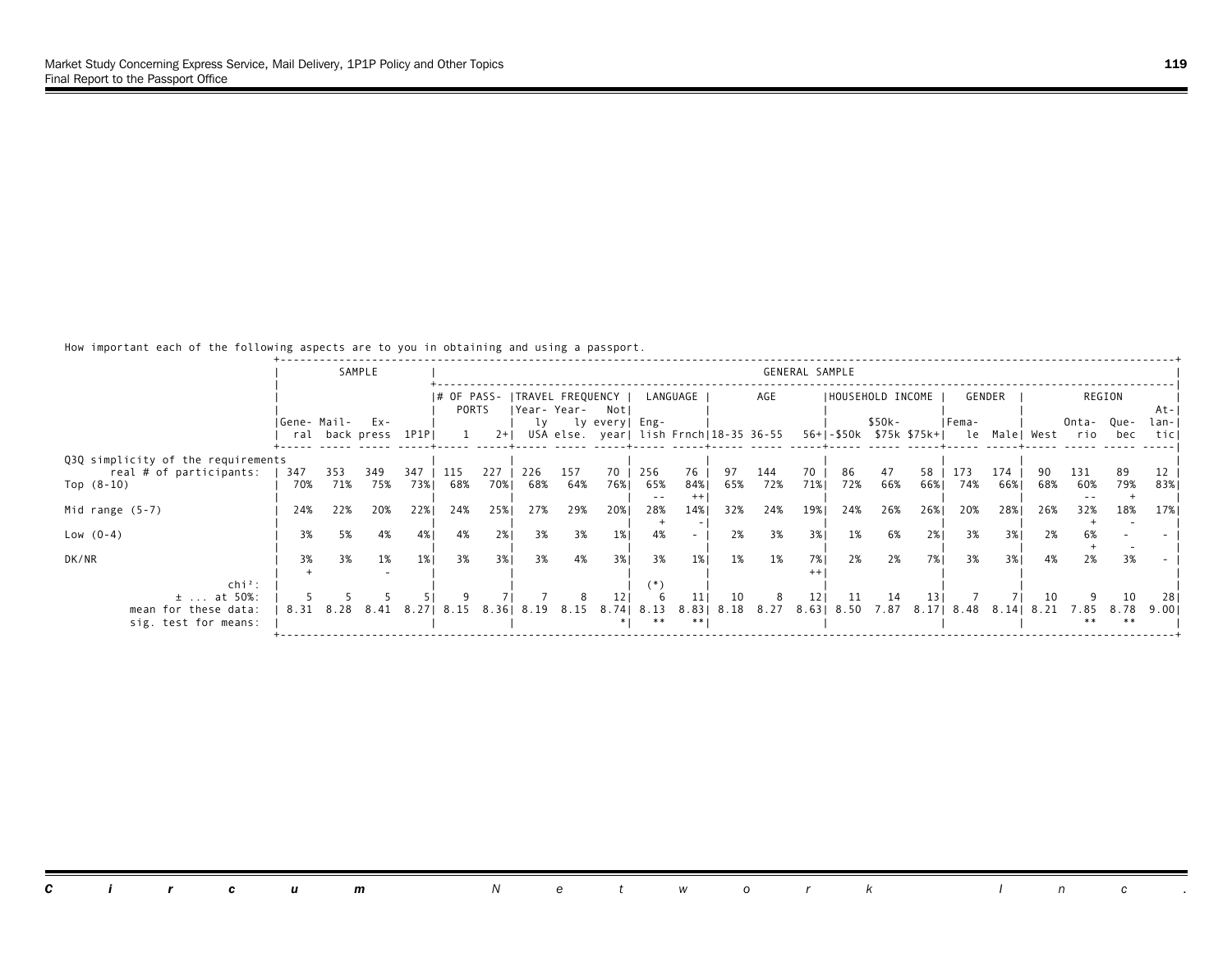|                                                                              |             |            | SAMPLE                        |             |             |             |            |                  |                 |            |           |           |                                        | GENERAL SAMPLE |                   |           |      |                                                                  |            |            |                                                     |                 |                        |
|------------------------------------------------------------------------------|-------------|------------|-------------------------------|-------------|-------------|-------------|------------|------------------|-----------------|------------|-----------|-----------|----------------------------------------|----------------|-------------------|-----------|------|------------------------------------------------------------------|------------|------------|-----------------------------------------------------|-----------------|------------------------|
|                                                                              |             |            |                               |             | I# OF PASS- |             |            | TRAVEL FREQUENCY |                 |            | LANGUAGE  |           | AGE                                    |                | IHOUSEHOLD INCOME |           |      |                                                                  | GENDER     |            |                                                     | REGION          |                        |
|                                                                              | Gene- Mail- |            | $Ex -$<br>ral back press 1P1P |             | PORTS       | $2+1$       | lv         | Year-Year- Notl  | ly every  Eng-  |            |           |           | USA else. year  lish Frnch 18-35 36-55 |                |                   | \$50k-    |      | IFema-                                                           |            |            | Onta-<br>56+ -\$50k \$75k \$75k+  le Male  West rio | Que-<br>bec     | -At-I<br>lan-I<br>ticl |
|                                                                              |             |            |                               |             |             |             |            |                  |                 |            |           |           |                                        |                |                   |           |      |                                                                  |            |            |                                                     |                 |                        |
| Q3R acceptance by other countries<br>real # of participants:<br>Top $(8-10)$ | 347<br>94%  | 353<br>94% | 349<br>95%                    | 347<br>94%। | 115<br>90%  | 227<br>96%। | 226<br>96% | 157<br>96%       | 70<br>89%।      | 256<br>95% | 76<br>92% | 97<br>93% | 144<br>94%                             | 70<br>94%      | 86<br>95%         | 47<br>94% | 58   | 173<br>97%  92%                                                  | 174<br>95% | 91%        | 131<br>96%                                          | 89<br>92%       | 92%                    |
| Mid range $(5-7)$                                                            | 4%          | 2%         | 4%                            | 5%1         | 7%          | 3%          | 3%         | 3%               | 7%1             | 4%         | 7%        | 6%        | 2%                                     | 6 <sup>%</sup> | 5%                | 2%        | 2%1  | 5%                                                               | 3%1        | 6%         | 2%                                                  | 6%              | 8%                     |
| Low $(0-4)$                                                                  | 0%          | 1%         | 0%                            |             |             | 0%          | 0%         |                  |                 | 0%         |           |           |                                        |                |                   |           | 2%   |                                                                  | 1%1        | 1%         |                                                     |                 |                        |
| DK/NR                                                                        | 2%          | 3%         | 1%                            | 1%          | 3%          | 1%          | 0%         | 1%               | 4%              | 1%         | $1\%$     | 1%        | 3%                                     |                |                   | 4%        |      | 3%                                                               | $1\%$      | 2%         | 2%                                                  | 2%              |                        |
| $\ch{i}^2$ :<br>$\pm$ at 50%:<br>mean for these data:                        | 9.64        |            | 9.65 9.65                     | 9.631       | 9.50 9.71   |             |            |                  | 12 <sub>1</sub> | -6         | 11        | 10        | 8                                      | 121            | 11                | 14        | 13 I | 9.67 9.73 9.54 9.68 9.47 9.57 9.72 9.61 9.66 9.71 9.66 9.69 9.60 |            | 10<br>9.57 |                                                     | 10<br>9.79 9.49 | -281<br>9.751          |
| sig. test for means:                                                         |             |            |                               |             |             |             |            |                  |                 |            |           |           |                                        |                |                   |           |      |                                                                  |            |            |                                                     |                 |                        |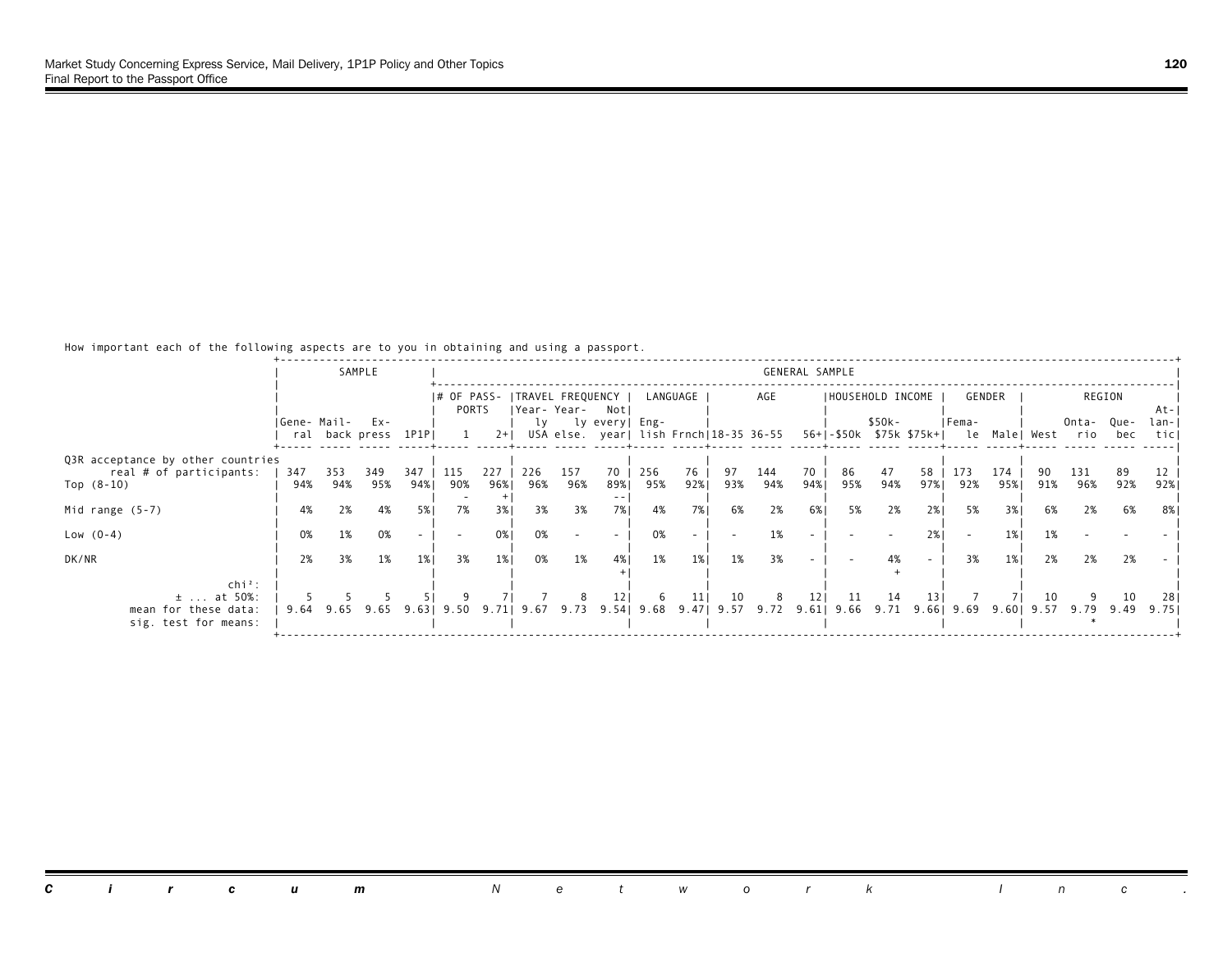|                                                                          |             |           | SAMPLE              |       |             |       |     |                  |                    |     |          |     |                                        | GENERAL SAMPLE  |                   |        |     |                                                                                                 |        |     |                      |        |       |
|--------------------------------------------------------------------------|-------------|-----------|---------------------|-------|-------------|-------|-----|------------------|--------------------|-----|----------|-----|----------------------------------------|-----------------|-------------------|--------|-----|-------------------------------------------------------------------------------------------------|--------|-----|----------------------|--------|-------|
|                                                                          |             |           |                     |       |             |       |     |                  |                    |     |          |     |                                        |                 |                   |        |     |                                                                                                 |        |     |                      |        |       |
|                                                                          |             |           |                     |       | I# OF PASS- |       |     | TRAVEL FREQUENCY |                    |     | LANGUAGE |     | AGE                                    |                 | IHOUSEHOLD INCOME |        |     |                                                                                                 | GENDER |     |                      | REGION |       |
|                                                                          |             |           |                     |       | PORTS       |       |     | Year-Year- Notl  |                    |     |          |     |                                        |                 |                   |        |     |                                                                                                 |        |     |                      |        | At-I  |
|                                                                          | Gene- Mail- |           | $Ex -$              |       |             |       |     |                  | ly ly every   Eng- |     |          |     |                                        |                 |                   | \$50k- |     | IFema-                                                                                          |        |     | Onta- Que-           |        | lan-I |
|                                                                          |             |           | ral back press 1P1P |       |             | $2+1$ |     |                  |                    |     |          |     | USA else. year  lish Frnch 18-35 36-55 |                 |                   |        |     | 56+ -\$50k \$75k \$75k+  le Male  West rio                                                      |        |     |                      | bec    | ticl  |
|                                                                          |             |           |                     |       |             |       |     |                  |                    |     |          |     |                                        |                 |                   |        |     |                                                                                                 |        |     |                      |        |       |
| Q3S making it difficult to use by an imposter<br>real # of participants: | 347         | 353       | 349                 | 347   | 115         | 227   | 226 | 157              | 70                 | 256 | 76       | 97  | 144                                    | 70              | 86                | 47     | 58  | 173                                                                                             | 174    |     | 131                  | 89     |       |
| Top $(8-10)$                                                             | 95%         | 92%       | 94%                 | 93%।  | 90%         | 97%।  | 95% | 94%              | 96%।               | 95% | 97%      | 94% | 95%                                    | 96%1            | 95%               | 94%    |     | 98% 96%                                                                                         | 94%    | 93% | 95%                  | 97%    | 92%   |
|                                                                          |             |           |                     |       |             |       |     |                  |                    |     |          |     |                                        |                 |                   |        |     |                                                                                                 |        |     |                      |        |       |
| Mid range $(5-7)$                                                        | 4%          | 5%        | 4%                  | 4%    | 7%          | 2%    | 4%  | 4%               | 3%1                | 4%  | 3%       | 5%  | 3%                                     | 3%1             | 3%                | 6%     | 2%1 | 2%                                                                                              | 5% 1   | 4%  | 4%                   | 2%     | 8%    |
|                                                                          |             |           |                     |       |             |       |     |                  |                    |     |          |     |                                        |                 |                   |        |     |                                                                                                 |        |     |                      |        |       |
| Low $(0-4)$                                                              |             | 1%        | 1%                  | $1\%$ |             |       |     |                  |                    |     |          |     |                                        |                 |                   |        |     |                                                                                                 |        |     |                      |        |       |
| DK/NR                                                                    | 1%          | 2%        | 1%                  | 1%    | 3%          | $1\%$ | 1%  | 1%               | 1%                 | 1%  |          | 1%  | 1%                                     | $1\%$           | 1%                |        |     | 2%                                                                                              | 1%     | 2%  | 2%                   | 1%     |       |
|                                                                          |             |           |                     |       |             |       |     |                  |                    |     |          |     |                                        |                 |                   |        |     |                                                                                                 |        |     |                      |        |       |
| $\ch{i}^2$ :                                                             |             |           |                     |       |             |       |     |                  |                    |     |          |     |                                        |                 |                   |        |     |                                                                                                 |        |     |                      |        |       |
| $\pm$ at 50%:                                                            |             |           |                     |       |             |       |     |                  | 12 <sub>1</sub>    | -6  | 11       | 10  | 8                                      | 12 <sub>1</sub> | 11                | -14    | 131 |                                                                                                 |        | 10  |                      | 10     | 281   |
| mean for these data:                                                     |             | 9.70 9.59 | 9.60                | 9.581 | 9.56        |       |     |                  |                    |     |          |     |                                        |                 |                   |        |     | 9.76   9.65   9.66   9.74   9.69   9.70   9.57   9.74   9.75   9.73   9.64   9.71   9.78   9.61 |        |     | 9.64 9.73 9.72 9.671 |        |       |
| sig. test for means:                                                     |             |           |                     |       |             |       |     |                  |                    |     |          |     |                                        |                 |                   |        |     |                                                                                                 |        |     |                      |        |       |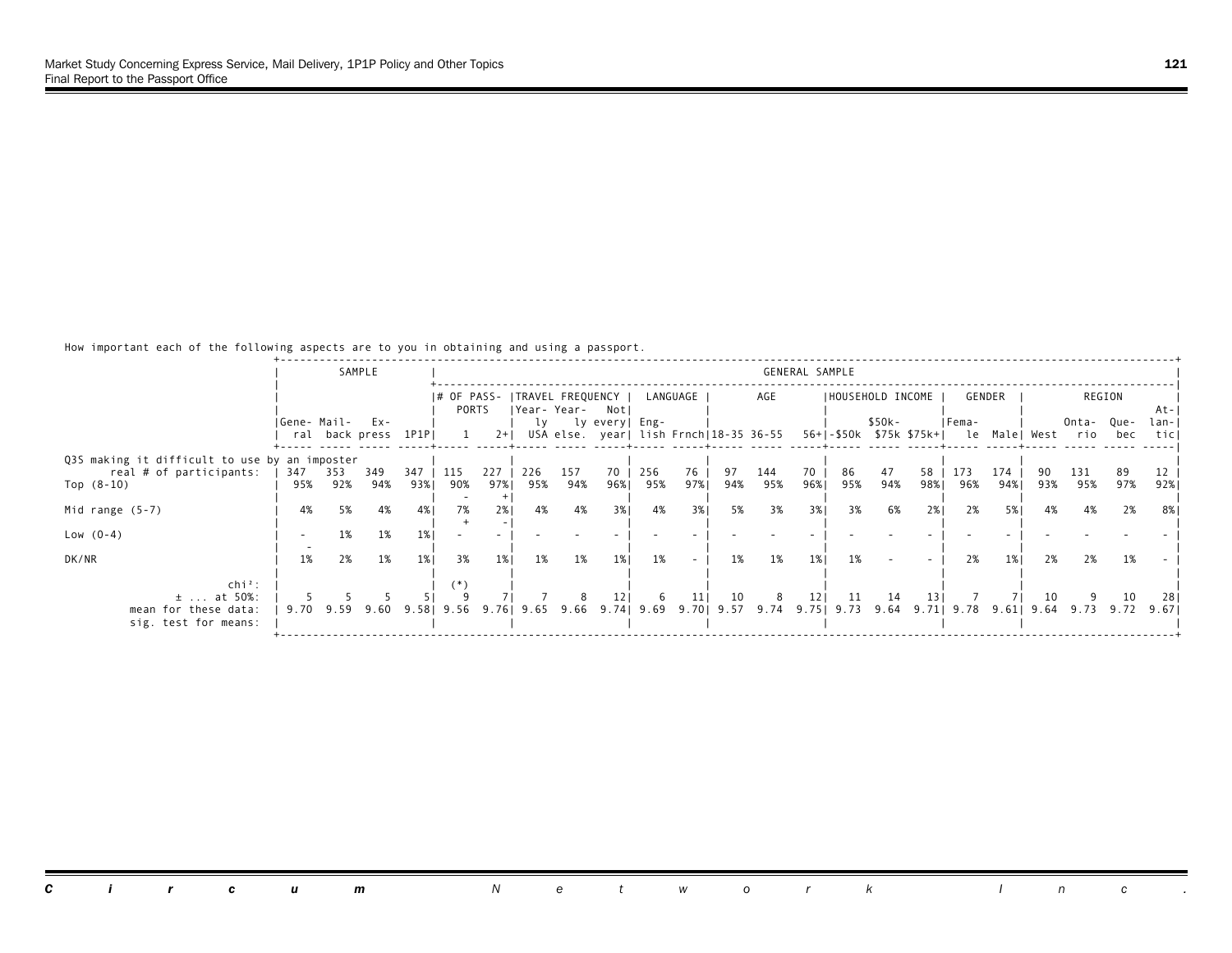|                                         |                 |         | SAMPLE              |       |             |       |     |                  |                 |             |          |         |                                        | GENERAL SAMPLE |     |                   |     |                                         |        |     |                                           |        |       |
|-----------------------------------------|-----------------|---------|---------------------|-------|-------------|-------|-----|------------------|-----------------|-------------|----------|---------|----------------------------------------|----------------|-----|-------------------|-----|-----------------------------------------|--------|-----|-------------------------------------------|--------|-------|
|                                         |                 |         |                     |       | I# OF PASS- |       |     | TRAVEL FREQUENCY |                 |             | LANGUAGE |         | AGE                                    |                |     | IHOUSEHOLD INCOME |     |                                         | GENDER |     |                                           | REGION |       |
|                                         |                 |         |                     |       | PORTS       |       |     | Year-Year- Notl  |                 |             |          |         |                                        |                |     |                   |     |                                         |        |     |                                           |        | At-I  |
|                                         | IGene- Mail-    |         | $Ex -$              |       |             |       | lv  |                  | ly every  Eng-  |             |          |         |                                        |                |     | \$50k-            |     | IFema-                                  |        |     | Onta- Que-                                |        | lan-I |
|                                         |                 |         | ral back press 1P1P |       |             | $2+1$ |     |                  |                 |             |          |         | USA else. year  lish Frnch 18-35 36-55 |                |     |                   |     |                                         |        |     | 56+ -\$50k \$75k \$75k+  le Male West rio | bec    | ticl  |
|                                         |                 |         |                     |       |             |       |     |                  |                 |             |          |         |                                        |                |     |                   |     |                                         |        |     |                                           |        |       |
| Q3T picking it up at the office counter |                 |         |                     |       |             |       |     |                  |                 |             |          |         |                                        |                |     |                   |     |                                         |        |     |                                           |        |       |
| real # of participants:                 | 347             | 353     | 349                 | 347   | 115         | 227   | 226 | 157              | 70              | 256         | 76       | 97      | 144                                    | 70             | 86  | 47                | 58  | 173                                     | 174    |     | 131                                       | -89    |       |
| Top $(8-10)$                            | 67%             | 33%     | 59%                 | 51%   | 68%         | 66%।  | 67% | 70%              | 64%             | 69%         | 59%      | 60%     | 67%                                    | 74%            | 71% | 64%               | 64% | 63%                                     | 71%    | 66% | 70%                                       | 61%    | 75%   |
|                                         | $^{+++}$<br>21% | 29%     | $^{++}$<br>28%      | 32%1  | 21%         | 22%   | 21% | 14%              | 24%             | 21%         | 25%      | 32%     | 18%                                    | 14%            | 22% | 30%               | 21% | 25%                                     | 17%    | 22% | 19%                                       | 26%    | 8% I  |
| Mid range $(5-7)$                       |                 |         |                     |       |             |       |     |                  |                 |             |          | $^{++}$ |                                        |                |     |                   |     |                                         |        |     |                                           |        |       |
| Low $(0-4)$                             | 9%              | 33%     | 11%                 | 14%   | 7%          | 10%   | 10% | 11%              | 7%              | 8%          | 8%       | 6%      | 12%                                    | 10%            | 6%  | 4%                | 12% | 9%                                      | 9%।    | 11% | 8%                                        | 9%     | 8%    |
|                                         |                 | $+++$   | $\frac{1}{2}$       |       |             |       |     |                  |                 |             |          |         |                                        |                |     |                   |     |                                         |        |     |                                           |        |       |
| DK/NR                                   | 3%              | 4%      | 2%                  | 3%1   | 4%          | 3%1   | 2%  | 5%               | 4% 1            | 2%          | 8%       | 2%      | 3%                                     | $1\%$          | 1%  | 2%                | 3%1 | 3%                                      | 3%1    | 1%  | 3%                                        | 4%     | 8%    |
|                                         |                 |         |                     |       |             |       |     |                  |                 |             |          |         |                                        |                |     |                   |     |                                         |        |     |                                           |        |       |
| $\ch{i}^2$ :                            | ***             |         |                     |       |             |       |     |                  |                 |             |          |         |                                        |                |     |                   |     |                                         |        |     |                                           |        |       |
| $\pm$ at 50%:                           |                 |         |                     |       |             |       |     |                  | 12 <sub>1</sub> | -6          | 11       | 10      | 8                                      | 121            | 11  | 14                | 131 |                                         |        | 10  |                                           | 10     | -281  |
| mean for these data:                    | 7.90            | 5.33    | .47                 | 6.971 | 8.09        | 7.781 |     | 7.83 7.99        |                 | 7.87   7.94 | 7.771    |         |                                        |                |     |                   |     | 7.93 7.65 7.97 8.07 8.20 7.50 7.79 8.02 |        |     | 7.60 8.14                                 | 7.62   | 8.551 |
| sig. test for means:                    |                 | *** *** | ***                 |       |             |       |     |                  |                 |             |          |         |                                        |                |     |                   |     |                                         |        |     |                                           |        |       |
|                                         |                 |         |                     |       |             |       |     |                  |                 |             |          |         |                                        |                |     |                   |     |                                         |        |     |                                           |        |       |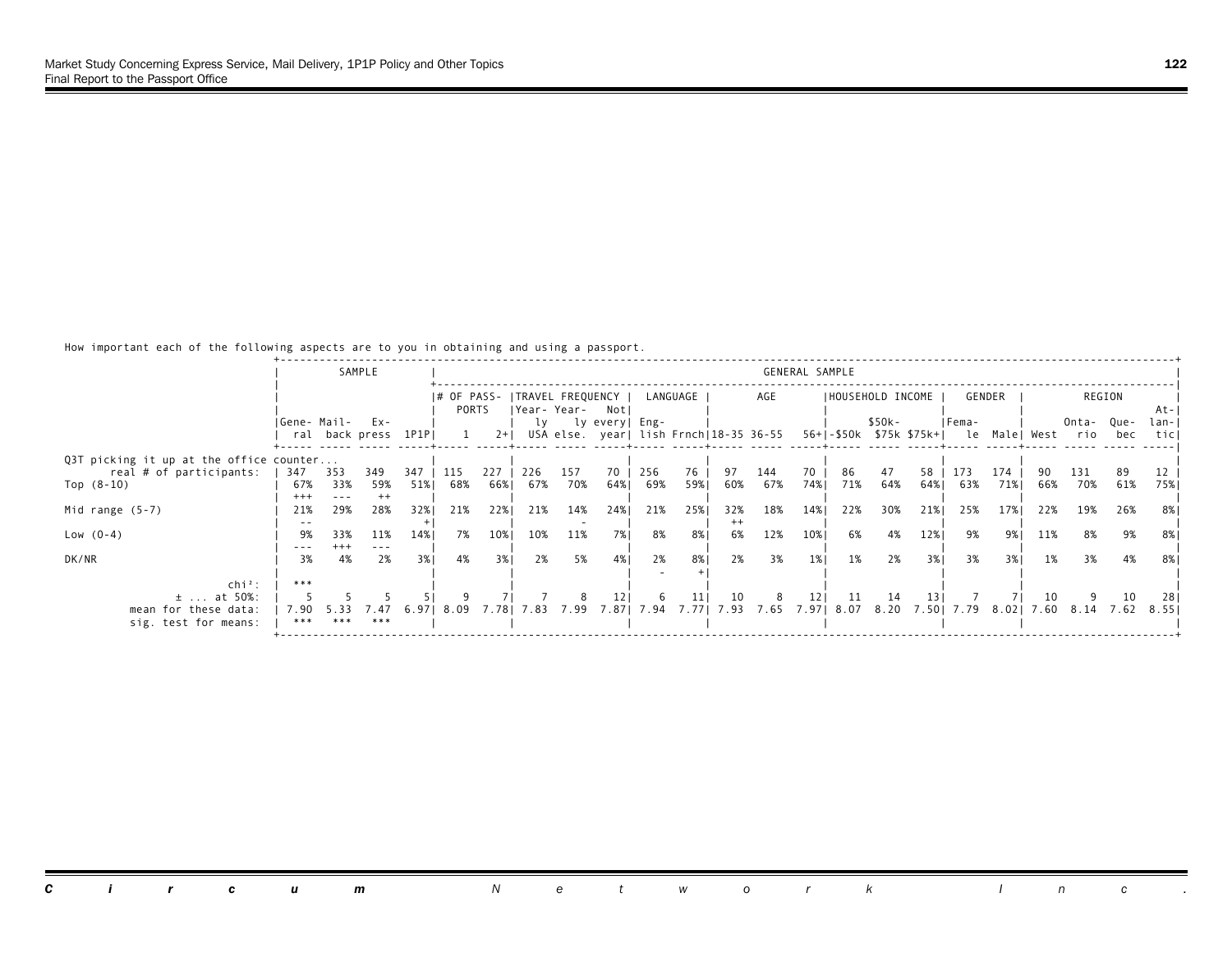|                                               |              |           | SAMPLE               |      |             |       |     |     |                     |     |          |     |     | GENERAL SAMPLE  |     |        |                   |        |        |     |                                                                                   |        |              |
|-----------------------------------------------|--------------|-----------|----------------------|------|-------------|-------|-----|-----|---------------------|-----|----------|-----|-----|-----------------|-----|--------|-------------------|--------|--------|-----|-----------------------------------------------------------------------------------|--------|--------------|
|                                               |              |           |                      |      |             |       |     |     |                     |     |          |     |     |                 |     |        |                   |        |        |     |                                                                                   |        |              |
|                                               |              |           |                      |      | I# OF PASS- |       |     |     | TRAVEL FREQUENCY    |     | LANGUAGE |     | AGE |                 |     |        | IHOUSEHOLD INCOME |        | GENDER |     |                                                                                   | REGION |              |
|                                               |              |           |                      |      | PORTS       |       |     |     | Year-Year- Notl     |     |          |     |     |                 |     |        |                   |        |        |     |                                                                                   |        | At-I         |
|                                               | IGene- Mail- |           | $Ex -$               |      |             |       |     |     | ly ly every   Eng-  |     |          |     |     |                 |     | \$50k- |                   | IFema- |        |     | Onta- Que-                                                                        |        | lan-I        |
|                                               |              |           | ral back press 1P1PI |      |             | $2+1$ |     |     |                     |     |          |     |     |                 |     |        |                   |        |        |     | USA else. year  lish Frnch 18-35 36-55 56+ -\$50k \$75k \$75k+  le Male  West rio | bec    | ticl         |
| Q3U the number of years the passport is valid |              |           |                      |      |             |       |     |     |                     |     |          |     |     |                 |     |        |                   |        |        |     |                                                                                   |        |              |
| real # of participants:                       | 347          | 353       | 349                  | 347  | 115         | 227   | 226 | 157 | 70                  | 256 | 76       | 97  | 144 | 70              | 86  | 47     | 58                | 173    | 174    |     | 131                                                                               | 89     |              |
| Top $(8-10)$                                  | 68%          | 65%       | 68%                  | 71%  | 69%         | 68%   | 69% | 71% | 64%                 | 67% | 68%      | 70% | 67% | 73%             | 71% | 68%    | 66%               | 70%    | 67%    | 70% | 71%                                                                               | 67%    | 50%          |
|                                               |              |           |                      |      |             |       |     |     |                     |     |          |     |     |                 |     |        |                   |        |        |     |                                                                                   |        |              |
| Mid range $(5-7)$                             | 26%          | 27%       | 27%                  | 25%1 | 22%         | 28%   | 27% | 24% | 24%                 | 27% | 26%      | 25% | 27% | 24%             | 22% | 23%    | 28%               | 25%    | 26%    | 26% | 23%                                                                               | 28%    | 33%1         |
| Low $(0-4)$                                   | 3%           | 5%        | 3%                   | 3%   | 4%          | 2%    | 2%  | 3%  | 7%                  | 3%  | 4%       | 3%  | 5%  | $\sim$          | 3%  | 4%     | 5%                | 3%     | 2%1    | 1%  | 3%                                                                                | 3%     | -8% I        |
|                                               |              |           |                      |      |             |       |     |     |                     |     |          |     |     |                 |     |        |                   |        |        |     |                                                                                   |        |              |
| DK/NR                                         | 3%           | 3%        | 2%                   | 1%   | 5%          | 2%1   | 3%  | 3%  | 4% 1                | 4%  | $1\%$    | 2%  | 1%  | 3%1             | 3%  | 4%     | 2%1               | 2%     | 5%     | 3%  | 3%                                                                                | 1%     | 8%           |
|                                               |              |           |                      |      |             |       |     |     |                     |     |          |     |     |                 |     |        |                   |        |        |     |                                                                                   |        |              |
| $chi^2$ :<br>$\pm$ at 50%:                    |              |           |                      |      |             |       |     |     | 12 <sub>1</sub>     | -6  | 11       | 10  | 8   | 12 <sub>1</sub> | 11  | 14     | 131               |        |        | 10  |                                                                                   | 10     |              |
| mean for these data:                          |              | 8.29 7.99 | 8.15                 |      | 8.2918.22   | 8.321 |     |     | 8.26 8.33 8.16 8.27 |     |          |     |     |                 |     |        |                   |        |        |     | 8.16 8.31 8.01 8.72 8.46 8.18 7.91 8.30 8.28 8.49 8.32 8.14                       |        | 281<br>7.271 |
| sig. test for means:                          |              |           |                      |      |             |       |     |     |                     |     |          |     |     |                 |     |        |                   |        |        |     |                                                                                   |        |              |
|                                               |              |           |                      |      |             |       |     |     |                     |     |          |     |     |                 |     |        |                   |        |        |     |                                                                                   |        |              |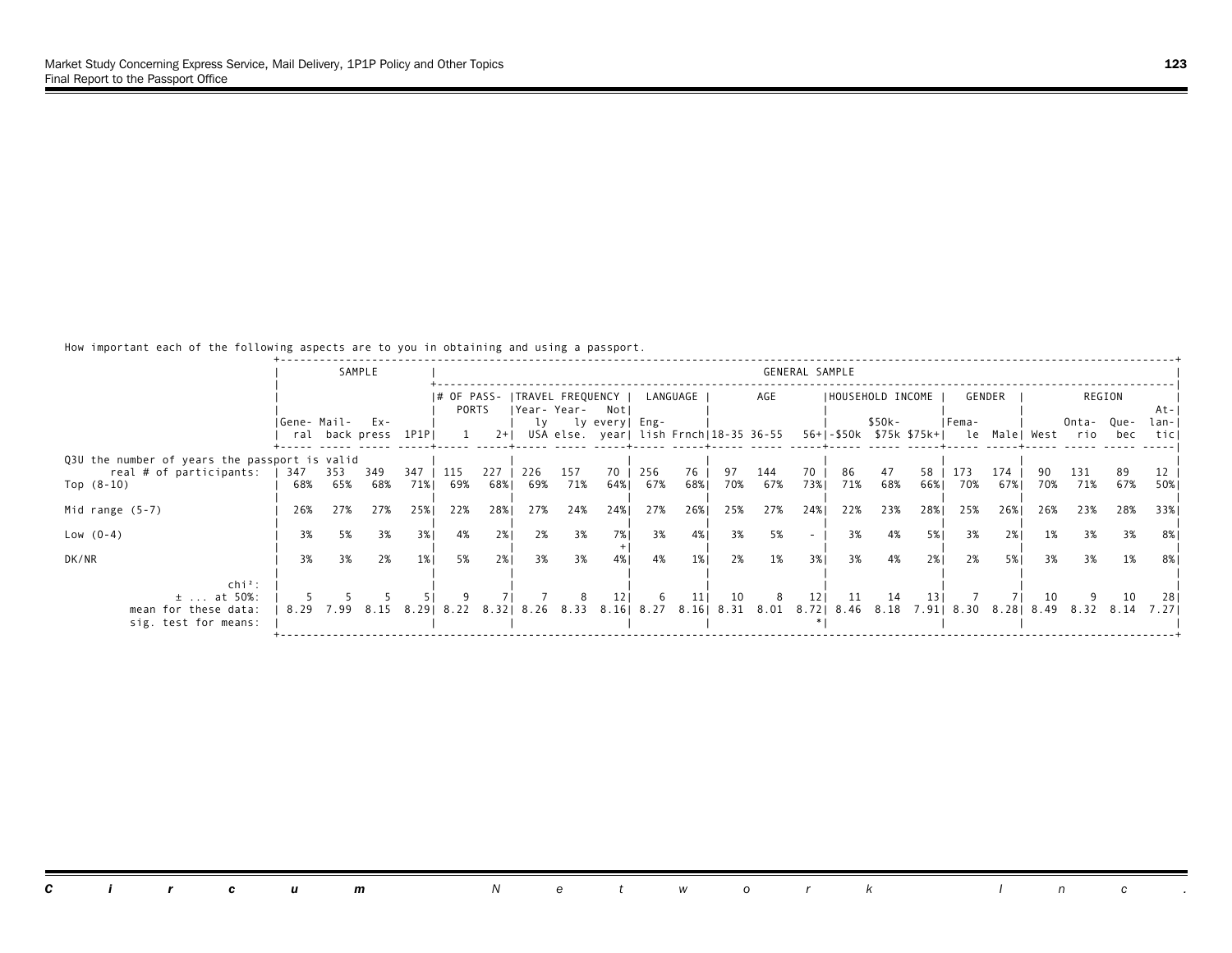|                                                                            |             |            | SAMPLE                         |            |                      |             |            |                                         |                    |            |           |           |                                                                                 | GENERAL SAMPLE  |                   |           |           |            |             |     |                                                          |            |               |
|----------------------------------------------------------------------------|-------------|------------|--------------------------------|------------|----------------------|-------------|------------|-----------------------------------------|--------------------|------------|-----------|-----------|---------------------------------------------------------------------------------|-----------------|-------------------|-----------|-----------|------------|-------------|-----|----------------------------------------------------------|------------|---------------|
|                                                                            |             |            |                                |            | I# OF PASS-<br>PORTS |             |            | ITRAVEL FREQUENCY  <br> Year-Year- Notl |                    |            | LANGUAGE  |           | AGE                                                                             |                 | IHOUSEHOLD INCOME |           |           |            | GENDER      |     |                                                          | REGION     | At-I          |
|                                                                            | Gene- Mail- |            | $Ex -$<br>ral back press 1P1PI |            |                      | $2+1$       |            |                                         | ly ly every   Eng- |            |           |           | USA else. year  lish Frnch 18-35 36-55                                          |                 |                   | \$50k-    |           | IFema-     |             |     | Onta- Que-<br>56+ -\$50k \$75k \$75k+  le Male  West rio | bec        | lan-I<br>ticl |
| Q3V a simpler renewal process<br>real # of participants:<br>Top $(8-10)$   | 347<br>73%  | 353<br>73% | 349<br>71%                     | 347<br>74% | 115<br>77%           | 227<br>70%1 | 226<br>75% | 157<br>72%                              | 70<br>74%          | 256<br>72% | 76<br>75% | 97<br>81% | 144<br>71%                                                                      | 70<br>70%       | 86<br>78%         | 47<br>68% | 58<br>72% | 173<br>73% | 174<br>72%1 | 70% | 131<br>75%                                               | -89<br>76% | 58%           |
| Mid range $(5-7)$                                                          | 18%         | 17%        | 19%                            | 20%1       | 14%                  | 21%         | 19%        | 16%                                     | 19%                | 20%        | 16%       | 10%       | 21%                                                                             | 23%             | 15%               | 26%       | 19%       | 20%        | 16%         | 23% | 16%                                                      | 16%        | 33%1          |
| Low $(0-4)$                                                                | 4%          | 5%         | 6%                             | 4%         | 2%                   | 5%          | 3%         | 6%                                      | 3%                 | 4%         | 5%        | 4%        | 3%                                                                              | 4%              | 3%                | 4%        | 5%        | 2%         | 5% 1        | 2%  | 5%                                                       | 4%         |               |
| DK/NR                                                                      | 5%          | 5%         | 4%                             | 3%1        | 7%                   | 4%          | 4%         | 6%                                      | 4%                 | 5%         | 4%        | 4%        | 5%                                                                              | 3%              | 3%                | 2%        | 3%1       | 4%         | 6%          | 4%  | 5%                                                       | 3%         | 8%            |
| $chi^2$ :<br>$\pm$ at 50%:<br>mean for these data:<br>sig. test for means: |             |            | 8.50 8.44 8.35                 |            | 8.4418.78            |             |            |                                         | 12 <sub>1</sub>    | -6         | 11        | 10        | 8<br>8.35   8.61   8.30   8.66   8.42   8.62   8.78   8.38   8.37   8.66   8.28 | 12 <sub>1</sub> | 11                | 14        | 13 I      |            |             | 10  | 8.27 8.60 8.40 8.40 8.45 8.69                            | 10         | 281<br>8.551  |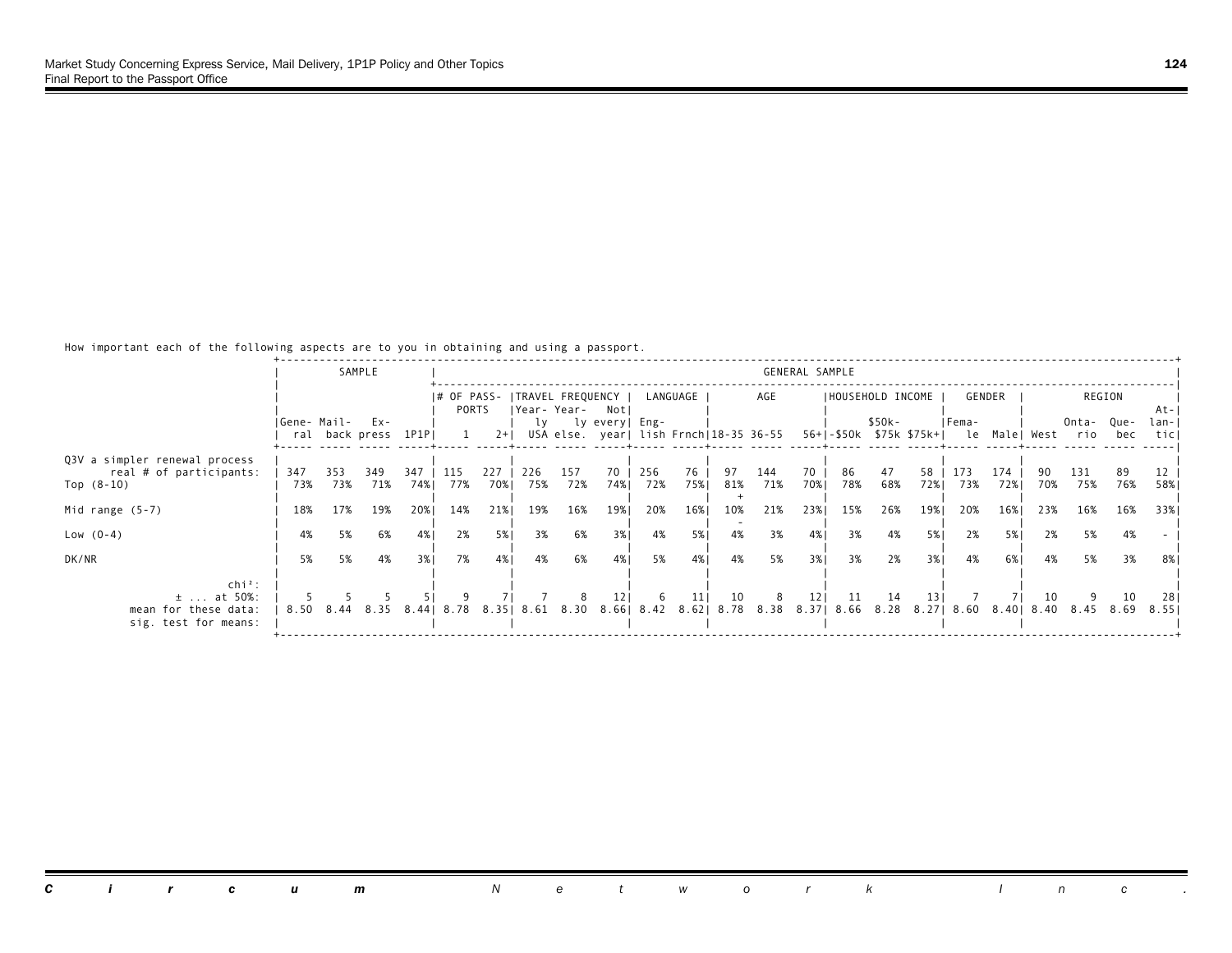|                                                                            |             |            | SAMPLE                      |             |                      |            |            |                                         |                 |                                        |           |            |            | GENERAL SAMPLE |                           |           |           |                                                 |            |     |              |             |               |
|----------------------------------------------------------------------------|-------------|------------|-----------------------------|-------------|----------------------|------------|------------|-----------------------------------------|-----------------|----------------------------------------|-----------|------------|------------|----------------|---------------------------|-----------|-----------|-------------------------------------------------|------------|-----|--------------|-------------|---------------|
|                                                                            |             |            |                             |             | I# OF PASS-<br>PORTS |            |            | ITRAVEL FREQUENCY  <br> Year-Year- Notl |                 |                                        | LANGUAGE  |            | AGE        |                | IHOUSEHOLD INCOME         |           |           |                                                 | GENDER     |     |              | REGION      | At-I          |
|                                                                            | Gene- Mail- |            | Ex-<br>ral back press 1P1PI |             |                      | $2+1$      | lv         |                                         | ly every  Eng-  | USA else. year  lish Frnch 18-35 36-55 |           |            |            |                |                           | \$50k-    |           | IFema-<br>56+ -\$50k \$75k \$75k+  le Male West |            |     | Onta-<br>rio | Que-<br>bec | lan-I<br>ticl |
| Q3W the price of the passport<br>real # of participants:<br>Top $(8-10)$   | 347<br>67%  | 353<br>65% | 349<br>64%                  | 347<br>65%। | 115<br>65%           | 227<br>68% | 226<br>66% | 157<br>68%                              | 70<br>70%1      | 256<br>67%                             | 76<br>68% | 97<br>71%  | 144<br>65% | 70<br>69%1     | 86<br>70%                 | 47<br>68% | 58<br>60% | 173<br>72%                                      | 174<br>63% | 67% | 131<br>67%   | 89<br>69%   | 75%           |
| Mid range $(5-7)$                                                          | 26%         | 29%        | 28%                         | 27%1        | 28%                  | 25%        | 27%        | 27%                                     | 24%             | 27%                                    | 24%       | 22%        | 29%        | 27%            | 27%                       | 28%       | 34%       | 24%                                             | 28%        | 30% | 25%          | 26%         | 17% I         |
| Low $(0-4)$                                                                | 4%          | 4%         | 7%                          | 5%          | 3%                   | 4%         | 5%         | 4%                                      | $1\%$           | 4%                                     | 5%        | 7%         | 3%         | 4%             | 2%                        | 2%        | 5%        | 2%                                              | 6% I       | 2%  | 6%           | 3%          |               |
| DK/NR                                                                      | 3%          | 2%         | 1%                          | 2%1         | 3%                   | 2%1        | 2%         | 2%                                      | 4%              | 2%                                     | 3%1       |            | 3%         | $\sim$         | 1%                        | 2%        |           | 2%                                              | 3%1        | 1%  | 2%           | 2%          | 8%            |
| $chi^2$ :<br>$\pm$ at 50%:<br>mean for these data:<br>sig. test for means: |             | 8.18 7.94  | 7.89                        |             | 8.01  8.05           | 8.23       |            | 8.08 8.23                               | 12 <sub>1</sub> | -6<br>8.45   8.16 8.15                 | 11        | 10<br>8.14 | 8          | 121            | 11<br>8.16 8.10 8.28 8.28 | 14        | 131       | 7.78 8.41 7.95                                  |            | 10  | 8.08 8.09    | 10<br>8.32  | 281<br>8.731  |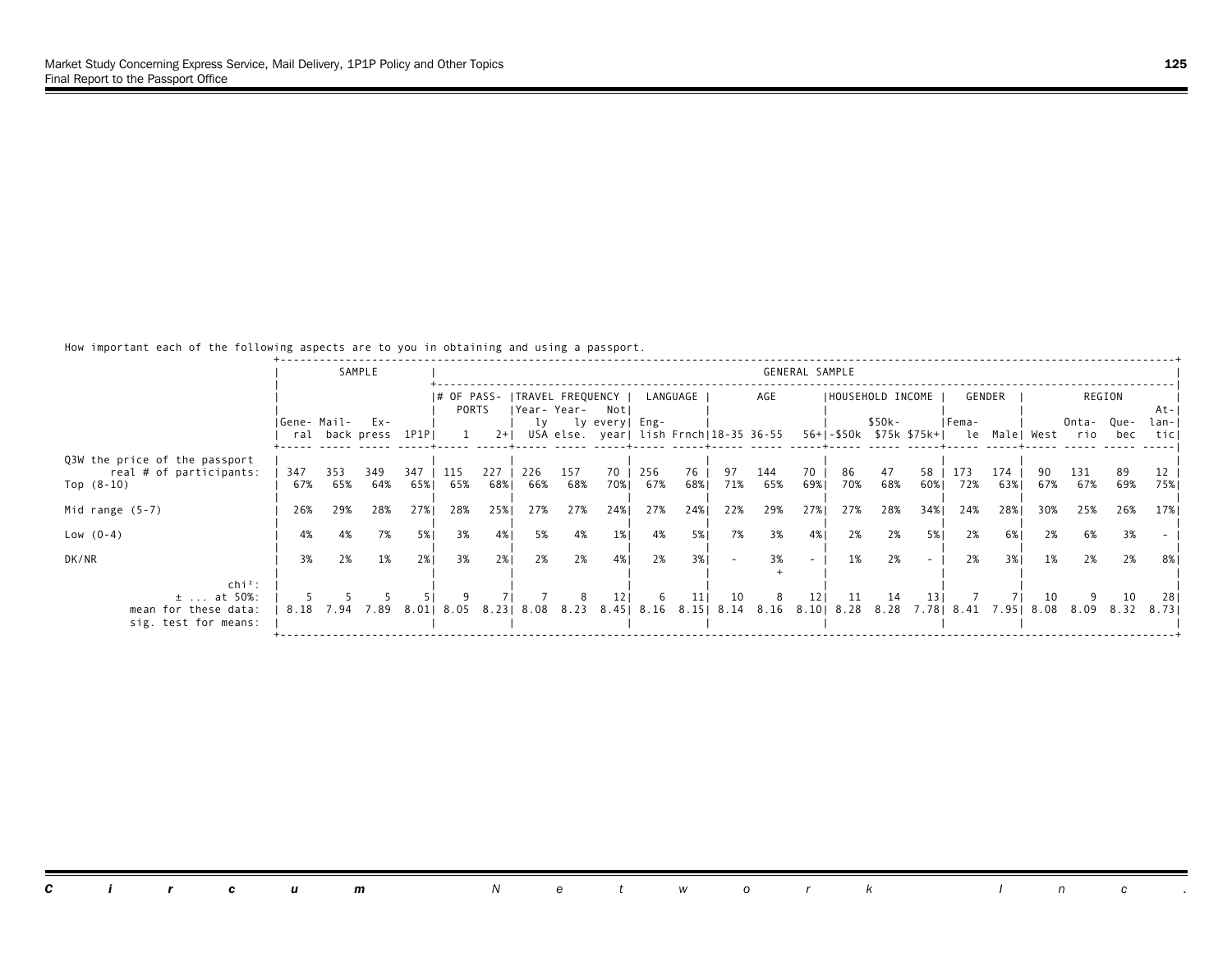|                                                               |                  |            | SAMPLE              |                        |            |             |            |              |                                                          |            |                           |           |                      | GENERAL SAMPLE  |                   |             |                         |            |               |            |                   |            |              |
|---------------------------------------------------------------|------------------|------------|---------------------|------------------------|------------|-------------|------------|--------------|----------------------------------------------------------|------------|---------------------------|-----------|----------------------|-----------------|-------------------|-------------|-------------------------|------------|---------------|------------|-------------------|------------|--------------|
|                                                               |                  |            |                     |                        | PORTS      |             |            | IYear- Year- | # OF PASS-  TRAVEL FREQUENCY  <br>Notl                   |            | LANGUAGE                  |           | AGE                  |                 | IHOUSEHOLD INCOME |             |                         |            | GENDER        |            |                   | REGION     | At-          |
|                                                               | IGene- Mail- Ex- |            | ral back press 1P1P |                        |            | $2+1$       | lv         |              | ly every  Eng-<br>USA else. year  lish Frnch 18-35 36-55 |            |                           |           |                      |                 |                   | \$50k-      | 56+ -\$50k \$75k \$75k+ | IFema-     | le Male  West |            | Onta- Que-<br>rio | bec        | lan-<br>ticl |
| Q4A Everyone with their own passport                          |                  |            |                     |                        |            |             |            |              |                                                          |            |                           |           |                      |                 |                   |             |                         |            |               |            |                   |            |              |
| real # of participants:<br>Top $(8-10)$                       | 347<br>77%       | 353<br>77% | 349<br>78%          | 347<br>65%             | 115<br>75% | 227<br>78%1 | 226<br>78% | 157<br>77%   | 70<br>71%                                                | 256<br>76% | 76<br>79%1                | 97<br>77% | 144<br>75%           | 70<br>79%1      | 86<br>81%         | 47<br>81%   | 58<br>71%               | 173<br>76% | 174<br>78%    | 72%        | 131<br>79%        | 89<br>80%  | 67%          |
| Mid range $(5-7)$                                             | 14%              | 16%        | 16%                 | ---<br>25%<br>$^{+++}$ | 10%        | 15%         | 12%        | 12%          | 19%                                                      | 14%        | 14%                       | 13%       | 15%                  | 13%             | 12%               | 9%          | 22%                     | 12%        | 16%           | 16%        | 12%               | 13%        | 8% I         |
| Low $(0-4)$                                                   | 7%               | 4%         | 5%                  | 8%                     | 10%        | 5%          | 7%         | 6%           | 9%                                                       | 7%         | 5%                        | 7%        | 6%                   | 7%              | 6%                | 9%          | 3%                      | 8%         | 6%            | 8%         | 5%                | 6%         | 25%          |
| DK/NR                                                         | 3%               | 3%         | 1%                  | 2%1                    | 4%         | 2%1         | 3%         | 4%           | 1%                                                       | 3%         | 1%                        | 2%        | 3%                   | 1%              | 1%                | 2%          | 3%1                     | 5%         | 1%            | 4%         | 4%                | 1%         |              |
| $\ch{i}^2$ :                                                  | ***              |            |                     |                        |            |             |            |              |                                                          |            |                           |           |                      |                 |                   |             |                         |            |               |            |                   |            |              |
| $\pm$ at 50%:<br>mean for these data:<br>sig. test for means: | 8.54             | 8.65       | 8.57                | 7.831<br>***           | 8.26       |             | 8.68 8.57  | 8.59         | 121                                                      | -6         | 11<br>8.30 8.48 8.60 8.43 | 10        | -8<br>8.61 8.55 8.80 | 12 <sub>1</sub> | 11                | -14<br>8.67 | 13 I                    | 8.48 8.55  | 8.52          | 10<br>8.38 | 8.74              | 10<br>8.67 | 281<br>7.331 |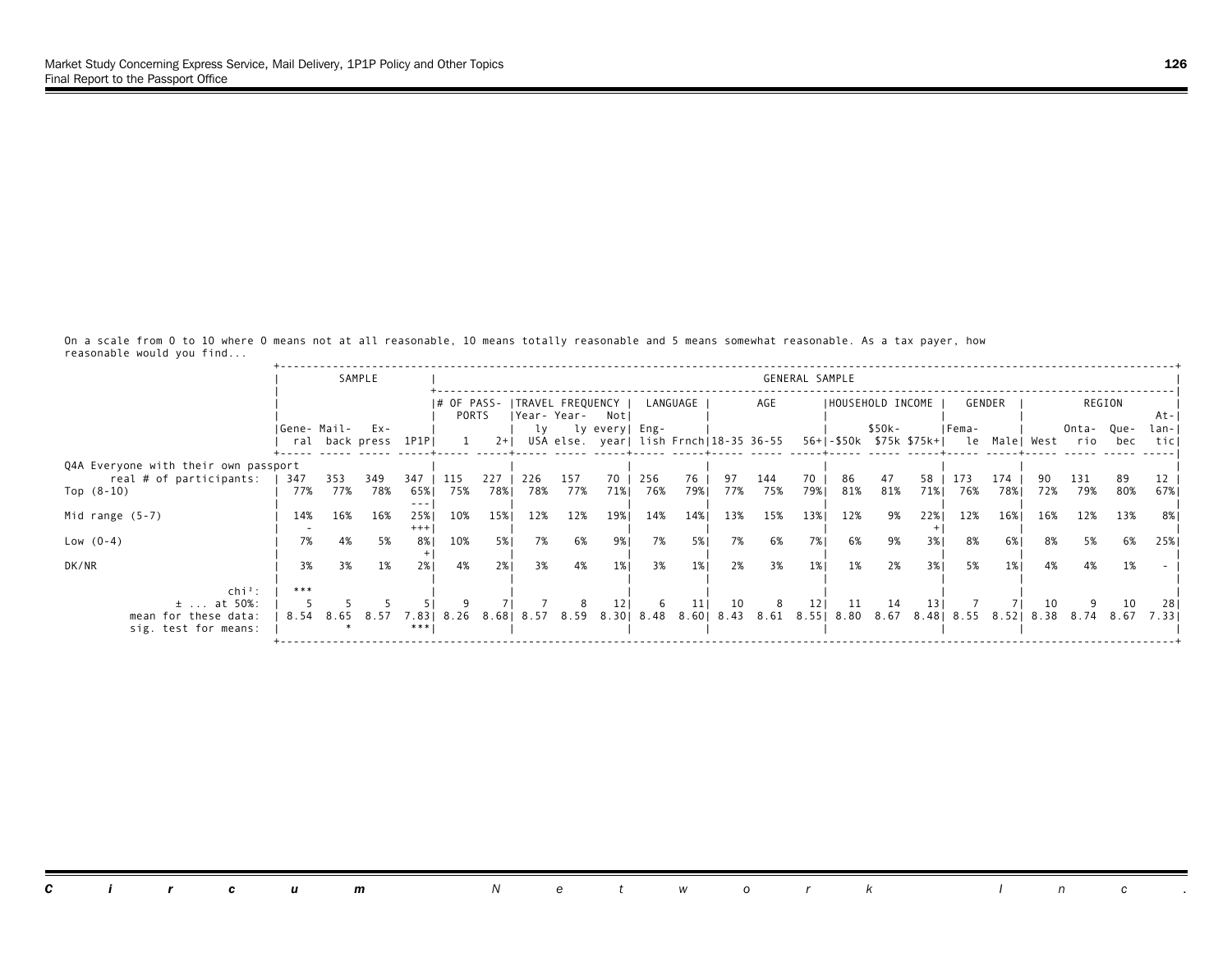|                                              |                  |               | SAMPLE                     |            |                        |            |            |                                   |                 |            |            |                                        |            | GENERAL SAMPLE  |                   |           |                         |                    |            |           |                           |             |              |
|----------------------------------------------|------------------|---------------|----------------------------|------------|------------------------|------------|------------|-----------------------------------|-----------------|------------|------------|----------------------------------------|------------|-----------------|-------------------|-----------|-------------------------|--------------------|------------|-----------|---------------------------|-------------|--------------|
|                                              |                  |               |                            |            | $ #$ OF PASS-<br>PORTS |            |            | ITRAVEL FREQUENCY<br> Year- Year- | Notl            |            | LANGUAGE   |                                        | AGE        |                 | IHOUSEHOLD INCOME |           |                         |                    | GENDER     |           |                           | REGION      | At-          |
|                                              | IGene- Mail-     |               | Ex-<br>ral back press 1P1P |            | 1                      | $2+1$      |            |                                   | ly lyevery Eng- |            |            | USA else. year  lish Frnch 18-35 36-55 |            |                 |                   | $$50k-$   | 56+ -\$50k \$75k \$75k+ | IFema-             |            |           | Onta-<br>le Male West rio | Que-<br>bec | lan-<br>ticl |
| Q4B Express post service the normal way      |                  |               |                            |            |                        |            |            |                                   |                 |            |            |                                        |            |                 |                   |           |                         |                    |            |           |                           |             |              |
| real # of participants:<br>Top $(8-10)$      | 347<br>53%       | 353<br>71%    | 349<br>56%                 | 347<br>54% | 115<br>55%             | 227<br>52% | 226<br>51% | 157<br>54%                        | 70<br>59%1      | 256<br>51% | 76<br>59%। | 97<br>54%                              | 144<br>49% | 70<br>60%       | 86<br>53%         | 47<br>53% | 58<br>60%               | 173<br>51%         | 174<br>55% | 90<br>48% | 131<br>51%                | 89<br>61%   | 67%।         |
| Mid range $(5-7)$                            | 26%              | $+++$<br>18%  | 26%                        | 28%        | 29%                    | 24%        | 28%        | 23%                               | 26%             | 29%        | 20%1       | 32%                                    | 27%        | 17%             | 24%               | 34%       | 22%                     | 29%                | 23%        | 33%       | 25%                       | 19%         | 17% I        |
| Low $(0-4)$                                  | 20%              | ---<br>10%    | 17%                        | 17%        | 16%                    | 22%        | 21%        | 22%                               | 14%             | 20%        | 20%        | 14%                                    | 22%        | 23%             | 22%               | 11%       | 17%                     | 18%                | 22%        | 18%       | 23%                       | 19%         | 17%          |
| DK/NR                                        | 1%               | $- - -$<br>2% | 1%                         | 0%1        | 1%                     | 1%         | $\sim$     | 1%                                | $1\%$           | 0%         | 1%         | ۰                                      | 1%         |                 |                   | 2%        |                         | 1%                 | 1%         | 1%        | 1%                        | 1%          |              |
| $\ch{i}^2$ :<br>$\pm$ at 50%:                | $1$ $(* * * * )$ |               |                            |            |                        |            |            | 8                                 | 121             | -6         | 11         | 10                                     | 8          | 12 <sub>1</sub> | -11               | -14       | 131                     |                    |            | 10        |                           | 10          | 28           |
| mean for these data:<br>sig. test for means: | 6.82             | 8.00<br>***   | 7.05                       | 6.891      | 6.89                   | 6.801      | 6.68       |                                   | 6.75 7.46 6.79  |            |            | 6.93   7.14 6.58 6.99   6.86           |            |                 |                   | 7.22      |                         | 7.38   6.92   6.71 |            | 6.89      | 6.58                      | 7.13        | 7.421        |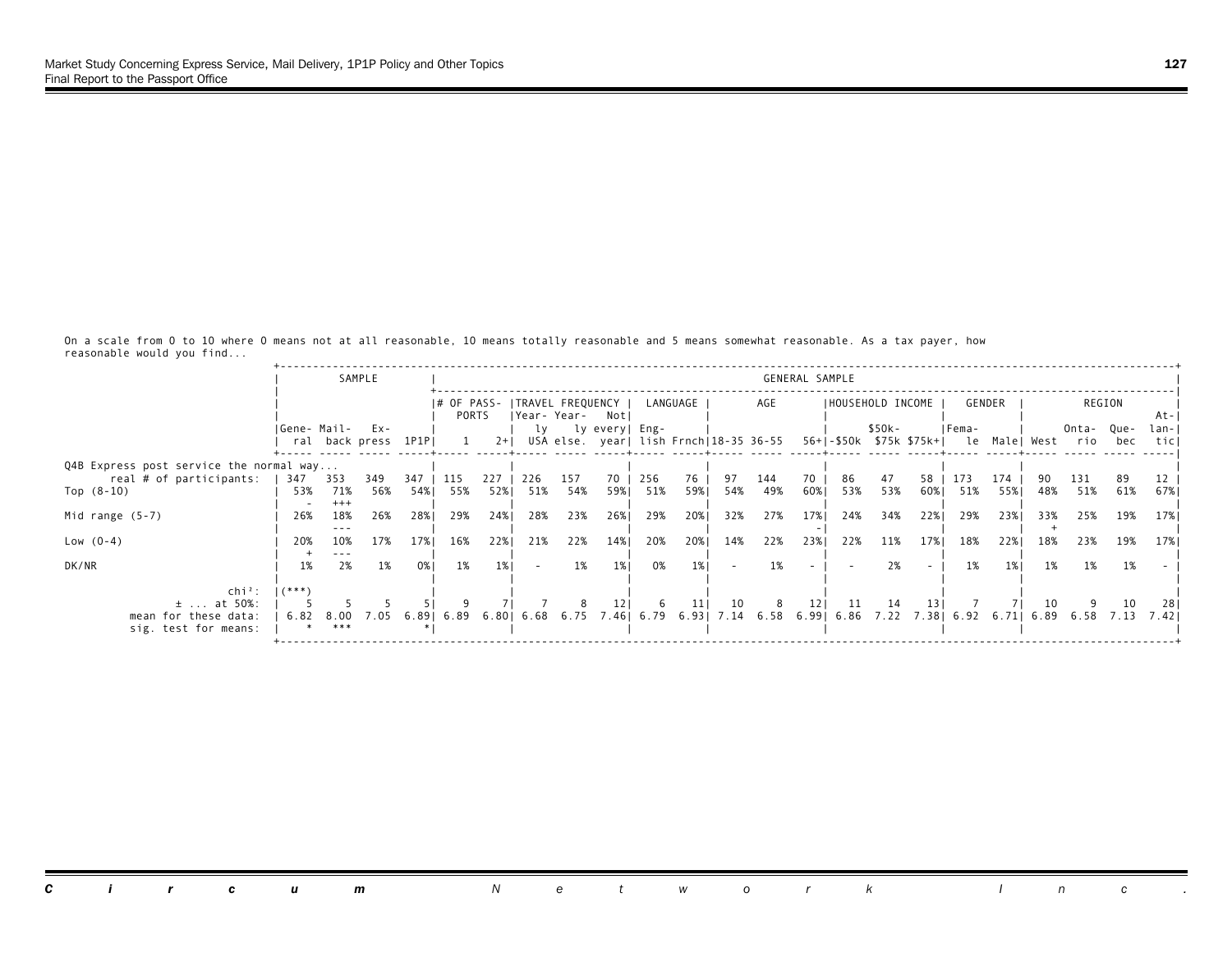|                                                                                                                            |              |                     | SAMPLE                |            |                             |               |                                       |            |                |                           |                 |           |                                               | GENERAL SAMPLE           |                                                                                       |           |                    |                             |            |             |                 |           |               |
|----------------------------------------------------------------------------------------------------------------------------|--------------|---------------------|-----------------------|------------|-----------------------------|---------------|---------------------------------------|------------|----------------|---------------------------|-----------------|-----------|-----------------------------------------------|--------------------------|---------------------------------------------------------------------------------------|-----------|--------------------|-----------------------------|------------|-------------|-----------------|-----------|---------------|
|                                                                                                                            |              |                     |                       |            | I# OF PASS-<br><b>PORTS</b> |               | TRAVEL FREQUENCY  <br> Year-Year- Not |            |                | LANGUAGE                  |                 |           | AGE                                           |                          | IHOUSEHOLD INCOME                                                                     |           |                    | GENDER                      |            |             | REGION          |           | $At - 1$      |
|                                                                                                                            | IGene- Mail- | ral back press 1P1P | $Ex -$                |            |                             |               | lv                                    |            | ly every  Eng- |                           |                 |           | $2+$ USA else. yearl lish Frnch $18-35$ 36-55 |                          | 56+1-\$50k \$75k \$75k+1 le Malel West rio                                            | $$50k-$   |                    | IFema-                      |            |             | Onta- Oue-      | bec       | lan-<br>ticl  |
| Q4C Express service<br>real # of participants:<br>Top $(8-10)$                                                             | 347<br>59%   | 353<br>64%          | 349<br>70%<br>$^{++}$ | 347<br>61% | 115<br>57%                  | 227<br>59%    | 226<br>58%                            | 157<br>64% | 70<br>57%      | 256<br>59%                | 76<br>58%       | 97<br>65% | 144<br>56%                                    | 70<br>57%                | 86<br>64%                                                                             | 47<br>51% | 58 I<br>76%<br>$+$ | 173<br>60%                  | 174<br>57% | 90.<br>51%  | 131<br>62%      | 89<br>64% | 12<br>50%     |
| Mid range $(5-7)$                                                                                                          | 25%          | 22%                 | 19%                   | 25%1       | 26%                         | 24%           | 27%                                   | 21%        | 26%1           | 25%                       | 25%             | 22%       | 26%                                           | 27%                      | 26%                                                                                   | 34%       | 16%                | 23%                         | 26%        | 32%         | 21%             | 21%       | 33%           |
| Low $(0-4)$                                                                                                                | 15%          | 12%                 | 8%                    | 11%        | 15%                         | 15%           | 14%                                   | 14%        | 14%            | 14%                       | 16%             | 11%       | 16%                                           | 16%                      | 9%                                                                                    | 13%       | 9%                 | 14%                         | 15%        | 13%         | 16%             | 15%       | 8%            |
| DK/NR                                                                                                                      | 2%           | 3%                  | 3%                    | 3%1        | 3%                          | 1%            | 1%                                    | 1%         | 3%1            | 2%                        | 1%              | 2%        | 3%                                            | $\overline{\phantom{a}}$ | 1%                                                                                    | 2%        |                    | 2%                          | 2%1        | 3%          | 2%              |           | 8%            |
| $chi^2$ :<br>$±$ at 50%:<br>mean for these data:<br>sig. test for means:<br>Q4C1 Offering an express service - immediately | 7.23         | - 768               | 8.06                  | 7.561      | 7.11                        |               | 7.28 7.24                             |            | 12             |                           | 11              | 10        | 8                                             | 121                      | 11<br>7.51 7.16 7.26 7.11 7.62 7.11 7.07 7.64 7.02 8.17 7.37 7.10 7.11 7.30 7.38 7.45 | 14        | 13 I               |                             |            |             |                 |           |               |
| real # of participants:<br>Top $(8-10)$                                                                                    | 115<br>63%   | 134<br>62%          | 133<br>77%            | 138<br>61% | 39<br>49%                   | 75<br>69%     | 76<br>58%                             | 57<br>65%  | 17<br>76%1     | 82<br>61%                 | 29<br>66%       | 31<br>58% | 54<br>63%                                     | 23<br>70%                | 33<br>64%                                                                             | 19<br>47% | 20<br>80%          | 59<br>61%                   | 56<br>64%  | 59%         | 41<br>63%       | 32<br>69% | 25%           |
| Mid range $(5-7)$                                                                                                          | 25%          | 20%                 | $^{++}$<br>15%        | 25%        | 38%                         | $^{+}$<br>19% | 30%                                   | 23%        | 12%            | 27%                       | 24%             | 29%       | 26%                                           | 17%                      | 27%                                                                                   | 32%       | 15%                | 25%                         | 25%        | 31%         | 22%             | 22%       | 50%           |
| $Low (0-4)$                                                                                                                | 10%          | 14%                 | 8%                    | 11%        | 13%                         | 9%            | 11%                                   | 11%        | 6% l           | 10%                       | 10%             | 10%       | 9%                                            | 13%                      | 9%                                                                                    | 16%       | 5%                 | 10%                         | 11%        | 7%          | 15%             | 9%        |               |
| DK/NR                                                                                                                      | 2%           | 4%                  | 1%                    | 3%         | $\overline{\phantom{a}}$    | 3%            | 1%                                    | 2%         | 6%             | 2%                        | $\sim$          | 3%        | 2%                                            |                          |                                                                                       | 5%        |                    | 3%                          |            | 3%          |                 |           | 25%           |
| $\mathsf{chi}^2$ :<br>$\pm$ at 50%:<br>mean for these data:<br>sig. test for means:                                        |              | 7.65 7.42           | 8.20                  |            | 16<br>7.55   6.85           | 8.07          | 11<br>7.49                            | 13<br>7.75 | 24             | 11<br>8.56 7.68 7.66 7.40 | 18 <sup>1</sup> | 18        | 13                                            | 201                      | 17<br>7.85 7.61 7.79 6.89                                                             | 22        | 221                | 13<br>8.701 7.65 7.641 7.82 | 131        | $(*)$<br>18 | 15<br>7.46 7.94 | 17        | -491<br>6.671 |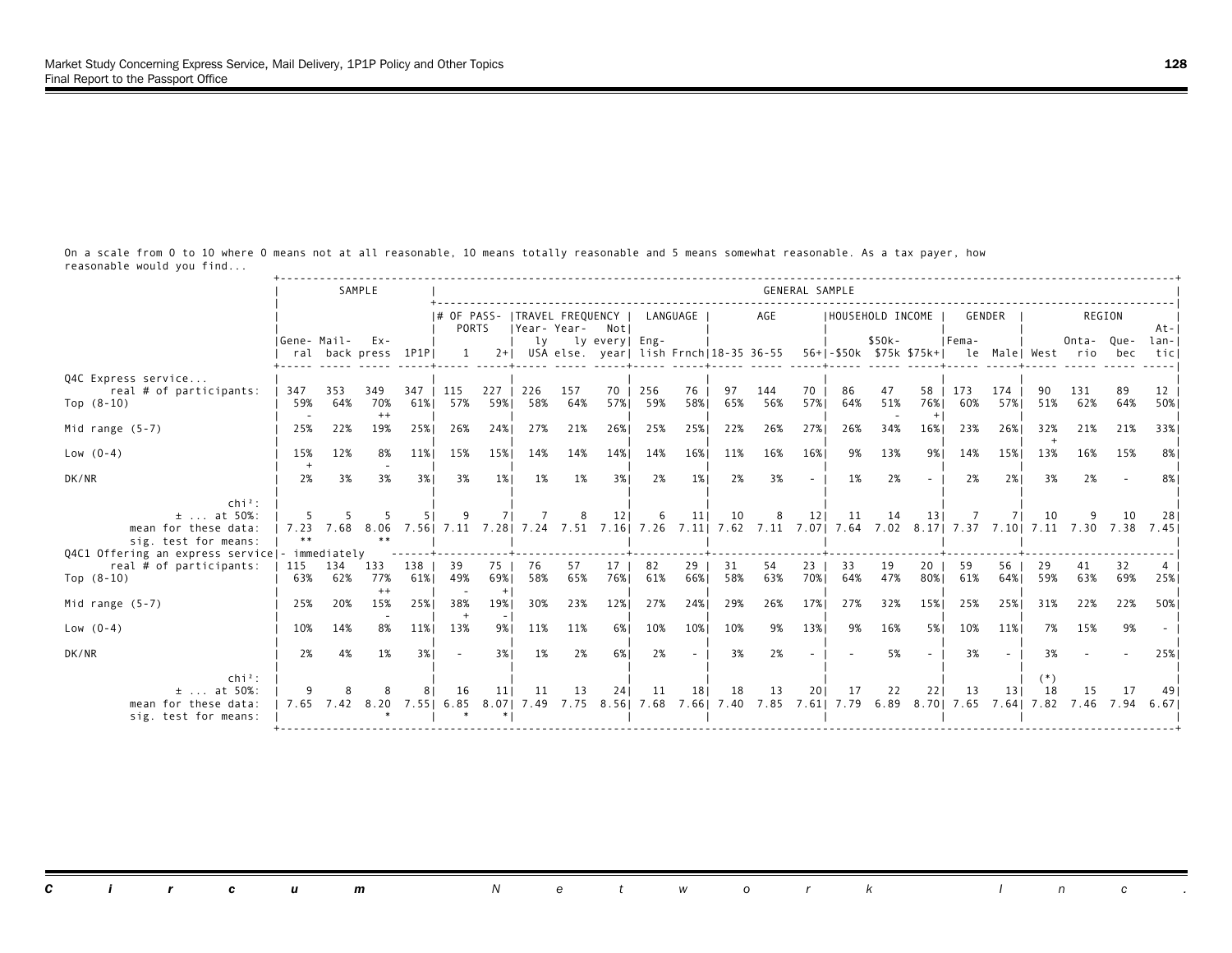|                                                                                         |             |            | SAMPLE                        |                   |                                                 |               |                |           |                |                                    |           |                      |                                                                             | GENERAL SAMPLE           |                   |           |            |                                                                     |           |             |                 |           |                   |
|-----------------------------------------------------------------------------------------|-------------|------------|-------------------------------|-------------------|-------------------------------------------------|---------------|----------------|-----------|----------------|------------------------------------|-----------|----------------------|-----------------------------------------------------------------------------|--------------------------|-------------------|-----------|------------|---------------------------------------------------------------------|-----------|-------------|-----------------|-----------|-------------------|
|                                                                                         |             |            |                               |                   | # OF PASS-   TRAVEL FREQUENCY  <br><b>PORTS</b> |               | Year-Year- Not |           |                | LANGUAGE                           |           |                      | AGE                                                                         |                          | IHOUSEHOLD INCOME |           |            | GENDER                                                              |           |             | REGION          |           | $At - I$          |
|                                                                                         | Gene- Mail- |            | $Ex -$<br>ral back press 1P1P |                   |                                                 | $2+1$         | lv             |           | ly every  Eng- |                                    |           |                      | USA else. year  lish Frnch 18-35 36-55                                      |                          |                   | $$50k-$   |            | IFema-<br>56+1-\$50k \$75k \$75k+1 le Malel West rio                |           |             | Onta-Que-       | bec       | $lan - 1$<br>ticl |
| Q4C2 Offering an express service  - 24 hours<br>real # of participants:<br>Top $(8-10)$ | 124<br>58%  | 115<br>62% | 115<br>71%                    | 105<br>56%        | 40<br>50%                                       | 82<br>61%     | 79<br>58%      | 46<br>59% | 31<br>52%      | 96<br>58%                          | 24<br>54% | 31<br>58%            | 50<br>54%                                                                   | 27<br>59%                | 27<br>63%         | 16<br>50% | 19<br>79%  | 63<br>56%                                                           | 61<br>61% | 29<br>48%   | -55<br>60%      | 26<br>62% | 67%               |
| Mid range $(5-7)$                                                                       | 21%         | 23%        | 15%                           | 28%               | 25%                                             | 20%           | 22%            | 17%       | 26%1           | 20%                                | 25%       | 23%                  | 24%                                                                         | 15%                      | 19%               | 44%       | 5% I       | 24%                                                                 | 18%       | 28%         | 18%             | 23%       | 17%               |
| Low $(0-4)$                                                                             | 20%         | 15%        | 10%                           | 13%               | 23%                                             | 20%           | 20%            | 24%       | 19%            | 21%                                | 21%       | 16%                  | 22%                                                                         | 26%                      | 15%               | 6%        | 16%        | 21%                                                                 | 20%       | 21%         | 22%             | 15%       | 17%               |
| DK/NR                                                                                   | 1%          | 1%         | 3%                            | 3%                | 3%                                              |               |                |           | 3%             | 1%                                 |           | 3%                   |                                                                             | $\overline{\phantom{a}}$ | 4%                |           |            |                                                                     | 2%        | 3%          |                 |           |                   |
| $chi^2$ :<br>$±$ at 50%:<br>mean for these data:<br>sig. test for means:                | 9<br>6.96   |            | 7.68 8.04                     | 101<br>7.28 6.49  | 15                                              | 11            | 11             | 14        | 18             | 10                                 | 201       | 18                   | 14<br>7.15 7.00 6.87 6.67 7.01 6.54 7.30 6.68 6.74 7.31 7.44 8.00 6.95 6.97 | 191                      | 19                | 25        | 221        | 12                                                                  | 131       | -18<br>6.71 | 13<br>7.02 7.08 | 19        | 7.671             |
| Q4C3 Offering an express service - 48 hours<br>real # of participants:<br>Top $(8-10)$  | 108<br>55%  | 104<br>68% | 98<br>62%                     | 99<br>68%         | 36<br>72%                                       | 70<br>47%     | 71<br>58%      | 54<br>67% | 22<br>50%      | 78<br>56%                          | 23<br>52% | 35<br>77%<br>$^{++}$ | 40<br>48%                                                                   | 20<br>40%                | 26<br>65%         | 12<br>58% | 19<br>68%1 | 51<br>65%                                                           | 57<br>46% | 32<br>47%   | 35<br>63%       | 31<br>61% | 50%               |
| Mid range $(5-7)$                                                                       | 29%         | 23%        | 30%                           | 23%               | 14%                                             | 36%<br>$^{+}$ | 30%            | 22%       | 36%1           | 31%                                | 26%       | 14%                  | 28%                                                                         | 55%                      | 31%               | 25%       | 26%        | 20%                                                                 | 37%       | 38%         | 23%             | 19%       | 50%               |
| $Low (0-4)$                                                                             | 13%         | 6%         | 7%                            | 9%1               | 8%                                              | 16%           | 11%            | 9%        | 14%            | 12%                                | 17%       | 9%                   | 18%                                                                         | 5%1                      | 4%                | 17%       | 5%         | 12%                                                                 | 14%       | 13%         | 9%              | 19%       |                   |
| DK/NR                                                                                   | 4%          | 3%         | 1%                            | $\sim$            | 6%                                              | 1%            | 1%             | 2%        | $\sim$         | 1%                                 | 4%        |                      | 8%                                                                          |                          |                   |           |            | 4%                                                                  | 4%        | 3%          | 6%              |           |                   |
| $chi^2$ :<br>$±$ at 50%:<br>mean for these data:<br>sig. test for means:                | 9           | 10         | 10<br>7.11 8.02 7.88          | 101<br>7.871 8.12 | (*)<br>16                                       | 12<br>6.611   | 12<br>7.24     | 13        | 211            | 11<br>7.81 6.82   7.14 7.00   8.09 | 201       | $(**)$<br>17         | 15                                                                          | 221                      | 19                | 28        | 221        | -14<br>6.62 6.90   7.77 6.67 7.79   7.57 6.69   6.84 7.58 7.06 8.00 | 131       | -17         | 17              | 18        |                   |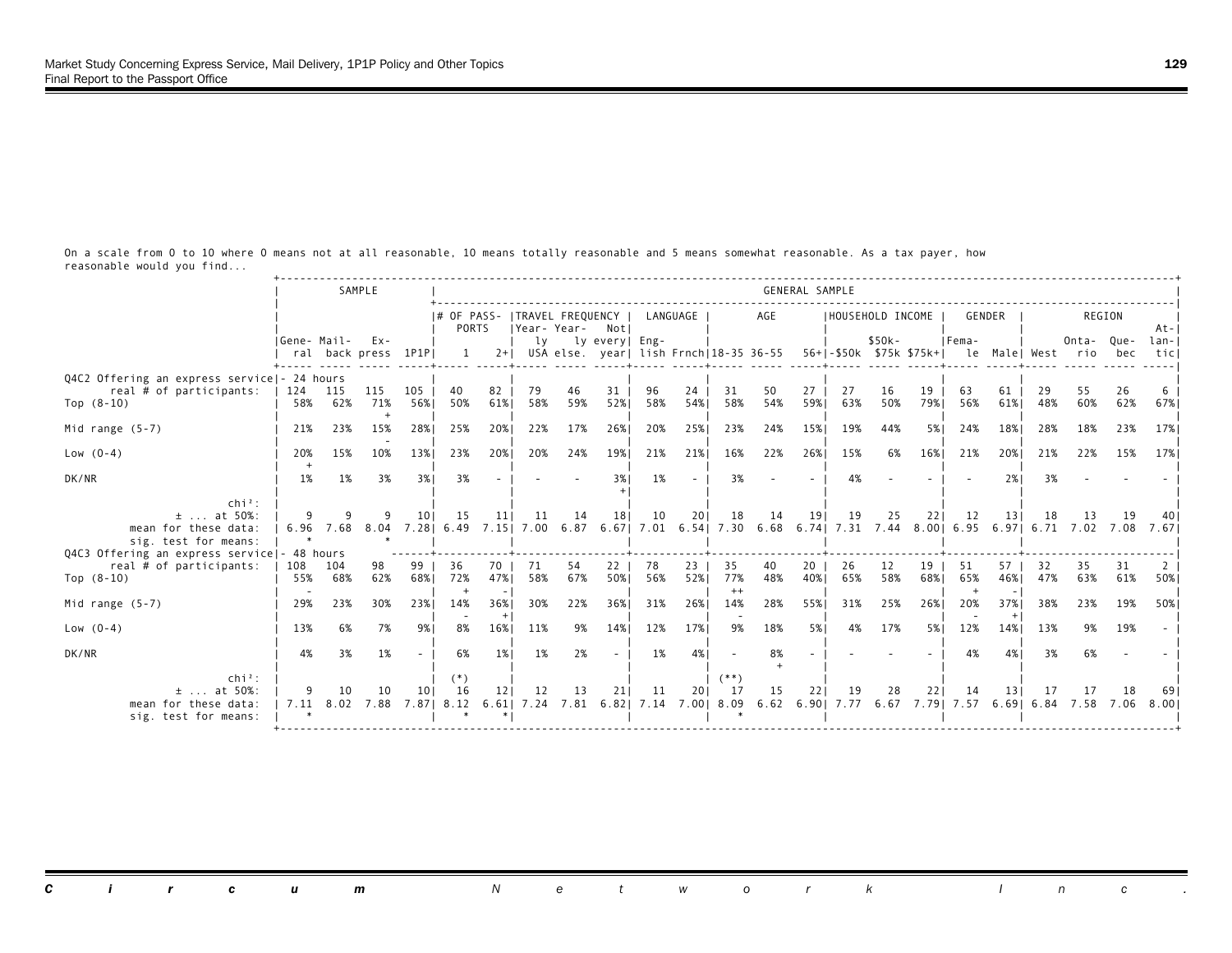|                                                                            |              |            | SAMPLE                     |            |                        |            |            |                                   |                |            |                 |                                        |                       | GENERAL SAMPLE |                   |             |                         |            |            |            |                           |             |              |
|----------------------------------------------------------------------------|--------------|------------|----------------------------|------------|------------------------|------------|------------|-----------------------------------|----------------|------------|-----------------|----------------------------------------|-----------------------|----------------|-------------------|-------------|-------------------------|------------|------------|------------|---------------------------|-------------|--------------|
|                                                                            |              |            |                            |            | $ #$ OF PASS-<br>PORTS |            |            | ITRAVEL FREQUENCY<br> Year- Year- | Notl           |            | LANGUAGE        |                                        | AGE                   |                | IHOUSEHOLD INCOME |             |                         |            | GENDER     |            |                           | REGION      | At-          |
|                                                                            | IGene- Mail- |            | Ex-<br>ral back press 1P1P |            | 1                      | $2+1$      | lv         |                                   | ly every  Eng- |            |                 | USA else. year  lish Frnch 18-35 36-55 |                       |                |                   | $$50k-$     | 56+ -\$50k \$75k \$75k+ | IFema-     |            |            | Onta-<br>le Male West rio | Que-<br>bec | lan-<br>ticl |
| Q4D Reducing the cost outside the peak period                              |              |            |                            |            |                        |            |            |                                   |                |            |                 |                                        |                       |                |                   |             |                         |            |            |            |                           |             |              |
| real # of participants:<br>Top $(8-10)$                                    | 347<br>59%   | 353<br>64% | 349<br>58%                 | 347<br>59% | 115<br>60%             | 227<br>58% | 226<br>57% | 157<br>61%                        | 70<br>61%      | 256<br>62% | 76<br>50%       | 97<br>63%                              | 144<br>52%            | 70<br>64%      | 86<br>60%         | 47<br>62%   | 58<br>52%1              | 173<br>64% | 174<br>54% | 90<br>50%  | 131<br>63%                | 89<br>60%   | 58%          |
| Mid range $(5-7)$                                                          | 24%          | 23%        | 29%                        | 26%1       | 21%                    | 26%        | 27%        | 22%                               | 24%            | 25%        | 25%1            | 24%                                    | 26%                   | 24%            | 24%               | 28%         | 26%                     | 23%        | 26%        | 33%        | 21%                       | 21%         | 33% 1        |
| Low $(0-4)$                                                                | 14%          | 11%        | 12%                        | 13%        | 14%                    | 14%        | 15%        | 15%                               | 9%।            | 11%        | 21%             | 11%                                    | 17%                   | 11%            | 15%               | 9%          | 21%                     | 11%        | 17%        | 14%        | 12%                       | 16%         | 8%           |
| DK/NR                                                                      | 3%           | 2%         | 1%                         | 2%1        | 5%                     | 2%1        | 2%         | 2%                                | 6% 1           | 2%         | 4%              | 2%                                     | 5%                    |                |                   | 2%          | 2%1                     | 3%         | 3%1        | 2%         | 4%                        | 3%          |              |
| $chi^2$ :<br>$\pm$ at 50%:<br>mean for these data:<br>sig. test for means: | 7.38         | 7.63       | 7.32                       | 7.381      | 7.38                   | 7.361      | 7.20       | 8<br>7.38                         | 121<br>8.001   | -6         | 11<br>7.58 6.75 | 10<br>7.58                             | 8<br>6.90 7.87   7.42 | 121            | -11               | -14<br>7.48 | 131<br>6.631            | 7.72       | 7.031      | 10<br>7.07 | 7.49                      | 10<br>7.40  | 28<br>7.751  |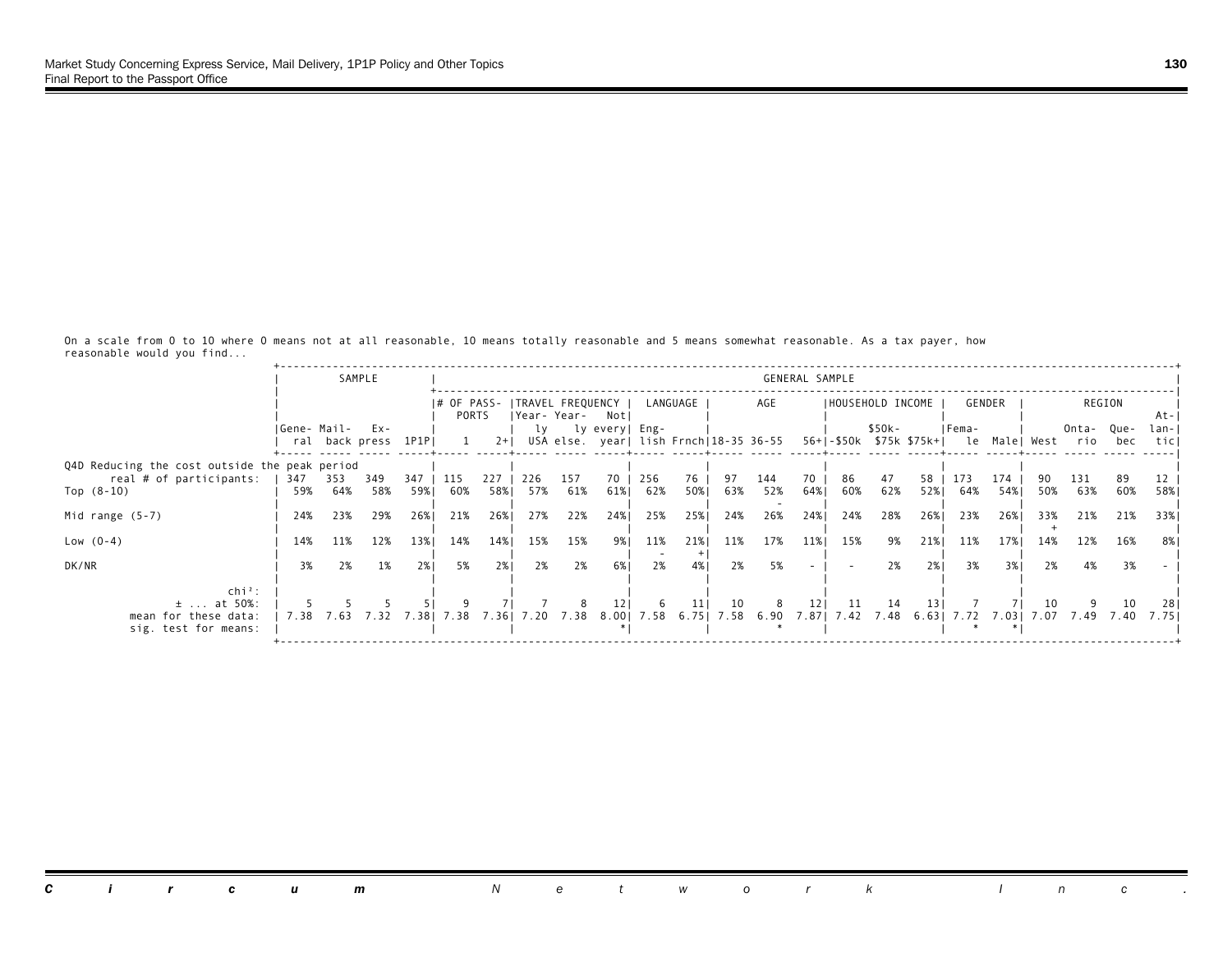|                                              |                  |            | SAMPLE              |            |            |            |            |                |                                                          |            |                     |           |            | GENERAL SAMPLE  |                   |           |                 |                                                  |                 |      |                   |           |              |
|----------------------------------------------|------------------|------------|---------------------|------------|------------|------------|------------|----------------|----------------------------------------------------------|------------|---------------------|-----------|------------|-----------------|-------------------|-----------|-----------------|--------------------------------------------------|-----------------|------|-------------------|-----------|--------------|
|                                              |                  |            |                     |            | PORTS      |            |            | IYear- Year-   | # OF PASS-  TRAVEL FREQUENCY  <br>Notl                   |            | LANGUAGE            |           | AGE        |                 | IHOUSEHOLD INCOME |           |                 |                                                  | GENDER          |      |                   | REGION    | At-          |
|                                              | IGene- Mail- Ex- |            | ral back press 1P1P |            |            | $2+1$      | lv         |                | ly every  Eng-<br>USA else. year  lish Frnch 18-35 36-55 |            |                     |           |            |                 |                   | \$50k-    |                 | IFema-<br>56+ -\$50k \$75k \$75k+  le Male  West |                 |      | Onta- Que-<br>rio | bec       | lan-<br>ticl |
| Q4E Offering a reduction on next   passport  |                  |            |                     |            |            |            |            |                |                                                          |            |                     |           |            |                 |                   |           |                 |                                                  |                 |      |                   |           |              |
| real # of participants:<br>Top $(8-10)$      | 347<br>79%       | 353<br>79% | 349<br>76%          | 347<br>78% | 115<br>72% | 227<br>82% | 226<br>80% | 157<br>78%     | 70<br>80%                                                | 256<br>79% | 76<br>83%           | 97<br>78% | 144<br>81% | 70<br>80%       | 86<br>76%         | 47<br>85% | 58<br>78%       | 173<br>80%                                       | 174<br>78%      | 78%  | 131<br>79%        | 89<br>83% | 92%          |
| Mid range $(5-7)$                            | 15%              | 17%        | 18%                 | 16%        | 18%        | 14%        | 15%        | 17%            | 14%                                                      | 15%        | 14%                 | 14%       | 14%        | 16%             | 17%               | 11%       | 16%             | 17%                                              | 13%             | 17%  | 13%               | 13%       | 8% I         |
| Low $(0-4)$                                  | 4%               | 3%         | 5%                  | 5%         | 6%         | 3%         | 4%         | 4%             | 4%                                                       | 5%         | $1\%$               | 6%        | 3%         | 4%              | 6%                | 4%        | 5%              | 1%                                               | 7% I<br>$^{++}$ | 1%   | 7%                | 3%        |              |
| DK/NR                                        | 2%               | 1%         | 1%                  | 1%         | 3%         | 1%         | 2%         | 1%             | 1%                                                       | 2%         | 1%                  | 1%        | 3%         | $\sim$          | 1%                |           | 2%1             | 2%                                               | 2%              | 4%   | 2%                |           |              |
| $\ch{i}^2$ :<br>$\pm$ at 50%:                |                  |            |                     |            |            |            |            |                | 121                                                      | -6         | 11                  | 10        | 8          | 12 <sub>1</sub> | 11                | 14        | 13 <sup>1</sup> |                                                  |                 | 10   |                   | 10        | 281          |
| mean for these data:<br>sig. test for means: | 8.58             | 8.71       | 8.44                | 8.571      | 8.25       |            |            | 8.74 8.56 8.50 |                                                          |            | 8.71 8.50 8.95 8.38 |           |            |                 | 8.71 8.71 8.26    | 8.66      |                 | 8.47   8.83                                      | 8.341           | 8.57 | 8.36              | 8.90      | 9.171        |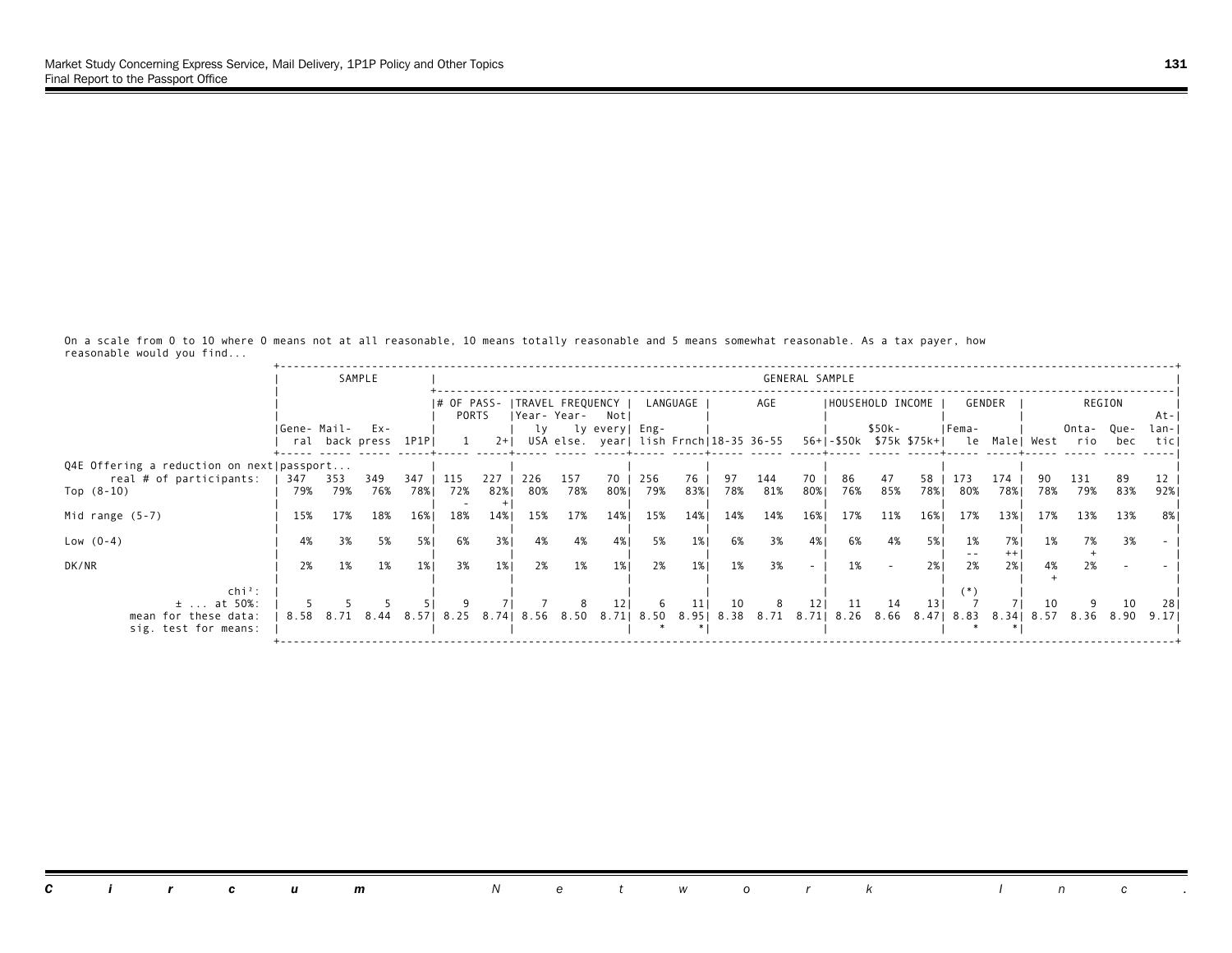|                                                                            |              |            | SAMPLE                     |            |                        |            |            |                                       |                    |            |           |                                        |            | GENERAL SAMPLE |                   |             |                         |                 |            |            |                           |             |              |
|----------------------------------------------------------------------------|--------------|------------|----------------------------|------------|------------------------|------------|------------|---------------------------------------|--------------------|------------|-----------|----------------------------------------|------------|----------------|-------------------|-------------|-------------------------|-----------------|------------|------------|---------------------------|-------------|--------------|
|                                                                            |              |            |                            |            | $ #$ OF PASS-<br>PORTS |            |            | ITRAVEL FREQUENCY<br> Year-Year- Notl |                    |            | LANGUAGE  |                                        | AGE        |                | IHOUSEHOLD INCOME |             |                         |                 | GENDER     |            |                           | REGION      | At-          |
|                                                                            | IGene- Mail- |            | Ex-<br>ral back press 1P1P |            | $\mathbf{1}$           | $2+1$      |            |                                       | ly ly every   Eng- |            |           | USA else. year  lish Frnch 18-35 36-55 |            |                |                   | \$50k-      | 56+ -\$50k \$75k \$75k+ | IFema-          |            |            | Onta-<br>le Male West rio | Que-<br>bec | lan-<br>ticl |
| Q4F Increase the price $+$ simpler   renewal                               |              |            |                            |            |                        |            |            |                                       |                    |            |           |                                        |            |                |                   |             |                         |                 |            |            |                           |             |              |
| real # of participants:<br>Top $(8-10)$                                    | 347<br>41%   | 353<br>47% | 349<br>44%                 | 347<br>41% | 115<br>40%             | 227<br>41% | 226<br>43% | 157<br>43%                            | 70<br>34%          | 256<br>40% | 76<br>42% | 97<br>41%                              | 144<br>40% | 70<br>43%      | 86<br>45%         | 47<br>34%   | 58<br>43%               | 173<br>40%      | 174<br>41% | 90<br>40%  | 131<br>37%                | 89<br>44%   | 50%          |
| Mid range $(5-7)$                                                          | 32%          | 27%        | 32%                        | 35%1       | 35%                    | 30%        | 29%        | 30%                                   | 40%                | 32%        | 33%1      | 38%                                    | 30%        | 29%1           | 34%               | 32%         | 28%                     | 34%             | 29%        | 33%        | 32%                       | 33%         | 17% I        |
| Low $(0-4)$                                                                | 24%          | 23%        | 21%                        | 23%        | 22%                    | 26%        | 25%        | 22%                                   | 26%                | 25%        | 25%       | 21%                                    | 27%        | 23%            | 16%               | 32%         | 26%                     | 24%             | 24%        | 22%        | 27%                       | 24%         | 25%          |
| DK/NR                                                                      | 3%           | 3%         | 3%                         | 1%         | 3%                     | 3%1        | 3%         | 5%                                    | $\sim$             | 4%         |           |                                        | 3%         | 6% 1           | 5%                | 2%          | 3%                      | 1%              | 5% 1       | 4%         | 5%                        |             | 8%           |
| $chi^2$ :<br>$\pm$ at 50%:<br>mean for these data:<br>sig. test for means: | 6.10         | 6.32       | 6.49                       | 6.051      | 6.28                   | 5.991      |            | 8<br>6.16 6.34                        | 121                | -6         | 11        | 10<br>$5.66$   $6.02$ $6.17$   $6.43$  | 8<br>5.94  | 121<br>6.121   | -11<br>6.62       | -14<br>5.65 | 13 I                    | $6.11$   $6.12$ | 6.091      | 10<br>6.05 | 5.82                      | 10<br>6.26  | 28<br>6.451  |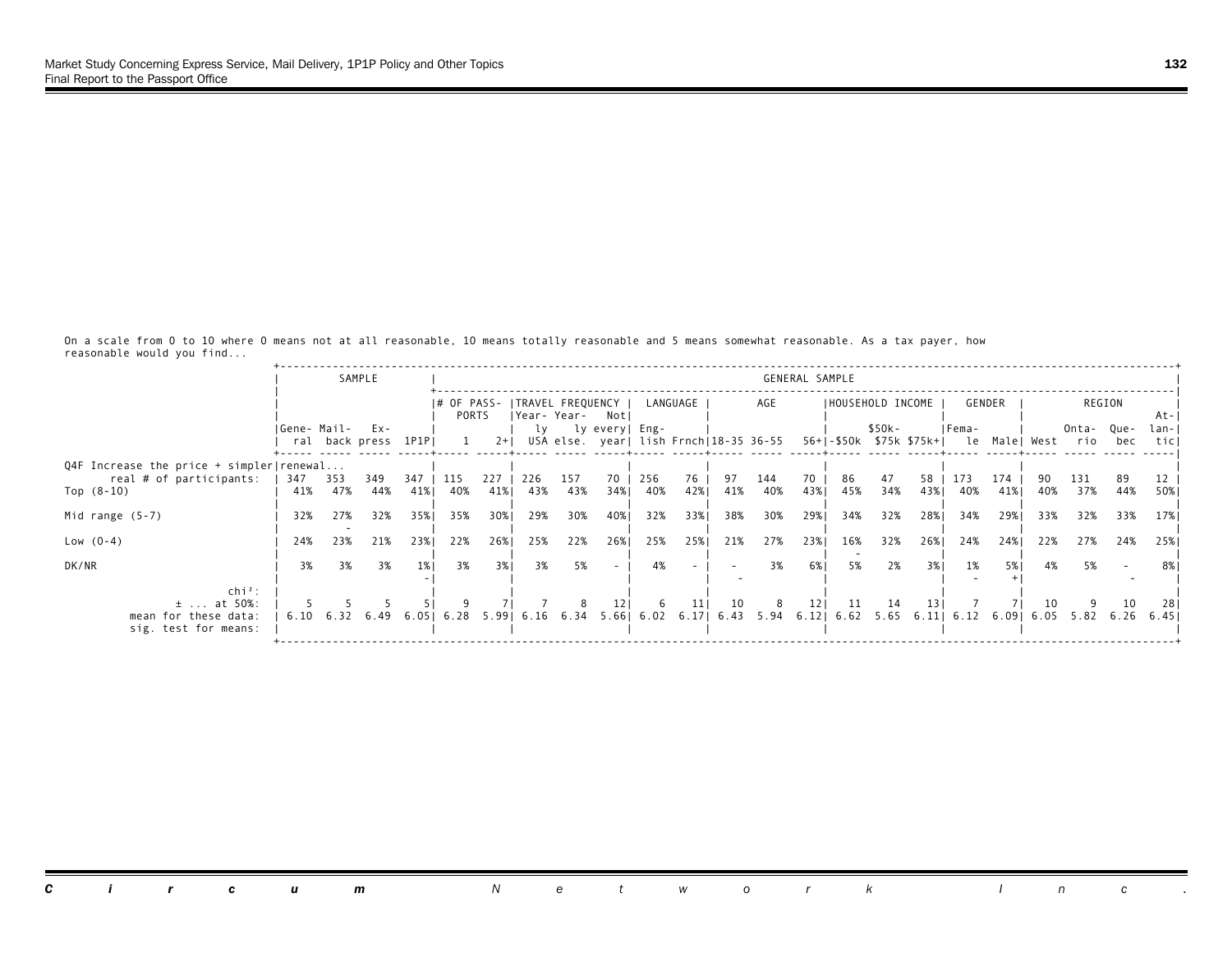|                                                               |              |           | SAMPLE              |           |                              |           |           |              |                |          |                 |          |           | GENERAL SAMPLE |                                                                |          |            |          |               |          |          |        |      |
|---------------------------------------------------------------|--------------|-----------|---------------------|-----------|------------------------------|-----------|-----------|--------------|----------------|----------|-----------------|----------|-----------|----------------|----------------------------------------------------------------|----------|------------|----------|---------------|----------|----------|--------|------|
|                                                               |              |           |                     |           | # OF PASS-  TRAVEL FREQUENCY |           |           |              |                |          | LANGUAGE        |          | AGE       |                | IHOUSEHOLD INCOME                                              |          |            |          | GENDER        |          |          | REGION |      |
|                                                               |              |           |                     |           | PORTS                        |           |           | IYear- Year- | Notl           |          |                 |          |           |                |                                                                |          |            |          |               |          |          |        | At-  |
|                                                               | IGene- Mail- |           | $Ex -$              |           |                              |           | lv        |              | ly every  Eng- |          |                 |          |           |                |                                                                | \$50k-   |            | IFema-   |               |          | Onta-    | Que-   | lan- |
|                                                               |              |           | ral back press 1P1P |           |                              | $2+1$     |           |              |                |          |                 |          |           |                | USA else. year  lish Frnch 18-35 36-55 56+ -\$50k \$75k \$75k+ |          |            |          | le Male  West |          | rio      | bec    | ticl |
|                                                               |              |           |                     |           |                              |           |           |              |                |          |                 |          |           |                |                                                                |          |            |          |               |          |          |        |      |
| Q4G Credit-card-size passport card<br>real # of participants: | 347          | 353       | 349                 | 347       | 115                          | 227       | 226       | 157          | 70             | 256      | 76              | 97       | 144       | 70             | 86                                                             | 47       | 58         | 173      | 174           |          | 131      | 89     |      |
| Top $(8-10)$                                                  | 71%          | 69%       | 72%                 | 67%।      | 69%                          | 71%       | 70%       | 70%          | 73%1           | 69%      | 72%             | 72%      | 68%       | 70%            | 78%                                                            | 70%      | 71%        | 73%      | 68%           | 67%      | 66%      | 80%    | 92%  |
|                                                               |              |           |                     |           |                              |           |           |              |                |          |                 |          |           |                |                                                                |          |            |          |               |          |          |        |      |
| Mid range $(5-7)$                                             | 18%          | 14%       | 15%                 | 23%       | 23%                          | 17%       | 19%       | 20%          | 17%            | 21%      | 12%             | 20%      | 17%       | 19%            | 16%                                                            | 19%      | 16%        | 16%      | 21%           | 22%      | 22%      | 8%     |      |
|                                                               |              |           |                     |           |                              |           |           |              |                |          |                 |          |           |                |                                                                |          |            |          |               |          |          |        |      |
|                                                               |              |           |                     |           |                              |           |           |              |                |          |                 |          |           |                |                                                                |          |            |          |               |          |          |        |      |
|                                                               |              |           |                     |           |                              |           |           |              |                |          |                 |          |           |                |                                                                |          |            |          |               |          |          |        |      |
|                                                               |              |           |                     |           |                              |           |           |              |                |          |                 |          |           |                |                                                                |          |            |          |               |          |          |        |      |
|                                                               |              |           |                     |           |                              |           |           |              |                | (*)      |                 |          |           |                |                                                                |          |            |          |               |          |          |        |      |
| $\pm$ at 50%:                                                 |              |           |                     |           |                              |           |           |              |                | 6        | 11 <sub>l</sub> | 10       | 8         | 121            | 11                                                             | 14       | 13         |          |               | 10       |          | 10     | 281  |
| mean for these data:                                          | 8.07         | 7.84      | 7.99                |           | 7.91 8.14                    | 8.001     | 7.93      | 8.03         | 8.441          | 8.08     | 7.791           | 8.27     | 7.82 7.89 |                | 8.37                                                           | 8.13     | 8.001      | 8.19     | 7.961         | 7.85     | 7.99     | 8.25   | 9.42 |
| sig. test for means:                                          |              |           |                     |           |                              |           |           |              |                |          |                 |          |           |                |                                                                |          |            |          |               |          |          |        | ***  |
| Low $(0-4)$<br>DK/NR<br>$\ch{i}^2$ :                          | 9%<br>2%     | 14%<br>2% | 11%<br>2%           | 9%।<br>1% | 5%<br>3%                     | 11%<br>1% | 10%<br>1% | 9%<br>1%     | 7%<br>3%1      | 8%<br>2% | 16%             | 6%<br>2% | 13%<br>2% | 11%            | 6%                                                             | 6%<br>4% | 12%<br>2%1 | 9%<br>2% | 10%<br>1%     | 9%<br>2% | 8%<br>3% | 12%    |      |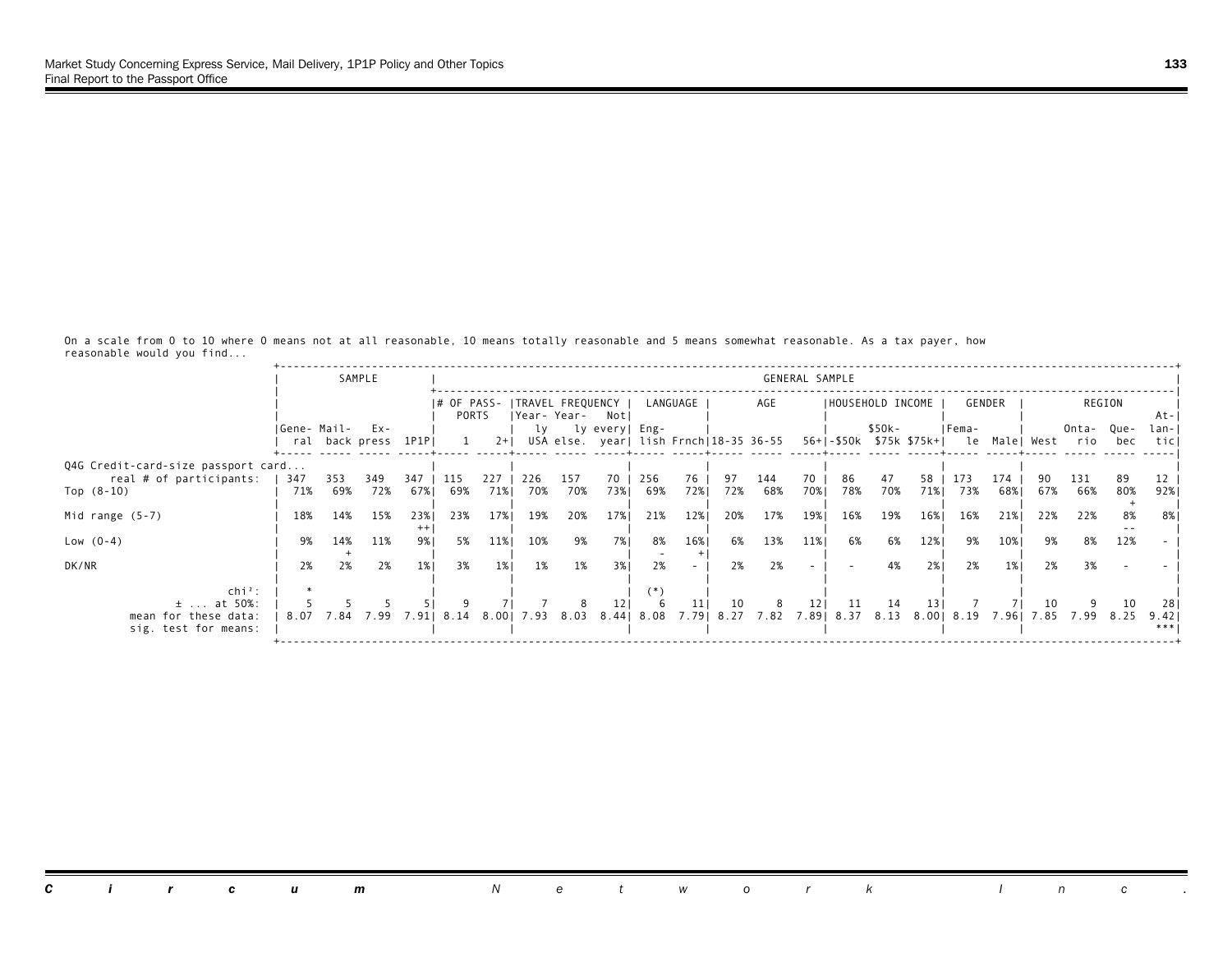|                                                                            |              |            | SAMPLE                     |            |                        |            |            |                                   |                         |            |             |                                        |            | GENERAL SAMPLE |                   |             |                         |            |            |            |                           |             |              |
|----------------------------------------------------------------------------|--------------|------------|----------------------------|------------|------------------------|------------|------------|-----------------------------------|-------------------------|------------|-------------|----------------------------------------|------------|----------------|-------------------|-------------|-------------------------|------------|------------|------------|---------------------------|-------------|--------------|
|                                                                            |              |            |                            |            | $ #$ OF PASS-<br>PORTS |            |            | ITRAVEL FREQUENCY<br> Year- Year- | Notl                    |            | LANGUAGE    |                                        | AGE        |                | IHOUSEHOLD INCOME |             |                         |            | GENDER     |            |                           | REGION      | At-          |
|                                                                            | IGene- Mail- |            | Ex-<br>ral back press 1P1P |            | 1                      | $2+1$      |            |                                   | ly ly every   Eng-      |            |             | USA else. year  lish Frnch 18-35 36-55 |            |                |                   | \$50k-      | 56+ -\$50k \$75k \$75k+ | IFema-     |            |            | Onta-<br>le Male West rio | Que-<br>bec | lan-<br>ticl |
| Q4H Information about physical char                                        |              |            |                            |            |                        |            |            |                                   |                         |            |             |                                        |            |                |                   |             |                         |            |            |            |                           |             |              |
| real # of participants:<br>Top $(8-10)$                                    | 347<br>66%   | 353<br>67% | 349<br>65%                 | 347<br>70% | 115<br>69%             | 227<br>65% | 226<br>65% | 157<br>67%                        | 70<br>69%               | 256<br>66% | 76<br>70%   | 97<br>60%                              | 144<br>69% | 70<br>70%      | 86<br>70%         | 47<br>68%   | 58<br>57%               | 173<br>65% | 174<br>67% | 90<br>62%  | 131<br>65%                | 89<br>72%   | 58%          |
| Mid range $(5-7)$                                                          | 22%          | 20%        | 24%                        | 23%1       | 20%                    | 24%        | 23%        | 20%                               | 21%                     | 23%        | 21%         | 33%<br>$+++$                           | 16%        | 17%            | 23%               | 21%         | 28%                     | 24%        | 21%        | 26%        | 21%                       | 21%         | 33% 1        |
| Low $(0-4)$                                                                | 10%          | 10%        | 10%                        | 7%1        | 9%                     | 10%        | 11%        | 10%                               | 9%।                     | 9%         | 9%।         | 7%                                     | 13%        | 10%            | 6%                | 9%          | 16%                     | 9%         | 10%        | 9%         | 11%                       | 7%          | 8%           |
| DK/NR                                                                      | 2%           | 2%         | 1%                         | 0%1        | 3%                     | $1\%$      | 1%         | 3%                                | 1%                      | 1%         |             |                                        | 2%         | 3%1            | 1%                | 2%          |                         | 2%         | 2%1        | 3%         | 2%                        |             |              |
| $chi^2$ :<br>$\pm$ at 50%:<br>mean for these data:<br>sig. test for means: | 7.88         | 7.86       | 7.80                       | 8.091      | 8.O1                   | 7.791      | 7.73       | 8<br>7.88                         | 12 <sub>1</sub><br>8.13 | 6<br>7.87  | 11<br>7.931 | 10<br>7.66                             | 8<br>7.91  | 121            | -11<br>8.04  8.26 | -14<br>7.96 | 131<br>7.211            | 7.88       | 7.881      | 10<br>7.90 | 7.69                      | 10<br>8.21  | 28<br>7.331  |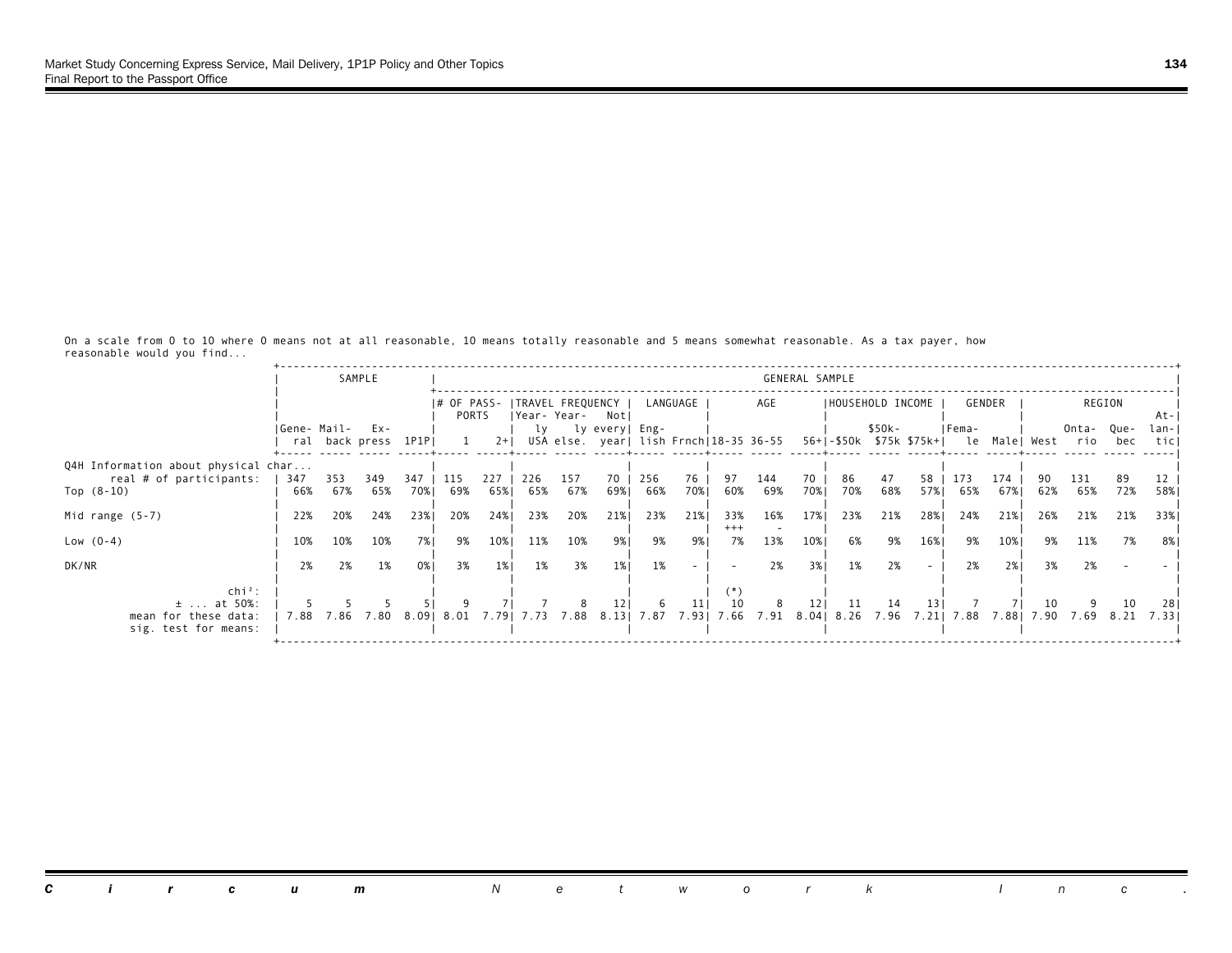|                                                                                                   |             | SAMPLE                      |              |                                          |       |    |             |                        |                  |                                        | GENERAL SAMPLE |  |                             |                                                                 |  |           |               |                           |
|---------------------------------------------------------------------------------------------------|-------------|-----------------------------|--------------|------------------------------------------|-------|----|-------------|------------------------|------------------|----------------------------------------|----------------|--|-----------------------------|-----------------------------------------------------------------|--|-----------|---------------|---------------------------|
|                                                                                                   | Gene- Mail- | Ex-<br>ral back press 1P1PI |              | # OF PASS-   TRAVEL FREQUENCY  <br>PORTS | $2+1$ | ly | Year- Year- | Notl<br>ly every  Eng- | LANGUAGE         | USA else. year  lish Frnch 18-35 36-55 | AGE            |  | IHOUSEHOLD INCOME<br>\$50k- | GENDER<br>  Fema-<br>56+ -\$50k \$75k \$75k+  le Male  West rio |  | Onta-Que- | REGION<br>bec | $At -$<br>$lan -$<br>ticl |
|                                                                                                   |             |                             |              |                                          |       |    |             |                        |                  |                                        |                |  |                             |                                                                 |  |           |               |                           |
| Q16A Every child should get his or her own<br>passport<br>real # of participants:<br>Top $(8-10)$ |             |                             | 347<br>56%   |                                          |       |    |             |                        |                  |                                        |                |  |                             |                                                                 |  |           |               |                           |
| Mid range (5-7)                                                                                   |             |                             | 26%          |                                          |       |    |             |                        |                  |                                        |                |  |                             |                                                                 |  |           |               |                           |
| Low $(0-4)$                                                                                       |             |                             | 15%          |                                          |       |    |             |                        |                  |                                        |                |  |                             |                                                                 |  |           |               |                           |
| DK/NR                                                                                             |             |                             | 3%           |                                          |       |    |             |                        |                  |                                        |                |  |                             |                                                                 |  |           |               |                           |
| $\ch{i}^2$ :<br>$±$ at 50%:<br>mean for these data:<br>sig. test for means:                       |             |                             | 7.19<br>$*1$ |                                          |       |    |             |                        | $\ast$<br>$\ast$ |                                        |                |  |                             |                                                                 |  |           |               |                           |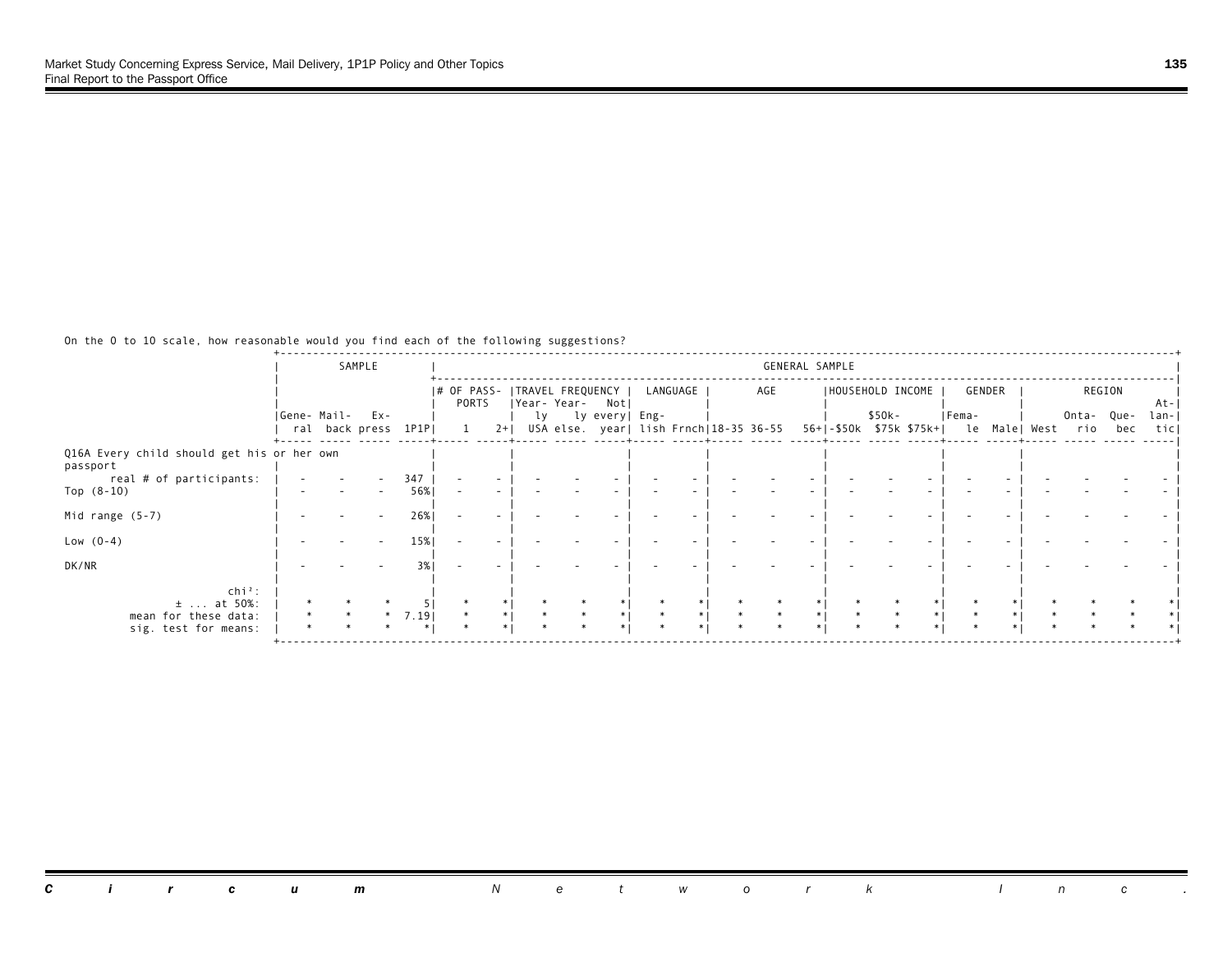|                                                                                 | SAMPLE                              |        |              |                                          |       |  |                 |                                        |     | GENERAL SAMPLE |                   |        |                                                     |  |           |        |                   |
|---------------------------------------------------------------------------------|-------------------------------------|--------|--------------|------------------------------------------|-------|--|-----------------|----------------------------------------|-----|----------------|-------------------|--------|-----------------------------------------------------|--|-----------|--------|-------------------|
|                                                                                 |                                     |        |              | # OF PASS-   TRAVEL FREQUENCY  <br>PORTS |       |  | Year-Year- Not  | LANGUAGE                               |     | AGE            | IHOUSEHOLD INCOME |        | GENDER                                              |  |           | REGION | $At -$            |
|                                                                                 | Gene- Mail-<br>ral back press 1P1PI | $Ex -$ |              |                                          | $2+1$ |  | ly lyevery Eng- | USA else. year  lish Frnch 18-35 36-55 |     |                |                   | \$50k- | Fema-<br>56+ -\$50k \$75k \$75k+  le Male  West rio |  | Onta-Que- | bec    | $lan - 1$<br>ticl |
| Q16B Every child should get his or her own<br>passport but it would be free for | childr                              |        |              |                                          |       |  |                 |                                        |     |                |                   |        |                                                     |  |           |        |                   |
| real # of participants:<br>Top $(8-10)$                                         |                                     |        | 347<br>62%   |                                          |       |  |                 |                                        |     |                |                   |        |                                                     |  |           |        |                   |
| Mid range $(5-7)$                                                               |                                     |        | 16%          |                                          |       |  |                 |                                        |     |                |                   |        |                                                     |  |           |        |                   |
| Low $(0-4)$                                                                     |                                     |        | 18%          |                                          |       |  |                 |                                        |     |                |                   |        |                                                     |  |           |        |                   |
| DK/NR                                                                           |                                     |        | 4%           |                                          |       |  |                 |                                        |     |                |                   |        |                                                     |  |           |        |                   |
| $\ch{i}^2$ :<br>$±$ at 50%:                                                     |                                     |        |              |                                          |       |  |                 | $\ast$                                 | $*$ |                |                   |        |                                                     |  |           |        |                   |
| mean for these data:<br>sig. test for means:                                    |                                     |        | 7.31<br>$*1$ |                                          |       |  |                 | $\ast$                                 |     |                |                   |        |                                                     |  |           |        |                   |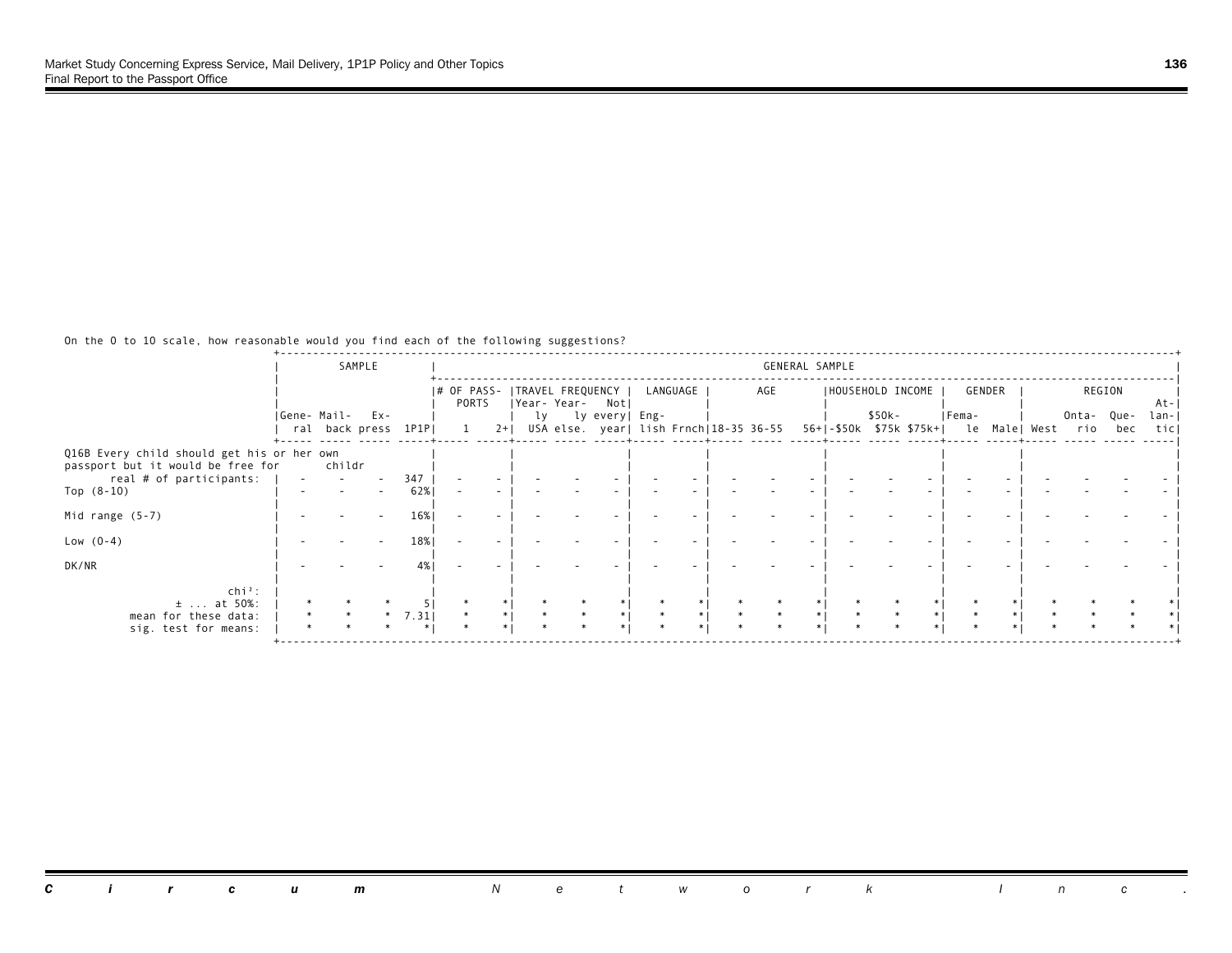|                                                                                    | SAMPLE               |        |              |                                          |       |  |                 |                                        |     | GENERAL SAMPLE |                   |        |                                            |  |           |        |                     |
|------------------------------------------------------------------------------------|----------------------|--------|--------------|------------------------------------------|-------|--|-----------------|----------------------------------------|-----|----------------|-------------------|--------|--------------------------------------------|--|-----------|--------|---------------------|
|                                                                                    | Gene- Mail-          | $Ex -$ |              | # OF PASS-   TRAVEL FREQUENCY  <br>PORTS |       |  | Year-Year- Not  | LANGUAGE                               |     | AGE            | IHOUSEHOLD INCOME | \$50k- | GENDER<br> Fema-                           |  | Onta-Que- | REGION | $At -$<br>$lan - 1$ |
|                                                                                    | ral back press 1P1PI |        |              |                                          | $2+1$ |  | ly lyevery Eng- | USA else. year  lish Frnch 18-35 36-55 |     |                |                   |        | 56+ -\$50k \$75k \$75k+  le Male  West rio |  |           | bec    | ticl                |
| Q16C Every child should get his or her own<br>passport but it would be valid for a | shorte               |        |              |                                          |       |  |                 |                                        |     |                |                   |        |                                            |  |           |        |                     |
| real # of participants:<br>Top $(8-10)$                                            |                      |        | 347<br>51%   |                                          |       |  |                 |                                        |     |                |                   |        |                                            |  |           |        |                     |
| Mid range $(5-7)$                                                                  |                      |        | 25%          |                                          |       |  |                 |                                        |     |                |                   |        |                                            |  |           |        |                     |
| Low $(0-4)$                                                                        |                      |        | 20%          |                                          |       |  |                 |                                        |     |                |                   |        |                                            |  |           |        |                     |
| DK/NR                                                                              |                      |        | 4%           |                                          |       |  |                 |                                        |     |                |                   |        |                                            |  |           |        |                     |
| $\ch{i}^2$ :<br>$±$ at 50%:                                                        |                      |        |              |                                          |       |  |                 |                                        |     |                |                   |        |                                            |  |           |        |                     |
| mean for these data:<br>sig. test for means:                                       |                      |        | 6.68<br>$*1$ |                                          |       |  |                 | $\ast$<br>$\ast$                       | $*$ |                |                   |        |                                            |  |           |        |                     |